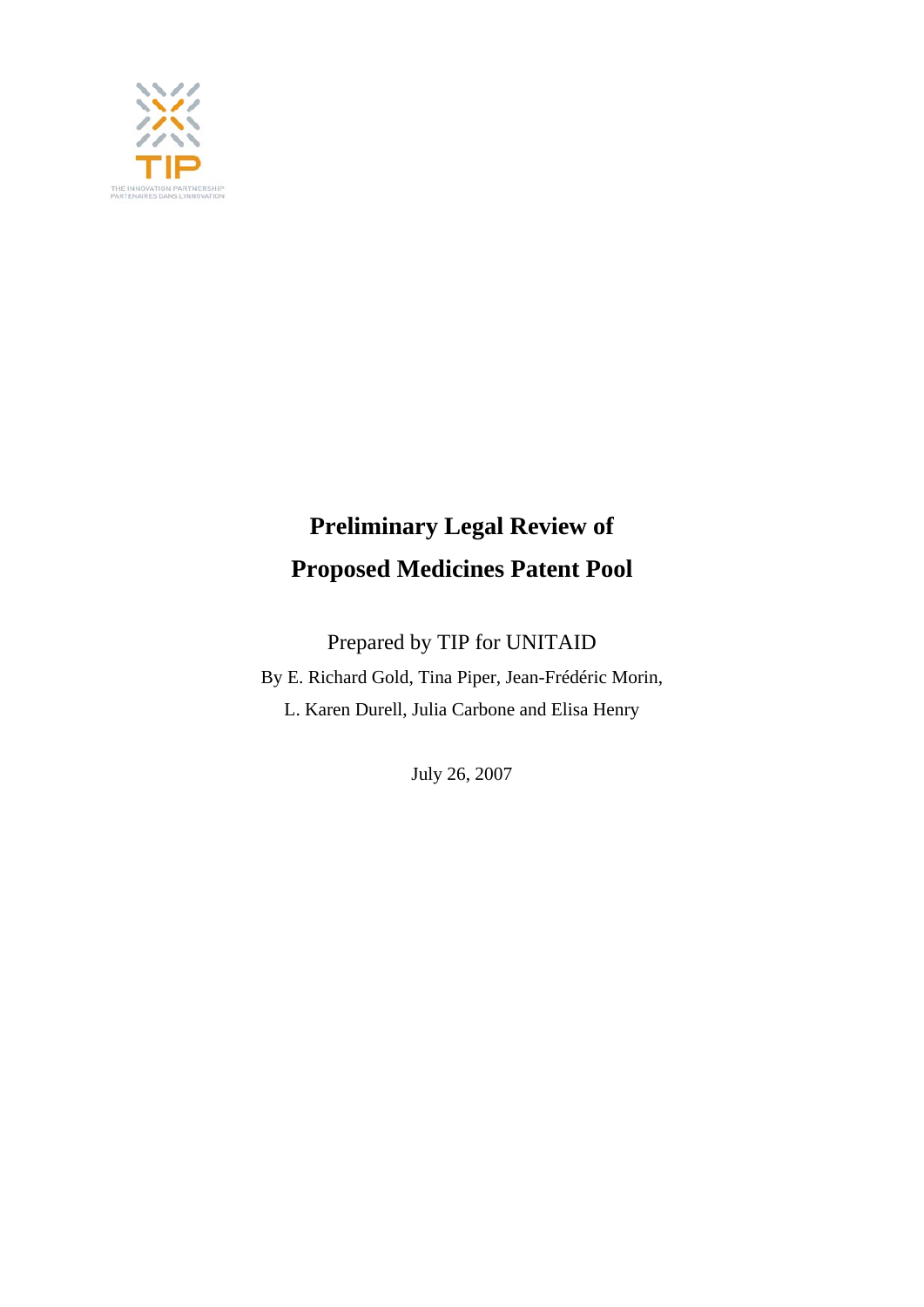

### **Table of Contents**

| 2.4 Comparison of Patent Families Issued in Respect of the Target  12               |    |
|-------------------------------------------------------------------------------------|----|
|                                                                                     |    |
|                                                                                     |    |
| 3.1 Brief Overview of Factors Affecting Desirability of a Medicines Patent Pool  27 |    |
|                                                                                     |    |
| 3.3 Possible Organisational Structures of a Medicines Patent Pool 34                |    |
|                                                                                     |    |
|                                                                                     |    |
| 3.6 Applicable Legal Jurisdictions Under Which Licenses are Issued42                |    |
| 3.7 Liability of Directors, Officers and Donors to the Medicines Patent Pool 43     |    |
|                                                                                     |    |
|                                                                                     |    |
|                                                                                     |    |
|                                                                                     |    |
|                                                                                     |    |
|                                                                                     |    |
|                                                                                     |    |
|                                                                                     |    |
| 5. Overall Recommendation                                                           | 51 |
|                                                                                     |    |
|                                                                                     |    |
|                                                                                     |    |
|                                                                                     |    |
| APPENDIX D KEY PROVISIONS OF THE AGREEMENT ON TRADE RELATED                         |    |
|                                                                                     |    |
|                                                                                     |    |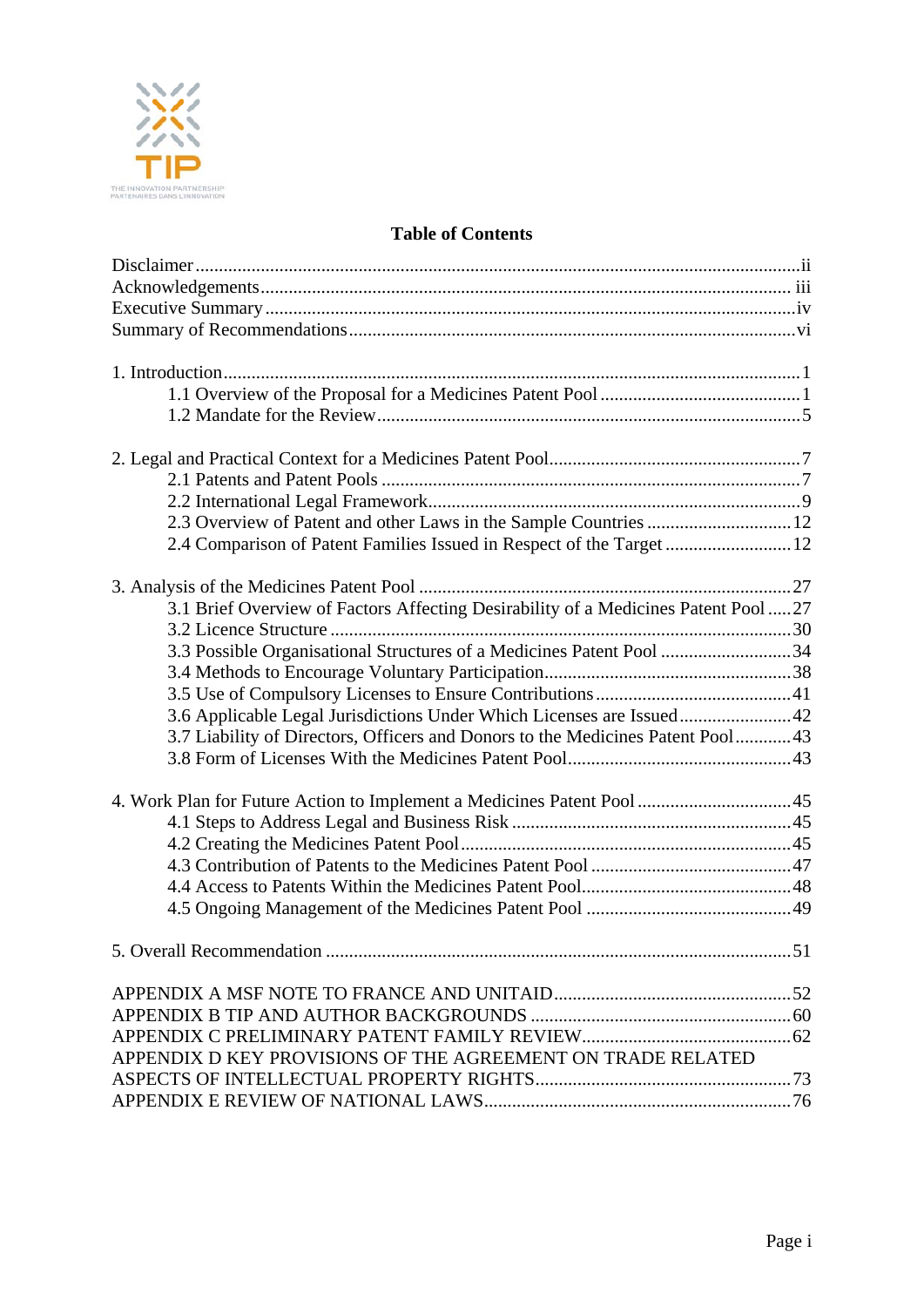<span id="page-2-0"></span>

## **Disclaimer**

This report represents the views of its authors only and does not, therefore, necessarily represent those of the WHO, UNITAID, its board, TIP nor any of the individuals interviewed in conjunction with the preparation of this report. It should be noted that this report has not been reviewed by the legal department of the WHO for conformity with its mandate, policies and procedures.

This report represents a general legal analysis of a Medicines Patent Pool and should not be taken as specific legal advice applicable in any particular country. Local legal advice should be sought before implementing such a pool.

This report is restricted to examining the feasibility of a patent pool for anti-retroviral medicines and thus does not discuss alternatives to the pool – for example, a substantial increase in aid to purchase medicines, direct licensing of patents outside a pool structure, clearinghouses or the creation of a prize system to encourage the development of new products. It is therefore not intended to compare and contrast the advantages and disadvantages of different approaches to ensuring access to these medicines.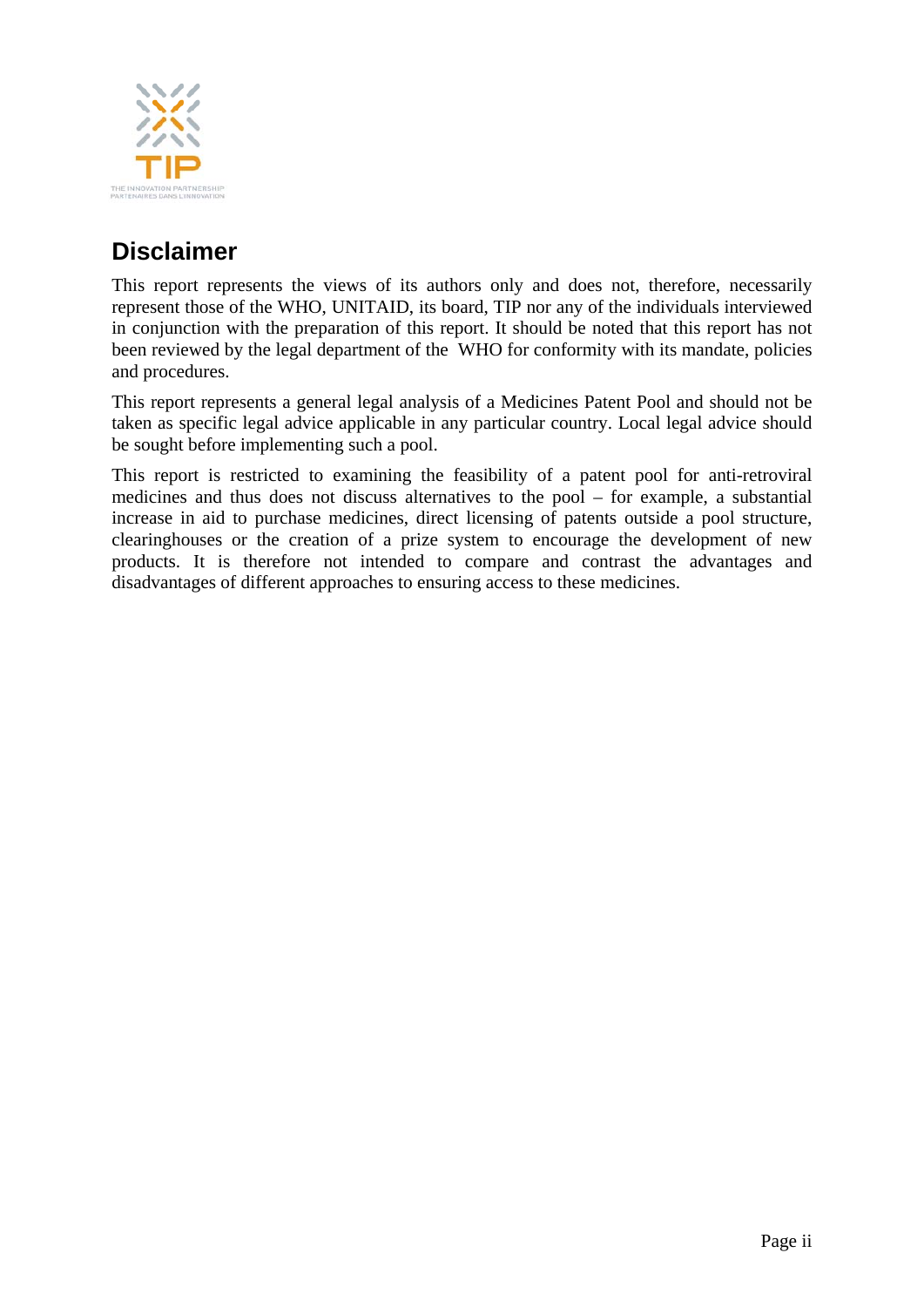<span id="page-3-0"></span>

## **Acknowledgements**

This report was prepared for The Innovation Partnership (TIP) by Richard Gold (Director, McGill University's Centre for Intellectual Property Policy), Tina Piper (Assistant Professor, McGill University Faculty of Law), Jean-Frédéric Morin (Member of Board of Directors, TIP), Karen Durell (Researcher, Centre for Intellectual Property Policy), Julia Carbone (Member of Board of Directors, TIP) and Elisa Henry (Executive Director, Centre for Intellectual Property Policy). The authors wish to thank Eric Stephens and Nicholas Dodd for their substantial assistance and research. The authors also acknowledge the helpful insights provided by the UNITAID Board, the UNITAID Secretariat and individuals working in the public and private sectors. None of these institutions or individuals is responsible, however, for the content of this report.

None of the authors of this report is affiliated with any person who has a direct or indirect interest in the patents discussed nor are they directly associated with any of the major stakeholders in UNITAID. Neither TIP nor the authors have received any financial contribution or other benefit from the holder of any anti-retroviral medicine patent.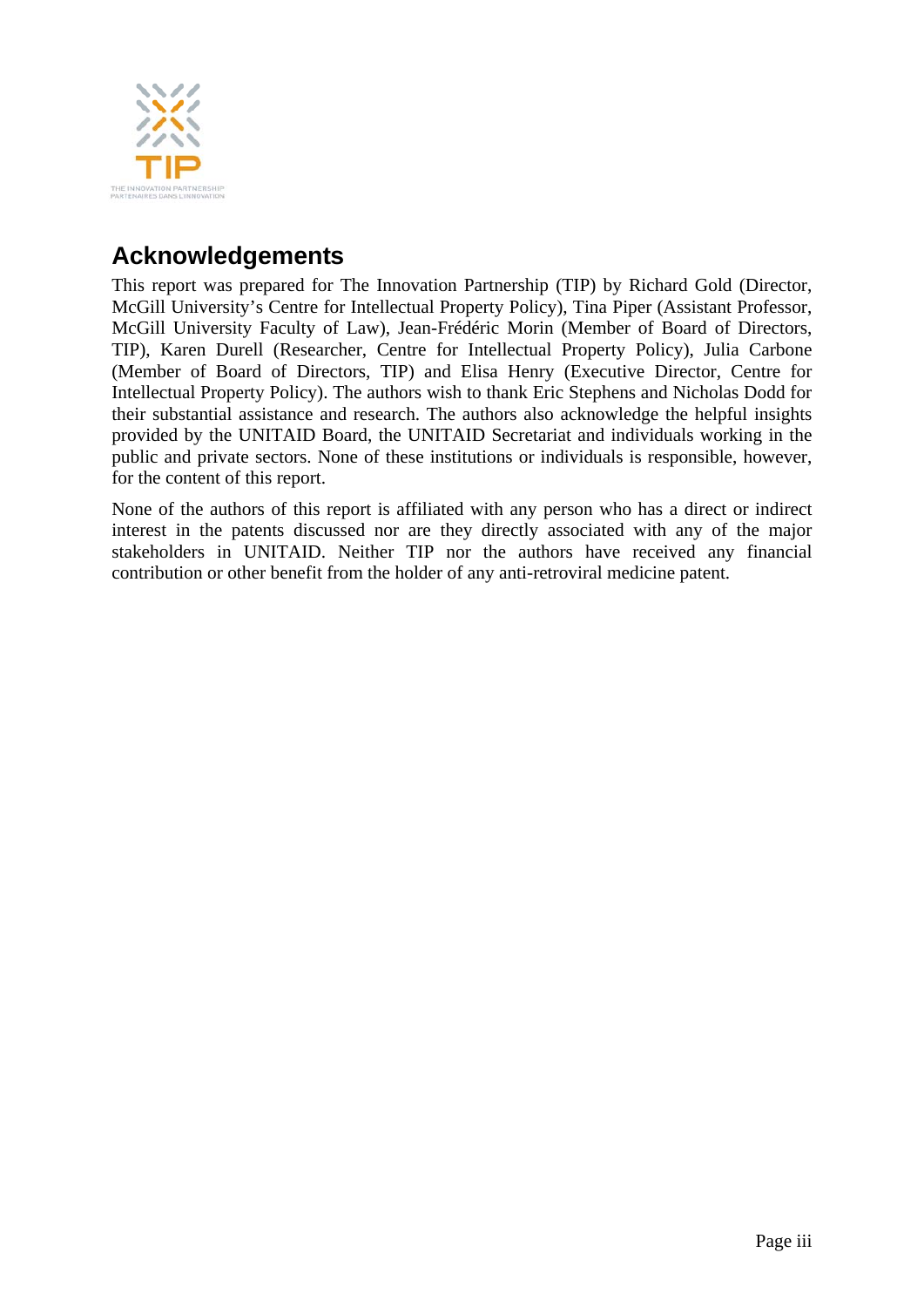<span id="page-4-0"></span>

## **Executive Summary**

This report provides a preliminary review of the legal feasibility of establishing a Medicines Patent Pool targeted at HIV/AIDS anti-retroviral medicines. We conclude that there is no legal reason that would prevent the establishment of such a pool. While some legal hurdles will have to be cleared, the pool's feasibility will rest more on mobilizing political will than on avoiding legal pitfalls.

A Medicines Patent Pool is designed to address the fact that patent-holders are not producing either the fixed-dose combinations (FDCs) or the new formulations required by developing countries and that anti-retrovirals are not affordable in those countries. The preliminary evidence available suggests that both of these issues are real and worth addressing. A Medicines Patent Pool would be especially well adapted to addressing the production problem. The capacity of the pool to address the second problem of affordability is less certain. While a pool would likely lessen the costs of medicines through increased competition, it is unclear how significant those cost reductions will be. We recommend that more evidence be collected in the very near future on cost reductions and the level of use of FDCs and new formulations.

Given the range and diversity of stakeholders involved with anti-retrovirals, it will be easiest to build consensus around the need for a Medicines Patent Pool if the pool is tailored to target a proven need. To ensure political feasibility, we recommend that the Medicines Patent Pool should initially restrict its mandate to that area where the broadest consensus concerning the need for the pool exists, i.e. developing FDCs and new formulations that would otherwise not be available.

All stakeholders interviewed agree that it would be best to establish the pool under voluntary licences from patent-holders. Such a pool raises no significant international or national legal issues. In addition, it offers numerous practical advantages to patent holders, generic producers, governmental authorities in exporting and importing countries, and more importantly, for people in need of medicines.

A pool based on non-voluntary licensing (requiring compulsory licences or government use) could be created but it would be more complex and would raise international and national legal issues. For example, the pool would have to comply with the WTO Agreement on Trade Related Aspects of Intellectual Property Rights (TRIPs) that permits countries to grant compulsory licences to produce anti-retroviral medicines while imposing certain conditions. National laws present a greater challenge to a Medicines Patent Pool using compulsory licences or governmental use as several WTO members do not use the flexibilities offered under the TRIPs agreement. These challenges, though serious, would not prevent the creation of a pool.

However, a Medicines Patent Pool based solely on compulsory licences would not be workable as it would not allow the pool sufficient voice to ensure quality and access. A more realistic approach would be a pool of mixed voluntary and compulsory licences. As long as the mixed pool has a sufficient percentage of voluntary licences, it would have sufficient leverage to administer the pool. The grant of one or more compulsory licences could create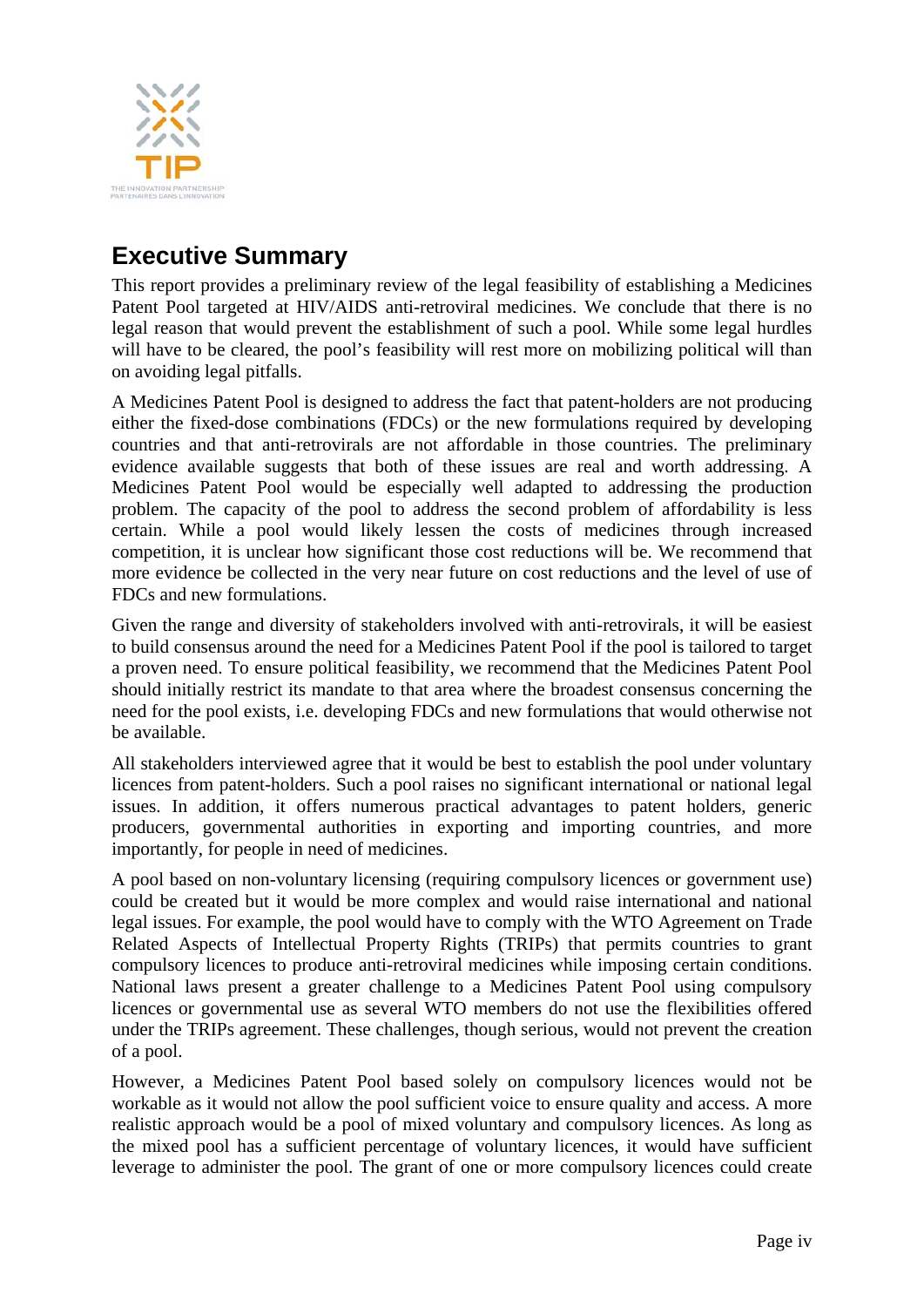

an additional pressure to get voluntary licences for some patent holders, with the risk that other patent holders may be reluctant to licence their medicines if they know that their voluntary licences will be supplemented by compulsory licences.

To best ensure voluntary participation in a Medicines Patent Pool, the advantages of doing so will have to be communicated to patent-holders. Among other advantages, the establishment of a patent pool offers industry both a way to avoid bad publicity and to gain positive news coverage. In addition, the Medicines Patent Pool may result in greater and more reliable sources of revenue. UNITAID should also consider the possibility of using its Fund to offset research and development costs involved in demonstrating the safety and efficacy of FDCs and new formulations. The result of this effort would provide many of the benefits of a public-private partnership. By co-funding development of medicines specifically adapted to developing country needs, the UNITAID Fund would reduce the investment necessary for any manufacturer to enter the field.

Should UNITAID or another agency decide to further examine the implementation of a Medicines Patent Pool, a strategic plan has to be developed that considers practical, business and legal issues. Once the legal and business risks and advantages are researched, the sponsor can begin to actually establish the pool by incorporating the not-for-profit corporation and appointing its Board of Directors, its managers and an expert to evaluate patents within the pool. The pool will next need to define basic licensing terms and royalty rates for licences and negotiate memoranda of understanding with sponsoring organizations. Then the pool will have to negotiate with patent holders to obtain voluntary licences necessary to manufacture, sell, and import selected medicines. After a reasonable period of time, if a patent-holder does not wish to participate, the pool may need to consider asking countries to issue compulsory licences over medicines. Once patents have been licensed into the pool, the not-for-profit corporation will need to license the pooled patents to manufacturers, importers and sellers of the medicines. After setting up the pool, the Board of Directors should work with the sponsor to develop criteria to assess the functioning of the patent pool and its contribution to public health.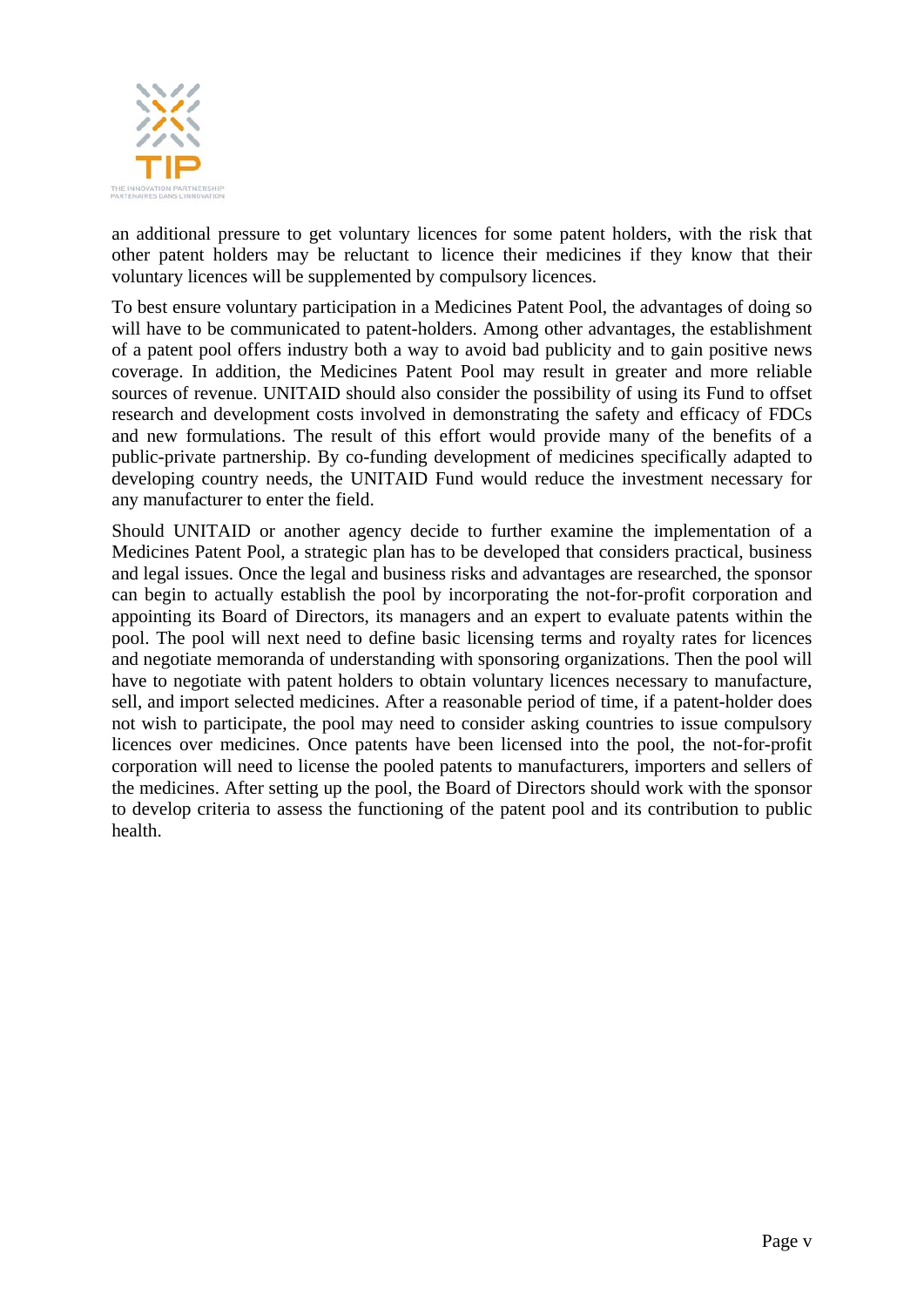<span id="page-6-0"></span>

## **Summary of Recommendations**

1. To ensure its political feasibility, the Medicines Patent Pool should initially restrict its ambit to that area where the broadest consensus concerning the need for a pool exists: fixed-dose combinations (FDC) and new formulations otherwise unavailable.

#### *Before Setting up a Pool*

- 2. An analysis should be conducted incorporating the experience of medicine manufacturers and suppliers to establish current and expected needs for FDCs and new formulations.
- 3. Further research should be conducted on how the pool could reduce the cost of FDCs and new formulations. This would involve examining manufacturing costs, tariffs and taxes, transportation costs, royalties, and final retail prices of medicines licensed through a pool.
- 4. A more complete review of the patent landscape should be performed in participating countries to conclusively identify FDCs and formulations that are combinations of inventions patented by different patent-holders. This will require on-site examination of patent records in some countries as well as translators.
- 5. A thorough analysis of staffing, space, infrastructure and operation needs and their cost should be completed. Insulating pool staff through secondment from UN agencies should be investigated in cooperation with the legal services departments of the various potential contributing UN agencies.
- 6. Business and legal risk should be assessed through in-depth review of national law, especially in the fields of competition, contract, and pharmaceutical product regulation.

#### *Setting up the Pool*

- 7. A Swiss not-for-profit corporation or association should administer the pool.
- 8. The corporation administering the Medicines Patent Pool should enter into memoranda of understanding with sponsoring organizations led by the WHO on behalf of itself and UNITAID. Other potential sponsors include UNAIDS, UNCTAD and WIPO.
- 9. Sponsoring organizations and the UNITAID Board should each appoint one member to the corporation's Board of Directors. In addition, one member of the Board should be selected from among NGOs and another from the research-based pharmaceutical companies. These latter two appointments should be individuals with personal practical experience in licensing or health delivery.

#### *Managing the Pool*

- 10. The pool should seek the assistance of its sponsoring organizations, external consultants and non-governmental actors to draft standard licence agreements provide technical assistance to countries and manufacturers, and to monitor quality standards of medicines.
- 11. Standard licence agreements should be prepared in consultation with research-based and generic pharmaceutical companies. The licence terms must include royalty rates that permit the effective provision of medicines at affordable rates and take into account the different attributes of manufacturing and importing countries.
- 12. The pool should appoint an independent expert to ensure that the patents licensed into the pool neither compete nor are likely to be invalidated.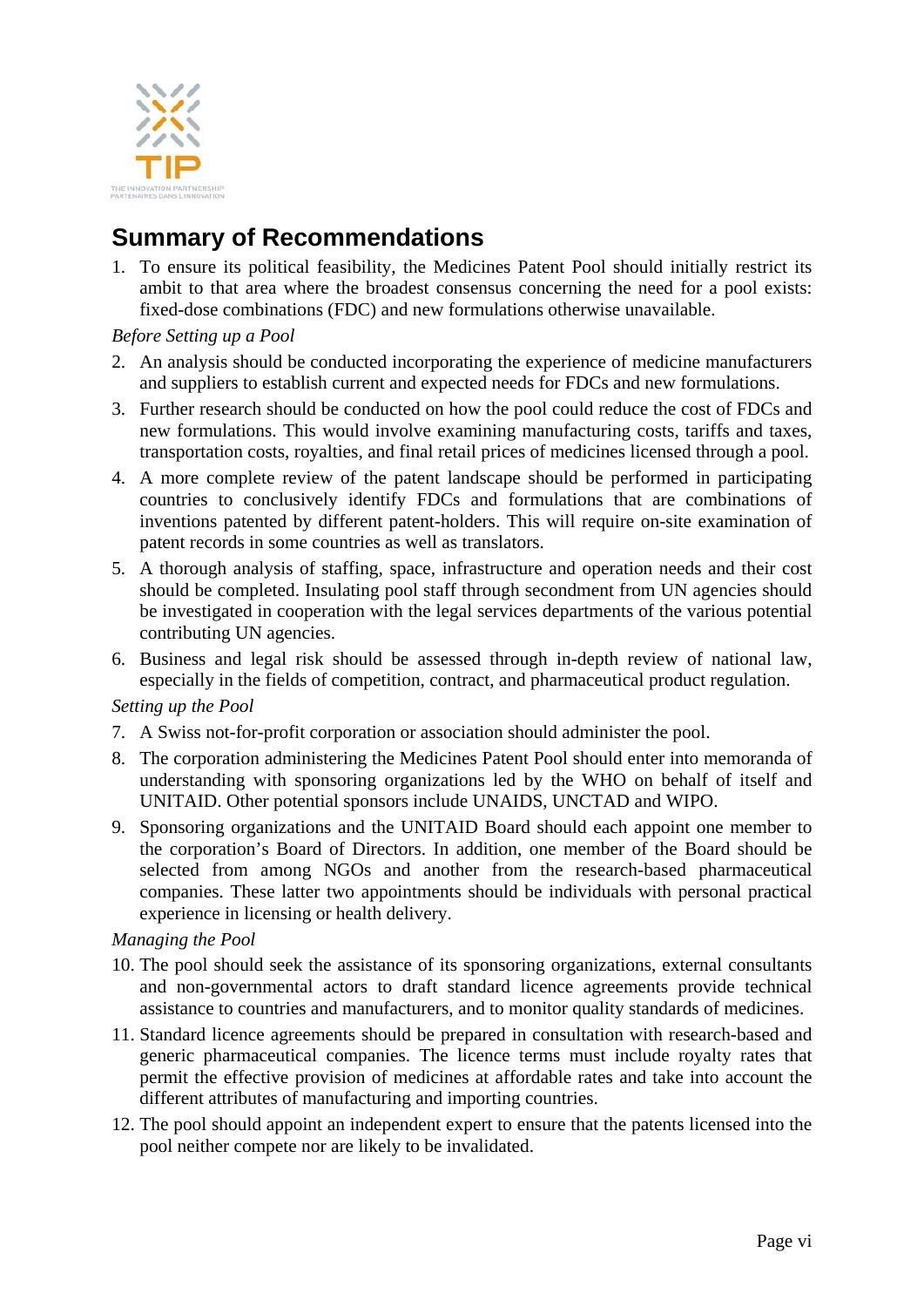

13. Additional benefits for patent holders to voluntary license their invention and for generic companies to participate in the pool should be identified by expanding the group of people interviewed. The pool and UNITAID should also consider offsetting research and development costs involved in demonstrating the safety and efficacy of medicines.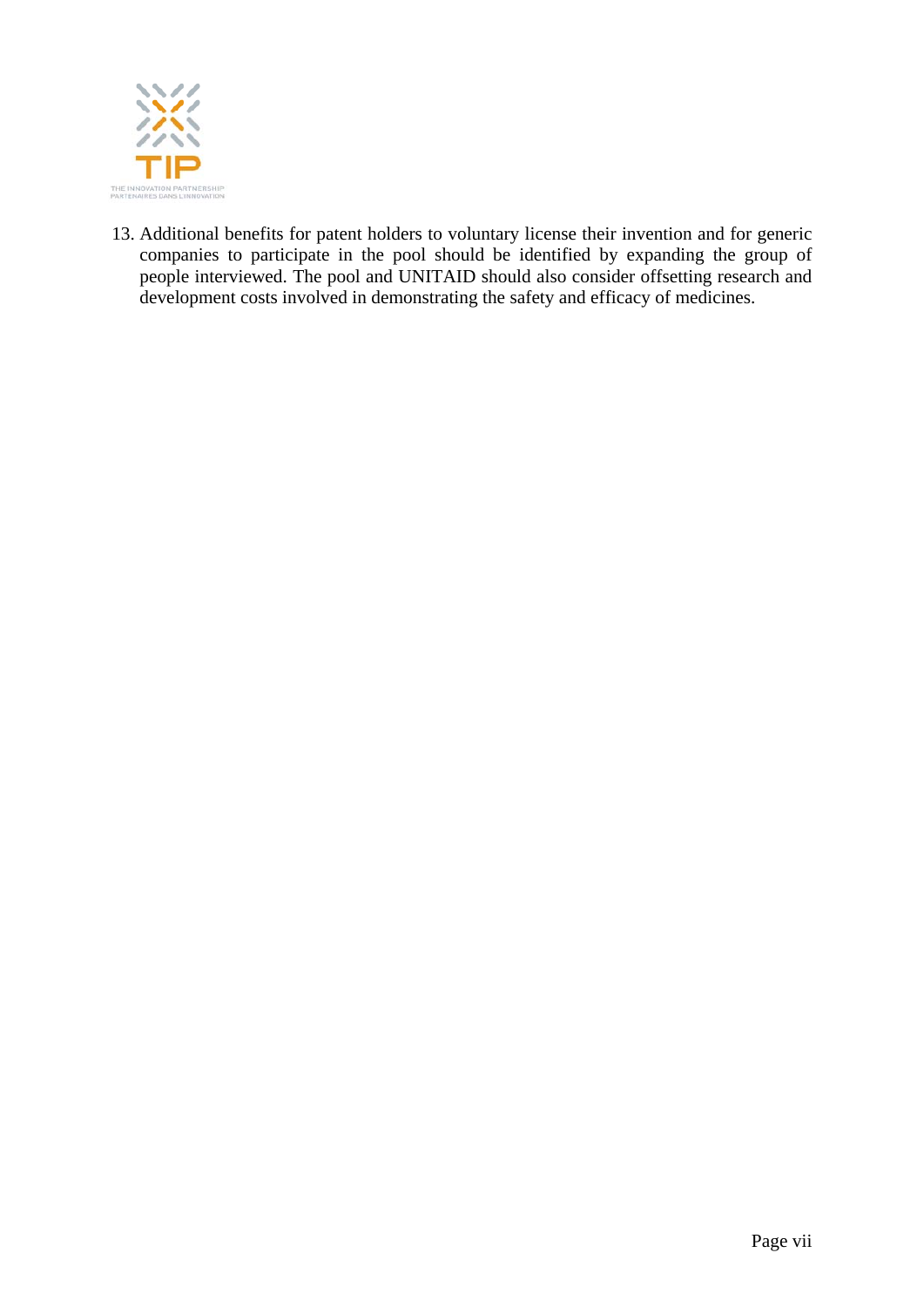<span id="page-8-0"></span>

## **1. Introduction**

A Medicines Patent Pool is a mechanism to overcome market failures in the production of needed medicine combinations and new formulations as well as a means to ensure that markets function to meet the overall economic and social needs of countries granting patents over medicines. The pools would accomplish this by collecting a group of patents held by different companies which relate to the manufacture, sale and distribution of needed antiretroviral medicines (and potentially other medicines that meet significant public health concerns) in developing countries. In doing so, the Medicines Patent Pool reduces transaction costs, overcomes private strategic uses of patents, and overcomes competition concerns in order to more efficiently produce medicine combinations that are formulated to meet the needs of the developing world, particularly those difficult to treat through existing medicinal formulations.

This report provides a preliminary review of the legal feasibility of establishing a Medicines Patent Pool targeted at HIV/AIDS anti-retroviral medicines. While it does not assess the desirability of establishing such a pool in comparison with other proposals, it nevertheless suggests that a pool is not only legally feasible but, if properly constructed, well adapted to placing anti-retroviral medicine **combinations** and **new formulations** on developing world markets at an **affordable** price.

### *1.1 Overview of the Proposal for a Medicines Patent Pool*

This review is based on a proposal submitted by Médecins sans frontières (MSF) to the government of France and to UNITAID on June 6, 2006. The note is attached as Appendix A to this report. While other proposals to create more elaborate patent pools exist, this report only examines the feasibility of the Medicines Patent Pool as described in the note.

### **1.1.1 Goals and Structure of the Medicines Patent Pool**

There are two principal goals to a Medicines Patent Pool: 1) To put fixed-dosed antiretroviral combination medicines (FDCs) and new formulations of existing medicines adapted to developing countries on the developing world market; 2) and to increase competition in the market for anti-retroviral medicines so as to lower prices through market forces.

Given the long-term side effects of and resistance to existing therapies, new anti-retroviral combinations and targeted formulations offer renewed opportunities to treat HIV/AIDS. These combination therapies bring together existing and/or new medicines to facilitate treatment. For example, new formulations of existing and new medicines could better target the needs of children who often receive adult doses. There have been isolated cases of cooperation between pharmaceutical companies in developing new FDCs, for example, Bristol-Myers Squibb, Gilead Sciences and Merck & Co. offer a once-daily single tablet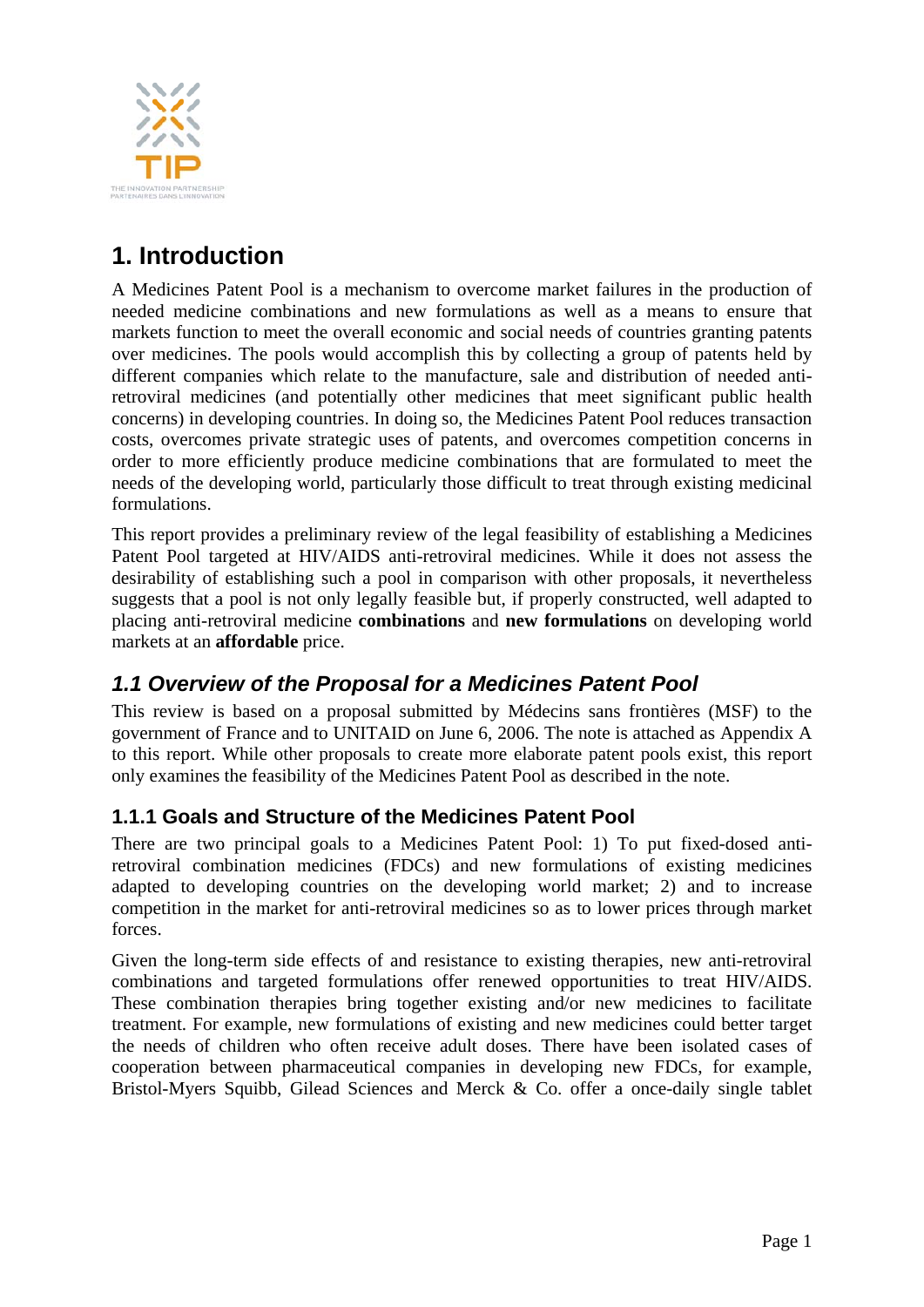<span id="page-9-0"></span>

<u>.</u>

containing *Efavirenz*, *Emtricitabine* and *Tenofir* in the United States<sup>[1](#page-9-0)</sup> and have applied to market the pill in Europe<sup>[2](#page-9-0)</sup> and in developing countries.<sup>[3](#page-9-0)</sup> There remains, however, a substantial unmet need for these medicines. $4$  One can speculate as to the reasons why this is so. These include: i) current business models are not adapted t the need for FDCs or new formulations; ii) that, due to drug lifespans and market conditions in developing countries, these medicines offer low rates of return on investment (ROI); iii) strategic behaviour by patent-holders to protect markets for their existing products; and, iv) competition law concerns that arise when competitors cooperate. For the most part, the FDCs that are available were produced and sold by generic manufacturers in developing countries where no patents existed. Since 2005, those developing countries with manufacturing capacity have amended their patent laws so as to cover medicines, including anti-retroviral medicines. Patents cover the most promising anti-retroviral medicine combinations and formulations in most manufacturing countries studied for this report: Brazil, India and South Africa (see Table 1).

| <b>Medicine</b>       | India          | <b>Brazil</b>  | <b>South Africa</b> |
|-----------------------|----------------|----------------|---------------------|
| Efavirenz             | Yes            | Yes            | Yes                 |
| Lamivudine            | N <sub>o</sub> | N <sub>o</sub> | Yes                 |
| Lopinavir-Ritonavir   | Yes            | Yes            | Yes                 |
| Heat stable Ritonavir | N <sub>o</sub> | Yes            | Yes                 |
| Atazanvir/Ritonavir   | Yes            | Yes            | Yes                 |
| Tenofovir             | Yes            | No             | Yes                 |
| Abacavir              | Yes            | Yes            | Yes                 |

**Patents over Target Medicines in Countries with Manufacturing Capacity**

**Table 1** 

A Medicines Patent Pool provides a targeted mechanism to address this failure to meet the need for these new combinations and formulations. It would do so by placing the ability to authorize manufacture of patented medicines, including combinations and new formulations, in one or more developing countries for sale within those countries and for import into other developing countries in the hands of a single entity. Without this authorization, it would not be possible for entities other than the patent-holder to carry out these activities where patent rights exist. Further, the pool could provide financing (for example, through the UNITAID Fund or the Global Fund) to create new markets, offset research and development costs of

<sup>&</sup>lt;sup>1</sup> U.S. Food and Drug Administration, *Press Release: FDA Approves the First Once-a-Day Three-Drug Combination Tablet for Treatment of HIV-1*, July 12, 2006 available online at: <http://www.fda.gov/bbs/topics/NEWS/2006/NEW01408.html>(last accessed July 13, [2](http://www.fda.gov/bbs/topics/NEWS/2006/NEW01408.html)007).

*<sup>.</sup>* Gilead Sciences, *Press Release: Bristol-Myers Squibb, Gilead Sciences and Merck &Co. Submit Marketing Authorisation Application for ATRIPLA (TM) to European Medicines Agency*, October 9, 2006 available online at: [http://www.gilead.com/wt/sec/pr\\_913213](http://www.gilead.com/wt/sec/pr_913213) (last accessed July 13, 2007).

Merck & Co., *Press Release: Merck & Col, Inc. to Distribute ATRIPLA in Developing Countries*, February 16, 2007, available online at: [http://www.merck.com/newsroom/press\\_releases/corporate/2007\\_0216.html](http://www.merck.com/newsroom/press_releases/corporate/2007_0216.html) (last accessed July 13, 2007).

<sup>&</sup>lt;sup>4</sup> We note that the US Food and Drug Administration has approved two other FDCs – epzicom (abacavir/lamivudine) and truvada (tenofovir disoproxil/emtricitabine) – but these were by a single company and not two or more companies..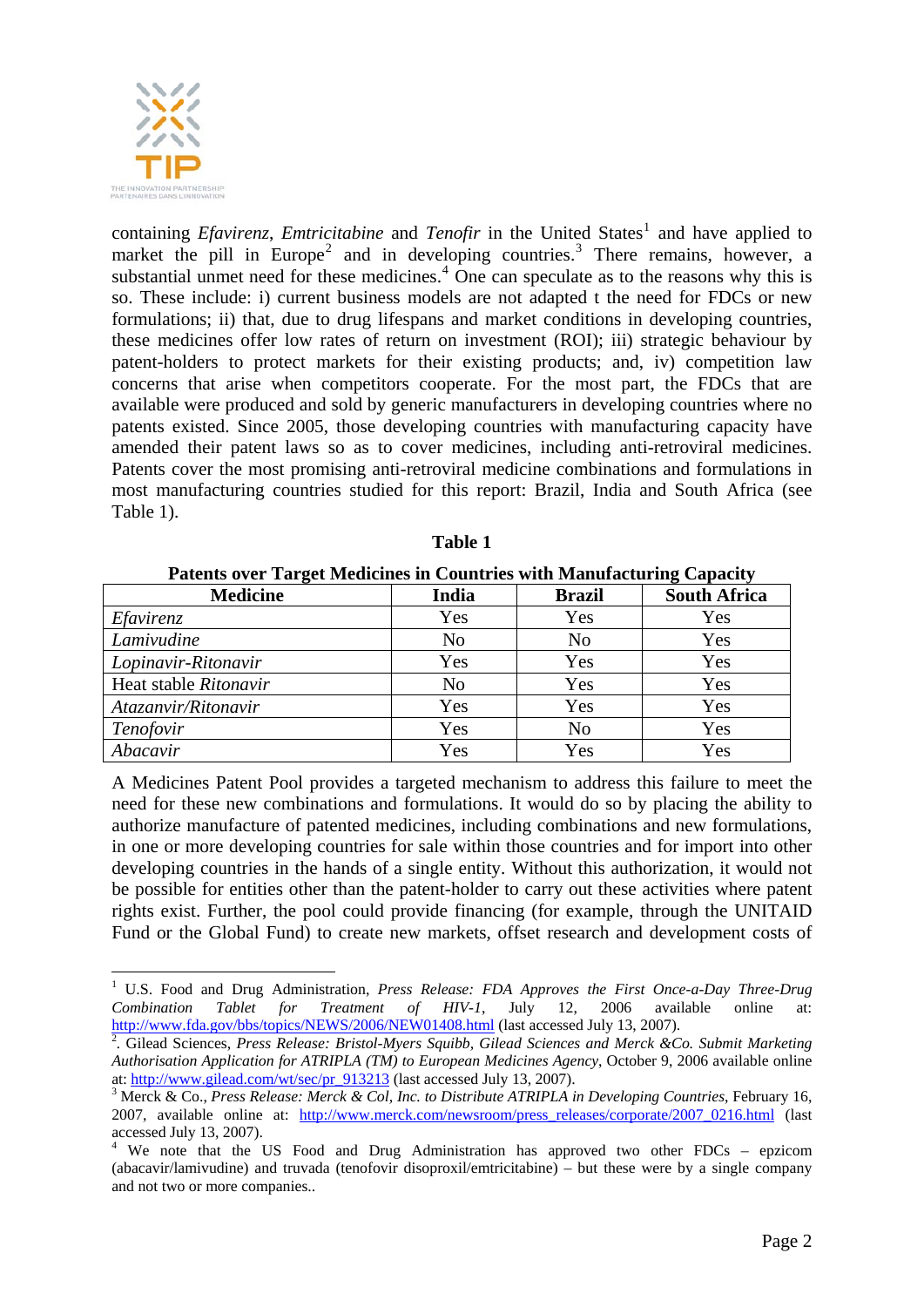

clinical research, and share the results of that research among manufacturing companies in the pool so as to lower costs and thus increase ROI. This could provide opportunities for both generic companies and generic affiliates of research-based pharmaceutical companies to enter the market on an equal basis.

Without a patent pool, coordination of the right to manufacture and sell combinations and new formulations of anti-retroviral medicines for developing countries is costly and time consuming. While patent rights are obviously not the only hurdle to the manufacture and distribution of combinations and new formulations of anti-retrovirals, they are a factor, particularly in countries with the ability to manufacture them. This means that individual agreements have to be negotiated with all concerned patent-holders, a timely process with no norms as to reasonable royalty, term or countries covered. In the example of an Atazanavir/Ritonavir combination, each of the patent-holders would need to individually license each manufacturer and distributor (Figure 1). This is not only complicated, but is time-consuming and requires a significant investment in simply negotiating and managing the various licences.

A Medicines Patent Pool would provide a way to simplify the licensing process and reduce transaction costs and overhead (Figure 2). Patent-holders would need to issue only one licence, to the pool, instead of a licence to each manufacturer and distributor. The pool, in turn, would need to issue only one licence to each manufacturer rather than multiple licences covering different anti-retrovirals. The pool would also use standard licensing agreements, reducing transaction costs and harmonizing royalty rates, countries covered and general responsibilities. Further, the pool would be in a position to impose quality standards and monitor compliance with those standards through the use of appropriate licensing terms. The pool could also be easily adapted to new formulations and combinations.

#### **Figure 1 Example of an Atazanavir/Ritonavir Combination without a Pool**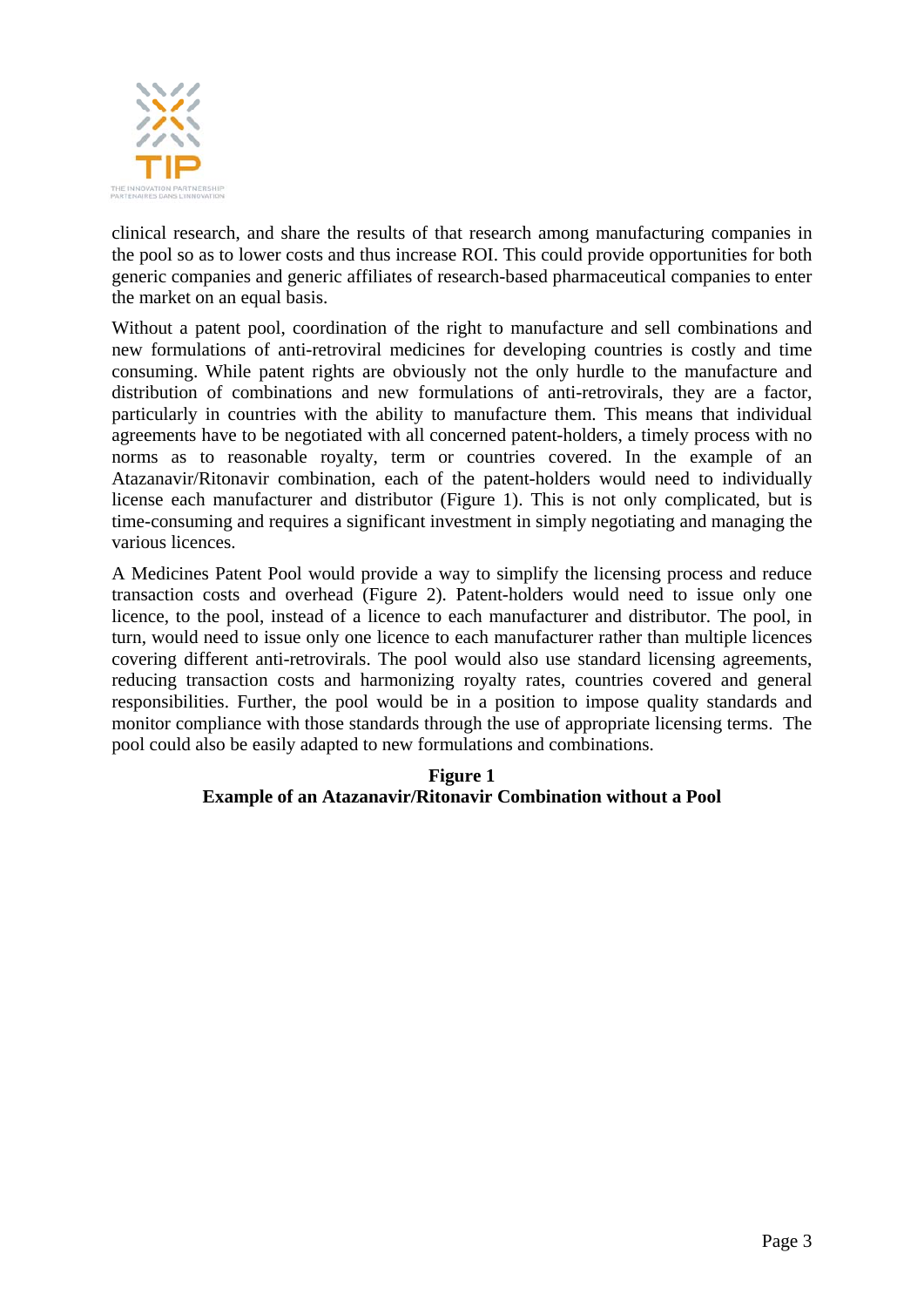



A Medicines Patent Pool could be global or regional in scope. The pool should encompass a sufficiently large number of people to take advantage of economies of scale and ensure exports of the medicines to those countries needed them. In practical terms, this means that the pool has to include both manufacturing and importing countries. A national pool or one restricted to only least-developing countries would not, practically speaking, generate the benefits required.

We note, however, that no one mechanism can be counted upon to address all concerns related to the availability and accessibility of anti-retroviral medicines. Generally, a multipronged strategy is best suited to address such complex issues. For example, policies to support technology transfer, innovation systems and technology regulation also help to ensure the continued development of new medicines needed to treat HIV/AIDS. Further, ensuring political stability and a well-functioning health care system, as well as reducing corruption, are important ingredients to achieving desired health outcomes. Nevertheless, a patent pool can be an important component of an overall strategy.

### **Figure 2 Example of an Atazanavir/Ritonavir Combination with Pool**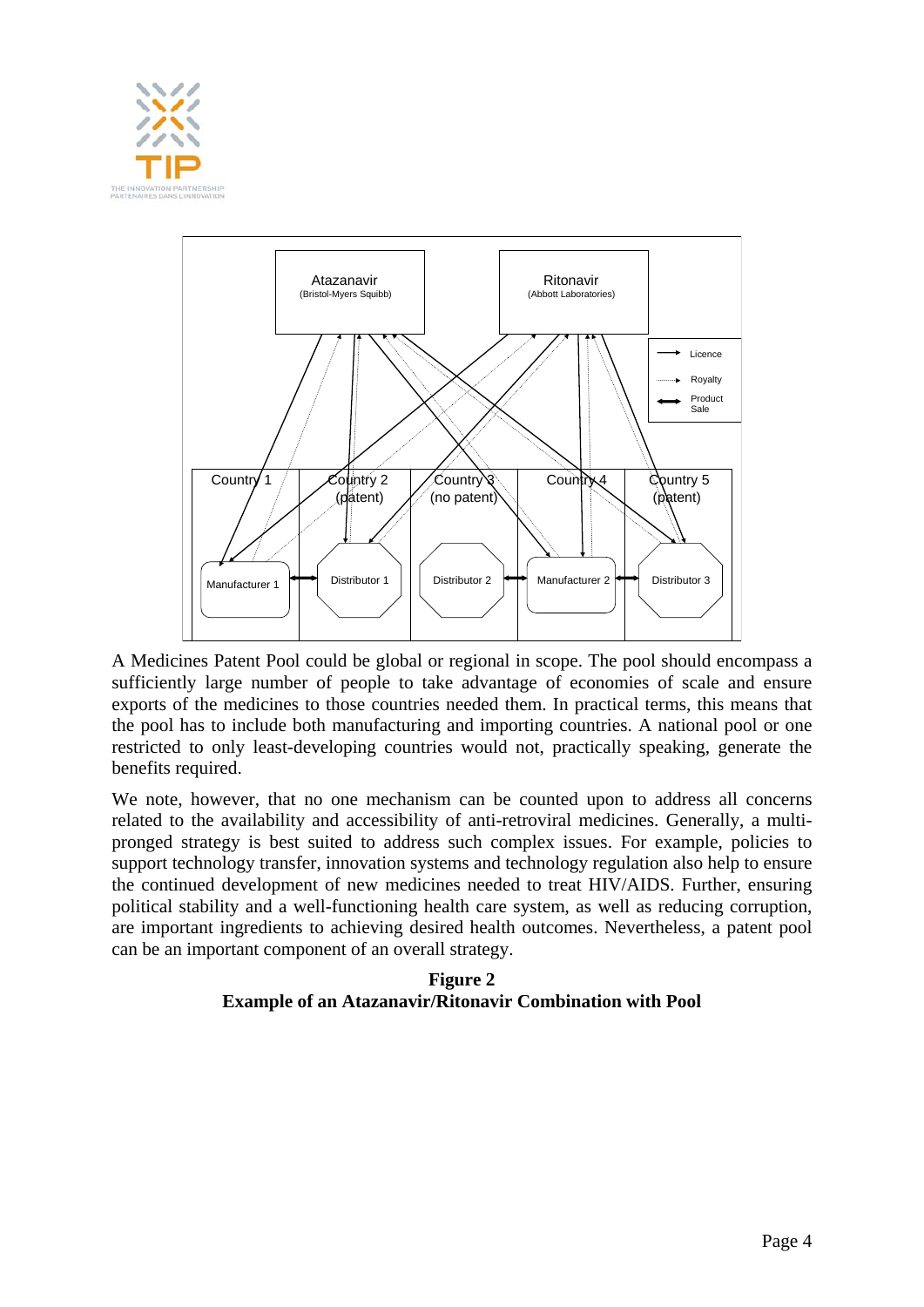<span id="page-12-0"></span>



### **1.1.2 Target Medicines and Sample Countries**

For the purposes of this preliminary review, we examined the legal feasibility of a pool for the manufacture of the following medicines (the 'Target Medicines'): *Efavirenz*; heat-stable *Ritonavir*; *Tenofovir*; *Lamivudine*; *Abacavir*; a combination of *Lopinavir* with heat-stable *Ritonavir*; and a combination of *Atazanavir* with *Ritonavir*. Of these, the most significant for the treatment of HIV/AIDS in developing countries are the combinations of heat-stable *Ritonavir* with *Lopinavir* and *Ritonavir* with *Atazanavir*. While there are no generic versions of heat-stable Ritonavir on the market, there are generic versions of Lopinavir and Atazanavir available in some countries.

Since the home base of any pool is likely to be Switzerland (for practical, not legal reasons), we examine its laws as well as those of the following representative set of countries in which manufacture and/or sale of the medicines will likely occur: India; Kenya; Brazil; South Africa; Thailand; Mali; Cameroon; and Nigeria.

### *1.2 Mandate for the Review*

UNITAID requested that The Innovation Partnership (TIP) – see Appendix  $B$  – prepare a report that would accomplish the following:

- Undertake a preliminary legal analysis of the proposed patent pool;
- Assess the feasibility of the proposed patent pool:
- Provide recommendations with regard to major potential risks and impediments and propose possible mitigating strategies; and,
- Propose a work plan for future steps leading to the establishment of the patent pool (including areas that would require more in depth analysis or investigation).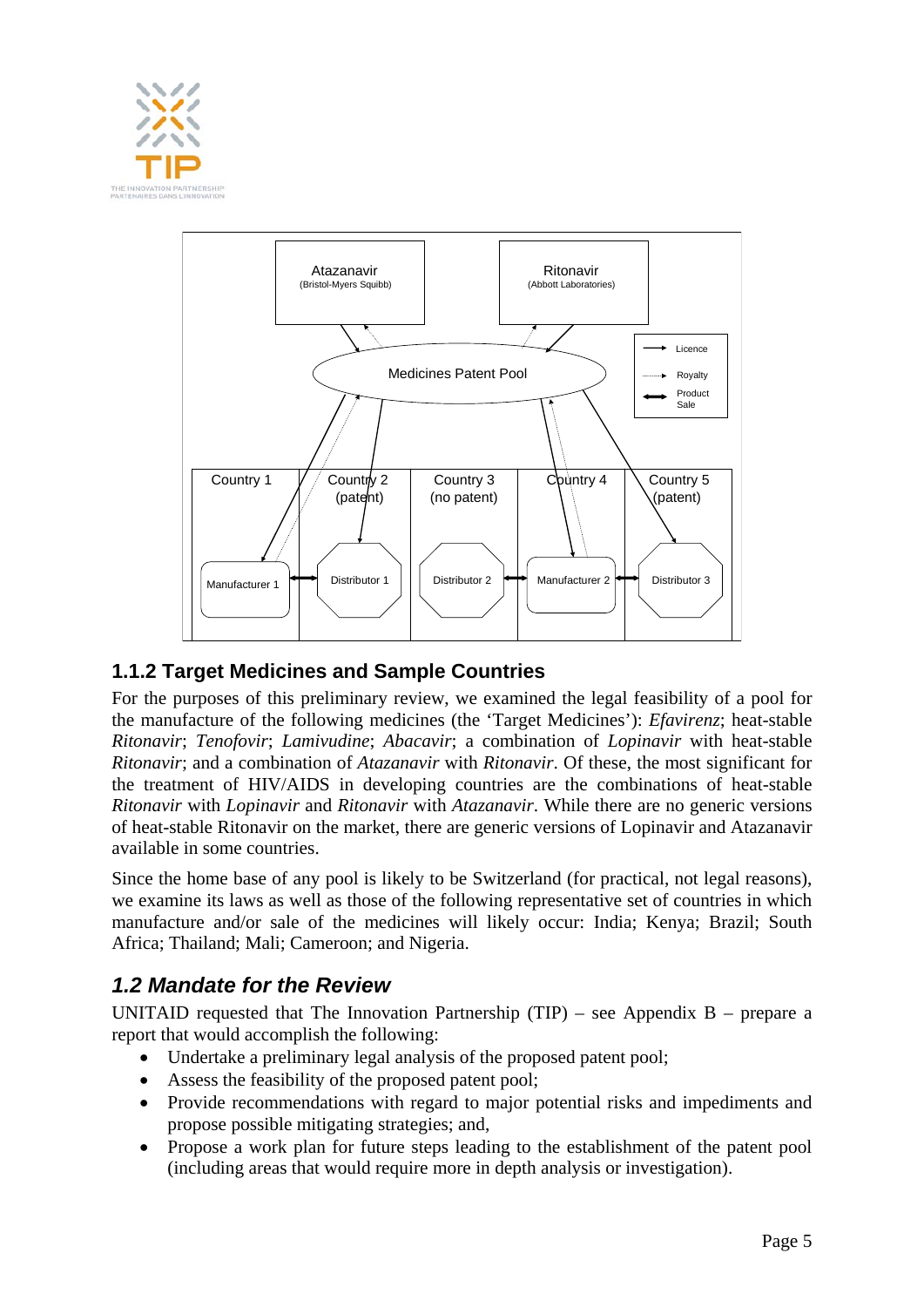

UNITAID instructed TIP to include the following in its analysis:

- The use of voluntary licensing to the patent pool and any legal and practical issues that may arise;
- The use of compulsory licensing to the patent pool consistent with international trade agreements, and any legal and practical issues that may arise; and,
- Regulatory issues that would need to be addressed in order for manufacturers to utilize the essential patents. This could include, for example, pre-qualification requirements, regulatory barriers to competition and international trade requirements.

As part of its review, TIP conducted formal interviews with three representatives from the non-governmental community, four from the R&D and generic industry and four from international governmental organizations, in addition to various informal consultations. While these interviews cannot be expected to generate the full spectrum of opinions within any of these communities, they do provide useful insights into the benefits and drawbacks of any potential Medicines Patent Pool.

This report, as the outcome of the requested review, divides its analysis into three parts, discussed below: The international and domestic legal environment (Part 2); The legal and practical issues related to the implementation of the patent pool (Part 3); and, A proposed work plan should a sponsor decide to implement the patent pool (Part 4).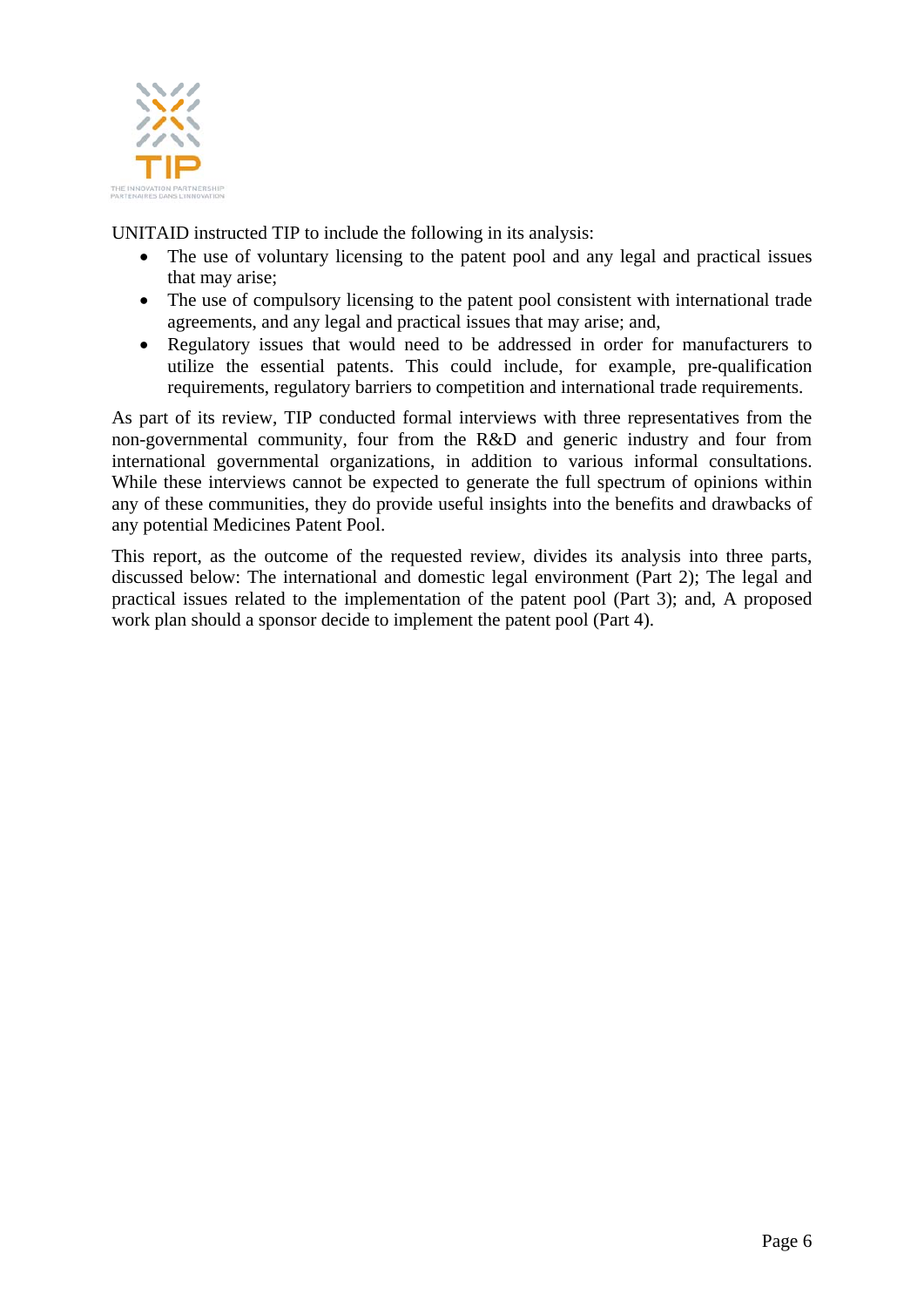<span id="page-14-0"></span>

## **2. Legal and Practical Context for a Medicines Patent Pool**

In this Part, we provide an overview of the legal context in which a patent pool would be created and operated. We start, in Part 2.1, with basic principles concerning patents and patent pools. This is followed, in Part 2.2, with international law, which sets up the general framework within which countries develop their national laws. In Part 2.3, we discuss national laws in four areas: patent law, competition law, contract law and the law relating to product liability. In Part 2.4, the report looks specifically at whether patents exist over the Target Medicines in the sample countries reviewed.

### *2.1 Patents and Patent Pools*

### *Patent Basics*

A patent is a legal right granted by a state to a person under its domestic laws that give that person the ability to prevent others from making, using, selling or importing an *invention*. An invention is, for the purposes of patent law, a thing or way of doing something that involves human intervention. Pharmaceutical products are inventions. In fact, countries grant patents over pharmaceutical products, ways to make them and, in some countries, how to use them to treat certain conditions. In return for the patent granted, the patent-holder discloses the invention, agrees to refrain from using the patent right in an anti-competitive way and accepts that the State may permit others to use the invention under certain circumstances. Countries grant patents to facilitate the commercial development of inventions by giving inventors and their employers a way to make money by doing so.

Patent-holders can exercise their patent rights in one of three ways. First, the patent-holder can itself make, use, or sell a product or service incorporating an invention while preventing all others in the same country from doing so. Second, the patent-holder can, under a contract (called a licence), promise not to prevent a particular company (an exclusive licence) or assortment of companies (non-exclusive licences) from making, using, selling or importing the product or service. That is, these other companies can themselves make, use or sell the product or service within the country knowing that all others are prevented from doing so. Normally, the company receiving permission to use the patent pays a percentage of sales or revenues (called a royalty) to the patent-holder in return for the licence. Third, a patent-holder can decide not to make, use or sell a product incorporating the invention nor permit anyone else to do so. This may, in certain countries, result in the patent being revoked or, more frequently, for the country issuing the patent to permit others to use the invention without authorization from the patent-holder (a compulsory licence).

A licence is not required to resell a medicine purchased in the same country (called patent exhaustion). Thus, a third party distributing medicines purchased in the same country does not need to obtain a licence to do so. It is only when the third party buys in one country but distributes the medicines in another that a licence may be needed. Those countries that permit importation without a licence as long as the product was legally on the market with the consent of the patent-holder in that other country allow 'parallel importing' or 'international exhaustion'. Other countries only permit importing from countries within the same trading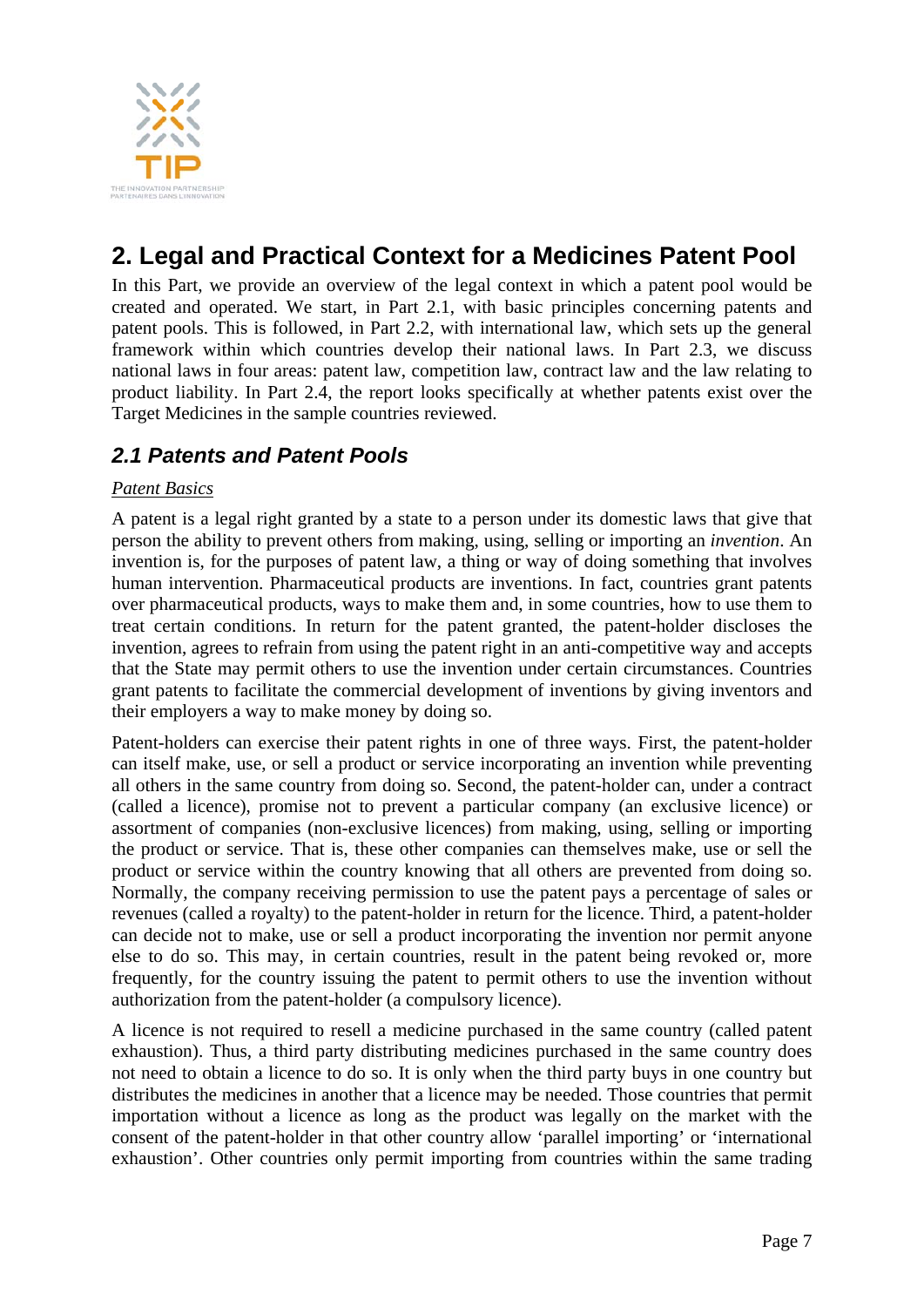<span id="page-15-0"></span>

group (such as the European Union) under 'regional exhaustion'. Those that do not allow importation at all follow a principle of 'national exhaustion'.

#### *Patent Pools*

1

There is no precise definition of a patent pool. In general, a patent pool involves collecting a series of patents that relate to the use of a particular technology so that they can be efficiently licensed to those making, using or selling that technology.<sup>[5](#page-15-0)</sup>

Historically patent pools have been established to build airplanes, sewing machines and radios. These pools, particularly those created in the first half of the  $20<sup>th</sup>$  century, arose from the need to overcome strategic behaviour from patent-holders that blocked the development and sale of a new product. For example, in the airplane industry, the two main competing patent-holders, Curtiss Company and the Wright Company, could not agree on how to license one another so that somebody could build an airplane. Under government pressure, the pool (the Manufacturer's Aircraft Association) was established comprising the companies with important patents related to the airplane. Similarly, in the radio industry, the Associated Radio Manufacturers was created to pool, by corporate merger rather than by licence, all patents related to the radio industry. This pool was later dismantled for being anticompetitive, but in the early years, it provided a means to overcome the problem of patents blocking commercialization.

Modern patent pools arise where companies wish to establish a common technological standard for an industry. For example, DVD player manufacturers wished to assure that all DVD manufacturers and DVD reader and recorder manufacturers used the same standard. These pools are pro-competitive in that they create the possibility of producing new technologies, such as DVDs and MPEGs, that, absent the pool, would have been difficult.

More recently, we see the development of pools aimed at overcoming transaction costs in order to serve public, rather than commercial, interest. This social-entrepreneurial approach is evident in the SARS patent pool that brought together public research agencies, a government department and industry so as to facilitate the development of a SARS virus vaccine.<sup>[6](#page-15-0)</sup>

Once patents are brought into the pool, they are licensed out to others in pre-defined packages. For example, the DVD 6C pool suggests 14 packages covering different uses of the technology such as DVD players, DVD recorders and so on.<sup>[7](#page-15-0)</sup> That is, anyone wishing to access the technology represented by the pool can purchase a non-exclusive licence to use all of the patents within the package at a given royalty rate.

The Medicines Patent Pool, as proposed by MSF, differs in important respects from previous or existing patent pools. In particular, to the extent that the Medicines Patent Pool aims at licensing products that, despite being expensive, are available in the relevant markets, it does not follow past or current trends. In this area, the pool would not so much overcome

<sup>&</sup>lt;sup>5</sup> See Geetrui Van Overwalle, Esther van Zimmerman, Birgit Verbeure and Gert Matthijs, "Models for facilitating access to patents on genetic inventions" (2006) 7 Nature Reviews Genetics 143 for a discussion of various modes of collaboration. See also Jeanne Clark, Joe Piccolo, Brian Stanton, Karin Tyson, " Patent Pools: A Solution to the Problem of Access in Biotechnology Patents?" USPTO (December 5, 2000).

<sup>&</sup>lt;sup>6</sup> See E. Richard Gold, "SARS genome patent: symptom or disease?" (2003) 361 The Lancet 2002.

 $\frac{7}{1}$  See <http://www.dvd6cla.com/list.html>(last accessed July 13, 2007).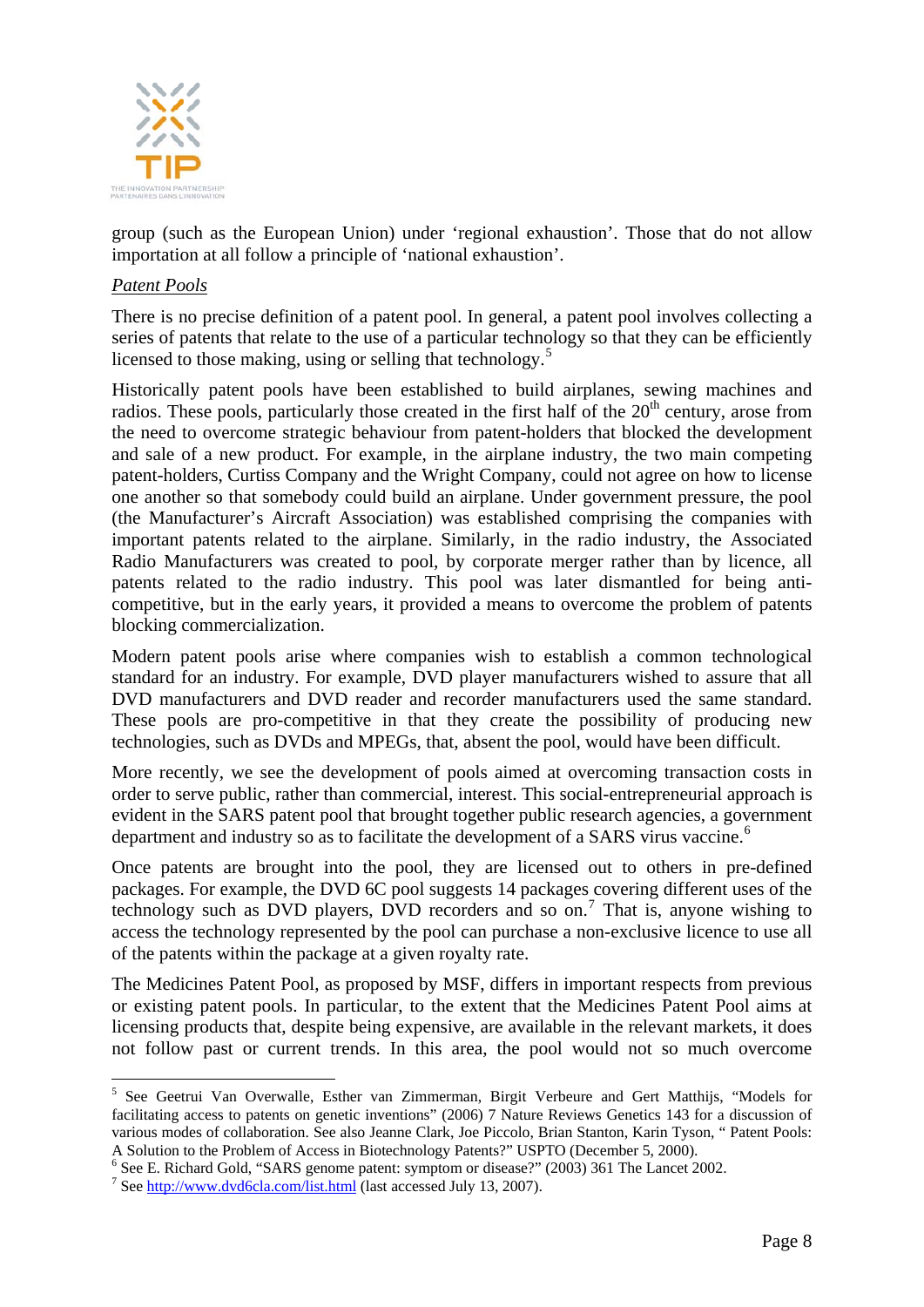<span id="page-16-0"></span>

transaction costs or strategic behaviour but would aim, instead, at encouraging competition in the market through generic competition. Thus prices would fall to a level at which antiretroviral medicines are more accessible. On the other hand, while this aspect of the Medicines Patent Pool differs from both the older airplane-type pools and the newer DVD pool, it bears some similarity to the SARS pool in that it aims at serving the public interest through social entrepreneurship rather than through strictly furthering commercial interests.

### *2.2 International Legal Framework*

International law establishes basic principles that apply to how countries implement their national laws, including their patent laws. International law deals with the law between countries and therefore, except for some rare cases, has no direct effect on individuals. Individuals, including patent-holders, patients, manufacturers and distributors are therefore directly subject to *national* and not *international* law. Nevertheless, a quick overview of international law is helpful as it sets out the boundaries within which countries can create and enforce their laws. This is particularly important as sometimes countries impose obligations on themselves and those working within those countries that are not required under international law. As we will illustrate, this occurs frequently in the realm of patent law where countries do not use all of the flexibilities offered by international law to tailor their patent system to internal economic and social goals.

The most significant instrument of international law for the purposes of the present review is the WTO Agreement on Trade Related Aspects of Intellectual Property Rights (TRIPs).<sup>[8](#page-16-0)</sup> While patent law is national in reach (each country has its own patent law), TRIPs sets minimum requirements with which all WTO member countries' patent laws must comply. Consequently, it is important to determine whether TRIPs creates any hurdles – once carried over into national law – for the viability of a Medicines Patent Pool. We conclude that it does not. In fact, TRIPs would permit more flexibility in the construction of a Medicines Patent Pool than the laws of several of the sample countries allow.

TRIPs currently applies to all Member States of the WTO except, in respect of pharmaceuticals, to least-developed countries (LDCs) that have until 2016 to fully comply with the Agreement. As many of the beneficiaries of the proposed pool will be people living within LDCs, it is worth noting that, even among these countries, there is substantial variation in their level of compliance with WTO requirements. As with many other developing countries, most LDCs do not take advantage of the flexibilities provided in TRIPs with respect to promoting access to medicines. In fact, some of these laws would need to be amended to allow a Medicine Patent Pool to be its most effective. Nevertheless, given the low patenting rate in LDCs and given industrial policies of many patent holders, this does not legally or practically undermine the feasibility of a Medicines Patent Pool in the sample countries used for this preliminary review.

<sup>1</sup> <sup>8</sup> *Legal Instruments-Results of the Uruguay Round,* Agreement on Trade-Related Aspects of Intellectual Property Rights, 15 April 1994, Marrakesh Agreement Establishing the World Trade Organization, Annex lC, 33 I.L.M. 81, 1994.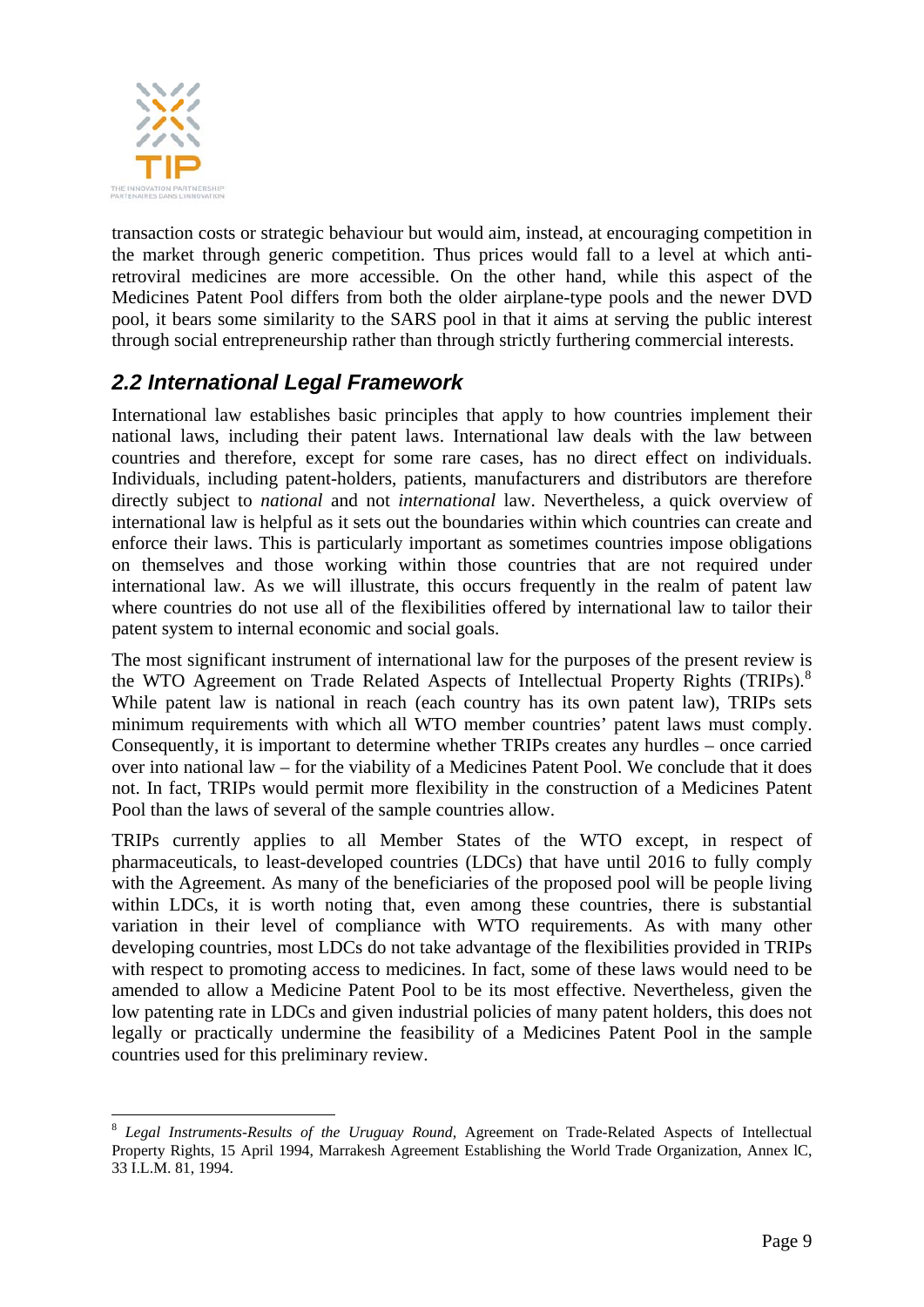<span id="page-17-0"></span>

TRIPs contains important statements that apply to a Medicines Patent Pool (see Appendix D for some of its key provisions). It sets out general principles that inform the interpretation of its language and the ways individual countries may choose to implement its rules within their domestic legislation. Two of these principles are of particular importance. First, countries are entitled to implement their obligations in a manner that balances the interests of both technology developers and users so as to achieve overall social and economic welfare (Article 7) and, in particular, to protect public health and promote sectors of vital interest (Article 8(1)). Further statements by WTO Ministers in 2001 support the right of member countries to take a flexible approach to the implementation of their TRIPs obligations in light of their health needs.

The TRIPs Agreement requires countries to provide patent protection over pharmaceutical products for 20 years (Articles 27(1) and 33). It also provides transition measures so that countries newly expanding their patent systems to pharmaceuticals must extend that protection to pharmaceutical inventions deposited with the country after January 1995 (Article 70(8)). The impact of the above is that those countries that currently have the greatest ability to manufacture generic versions of the Target Medicines must now both provide patent protection over pharmaceutical products and grant patents over eligible products submitted since 1995. As noted in Appendix C and in Table 1, these include patents covering most of the Target Medicines.

Patents come with inherent limits, recognized in several parts of TRIPs (See Table 2). The limit most applicable to the present analysis is Article 31, which provides that a country may give to itself or to a generic producer the right to use, make, sell or import the invention (a socalled government use or compulsory licence). The TRIPs agreement does not restrict the grounds under which a compulsory licence could be granted but lists a number of general requirements. Among them, the government or third party must pay a reasonable royalty to the patent-holder. Usually, a first attempt to negotiate a voluntary licence is necessary but a country can dispense with this requirement when it faces a national emergency, a situation of extreme urgency or to meet a *public non-commercial use* including, a public health need<sup>[9](#page-17-0)</sup>.

| <b>Basis</b>         | <b>Comments</b>                                                                                                                                                                                                                                                                                                                                                                                                    |
|----------------------|--------------------------------------------------------------------------------------------------------------------------------------------------------------------------------------------------------------------------------------------------------------------------------------------------------------------------------------------------------------------------------------------------------------------|
| No patent            | Some non-WTO members and LDCs do not offer patents over medicines and industry<br>does not apply for patents in every WTO member, especially those such as India which<br>did not offer patent protection for medicines in 1994. In these cases, no licence would<br>be needed to either manufacture or export. Licensing will be required only for<br>distribution in importing countries in which patents exist. |
| Parallel importation | TRIPs leaves each WTO member free to establish its own regime for exhaustion                                                                                                                                                                                                                                                                                                                                       |

**Table 2 Legal options to export medicines without the consent of the patent holder[10](#page-17-0)**

1 <sup>9</sup> Richard Gold and Danial Lam, "Balancing Trade in Patents: Public Non-Commercial Use and Compulsory Licensing" (2003) 6 The Journal of World Intellectual Property 5.

<sup>10</sup> Brook Baker, *Analysis and Response to WTO Action Regarding Paragraph 6 of the Doha Declaration on the TRIPS Agreement and Public Health,* for United Nations Millennium Development Goals (MDGs) Project, Task Force 5: Infectious Diseases and Access to Essential Medicines, Sub-Group Access to Essential Medicines, January, 27, 2005.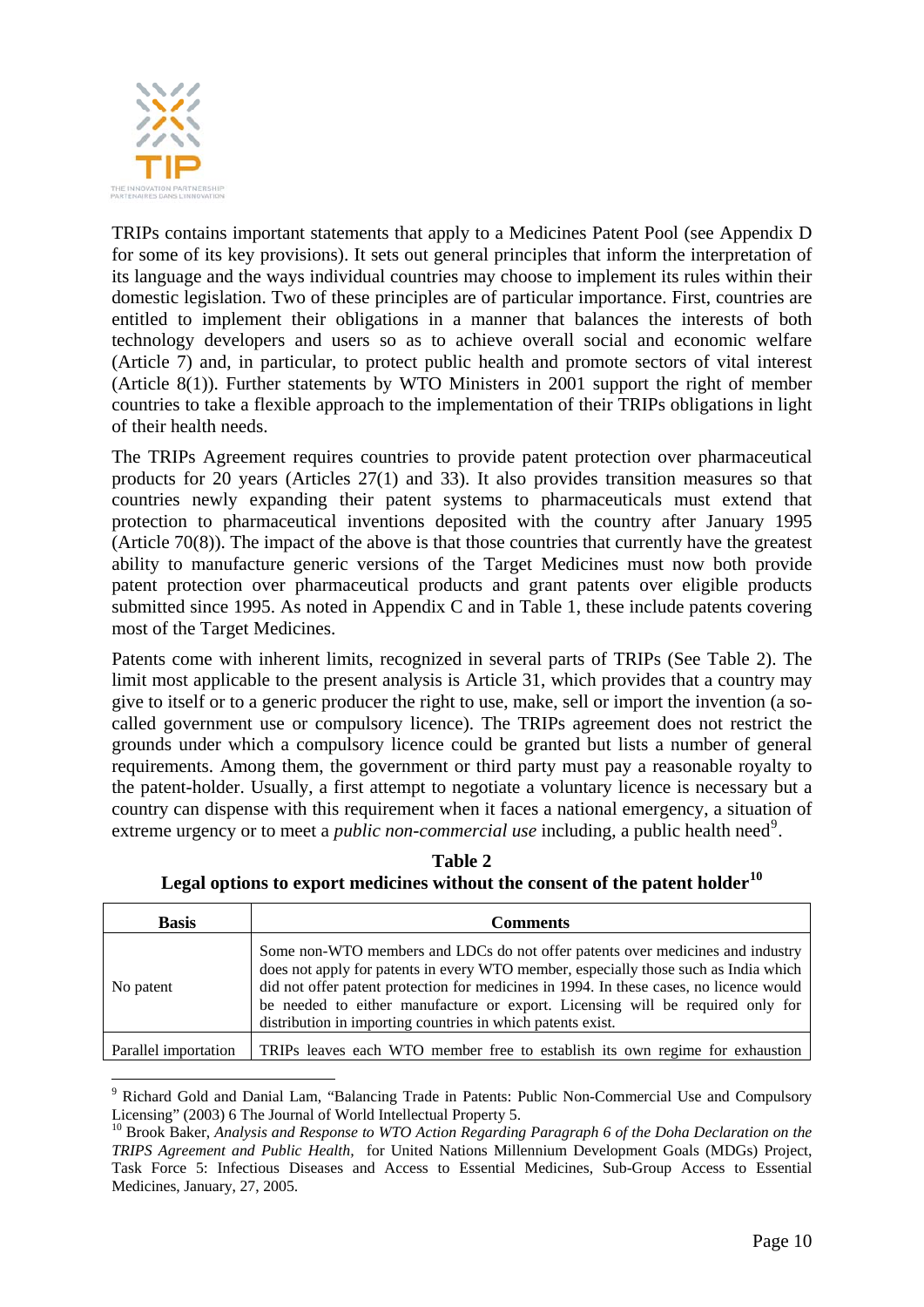<span id="page-18-0"></span>

1

| (TRIPs, Art. 6)                                                     | without challenge. Consequently, it is possible for a country with an international<br>exhaustion doctrine to buy and import patented medicines, without the consent of the<br>patent holder, if the medicines were originally put on the market with the consent of<br>the patent-holder or $-$ under a liberal interpretation of the TRIPs Agreement $-$<br>produced under a compulsory license.                                                                                                                                                                                                                                        |
|---------------------------------------------------------------------|-------------------------------------------------------------------------------------------------------------------------------------------------------------------------------------------------------------------------------------------------------------------------------------------------------------------------------------------------------------------------------------------------------------------------------------------------------------------------------------------------------------------------------------------------------------------------------------------------------------------------------------------|
| Insufficient<br>manufacturing<br>capacity (August<br>2003 Decision) | An increasing number of countries, including Canada, India and China, are<br>implementing the WTO decision of August 30, 2003 to authorise the issue of a<br>compulsory license for export to countries with insufficient manufacturing capacity.<br>Additional conditions apply, including a notification from importing countries and<br>special packaging or labeling.                                                                                                                                                                                                                                                                 |
| Anti-competitive<br>practices (TRIPs,<br>Art. 31k)                  | TRIPS provides an exception for the predominately-for-the-domestic-market rule in<br>cases of anti-competitive practice. A country can thus issue a compulsory licence for<br>the production and exportation of medicines, in certain circumstances, on the ground<br>of excessive prices, discriminatory pricing or refusal to license.                                                                                                                                                                                                                                                                                                  |
| Non predominant<br>quantity<br>(TRIPS, Art. 31f)                    | When the importing country does have sufficient manufacturing capacity and no anti-<br>competitive practice exists, a compulsory licence must be authorized predominantly<br>for the supply of the domestic market. While the word 'predominantly' is not defined,<br>it most likely means domestic consumption of just over 50% of production. Therefore,<br>countries with a large internal market can still export a significant quantity of<br>medicines.                                                                                                                                                                             |
| General exception to<br>rights conferred<br>(TRIPs, Art. 30)        | Some have suggested that TRIPs Article 30 could be interpreted to read that patent-<br>holders do not have exclusive rights to prevent third parties from making, using and<br>selling patented medicines when these medicines are exported to developing countries<br>with insufficient manufacturing capacity. However, this interpretation is disputed by<br>most specialists and faces a high risk of challenge at the WTO. Critics are likely to<br>suggest that the exception is not limited, unreasonably conflicts with the exploitation<br>of a patent, or unreasonably prejudices the legitimate interests of the patent owner. |

Until recently, and except in case of anti-competitive practices, compulsory licences could only be authorized predominantly for the supply of the domestic market of the country authorizing this use. This restriction on exportation of medicines to third countries led to great controversy. In a decision of August  $30$ ,  $2003$ , <sup>[11](#page-18-0)</sup> WTO members agreed that a country can allow for the production and export of medicines predominantly for another country if a number of conditions are met, including a lack of manufacturing capacity in the importing country.[12](#page-18-0) To avoid medicines manufactured in this manner being diverted to high income countries, medicines produced under this mechanism need to be clearly packaged or labeled differently from the original medicine. Developing countries operating under a regional trade agreement may export products to other developing countries under the same trade agreement without a notification.

<sup>&</sup>lt;sup>11</sup> General Council, Implementation of paragraph 6 of the Doha Declaration on the TRIPS Agreement and public health, September 1, 2003, WT/L/540.

 $12$  It is unclear whether, to obtain such a compulsory licence, the manufacturer must first attempt to negotiate a licence with the patent-holder. Since such use will usually be to satisfy a health emergency or a public noncommercial use in the importing country (Article 31 of TRIPs does not restrict emergencies or public use to the country issuing the compulsory licence), no such negotiations would seem necessary. Nevertheless, in a review conducted by the Canadian government of countries permitting the issuance of such compulsory licences, all required evidence of prior but failed negotiations. Industry Canada, *Canada's Access to Medicines Regime: Consultation Paper*, available online at: [http://camr-rcam.hc-sc.gc.ca/review-reviser/camr\\_rcam\\_consult\\_e.pdf](http://camr-rcam.hc-sc.gc.ca/review-reviser/camr_rcam_consult_e.pdf) (last accessed July 15, 2007), Annex B.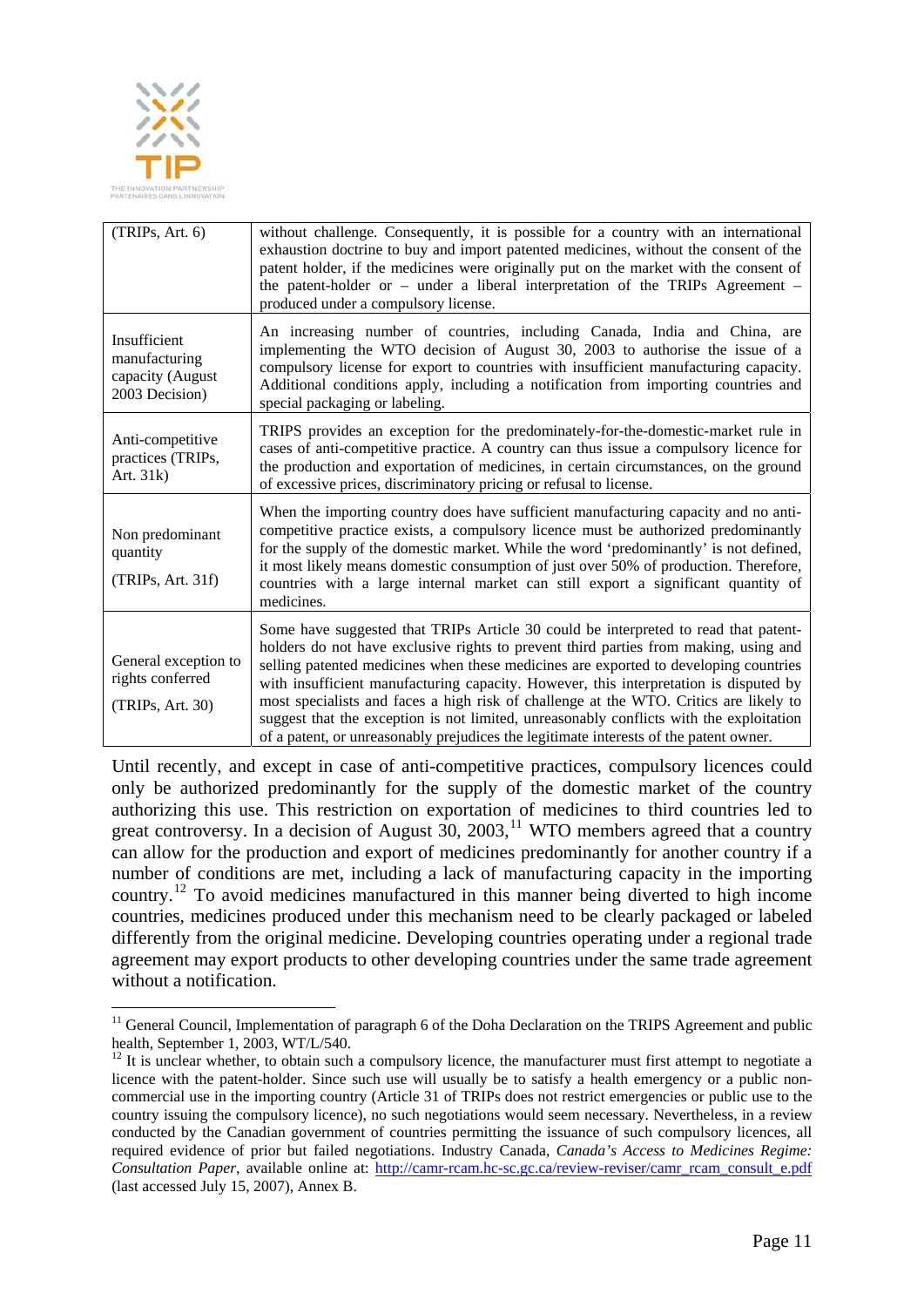<span id="page-19-0"></span>

A country issuing a compulsory licence must ensure that the licence is limited to addressing the particular need that justified it, is non-exclusive and is not assignable. Given that the word "assignable' has a particular legal meaning (involving a complete divestiture of the licence), a country should be able to issue a compulsory licence to a pool that the pool can then sublicense (that is, permission to manufacture and/or distribute can be granted by the pool to another) if that is permitted by national law. There is an argument that the *Paris Convention for the Protection of Industrial Property[13](#page-19-0)* would prevent sub-licensing, but it is generally accepted that Article 31 of TRIPs provides an additional ground for granting a compulsory licence that goes beyond anything set out in the *Paris Convention*. [14](#page-19-0)

The bottom line is this: to the extent that the Medicines Patent Pool relies on voluntary licenses, TRIPs is not relevant. If the pool will rely on compulsory licenses, in whole or in part, the TRIPs Agreement provides specific requirements for the exporting and importing countries. Nevertheless, the TRIPs Agreement is quite flexible and authorizes the issuance of a compulsory licence to a patent pool that could then issue sub-licences to manufacturers and distributors. However, as the next section will show, national laws are often more restrictive.

### *2.3 Overview of Patent and other Laws in the Sample Countries*

While TRIPs offers significant flexibility in establishing a pool through compulsory licences national laws limit that flexibility significantly. We provide, in this Part, a brief review of the laws, including patent laws, that are most relevant to the creation and operation of a Medicines Patent Pool in the sample countries listed in Part 1.1.2. We provide a more indepth review of these laws in Appendix E.

### **2.3.1 Patent Laws**

Patent laws in all the sample countries on the whole comply with TRIPs though enforcement may not. Many countries, however, go beyond TRIPs requirements and fail to explore the flexibilities that that Agreement provides. Because of this, countries differ in the content of their patent laws. Furthermore, while the law may set out certain requirements, actual practice may expand or contract those requirements.

#### *Criteria for Patentability*

To be patented, an invention must be novel, involve an inventive step and have an industrial application.<sup>[15](#page-19-0)</sup> In most countries, the patent office examines patent applications to ensure they meet these requirements. In South Africa, however, the examination requirement is not met and patents are, in practice, merely registered. Similarly, Nigeria does not conduct any

<sup>1</sup>  $13$  Notably Article 5A(4) which states as follows:

A compulsory license may not be applied for on the ground of failure to work or insufficient working before the expiration of a period of four years from the date of filing of the patent application or three years from the date of the grant of the patent, whichever period expires last; it shall be refused if the patentee justifies his inaction by legitimate reasons. Such a compulsory license shall be non–exclusive and shall not be transferable, even in the form of the grant of a sub–license, except with that part of the

enterprise or goodwill which exploits such license. 14 See Gold and Lam*, supra*, note 9 at 21-22. 15 See Article 27(1) of TRIPs. In some countries, such as the United States and Canada, the criteria appear under the names novelty, non-obviousness and utility.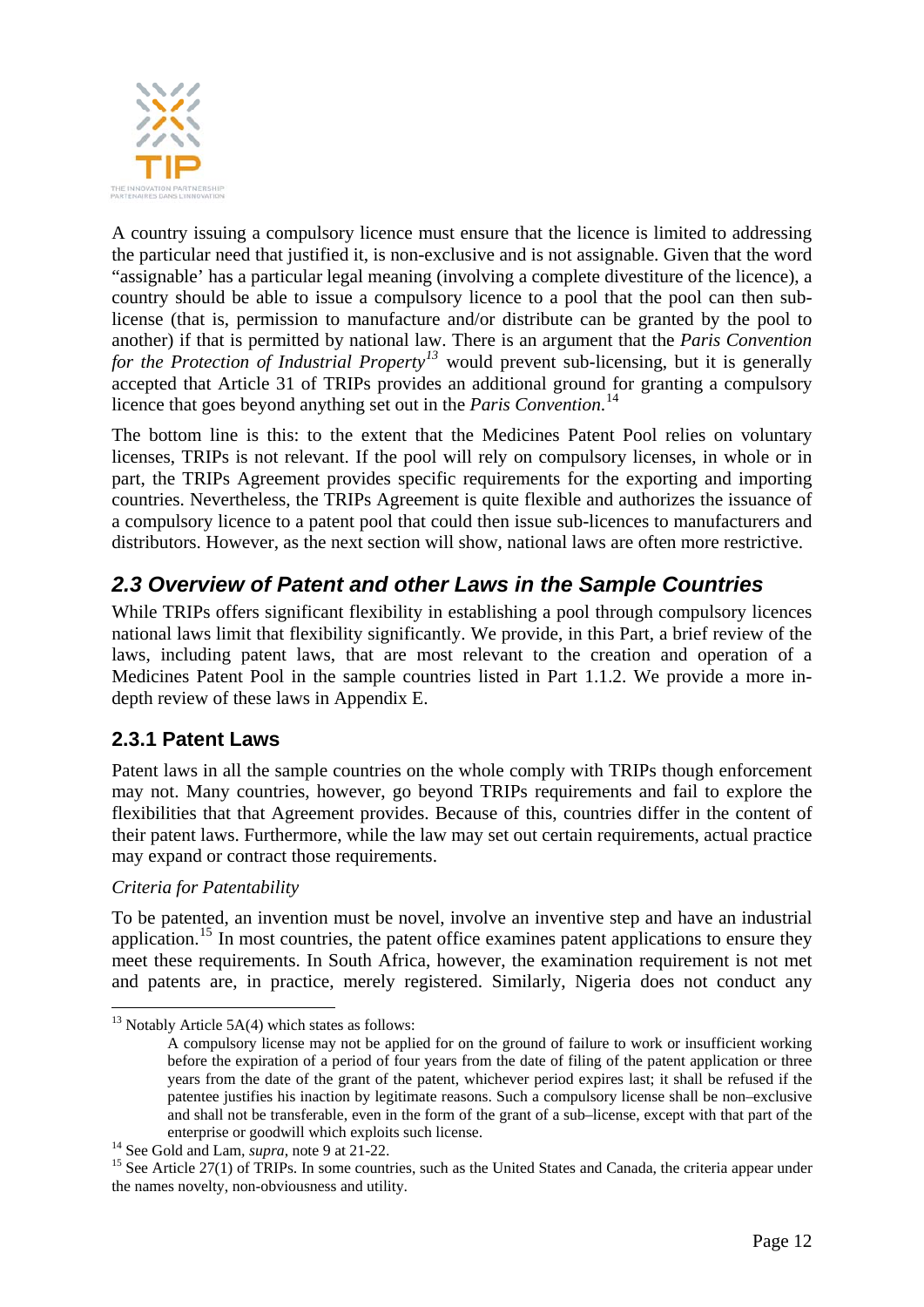

substantive examination of patent applications. One can expect this to result in a larger number of invalid patents in these two countries than in countries with active application examination.

#### *Methods of Enforcement*

All sample countries provide two civil remedies for patent infringement:

- 1. An injunction against the infringing activity (which may include the destruction of infringing goods and equipment); and,
- 2. An accounting of profits or a payment of the actual damages suffered by the patentholder.

These remedies are not mutually exclusive and criminal penalties may also apply. In all countries, an infringement action may be defended by showing either that no infringement took place or that the patent is invalid (that is, that the patent does not actually meet the criteria of novelty, industrial application and inventiveness). Some perceive the enforcement efforts of certain of the sample countries – for example, Brazil, Thailand and India – as being low.

#### *Compulsory Licensing Provisions*

The aspects of national law that most affect the potential shape of a Medicines Patent Pool (at least one that relies to some extent on compulsory licences) are the laws related to compulsory licensing, the conditions of these licences and the ability to import drugs manufactured in another country under such licenses. Table 3 summarizes the situation in the sample countries.

| Country       | <b>Compulsory</b><br>licence for<br>national<br>emergency/<br>public health<br>needs | <b>Compulsory licence for</b><br>importation                                                                                                                                                                                                                                                                         | <b>Compulsory</b><br>licence for<br>abuse of a<br>dominant<br>position/anti-<br>competitive<br>conduct | <b>Compulsory</b><br>licence for<br>production for<br>export |
|---------------|--------------------------------------------------------------------------------------|----------------------------------------------------------------------------------------------------------------------------------------------------------------------------------------------------------------------------------------------------------------------------------------------------------------------|--------------------------------------------------------------------------------------------------------|--------------------------------------------------------------|
| <b>Brazil</b> | <b>YES</b>                                                                           | In the case of a<br>compulsory licence for<br>abuse of a dominant<br>position, so long as the<br>patent-holder has<br>consented to production<br>in the exporting country<br>and so long as time<br>constraints are<br>respected<br>In the case of national<br>$\bullet$<br>emergency/public<br>interest where needs | <b>YES</b>                                                                                             | N <sub>O</sub>                                               |

**Table 3 Comparison of Availability of Compulsory Licence in the Sample Countries**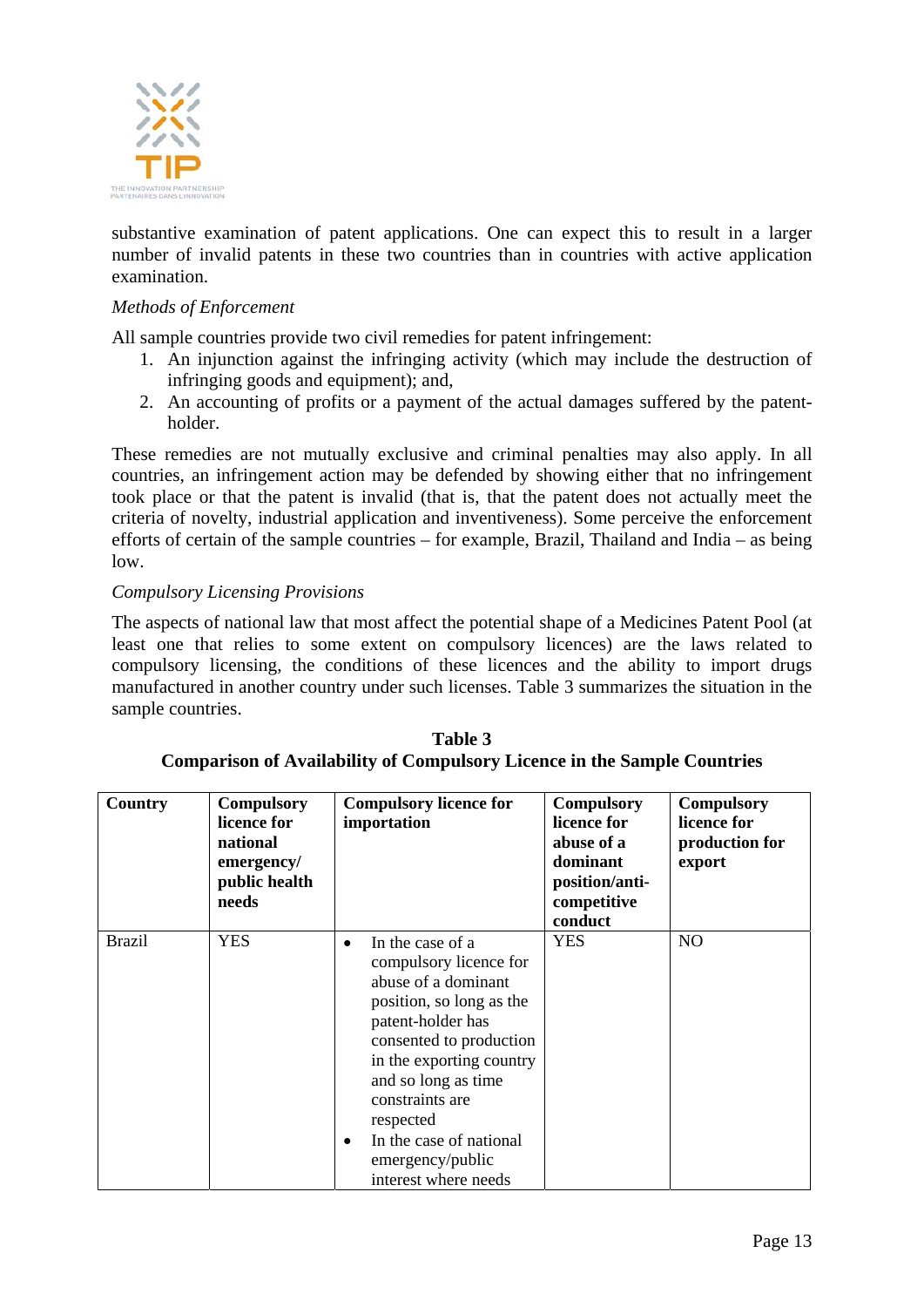

|          |                                    | cannot be met by                                                                                                                                                                                                                                                                                                                                                                                                                                                                                                                                           |            |                                                                                              |
|----------|------------------------------------|------------------------------------------------------------------------------------------------------------------------------------------------------------------------------------------------------------------------------------------------------------------------------------------------------------------------------------------------------------------------------------------------------------------------------------------------------------------------------------------------------------------------------------------------------------|------------|----------------------------------------------------------------------------------------------|
|          |                                    | domestic production                                                                                                                                                                                                                                                                                                                                                                                                                                                                                                                                        |            |                                                                                              |
| India    | <b>YES</b>                         | NO, unless declared in the                                                                                                                                                                                                                                                                                                                                                                                                                                                                                                                                 | <b>YES</b> | <b>YES</b>                                                                                   |
| Thailand | <b>YES</b>                         | public interest.<br>Law is silent on the                                                                                                                                                                                                                                                                                                                                                                                                                                                                                                                   | <b>YES</b> |                                                                                              |
|          |                                    | question of importation<br>under a compulsory<br>licence<br>The Director General of<br>٠<br>the Patent Office has<br>ultimate authority to set<br>the terms of                                                                                                                                                                                                                                                                                                                                                                                             |            | Compulsory<br>licences must be<br>used<br>predominantly to<br>supply the<br>domestic market. |
|          |                                    | compulsory licences<br>except in the case of<br>national emergency or<br>war where it is the<br>Prime Minister, with<br>the approval of the<br>Cabinet who has this<br>power.                                                                                                                                                                                                                                                                                                                                                                              |            |                                                                                              |
| Nigeria  | Yes<br>(Government<br>declaration) | No importation is permitted<br>under a compulsory licence<br>unless the government<br>declares certain drugs<br>exempt from the country's<br>compulsory licensing rules<br>for reasons of public health,<br>national defence or the<br>protection of the Nigerian<br>economy.                                                                                                                                                                                                                                                                              | Yes        | No explicit<br>scheme for<br>exportation.                                                    |
| Kenya    | <b>YES</b>                         | In the case where the public<br>interest, in particular,<br>national security, nutrition,<br>health, environmental<br>conservation, or the<br>development of another<br>vital sector of the national<br>economy so requires, or<br>where the Managing<br>Director of the Patent<br>Office determines that the<br>manner of exploitation of<br>an invention by the owner<br>of the patent or its licensee<br>is not competitive, the<br>Minister in charge of the<br>industrial property office<br>may authorize by written<br>order importation to satisfy | <b>YES</b> | Use of<br>compulsory<br>licences must be<br>limited to<br>supplying the<br>domestic market.  |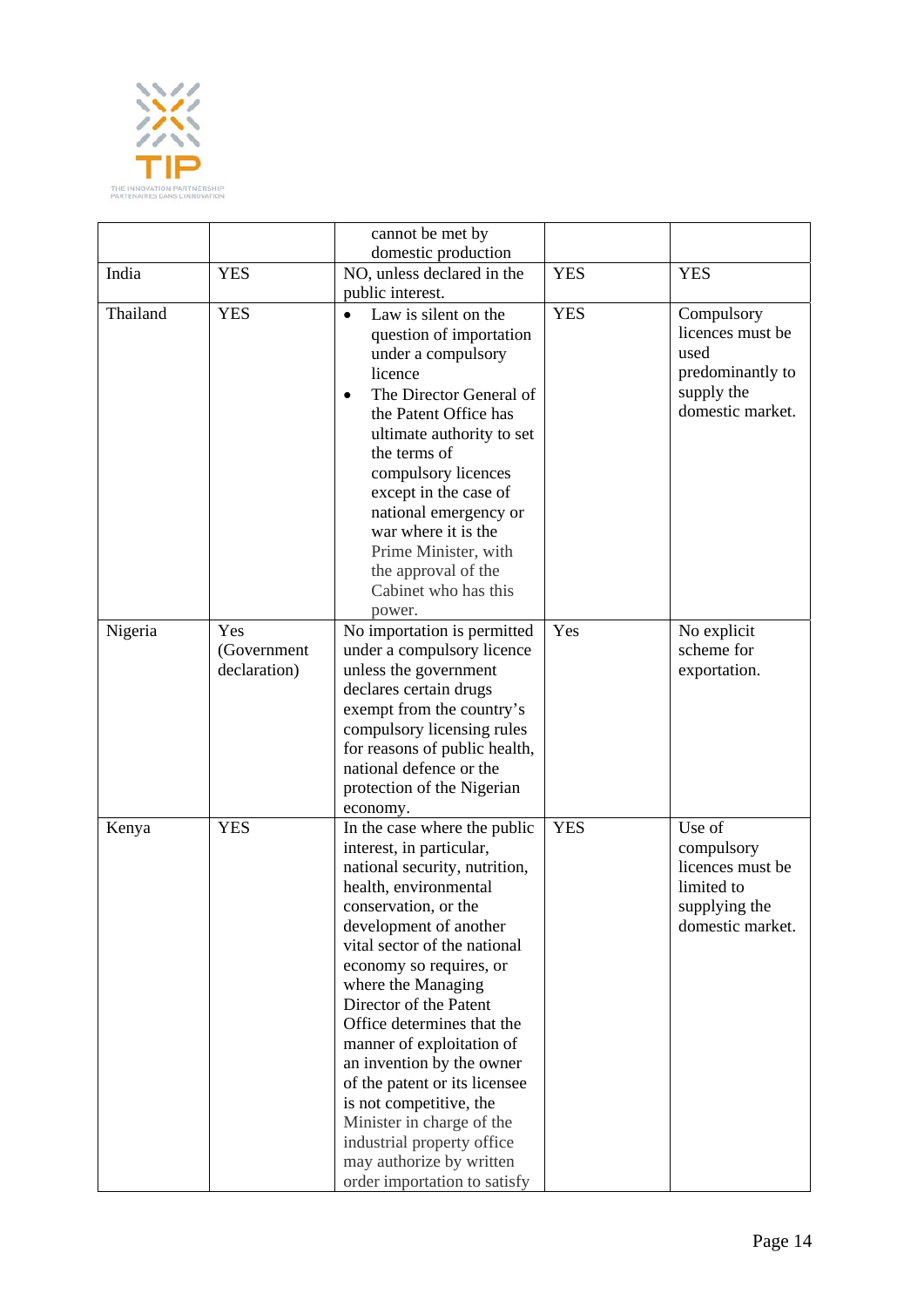<span id="page-22-0"></span>

| South Africa | <b>YES</b>                                                                                                                                        | the need.<br>Sections $80(1A)$ and<br>$80(1B)$ also provide that<br>the Minister in charge of<br>the industrial property<br>office may also issue a<br>compulsory licence to a<br>third party to import a<br>molecule or substance<br>without compensation to<br>the patent-holder.<br>Section 15C of the 1997<br>amendments to the<br><b>Medicines and Related</b><br>Substances Control Act <sup>16</sup><br>allows the Minister of | <b>YES</b> | No explicit<br>scheme, however,<br>no explicit<br>requirement that<br>products                                                                                                                                                        |
|--------------|---------------------------------------------------------------------------------------------------------------------------------------------------|---------------------------------------------------------------------------------------------------------------------------------------------------------------------------------------------------------------------------------------------------------------------------------------------------------------------------------------------------------------------------------------------------------------------------------------|------------|---------------------------------------------------------------------------------------------------------------------------------------------------------------------------------------------------------------------------------------|
|              |                                                                                                                                                   | Health to determine the<br>conditions under which<br>drugs may be imported as<br>parallel imports. However,<br>the <i>Patent Act</i> <sup>17</sup> stipulates<br>that it is the Commissioner<br>of the Patent Office who<br>normally determines the<br>terms of compulsory<br>licences.                                                                                                                                               |            | manufactured<br>under a<br>compulsory<br>licence be limited<br>to supplying the<br>domestic market.                                                                                                                                   |
| Cameroon     | YES (through<br>an<br>administrative<br>enactment,<br>subject to the<br>same<br>requirements as<br>the non-<br>voluntary<br>licensing<br>regime). | N <sub>O</sub>                                                                                                                                                                                                                                                                                                                                                                                                                        | <b>YES</b> | No explicit<br>program for<br>export. However,<br>there is no<br>limitation on the<br>use of<br>compulsory<br>licences to only<br>satisfy the<br>domestic market.<br>The courts set the<br>terms and<br>conditions of the<br>licence. |
| Mali         | YES (through<br>an<br>administrative<br>enactment,                                                                                                | NO                                                                                                                                                                                                                                                                                                                                                                                                                                    | <b>YES</b> | No explicit<br>program for<br>export. However,<br>there is no                                                                                                                                                                         |

<sup>&</sup>lt;sup>16</sup> Medicines and Related Substances Control Act as revised by the Medicines Amendment Act No.90 of 1997 [1997 Amendments to the Medicines and Related Substances Control Act].<br><sup>17</sup> Patents,Act (Consolidation), 26/04/1978 (1996), No. 57 (No. 49)

1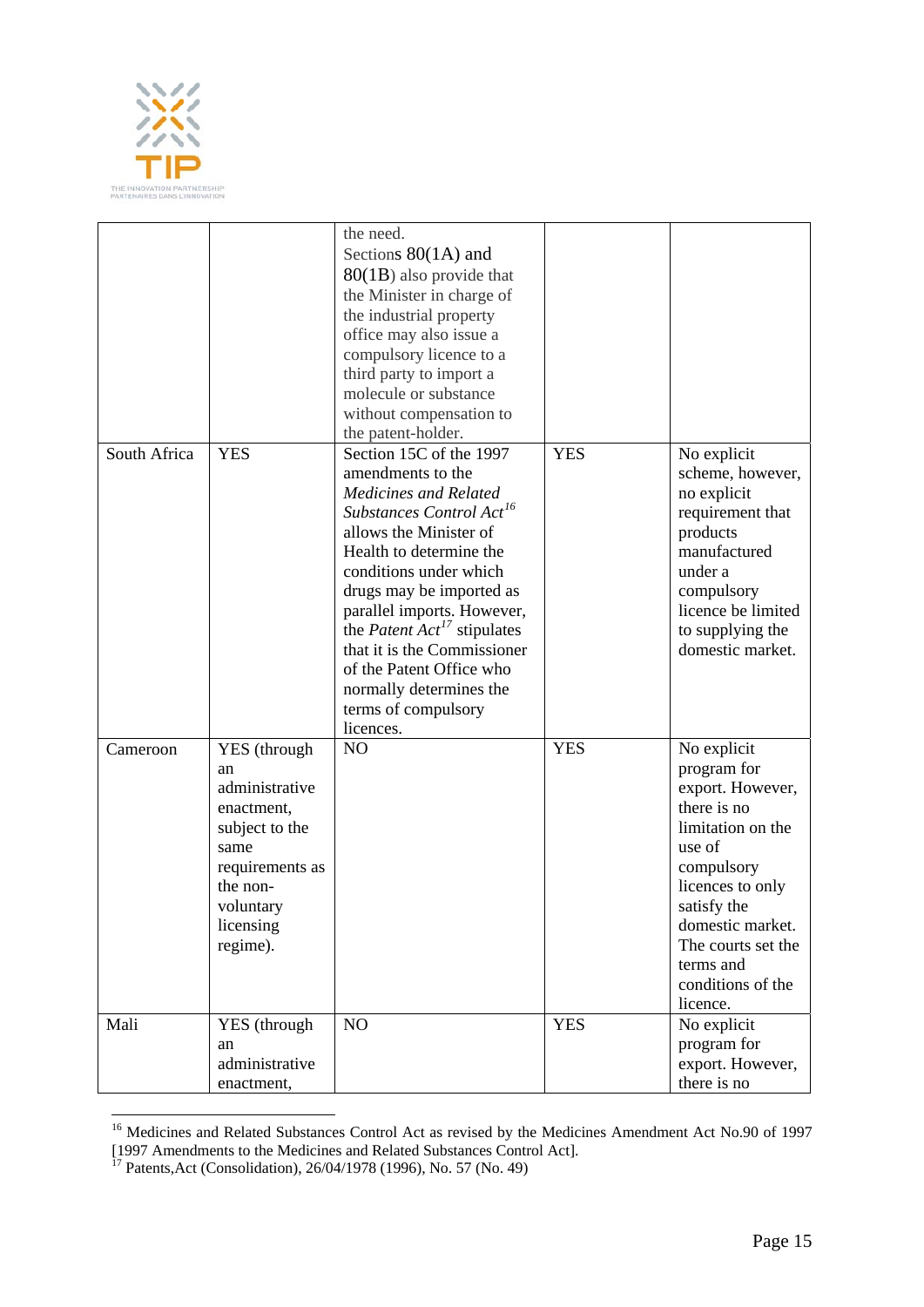

|             | subject to the<br>same<br>requirements as<br>the non-<br>voluntary<br>licensing<br>regime). |                |            | mention of use of<br>compulsory<br>licence to only<br>satisfy domestic<br>needs and it is<br>left to the Court<br>to set the terms |
|-------------|---------------------------------------------------------------------------------------------|----------------|------------|------------------------------------------------------------------------------------------------------------------------------------|
|             |                                                                                             |                |            | and conditions.                                                                                                                    |
| Switzerland | <b>YES</b>                                                                                  | N <sub>O</sub> | <b>YES</b> | A compulsory                                                                                                                       |
|             |                                                                                             |                |            | licence is                                                                                                                         |
|             |                                                                                             |                |            | principally                                                                                                                        |
|             |                                                                                             |                |            | awarded to                                                                                                                         |
|             |                                                                                             |                |            | supply the                                                                                                                         |
|             |                                                                                             |                |            | domestic                                                                                                                           |
|             |                                                                                             |                |            | market.                                                                                                                            |

All sample countries have compulsory licensing provisions to meet the needs of the domestic market. Countries generally provide for compulsory licences in cases of national emergency, patent dependency (to make use of one patented invention, one needs access to another patented invention), where the patented article is not widely available to the public at an accessible cost (that is, the public interest is not met) and for anti-competitive conduct by the patent-holder. Other grounds include failure to work locally. The particular restrictions and conditions that an applicant must meet in order to receive such a licence vary depending on the country. Table 4 summarizes these conditions.

|               | <b>Authority issuing</b>                                                                                                                                                                                                                                                                                                                                                                                                                                     | Sub-licensing of a             | <b>Other limitations on scope</b>                                                                                                                             |
|---------------|--------------------------------------------------------------------------------------------------------------------------------------------------------------------------------------------------------------------------------------------------------------------------------------------------------------------------------------------------------------------------------------------------------------------------------------------------------------|--------------------------------|---------------------------------------------------------------------------------------------------------------------------------------------------------------|
|               | compulsory licences                                                                                                                                                                                                                                                                                                                                                                                                                                          | compulsory licence             | of compulsory licence                                                                                                                                         |
| <b>Brazil</b> | The Intellectual<br>$\bullet$<br>Property Office<br>(INPI) grants<br>compulsory licences<br>with terms proposed<br>by the applicant, with<br>an opportunity for the<br>patent-holder to<br>challenge those terms<br>In the case of a<br>$\bullet$<br>compulsory licence<br>granted in respect of<br>a national emergency<br>or the public interest,<br>the Minister<br>responsible for the<br>subject matter sets<br>the terms with the<br>resulting licence | No sub-licensing<br>permitted. | There must be no<br>reasonable explanation<br>as to why the patent-<br>holder has not met<br>demand<br>Only non-exclusive<br>$\bullet$<br>licensing permitted |

**Table 4 Conditions for Obtaining Compulsory Licences in the Sample Countries**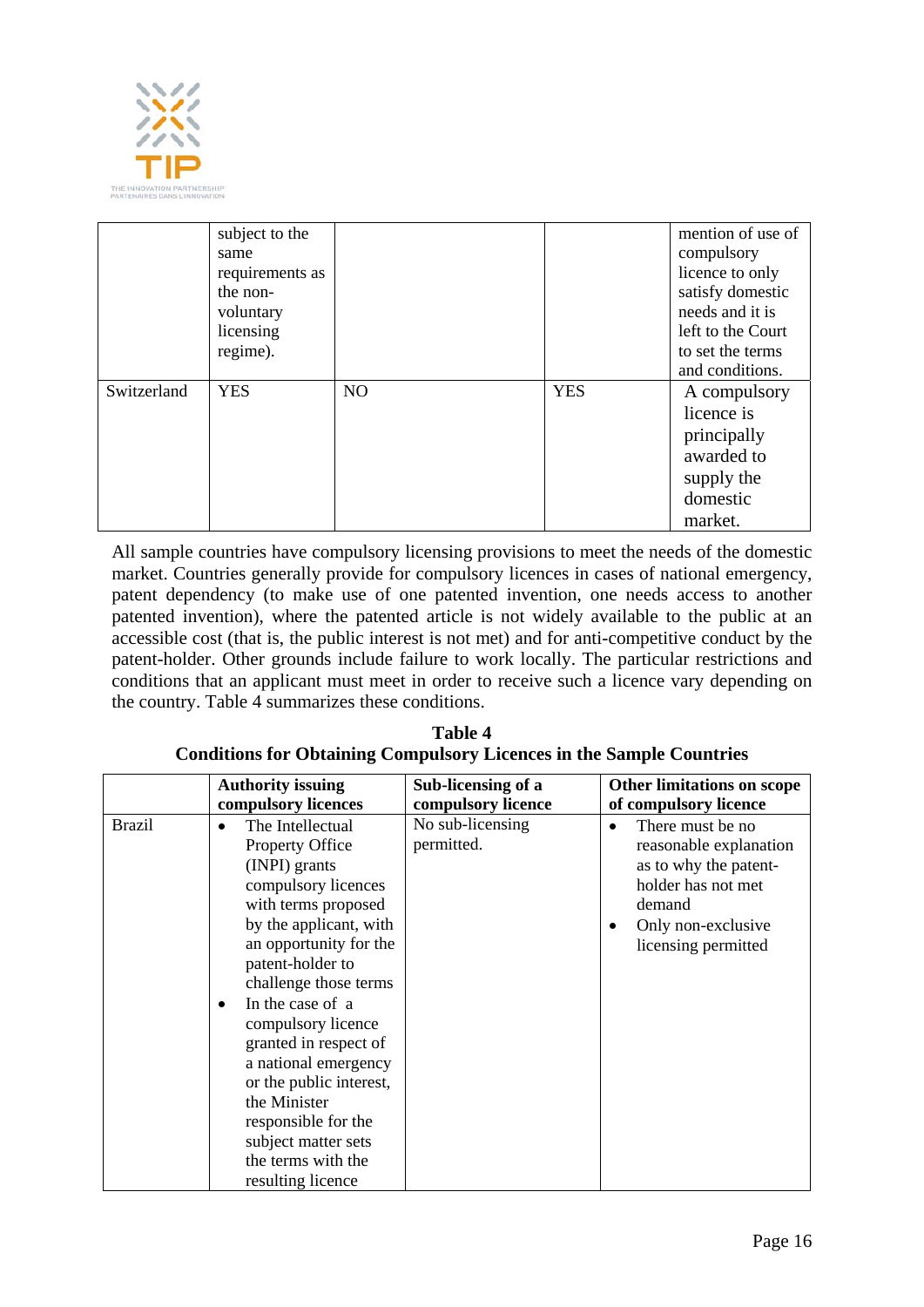

|          | being an act under the<br><b>Federal Executive</b><br>Power                                                                                                                                                                                                                                                                                                                  |                                                                    |                                                                                                                                                                                                                                                                                                                                                                                                                 |
|----------|------------------------------------------------------------------------------------------------------------------------------------------------------------------------------------------------------------------------------------------------------------------------------------------------------------------------------------------------------------------------------|--------------------------------------------------------------------|-----------------------------------------------------------------------------------------------------------------------------------------------------------------------------------------------------------------------------------------------------------------------------------------------------------------------------------------------------------------------------------------------------------------|
| India    | Applications for a<br>compulsory licence are<br>made to the Controller<br>General of Patents,<br>Designs and Trade<br>Marks.                                                                                                                                                                                                                                                 | Legislation is silent on<br>the issue of sub-licensing.            | The Controller General of<br>Patents, Designs and Trade<br>Marks sets the terms of the<br>licence.                                                                                                                                                                                                                                                                                                              |
| Thailand | Requests for compulsory<br>licences are made to the<br>Director-General of the<br>Department of<br>Intellectual Property.                                                                                                                                                                                                                                                    | No assignment but no<br>explicit rule concerning<br>sub-licensing. | $\bullet$<br>Applicant must show<br>an effort to obtain a<br>licence from the patent-<br>holder, having<br>proposed conditions<br>and remuneration<br>reasonably sufficient<br>under the<br>circumstances but<br>unable to reach an<br>agreement within a<br>reasonable period<br>Scope and duration of<br>the licence is limited<br>Licensing must aim<br>predominantly at<br>supplying the domestic<br>market |
| Nigeria  | The court decides<br>whether a compulsory<br>licence may be granted<br>and, if the parties cannot<br>agree on the terms, the<br>court may proceed to fix<br>the terms (including<br>adequate royalties having<br>regard to the extent to<br>which the relevant<br>invention is to be<br>worked) which is deemed<br>to constitute a valid<br>contract between the<br>parties. | No sub-licensing<br>permitted.                                     | Applicant must show<br>$\bullet$<br>an attempt to negotiate<br>with the patent-holder<br>Licences must be non-<br>$\bullet$<br>exclusive<br>The licence may<br>contain additional<br>restrictions                                                                                                                                                                                                               |
| Kenya    | The licence is issued by<br>the court on terms set by<br>the court.                                                                                                                                                                                                                                                                                                          | No sub-licensing<br>permitted.                                     | Applicant must<br>show that tried to negotiate<br>a licence with the patent-<br>holder on reasonable terms<br>over a reasonable time<br>frame (except in situations<br>of national emergency or by                                                                                                                                                                                                              |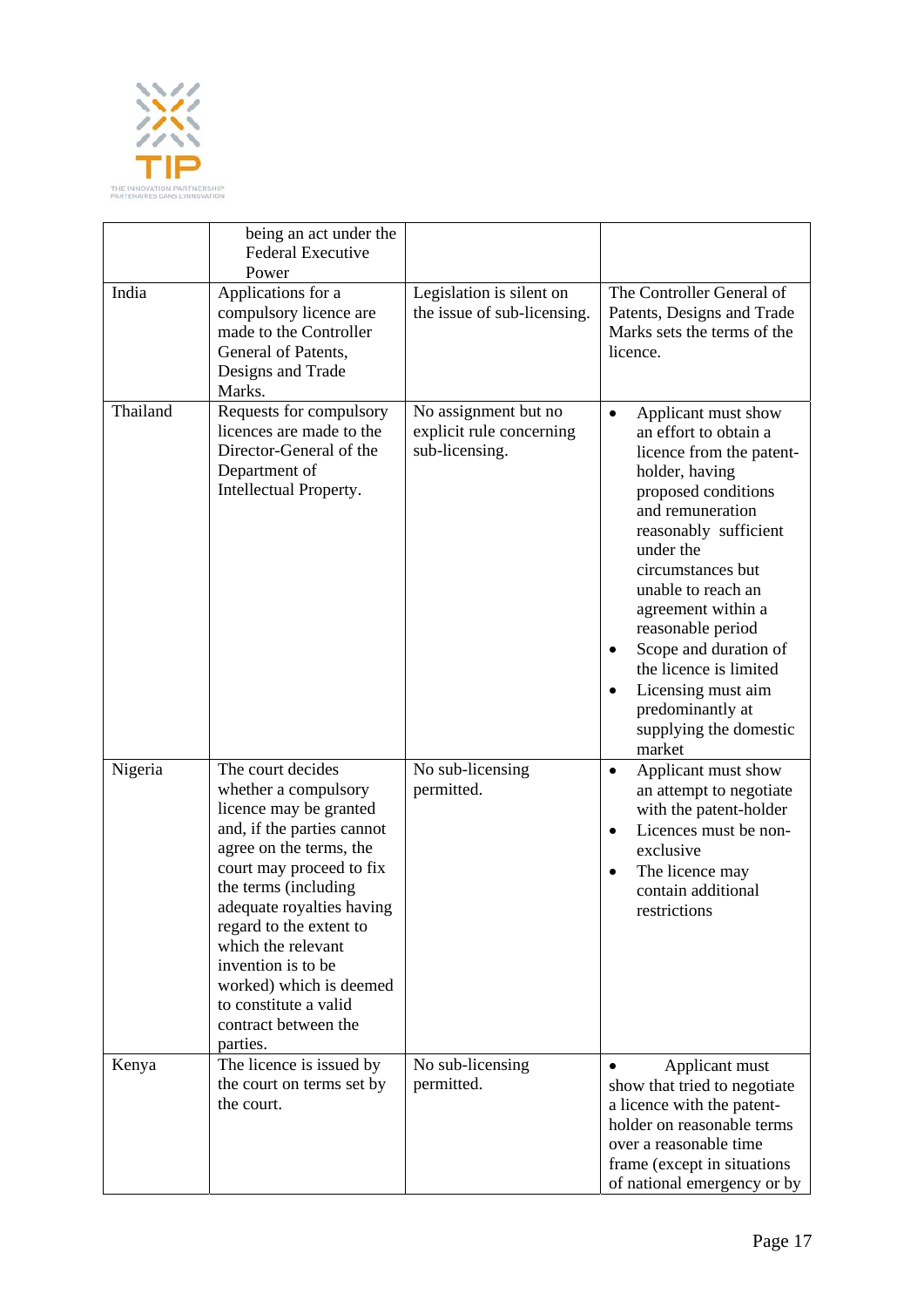

|              |                                                                                                                                                                                                                                                                                                                                                                                                                                      |                                                                                                                                                                                                                                                                                                                                                            | order of the Minister in<br>charge of industrial<br>property)<br>Non-exclusive licences<br>only<br>Limited in scope and<br>$\bullet$<br>duration<br>Limited to supplying<br>$\bullet$<br>local market                                                                                                                                                                                                                                                                                                                                                                                                                                                                                                                                                                                                                                                       |
|--------------|--------------------------------------------------------------------------------------------------------------------------------------------------------------------------------------------------------------------------------------------------------------------------------------------------------------------------------------------------------------------------------------------------------------------------------------|------------------------------------------------------------------------------------------------------------------------------------------------------------------------------------------------------------------------------------------------------------------------------------------------------------------------------------------------------------|-------------------------------------------------------------------------------------------------------------------------------------------------------------------------------------------------------------------------------------------------------------------------------------------------------------------------------------------------------------------------------------------------------------------------------------------------------------------------------------------------------------------------------------------------------------------------------------------------------------------------------------------------------------------------------------------------------------------------------------------------------------------------------------------------------------------------------------------------------------|
| South Africa | The application for a<br>$\bullet$<br>licence is made to the<br>registrar and it is the<br>Commissioner of<br>Patents who sets the<br>terms of the license<br>In the case of a<br>$\bullet$<br>compulsory license<br>(for the supply of<br>affordable medicines)<br>under the 1997<br>amendments to the<br>Medicines and<br><b>Related Substances</b><br>Control Act, it is the<br>Minister of Health<br>that sets the<br>conditions | There is no mention<br>$\bullet$<br>of sub-licensing in<br>the legislation. The<br>Commissioner of<br>Patents or the<br>Minister of Health<br>has the discretion to<br>determine the<br>conditions of a<br>compulsory licence<br>The license is non-<br>$\bullet$<br>transferable if it is<br>being granted for<br>failure to work the<br>patent invention | The Commissioner of<br>$\bullet$<br>Patents sets the terms<br>of the compulsory<br>licence issued under the<br>Patent Act (1996) and<br>will consider the risks<br>undertaken by the<br>licensee, the research<br>and development<br>undertaken by the<br>patentee and the subject<br>matter of the patent<br>In the case of a<br>$\bullet$<br>compulsory licence (for<br>the supply of affordable<br>medicines) under the<br>1997 amendments to<br>the Medicines and<br><b>Related Substances</b><br>Control Act, it is the<br>Minister of Health who<br>sets the conditions<br>If the compulsory<br>٠<br>license is being granted<br>for failure to work the<br>patented invention on a<br>commercial scale or to<br>an adequate extent, the<br>licence must be non-<br>exclusive and non-<br>transferable (otherwise<br>the licence may be<br>exclusive) |
| Cameroon     | The Civil Court<br>$\bullet$<br>issues the compulsory<br>licence and sets its<br>terms<br>A minister may,<br>through                                                                                                                                                                                                                                                                                                                 | The beneficiary of a<br>compulsory licence may<br>not, without the consent<br>of the patent-holder, grant<br>any third party<br>permission to perform                                                                                                                                                                                                      | Proof that the applicant<br>$\bullet$<br>attempted to obtain a<br>licence from the patent-<br>holder but has not<br>received one on<br>reasonable commercial                                                                                                                                                                                                                                                                                                                                                                                                                                                                                                                                                                                                                                                                                                |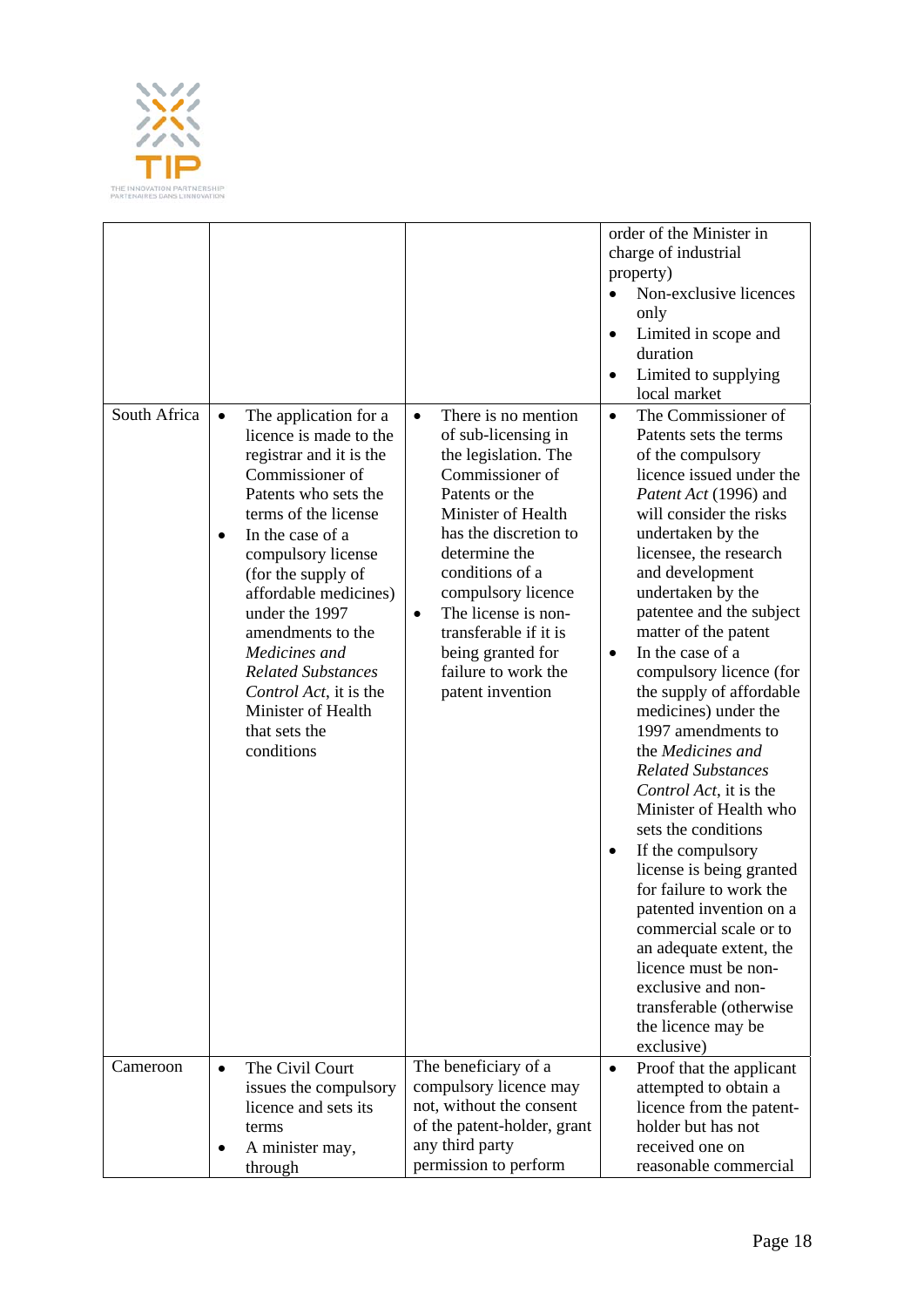

|             | administrative<br>enactment, issue a<br>compulsory licence<br>for public health<br>(among other<br>reasons) and this<br>enactment will<br>determine who<br>benefits from the<br>licence as well as its<br>scope and terms. If<br>these terms cannot be<br>agreed upon with the<br>patentee, the civil<br>court will set the                                                                                                                                                         | any of the acts that he or<br>she is authorized to<br>perform under the<br>licence.                                                                                                                                                          | terms<br>Proof that the applicant<br>$\bullet$<br>is capable of working<br>the invention                                                                                                                                                                                       |
|-------------|-------------------------------------------------------------------------------------------------------------------------------------------------------------------------------------------------------------------------------------------------------------------------------------------------------------------------------------------------------------------------------------------------------------------------------------------------------------------------------------|----------------------------------------------------------------------------------------------------------------------------------------------------------------------------------------------------------------------------------------------|--------------------------------------------------------------------------------------------------------------------------------------------------------------------------------------------------------------------------------------------------------------------------------|
| Mali        | terms<br>The Civil Court<br>$\bullet$<br>issues the compulsory<br>licence and sets its<br>terms<br>A minister may,<br>$\bullet$<br>through<br>administrative<br>enactment, issue a<br>compulsory licence<br>for public health<br>(among other<br>reasons) and this<br>enactment will<br>determine who<br>benefits from the<br>licence as well as its<br>scope and terms. If<br>these terms cannot be<br>agreed upon with the<br>patentee, the civil<br>court will set the<br>terms. | The beneficiary of a<br>compulsory licence may<br>not, without the consent<br>of the patent-holder, grant<br>any third party<br>permission to perform<br>any of the acts that he or<br>she is authorized to<br>perform under the<br>licence. | Proof that the applicant<br>$\bullet$<br>attempted to obtain a<br>licence from the patent-<br>holder but has not<br>received one on<br>reasonable commercial<br>terms<br>Proof that the applicant<br>$\bullet$<br>is capable of working<br>the invention                       |
| Switzerland | The courts determine the<br>scope and terms of<br>compulsory licences.                                                                                                                                                                                                                                                                                                                                                                                                              | Sub-licensing only<br>permitted as part the sale<br>of that part of the<br>enterprise in which the<br>underlying patent is<br>worked.                                                                                                        | Applicant must first try<br>$\bullet$<br>to negotiate a licence<br>with the patent-holder<br>(except in cases of<br>national emergency)<br>The licence is<br>principally awarded for<br>supplying the domestic<br>market.<br>The scope and duration<br>of licenses are limited |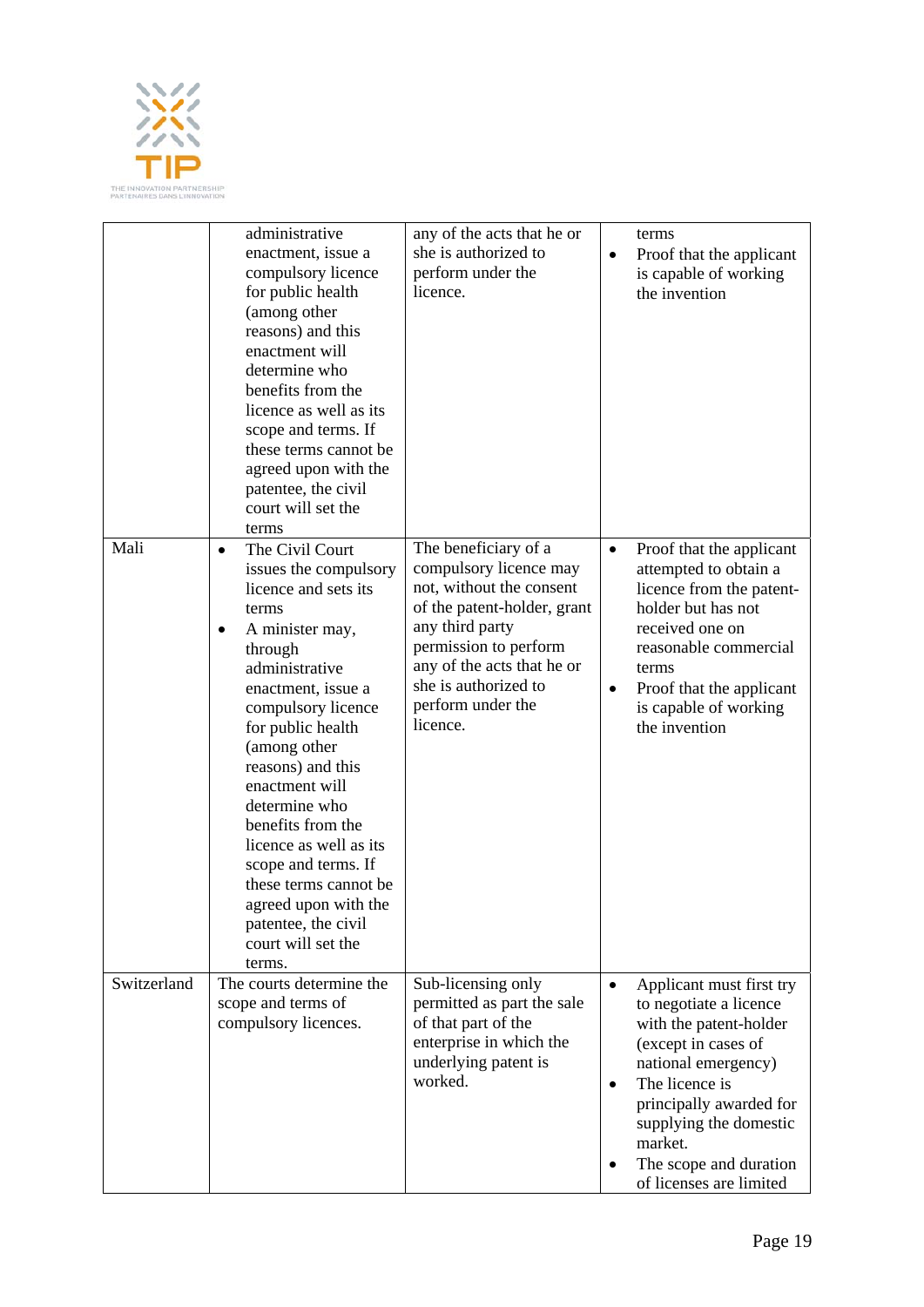

|  | to the purposes for<br>which they were<br>granted.<br>The patent-holder is<br>$\bullet$<br>entitled to equitable<br>remuneration (as<br>decided by the court) |
|--|---------------------------------------------------------------------------------------------------------------------------------------------------------------|
|  | taking into account the                                                                                                                                       |
|  | facts of the particular<br>case and of the                                                                                                                    |
|  | economic value of the                                                                                                                                         |
|  | license.                                                                                                                                                      |

Brazil, Thailand and South Africa all have experience in granting compulsory licenses or using the threat of a compulsory license to lower drug prices. Requests for compulsory licenses are either made to the courts (as in Mali, Cameroon, Nigeria, Kenya and Switzerland) or to a government agency (Brazil, Thailand, South Africa and India). This means that it may not always be up to the government as to whether and on what terms a compulsory licence is granted. In South Africa, the Minister of Health has considerable discretion as to the terms to include in a compulsory licence granted to encourage the supply of affordable medicines (under the 1997 amendments to the *Medicines and Related Substances Control Act*).

In most countries (Thailand, Kenya (except in the case of national emergency or on order by the Minister in charge of industrial property), Mali and Cameroon, Nigeria and Switzerland (except in cases of national emergency), the applicant must demonstrate that negotiations to licence the patent from patent-holder failed. Further, a compulsory licence (except in the case of national emergency) will usually only be granted after three years from the grant of the patent.

In Kenya and Brazil, compulsory licences must be non-exclusive, tailored in scope and duration to the need addressed and limited to the domestic market, with no right to sublicense. Thailand also requires that the licence be limited in scope and duration and that production be primarily for the domestic market. While Nigeria also explicitly prohibits sublicensing, Thai, Indian and South African law does not mention sub-licensing (although Thai law prohibits assignment). Cameroon and Mali only allow for sub-licensing when the patent holder consents. In Switzerland, while the court ultimately sets licence terms, the licence must also be limited in scope and duration and include reasonable remuneration to the patentholder. Swiss law does not permit sub-licensing of compulsory licences except in conjunction with the sale of that part of the enterprise in which the patents are involved.

In order for non-manufacturing countries to benefit from a patent pool based on compulsory licences, the countries would have to have the ability to import under the compulsory licence. In Mali and Cameroon, though a minister of the government can issue a compulsory licence on such terms as he or she determines compulsory licences cannot be issued to import a medicine. These constraints lessen the eventual flexibility of a Medicines Patent Pool although they do not undermine it. In all other sample countries, while importation is generally not permitted under compulsory licences, special provisions exist to allow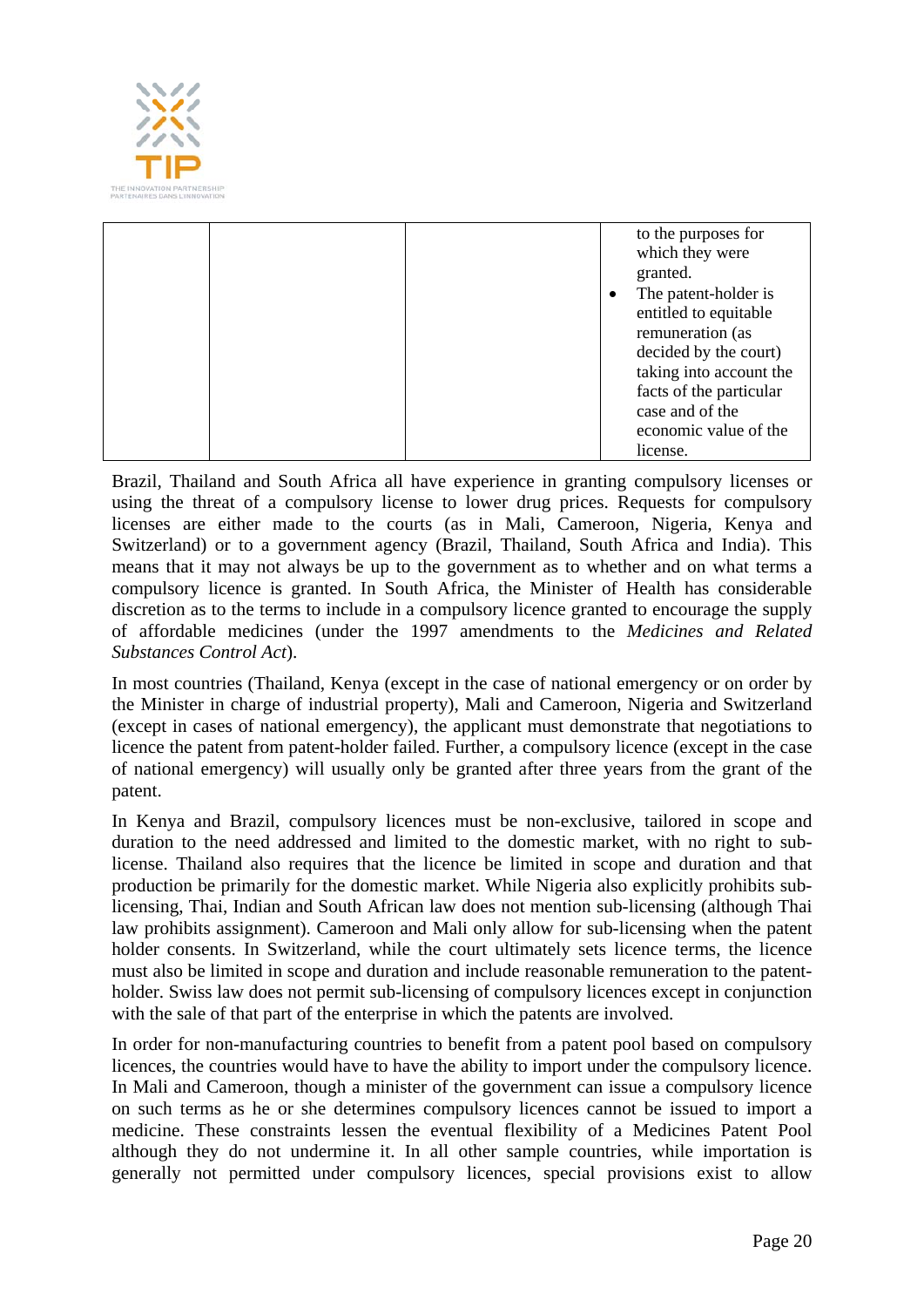<span id="page-28-0"></span>

1

governments to waive this restrictions in situations of national emergency or public health crisis. For example, in Nigeria, a minister of the government can exempt certain drugs from the restrictions contained in the country's compulsory licensing rules for reasons of public health, thus permitting the importation of medicines. Otherwise, licences granted under the country's compulsory licensing rules cannot be used to import. Similarly, in Kenya, the Minister in charge of industrial property can issue a compulsory licence to make or import a molecule or substance. However, the government introduced legislation that would considerably reduce its ability to do so by requiring the consent from patent-holders for importation.<sup>[18](#page-28-0)</sup> If this law were to pass, a patent pool based on compulsory licences would not function in Kenya to the extent that patents over the imported medicines exist in that country. We note, however, that none of the Target Medicines seem to be subject to Kenyan patents.

In addition to compulsory licenses to meet national needs, India provides for compulsory licensing for the manufacture and export of patented pharmaceutical products. Section 92 of India's *Patent (Amendments) Act, 2002* provides for compulsory licensing for the manufacture and export of a patented pharmaceutical product to any country having insufficient or no manufacturing capacity in the pharmaceutical sector. In such a case, the country to which the drug is to be exported must also, if a patent exists in that country, issue a compulsory licence to allow importation of the product. While the other sample countries do not have explicit schemes to manufacture for export under a compulsory licence, Thailand, South Africa, Switzerland, Mali and Cameroon do not explicitly outlaw production for export. The laws of these countries, however, often contain the provision that the production under the compulsory licence be principally aimed at satisfying domestic needs.

In addition to compulsory licences, government use provisions are a second vehicle used to satisfy public health needs. In Kenya, the government may order that a patent be exploited by any government agency or other actor, subject to the payment of compensation, to meet the public interest or to end an anti-competitive practice by the patent-holder. Nigerian law also has a government use provisions in the case of war and national emergency. Brazil permits the government to use inventions in the case of national emergency, public non-commercial use or public interest (including public health). If the government contracts with third parties to exercise the right, this must be done through a bidding process. If the product cannot be manufactured domestically, the licence permits importation.

With the exception of Nigeria and Kenya, all countries require that the patent-holder be compensated for government use of a patent. While the general rule in Kenya is that compensation must be paid to the patent-holder, no compensation is required in those cases where the Minister in charge of industrial property issues a compulsory licence to produce or import a medicine (that is, a molecule or substance). As previously noted, this exception may be eliminated if current amendments to the Kenyan patent legislation pass. Where compensation is payable, it takes the form of the payment of fixed royalties or as determined by the courts. In Kenya, the tribunals set the terms of the compulsory licence in order to ensure fair compensation and respect for competition laws. For compulsory licences based on patent dependency, all countries require that the original patent-holder be provided with a

<sup>18</sup> See Owino Opondo, "Kenya: Amendments Bill Fails Public Interest Test", *The Nation*, July 22, 2007 available online at: <http://allafrica.com/stories/200707230386.html> (last accessed July 26, 2007).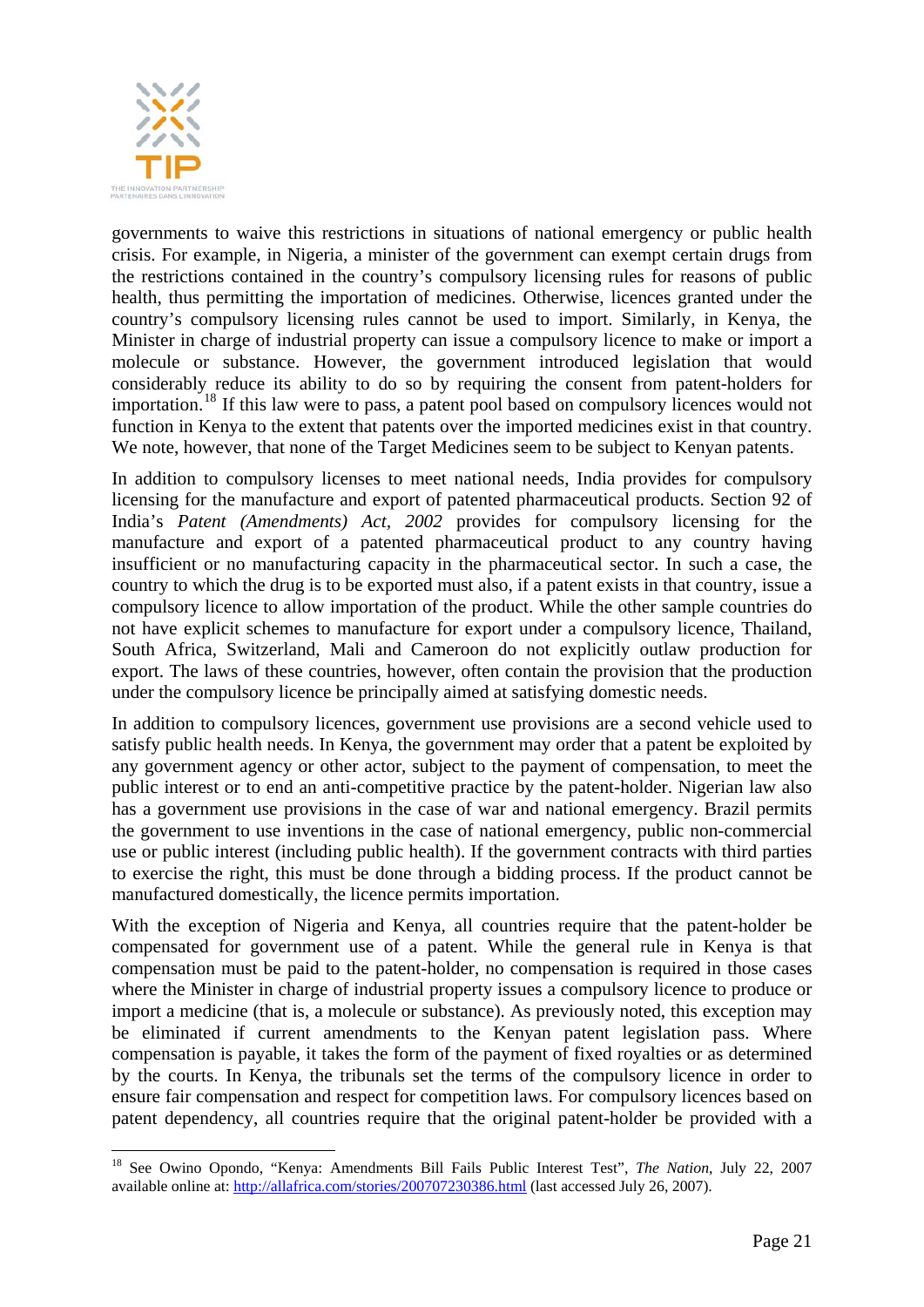<span id="page-29-0"></span>

cross-licence of the dependant patent on reasonable terms. Some countries, such as India, place a cap on royalty payments. The use of any patent in respect of a medicine or drug may not exceed 4% of the net ex-factory sale price in bulk of the patented article.<sup>[19](#page-29-0)</sup>

#### *Parallel Importing*

Most sample countries allow the parallel importation of patented pharmaceuticals (purchasing medicines in another country for importation to take advantage of lower prices) provided they are willingly placed on the market by the manufacturer in the exporting country. This means that, as long a medicine within the pool is manufactured and sold in one country with the consent of the patent-holder in that country, no licence will be required to import and sell it within these sample countries. In its *Industrial Property Law*, however, Brazil does not accept the importation of products sold elsewhere without the consent of the patent-holder. Nevertheless, Brazil has taken the position internationally that parallel importation is one way in which it intends to meet its health needs. Kenya is considering amendments to its patent legislation that would require the approval of the patent-holder before importation can take place.[20](#page-29-0) Nigeria imposes the additional requirement of government approval (e.g. declaration that certain drugs may be imported) before parallel importation can take place. Depending on the country of export, government approval may also be required in Cameroon and Mali before parallel importation can take place. In Switzerland, parallel importation of pharmaceutical products is not currently permitted. Nevertheless, this rule has been a subject of great discussion and is under review. Consultations on the subject came to an end on June 30, 2007. The conclusions have yet to be released.

**In short, this analysis indicates that a Patent Pool for the Target Medicines is legally feasible in all of the sample countries.** However, we note that if a patent had existed on the Target Medicines in Mali and Cameroon, these countries could have only participated in the pool if the pool was based on voluntary licences or if the medicines were manufactured by the countries themselves. This is because neither country permits compulsory licences for the importation of medicines despite the flexibilities offered by TRIPs.

This review also points out that the idea that the ideal form of a Medicines Patent Pool – in which those compulsory licences that are awarded are given directly to the pool for sublicense to manufacturers and distributors – is not possible. The law in Brazil and Kenya, for example, prohibit the issuance of compulsory licences that can be sub-licensed. Once again, these countries have imposed limitations on themselves that do not exist under international law. As a result, while some countries may be able to issue compulsory licenses directly to a Medicines Patent Pool, others will not.

### **2.3.2 Competition law**

While patent laws are relevant to determining the contents and operation of a Medicines Patent Pool, other laws, particularly competition (or anti-trust) law, will also affect how the pool should structured. While patents are not themselves considered anti-competitive, it is

1

<sup>19</sup> *Patents Act* 1970, 39/1970, Section 100. 20 See Opondo, *supra,* note 18.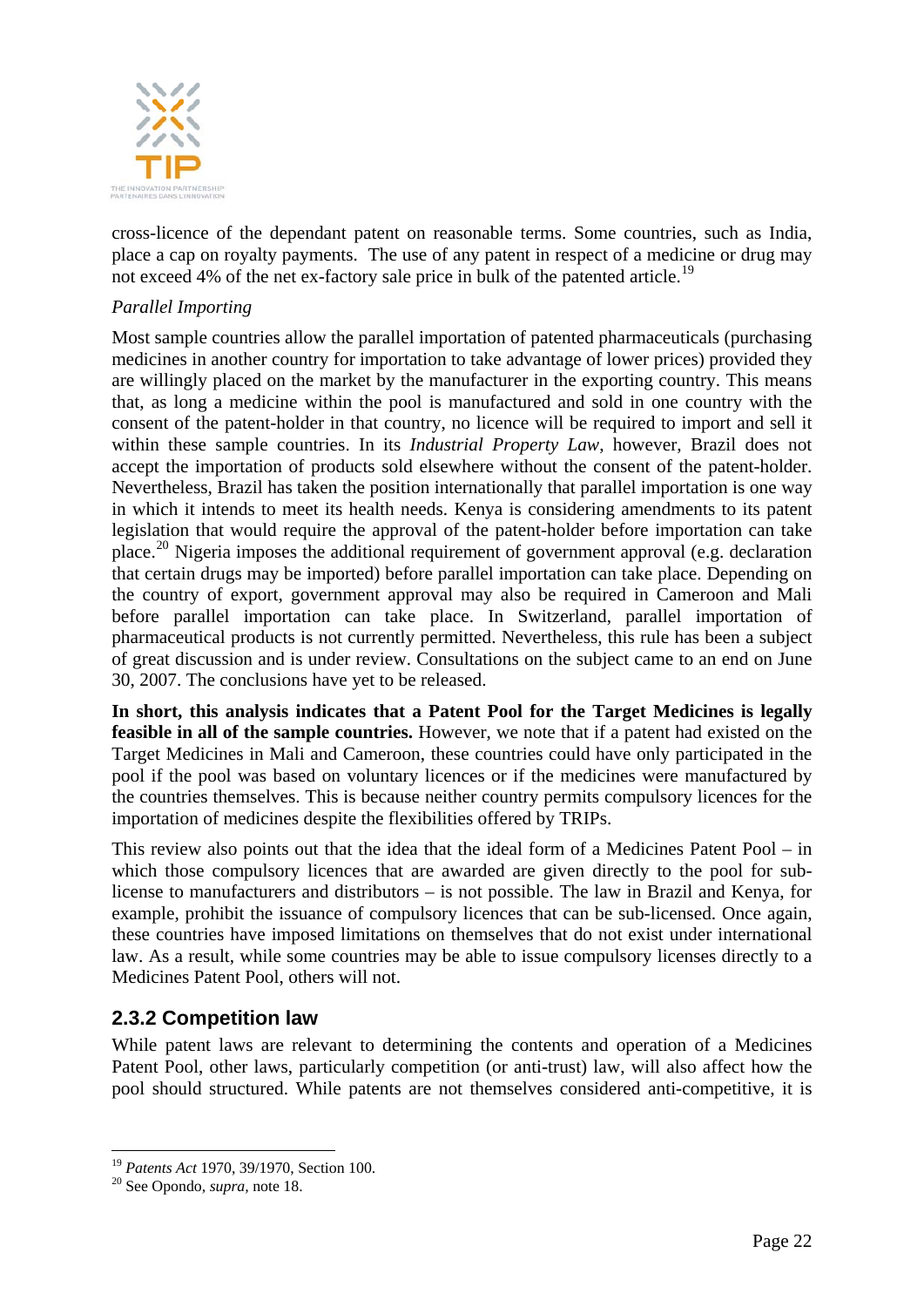<span id="page-30-0"></span>

possible that the way they are licensed and used in a patent pool are might be. We therefore discuss the application of competition law to both licence agreements and to patent pools.

#### *1. Licence Agreements*

As a general rule, licence agreements increase innovation and product development. Even exclusive licences – under which only one person can make the product – are normally acceptable under competition law. Nevertheless, they can cause concern in certain cases. For this reason, the law in several of the sample countries provide what may and may not be included in licence agreements. For example, in both Mali and Cameroon, licences may not impose obligations on the person licensing the invention that attempt to extend the patentholder's right beyond the time period and the scope of activity covered in the patent.

In Switzerland, the *Federal Act on Cartels and other Restraints on Competition[21](#page-30-0)* provides that the Competition Commission may examine any restrictions contained in agreements for anticompetitive conduct where that restriction is felt in Switzerland*.* Consequently, a licence agreement with restrictions that affect the Swiss market could be considered anti-competitive even if the agreement was not entered into in Switzerland. Nevertheless, Swiss competition law exempts the exercise of patent rights from anticompetitive scrutiny except where the agreement includes import restrictions based on patent rights. As a result, the Competition Commission may examine agreements with parallel import restrictions.

Swiss competition law provides for a mechanism to exempt an agreement that would otherwise be considered anticompetitive if the agreement is necessary to safeguard a compelling public interest. This could provide an important safeguard for the creation of the pool in Switzerland in case it is ever reviewed as being anti-competitive in some respect.

Given the above and assuming that the Medicines Patent Pool will be established in Switzerland, the agreements that the patent pool enters with the patent-holders should be drafted in a manner that does not produce anti-competitive concerns within Switzerland. If they do, the exception for public benefit could potentially be invoked.

#### *2. Patent Pool Arrangements*

Patent pools are generally designed to facilitate access to technology and encourage production by preventing blocking or hold-up situations (one patent-holder preventing others from using a component that is a necessary part of a larger product). As suggested in Part 2.1, a Medicines Patent Pool offers to do exactly that with respect to FDCs and new formulations of anti-retroviral medicines. Pools can, however, in certain circumstances, be anticompetitive. Anti-competitive pools may contain competing patents as opposed to necessary patents and weak or invalid patents as opposed to strong ones. This may extend monopoly power and create cartels. Potentially anti-competitive pools are typically subject to increased regulatory scrutiny and remedial government action.

Generally, competition law requires that pools not contain competing patents (that is, alternative patents that give the same result) or invalid patents (or patents at a significant risk of being held invalid). It will therefore be necessary that the pool be constructed in such a way that it not include competing products but only products that are independently

<sup>1</sup>  $^{21}$  RO 1996 546.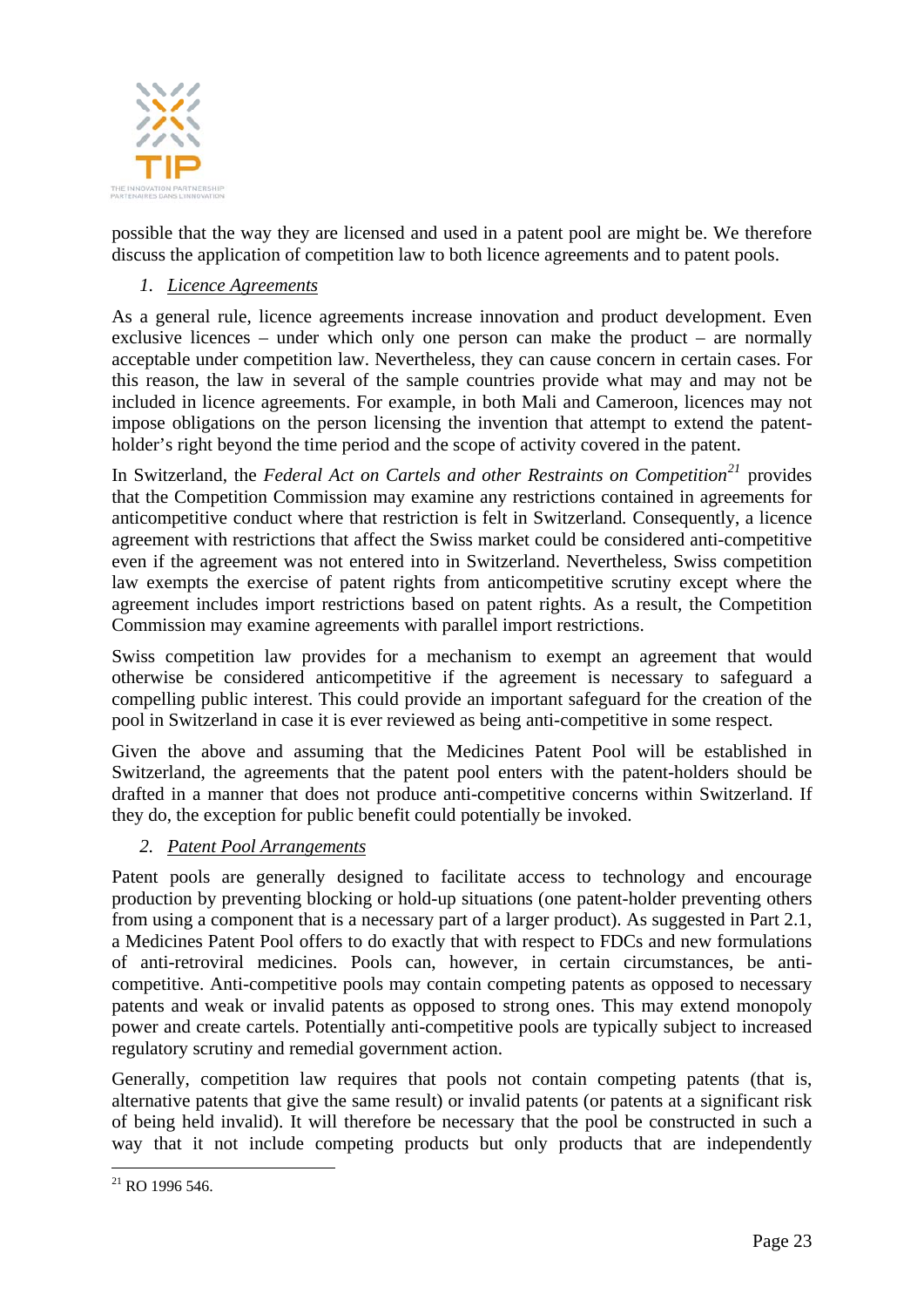

necessary. The pool should therefore avoid so-called 'me too' drugs and concentrate on medicines that are not substitutes for one another but that serve different purposes. **Further, the pool should appoint an independent expert to ensure that the patents licensed into the pool are neither competing nor likely to be held invalid.** 

Competition law also requires that all patent-holders who license into the pool be treated equally and that none are able to pick and choose which patents they contribute to the pool. That is, a patent-holder must contribute all relevant patents. To ensure equality, patent pools often set a fixed royalty rate per patent without a substantive analysis of how much the patent contributes to the pool. At a practical level, this avoids individual negotiation over the terms with any particular patent-holder, thus ensuring the goal of equality. Standard-form agreements should, therefore, be the rule for licensing patents into the pool. These agreements should include the same licensing provisions, the same country scope and the same payment structure (for example, royalty rates linked to the Human Development Index of the recipient country). Obviously, the terms of the licences must be such as to allow the pool to meet its goals.

In Switzerland, patent pools are subject to competition scrutiny. Consequently, a patent pool will only be valid so long as its benefits (particularly economic efficiency) outweigh any negative effects on competition. Article 5.2 of the Swiss Act states that an agreement is deemed justified on economic efficiency grounds where it is necessary in order to reduce distribution or productions costs, improve products or processes, promote research or dissemination of technical or professional know-how, or to exploit resources more rationally provided that the pool agreement will not eliminate competition. In addition, Article 8 of Chapter Two of the Act exempts agreements affecting competition where the agreement is necessary to safeguard a compelling public interest. However, in order to benefit from this exemption, the patent pool must apply to the Federal Council.

The patent pool will also have to address competition law concerns in the other countries where it will have an impact on the market. In Brazil, for example, Article 54 of the *Competition Act* specifies that any agreement that limits open competition or that result in the control of relevant markets for certain products or services must be submitted to the Administrative Council for Economic Defense (CADE) for review within 15 days of the agreement being signed. Thai and Kenyan competition law grants the competition commission the power to review any agreement that limits competition. It is notable that in South Africa, while competition law may come into play, the patent pool could apply to have the agreement exempt from the competition law because it is in the public interest. Cameroon and Mali do not appear to have any enforceable competition law at this time but are, however, in the process of developing harmonized policies.

### **2.2.3 Contract law**

All sample countries have some form of contract law and mechanisms for contract enforcement. Properly drafted patent pool agreements will be enforceable in all sample countries. However, judicial and enforcement resources may be limited in some cases.

The laws of Nigeria, Kenya and Brazil require that patent licence agreements be registered with the government in order to be valid. Further, the laws of certain of the countries,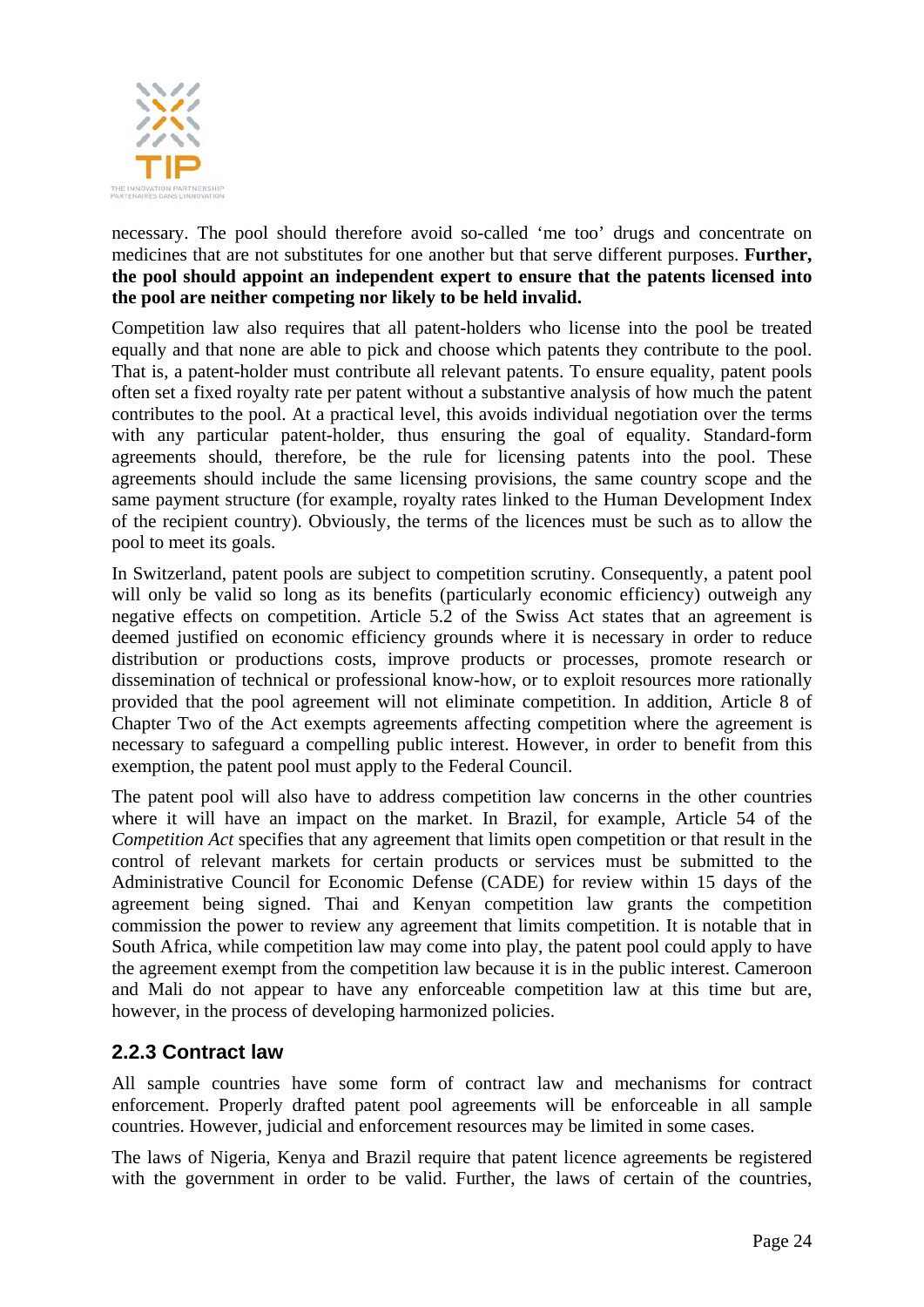<span id="page-32-0"></span>

including Nigeria, Kenya and Thailand provide that licence agreements must meet certain conditions such as fairness of royalty payments, scope of rights and term of licence. Cameroon and Mali also include provisions covering permissible terms in licence agreements, for example, in relation to scope and duration. Restrictions in the laws of other countries relate to anti-competitive concerns such as tying and other restrictions. There is no reason to believe that a Medicines Patent Pool would have difficulty complying with these standards.

### **2.2.4 Liability for defective products/ regulation of drugs**

The patent pool must also be conscious of liability for defective products as well as regulatory requirements for drug production and registration. This type of liability normally falls on manufacturers rather than on patent-holders or patent pool administrators (although there may be exceptions). However, the more active the pool is in establishing and enforcing manufacturing standards, the higher the risk that the pool itself could attract liability. This is a normal business risk and is usually addressed through the purchase of insurance.

In all sample countries, a manufacturer may be liable for defective products that harm consumers. While the laws in Thailand, Cameroon and Mali are considered to be underdeveloped in this area, in all countries with existing legislation, monetary damages are limited to the physical harm suffered by the consumer. In Cameroon, liability remains in the civil law while in Mali liability may be penal in nature.

Both South Africa and Thailand are considering legislation that would significantly increase the financial liability of manufacturers. The laws in India, Kenya and Nigeria as well as the proposed laws in South Africa and Thailand include criminal penalties (including imprisonment) for pharmaceutical defects causing severe injury.

In addition to liability for defective products, all sample countries require approval of all new medicines put onto those countries' markets. In most countries, generic versions of medicines already on the market can obtain approval more rapidly than a new medicine. For example, in South Africa, anyone who wishes to sell a medicine must register the medicine with the government and receive a registration certificate. Medicines on the WHO's Essential Medicines List obtain fast-track registration. In addition, South African law provides that the Minister of Health may allow a medicine that is identical in composition, meets the same quality standard and is intended to have the same proprietary name as that of another medicine already registered in South Africa, even if the importer is not the holder of the registration certificate for the drug.

With this review in mind, one can conclude that there is nothing in the national laws of the countries examined that would prohibit the establishment and operation of a Medicines Patent Pool. Nevertheless, it will be necessary for the pool and its manufacturers to meet the requirements of each country's laws including registration of medicines as well as licence agreements with government authorities.

### *2.3 Preliminary Review and Comparison of Patent Families Issued in Respect of the Target Medicines in the Sample Countries*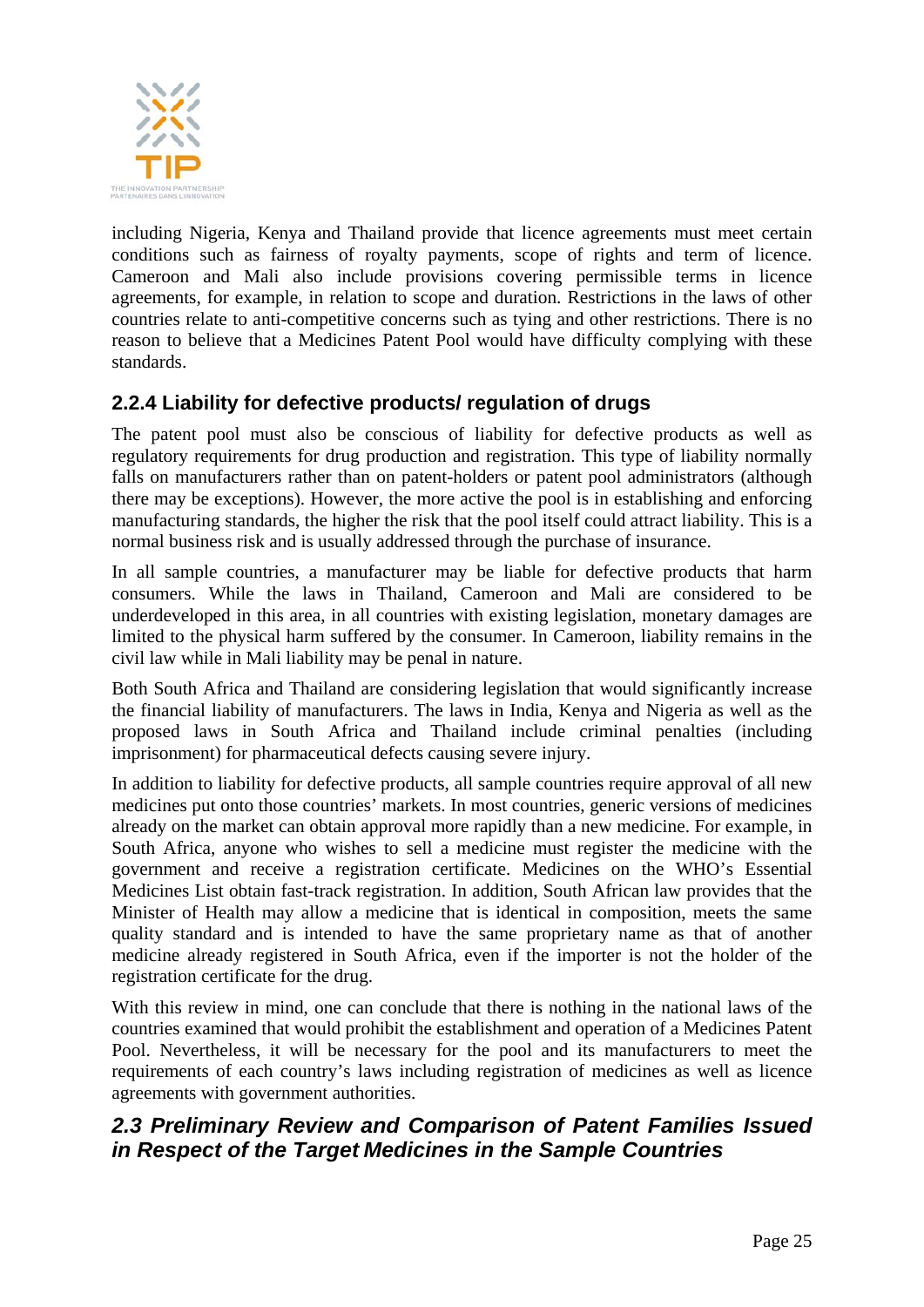

We conducted a preliminary review of patent families relating to the Target Medicines (see Appendix C for the methodology of our review and our conclusions). In conducting this review, we used publicly available electronic information available in English. Before a Medicines Patent Pool could actually be put in place, a more complete review of the patent landscape in participating countries will be necessary.

In this preliminary review, we used patent families to identify relevant patents or patent applications. Patent families are the full set of issued patents and patent applications related to a particular medicine. Often patents granted for the same medicine in multiple countries will be related to each other, sometimes stemming from a single priority filing, such as a Patent Cooperation Treaty (PCT) patent application filing. Further, multiple patents and patent applications may be filed relating to aspects and uses of a single pharmaceutical component within a single country. Recognizing the role of patent families allows an understanding of the complete picture of the patent situation in an international context. However, it is important, for the purposes of this review, to remember that it is only necessary that one patent be granted in a given country over a pharmaceutical compound to prevent manufacturing from occurring without first gaining a licence from the patent-holder.

In general, our review indicates that patents exist in countries with the manufacturing capacity to make the two most important combination therapies: heat-stable Ritonavir with Lopinavir and Ritonavir with Atazanavir, (see Table 1). On the other hand, in most importing countries, we cannot find evidence of patents or patent applications. (Of course, as is explained in Appendix C, this does not necessarily mean that patents do not exist in these countries.) This indicates that the most significant contribution of the Medicines Patent Pool will be in providing the right to manufacture and sell medicines rather than to grant the right to import and distribute. Most of the importation can likely take place without need for a licence due to the absence of patents in the affected countries. This will need to be verified on a by-country and by-drug basis as suggested in the work plan set out in Part 4 of this report.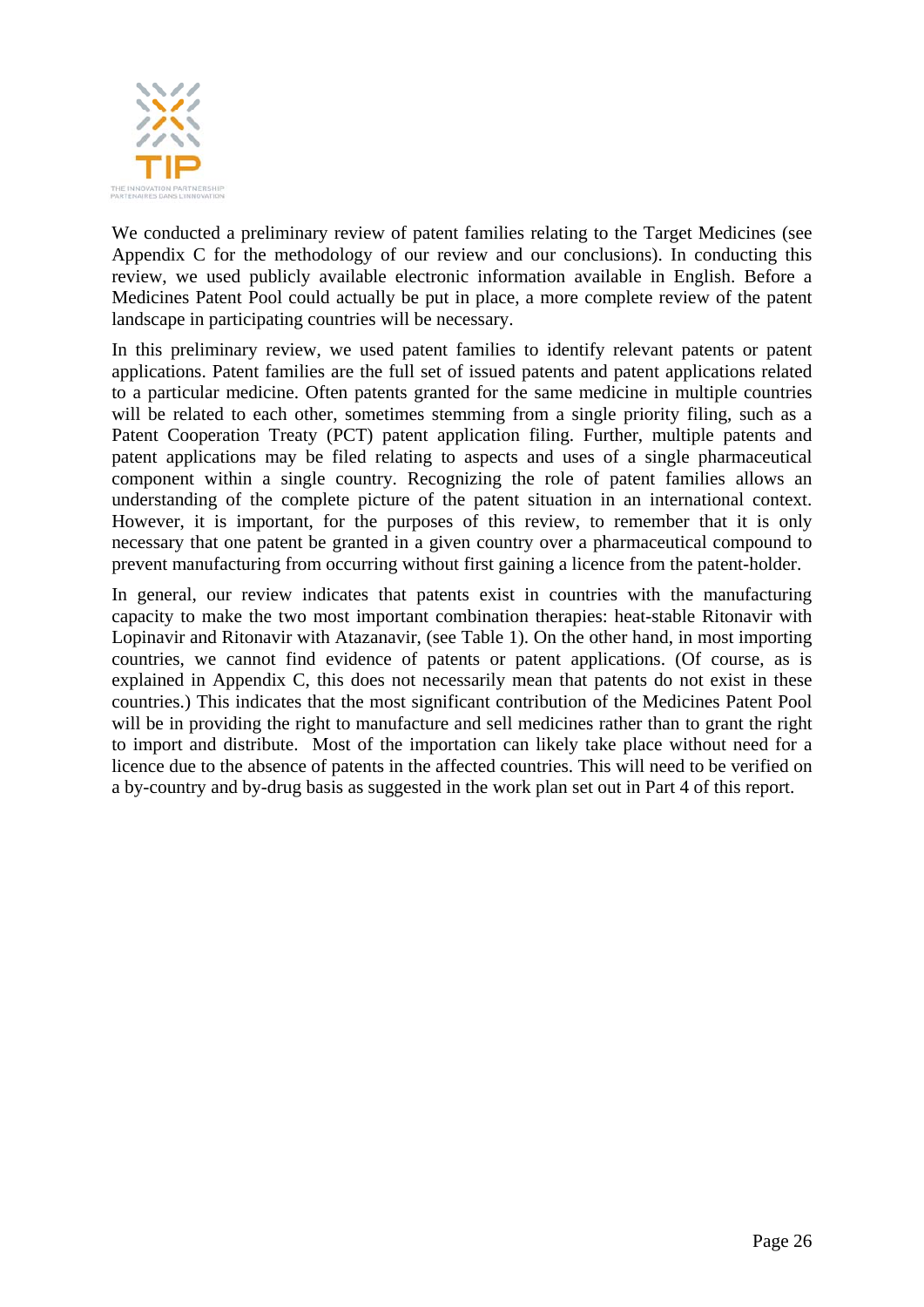<span id="page-34-0"></span>

## **3. Analysis of the Medicines Patent Pool**

It is clear from the above review of international and national law that it is legally feasible to establish a Medicines Patent Pool. The pool's feasibility will rest more on mobilizing political will than on clearing the legal hurdles.

While this report focuses on the legal feasibility of a Medicines Patent Pool, in Part 3.1, we briefly consider factors relating to the desirability of the pool. We follow this, in Part 3.2, with a discussion of the licence structure of the pool and the role of the entity administering the pool. In Part 3.3, we examine the legal aspects of the entity that administers the pool. We then turn to an examination of how to encourage voluntary participation in the pool (Part 3.4) before analyzing the best ways to deploy compulsory licences if they turn out to be necessary (Part 3.5). We then turn to three technical but critical issues: determining the countries whose laws apply to the pool (Part 3.6), the liability of the pool and its directors and officers (Part 3.7), and licence terms (Part 3.8).

### *3.1 Brief Overview of Factors Affecting Desirability of a Medicines Patent Pool*

The desirability of a Medicines Patent Pool rests on the answer to three questions. First, is there really a problem that needs addressing through a pool or otherwise? Second, if there is such a problem, should a Medicines Patent Pool form part of the solution to that problem? Third, if so, how can one ensure that patent-holders, countries, donors and non-governmental actors working in the field participate in the pool? We briefly discuss these in turn.

#### *Is There a Problem?*

The two problems identified in the MSF proposal are: 1) that there is a market failure in that patent-holders are not producing combination therapies and formulations that the market in developing countries demand; and 2) that anti-retroviral medicines are unaffordable in developing countries.

As to the first point, it is clear that FDCs and targeted formulations are not available in sufficient quantity on the market. If combinations and new formulations represent the vast majority of medicines actually deployed and needed in developing countries, then it would appear that a patent pool aimed at producing FDCs and new formulations aimed at targeted audiences (such as children) might be an appropriate approach to correcting this market failure.

MSF indicates that almost 85% of all the treatments they offer in developing countries are fixed-dose combinations (FDCs). <sup>[22](#page-34-0)</sup> These are, in fact, medicines that are not being offered by patent-holders but by generic producers in developing countries. Generics could offer FDCs cheaply because, until recently, no patents existed for pharmaceutical products in those countries. Given that patents now exist in many developing countries with manufacturing capabilities, the production and sale of new generations of FDCs is a major concern. As with

<sup>1</sup> 22 Médecins sans frontières, *Too Little for Too Few: Challenges for Effective and Accessible Antiretroviral Therapy*, Briefing Document, XVI International AIDS Conference, Toronto, August 2006.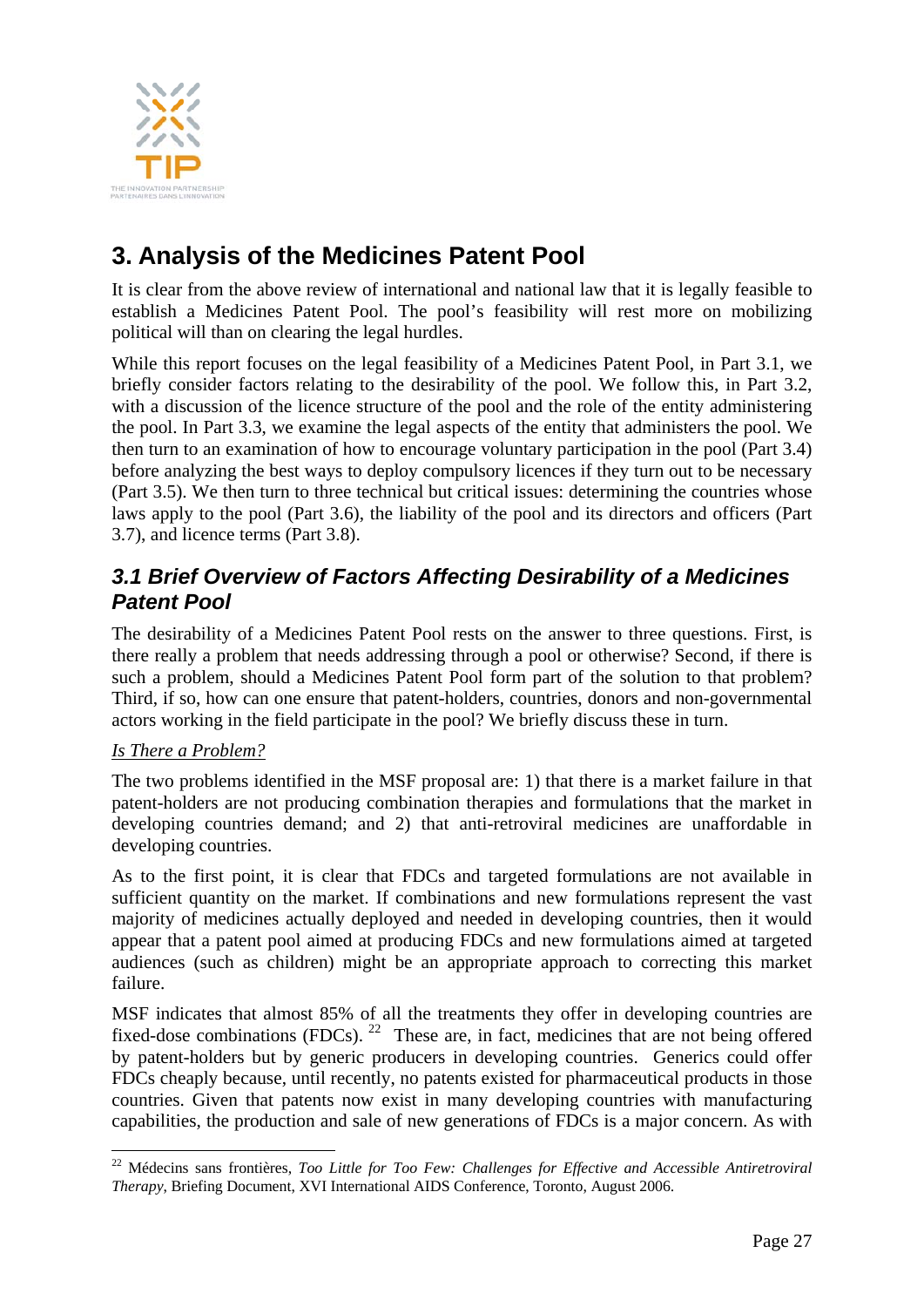<span id="page-35-0"></span>

the airplane industry, a patent pool over anti-retroviral treatments would open up – or at least permit the continuation and growth – of an entire line of products that would otherwise be unavailable. The pool would provide a tailored tool to overcome entry barriers (such as fragmented markets and competition law concerns) and strategic behaviour (as was the case prior to the airplane pool) by unblocking patents so that new FDCs and targeted formulations can be produced to satisfy a significant market need.

While the data supplied by MSF is a good starting point, **we recommend that further investigation be conducted, drawing on the experience of other organizations supplying anti-retroviral therapies, to determine the present need for FDCs and new formulations as a percentage of all anti-retroviral medicines used, as well as their expected use in the future**. We also recommend that the study assess what percentage of current and anticipated FDCs are combinations of medicines patented by the same patent-holder and what percentage are combinations of different holders. Given MSF's experience and the lack of ambiguity in its data, we suggest that this study can be completed quickly.

#### *Should a Pool be Part of the Solution?*

To properly address this question, one should recall the types of problems that patent pools have successfully addressed before. As discussed in Part 2.1, patent pools are well designed to address two types of problems. First, pools have been used to overcome a failure to produce products for which there was a clear market need. The airplane patent pool, for example, overcame the reticence of the two patent-holders that had been blocking airplane manufacture. Second, pools are useful in industries in which the technological standards actually permit the formation of the industry. Patent pools relating to DVDs and MPEGs fall into this category.[23](#page-35-0)

The difference between these two uses of patent pools is that, in the second, the push for a pool comes from industry. Industry sees the pool as a necessary foundation upon which to develop and sell products in the market. Due to competition law concerns, competing companies must be careful about the way they interact so as not to be accused of price fixing or keeping new entrants out of the market. The pool provides a systematic way to regulate the relationship between industry players in a way that avoids anti-competitive concerns.

In the first set of patent pools (e.g. the radio and airplane pools) the push for the pool often comes from government which sees a public benefit to the development of a particular product. To realize this benefit, government puts pressure on industry – including, on occasion, through the threat of compulsory licences – to participate in the pool. Each company is acting strategically with respect to its patents. It does not want to create competition for its existing products, it wants to extract a higher value from its patent than is objectively reasonable and so on. Thus the price of the combined product would have to be far above market tolerance in order to give all players what they demand. In such circumstances, no one patent-holder is willing to ask for less since otherwise its competitors will gain at its expense. Thus, no solution can be found by the parties acting in isolation. Through intervention of a third-party, usually the government, it is possible to arrive at a fair

<sup>1</sup> <sup>23</sup> See Robert Merges, "Institutions for Intellectual Property Transactions: The Case of Patent Pools" (1998) University of Calfornia at Berkeley (1998) for a discussion of various kinds of patent pools.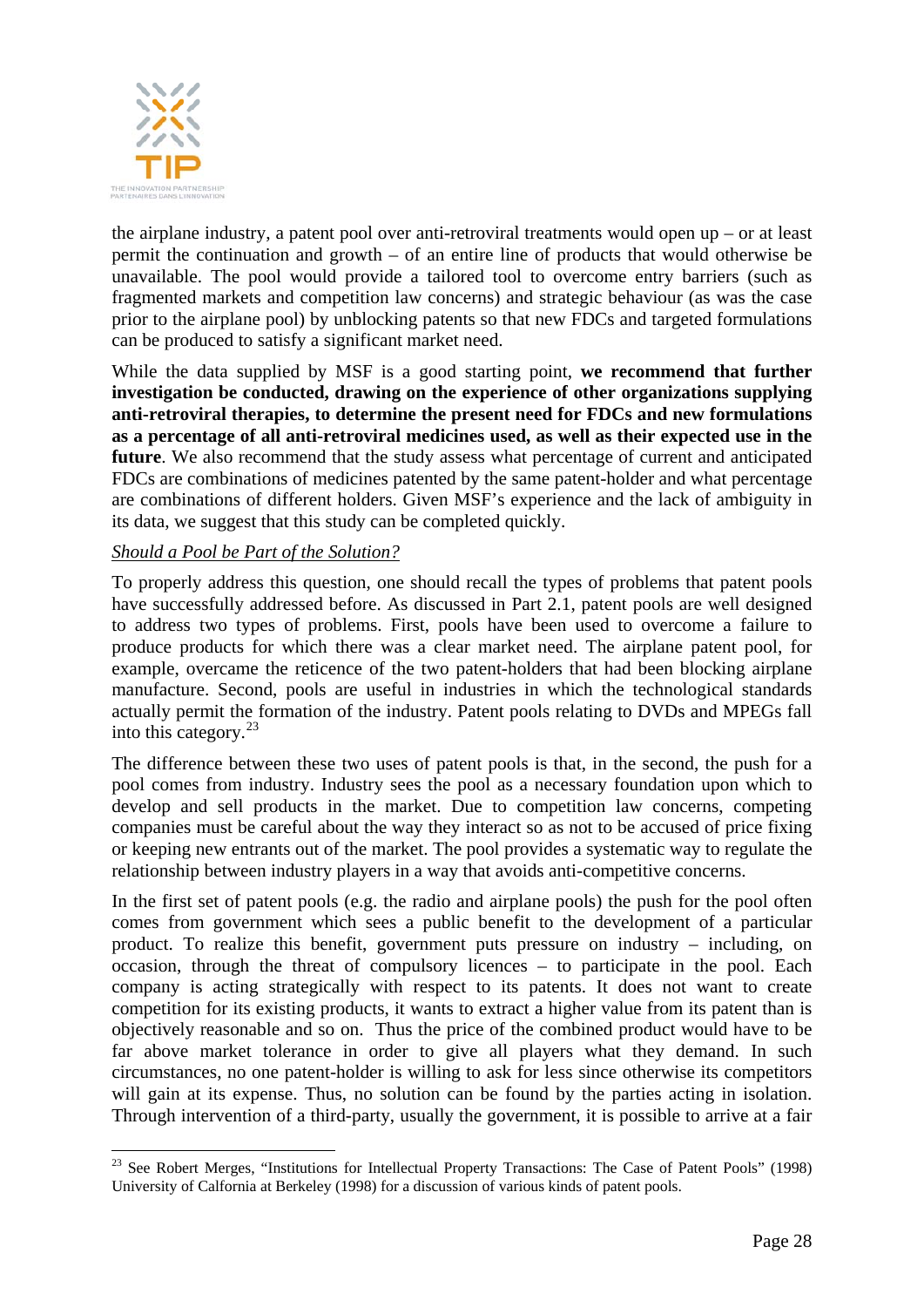<span id="page-36-0"></span>

solution for all patent-holders while maintaining a reasonable price for the final product. In short, the government is able to ensure that all patent-holders accept less for the benefit of all.

Patent pools are more suited to the first of the two problems identified, the failure to address a market need because of blocking patents (as opposed to the failure to provide medicines at affordable prices).<sup>[24](#page-36-0)</sup> Industry has not been able to adequately address the need for FDCs nor for targeted formulations (for example, pediatric formulations) despite the evidence of the need. A patent pool provides a way to overcome this deficiency by applying sufficient government pressure to induce patent-holders to negotiate licences. When complemented by funding for research and development costs associated with these FDCs and formulations, the pool can provide positive incentives for development of these medicines.

It is unlikely that industry will embrace government intervention at first. However, by overcoming the strategic behaviour of all patent-holders, industry may actually benefit from the pool in the long term. This is especially true if funding is available for research and development. New products and new revenue sources come into being. From a governmental point of view, complementing the patent system with a patent pool better meets economic and social goals.

The capacity of the pool to address affordability is less certain. While a pool will likely lessen the costs of medicines through increased competition, it is unclear how significant those cost reductions will be and whether there are better tools to specifically target costs. These other tools could include, for example, advance purchase commitments, the establishment of a prize fund, the creation of purchasing groups among purchasing countries and other nongovernmental actors, formal price controls and so on. **We recommend that further research be conducted to evaluate the performance of a Medicines Patent Pool in reducing costs, especially in comparison with other methods.** This would involve examining manufacturing costs, tariffs and taxes, transportation costs, royalties, and final retail prices of medicines licensed through a pool.

Thus a Medicines Patent Pool is part of the solution to the problem of the failure to produce FDCs and targeted formulations. Whether a pool is also capable of addressing affordability is a question that will need to be considered once better data are available.

### *How to Encourage Participation in the Pool?*

1

Given the range and diversity of stakeholders with respect to anti-retroviral medicines – patients, physicians, patent-holders, generic producers, governments, governmental organizations and non-governmental organizations – it will be easiest to build consensus around the need for a Medicines Patent Pool in those areas in which a pool most clearly targets a proven need.

Following the analysis above, **a Medicines Patent Pool focused on FDCs and new formulations of particular need to developing countries offers the best chance of acceptance by stakeholders.** While one may expect patent-holders to initially resist the pool as they have historically, this resistance will be weaker and likely shorter-lived if the pool

<sup>&</sup>lt;sup>24</sup> See, for example, Carl Shapiro, "Navigating the Patent Thicket: Cross Licences, Patent Pools and Standard-Setting" (March 2001) University of California at Berkely.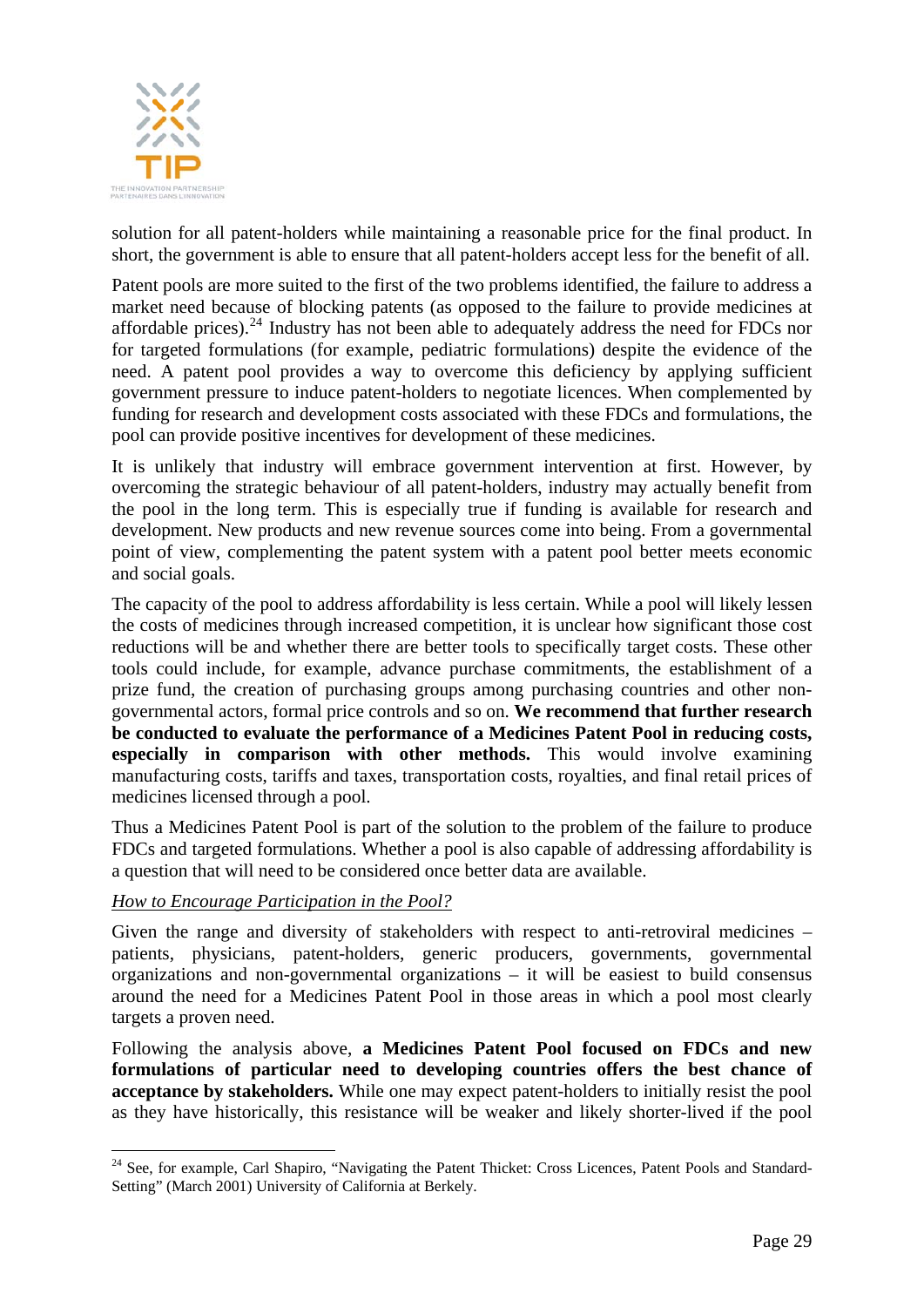

targets certain medicines. At a second stage, the pool, once it demonstrates its management and financial expertise, could be extended to other anti-retroviral medicines.

A Medicines Patent Pool aimed at increasing competition for existing medicines will encounter greater levels of resistance from both patent-holders and governments. To obtain government support, it will be important to demonstrate the effectiveness of a pool in reducing costs. To obtain patent-holder support, the pool will need to demonstrate added value. Providing a consistent revenue stream is only part of this added value. Other sources of value can be found in demonstrating licensing expertise in developing countries, ensuring the sharing of important manufacturing and health data, monitoring quality of production, helping to undermine counterfeit medicines through clear and consistent labeling and tracing obligations and collecting and distributing royalties.

# *3.2 Licence Structure*

The simplest licence structure for a Medicines Patent Pool is one based on voluntary licences. Through the licence arrangements, the pool simplifies negotiation by using a separate standard licence with each patent-holder, manufacturer and distributor. The licences would address such issues as royalty formulas, countries covered, quality standards and monitoring and sharing of know-how. This will greatly reduce transaction costs and administrative overhead while increasing transparency. Other advantages of voluntary licences include the ability to establish the pool earlier with reduced difficulty and lower cost. The risk of this approach is that one or more patent-holders may refuse to participate, putting the entire pool at risk.

On the other hand, it may be that access to manufacturing know-how is not important to the pool and that participating countries would be willing to quickly issue compulsory licences. The compulsory licensing approach offers the certainty that all patents will be available to manufacturers and distributors. Compulsory licensing would also offer insurance in the eventuality of one or more patent-holders refusing to negotiate, slowing down negotiations or demanding licensing terms that deviate from the standard licensing terms contained in other agreements. Compulsory licensing's advantages come with several disadvantages, however, including likely delays, a lack of uniformity in licence terms, political pressure on developing countries, coordination between compulsory licenses in manufacturing countries and importing countries, restrictions on quantity and duration, and a lack of the direct contribution of know-how about manufacturing processes from industry.

We do not believe that a Medicines Patent Pool based solely on compulsory licences would be workable (Figure 3). This is due to the fact that, as previously outlined, many countries' national legislation does not exercise the flexibilities available in TRIPs (particularly the ability to issue compulsory licences with rights of sub-licensing). Thus, many if not most compulsory licences would be issued directly from countries to local manufacturers and distributors rather than to the pool for sub-licensing. In this case, the Medicines Patent Pool would not, in fact, be a pool but would become an organization providing technical assistance to countries and manufacturers. The participating countries would issue licences to the manufacturers and distributors operating within those countries over patents held in those countries. The manufacturers would pay a royalty to the patent-holders directly, without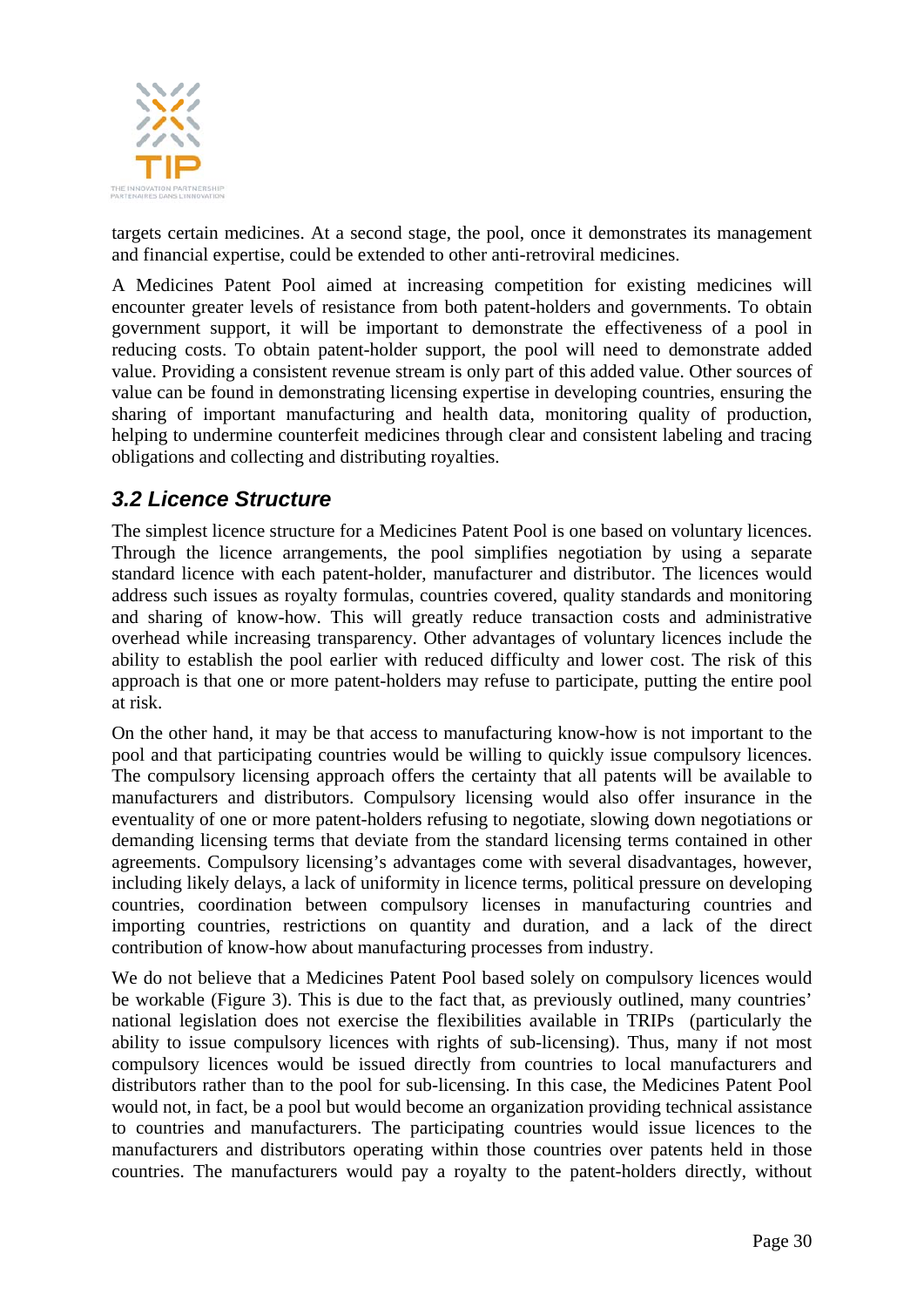

passing through the pool. The royalty rates payable to patent-holders would depend on each country's compulsory licence terms for production and sales within those countries. The pool, no longer coordinating licensing, would have insufficient leverage to monitor manufacturing quality, distribution and royalty collection and distribution to provide a significant valueadded to the licensing process.

We recognize that, in its proposal, MSF suggested that the pool would enter into memoranda of understanding (MOUs) with the governments of participating countries. MSF suggests that one term of this MOU would be that the country would issue a compulsory licence on request to any manufacturer or distributor in that country on standard terms established by the pool. We do not think this solution is workable. First, it is unclear whether countries would sign an MOU with the pool. As we discuss in the next Part, we suggest that the pool be established as an independent not-for-profit corporation or association. It would be unlikely that governments would sign a binding MOU with such an entity. Second, it is unclear whether governments can, in fact, bind themselves through an MOU with an independent pool. This is a constitutional question for each country that is linked to the principle of sovereignty. Third, the executive branch of government is often not the one to actually set compulsory licence terms. In some countries, an independent agency or the judiciary determines these terms. Therefore, the government often cannot, as a practical matter, ensure compliance with an MOU. At best, the pool could suggest a form of compulsory licence for governments and agencies to consider but would not be able to ensure compliance with that form. This could lead to significant gaps that undermine the integrity of the effort.



**Figure 3 Example of Compulsory Licences Only Arrangement**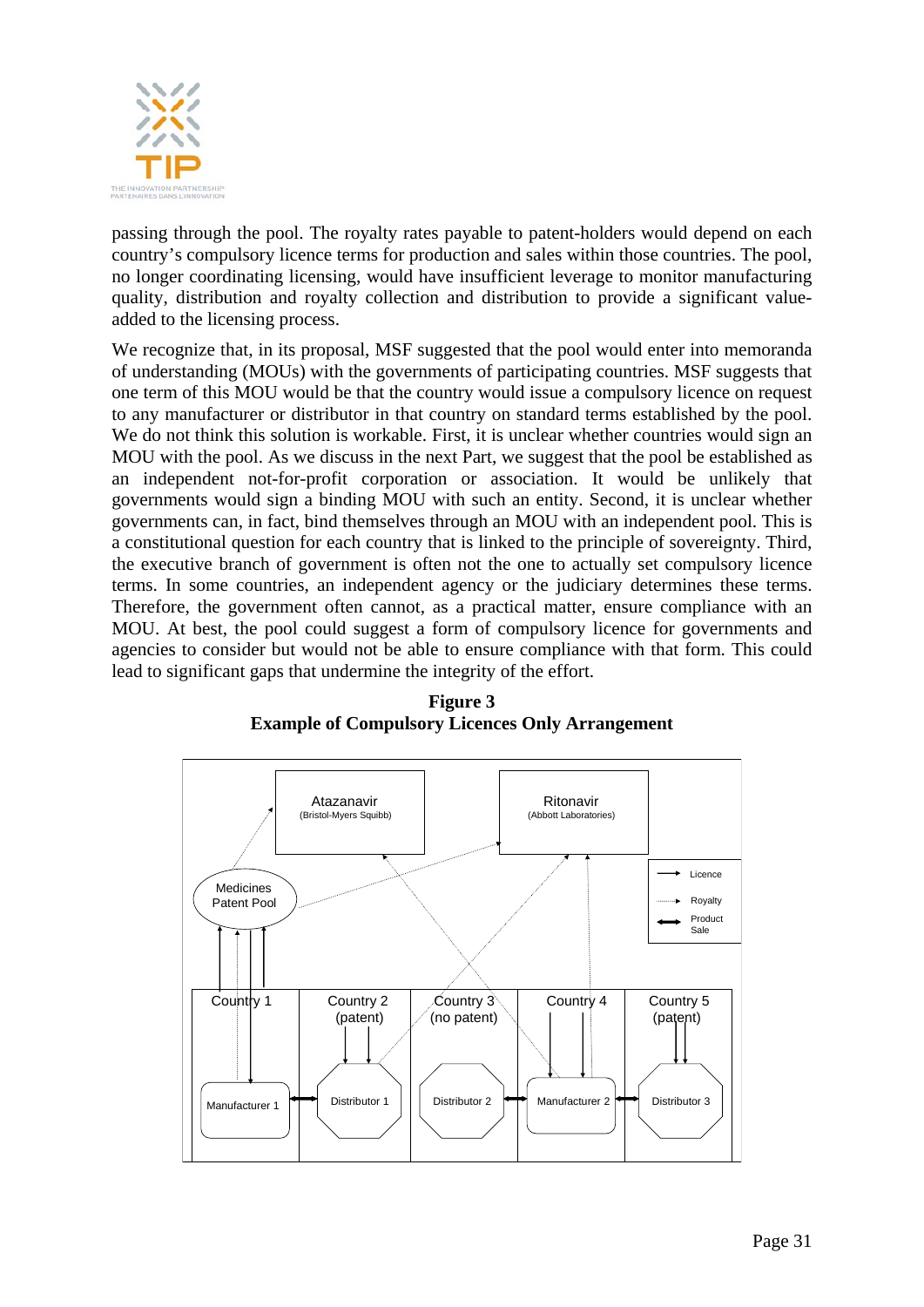

A more realistic approach is a pool of mixed voluntary and compulsory licences (Figure 4 and Table 5). As long as the pool has a sufficient percentage of voluntary licences, we estimate in the range of at least two out of three, it would have sufficient leverage to administer the pool. Between voluntary licences and compulsory licences issued to the pool for sub-licence, most royalties would pass through the pool. Further, through the voluntary licences and sub-licences of compulsory licences, the pool could impose quality standards and monitor performance adequately to ensure the integrity of the project. Nevertheless, as there is no way to ensure all would be the same or even always compatible, there would still likely be disparities between compulsory licences as well as between compulsory and voluntary licences. A mixed pool will still face delays in coordinating compulsory licences and be more difficult to administer. It is, nevertheless, feasible as long as the number of compulsory licences is kept low.

**Figure 4 Example of a Mixed Pool** 



One problem with a mixed pool is the willingness of patent-holders to participate in it, given the inconsistent 'message' of voluntary and compulsory licensing. Our interviews with a sample of industry representatives indicate that they are of the view that patent-holders would be significantly less likely to voluntarily license their patents to the pool if there existed a significant threat of the issuance of a compulsory licence. Although clearly permitted by international and domestic law and invoked in countries across the world, industry nevertheless views compulsory licensing as an illegitimate taking of their patents. Given this, there is a risk that patent-holders will resist participation in a Medicines Patent Pool that includes compulsory licences. On the other hand, representatives from a sample of nongovernmental organizations believe that without the threat of compulsory licenses, the pool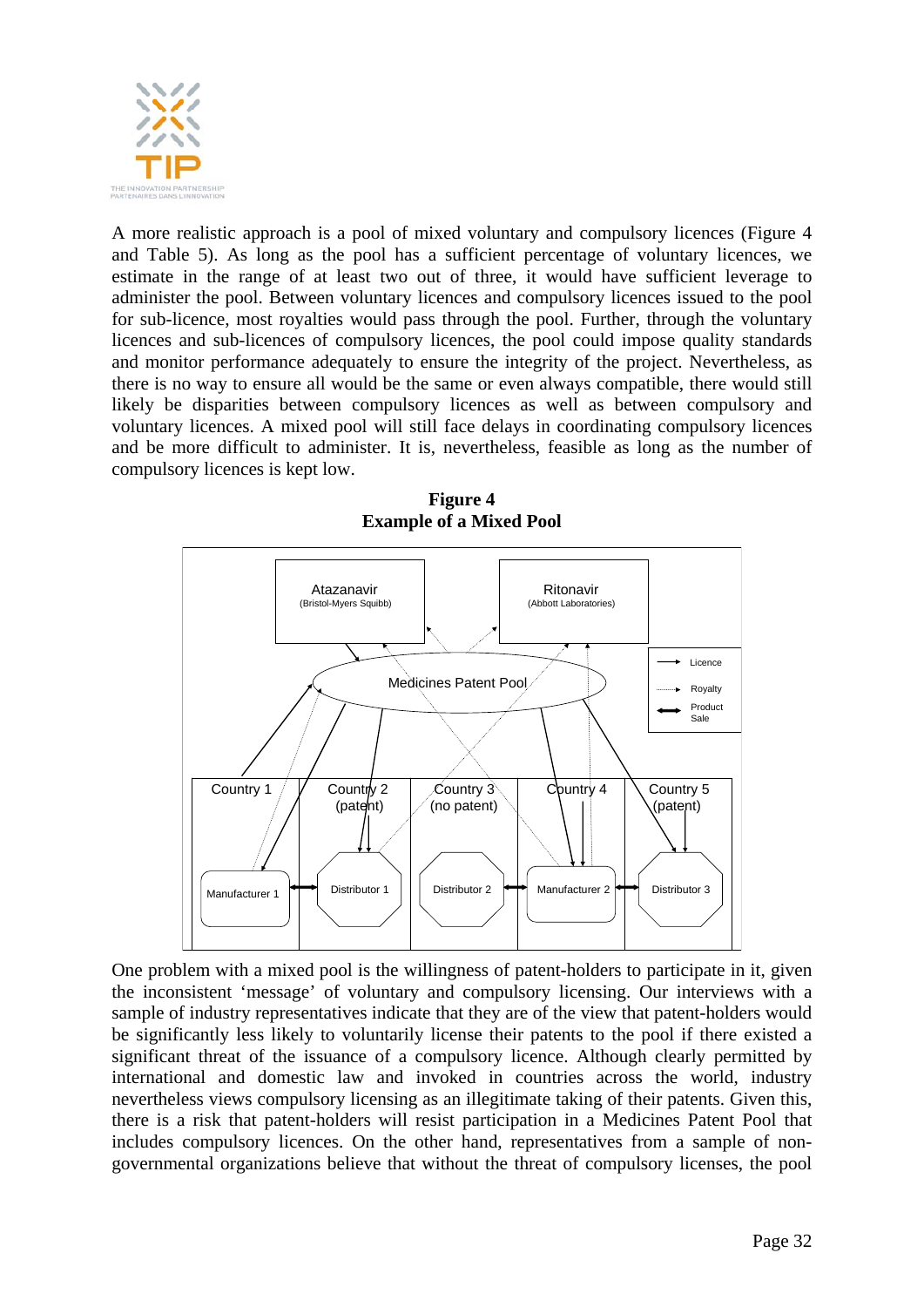

would have no leverage to ensure that all necessary patents are contributed to the pool. In their view, a real threat that countries would issue compulsory licences is necessary to convince patent-holders to voluntarily license their patents into the pool.

|             | <b>Complete voluntary</b>        | <b>Mixture of voluntary and</b>   | <b>Complete compulsory</b>      |
|-------------|----------------------------------|-----------------------------------|---------------------------------|
|             | approach                         | compulsory licences               | approach                        |
| <b>Pros</b> | The standardisation of licences  | The pool will still have          | Licences will be issued on      |
|             | will reduce transaction and      | licences to administer while      | terms that are reasonable from  |
|             | administrative costs and         | additional pressure will exist to | a governmental point of view    |
|             | increase transparency            | push for voluntary licences on    |                                 |
|             |                                  | reasonable conditions             |                                 |
| Cons        | It may be difficult to obtain    | The pool will face serious        | The pool will have insufficient |
|             | licences from all patent-holders | administrative difficulties and   | leverage to provide a           |
|             | if they feel the incentives are  | may lose the trust of patent      | significant value-added to the  |
|             | insufficiently high              | holders                           | licensing process               |

**Table 5 Pros and cons of voluntary and compulsory approaches** 

In this context, a frequently-asked question is whether to pursue 1) a strictly voluntary approach to licensing, 2) a mixture of voluntary and compulsory licenses, 3) or raise the possibility of compulsory licensing from the beginning. We think that this question is misguided. It is impossible to make a clear *a priori* evaluation of which option would best meet the goals of the sponsoring agency. It would be ill-advised for the sponsoring agency to completely dismiss the possibility of compulsory licences for two reasons. First, neither the sponsor nor the pool has the power to prevent countries from issuing compulsory licences. Second, it would be unwise for the pool to undercut its bargaining power by rejecting the use of compulsory licences even in extreme cases (for example, to discipline one rogue patentholder when the remainder of patent-holders has issued voluntary licences).

**A Medicines Patent Pool should likely start, as a first step, on the basis of obtaining voluntary contributions to the pool. If this does not result in the pool being able to meet its goals, the pool should contemplate, as a second step, invoking the use of compulsory licensing. It could do this either by directly applying for compulsory licences in those countries where sub-licensing is permitted or by encouraging manufacturers and distributors to apply for these licences.** 

There may be one alternative that avoids both voluntary and compulsory licences, at least for manufacturing: have all manufacturing occur within either a non-WTO member country or in a LDC with manufacturing capacity that has yet to implement the TRIPs requirement to provide patents over pharmaceutical products. We have not conducted a search for such a country although one of our interviewees suggested Bangladesh and the Bahamas. The advantage of this approach would be that no licence would be needed to manufacture or export medicine to another country. The disadvantage is that the role of the Medicines Patent Pool would be limited to licensing distribution in importing countries in which patents exist. As noted in Part 2.3, there are few patents on the Target Medicines in the studied importing countries for which compulsory licences would need to be issued. This means that the pool would have little or no leverage in standardizing licence terms and medicine quality. This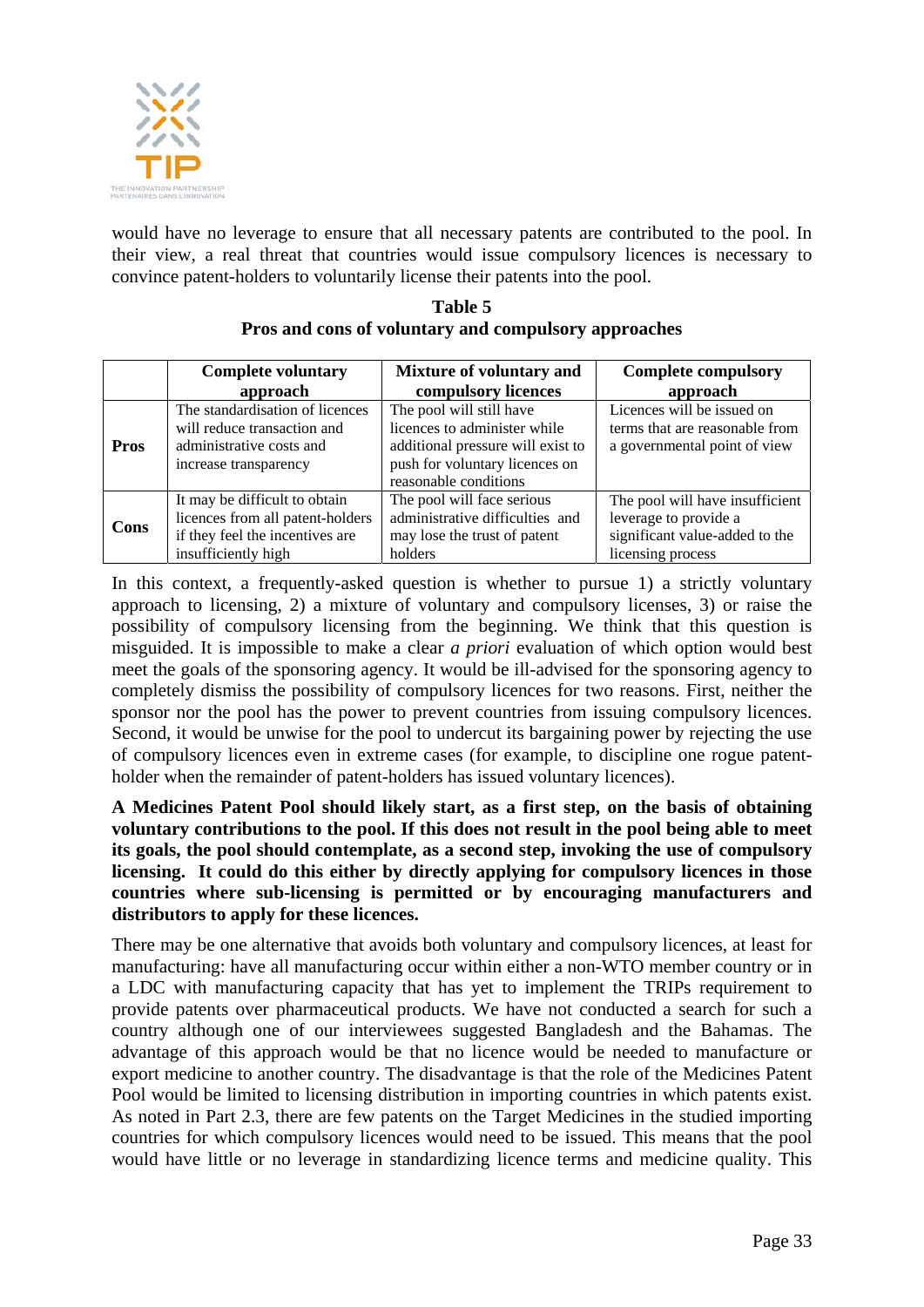

approach would, however, permit production of medicines at least until 2016 when the country would have to comply with TRIPs.

# *3.3 Possible Organisational Structures of a Medicines Patent Pool*

There are four organizational issues involved with setting up a Medicines Patent Pool. First, there is the question of which organisation(s) are best positioned to sponsor the creation of the pool. The second is whether the pool should be created within the sponsoring organization or should be a separate not-for-profit corporation. Third, the pool administrator would need to be identified. Fourth, internal management of the pool will need to be addressed.

### *Sponsoring Organisation*

There are several conceivable sponsors for a Medicines Patent Pool. These include UNITAID, the WHO, the WIPO, UNCTAD, UNAIDS, or a consortium of non-governmental organizations. While in theory any of these could act as sponsor, it is important to look at each organisation's mandate. UNITAID has a mandate to help provide essential medicines to developing countries and, through contributions from multiple governmental and philanthropic donors, has the resources to finance the implementation of the pool and research and development to bring FDCs and new formulations to market. Nevertheless, UNITAID has no distinct legal personality and operates through the aegis of the WHO. The WHO has a clear mandate over health and has conducted work in the area of intellectual property, innovation and health but is not directly responsible for delivery of medicines. WIPO has expertise in intellectual property but none in product delivery nor in determining which medicines are most needed. UNCTAD's mandate over trade and development includes trade in medicines but is not directed specifically to health. UNAIDS, which itself is cosponsored by a number of United Nations agencies, focuses on developing leadership and advocacy, strategic information and technical support, tracking monitoring and evaluation, civil society engagement and mobilization of resources in relation to HIV/AIDS. While it plays an important role in the social processes surrounding the efforts to prevent and treat HIV/AIDS, it does not directly seek to provide medications to those who need them. Many non-governmental organizations are active in delivering HIV/AIDS medicines in developing countries but lack the trust of patent-holders.

While the mandate of all of these organizations covers different aspects of the patent pool, UNITAID's specific focus on finding mechanisms to deliver HIV/AIDS medications and the availability of the UNITAID Fund to support its activities suggests that it should take a lead role in sponsoring the creation of a Medicines Patent Pool. Ideally, however, as many of the other agencies as possible should contribute their expertise to the pool's creation and operation.

### *Corporate Structure of the Pool*

Whichever organization eventually leads the effort to create a Medicines Patent Pool, we suggest that the pool itself should be legally and functionally independent from its sponsor. There are several reasons for this. First, the question of access to anti-retroviral medicines is highly politically charged. Management of the pool by an independent corporation may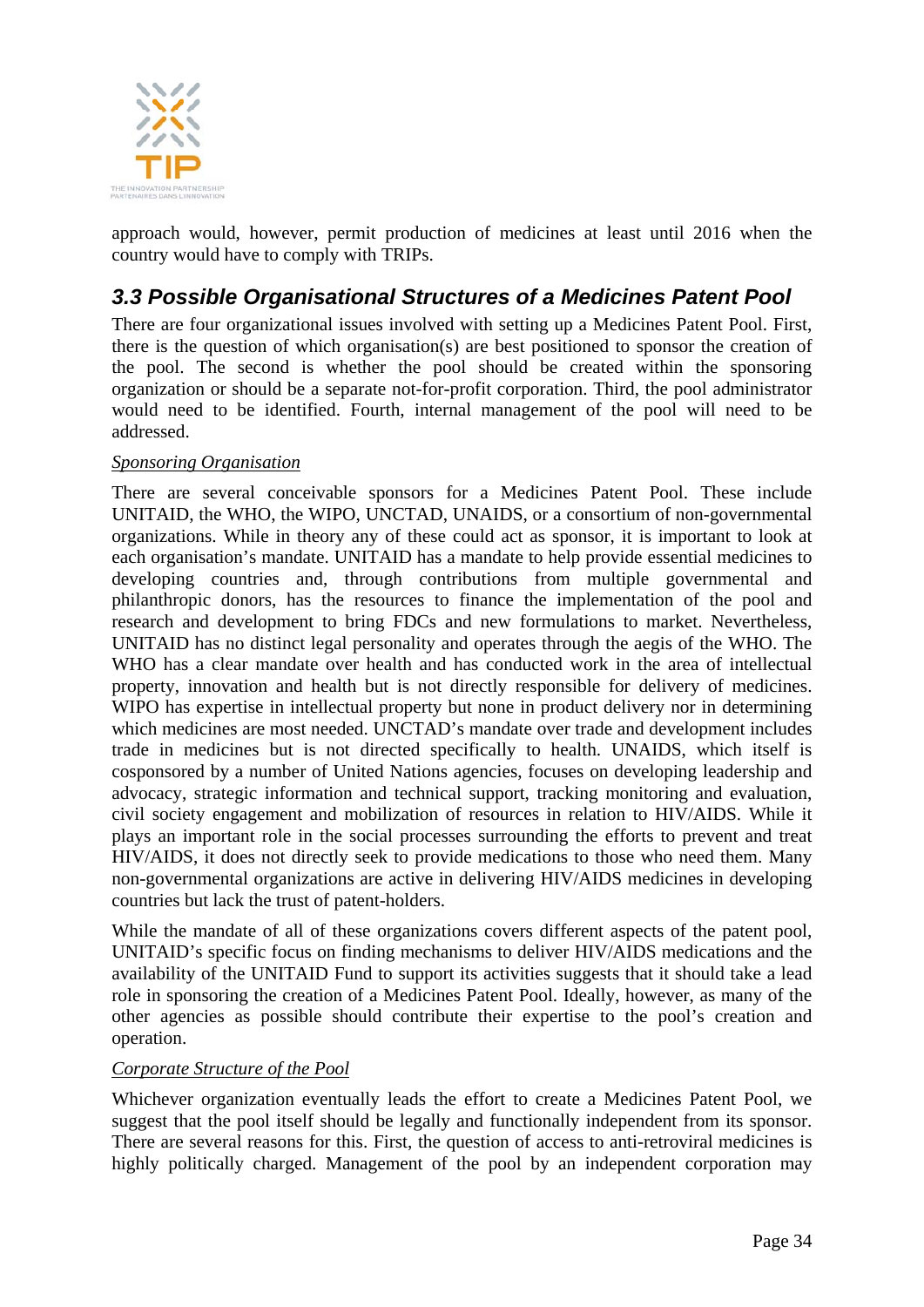<span id="page-42-0"></span>

insulate the pool from some of the politics surrounding access to medicines. Second, the pool will need to be flexible, adjusting arrangements as it gains experience. It will also need to be completely transparent about its finances so that those paying royalties know how they are collected and patent-holders know how they are distributed. This would be difficult within any large organization. Third and perhaps most important, the licence agreements entered into by the pool need to be legally enforceable against it by patent-holders, manufacturers and distributors. UNITAID itself has no legal capacity to enter into agreements. Other UN organisations, including WHO, WIPO, UNCTAD and UNAIDS, are immune from any legal process unless expressly waived.<sup>[25](#page-42-0)</sup> Similarly, their staff is immune from legal processes.<sup>[26](#page-42-0)</sup> UN organisations are extremely reluctant to enter into any agreement that would waive their immunity. Given this, it would be impossible to have a UN organization administer the pool since it would not accept the enforceability of its licence agreements in national courts. While the UN does provide for an alternative dispute resolution process,  $27$  this is unlikely to be sufficient to make the pool operational.

An independent entity outside of the United Nations systems could provide a useful way to both manage the pool and to ensure a political connection with the sponsoring agencies. In order to maintain links between the pool and its sponsor(s), we recommend that this entity enter into an MOU with the sponsoring organisation(s). While UNITAID may take the lead role in establishing the pool, it would be the WHO that actually signs the MOU on its own behalf and on behalf of UNITAID, given UNITAID's lack of legal personality. We also suggest that UNITAID approach other agencies, such as UNAIDS, UNCTAD and WIPO, to also enter into MOUs with the pool. Under these MOUs, **each of the sponsoring agencies could be given the opportunity to appoint one member to the Board of Directors.** 

### *Pool Administration*

Patent pools are generally administered in one of two ways: i) a pool administered by one of the patent-holders; or ii) a pool administered by an independent body. We examine each in turn.

The simplest administration mechanism is to have one member of the pool act as the pool administrator. All other patent-holders would then license their patents to the pool administrator who would, in turn, license the pooled patents to third parties. For example, Philips acts as the pool administrator for the DVD Patent Pool, a pool of developers of DVDplayers, recorders and drives.[28](#page-42-0) Similarly, the DVD 6C patent pool – consisting of DVD audio, video, ROM and RAM players and recorders – with nine separate patent-holders – is administered by Toshiba Corporation.[29](#page-42-0)

1

<sup>&</sup>lt;sup>25</sup> Convention of the Privileges and Immunities of the United Nations, United Nations, Treaty Series, vol. 1, p. 15, Section 2.  $^{26}$  *Ibid*, Section 18.

<sup>&</sup>lt;sup>27</sup> *Ibid*, Section 29.<br><sup>28</sup> *Ibid*, Section 29.<br><sup>28</sup> The DVD pool began when Sony and Philips announced that they would form a patent pool, with Philips as the licensor. Eventually Pioneer Electronics joined the others.

<sup>&</sup>lt;sup>29</sup> Toshiba offers licences on packages of the patents within the pool at fixed rates per package. These rates are provided on the pool's Internet page http://www.dvd6cla.com/royaltyrate.html.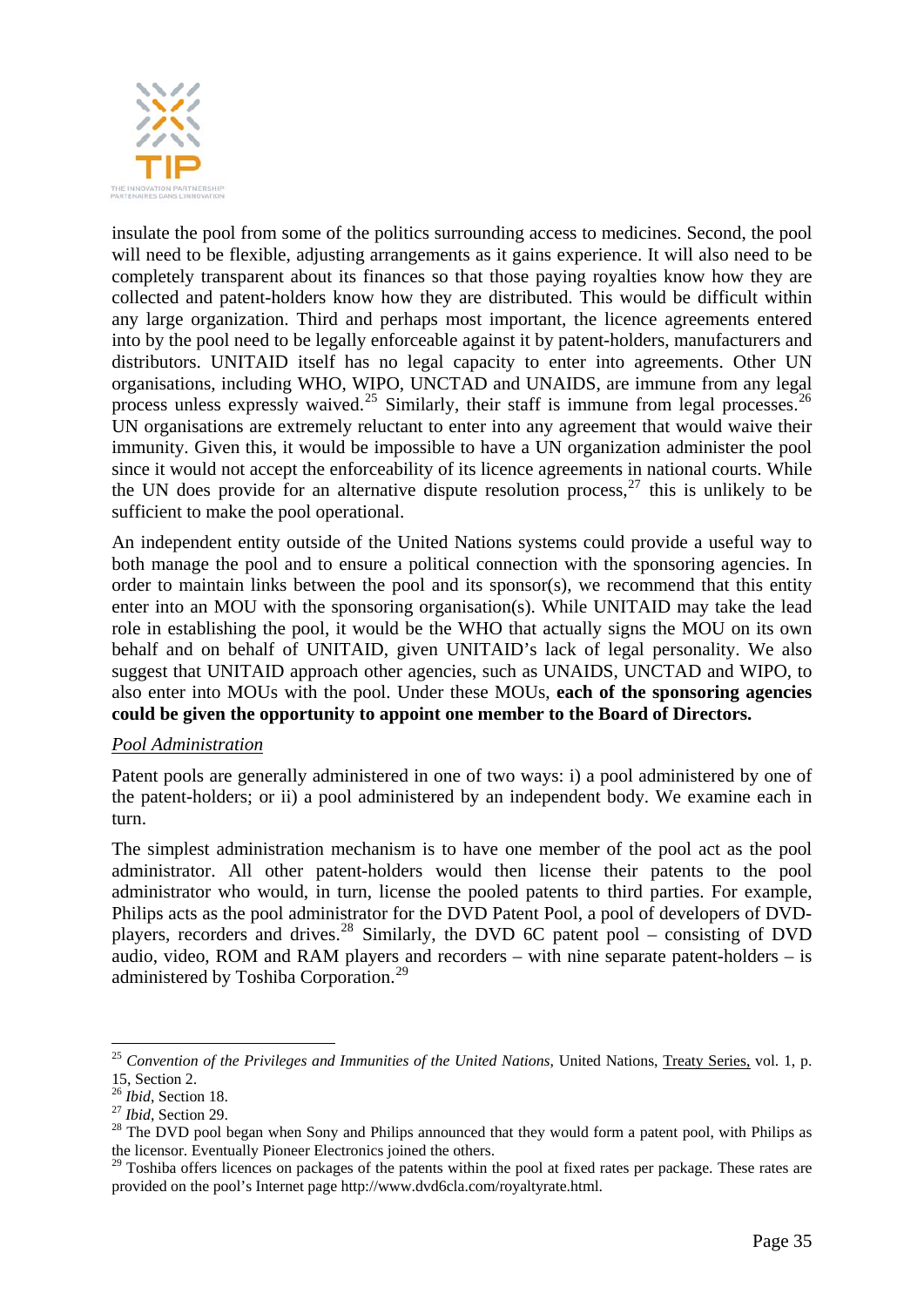<span id="page-43-0"></span>

The second approach is to have the pool managed by an independent party. This is the case, for example, with the pool relating to video players using MPEG standards – managed by the MPEG Licensing Authority (MPEG LA). In this case, the administrator receives licences from all patent-holders and manages the licensing of the pooled patents to users. The administrator is a neutral party with no patents itself.<sup>[30](#page-43-0)</sup>

We recommend that the second approach, independent administration, best meets the objectives of a Medicines Patent Pool. While having one of the patent-holders administer the pool is simple, it is ill-suited to the Medicines Patent Pool because it is far from clear which party could play the role of Philips or Toshiba. The only possible candidate is a major patentholder willing to take on responsibility for the pool, a situation that seems highly unlikely. On the other hand, an independent pool administrator offers the opportunity to provide transparency and neutrality to the licensing process.

Given that political and practical links with its sponsoring organization will be important to the success of a Medicines Patent Pool, we suggest that the pool administrator be established in Switzerland under the laws of that country. Further, to ensure the neutrality of the administrator, we recommend that it take the structure of a not-for-profit association or corporation. This entity would be governed by a Board of Directors that would set general policy and be managed by officers on a day-to-day basis. The entity would be able to enter into legally binding agreements with patent-holders, manufacturers and distributors that are enforceable through legal processes in the countries involved. It would be able to establish transparent financial reporting and be held responsible for any failure to do so.

### *Internal Management of the Pool*

While the exact internal structure of a Medicines Patent Pool will depend heavily on how it is established and its role, we briefly outline one structure that we suggest offers flexibility and low cost.

Depending on its exact mandate, a Medicines Patent Pool could be responsible for the following activities:

- Preparation of standard form licence agreements with each of the patent-holders, manufacturers and distributors;
- Managing and enforcing licence agreements with patent-holders, manufacturers and distributors;
- Collection of royalties from manufacturers;
- Distribution of royalties to patent-holders;
- Preparation of financial statements;

1

• Technical assistance to countries on regulatory and licensing matters;

<sup>&</sup>lt;sup>30</sup> The MPEG pool began through an agreement between nine patent-holders to combine the patents needed to meet an international standard. Under the agreement, the patent-holders licensed all their essential patents to a central administrative body, MPEG LA. MPEG LA then took on the responsibility of licensing the patent portfolio to third parties that then manufactured products. MPEG LA also provided expert advice on patent valuation procedures, a process to determine what patents should be added to the pool and a procedure for settling disputes. See Merges, *supra* note 23 for a discussion of the MPEG patent pool.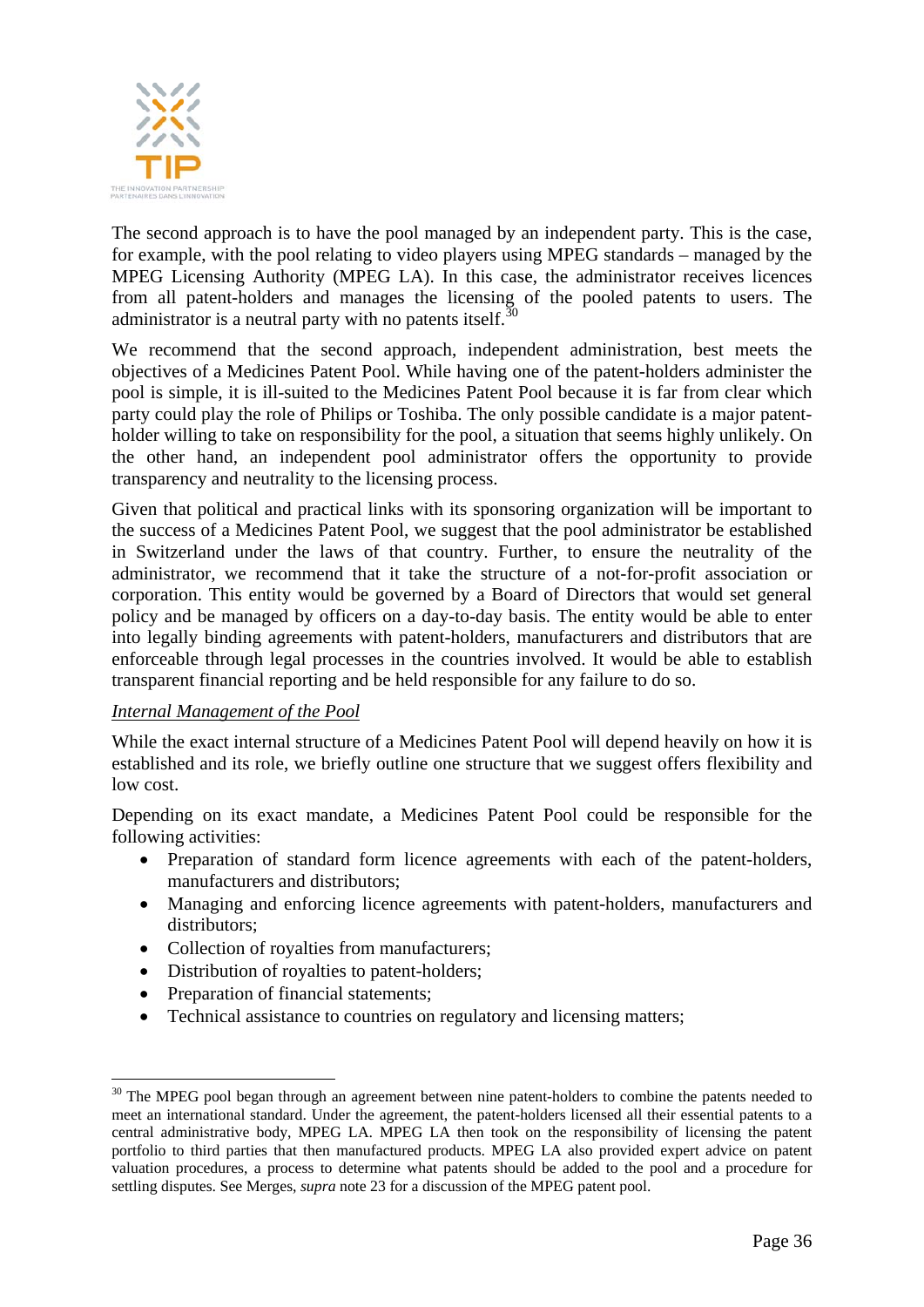

- Technical assistance to manufacturers on compliance with the WHO Prequalification Programme and national regulatory requirements;
- Monitoring, reporting and enforcement of quality standards for the manufacture of products;
- If included, funding of research and development (including clinical research);
- The sharing of research results among manufacturers; and,
- Reporting to sponsoring organization(s).

We recommend that the Medicines Patent Pool provide some of these functions internally and rely on outside parties to provide the rest. In particular, the pool should directly manage and enforce licence agreements, collect and distribute royalties, prepare financial statements, report and enforce quality standards, provide funding for research and development, share research results and report to the sponsoring organization(s). The pool should seek the assistance of its sponsoring organization(s), external consultants and non-governmental actors to prepare the licence agreements, provide technical assistance to countries and manufacturers and monitor quality standards. If the Medicines Patent Pool is established as we suggest in this Part, it will operated as set out in Figure 5.

If this recommendation is accepted, we suggest that the internal management of a Medicines Patent Pool would be small with a low overhead. For example, the pool may be able to be administered by the following staff members:

- A Chief Operating Officer, in charge of overall day-to day management of the pool who would report to the pool's Board of Directors;
- Two Vice Presidents, one in charge of the Legal Department and one in charge of accounting and country liaison who would select outside contractors and support the Chief Operating Officer;
- Two legal experts (in addition to the Vice President (Legal)) who would be responsible for entering into licence agreements (using the standard forms developed) and monitoring legal compliance with those agreements as well as general contracting with contractors, non-governmental organizations and agencies for the delivery of services;
- Two accounting officers responsible for collecting and distributing royalties as well as financial reporting;
- Three liaison officers (located in the pool's headquarters) to work with governments in each of the regions of Africa, the Caribbean and Latin America, and Asia; and,
- Three to four administrative staff.

### **Figure 5 Management of a Medicines Patent Pool**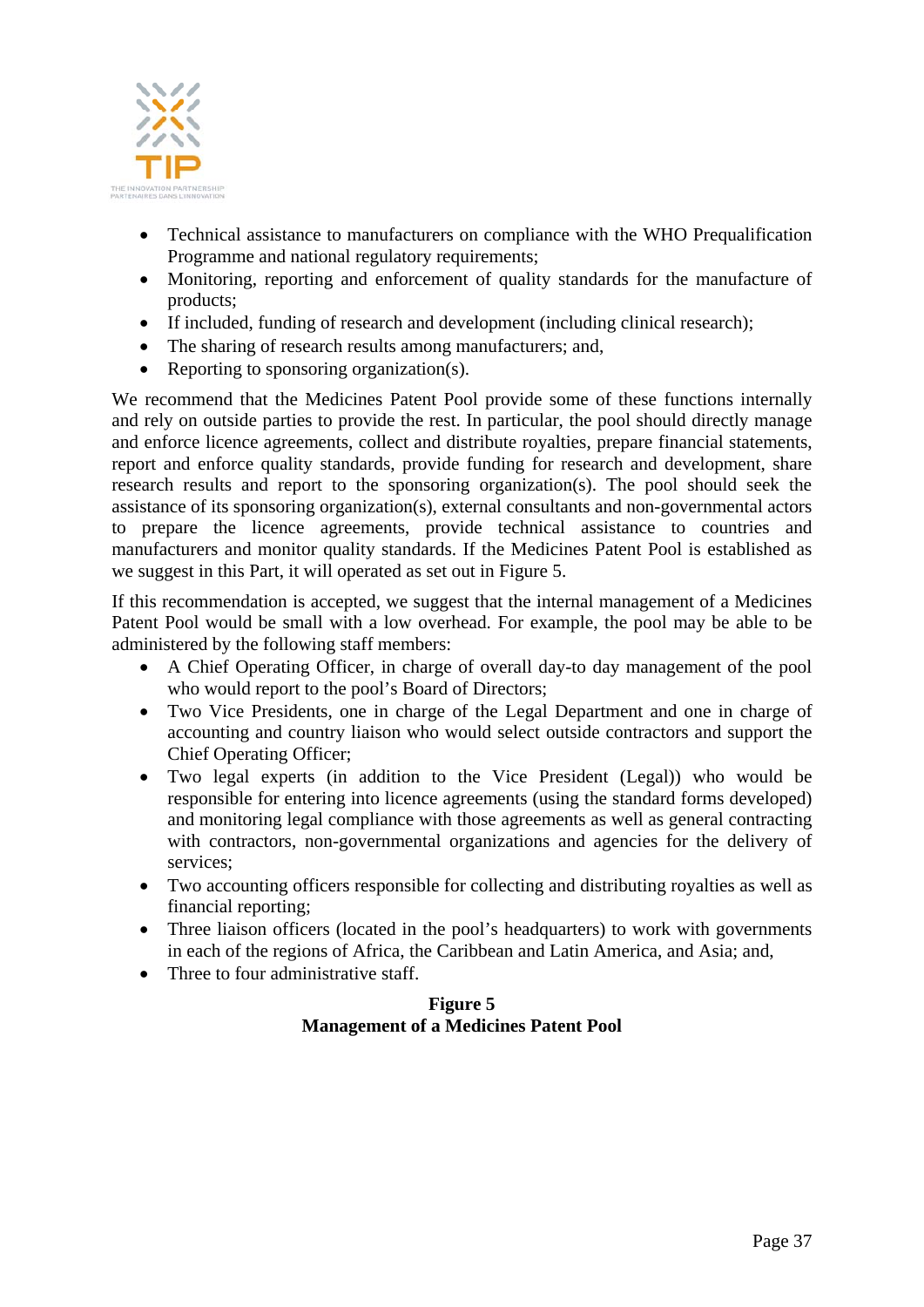



As noted, the actual staffing of the Medicines Patent Pool will, however, depend on its structure, the responsibilities allocated to it and the extent to which it relies on outside contractors, non-governmental organizations and UN agencies to assist it in providing services. **We recommend that a more thorough analysis of staffing, space, infrastructure and operations needs and costs be conducted prior to implementation of a Medicines Patent Pool.**

# *3.4 Methods to Encourage Voluntary Participation*

Whichever approach a Medicines Patent Pool eventually takes to the issue of compulsory licensing, both our analysis and our interviews strongly demonstrate the preference for a pool constructed on the highest percentage of voluntary licences as possible. Ideally, all licences within the pool would be issued on a voluntary basis.

To best ensure voluntary participation in a Medicines Patent Pool, the advantages of doing so will need to be communicated to patent-holders. One of the main advantages for the industry would be a strong policy win by demonstrating that the patent system (without the need of compulsory licences) is not a barrier to access to medicines. It is no secret that industry has been heavily criticized in the press and by some non-governmental actors for its actions in making essential medicines available in developing countries. These criticisms have labeled industry interventions, from enforcement of patents to the donation of medicines, as being, at best, unsustainable to being, at worst, harmful and greedy. While industry obviously rejects these characterizations, they remain a leitmotif of current debates.

The establishment of a patent pool offers industry both a way to avoid this publicity and to gain positive news coverage. The patent pool insulates patent-holders from decisions about the manufacturing, distribution and cost of medicines. Thus, if there is criticism of how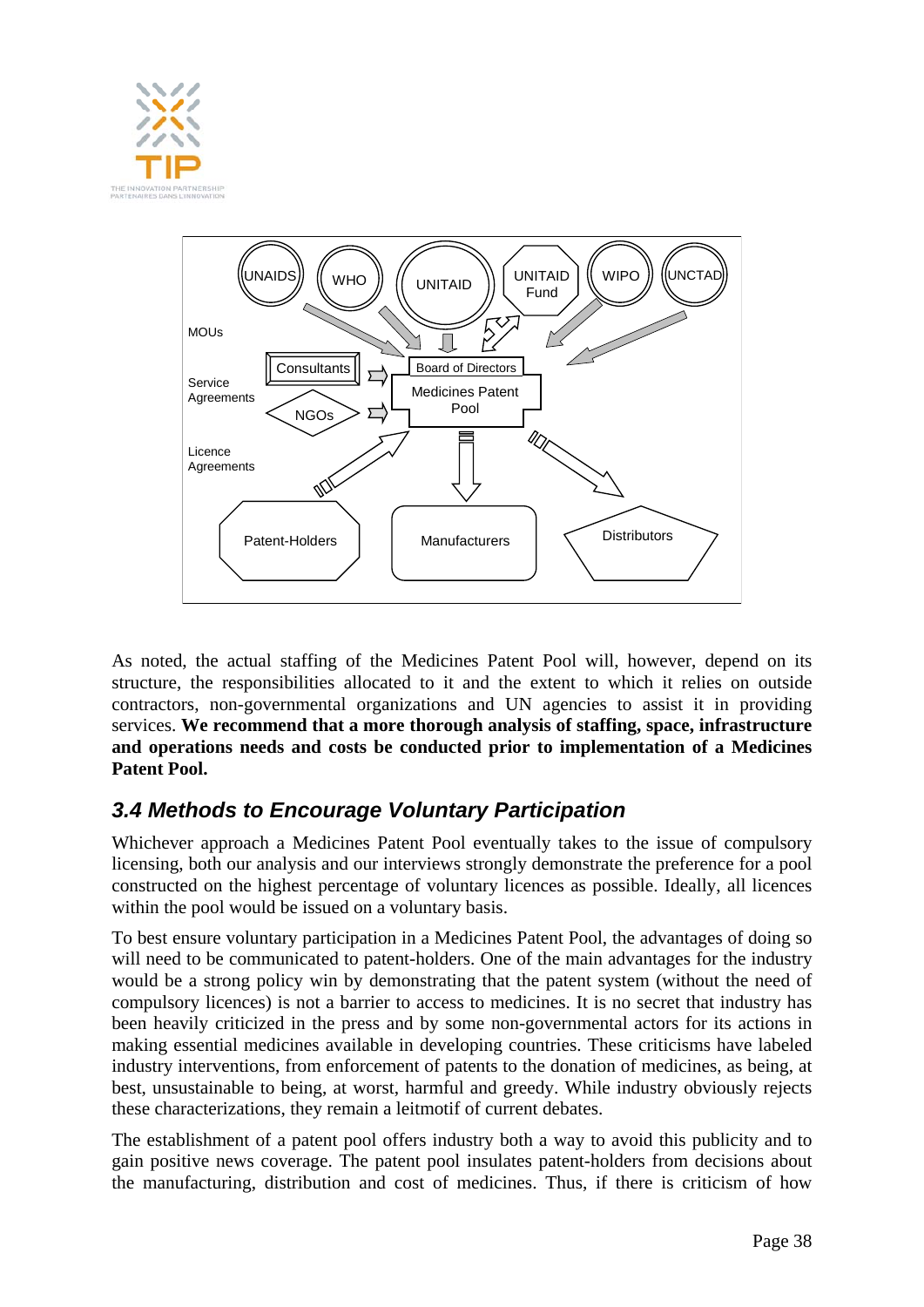<span id="page-46-0"></span>

1

medicines are being distributed – which is almost inevitable but likely less pronounced than before the pool– it will be aimed at the pool itself rather than at the patent-holders. While not encouraging for a pool manager, this may be a tangible benefit of voluntary participation in the pool. In addition, participating in the pool offers patent-holders (and particularly early members) an opportunity to garner positive publicity, such as favourable news coverage and congratulations by organizations such as the WHO, government leaders and even NGOs. These are important benefits to a voluntary participation in the pool.

UNITAID should also consider offsetting research and development costs involved in developing new combinations and formulation and demonstrating the safety and efficacy of existing FDCs. If this feature is incorporated into the Medicines Patent Pool, we suggest that the pool became a partner organization of UNITAID to which Fund payments can be made. The pool would then administer these funds by providing funding to manufacturers or third parties to conduct the necessary research on combination possibilities, new formulations, bioequivalence and biosafety. All research results would belong to the pool (protected as a trade secret) but would be distributed under licence to all manufacturers. Thus the research results would be a public good administered by the Medicines Patent Pool. This option offers both research-based and generic pharmaceutical companies the opportunity to obtain a reasonable return on investment (ROI) on the manufacture and distribution of these medications, providing many of the benefits of a public-private partnership. By co-funding development of medicines specifically adapted to developing country needs, the UNITAID Fund would reduce the investment necessary for any manufacturer to enter the field. Combined with better publicity, the possibility of a better ROI may lead certain companies that have moved out of conducting research in the HIV/AIDS field, such as Novartis, to return to it.

As noted by Pfizer's Chief Medical officer at a June 2007 OECD high-level forum in Noordwijk in the Netherlands, the pharmaceutical industry's current business model does not work. He suggested that far from being the exception to the way that the pharmaceutical industry conducts its business, public-private partnerships are the industry's future. The establishment of a Medicines Patent Pool, with funding provided by the UNITAID Fund to offset some of the research costs involved with putting FDCs and new formulations on the developing world market, would provide industry with an opportunity to explore these models further and to demonstrate its willingness to adapt to current market needs.

A side benefit of this approach is that it would strengthen the bargaining power of the Medicines Patent Pool. Since all data collected through the funding mechanism described above would belong to the pool, all manufacturers, including research-based pharmaceutical companies, would pay more to the pool to obtain access to that data.

In addition to this, the Medicines Patent Pool may result in higher and more reliable sources of revenues. At present, it is difficult to project the size of the actual developing world market for FDCs and new formulations of anti-retroviral medicines. This uncertainty undermines the confidence of pharmaceutical companies in entering into developing world markets.<sup>[31](#page-46-0)</sup>

 $31$  For example, Novartis expanded production of its anti-malarial drug, Co-Artem, based on what turned out to be inflated demand estimates provided by the Malaria Medicines and Supply Services of the WHO. See Prashant Yadav, Kirsten Curtis and Neelam Sekhri, *Background Paper: Mapping and Realigning Incentives in*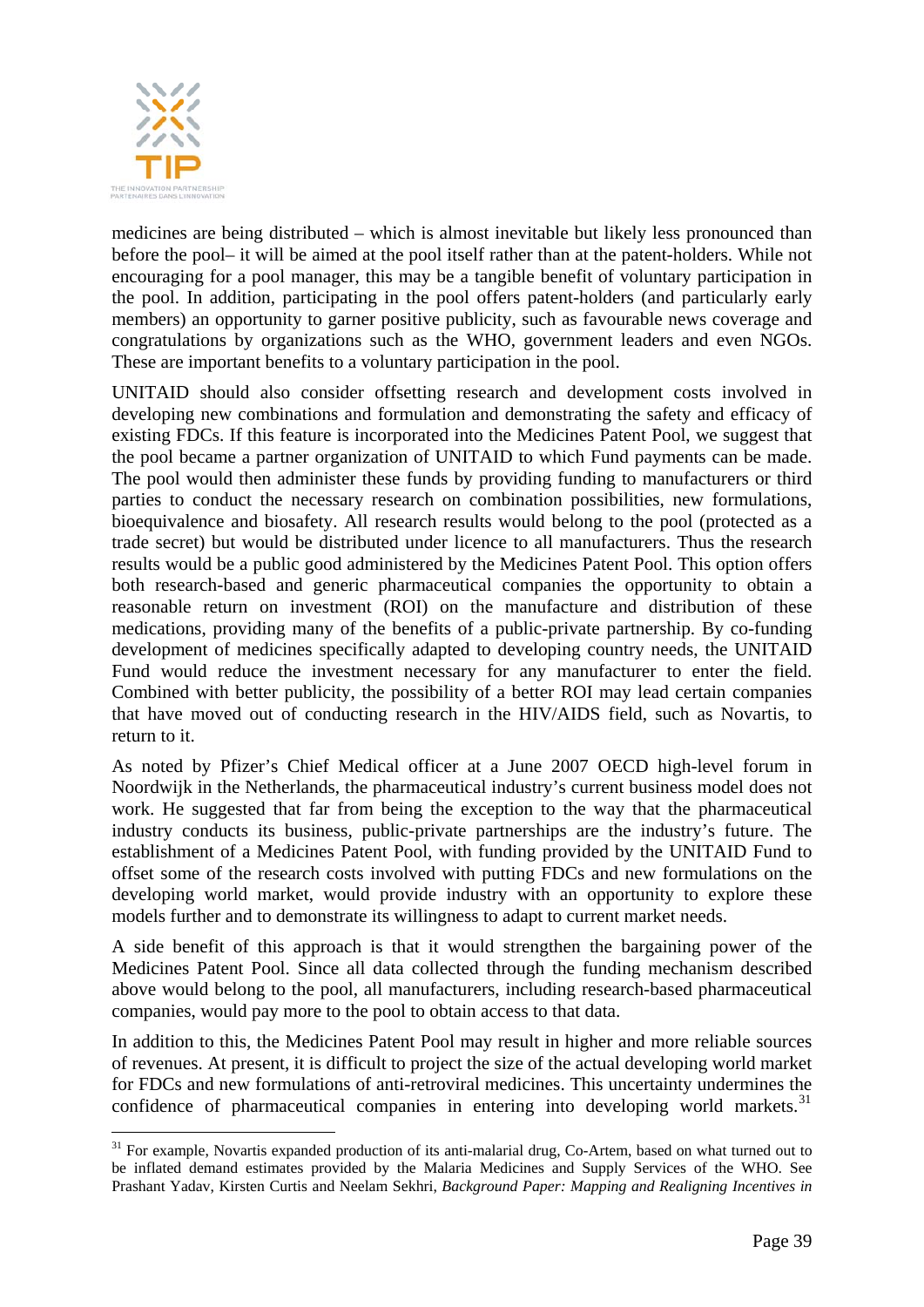<span id="page-47-0"></span>

1

Through its purchasing power and working through its partners, such as the Clinton Foundation, UNITAID can provide a higher level of certainty to the market than currently exists. The pool can therefore act as a resource to manufacturers, including research-based pharmaceutical companies, that will enable them to better anticipate market demands. This is an important incentive to voluntary participation in a Medicines Patent Pool since only voluntary participants would receive this information.

Smaller companies such as Gilead Sciences, a US-based biopharmaceutical company, are more likely to see the benefits of participating in the pool than are larger companies. This is because smaller companies are often more flexible and more willing to experiment with novel business models than large companies with established structures and ways of doing business. Gilead has, for example, already non-exclusively licensed many Indian-based generic companies to produce its patented *Tenofovir* DF medicine for HIV/AIDS for sales in low-income countries. This model provides Gilead with a steady revenue source without having itself to expand production facilities while also facilitating access to its medicine. Nevertheless, Gilead's approach has not been without its critics. Knowledge Ecology International has challenged the company's licensing model as anti-competitive.<sup>[32](#page-47-0)</sup>

Despite these advantages, there are also reasons why a patent-holder would not wish to participate in a Medicines Patent Pool. One of the most important of these includes a loss of competitive advantage in developing countries by creating future competitors for the patentholders. This is because those most likely to manufacture the medicines under the pool will be able to build expertise that would provide them with an advantage in the world market. This risk may be sufficiently important as to discourage voluntary participation in the pool.

Another worry voiced by industry representatives is that the Medicines Patent Pool could expand beyond anti-retroviral medicines. Specifically, industry is concerned that the pool may expand to cover lucrative product lines in the cancer and heart disease fields. While the Medicines Patent Pool as proposed is limited to anti-retrovirals, if the pool is successful, our interviewees believe that there will be a push to expand the pool to other medicines. They are not opposed to this as long as limits are placed on the expansion. One way to do so is by establishing clear criteria for inclusion within the pool up front along with appointing respected experts to determine whether a particular medication falls within the criteria.

A related concern is that the pool will include even high-income countries or undermine revenue sources in the higher-income developing countries. This can be easily countered by specifically excluding high-income countries from the pool (as suggested in the MSF note proposing the creation of the pool) and by instituting a royalty regime in which royalty rates are tied to the recipient country's Human Development Index. Therefore, higher income developing countries would pay higher royalties than would LDCs. In many cases, this

*the Global Health Supply Chain*, Centre for Global Development, available online at: <http://www.cgdev.org/doc/DemandForecasting/RealigningIncentives.pdf>(last accessed: July 14, 2007) at p. 10 who conclude that deviations between projections and actual sales have so far (in the early stages) been "extremely high."

<sup>&</sup>lt;sup>32</sup> See Knowledge Ecology International, *KEI request for investigation into anticompetitve aspects of Gilead Voluntary Licenses for patents on Tenofivir and Emtricitabine* available online <http://www.keionline.org/misc-docs/ftcgilead12feb07.pdf>(last accessed: July 14, 2007).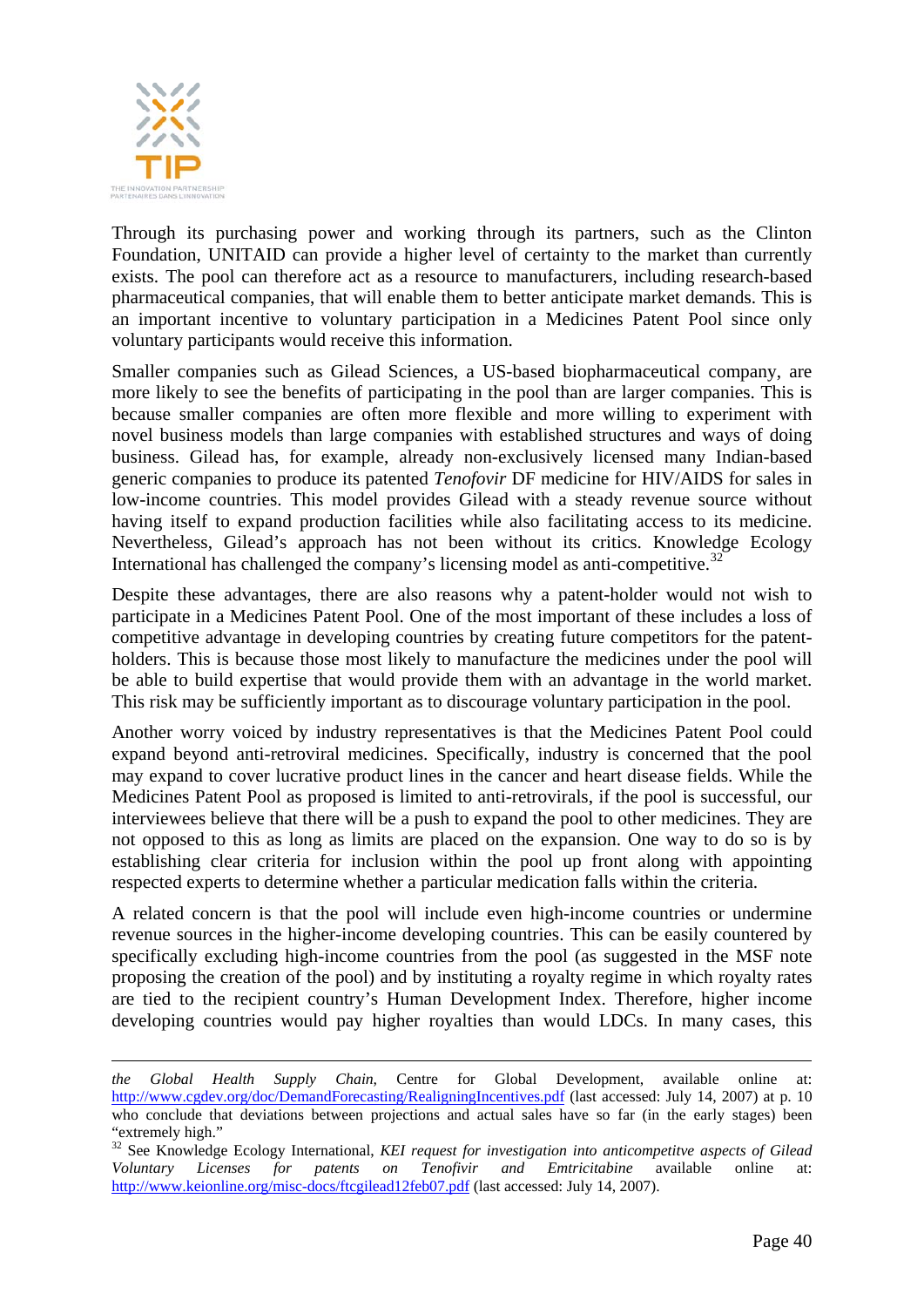<span id="page-48-0"></span>

1

revenue stream will likely be higher than payments made under current compulsory licences and would otherwise consist of untapped markets.

# *3.5 Use of Compulsory Licenses to Ensure Contributions*

If the voluntary approach does not produce desired results, it will need to be determined, at a second stage, whether compulsory licences are required. Three sets of compulsory licences would be required to operate the pool as follows:

- 1. In each country where there are patents covering the medicine and where manufacturing is to take place predominantly for the domestic market the government would need to issue a compulsory licence either, (i) to the **manufacturers** of the medicine for the **manufacture and sale of the medicines**; or (ii) if compulsory licences can be issued with the right to sub-license, to the Medicines Patent Pool for sub-licensing to manufacturers (depending on the relevant national law). The licence would be non-exclusive and the patent-holder would get reasonable royalties<sup>[33](#page-48-0)</sup>. A country issuing a compulsory licence predominantly for its own market could permit the export of some of the medicines without further permission.
- 2. In each country in which manufacturing is to take place primarily for export, the government would need (depending on national law) to issue a compulsory licence either (i) to the **manufacturers of the medicine for the manufacture, sale and export of the medicines**, or (ii) if compulsory licences can be issued with the right to sub-license, to the Medicines Patent Pool for sub-licensing to manufacturers. The country would need to wait for a request from an importing nation before doing so and the medicines would need to be differentially packaged or labeled.
- 3. In each country in which medicines are to be imported from another country (and in which there are patents covering the medicine), the government would need to notify the TRIPs Council (under the August 30, 2003 decision) and would need to issue a **compulsory licence permitting the import and sale of the medicines** within that country. Depending on national law, this compulsory licence would either be issued to (i) the importer or (ii) if compulsory licences can be issued with the right to sublicense, to the Medicines Patent Pool for sub-licensing to importers. Under the 2003 WTO Decision, there is no obligation for the importing country to provide compensation to the patent-holder for this licence.

As noted earlier, the process of obtaining compulsory licences is more complex than that involving only voluntarily licences. With strong coordination and assistance, this need not necessarily delay implementation of the pool but it does require more thought and effort. In order to operate through compulsory licences, the pool would have to undertake the following steps:

- a) Identify the countries in which manufacturing and importation will take place.
- b) Determine whether patents covering the desired medicines exist in those countries.

<sup>&</sup>lt;sup>33</sup> What is a reasonable royalty depends on national law as there are no widely accepted standards.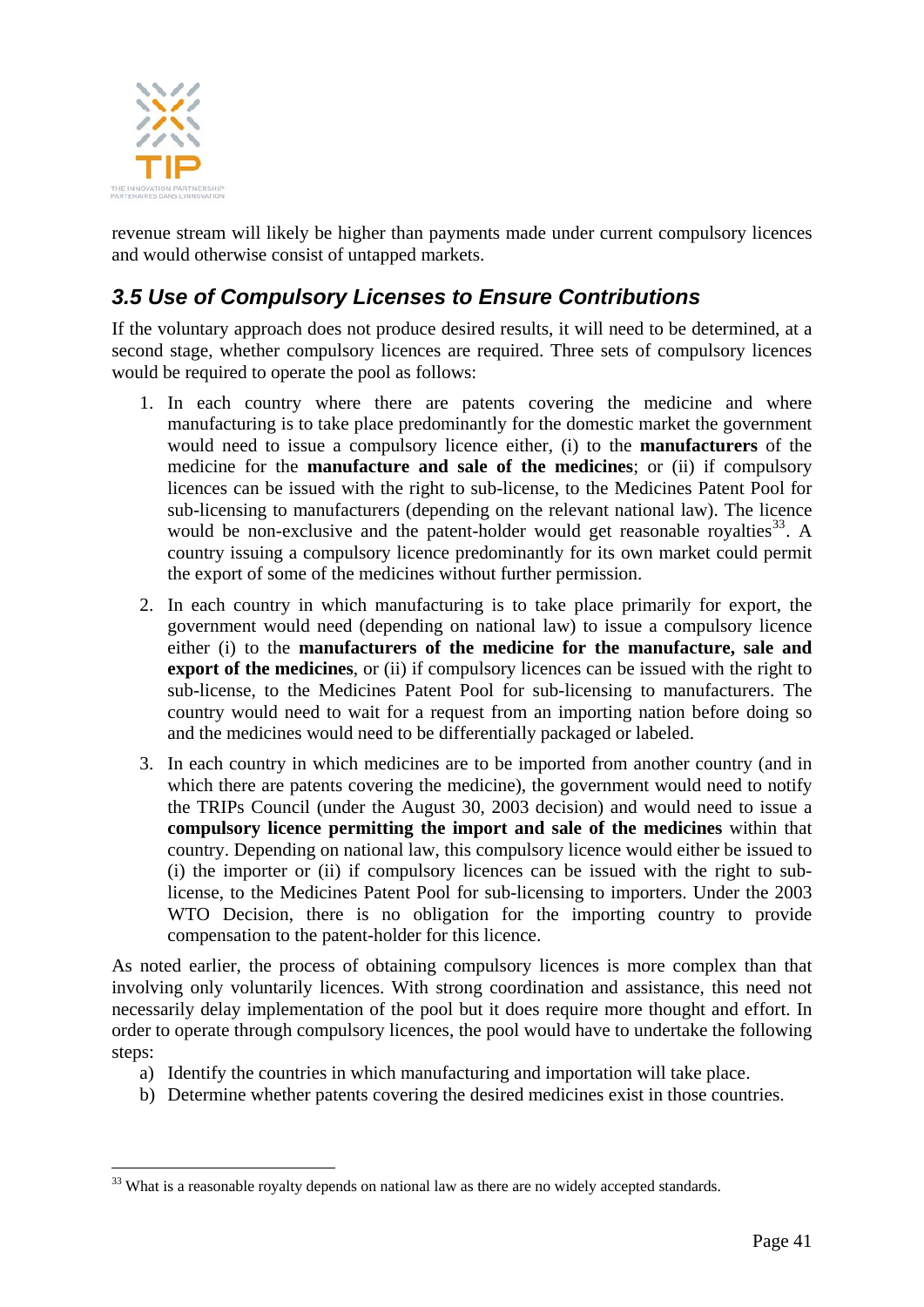

- c) For each country in which manufacturing will take place for the domestic market (and in which a patent exists), the government of that country would need to issue a compulsory licence as described in point 1 above.
- d) For each country that will import the medicine and in which a patent exists, the government of that country will need to notify the TRIPs Council and to issue the compulsory licence as described in point 3 above.
- e) For each country that will manufacture medicines predominantly for export (where patents exist over the medicine), the government will need to issue a compulsory licence as described in point 2 above.

While it will be more difficult, in the case of compulsory licences, to rely on standard form licence agreements since many are needed and the national laws permitting these licences differ, the Medicines Patent Pool could help streamline the process of obtaining compulsory licences by designing standard model compulsory licences for manufacturing, for manufacturing and export and for importing medicines that countries can adapt to their local laws. In addition, the pool could speed up the process of obtaining compulsory licences by providing assistance to national governments on how to modify their laws to permit such licences and to develop procedures to quickly issue such licences. If appropriately managed, the pool can significantly reduce time delays and lack of standardization.

One long-term advantage of a patent pool based on compulsory licences is that it will assist transfer of technology and manufacturing know-how to developing country manufacturers. In the long term, this could result in greater competition and, presumably, a lowering of prices. This is a long-term goal, however, and is likely to be regarded unfavourably by existing pharmaceutical companies.

## *3.6 Applicable Legal Jurisdictions Under Which Licenses are Issued to the Medicines Patent Pool*

The Medicines Patent Pool will operate in three sets of countries: a) the country that is home to the administrator of the pool; b) the countries in which medicines are manufactured; and c) the countries which import and buy medicines.

The law of the country in which the pool is set up will apply to the organization of the pool, the liability of directors and competition issues. As noted earlier, this is likely to be Switzerland. Since the pool will not itself operate outside its home country the laws of other states should not, in theory, apply (we assume that the pool itself will carry on no direct manufacturing or sales function). This will only be true, however, if the pool carries out no activity beyond collecting and issuing licences and royalties in its home state.

There are two sets of rules that may apply to the manufacture of medicines: those of the country in which manufacturing occurs and, indirectly, the laws of the country to which the medicines will be exported. The laws related to contracts, competition law, regulation of pharmaceutical products, patents and liability of the country in which manufacturing will occur apply directly to the manufacturer. The laws regulating the production and sale of pharmaceutical products of the importing nation will also apply to the entity importing those products who is likely to be the manufacturer. The manufacturer will be bound by the rules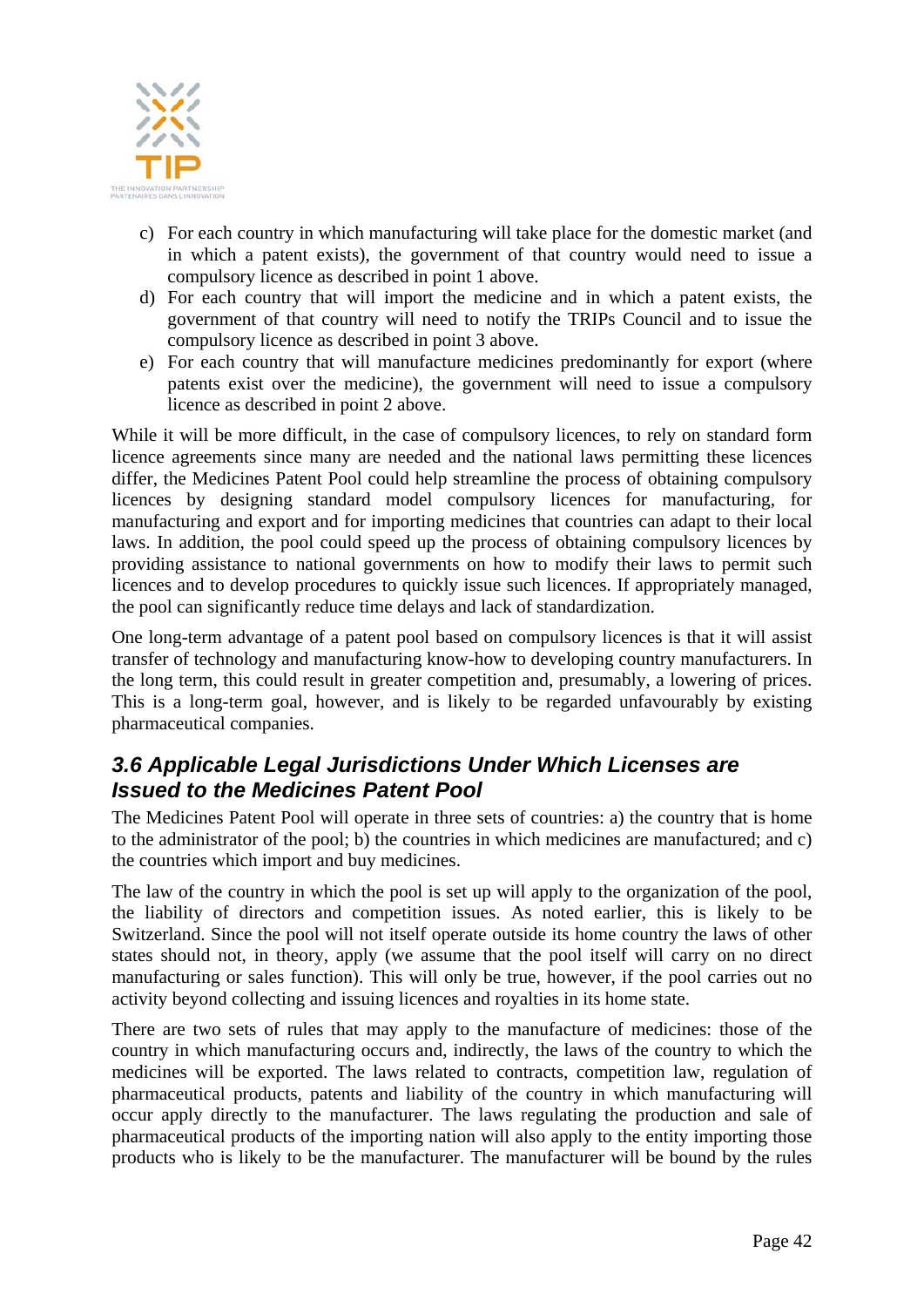

applicable to the production and sale of pharmaceutical products in both its home country and the country to which the medicines will be exported.

All sales of the product in the recipient country will be governed by that country's set of laws. Thus, in addition to regulations covering the sale of pharmaceutical products, the competition laws, product liability laws and patent laws apply to those importing and selling medicines within the country.

# *3.7 Liability of Directors, Officers and Donors to the Medicines Patent Pool*

There is a risk – small but worth addressing – that the directors and managers (and donors if they dictate how licences are to be distributed) of the Medicines Patent Pool could be held liable for the faults of the manufacturers the pool licences. This could happen, for example, if the pool selected a manufacturer that it knew or should have known, would manufacture defective products or if it failed to sanction a manufacturer that did not meet the quality standards agreed upon by the pool and the manufacturer. In this case, there is a risk that the pool and perhaps its Board of Directors, managers and (less likely) its donors could be held to be liable for harm done.

According to Swiss law (in which, for present purposes, we presume the Medicines Patent Pool will be located), directors and managers will be personally liable for their own wrongful acts or omissions while acting in their official capacity for the pool. This could, conceivably, expose the directors and managers of the pool to patent infringement, contract and product liability issues as the manufacturers and distributors of the medicines licensed by the pool where the directors and/or the managers take an active role in supervising production or distribution of medicines. Donors are likely to face liability only if the donor takes an active part in making decisions about whom to license out of the pool.

This type of risk is not unusual in manufacturing and licensing situations. It can be addressed and limited in four ways. First, given the immunity of UN agencies and of their employees, it may be possible to limit liability of the pool's staff by seconding UN employees under a MOU. **We recommend that the possibility of insulating pool staff through secondment be further investigated with the legal services departments of the various potential contributing UN agencies.** Second, the pool should ensure that appropriate mechanisms exist to ensure the supply of high quality and safe pharmaceuticals to all participating countries. This would involve contracting for monitoring services with a reputable company and by requiring that company to indemnify the pool for any loss due to a failure to appropriately monitor manufacturers licensed by the pool. Third, manufacturing and distribution licences should require the manufacturer or distributor to indemnify the pool for any problem and to purchase insurance to cover this. Fourth, the pool should itself purchase insurance to cover its, its directors' and its managers' risks.

# *3.8 Form of Licences With the Medicines Patent Pool*

It will be critical to the operation of the patent pool that basic licensing terms and royalty rates for voluntary licences (and compulsory licences to the extent possible) be standardized. There are two reasons for this, one legal and one practical. From a legal point of view, the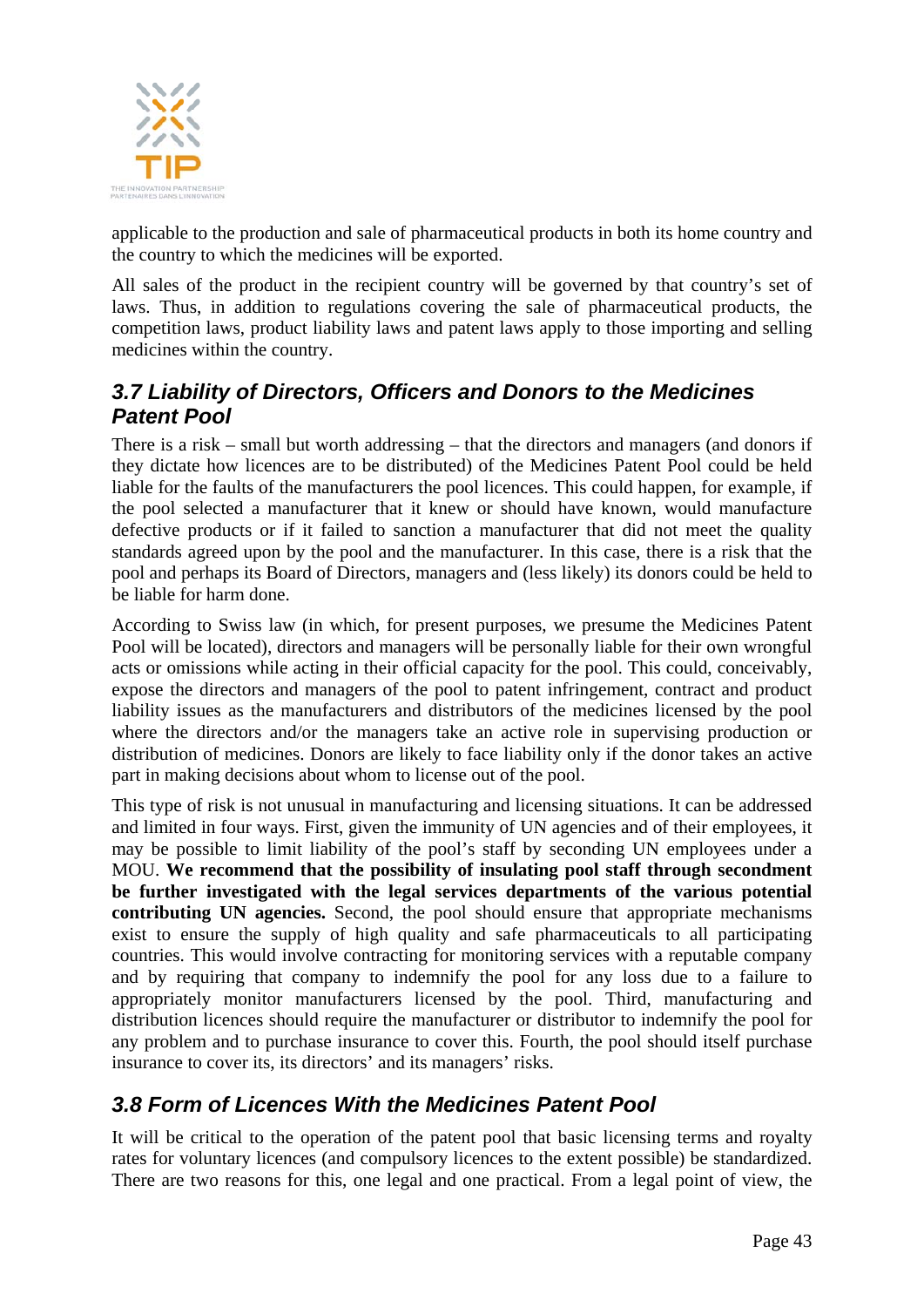<span id="page-51-0"></span>

Medicines Patent Pool must be implemented so as to avoid any competition law concerns. While a Medicines Patent Pool aimed at providing access to developing country patients may not seem to raise competition concerns, if the pool is not established in a transparent, objective and equal fashion, it may nevertheless fall afoul of competition law. In addition, from a practical point of view, it will not be feasible for the pool administrator to negotiate different forms of licence with each patent-holder, particularly as the scope of the pool expands. **Thus, for both legal and practical reasons, it is essential to set a standard form of licence into and out of the pool.**

Given the above, licences into the pool should be non-exclusive, encompass all countries within the reach of the pool, cover manufacturing, export, import and sale of the medicines and include a royalty regime that is standard and fair, such as by taking into account the level of development of the recipient country. Individual negotiations with patent-holders threatens to not only undermine the functioning of the pool but may give rise to competition concerns if one or a group of patent-holders obtains more favourable terms than do others. The practice of existing pools demonstrates that best practice is to pay a royalty that is standard for all patents and not to engage in a review of the particular importance of each patent within the pool. Further, patent-holders should not be permitted to licence some but not all of their relevant patents as this may lead to undue advantages. Therefore, all patent-holders participating in the pool should license all relevant patents (as determined by an expert committee) on a fixed royalty regime on a non-exclusive basis. The pool could consider the approach in Canada's essential medicines regime of tying the licence fees to the Human Development Index with a resulting royalty depending on the level of human development in the country of final sale. $34$ 

<sup>1</sup>  $34$  The calculation would be as follows: (1+ [the number of countries on the UNHDI list] – [the importing country's rank on the HDI list]) / [the number of countries on the UNHDI list) \* 0.04.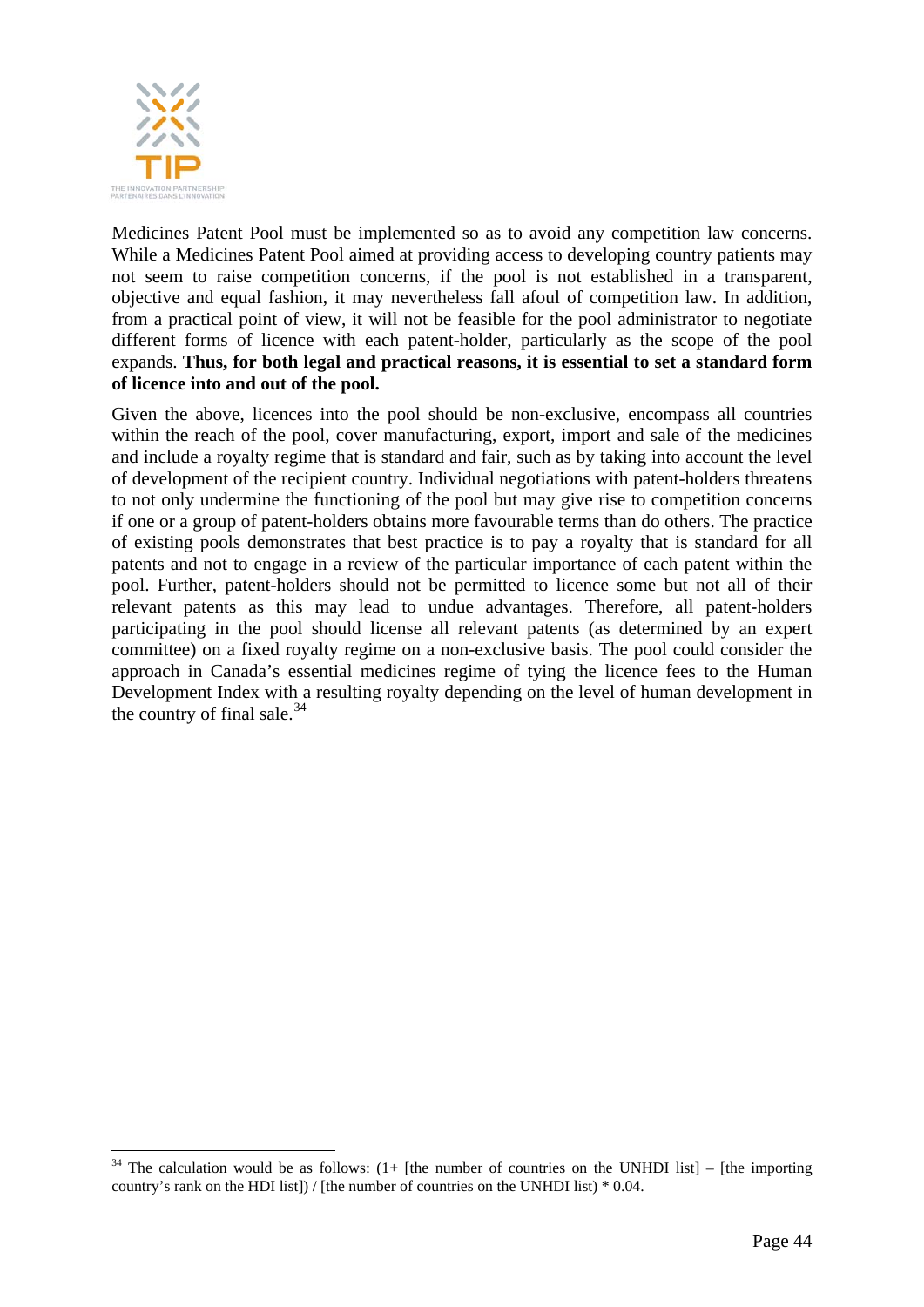

# *4. Work Plan for Future Action to Implement a Medicines Patent Pool*

Should it be decided to further examine the implementation of a Medicines Patent Pool, there will be a need to develop a strategic plan that takes into account the practical, business and legal issues involved with setting up and running the pool. In this Part, we briefly survey the issues that this plan would need to examine.

# *4.1 Steps to Address Legal and Business Risk*

We have already recommended that, prior to any decision to establish a Medicines Patent Pool, research should be conducted on the costs of anti-retroviral medicines, on the need for FDCs and new formulations, on the costs of setting up and operating a Medicines Patent Pool, and on the possibility of insulating pool staff through secondment from UN agencies. In addition, we recommend conducting an in-depth review of patent families (Part 4.1.1.) and a thorough analysis of national law (Part 4.1.1)

## **4.1.1 Methodology to Conduct In-Depth Review of Patent Families**

It is critical to assess the patent landscape before deciding which medicines to include in the pool and in which countries to manufacture the medicines. The landscape would consider which patents over which medicines exist in what countries. We provide a preliminary review of patents that apply to the Target Medicines in Appendix C. This review is based on publicly available information. **To develop a full picture concerning which medicines are patented where, it will be important to conduct a more thorough review of patents in each country in which manufacturing or sale is likely to take place**. This will require an examination of each country's patent register which often can only be done in person at the country's Patent Office. The examination should be conducted by a patent agent who is familiar with the language of patent claims. Ideally, that person would work with local experts who can provide a more subtle analysis of the meaning of the claims under domestic law. In conducting the examination of which patents exist, it is important to examine all patents that relate to the manufacture (so-called process patents) or sale of the medicine.

## **4.1.2 Methodology to Review National Laws**

While this report reviewed national laws in general, it will need to be followed up by an indepth examination of the laws of each participating country. First, it will be necessary to review national regulations applicable to the sale of pharmaceuticals in each country in which the medicines will be sold. Second, a review of the national and regional laws applicable to Switzerland and manufacturing countries will need to be undertaken. Third, it will be important to verify that the laws of the countries in which manufacturing will take place will abide by the decision to have Swiss law govern the contracts, as manufacturers will not necessarily be present in Switzerland. **These in-depth examinations of national laws will need to be undertaken by locally qualified lawyers**.

# *4.2 Creating the Medicines Patent Pool*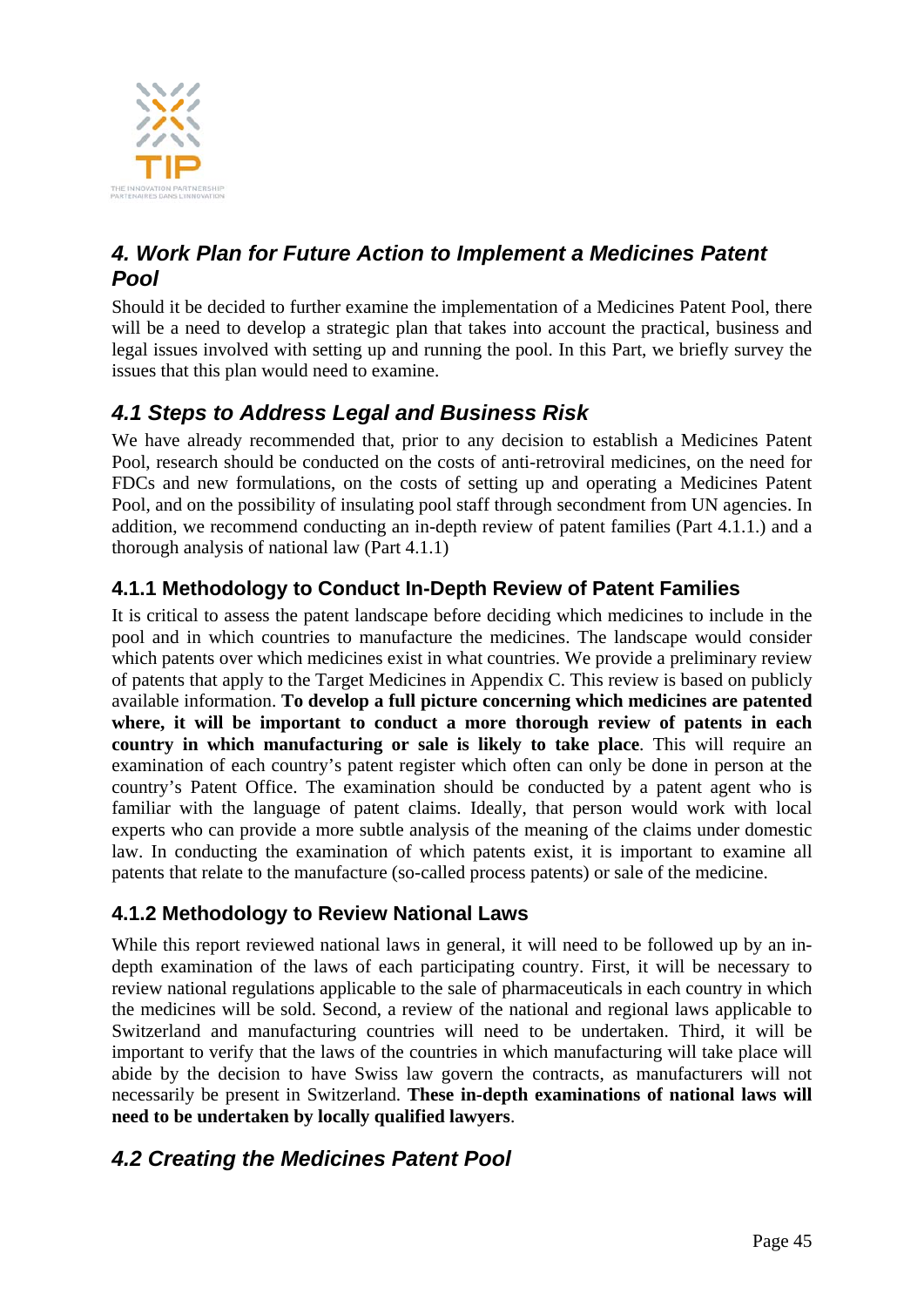

Once the legal risks associated with the creation and operation of the pool are known, the pool can actually be set up. This Part examines the issues in doing so.

## **4.2.1 Incorporation or Creation of the Medicines Patent Pool**

If, as suggested, the Medicines Patent Pool be administered by a not-for-profit corporation or association in Switzerland, the pool's sponsor would need to employ a locally qualified lawyer to prepare and file the documents necessary to do so. Article 60 of the Swiss Civil Code provides, for example, for the creation of an association to carry out activities such as those contemplated here. Whether this provides the best level of protection and flexibility will need to be determined in conjunction with a local legal expert.

Once incorporated, the Medicines Patent Pool should enter into a Memorandum of Understanding with the sponsoring organization(s) as illustrated in Figure 5 setting out its roles and responsibilities as well as the political backing of the sponsor(s).

## **4.2.2. Appointment of Directors and Managers for the Medicines Patent Pool**

Once the corporation comes into existence, the sponsor(s) will need to appoint directors to sit on the Board of Directors of the newly formed corporation. These directors should be selected for their ability to understand financial and business practices as they will be responsible for setting the overall management direction of the corporation.

Further, we suggest that sponsoring organizations and the UNITAID Board should each appoint one member to the Board of Directors. In addition, a member of the Board of Directors should be selected from among non-governmental organizations representing patients or physicians and another be selected from among the research-based pharmaceutical companies. We further recommend that these latter two appointments *not* include individuals without personal practical experience in licensing and/or health delivery. By ensuring that the majority of the Directors are appointed by an international organization rather than an advocacy group or a private actor, the risk of conflict among the Directors is reduced.

The directors will, in turn, appoint the managers of the not-for-profit corporation including the Chief Operating Officer of the corporation. These managers have day-to-day responsibility for running the corporation, signing contracts and preparing financial reports. Only the Board of Directors has the authority, however, to set overall priorities and to approve important contracts.

## **4.2.3 Appointment of an Independent Expert to Review Patents in the Medicines Patent Pool**

Under competition law, it is important that only those patents that are necessary for the operation of the pool be included. Given the scope of the Medicines Patent Pool – as covering narrowly defined products – it will usually be fairly obvious which patents are necessary. Nevertheless, we suggest that the corporation's Board of Directors appoint an expert who is independent from any of the patent-holders to assess whether a particular patent is necessary to the operation of the pool. This will be particularly useful if the scope of the pool expands and to ensure that a particular patent-holder contributes all relevant patents into the pool.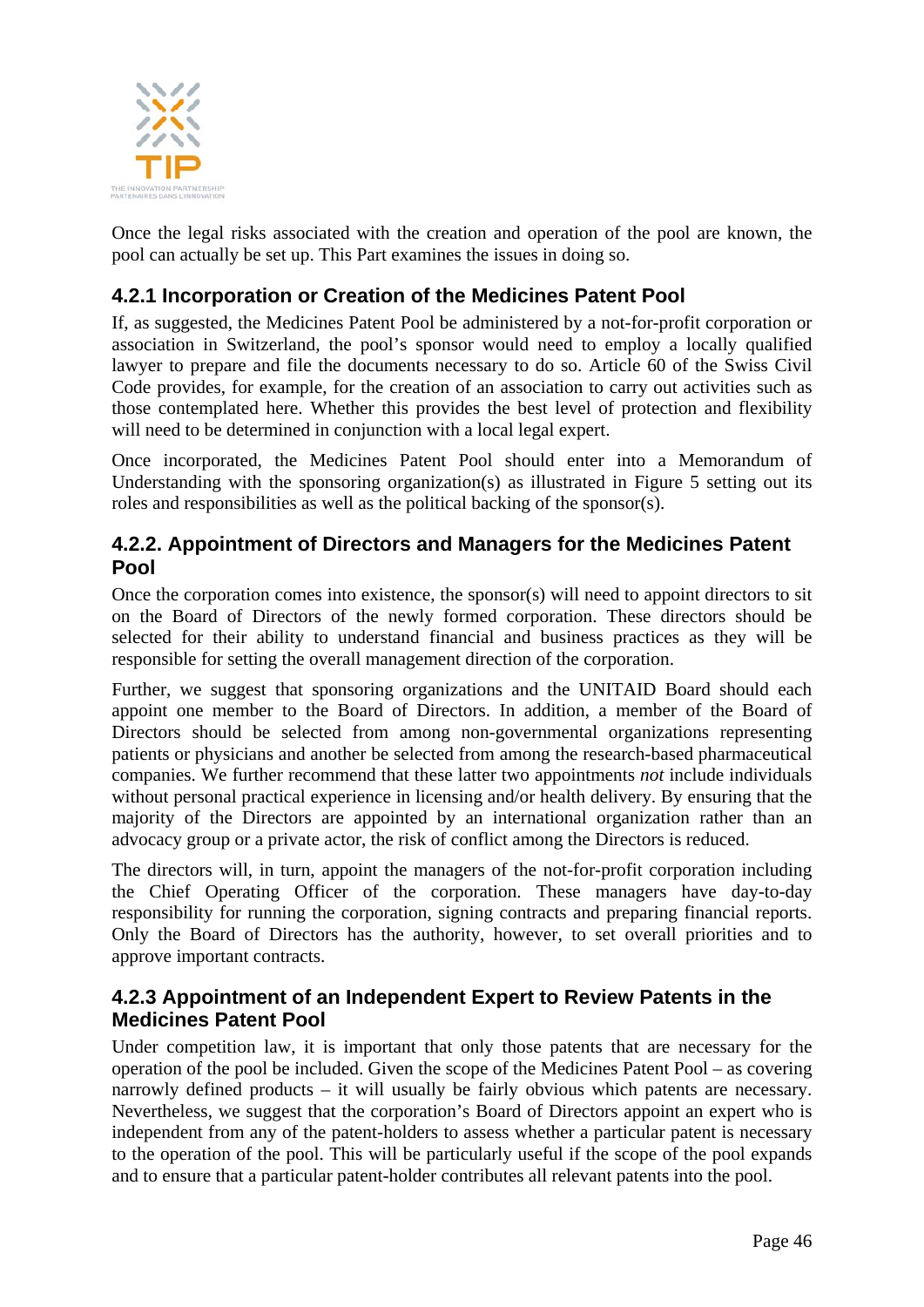

# **4.2.4 Design Mechanisms to Address Liability**

Under corporate law, both the directors and the managers may be held liable for not only their own negligence but in some circumstances the negligence of anyone acting on behalf of the corporation. While unlikely given the scope of the expert's duties, it is theoretically possible that the independent expert assessing which patents are necessary for the pool could also be held liable for negligence. Once it is determined whether, through secondment from UN agencies, individual immunity liability can be attained, a decision can be made as to whether to purchase insurance (as is usual in the corporate sector) to protect the directors, managers and the expert against this liability.

# *4.3 Contribution of Patents to the Medicines Patent Pool*

Once incorporated and the directors, managers and expert appointed, the Medicines Patent Pool will need to bring into the pool the set of patents necessary to manufacture, sell, export and import the medicines.

## **4.3.1 Design Methodology to Determine which Patents Need to be Included in the Medicines Patent Pool**

As a first step, the Board of Directors will need to determine which medicines to include in the pool. The Board of Directors should consider establishing an expert group to advise it on these matters. Not only would this provide greater confidence to patent-holders that the pool will not expand to cover all medicines, but it would help address competition law concerns. Medicines selected on the basis of their medical indication should overcome any competition law issue over the inclusion of patents covering medicines for the same disease.

Once the list of medicines has been established, it will be necessary to evaluate which patents in particular will need to be contributed to the pool. The Board of Directors working with the group of experts will need to develop the criteria used to determine which patents are necessary for inclusion within the pool. The criteria should focus on which patents will be engaged in the manufacture and sale of medicines for the purposes of HIV/AIDS treatment.

The independent expert will then actually make the evaluation, on a case-by-case basis, of whether a particular patent fits within the criteria. The expert will also determine whether the contributing patent-holder possesses any other patents that are necessary for inclusion in the pool. This is important as, to comply with competition law, it is necessary that all contributing patent-holders provide a licence to all relevant patents.

# **4.3.2 Prepare Standard Form Licences**

Concurrently with the creation of the list of patents to include within the pool, the Board of Directors should direct the Chief Operating Officer to have prepared the standard form voluntary licence for contribution of patents into the pool. As noted earlier, this standard form licence should be non-exclusive in scope, should include all relevant manufacturing and importing countries and provide for a clear and transparent royalty formula that does not vary from patent to patent. Tying the royalty right to the Human Development Index is one way of achieving fairness, transparency and clarity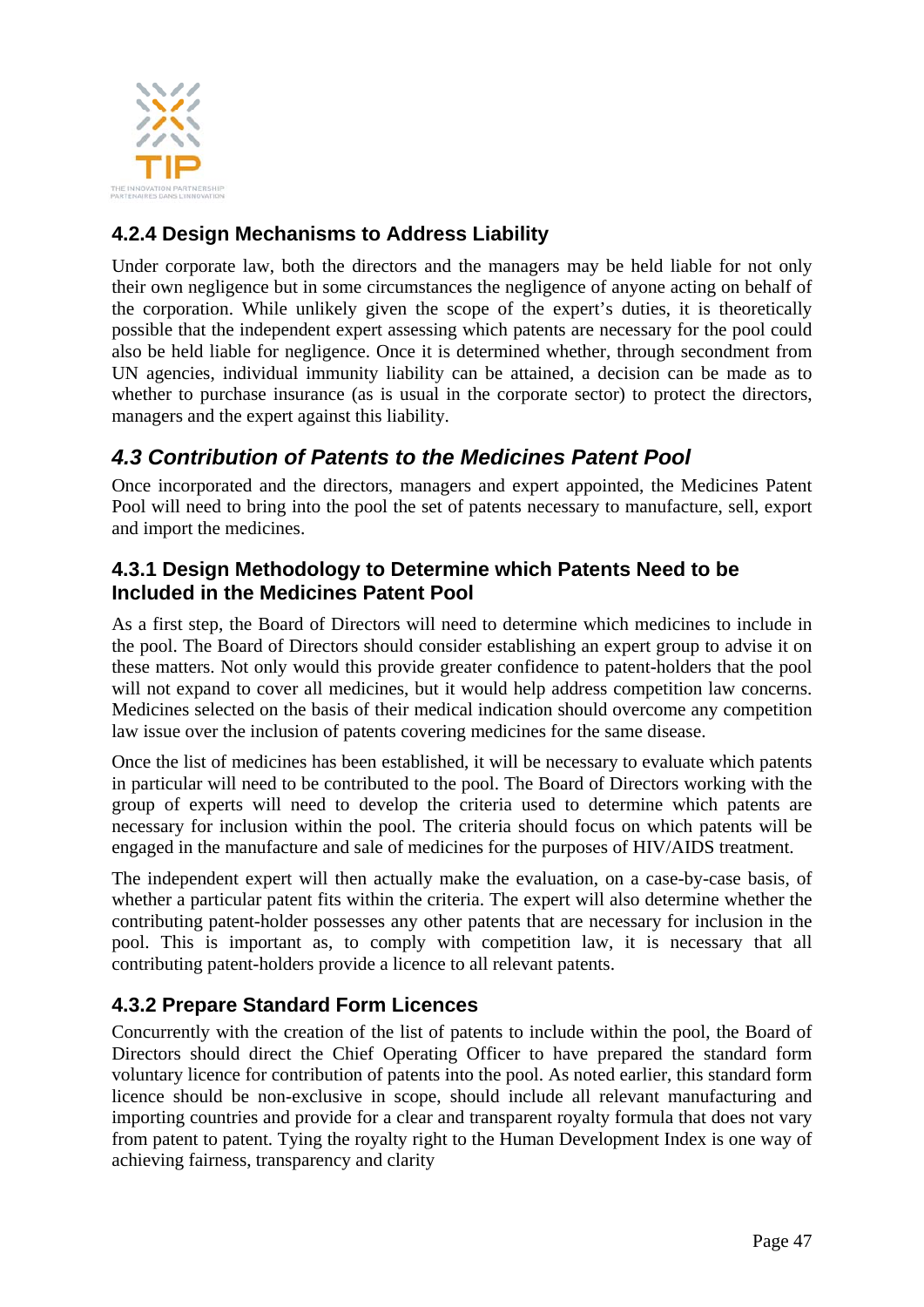

The standard form licence agreement should be developed in conjunction with industry experts to ensure that it suits their general needs. **This could be accomplished, we recommend, by first bringing together representatives from both research-based and generic pharmaceutical companies who actually engage in licensing to discuss different licensing models.** Nevertheless, the licence terms – ideally prepared by a neutral party – must meet the needs of the Medicines Patent Pool including uniformity, transparency, royalty rates that permit the effective provision of medicines at affordable rates and royalties that take into account the different attributes of manufacturing and importing countries. Any deviation from this will seriously undermine the feasibility of the pool.

## **4.3.3 Investigate Mechanisms to Induce the Voluntary Contribution of Patents to the Medicines Patent Pool**

The Medicines Patent Pool should work with stakeholders to identify advantages to voluntarily contributing to the Medicines Patent Pool beyond those surveyed in this review. This can be accomplished by expanding the group of people interviewed as part of the preparation of the current report.

As noted in this report, one way to induce voluntary participation in the pool is to provide funding to offset research and development costs. UNITAID or another funding agency will need to decide early on in the process of establishing the pool whether to fund research activities and how this funding will be linked to the pool's operations.

## **4.3.4 Design Policy Regarding the Issuance of Compulsory Licenses to Obtain Contribution to the Medicines Patent Pool**

If the voluntary approach does not induce sufficient participation in the pool, the pool will need to consider whether to rely on compulsory licences to make the Medicines Patent Pool operational. If a compulsory licence is eventually required to operate the pool, each country in which manufacturing will be done will need to issue a licence to either each manufacturer in the country or to the pool (the latter only if sub-licensing is permitted). Each licence will have to be issued in conformity with the domestic law of each the countries and thus may contain different terms and conditions. Similarly, a compulsory licence will be needed from each importing nation to each importer within that country. Countries wishing to import medicines from manufacturing countries in which patents over those medicines exist will need to notify the TRIPs Council of their intention to import as required by the August 30, 2003 WTO decision.

Given the complications involved with using compulsory licences, the Medicines Patent Pool should provide countries with technical assistance on how to manage and issue compulsory licences. This should include providing countries with model language to use in these licences.

# *4.4 Access to Patents Within the Medicines Patent Pool*

In respect of patents licensed into the Medicines Patent Pool, the not-for-profit will need to license the pooled patents to manufacturers, importers and sellers of the medicines. It should also provide technical assistance to manufacturers to apply to the WHO's Prequalification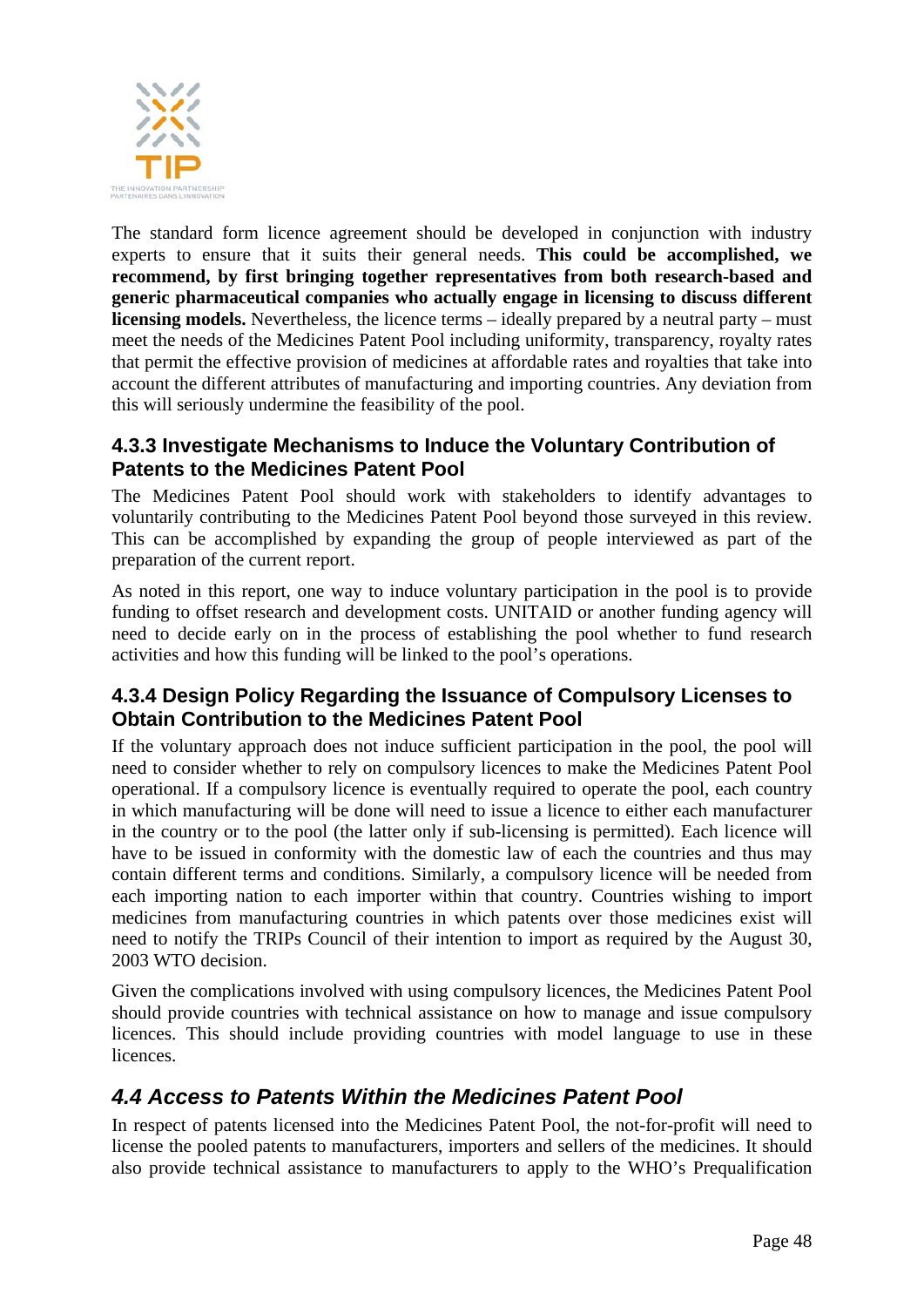

Programme for the listing of medicines produced through the operation of the Medicines Patent Pool as well as to meet national regulatory requirements.

## **4.4.1 Preparation of Licence Agreements to Obtain Use of the Pooled Patents**

The Chief Operating Officer should have prepared two types of licence agreement: 1) A licence to manufacture and sell a product on a non-exclusive, world-wide (except for high income countries) basis; 2) a licence to import a product into a country and sell it. These licences should be used for voluntarily licensed patents and as a resource by countries issuing compulsory licences. Given that compulsory licences are subject to the particularities of each country's regime, the terms of individual country licences will vary depending on the national laws where manufacturing or importation takes place.

## **4.4.2 Identify Location of Potential Licensees of Patents Within the Medicines Patent Pool**

The Board of Directors should identify, based on the patent analysis described in Part 4.1.1, those countries that have manufacturing capacity but where no or few patents exist. This will simplify the operation of the pool as, in fact, no licences will be required in those countries in which no patent exists. There may, nevertheless, be some benefits to licensing manufacturers in those countries, particularly if patent-holders also provided access to manufacturing knowhow that could be useful to the manufacturers. The not-for-profit corporation will need to ensure that all licences to manufacture, export, import or sell the medicines in many countries, including Nigeria, Kenya and Brazil are registered with government authorities.

# *4.5 Ongoing Management of the Medicines Patent Pool*

Once operational, the Board of Directors should work with the sponsor to develop criteria to assess the functioning of the patent pool and its contribution to public health.

## **4.5.1 Design Method to Monitor the Performance of the Medicines Patent Pool**

To do so, the sponsoring organization(s) and/or the Board of Directors should consult with the pool's informal group of experts and other stakeholders to jointly develop metrics that will be used to assess the short, medium and long-term performance of the pool. These metrics should measure the final price of the medications, how many people are reached by the medications, the revenues generated by the pool and the financial and practical sustainability of the pool.

## **4.5.2 Design Processes to Deal With Claims of Patent Infringement**

Despite the best efforts of the Board of Directors of the not-for-profit corporation administering the pool, there will always remain the possibility that some patent-holder will emerge claiming that the operations of the pool or the manufacture of a medicine in a particular country violate its patent. The Board of Directors should develop a defensive strategy to address this risk.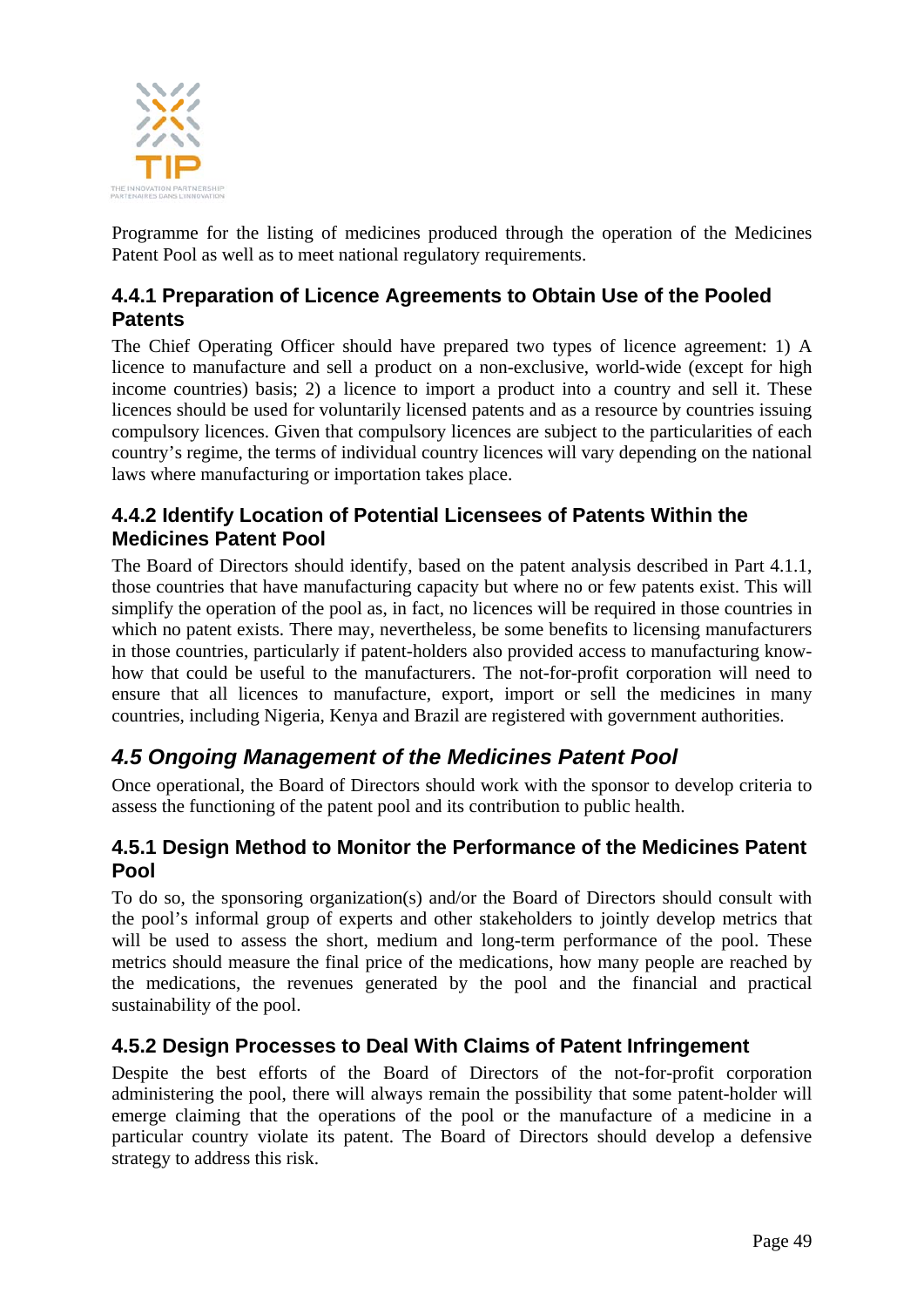

One possible way of addressing this risk is to establish an insurance fund or seek the assistance of donors to provide such a fund (real or virtual) that will be used to defend both the not-for-profit corporation and licensed manufacturers against claims of patent infringement. The fund can be used to defray the costs of defending a legal action and to pay out any amounts in settlement of the infringement suit.

## **4.5.3 Create Public Relations Strategy and Public Education Programme**

In order to obtain all the benefits of the Medicines Patent Pool, including the advantages for patent-holders voluntarily contributing to the pool, it will be necessary to publicize the existence of the pool and to publicize how the pool operates. The sponsoring organization(s) together with the Board of Directors should therefore develop both a public relations strategy whose aim would be to maximize the benefit to voluntary participants within the pool and an education programme to inform the general population about the pool and its benefits.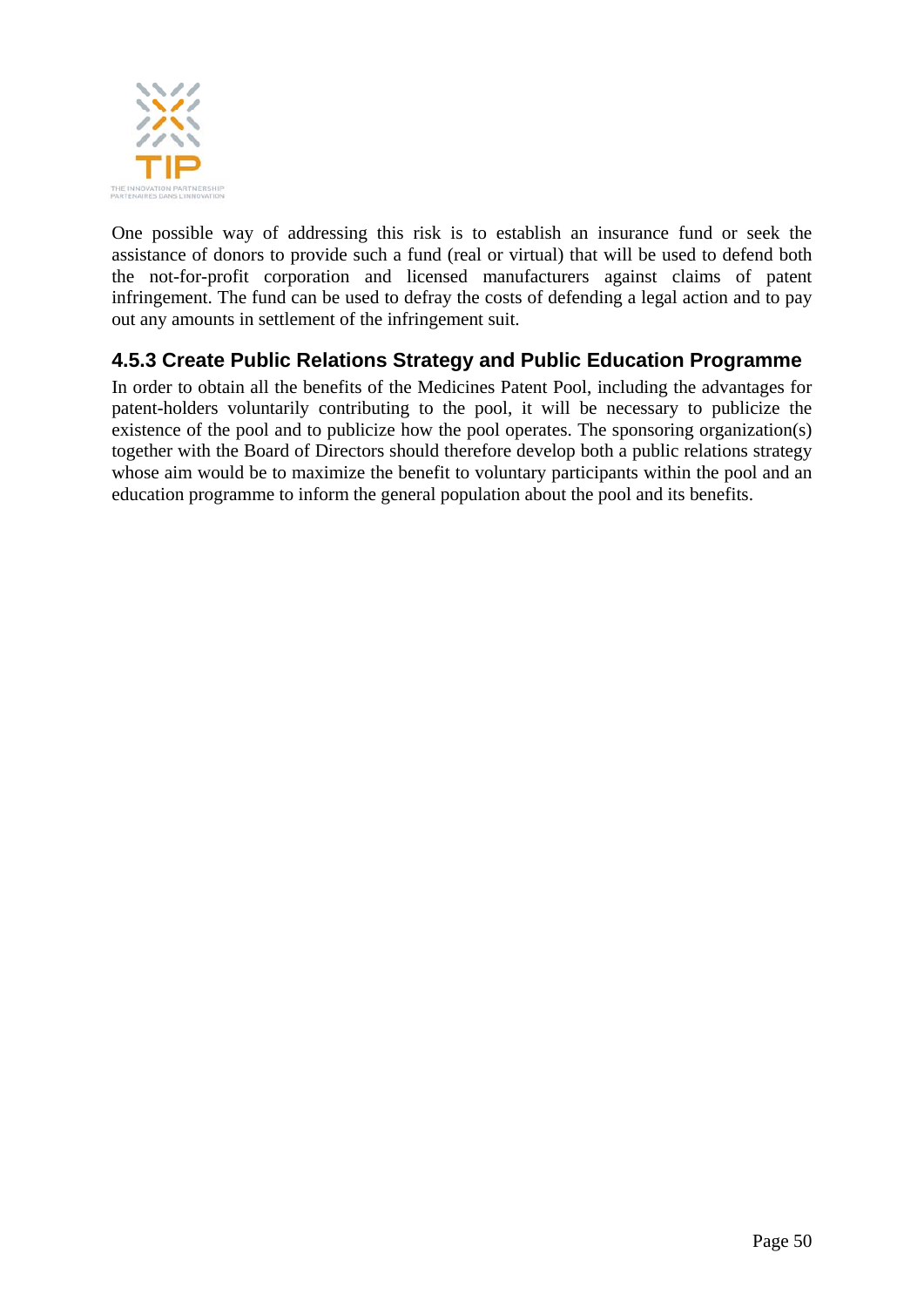

# **5. Overall Recommendation**

Our analysis of the legal and business feasibility of the proposed Medicines Patent Pool leads us to the conclusion that the pool could be a promising component of an overall strategy to ensure access to needed medicines. There is no legal reason that would prevent the establishment of a Medicines Patent Pool. While some legal hurdles will have to be surmounted, the pool's feasibility will rest more on mobilizing political will than on legal hurdles. Since the pool will operate best with the cooperation of patent-holders, considerable effort should thus be placed on encouraging voluntary participation in the pool.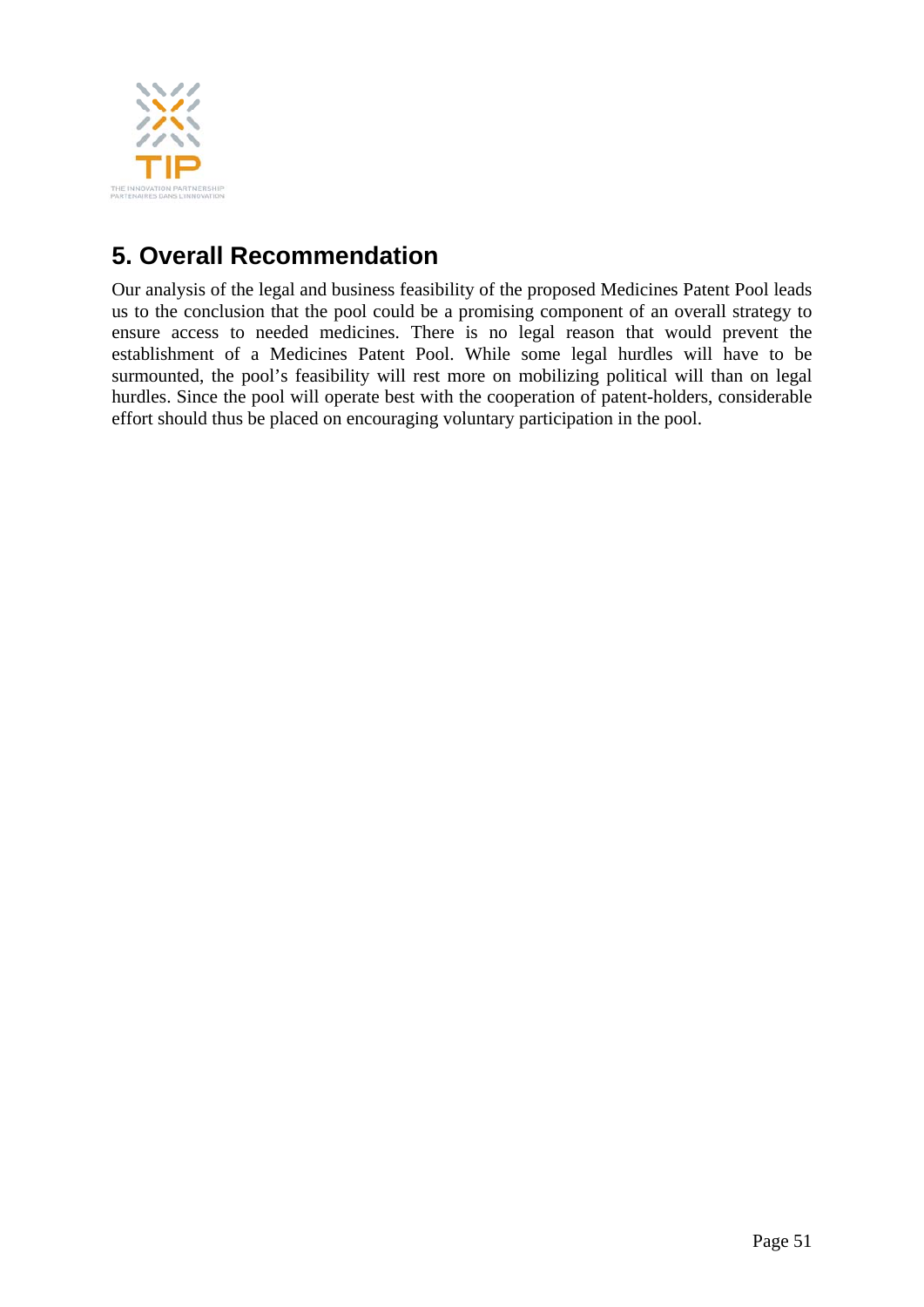

# **APPENDIX A MSF NOTE TO FRANCE AND UNITAID**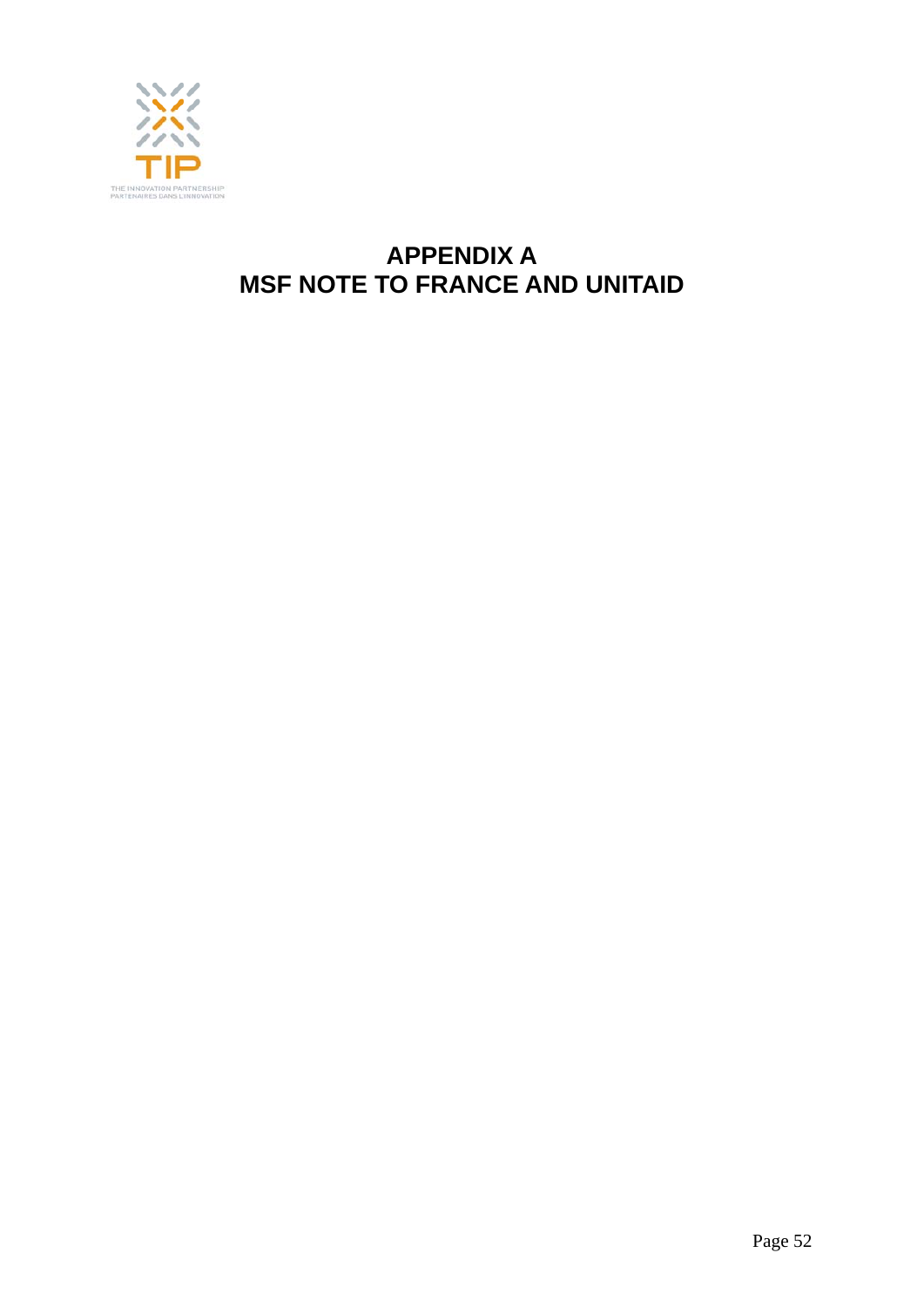

# **APPENDIX B TIP AND AUTHOR BACKGROUNDS**

TIP is a nonprofit organization based in Montreal dedicated to three goals: first, fostering the development of innovative capacity; second, the dissemination and uptake of inventions and creations that result from this innovation; and third, the development of mechanisms to ensure that benefits derived from innovation are maximized – both regionally and internationally - through the strategic use of intellectual property systems and intellectual property management. It is the Knowledge-to-Action (K2A) partner of the CIPP, a leading university research centre with partners throughout the world investigating how intellectual property (IP) systems can be designed and implemented to achieve desired social and economic outcomes. Both IP Design Solutions and the CIPP operate in both English and French and are equally expert in both common law and civil law systems.

TIP provides capacity-building and consultancy services to governments, NGOs, research organisations and industry. It advises on how best to develop, deploy and employ IP systems to meet social and economic goals. IP Design Solutions draws on the skills, research and network of the CIPP to provide flexible, effective and accountable services to the public and private sectors, primarily in low and medium income countries. This collaboration is based on a Memorandum of Understanding between the two. All revenues of IP Design Solutions are reinvested to expand its programmes.

TIP operates based on the following principles:

- **Equal capability**: We believe that every country and local community can develop an innovative capacity
- **Respect**: We are persuaded that one needs to bring together individuals with different backgrounds and experience to construct a strategy to foster innovative capacity
- **Exchange**: We have found that interdisciplinary, cross-cultural, cross-border interaction and education is critical to developing innovative capacity. These interactions add value to the policy process
- **Neutrality & Independence**: We neither promote nor dissuade the use of IP nor do we advocate for any political party or policy
- **Transparency**: Our operations and governance are transparent to stakeholders, funders and the public.

The authors of the report include the following. The team leader, Dr. Richard Gold, is Canada's leading researcher on intellectual property (IP) and innovation and the Director and co-founder of the CIPP. He is frequently sought out as a consultant to the federal and provincial governments of Canada, the World Health Organization, the World Intellectual Property Organization and the Organisation for Economic Cooperation and Development. Dr. Gold is the leader of an international research project at the CIPP investigating how policymakers can best deploy IP to ensure access, develop a scientific infrastructure and encourage innovation. Before entering academia, Dr. Gold was a practicing lawyer with significant experience in drafting licensing contracts, joint ventures and services agreements. Prof. Gold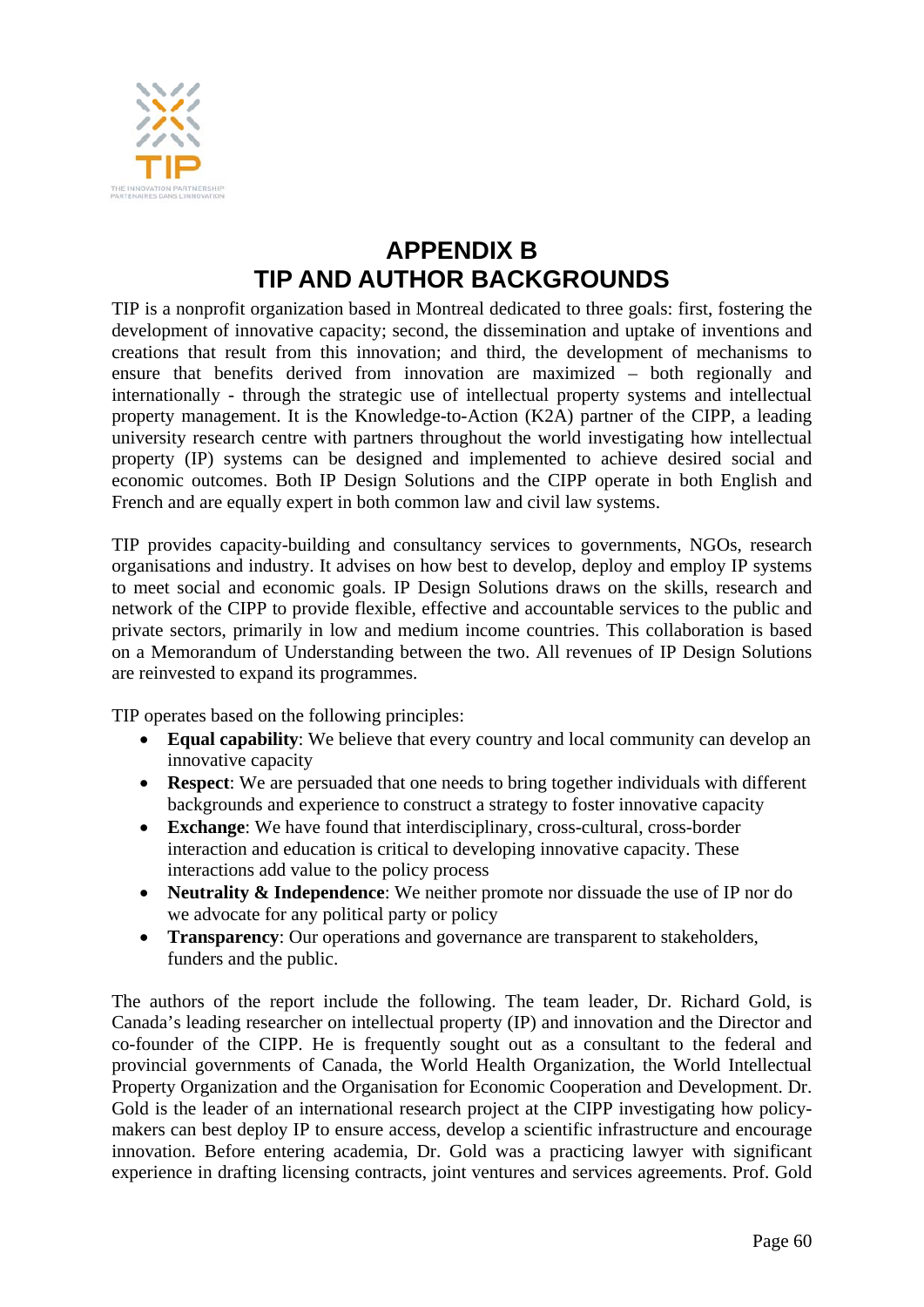

was lead author of a background study for the WHO on gene patents and access to health, was a member of the Scientific Review Panel of the WHO report, *Genetics, genomics and the patenting of DNA*, presented to WHO staff (including staff from the Commission Secretariat) on patents and health and has written many scholarly articles on patents, health and access including one published in the WHO Bulletin in 2004. He was also the expert consultant to the OECD's guidelines on the licensing of genetic inventions and contributed to the MIHR/PIPRA Handbook on Intellectual Property Management on strategies for joint research projects.

Prof. Tina Piper is a professor at McGill University's Faculty of Law and a key member of the CIPP. She is a leading Canadian researcher examining open science platforms including Creative Commons licences, patent pooling and similar innovative approaches to ensure that scientists in both developed and developing countries have access to needed knowledge, tools and products. Prof. Piper is organizing the CIPP's workshop on Access to Biotechnology in East Africa in conjunction with the International Centre for Trade and Sustainable Development.

Dr. Jean-Frédéric Morin is a researcher at the CIPP with an interdisciplinary background in international relations, including a dual PhD in political science and law. He heads the CIPP's project on Canada's Access to Medicines Regime and on Bilateral Trade Agreements in the IP field. Prior to joining the CIPP, he worked as a consultant for Unisféra International Centre and the Institute of International Relations and Sustainable Development. In the last three years, Dr. Morin has published eight peer-reviewed articles on various topics, including international patent lawmaking, international trade governance, and access to medicines.

Karen Durell is a researcher at the CIPP and a patent agent. She is the lead patent analyst on the CIPP's projects on examining models to deploy plant-derived vaccines to treat Hepatitis B in India and has been instrumental in developing IP Design Solutions/CIPP capacitybuilding courses and exchanges.

Julia Carbone is a researcher at both the CIPP and Duke University's Center for Genome, Ethics, Law & Policy. She is co-investigator on the CIPP's project examining the political context and implications of Myriad Genetic's patenting of human genes related to breast and ovarian cancer.

Elisa Henry is the Executive Director and co-founder of the CIPP with a background in international AND COMPARATIVE law. She has extensive experience in managing largescale projects, budgets and workshops. Prior to joining the CIPP, Ms Henry was a practicing intellectual property lawyer in France.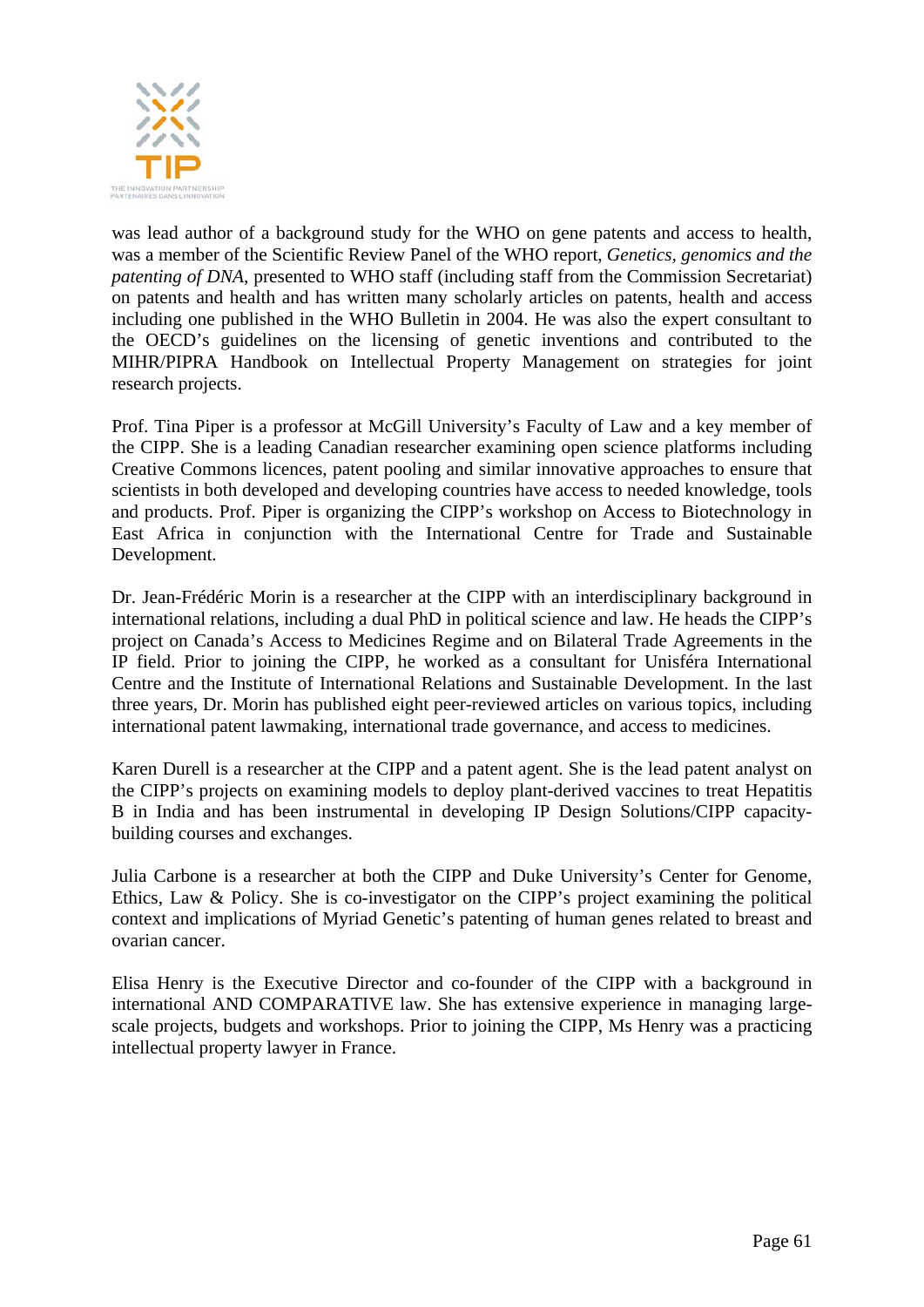

# **APPENDIX C PRELIMINARY PATENT FAMILY REVIEW**

The following information describes the patent family information gathered for each of seven chosen anti-retroviral viral (ARV) pharmaceutical compounds (Efavirenz, Lamivudine, Lopinavir-Ritonavir Heat Stable, Ritonavir Heat-Stable, Atazanavir/ Ritonavir, Tenofovir, and Abacavir) in eight countries (India, Kenya, Brazil, South Africa, Thailand, Cameroon, Mali and Nigeria).

Drug/Product Information:

- The brand name information provided is drawn from *The Canadian Compendium of Pharmaceuticals and Specialties* (2006). Details of a brand name ARV product is included to offer representative information of drugs containing the specified pharmaceutical component that are manufactured for sale to the public. The brand name of drugs, the manufacturer and the details of the drugs may differ from country to country.
- The patent information listed directly below the "Patent Information" title is derived from one of the following sources: patent document disclosure; online articles; or the electronic version of the "Orange Book" ([http://www.fda.gov/cder/ob/docs/queryai.htm\)](http://www.fda.gov/cder/ob/docs/queryai.htm).

### Patent Search Methodology

An online database of national patents/applications is not available for all of the countries identified and reviewed for our research. This is true of even middle developed countries, such as South Africa. Furthermore, there are problems with some of the available national online patent search resources, for example: language barriers prevent use of some of the existing national online patent resources (e.g. Brazil offers its database in Portuguese); some search tools have limited search options (e.g. India you can only search by title, inventor, application or IP classification); some databases do not available access to the patent/application document; other databases were not accessible (e,g, I could not access the database Thailand offers). Thus, a collection of online resources is utilized in our review to search of the existence of relevant patents in all selected countries, as explained below.

### 1. PCT Database

- Available at: http://www.wipo.int/pctdb/en/
- The review included a search for applications having a national filing in one of the selected countries and either matching the title of the base patent for the drug, if one is identified, or listing the active component (pharmaceutical compound) in the description.
- Patent applications found through this search method were then reviewed to ensure the disclosure is relevant to the ARV drug, and does not merely reference the drug compound in an off-hand manner.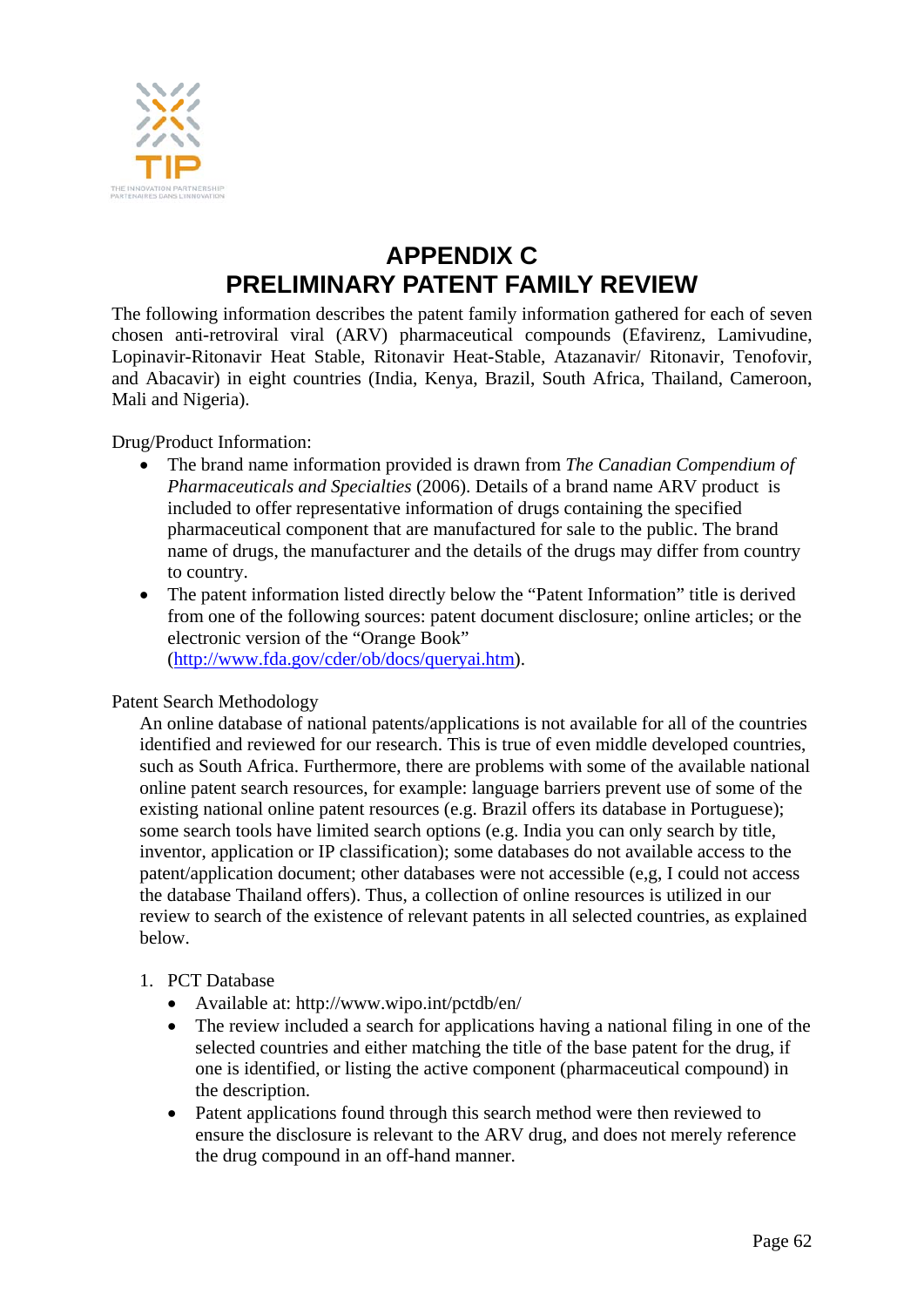

- The eight countries are identified by the following codes in the PCT database: India (IN); Kenya (KE); Brazil (BR); South Africa (ZA); Thailand (TH); Cameroon (CM); Mali (ML); Nigeria (NG).
- 2. Espacenet Database
	- Available at: [http://ep.espacenet.com/advancedSearch?locale=en\\_ep](http://ep.espacenet.com/advancedSearch?locale=en_ep)
	- The review included a search for patents either matching the title of the base patent for the drug, if one is identified, or for patents having the pharmaceutical compound name in the title or abstract of the patent.
	- From this list the patents which are for the pharmaceutical compound (as opposed to those patents that merely reference the pharmaceutical compound) are identified through a review of the disclosure.
	- The patent family listed for each of the patents identified as claiming the pharmaceutical compound were reviewed to identify patents or applications filed in each of the selected countries.
- 3. NIC Database
	- Available at: http://patinfo.nic.in/main.php
	- The data available in this database includes patent applications filed through the Patent Cooperation Treaty (PCT), patents published by African Intellectual Property Organisation (ARIPO), European Patent Office (EPO), Organisation Africaine de Propriéeté Intellectuelle (OAPI) and the countries of Argentina, Austria, Australia, Belgium, Brazil, Bulgaria, Canada, Czech Republic, China, Croatia, Cuba, Cyprus, Denmark, Egypt, Finland, France, Germany, Greece, Hong Kong, Hungary, India, Ireland, Israel, Italy, Japan, Kenya, Latvia, Lithuania, Luxembourg, Malawi, Malaysia, Malta, Mexico, Moldova,Singapore, Mongolia, Monaco, New Zealand, Netherlands, Norway, Philippines, Poland, Portugal, Rep. of Korea, Romania, Russia, Spain, Sweden, Slovenia, Slovakia, South Africa, Switzerland, Turkey, United Kingdom, U.S.S.R, U.S.A., Vietnam, Yugoslavia, Zambia and Zimbabwe.
	- The available search parameters are limited in this database to: Title; Inventor; Applicant/Assignee; and I.P. Classification. The patent document cannot be reviewed.
	- The review included a search by Title (using PCT title, or titles known to be utilized in Canada or the US), Inventor (using inventors listed on PCT application or known from Canadian or US patents), Applicant/Assignee (using known manufacturers of the drug).
	- This database searches by set year ranges.
- 4. Google Search
	- The review included a search of the Google search engine using a search string comprised of the ARV pharmaceutical compound, the country name and "patent".
	- In some cases this provided reference to the existence of a patent for the ARV pharmaceutical compound in the relevant country at some point in the past. Where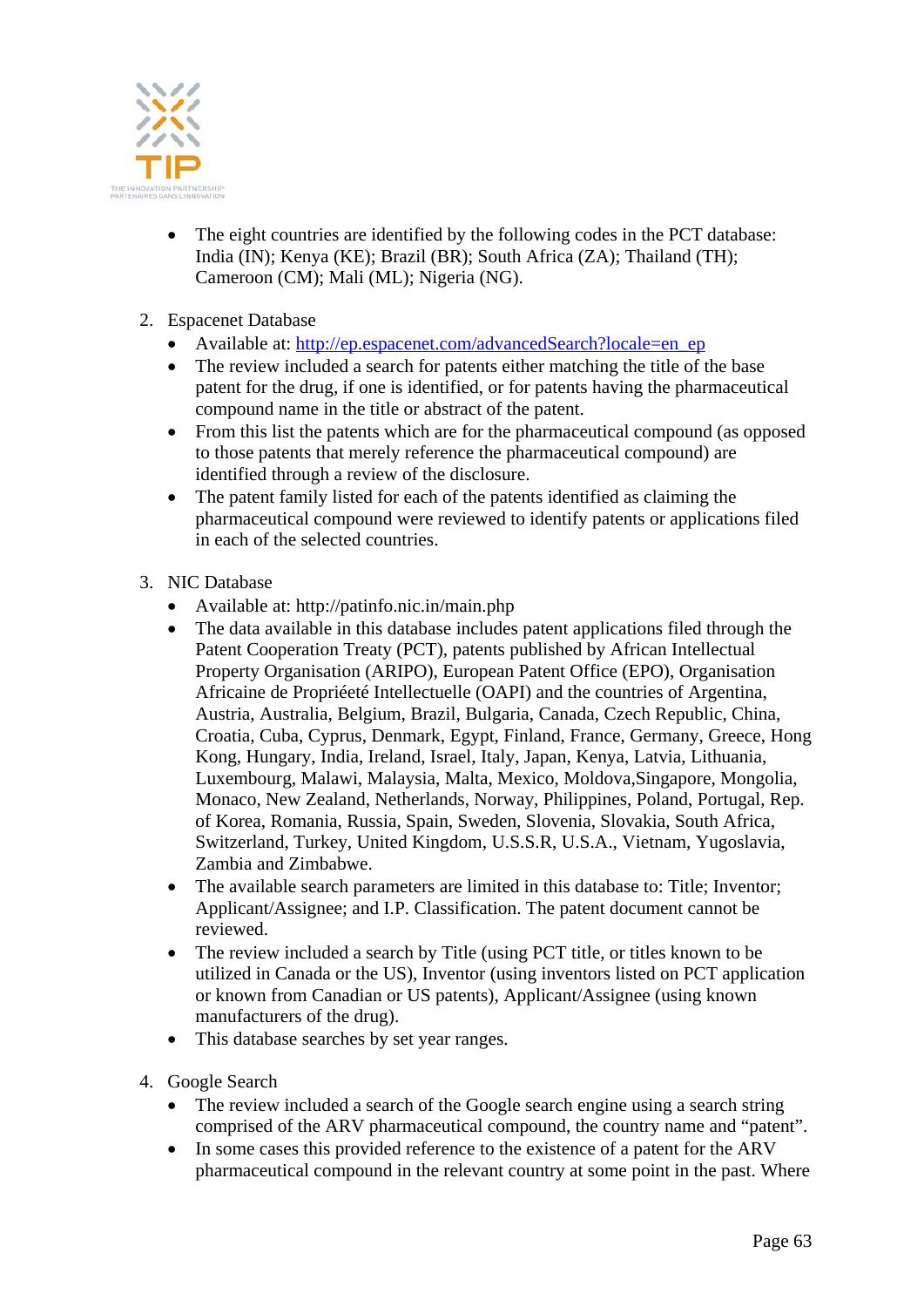<span id="page-64-0"></span>

such information was located and other evidence of a drug patent was not found for a particular country the google search information is indicated in the data-set.

• Please note: Existence of a patent over the drug at one point does not necessarily mean there is still a patent for the drug in the selected country at this time.

General Comments Regarding the ARV Patent Data-Set

- This data-set provided by no means represents all of the patents existing for the selected ARVs in the identified countries. It merely represents what the researcher was able to locate using the available online resources in the time allowed to complete this search.
- It is not possible to produce a complete list because the patent database tools are insufficient to achieve accuracy that such a task requires (e.g. example problems: the databases do not offer full patent information; the databases are not complete; not all countries are included in the databases; etc.).
- Thus, where a country is identified as "No Match Found" this does not necessarily mean that a patent for the ARV pharmaceutical compound is not filed in that nation's patent office. It merely means that the tools utilized in the search were unable to identify a matching patent.
- In some countries, such as South Africa, there are multiple products for each drug component, thus compiling a complete list of ARV drug patents may provide to be a lengthy task for some countries.
- To obtain a complete list of patents available it will be necessary to ask each country's patent office to complete a manual search of their patent documents for relevant patents.
- Where relevant, the data-set indicates if a patent is part of a patent family stemming from a PCT application.
- India may be unable to produce a complete listing of relevant patents at this time as it may still be behind in identifying valid patents held nationally due to the black box system imposed as it adopted the TRIPs agreement.
- The identified matching patents are for a use of the drugs on the list. The listed matches do not necessarily identify the primary patent or source of a family of patents for the ARV drug. (This is due in part to the fact that not all the databases utilized provide a copy of the patent document for review. Without this information it is impossible to state with confidence that all of the patents for ARV drugs included in the data-set are the primary patent.)
- South Africa is uniformly included in the countries chosen for national filings from PCT applications. No other selected country has this distinction.

### **EFAVIRENZ**

1

### **Brand Name Product Information**[∗](#page-64-0)

SUSTIVA *Efavirenz* (manufactured by Bristol-Myers Squibb)

<sup>∗</sup> This information is from *The Canadian Compendium of Pharmaceuticals and Specialties* (2006).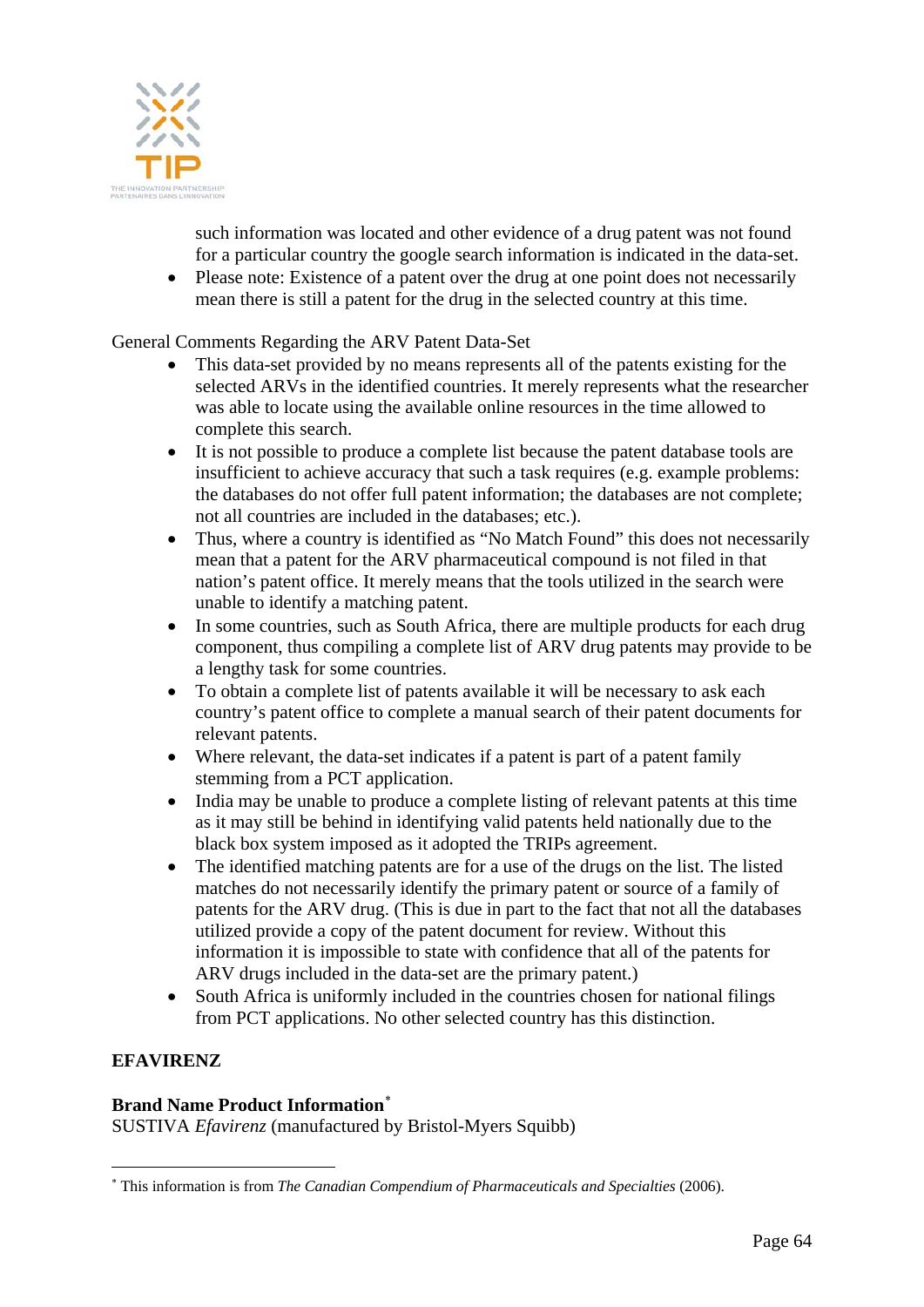<span id="page-65-0"></span>

Pharmacology: Efavirenz is a selective non-nucleoside reverse transcriptase (RT) inhibitor of human immunod-efficiency virus type 1 (HIV-1). Efavirenz is predominantly a noncompetitive inhibitor of HIV-1 RT. HIV-2 RT and human cellular DNA polymerases a. β. Y. and δ are not inhibited by concentrations of efavirenz well in excess of those achieved clinically.

### **Patent Information**

PCT Application: WO1999/064048 INHIBITORS OF HIV REVERSE TRANSCRIPTASE

India

There is evidence that a patent is issued for this pharmaceutical compound in India.<sup>[35](#page-65-0)</sup>

Kenya No Match Found

#### Brazil

At least one matching patent is issued: Example match: BR9908810 Filed: December 19, 2000 Title: Formulation of Fast-Dissolving Effavirenz Capsules or Tablets Using Super-Disintegrants There is a patent for Efavirenz in Brazil. It is held by Merck Sharp & Dohme<sup>[36](#page-65-0)</sup> and has been

given the brand name Storcrin

South Africa Multiple matching patents exist Example match: ZA200004558 Filed: August 31, 2000 (national filing for PCT WO1999/064048) Title: Inhibitors of HIV Reverse Transcriptase

Thailand

There is a patent for Efavirenz in Thailand. It is held by Merck. The Thai government issued a compulsory license for the patent in December 2006.<sup>[37](#page-65-0)</sup>,<sup>[38](#page-65-0)</sup>

Cameroon No Match Found

Mali

<sup>1</sup> 35 http://www.i-base.info/wcab/PDF/W-CAB-Mumbai-report-jul05.pdf

<sup>&</sup>lt;sup>36</sup> <http://www.msnbc.msn.com/id/18490388/>Brazil has decided to ignore Merck's patent on Efavirenz and will manufacture and distribute a generic version of the drug to its population.

<sup>37&</sup>lt;br>37 [http://patentcircle.blogspot.com/2007\\_01\\_01\\_archive.html](http://patentcircle.blogspot.com/2007_01_01_archive.html)<br>38 http://www.evb.ch/cm\_data/Referat\_Jiraporn\_\_e.pdf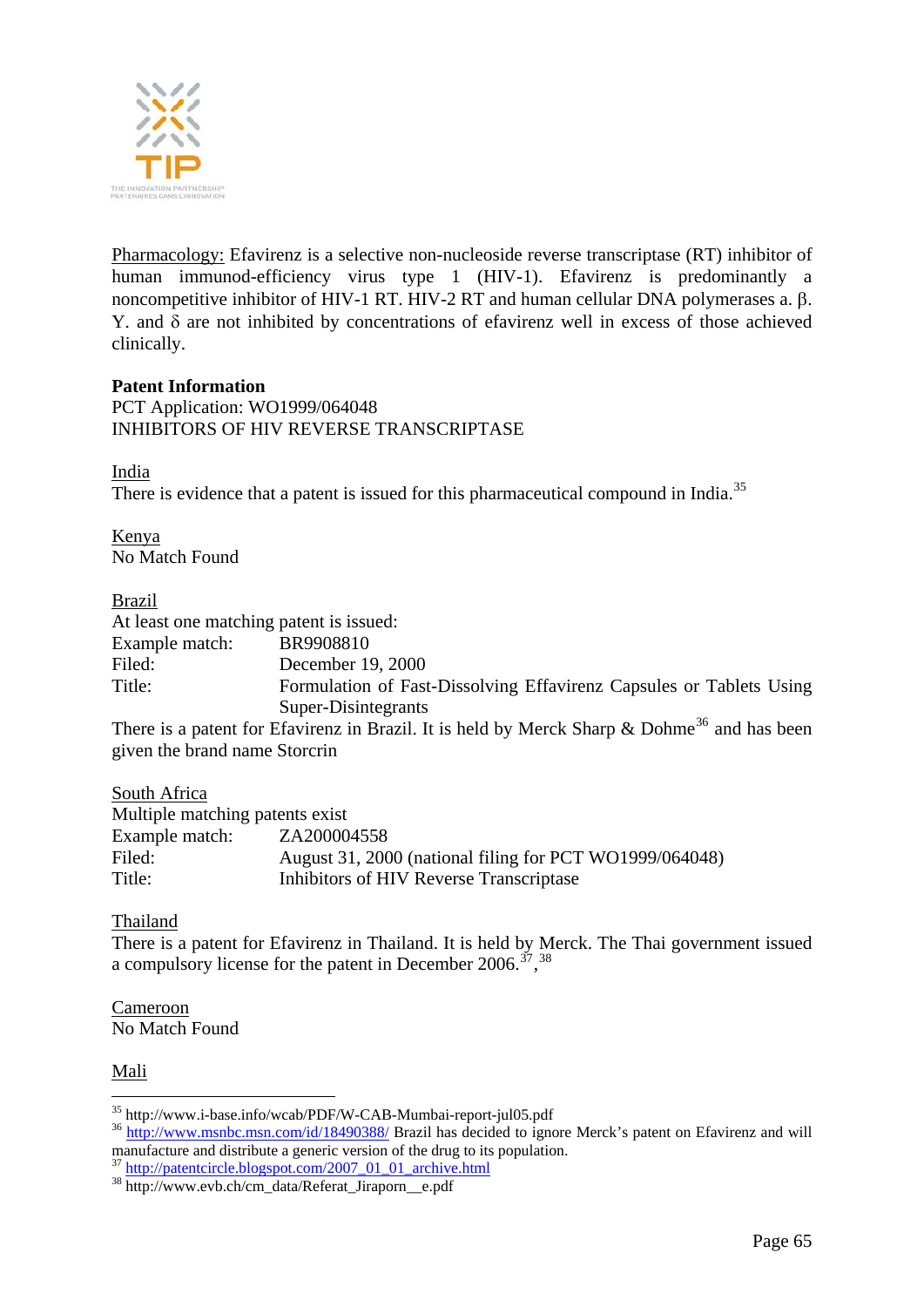<span id="page-66-0"></span>

No Match Found

Nigeria No Match Found

### **LAMIVUDINE**

### **Brand Name Product Information**[∗](#page-66-0)

3TC *Lamivudine* (manufactured by GlaxoSmithKline)

Pharmacology: 3TC administered orally, in either tablet or oral solution forms, in combination with other antiretroviral agents is indicated for the treatment of HIV-infection. Tablets of 150mg and 300mg strengths are available that contain hydroxypropyl methylcellulose, magnesium stearate, microcrystalline cellulose, polyethylene glycol, polysorbate 80, sodium starch glycolate and titanium dioxide. Oral solution is available in a 10mg/mL strength that contains the same ingredients as the tablets with the addition of black iron oxide.

### **Patent Information**

PCT Application: W01991/017159 1,3-OXATHIOLANE NUCLEOSIDE ANALOGUES

India No Match Found

Kenya No Match Found

Brazil No Match Found

South Africa Multiple matching patents exist Example match: ZA200005922 Filed: October 23, 2000 (national filing for PCT WO/1999/055372) Title: Homogeneous Pharmaceutical Compositions Comprising Abacavir, Lamivudine and Zidovudine

### Thailand

There is evidence that a patent is issued for this pharmaceutical compound in Thailand.<sup>[39](#page-66-0)</sup>

### Cameroon

1

<sup>∗</sup> This information is from *The Canadian Compendium of Pharmaceuticals and Specialties* (2006).

<sup>39</sup> http://www.evb.ch/cm\_data/Referat\_Jiraporn\_\_e.pdf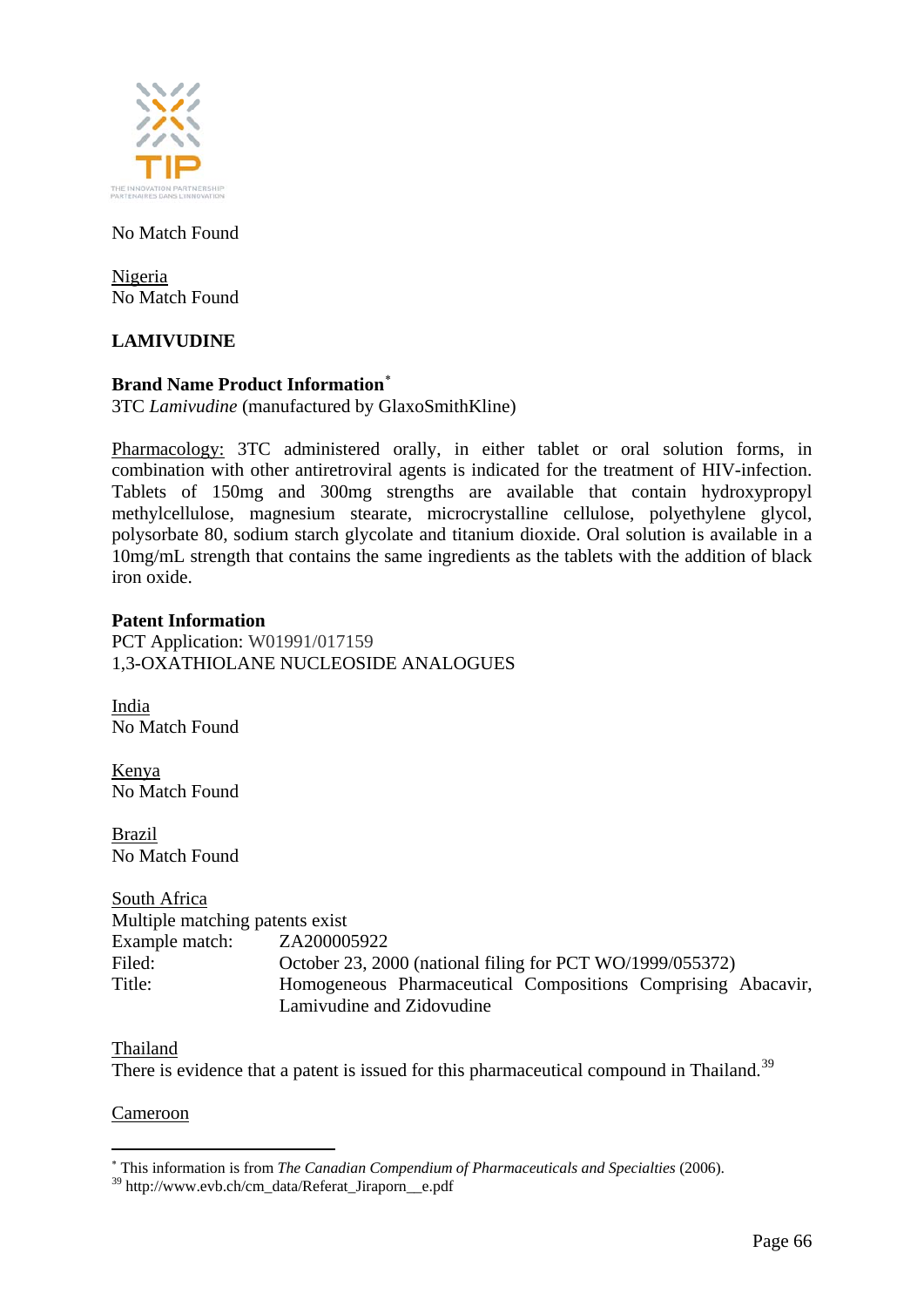<span id="page-67-0"></span>

### No Match Found

Mali No Match Found

Nigeria No Match Found

### **LOPINAVIR-RITONAVIR HEAT STABLE**

### **Brand Name Product Information** [∗](#page-67-0)

KALETRA *Lopinavir-Ritonavir* (manufactured by Abbott)

Pharmacology: Lopinavir, an inhibitor of the HIV protease, prevents cleavage of the Gag-Pol polyprotein, resulting in the production of immature, non-infectious viral particles. Ritonavir inhibits the metabolism of lopinavir, thereby increasing the plasma levels of lopinavir. The antiviral activity of lopinavir/ritonavir is due to lopinavir.

### **Patent Information**

PCT Application: WO/1992/017176 RETROVIRAL PROTEASE INHIBITING COMPOUNDS

India There is evidence that a patent is issued for this pharmaceutical compound in India.<sup>[40](#page-67-0)</sup>

Kenya No Match Found

Brazil

At least one matching patent is issued and is identified as part of the patent family for the "Retroviral Protease Inhibiting Compounds" patent:

| Example match: | BR1100397                                   |
|----------------|---------------------------------------------|
| Filed:         | April 11, 2000                              |
| Title:         | Compostos para inibir proteases retrovirais |

| South Africa                    |                                                          |
|---------------------------------|----------------------------------------------------------|
| Multiple matching patents exist |                                                          |
| Example match:                  | ZA 200700101                                             |
| Filed:                          | January 3, 2007 (national filing for PCT WO/2006/014282) |
| Title:                          | Prodrugs of HIV Protease Inhibitors                      |

### Thailand

1

<sup>\*</sup> This information is from The Canadian Compendium of Pharmaceuticals and Specialties (2006).

This information is from *The Canadian Compendium of Pharmaceuticals and Specialties* (2006). 40 http://www.i-base.info/wcab/PDF/W-CAB-Mumbai-report-jul05.pdf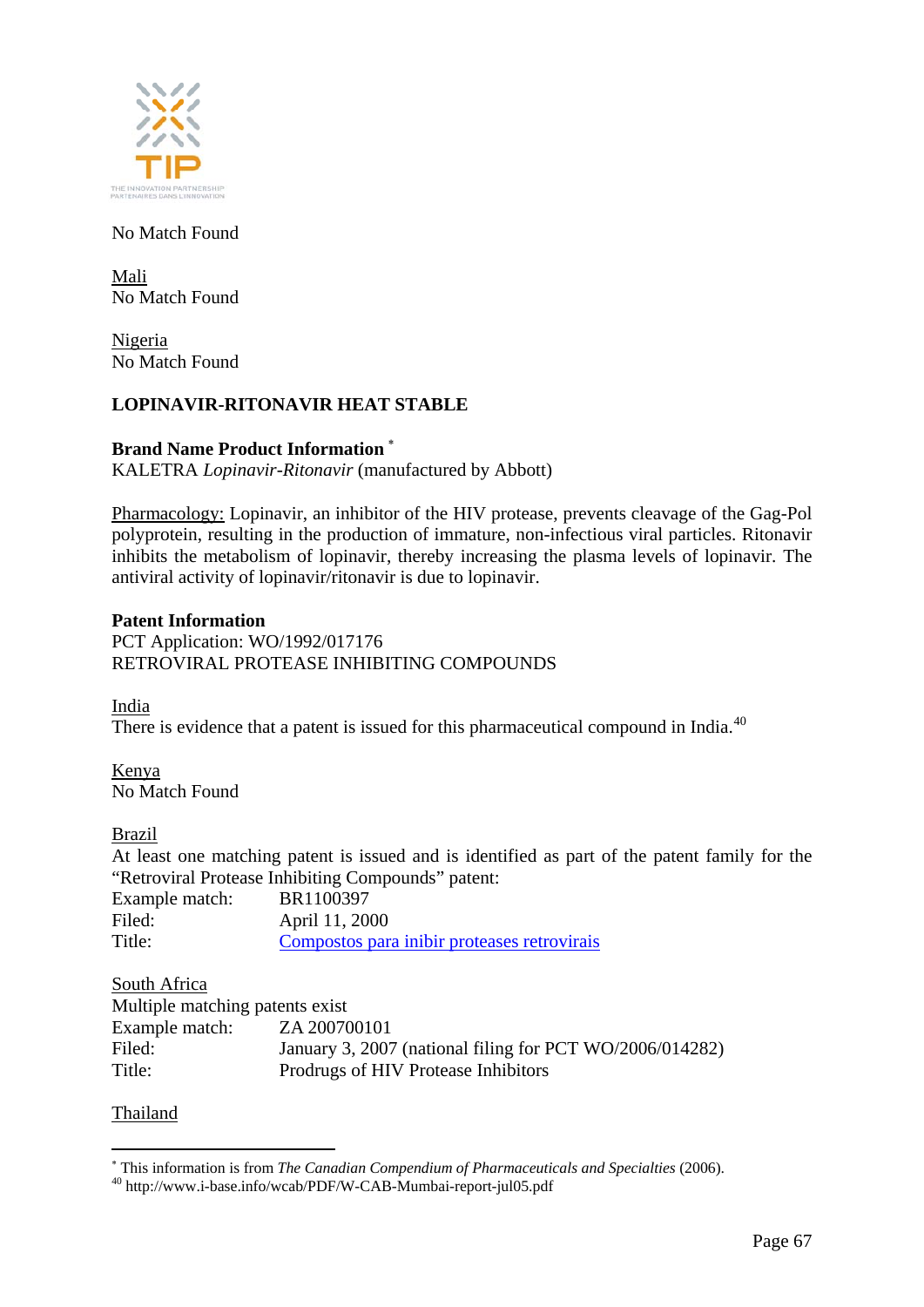<span id="page-68-0"></span>

A patent has been issued for Lopinavir-Ritonavir in Thailand. The Thailand government issued a compulsory license for this drug as of January,  $2007$ .<sup>[41](#page-68-0)</sup>

Cameroon No Match Found

Mali No Match Found

Nigeria No Match Found

### **RITONAVIR HEAT-STABLE**

### **Brand Name Product Information**[∗](#page-68-0)

NORVIR & NORVIR SEC *Ritonavir* (manufactured by Abbott)

Pharmacology: Norvir (ritonavir) is an inhibitor of HIV protease with activity against HIV. Ritonavir is an orally active peptidomimetic inhibitor of both the HIV-1 and HIV-2 proteases. Inhibition of HIV protease renders the enzyme incapable of processing the gag-pol polyprotein precursor which leads to the production of HIV particles with immature morphology that are unable to initiate new rounds of infection. Ritonavir has selective affinity for the HIV protease and has little inhibitory activity against human aspartyl proteases.

### **Patent Information**

PCT Application: WO/1992/017176 RETROVIRAL PROTEASE INHIBITING COMPOUNDS

India No Match Found

Kenya No Match Found

Brazil

1

At least one matching patent is issued and is identified as part of the patent family for the "Retroviral Protease Inhibiting Compounds" patent: Example match: Filed: April 11, 2000

Title: [Compostos para inibir proteases retrovirais](http://v3.espacenet.com/textdoc?DB=EPODOC&IDX=BR1100397&F=8)

<sup>41</sup> http://patentcircle.blogspot.com/2007\_01\_01\_archive.html

<sup>∗</sup> This information is from *The Canadian Compendium of Pharmaceuticals and Specialties* (2006).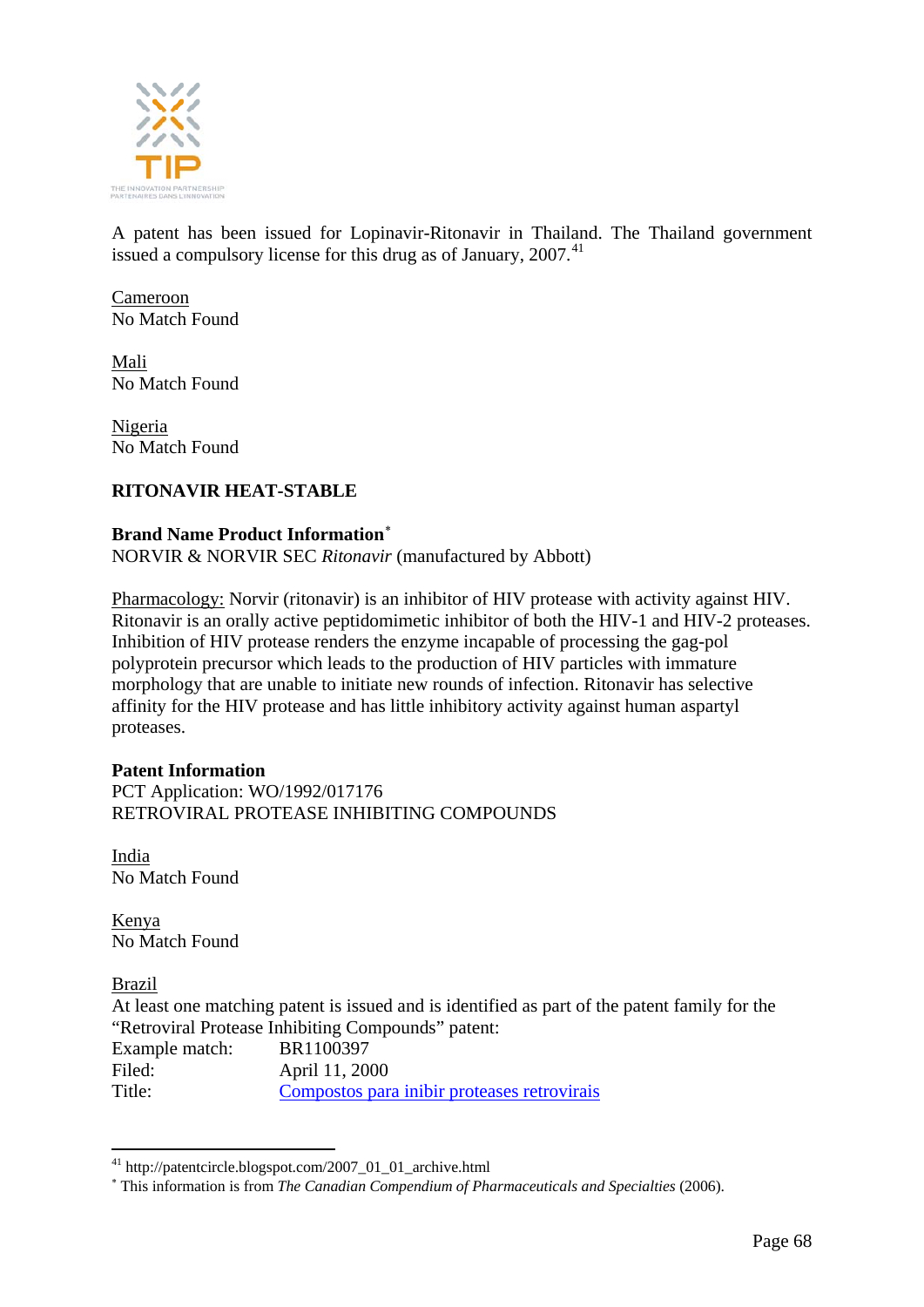<span id="page-69-0"></span>

South Africa Multiple matching patents exist Example match: ZA 200601718 Filed: Filed: February 27, 2006 (national filing for PCT WO/2005/039551) Title: Solid Pharmaceutical Dosage Form Comprising an HIV Protease Inhibitor Solid Dispersion

Thailand No Match Found

Cameroon No Match Found

Mali No Match Found

Nigeria No Match Found

### **ATAZANAVIR/RITONAVIR**

See above for RITONAVIR

### **Brand Name Product Information**[∗](#page-69-0)

REYATAZ *Atazanavir Sulfate* (manufactured by Bristol-Myers Squibb)

Pharmacology: Reyataz administered orally in the form of capsules of 150mg or 200mg. Reyataz (atazanavir sulfate) is indicated in combination with other antiretroviral agents for the treatment of HIV-1 infection.

### **Patent Information**

PCT Application: WO/1997/040029 ANTIVIRALLY ACTIVE HETEROCYCLIC AZAHEXANE DERIVATIVES

India There is evidence that a patent is issued for this pharmaceutical compound in India.<sup>[42](#page-69-0)</sup>

Kenya No Match Found

Brazil

1

<sup>\*</sup> This information is from The Canadian Compendium of Pharmaceuticals and Specialties (2006).

This information is from *The Canadian Compendium of Pharmaceuticals and Specialties* (2006). 42 http://www.i-base.info/wcab/PDF/W-CAB-Mumbai-report-jul05.pdf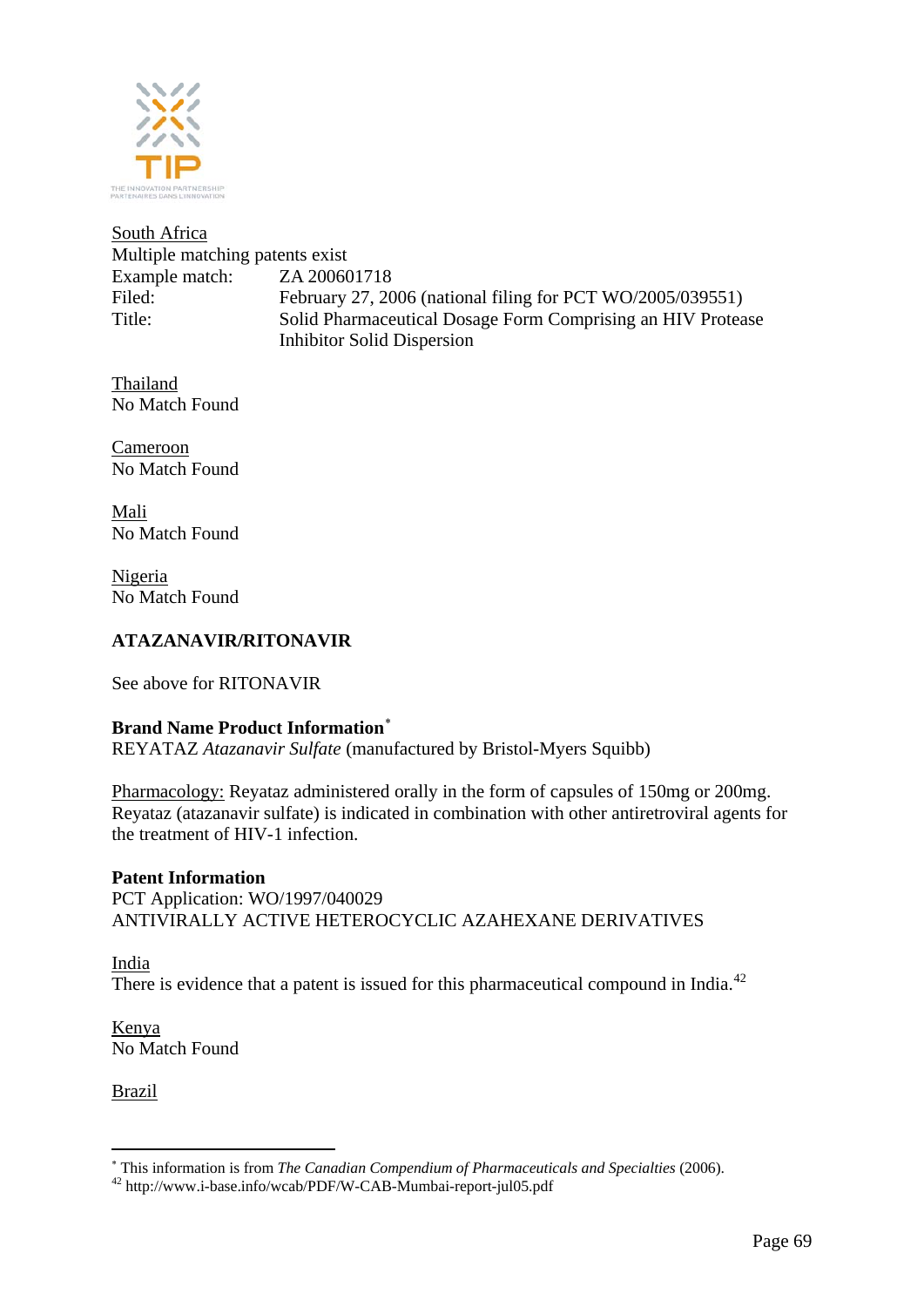<span id="page-70-0"></span>

At least one matching patent is issued and is identified as part of the patent family for the ["Antivirally Active Heterocyclic Azahexane Derivatives"](http://v3.espacenet.com/textdoc?DB=EPODOC&IDX=BR9701877&F=8) patent: Example match: BR9701877 Filed: September 29, 1998 Title: [Antivirally Active Heterocyclic Azahexane Derivatives](http://v3.espacenet.com/textdoc?DB=EPODOC&IDX=BR9701877&F=8) There is an article that suggests that a patent is issued over this drug in Brazil.<sup>[43](#page-70-0)</sup>

South Africa Multiple matching patents exist Example match: ZA 200607466 Filed: Sept. 6, 2006 (national filing for PCT WO/2005/090367) Title: Prodrugs of Piperazine and Substituted Piperidine Antiviral Agents

Thailand No Match Found

Cameroon No Match Found

Mali No Match Found

Nigeria No Match Found

### **TENOFOVIR**

### **Brand Name Product Information**[∗](#page-70-0)

VIREAD *Tenofovir Disproxil Fumarate* (manufactured by Gilead Sciences)

Pharmacology: Viread (tenofovir disproxil fumarate) is administered orally in the form of a 300mg tablet. Viread (tenofovir disproxil fumarate) is indicated for the treatment of HIV-1 infection in comibination with other antiretroviral agents in patients 18 years of age and older.

### **Patent Information**

US Patent: 5,922,695 Antiviral phosphonomethyoxy nucleotide analogs having increased oral bioavailability

### India

<u>.</u>

There is evidence that a patent is issued for this pharmaceutical compound in India.<sup>[44](#page-70-0)</sup>

<sup>&</sup>lt;sup>43</sup> http://news.bbc.co.uk/2/hi/americas/3271031.stm

<sup>∗</sup> This information is from *The Canadian Compendium of Pharmaceuticals and Specialties* (2006). 44 http://www.i-base.info/wcab/PDF/W-CAB-Mumbai-report-jul05.pdf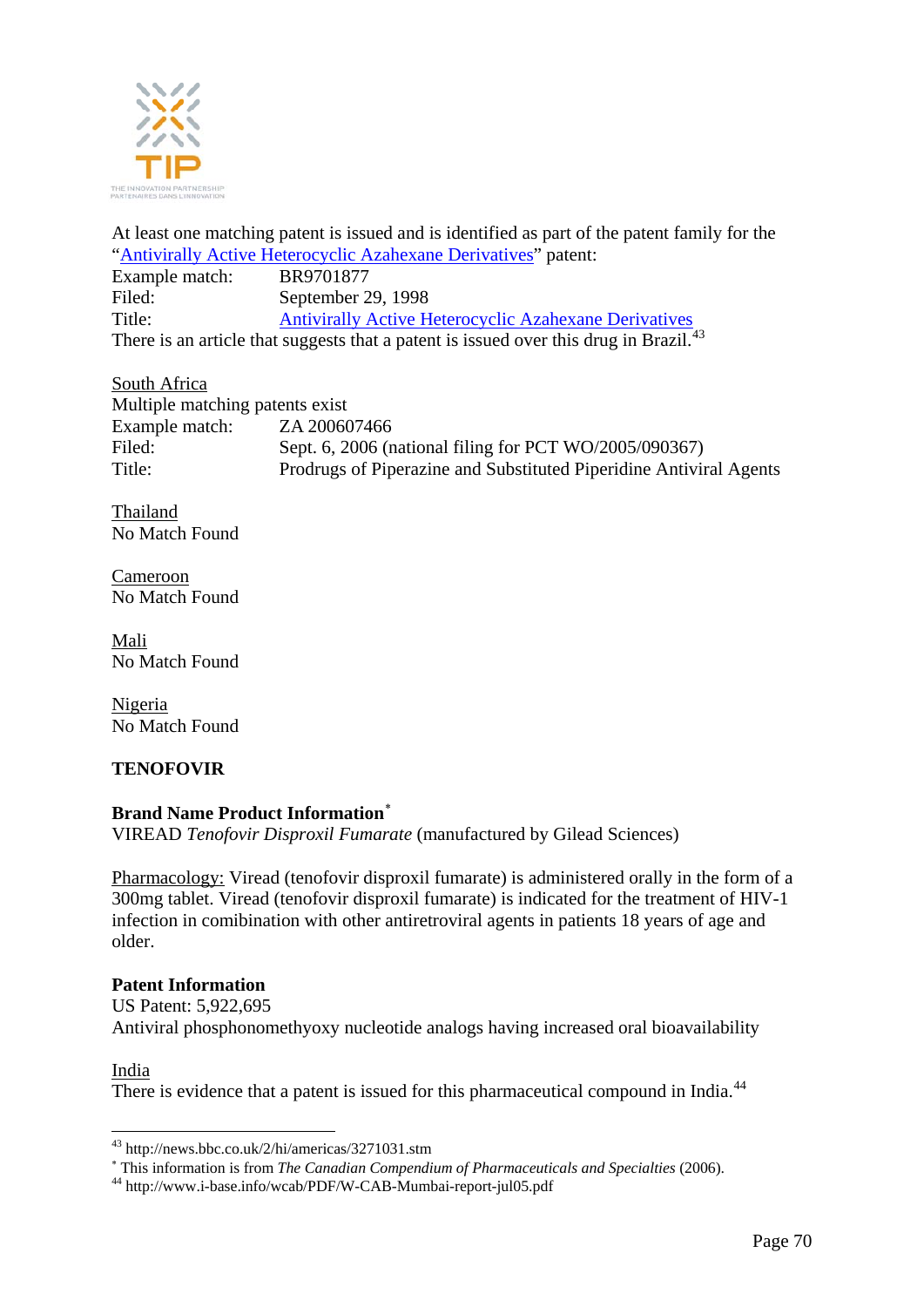<span id="page-71-0"></span>

Kenya No Match Found

Brazil No Match Found

South Africa Multiple matching patents exist Example match: ZA 200505852 Filed: July 21, 2005 (national filing for PCT WO/2004/064845) Title: Compositions and Methods for Combination Antiviral Therapy

Thailand No Match Found

Cameroon No Match Found

Mali No Match Found

Nigeria No Match Found

### **ABACAVIR Brand Name Product Information**[∗](#page-71-0)

ZIAGEN *Abacavir Sulfate* (manufactured by GlaxoSmithKline)

Pharmacology: Abacavir is a nucleotide analogous reverse transcriptase inhibitor. Abacavir is metabolized intracellularly to the active moiety, carbovir 5'-triphosphate (TP), a potent, selective inhibitor of HIV-1 and HIV-2, including HIV-1 isolates with reduced susceptibility to zidovudine, lamivudine, zalcitabine, didanosine and veirapine. In vitro studies have demonstrated that its mechanism of action in relation to HIV is inhibition of the HIV reverse transcriptase enzyme, an event which results in chain termination and interruption of the viral replication cycle. Abacavir shows synergy in vitro in combination with nevirapine or zidovudine. It has been shown to be additive in combination with didanosine, zalcitabine, lamivudine and stavudine.

**Patent Information**  PCT Application: WO/1988/009332 THERAPEUTIC NUCLEOSIDES

1

<sup>∗</sup> This information is from *The Canadian Compendium of Pharmaceuticals and Specialties* (2006).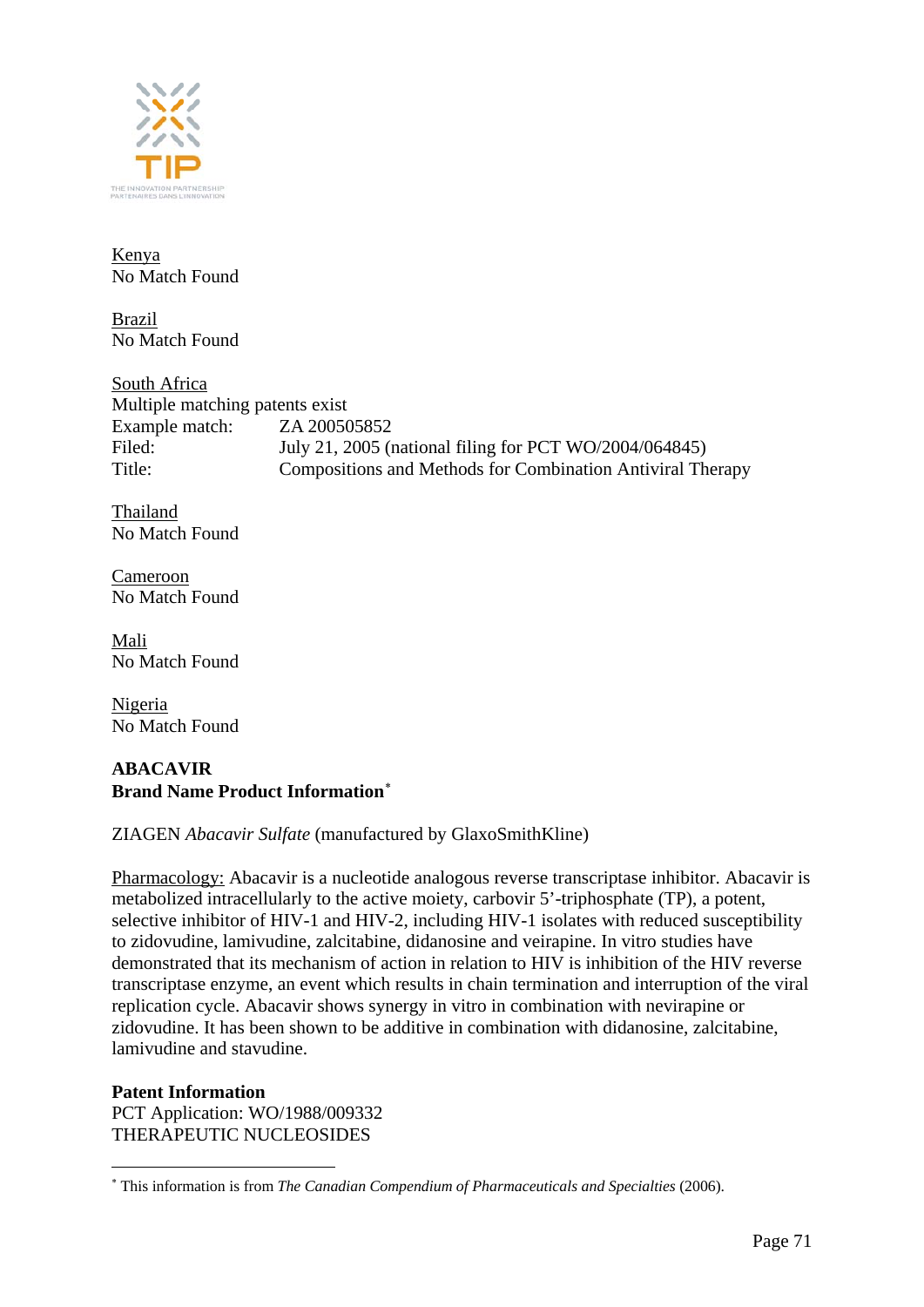<span id="page-72-0"></span>

### India

There is evidence that a patent is issued for this pharmaceutical compound in India.<sup>[45](#page-72-0)</sup>

# Kenya No Match Found

## **Brazil**

At least one matching patent is issued and is identified as part of the patent family for the "Therapeutic Nucleosides" patent:

| Example match: | BR9205661                                                  |
|----------------|------------------------------------------------------------|
| Filed:         | May 24, 1994                                               |
| Title:         | Antiviral Activity and Resolution of 2-Hydroxymethyl-5-(5- |
|                | Fluorocytosin-1-Yl)-1,3-Oxathiolane                        |

# South Africa

| Multiple matching patents exist |                                                          |
|---------------------------------|----------------------------------------------------------|
| Example match:                  | ZA 200606644                                             |
| Filed:                          | August 10, 2006 (national filing for PCT WO/2005/077050) |
| Title:                          | <b>HIV</b> Integrase Inhibitors                          |

#### Thailand

There is evidence that a patent is issued for this pharmaceutical compound in Thailand.<sup>[46](#page-72-0)</sup>

Cameroon No Match Found

Mali No Match Found

Nigeria No Match Found

<sup>1</sup> 45 http://www.i-base.info/wcab/PDF/W-CAB-Mumbai-report-jul05.pdf

<sup>46</sup> http://www.evb.ch/cm\_data/Referat\_Jiraporn\_\_e.pdf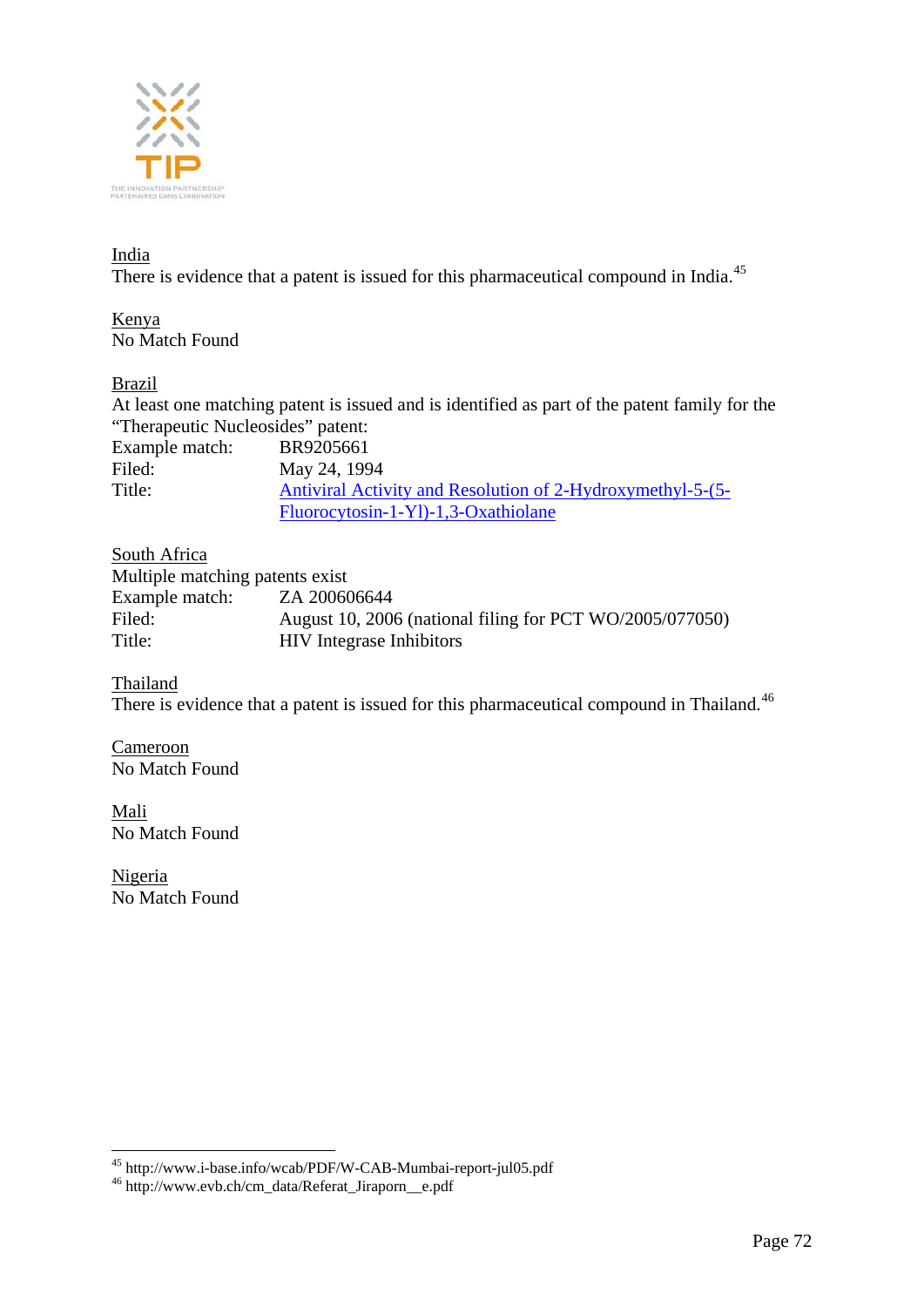<span id="page-73-0"></span>

# **APPENDIX D KEY PROVISIONS OF THE AGREEMENT ON TRADE RELATED ASPECTS OF INTELLECTUAL PROPERTY RIGHTS**

*Article 7*

*Objectives*

 The protection and enforcement of intellectual property rights should contribute to the promotion of technological innovation and to the transfer and dissemination of technology, to the mutual advantage of producers and users of technological knowledge and in a manner conducive to social and economic welfare, and to a balance of rights and obligations.

# *Article 8*

# *Principles*

1. Members may, in formulating or amending their laws and regulations, adopt measures necessary to protect public health and nutrition, and to promote the public interest in sectors of vital importance to their socio-economic and technological development, provided that such measures are consistent with the provisions of this Agreement.

2. Appropriate measures, provided that they are consistent with the provisions of this Agreement, may be needed to prevent the abuse of intellectual property rights by right holders or the resort to practices which unreasonably restrain trade or adversely affect the international transfer of technology.

*Article 27*

## *Patentable Subject Matter*

1. Subject to the provisions of paragraphs 2 and 3, patents shall be available for any inventions, whether products or processes, in all fields of technology, provided that they are new, involve an inventive step and are capable of industrial application.<sup>[47](#page-73-0)</sup> Subject to paragraph 4 of Article 65, paragraph 8 of Article 70 and paragraph 3 of this Article, patents shall be available and patent rights enjoyable without discrimination as to the place of invention, the field of technology and whether products are imported or locally produced.

2. Members may exclude from patentability inventions, the prevention within their territory of the commercial exploitation of which is necessary to protect *ordre public* or

<sup>1</sup>  $47$  For the purposes of this Article, the terms "inventive step" and "capable of industrial application" may be deemed by a Member to be synonymous with the terms "non-obvious" and "useful" respectively.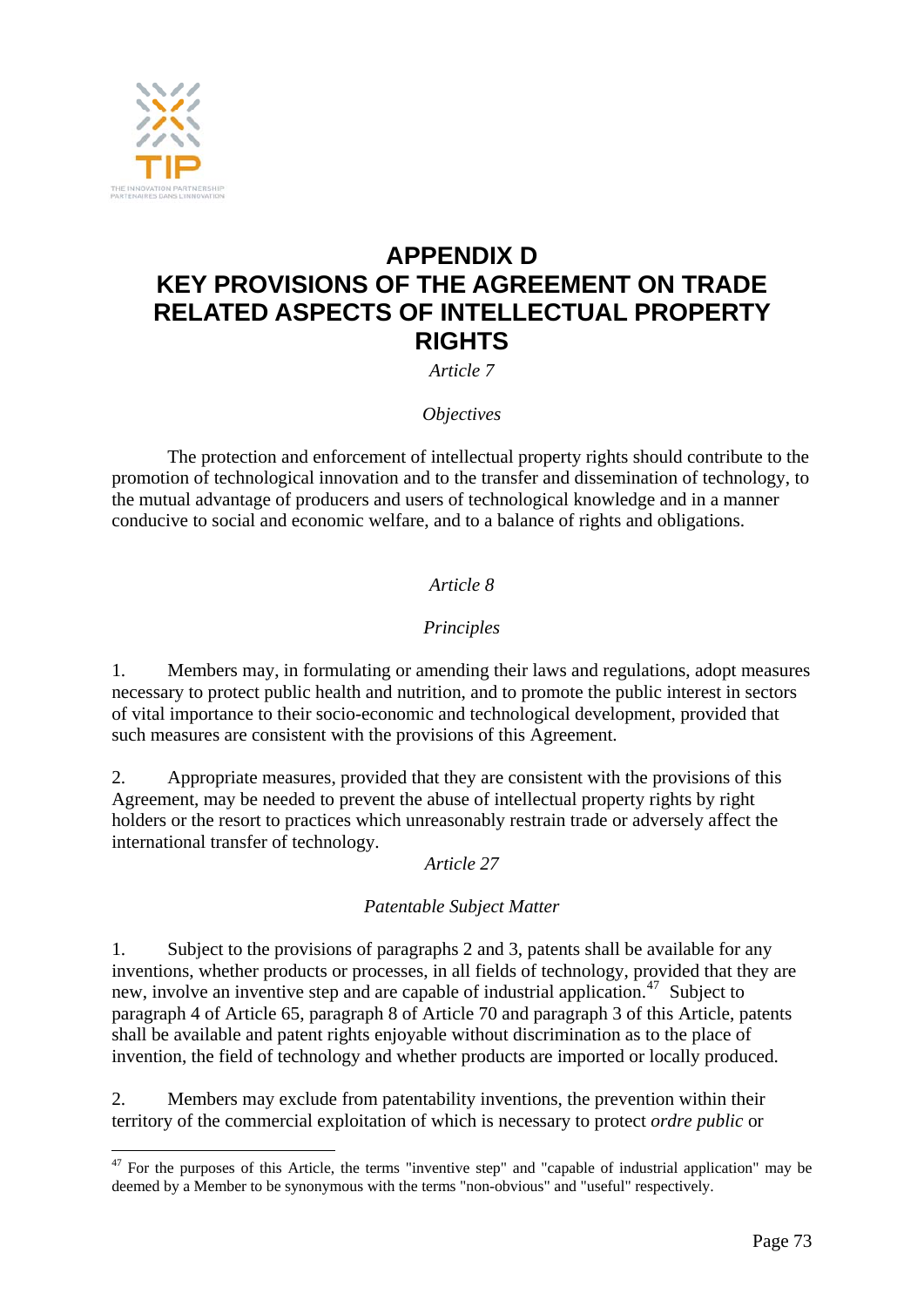<span id="page-74-0"></span>

morality, including to protect human, animal or plant life or health or to avoid serious prejudice to the environment, provided that such exclusion is not made merely because the exploitation is prohibited by their law.

- 3. Members may also exclude from patentability:
	- (a) diagnostic, therapeutic and surgical methods for the treatment of humans or animals;
	- (b) plants and animals other than micro-organisms, and essentially biological processes for the production of plants or animals other than non-biological and microbiological processes. However, Members shall provide for the protection of plant varieties either by patents or by an effective *sui generis* system or by any combination thereof. The provisions of this subparagraph shall be reviewed four years after the date of entry into force of the WTO Agreement.

#### *Article 30*

#### *Exceptions to Rights Conferred*

 Members may provide limited exceptions to the exclusive rights conferred by a patent, provided that such exceptions do not unreasonably conflict with a normal exploitation of the patent and do not unreasonably prejudice the legitimate interests of the patent owner, taking account of the legitimate interests of third parties.

## *Article 31*

#### *Other Use Without Authorization of the Right Holder*

Where the law of a Member allows for other use<sup> $48$ </sup> of the subject matter of a patent without the authorization of the right holder, including use by the government or third parties authorized by the government, the following provisions shall be respected:

- (a) authorization of such use shall be considered on its individual merits;
- (b) such use may only be permitted if, prior to such use, the proposed user has made efforts to obtain authorization from the right holder on reasonable commercial terms and conditions and that such efforts have not been successful within a reasonable period of time. This requirement may be waived by a Member in the case of a national emergency or other circumstances of extreme urgency or in cases of public non-commercial use. In situations of national emergency or other circumstances of extreme

1

<sup>&</sup>lt;sup>48</sup> "Other use" refers to use other than that allowed under Article 30.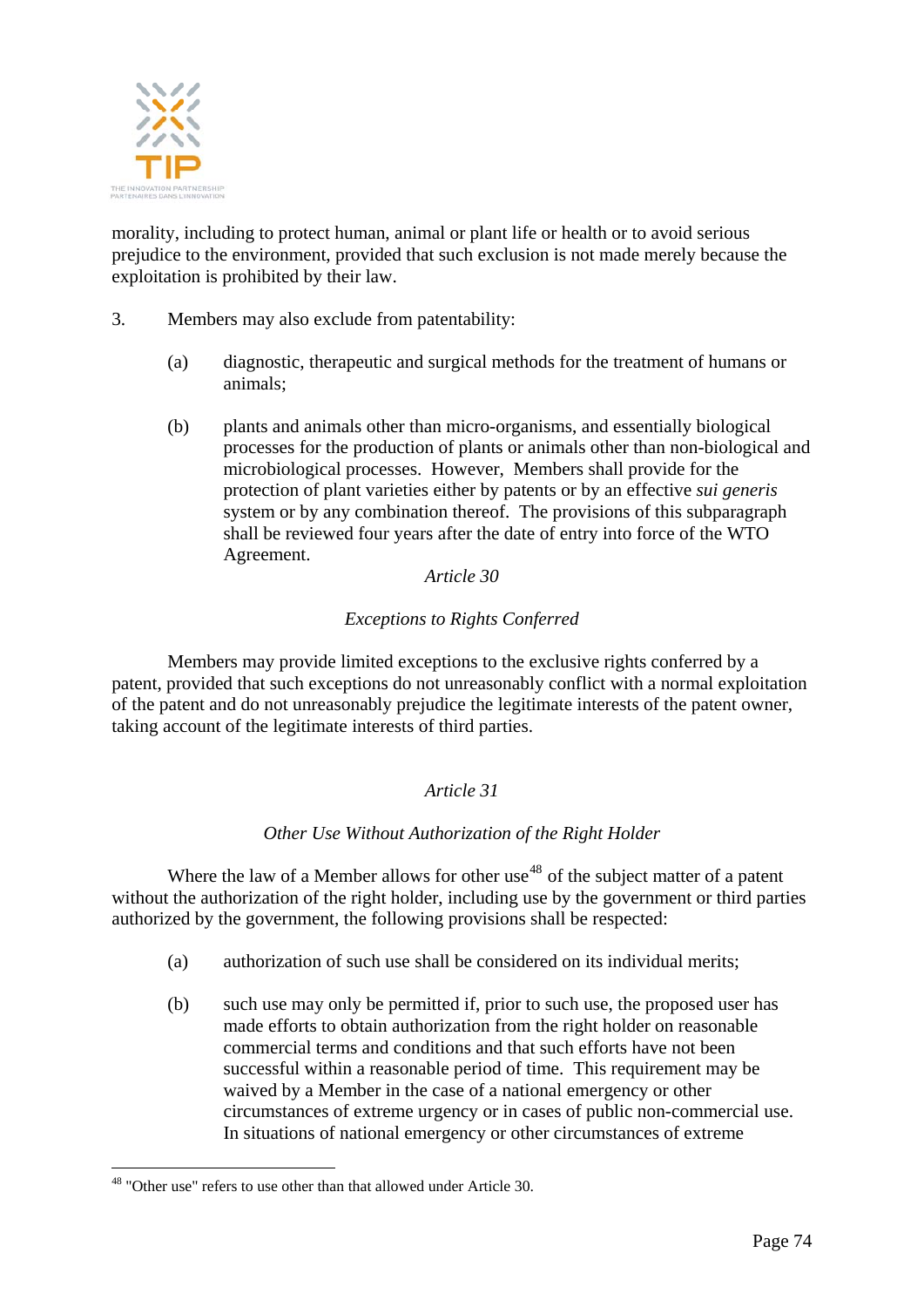

urgency, the right holder shall, nevertheless, be notified as soon as reasonably practicable. In the case of public non-commercial use, where the government or contractor, without making a patent search, knows or has demonstrable grounds to know that a valid patent is or will be used by or for the government, the right holder shall be informed promptly;

- (c) the scope and duration of such use shall be limited to the purpose for which it was authorized, and in the case of semi-conductor technology shall only be for public non-commercial use or to remedy a practice determined after judicial or administrative process to be anti-competitive;
- (d) such use shall be non-exclusive;
- (e) such use shall be non-assignable, except with that part of the enterprise or goodwill which enjoys such use;
- (f) any such use shall be authorized predominantly for the supply of the domestic market of the Member authorizing such use;
- (g) authorization for such use shall be liable, subject to adequate protection of the legitimate interests of the persons so authorized, to be terminated if and when the circumstances which led to it cease to exist and are unlikely to recur. The competent authority shall have the authority to review, upon motivated request, the continued existence of these circumstances;
- (h) the right holder shall be paid adequate remuneration in the circumstances of each case, taking into account the economic value of the authorization;
- (i) the legal validity of any decision relating to the authorization of such use shall be subject to judicial review or other independent review by a distinct higher authority in that Member;
- (j) any decision relating to the remuneration provided in respect of such use shall be subject to judicial review or other independent review by a distinct higher authority in that Member;
- (k) Members are not obliged to apply the conditions set forth in subparagraphs (b) and (f) where such use is permitted to remedy a practice determined after judicial or administrative process to be anti-competitive. The need to correct anti-competitive practices may be taken into account in determining the amount of remuneration in such cases. Competent authorities shall have the authority to refuse termination of authorization if and when the conditions which led to such authorization are likely to recur;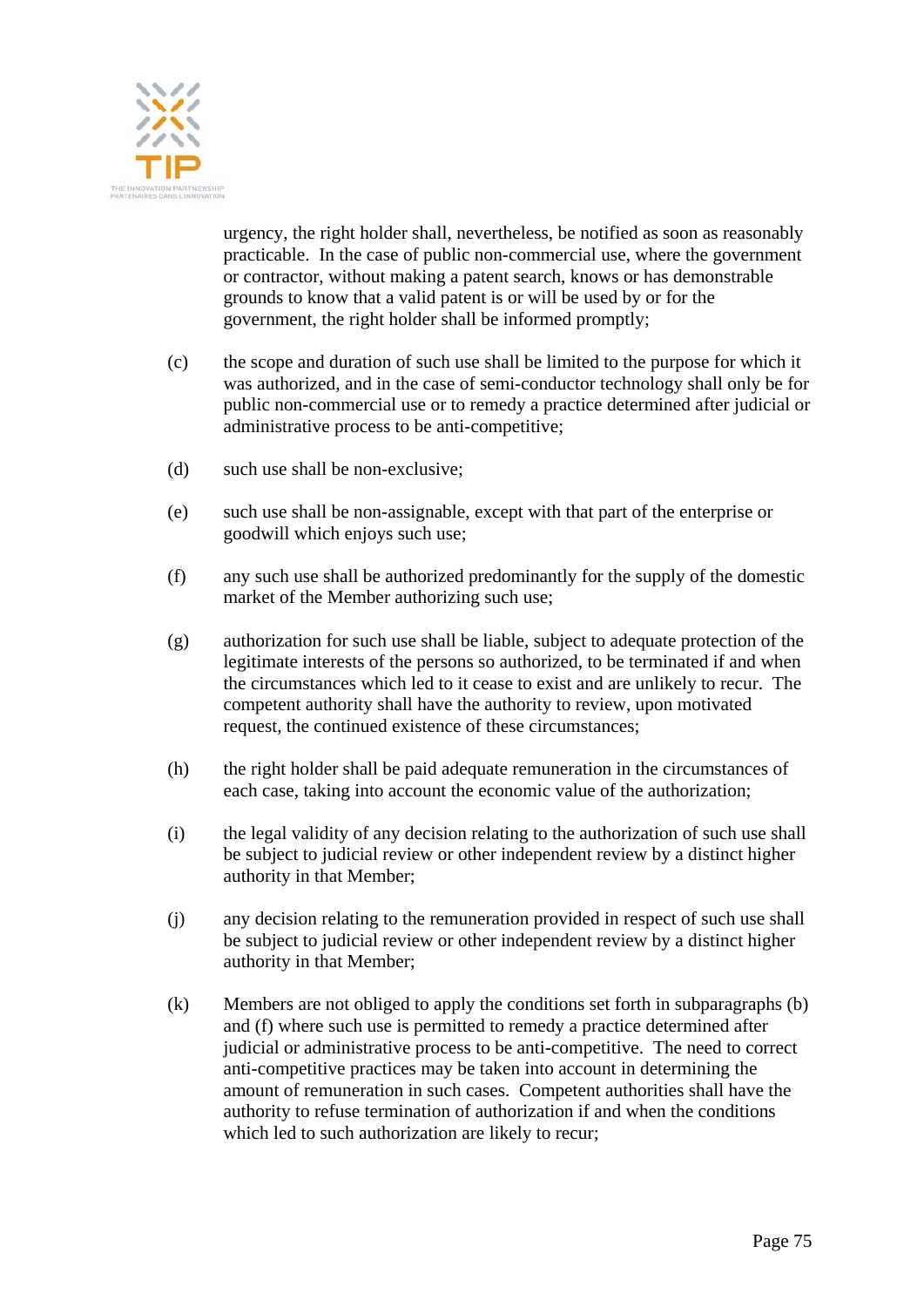

- (l) where such use is authorized to permit the exploitation of a patent ("the second patent") which cannot be exploited without infringing another patent ("the first patent"), the following additional conditions shall apply:
	- (i) the invention claimed in the second patent shall involve an important technical advance of considerable economic significance in relation to the invention claimed in the first patent;
	- (ii) the owner of the first patent shall be entitled to a cross-licence on reasonable terms to use the invention claimed in the second patent; and
	- (iii) the use authorized in respect of the first patent shall be nonassignable except with the assignment of the second patent.

# *Article 33*

## *Term of Protection*

 The term of protection available shall not end before the expiration of a period of twenty years counted from the filing date.

## *Article 70*

#### *Protection of Existing Subject Matter*

8. Where a Member does not make available as of the date of entry into force of the WTO Agreement patent protection for pharmaceutical and agricultural chemical products commensurate with its obligations under Article 27, that Member shall:

- (a) notwithstanding the provisions of Part VI, provide as from the date of entry into force of the WTO Agreement a means by which applications for patents for such inventions can be filed;
- (b) apply to these applications, as of the date of application of this Agreement, the criteria for patentability as laid down in this Agreement as if those criteria were being applied on the date of filing in that Member or, where priority is available and claimed, the priority date of the application; and
- (c) provide patent protection in accordance with this Agreement as from the grant of the patent and for the remainder of the patent term, counted from the filing date in accordance with Article 33 of this Agreement, for those of these applications that meet the criteria for protection referred to in subparagraph (b).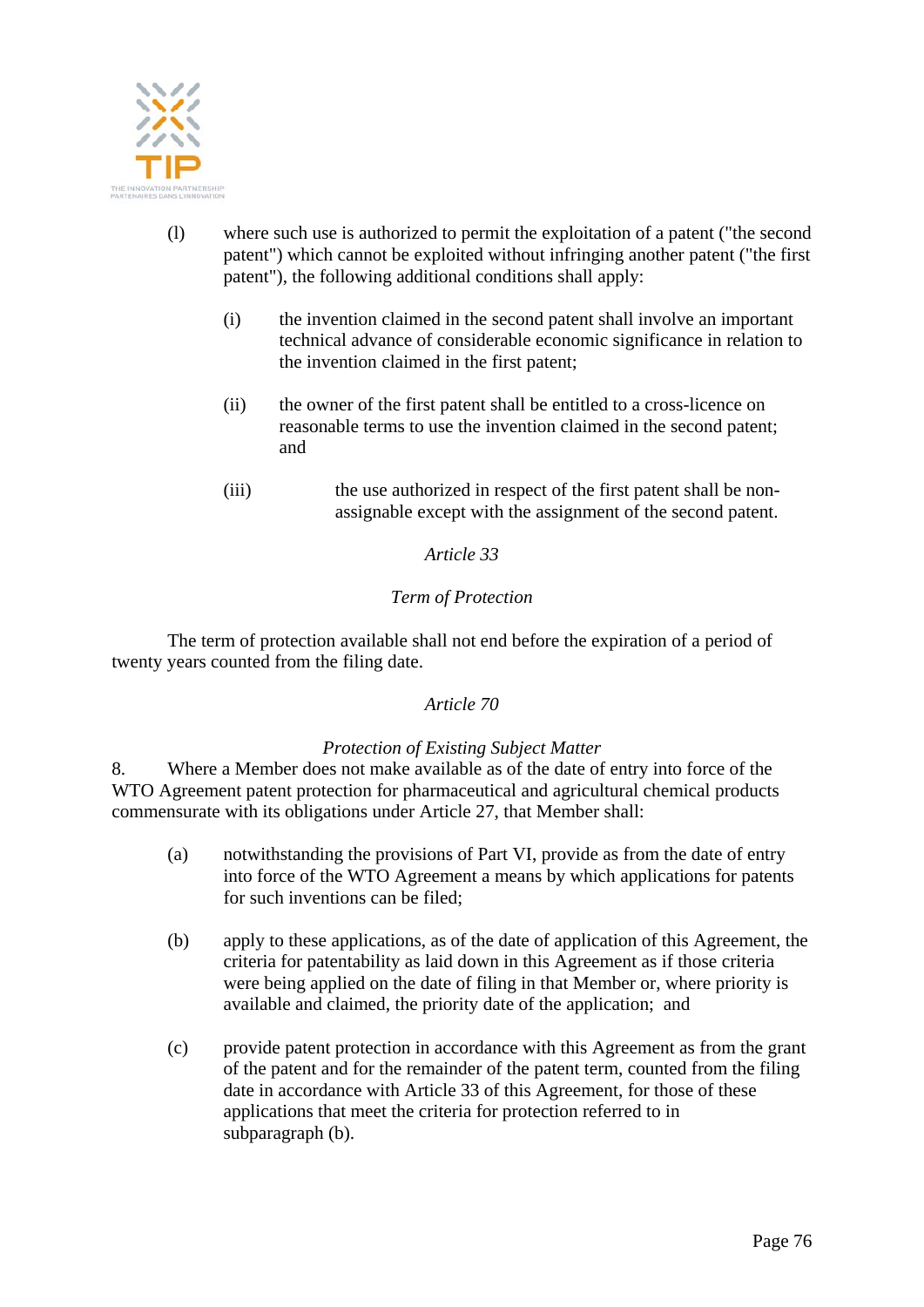

# **APPENDIX E REVIEW OF NATIONAL LAWS**

|               |                                                                                                                                                                                                                                                                                                                                                                                                                                                                                                                                                                                                                                                                                                 | <b>TERM OF PATENT</b>                                                                                                                                                                                                                                                                                                                                                                                                                                            | <b>RIGHTS CONFERRED BY</b>                                                                                                                                                                                                                                                                                                                                                                                                                                                                                                                                                                                              | <b>ENFORCEMENT</b>                                                                                                                                                                                                                                                                                                                                                                                                                                                                                                                                                           |
|---------------|-------------------------------------------------------------------------------------------------------------------------------------------------------------------------------------------------------------------------------------------------------------------------------------------------------------------------------------------------------------------------------------------------------------------------------------------------------------------------------------------------------------------------------------------------------------------------------------------------------------------------------------------------------------------------------------------------|------------------------------------------------------------------------------------------------------------------------------------------------------------------------------------------------------------------------------------------------------------------------------------------------------------------------------------------------------------------------------------------------------------------------------------------------------------------|-------------------------------------------------------------------------------------------------------------------------------------------------------------------------------------------------------------------------------------------------------------------------------------------------------------------------------------------------------------------------------------------------------------------------------------------------------------------------------------------------------------------------------------------------------------------------------------------------------------------------|------------------------------------------------------------------------------------------------------------------------------------------------------------------------------------------------------------------------------------------------------------------------------------------------------------------------------------------------------------------------------------------------------------------------------------------------------------------------------------------------------------------------------------------------------------------------------|
|               |                                                                                                                                                                                                                                                                                                                                                                                                                                                                                                                                                                                                                                                                                                 |                                                                                                                                                                                                                                                                                                                                                                                                                                                                  |                                                                                                                                                                                                                                                                                                                                                                                                                                                                                                                                                                                                                         |                                                                                                                                                                                                                                                                                                                                                                                                                                                                                                                                                                              |
| <b>BRAZIL</b> | <b>MATTER</b><br>• An invention is patentable if it<br>is novel, involves an inventive<br>step, and has an industrial<br>application. (Industrial<br>Property, Law, 14/05/1996, No.<br>9.279, (hereinafter IPL) Art. 8.)<br>• An object of practical use is<br>patentable as utility model if it<br>is susceptible of industrial<br>application, has a new form or<br>arrangement, and involves an<br>inventive act, that results in<br>functioning improvement in its<br>use or manufacture. (IPL,<br>14/05/1996, No. 9.279, Art. 9.)<br><b>Exceptions from Patentability</b><br>Discoveries, scientific<br>theories, and mathematical<br>methods, purely abstract<br>conceptions, commercial, | <b>PROTECTION</b><br>An invention<br>patent lasts for 20<br>years and a utility<br>model patent for<br>15 years from the<br>date of filing. (IPL<br>14/05/1996, No.<br>$9.279$ , Art. $40.$ )<br>The term will not<br>$\bullet$<br>be less than 10<br>years for an<br>invention patent<br>and 7 years for a<br>utility model<br>patent, beginning<br>on the date of<br>granting, unless<br>the INPI has been<br>prevented from<br>examining the<br>merits of the | <b>PATENT</b><br>• A patent confers on its<br>titleholder the right to<br>prevent a third party from,<br>without his consent,<br>producing, using, offering for<br>sale, selling or importing for<br>these purposes: a product that<br>is the object of the patent; a<br>process or a product directly<br>obtained by a patented<br>process. (IPL, 14/05/1996,<br>No. 9.279, Art. 42.)<br>• The patent holder is further<br>assured the right to prevent<br>third parties from<br>contributing to the<br>perpetration by others of the<br>acts referred to in this<br>Article.(IPL, 14/05/1996, No.<br>9.279, Art. 42). | <b>PROCEDURES</b><br><b>Infringement</b> (IPL s. 183-186)<br>Patent infringement actions<br>$\bullet$<br>must be filed in state court<br>and are tried without a jury.<br>Infringement may be a civil<br>$\bullet$<br>or criminal wrong<br><b>Civil Penalties</b><br>Damages (value of the lost)<br>$\bullet$<br>benefit) or injunction<br>(awarded on a case-by-case<br>basis).<br><b>Criminal Penalties</b><br>Damages (a fine or<br>$\bullet$<br>compensation equivalent to<br>the value of the lost benefit),<br>an injunction or<br>imprisonment (maximum<br>one year). |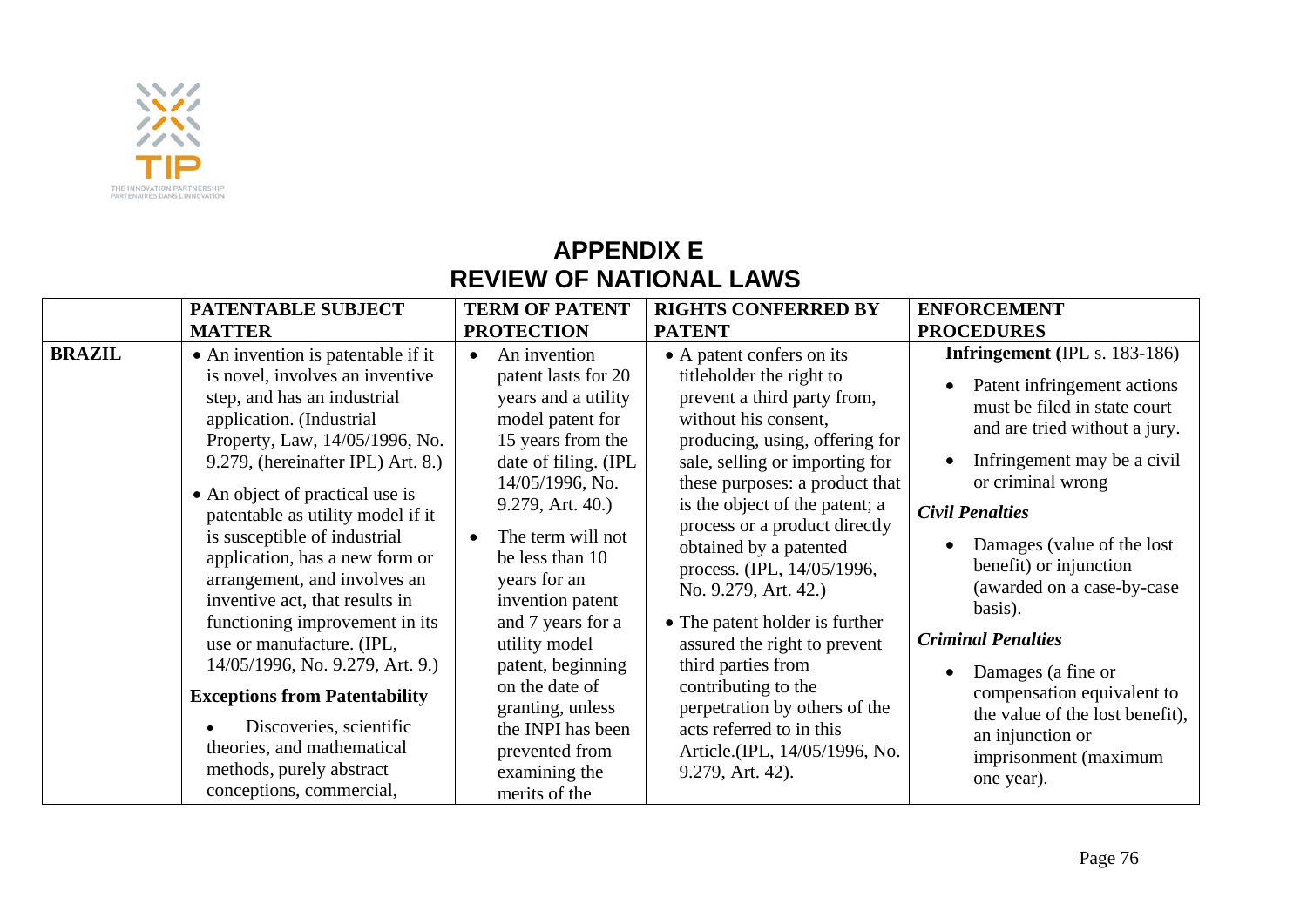

|              | accounting, financial,<br>educational, advertising,<br>raffling, and inspection<br>schemes, plans, principles or<br>methods, literary, architectural,<br>artistic and scientific works, or<br>any aesthetic creation, computer<br>programs, presentation of<br>information, rules of games,<br>surgical techniques and<br>methods, as well as therapeutic<br>or diagnostic methods, for<br>application to human or animal<br>body. (IPL, 14/05/1996, No.<br>9.279,<br>All or part of natural living beings<br>and biological materials found in<br>nature, even if isolated therefrom,<br>including the genome or<br>germoplasm of any natural living | application by a<br>proven pending<br>judicial dispute or<br>for reasons of<br>force majeure.<br>(ipl, 14/05/1996,<br>No. 9.279, Art.<br>40. |                                                                                                                          | In the case of an injunction,<br>$\bullet$<br>the patentee must<br>demonstrate that they hold a<br>good right (worth<br>protecting) and that without<br>immediate action, the right<br>is likely to be severely<br>damaged. |       |
|--------------|-------------------------------------------------------------------------------------------------------------------------------------------------------------------------------------------------------------------------------------------------------------------------------------------------------------------------------------------------------------------------------------------------------------------------------------------------------------------------------------------------------------------------------------------------------------------------------------------------------------------------------------------------------|----------------------------------------------------------------------------------------------------------------------------------------------|--------------------------------------------------------------------------------------------------------------------------|-----------------------------------------------------------------------------------------------------------------------------------------------------------------------------------------------------------------------------|-------|
|              | being, and the natural biological<br>processes. (IPL)                                                                                                                                                                                                                                                                                                                                                                                                                                                                                                                                                                                                 |                                                                                                                                              |                                                                                                                          |                                                                                                                                                                                                                             |       |
| <b>INDIA</b> | Any invention or technology<br>which has not been<br>anticipated by publication in<br>any document or used in the                                                                                                                                                                                                                                                                                                                                                                                                                                                                                                                                     | The term is 20 years<br>for any patent that has<br>not expired or ceased<br>to have effect on May<br>20th 2003, subject to                   | • Where the subject matter of<br>the patent is a product, the<br>exclusive right to prevent<br>third parties, who do not | Infringement suit cannot be<br>instituted<br>in<br>any<br>inferior to a district court<br>having jurisdiction to try the                                                                                                    | court |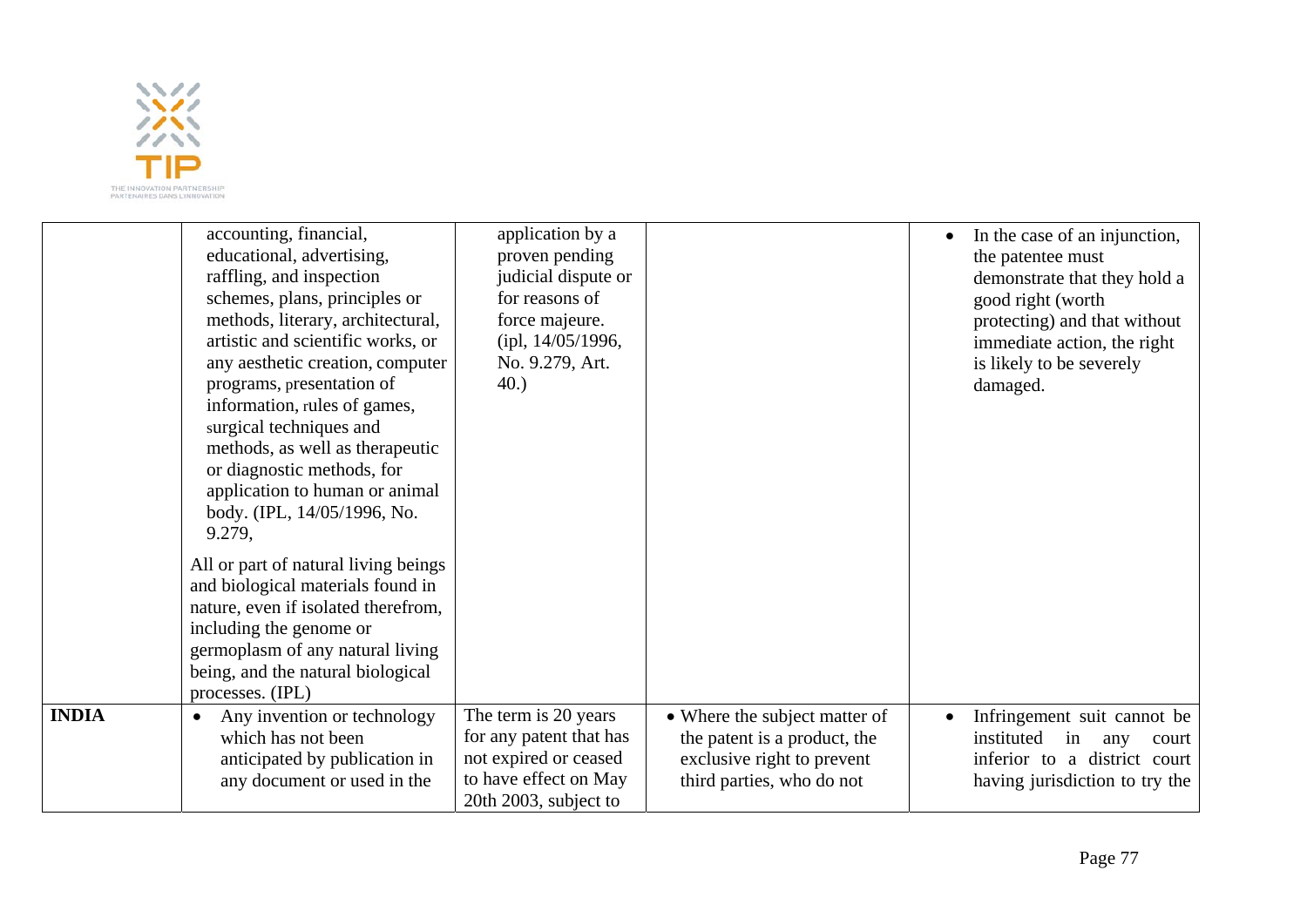

| country or elsewhere in the          | the payment of the  | have his consent from the act  | suit. Patent Act, s. 104,      |
|--------------------------------------|---------------------|--------------------------------|--------------------------------|
| world before the date of filing      | regulatory fees.    | of making, using, offering     | 1970.                          |
| of patent application with           | Patents (Amendment) | for sale, selling or importing | <b>Damages</b>                 |
| complete specification, i.e.         | Act, 2002, s. 27.   | for those purposes the         |                                |
| the subject matter has not           |                     | product in India. Patents      | A court<br>may grant<br>the    |
| fallen in public domain or that      |                     | (Amendment) Act, 2002, s.      | relief:<br>following<br>either |
| it does not form part of the         |                     | 25.                            | damages or an account of       |
| state of the art. (Patents           |                     |                                | profits.                       |
| (Amendment) Act, 2005, s.            |                     | • Where the subject matter of  |                                |
| 1.)                                  |                     | the patent is a process, the   | The courts may also direct     |
|                                      |                     | exclusive right to prevent     | that the goods which are       |
| DNA is patentable as of<br>$\bullet$ |                     | third parties, who do not      | found to be infringing and     |
| January 1, 2005.                     |                     | have his consent, from the     | materials and implement, the   |
| <b>Exceptions</b>                    |                     | act of using that process, and | predominant use of which is    |
|                                      |                     | from the act of using,         | in the creation of infringing  |
| • Frivolous invention (Patents       |                     | offering for sale, selling or  | goods, shall be<br>seized,     |
| Act 1970, s. $3$ (a); Inventions     |                     | importing for those purposes   | forfeited or destroyed, as the |
| that are contrary to public order    |                     | the product obtain directly by | court deems fit under the      |
| or morality or which cause           |                     | that process in India. Patents | circumstances of the case      |
| serious prejudice to human,          |                     | (Amendment) Act, 2002, s.      | without payment of any         |
| animal or plant life or health or    |                     | 25.                            | compensation. Patent Act,      |
| to the environment. Patents          |                     |                                | 1970, s. 108 & Patents         |
| (Amendment) Act, 2002, s. 4          |                     |                                | (Amendment) Act, 2002, s.      |
| (a); scientific principles or the    |                     |                                | 45.                            |
| formulation of an abstract           |                     |                                |                                |
| theory or discovery of any           |                     |                                | In order to be awarded         |
| living thing or non-living           |                     |                                | damages or an account of       |
| substance occurring in nature.       |                     |                                | profit, the infringement must  |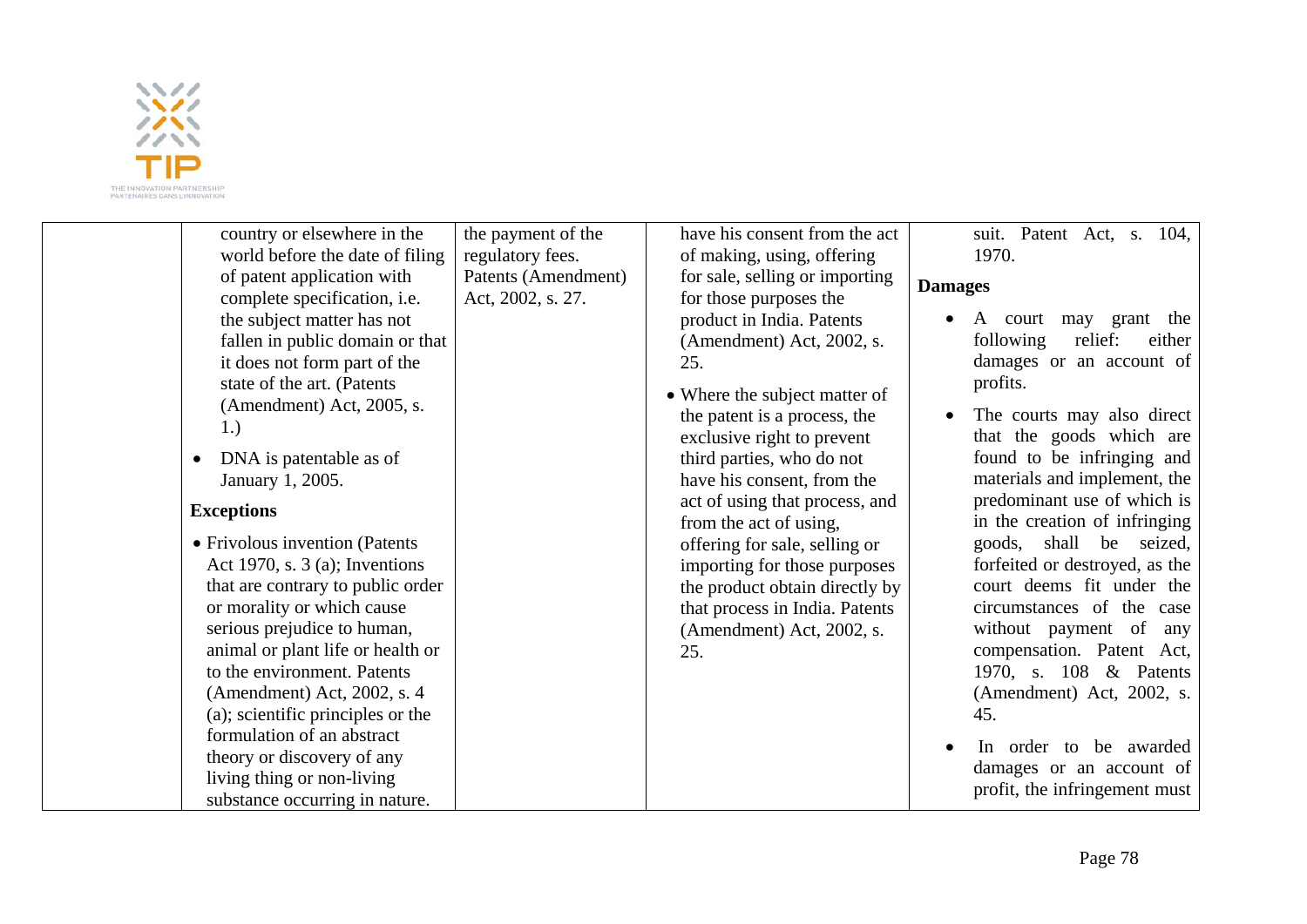

| Patents Act 1970, s. $3$ (c) $\&$<br>Patents (Amendment) Act,                                                                                                                                                                                                                                                                                                          |  | have been intentional. Patent<br>Act, 1970, s.111.                                                      |
|------------------------------------------------------------------------------------------------------------------------------------------------------------------------------------------------------------------------------------------------------------------------------------------------------------------------------------------------------------------------|--|---------------------------------------------------------------------------------------------------------|
| 2002, s. 4 (b); a new form of a                                                                                                                                                                                                                                                                                                                                        |  | Injunction                                                                                              |
| known substance which does<br>not result in the enhancement of<br>the known efficacy of that<br>substance; any new property or<br>new use for a known substance<br>or use of a known process,<br>machine or apparatus unless<br>such known process results in a<br>new product or employs at least<br>one new reactant. Patents<br>(Amendment) Act, 2005, s. 3<br>(d). |  | A patent holder may obtain an<br>injunction in any infringement<br>proceeding Patent Act, 1970, s. 108. |
| • Substances obtained by a mere<br>admixture resulting only in the<br>aggregation of the properties of<br>the components thereof or a<br>process for producing such<br>substance. Patents Act 1970, s.<br>3 (e); Arrangement, re-<br>arrangement or duplication of<br>known devices each<br>functioning independently in a<br>known way. Patents Act 1970,             |  |                                                                                                         |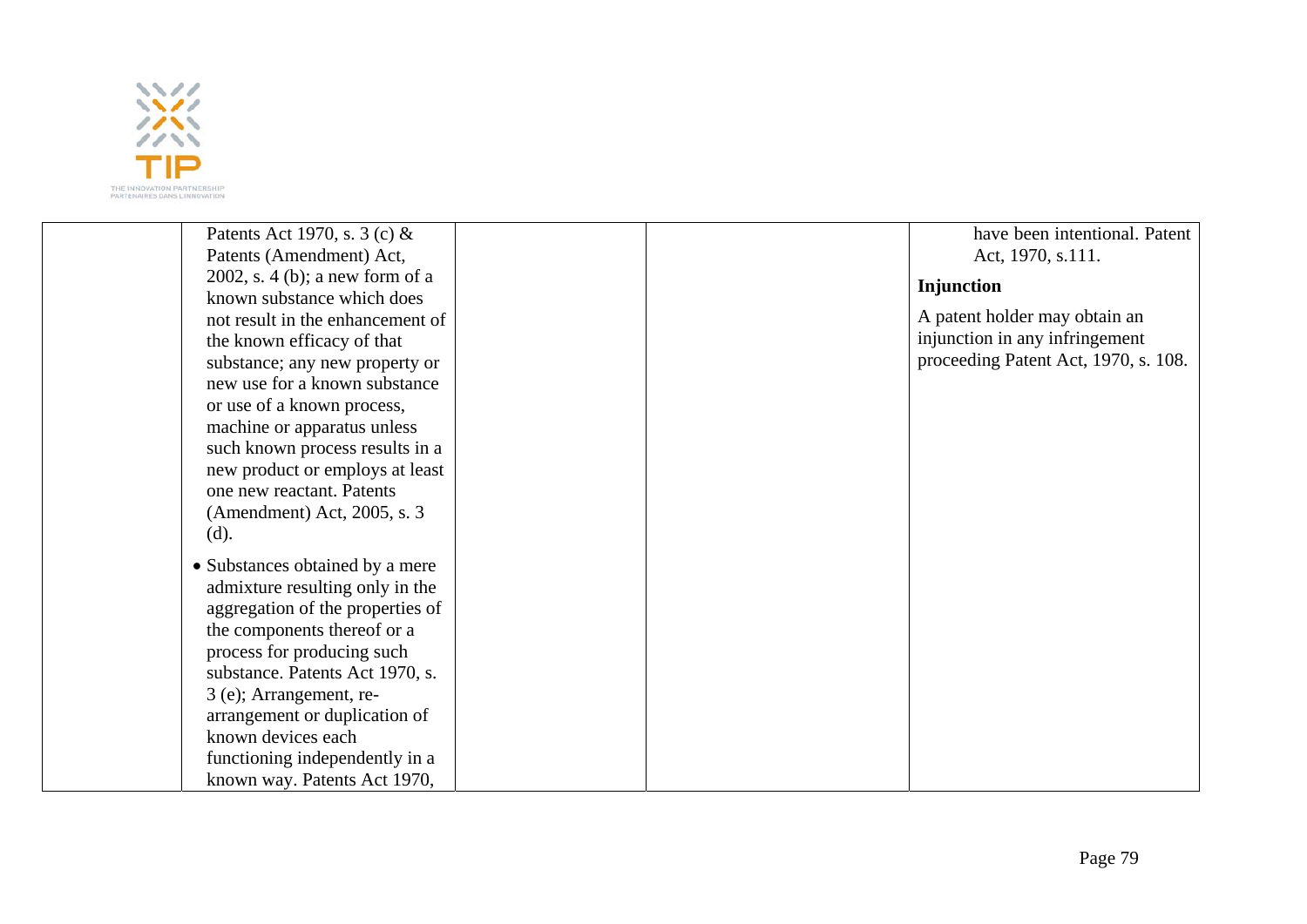

| s. 3 (f); Methods of agriculture    |  |  |
|-------------------------------------|--|--|
| or horticulture. Patents Act        |  |  |
| 1970, s. $3$ (h); Processes for the |  |  |
| medicinal, surgical, curative,      |  |  |
| prophylactic, diagnostic,           |  |  |
| therapeutic or other treatment      |  |  |
| of human beings or any process      |  |  |
| for a similar treatment of          |  |  |
| animals to render them free of      |  |  |
| disease or to increase their        |  |  |
| economic value or that of their     |  |  |
| products. Patents Act 1970, s. 3    |  |  |
| $(i)$ & Patents (Amendment)         |  |  |
| Act, $2002$ , s. 4 (d).             |  |  |
| • Plants and animals in whole or    |  |  |
| any part thereof other than         |  |  |
| micro-organisms but including       |  |  |
| seeds, varieties and species and    |  |  |
| essentially biological processes    |  |  |
| for production or propagation       |  |  |
| of plants and animals. Patents      |  |  |
| (Amendment) Act, 2002, s. 4         |  |  |
| (e); Mathematical equations,        |  |  |
| business methods and computer       |  |  |
| programs (Patents                   |  |  |
| (Amendment) Act, 2002, s. 4         |  |  |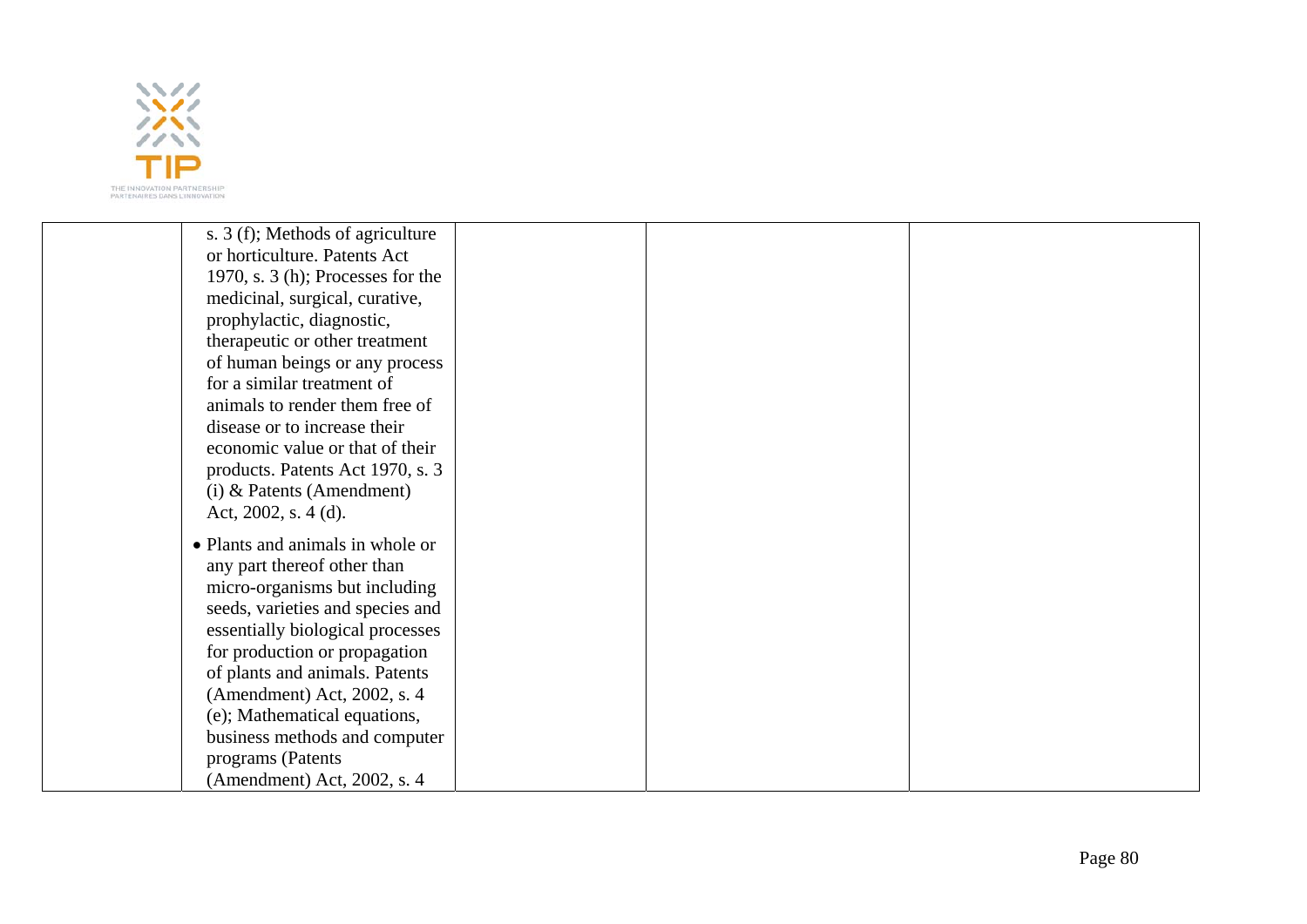

|                 | (e)); Literary, dramatic, musical<br>or artistic work or any other<br>aesthetic creation including<br>cinematographic works and<br>television productions. Patents<br>(Amendment) Act, 2002, s. 4<br>(e); A scheme or rule or method<br>of performing mental act or<br>method of playing game.<br>Patents (Amendment) Act,<br>2002, s. $4$ (e); Presentation of<br>information. Patents<br>(Amendment) Act, 2002, s. 4<br>(e); Topography of integrated<br>circuit. Patents (Amendment)<br>Act, 2002, s. $4$ (e); Inventions<br>which are in effect traditional<br>knowledge or an aggregation or<br>duplication of known properties<br>of traditionally known |                                                                                              |                                                                                                                           |                                                                                                                             |
|-----------------|----------------------------------------------------------------------------------------------------------------------------------------------------------------------------------------------------------------------------------------------------------------------------------------------------------------------------------------------------------------------------------------------------------------------------------------------------------------------------------------------------------------------------------------------------------------------------------------------------------------------------------------------------------------|----------------------------------------------------------------------------------------------|---------------------------------------------------------------------------------------------------------------------------|-----------------------------------------------------------------------------------------------------------------------------|
|                 | component or components.                                                                                                                                                                                                                                                                                                                                                                                                                                                                                                                                                                                                                                       |                                                                                              |                                                                                                                           |                                                                                                                             |
| <b>THAILAND</b> | • "Any innovation or invention<br>which creates a new product<br>or process, or any<br>improvement of a known                                                                                                                                                                                                                                                                                                                                                                                                                                                                                                                                                  | • Invention patents:<br>20 years from date<br>of filing (PA. art.35)<br>• Petty patents: $6$ | • Section 36 of the PA defines<br>patent holders' rights.<br>• Petty patent holders and<br>invention patent holder rights | <b>Infringement Proceedings</b><br>In order to enforce patent<br>rights, the patent holder may<br>file a criminal complaint |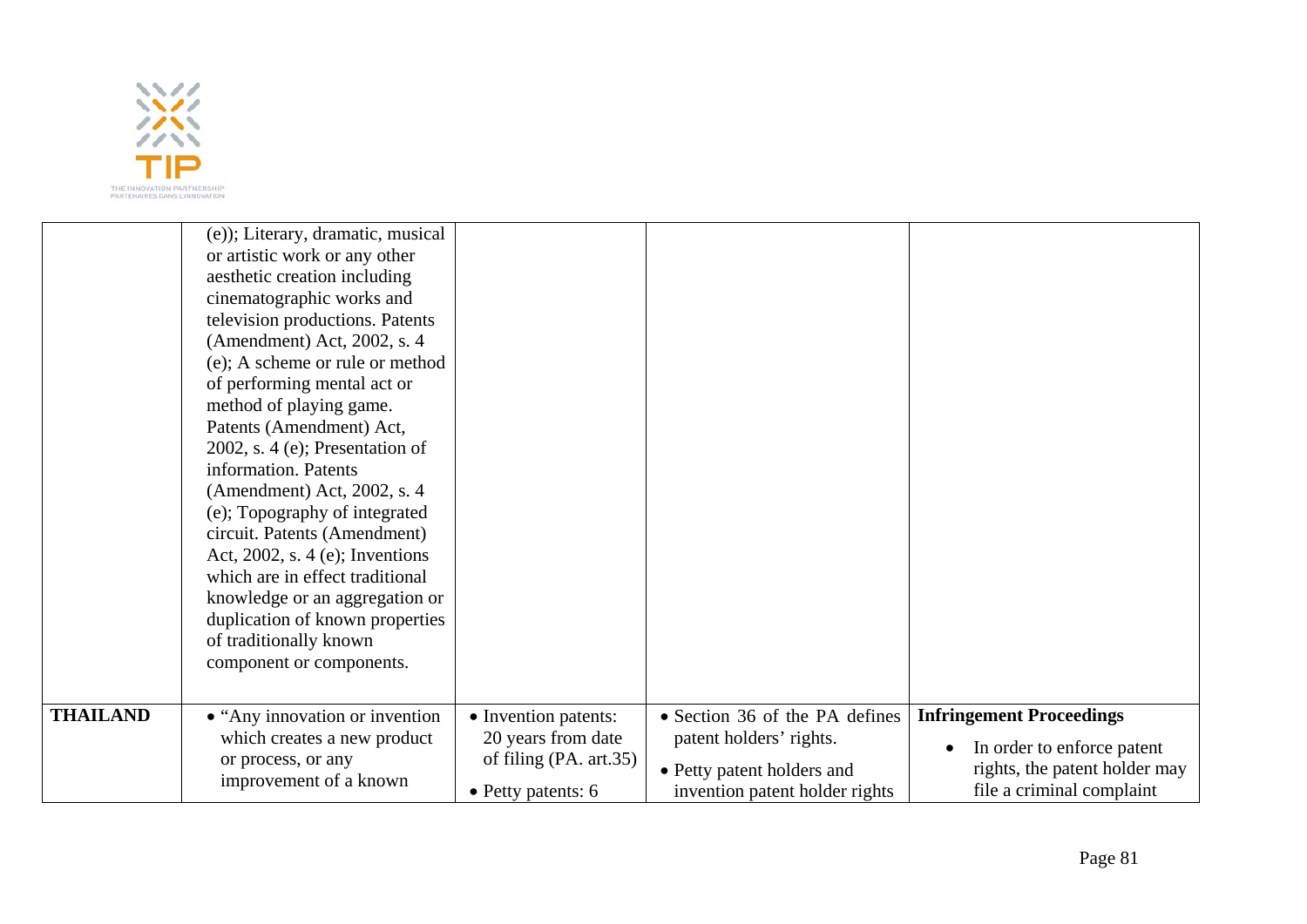

| product or process." Patent<br>Act B.E. 2522 (A.D. 1979)<br>amended by Patent Act<br>(No.2) B.E. 2535 (A.D. 1992)<br>and Patent Act (No. 3) B.E.<br>2542 (A.D. 1999), art. 5<br>(hereinafter PA).<br>• A process is defined as "any"<br>method, art or process of<br>producing, maintaining or<br>improving the quality of a<br>product, including the<br>application of such<br>process." (PA, art.3) | years followed by<br>two renewable<br>periods of two years<br>each (10 years)<br>total). (PA<br>65septies.) | are identical<br>• Where the subject matter of a<br>patent is a product,<br>the<br>patentee has an exclusive<br>right to "produce, use, sell,<br>have in the possession for<br>sale, [offer] for sale or import<br>the patented product."<br>• Where the subject matter of a<br>patent is a process, the<br>patentee has an exclusive<br>right to "use the patented"<br>process, to produce, use, sell,<br>have in the possession for<br>sale, offer for sale or import<br>the product produced by the<br>patented process."<br>• Only patent holders may use<br>"Thai Patent" or "Thai Petty<br>Patent" on their product,<br>marketing<br>packaging<br>and<br>materials. | with local authorities or with<br>the Intellectual Property and<br><b>International Trade Court.</b><br>Patent cases are heard by the<br><b>Intellectual Property and</b><br><b>International Trade Court</b><br>and governed by Rules for<br>Intellectual Property and<br><b>International Trade Cases</b><br>B.E. 2540 (1997).<br>Burden<br>(presumption)<br>shifting takes place; "In a<br>civil case in respect of the<br>infringement of the rights of<br>the owner of a patent or<br>petty patent where the<br>subject matter of the patent<br>or petty patent is a process<br>for obtaining a product, if<br>the owner of the patent or<br>petty patent can prove that<br>the defendant's product is<br>identical or similar to the<br>product obtained by the<br>process under the patent or<br>petty patent, it shall be |
|--------------------------------------------------------------------------------------------------------------------------------------------------------------------------------------------------------------------------------------------------------------------------------------------------------------------------------------------------------------------------------------------------------|-------------------------------------------------------------------------------------------------------------|---------------------------------------------------------------------------------------------------------------------------------------------------------------------------------------------------------------------------------------------------------------------------------------------------------------------------------------------------------------------------------------------------------------------------------------------------------------------------------------------------------------------------------------------------------------------------------------------------------------------------------------------------------------------------|-----------------------------------------------------------------------------------------------------------------------------------------------------------------------------------------------------------------------------------------------------------------------------------------------------------------------------------------------------------------------------------------------------------------------------------------------------------------------------------------------------------------------------------------------------------------------------------------------------------------------------------------------------------------------------------------------------------------------------------------------------------------------------------------------------------------------------------|
|--------------------------------------------------------------------------------------------------------------------------------------------------------------------------------------------------------------------------------------------------------------------------------------------------------------------------------------------------------------------------------------------------------|-------------------------------------------------------------------------------------------------------------|---------------------------------------------------------------------------------------------------------------------------------------------------------------------------------------------------------------------------------------------------------------------------------------------------------------------------------------------------------------------------------------------------------------------------------------------------------------------------------------------------------------------------------------------------------------------------------------------------------------------------------------------------------------------------|-----------------------------------------------------------------------------------------------------------------------------------------------------------------------------------------------------------------------------------------------------------------------------------------------------------------------------------------------------------------------------------------------------------------------------------------------------------------------------------------------------------------------------------------------------------------------------------------------------------------------------------------------------------------------------------------------------------------------------------------------------------------------------------------------------------------------------------|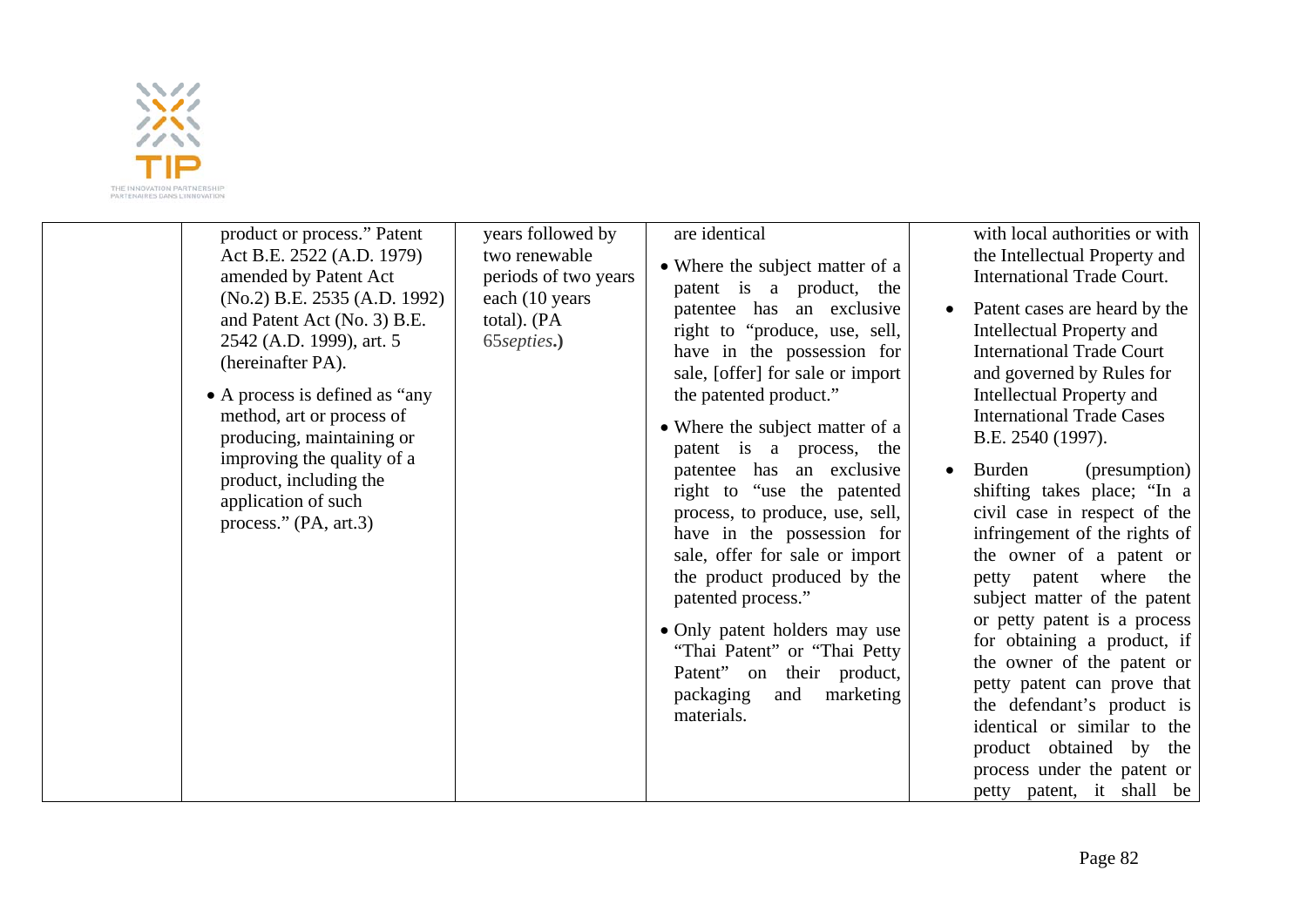

|  |  | presumed that the defendant<br>has used the process under<br>the patent or petty patent<br>unless the defendant can<br>prove otherwise." |
|--|--|------------------------------------------------------------------------------------------------------------------------------------------|
|  |  | Remedies are provided for<br>by PA B.E. 2522, Section<br>77.                                                                             |
|  |  | <b>Sanctions</b> (PA, Chapter IV)                                                                                                        |
|  |  | • Criminal and civil penalties.                                                                                                          |
|  |  | Fines and imprisonment up<br>to 2 years and the loss of<br>infringing goods.                                                             |
|  |  | <b>Damages</b> (PA, Chapter IV)                                                                                                          |
|  |  | Half of any criminal fines go<br>to the patent holder.                                                                                   |
|  |  | Recovery of criminal fines<br>does not reduce the damages<br>available to the plaintiff in a<br>civil<br>action<br>for<br>infringement.  |
|  |  | Damages in civil cases are,<br>"in an amount deemed                                                                                      |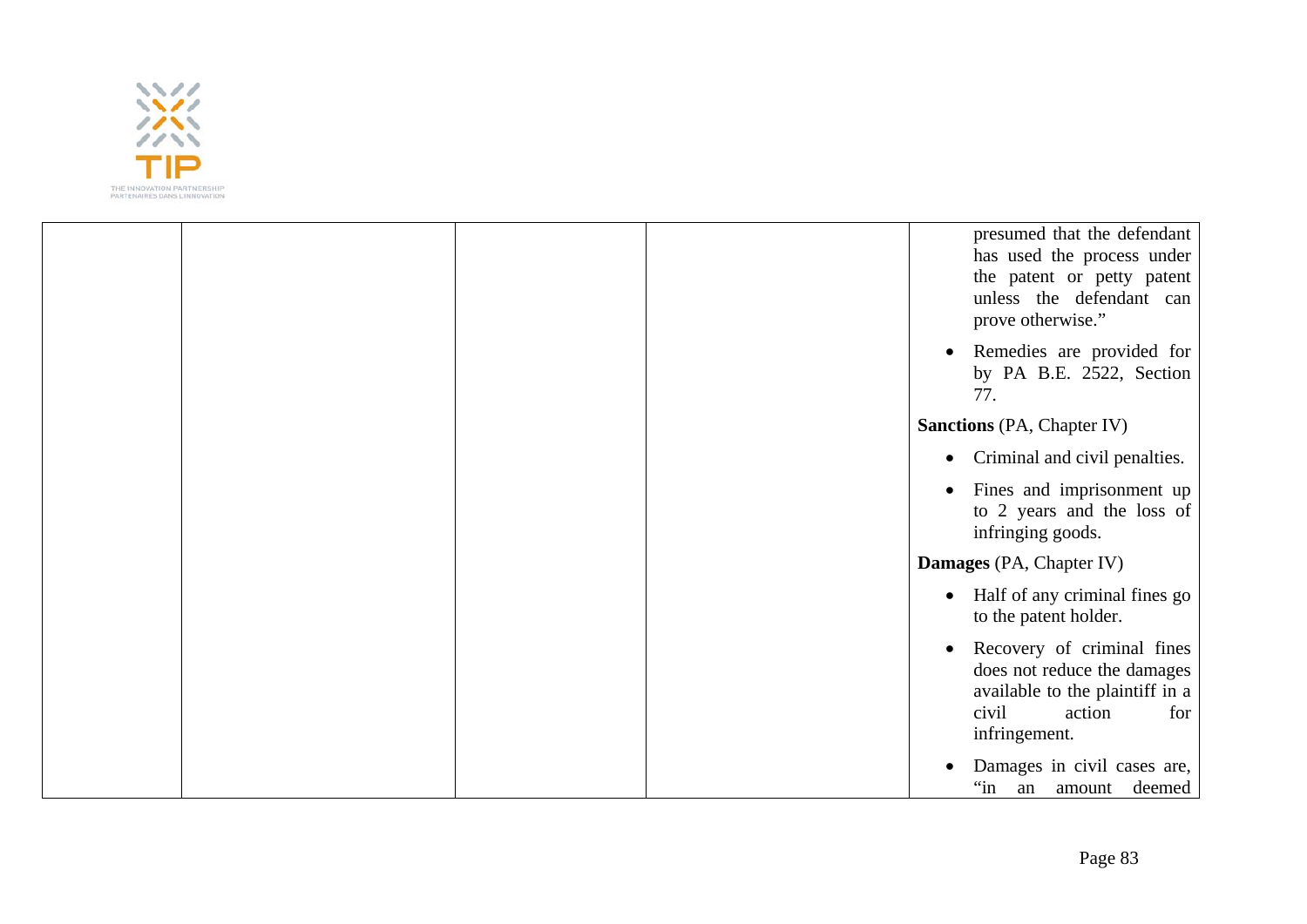

|              |                                                                                                                                                                                                                                  |                                                                                                                                                        |                                                                                                                                                                                                | appropriate by the court,<br>taking into consideration the<br>gravity of the<br>injury<br>including the loss of benefits<br>and expenses necessary to<br>enforce the rights of the<br>owner of the patent or petty<br>patent."                                       |
|--------------|----------------------------------------------------------------------------------------------------------------------------------------------------------------------------------------------------------------------------------|--------------------------------------------------------------------------------------------------------------------------------------------------------|------------------------------------------------------------------------------------------------------------------------------------------------------------------------------------------------|----------------------------------------------------------------------------------------------------------------------------------------------------------------------------------------------------------------------------------------------------------------------|
|              |                                                                                                                                                                                                                                  |                                                                                                                                                        |                                                                                                                                                                                                | <b>Injunction</b> (PA, Chapter IV)                                                                                                                                                                                                                                   |
|              |                                                                                                                                                                                                                                  |                                                                                                                                                        |                                                                                                                                                                                                | Injunctions are available in<br>cases where, "there is clear<br>evidence that any person is<br>committing or<br>about<br>to<br>commit<br>act<br>in<br>any<br>infringement."<br>of<br>The<br>granting<br>the<br>injunction has no impact on<br>the available damages. |
| <b>KENYA</b> | • According to The Industrial<br>Property Act, 2001 (hereinafter<br>IPA), s. 2: "invention" means a<br>new and useful art (whether<br>producing a physical effect or<br>not), process, machine,<br>manufacture or composition of | The standard term<br>$\bullet$<br>is 20 years from the<br>filing date subject<br>to the payment of<br>the annual fees. (ss.<br>60 & 61 of <i>IPA</i> ) | When a patent is granted for a<br>product the owner can prevent<br>others from:<br>1) making, importing, offering<br>for sale, selling and using the<br>product; (s. 54(1)( <i>a</i> )(i) IPA) | <b>Available Remedies</b><br>Section 55 of the <i>IPA</i> gives the<br>owner the following enforcement<br>rights in the case of infringement:<br>An injunction against the<br>$\bullet$<br>performance or likely<br>performance of an act that                       |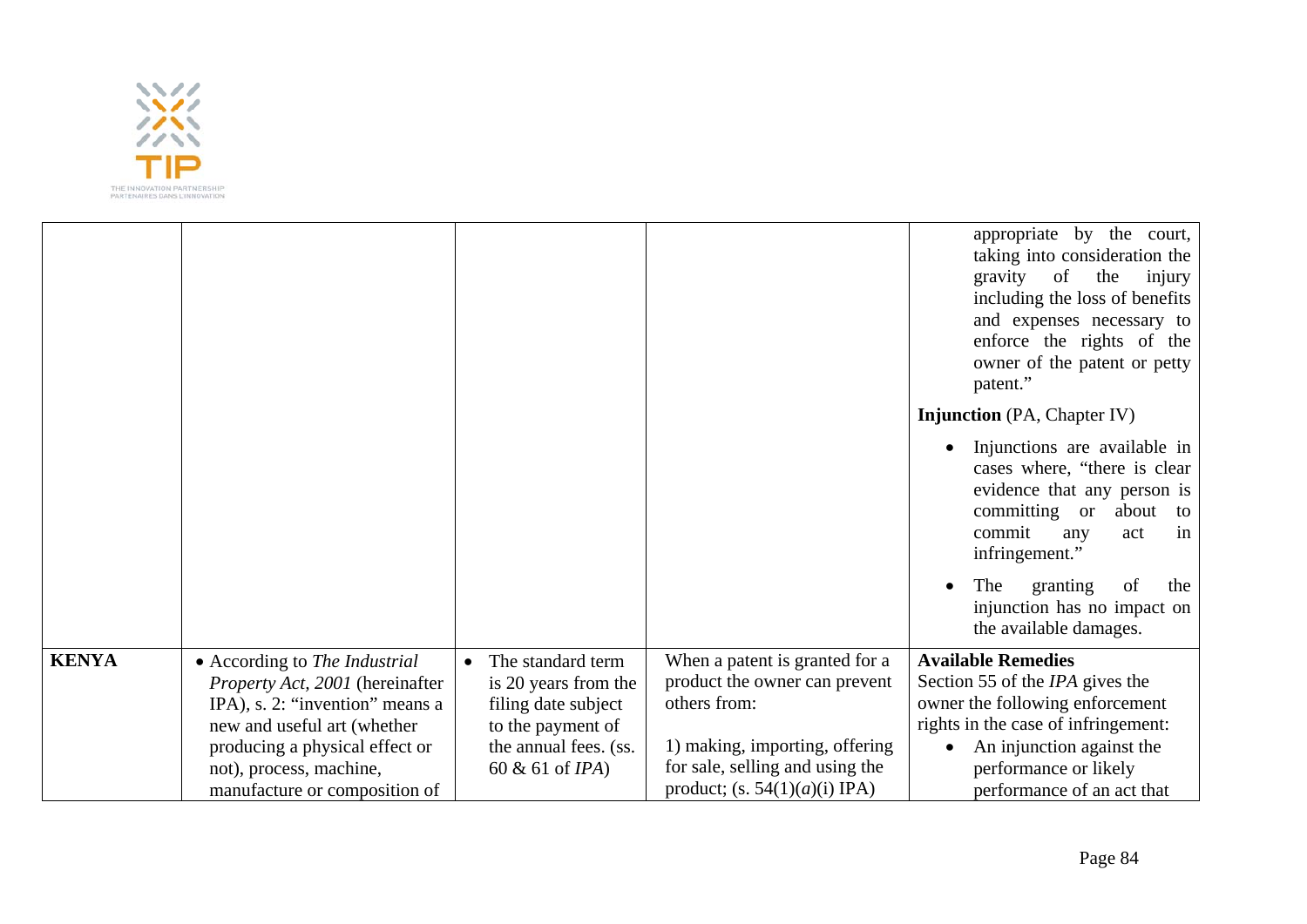

| matter which is not obvious, or     |                                          | will infringe the patent;                |
|-------------------------------------|------------------------------------------|------------------------------------------|
| any new and useful                  | 2) stocking such product for             | A claim to damages from<br>$\bullet$     |
| improvement thereof which is        | the purposes of offering it for          | someone who, with                        |
| not obvious, capable of being       | sale, selling or using the               | knowledge of the patent,                 |
| used or applied in trade or         | product; (s. 54(1)( <i>a</i> )(ii) IPA)  | performs any of the acts                 |
| industry and includes an            |                                          | reserved to the owner of the             |
| alleged invention.                  | When the patent is granted for           | patent without the owner's               |
| • Section 21(1) of the IPA states   | a process the owner can                  | consent;                                 |
| that: "invention" means a           | prevent others from:                     | Finally, an owner can claim<br>$\bullet$ |
| solution to a specific problem      |                                          | compensation from someone                |
| in the field of technology.         | 1) making, importing, offering           | who performs any of the                  |
|                                     | for sale, selling and using the          | inventions as if they had a              |
| <b>Exclusions from Patentable</b>   | product; (s. 54(1)( <i>a</i> )(i) of the | patent, if they had known that           |
| <b>Subject Matter:</b>              | IPA)                                     | the invention was patented or            |
| • "Discoveries, scientific theories |                                          | had received written notice to           |
| and mathematical methods";          | 2) stocking such product for             | that effect.                             |
| (IPA, 2001, s. 21(3)(a))            | the purposes of offering it for          |                                          |
| • "Schemes, rules or methods for    | sale, selling or using the               |                                          |
| doing business, performing          | product; (s. $54(1)(a)(ii)$ of the       |                                          |
| purely mental acts or playing       | IPA)                                     |                                          |
| games"; $(IPA, s. 21(3)(b))$        | 3) To conclude license                   |                                          |
| • "Methods for treatment of the     | contracts (subject to the                |                                          |
| human or animal body by             | restrictions contained in the            |                                          |
| surgery or therapy, as well as      | Act). (s. 53(1)(c) of the <i>IPA</i> )   |                                          |
| diagnostic methods practiced in     |                                          |                                          |
| relation thereto, except            |                                          |                                          |
| products for use in any such        |                                          |                                          |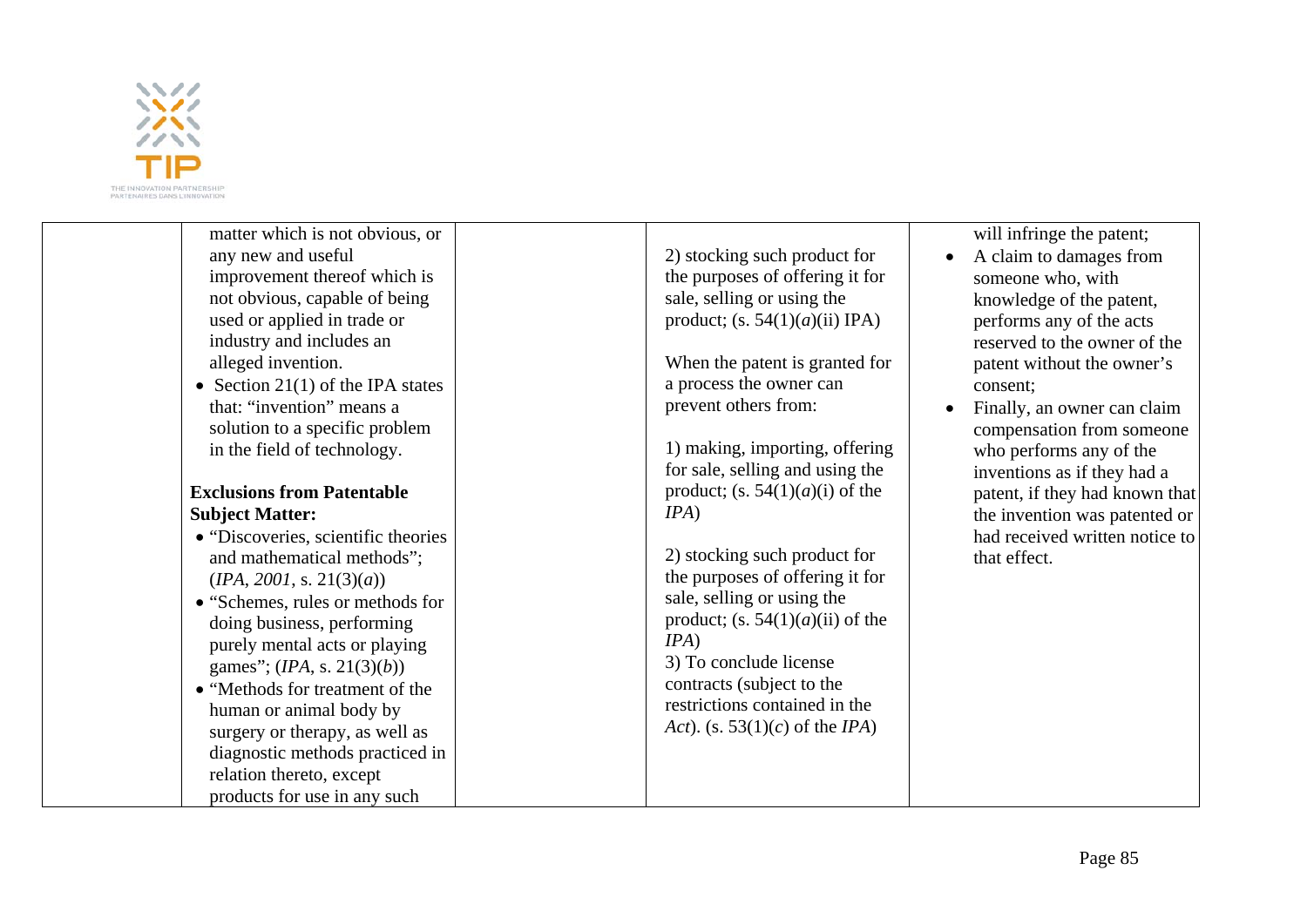

|                | methods"; $(IPA, s. 21(3)(c))$     |                                   |                                |                                |
|----------------|------------------------------------|-----------------------------------|--------------------------------|--------------------------------|
|                | • "Mere presentation of            |                                   |                                |                                |
|                | information"; $(IPA, s. 21(3)(d))$ |                                   |                                |                                |
|                | • "Public health related methods"  |                                   |                                |                                |
|                | of use or uses of any molecule     |                                   |                                |                                |
|                | or other substance whatsoever      |                                   |                                |                                |
|                | used for the prevention or         |                                   |                                |                                |
|                | treatment of any disease which     |                                   |                                |                                |
|                | the Minister responsible for       |                                   |                                |                                |
|                | matters relating to health may     |                                   |                                |                                |
|                | designate as a serious health      |                                   |                                |                                |
|                | hazard or as a life threatening    |                                   |                                |                                |
|                | disease"; $(IPA, s. 21(3)(e))$     |                                   |                                |                                |
|                | • "Plant varieties as provided for |                                   |                                |                                |
|                | in the Seeds and Plant Varieties   |                                   |                                |                                |
|                | Act, but not parts thereof or      |                                   |                                |                                |
|                | products of biotechnological       |                                   |                                |                                |
|                | processes"; $(IPA, s. 26(a))$      |                                   |                                |                                |
|                | • "Inventions contrary to public   |                                   |                                |                                |
|                | order, morality, public health     |                                   |                                |                                |
|                | and safety, principles of          |                                   |                                |                                |
|                | humanity and environmental         |                                   |                                |                                |
|                | conservation." $(IPA, s. 26(b))$   |                                   |                                |                                |
|                |                                    |                                   |                                |                                |
| <b>NIGERIA</b> | o An invention is patentable if it | $S. 7(1)$ PDA states<br>$\bullet$ | A patent on a product gives    | Infringement (s.25 PDA)        |
|                | is new, results from inventive     | that a patent will be             | the holder exclusive rights to |                                |
|                | activity and is capable of         | good for 20 years                 | import, produce, sell, or      | • The rights of a patentee are |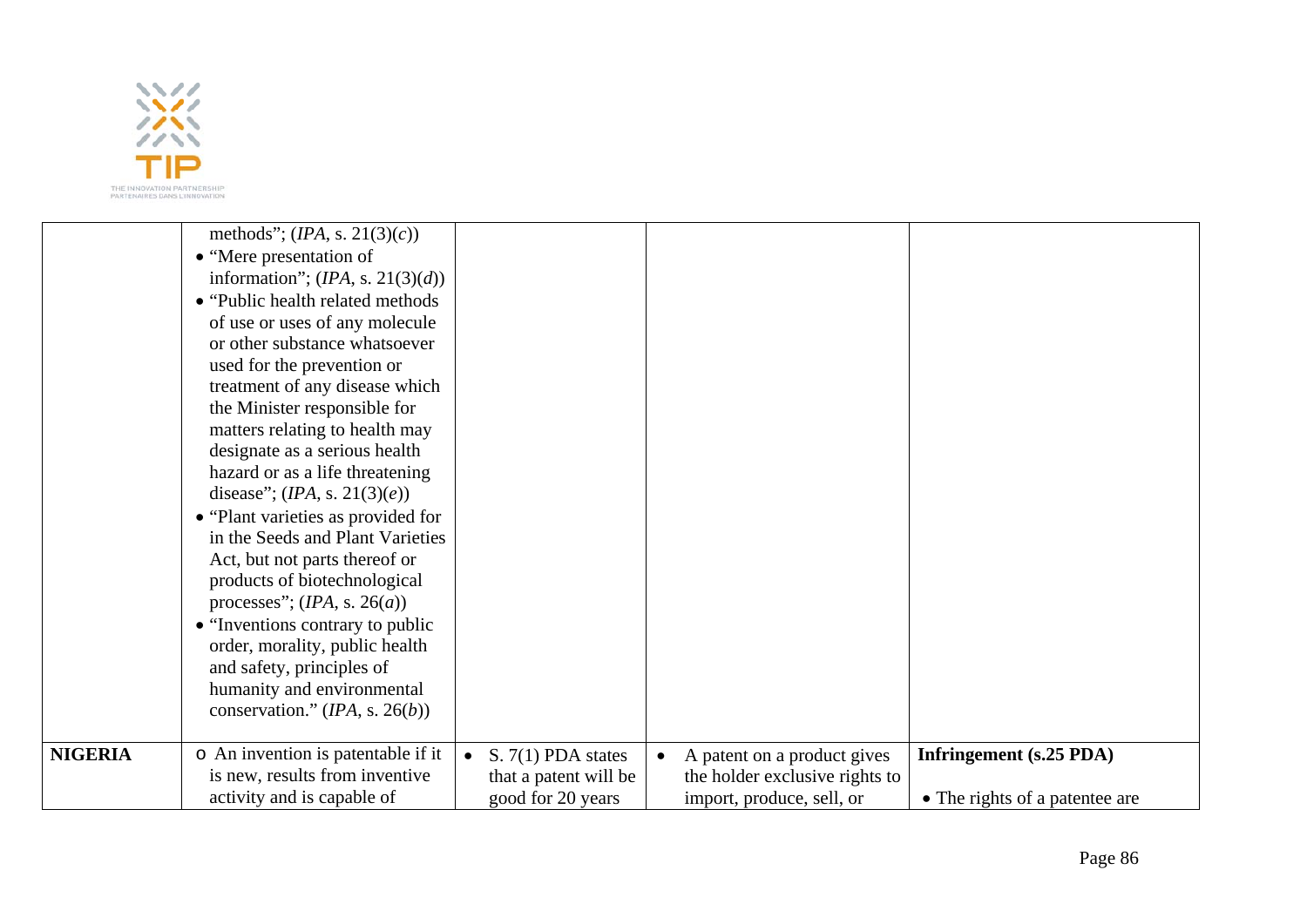

| industrial application. (s.          | following the date  | stock for sale or use, while a | infringed if another person,        |
|--------------------------------------|---------------------|--------------------------------|-------------------------------------|
| $1(1)(a)$ Patent and Designs Act,    | of filing and sub-  | patent on a process gives the  | without the licence of the          |
| 1970 (hereinafter PDA))              | section $(2)$ makes | holder exclusive rights to     | patentee, does or causes the doing  |
|                                      | this term dependent | apply the process as well as   | of any act that the patent covers   |
| <b>Exempt from Patenting</b>         | on the payment of   | exclusive rights to do any of  | • Infringement is actionable at the |
|                                      | annual fees.        | the previously mentioned       | suit of the patentee                |
| Plant or animal varieties, essential |                     | acts with products produced    | • An infringement action may give   |
| biological processes; Inventions     |                     | by the process. $(s.6(1)$ PDA) | rise to damages, injunction,        |
| whose exploitation would be          |                     |                                | accounts or otherwise shall be      |
| contrary to public order or          |                     |                                | available to the plaintiff as is    |
| morality. (s. $1(4)$ <i>PDA</i> )    |                     |                                | available in any corresponding      |
|                                      |                     |                                | proceedings in respect of the       |
|                                      |                     |                                | infringement of other proprietary   |
|                                      |                     |                                | rights.                             |
|                                      |                     |                                | • If a patent has been granted in   |
|                                      |                     |                                | respect of a process for the        |
|                                      |                     |                                | manufacture of a new product;       |
|                                      |                     |                                | and the same product is             |
|                                      |                     |                                | manufactured by a person other      |
|                                      |                     |                                | than the patentee, the product      |
|                                      |                     |                                | shall in the absence of proof to    |
|                                      |                     |                                | the contrary be presumed to have    |
|                                      |                     |                                | been manufactured by that           |
|                                      |                     |                                | process.                            |
|                                      |                     |                                |                                     |
|                                      |                     |                                |                                     |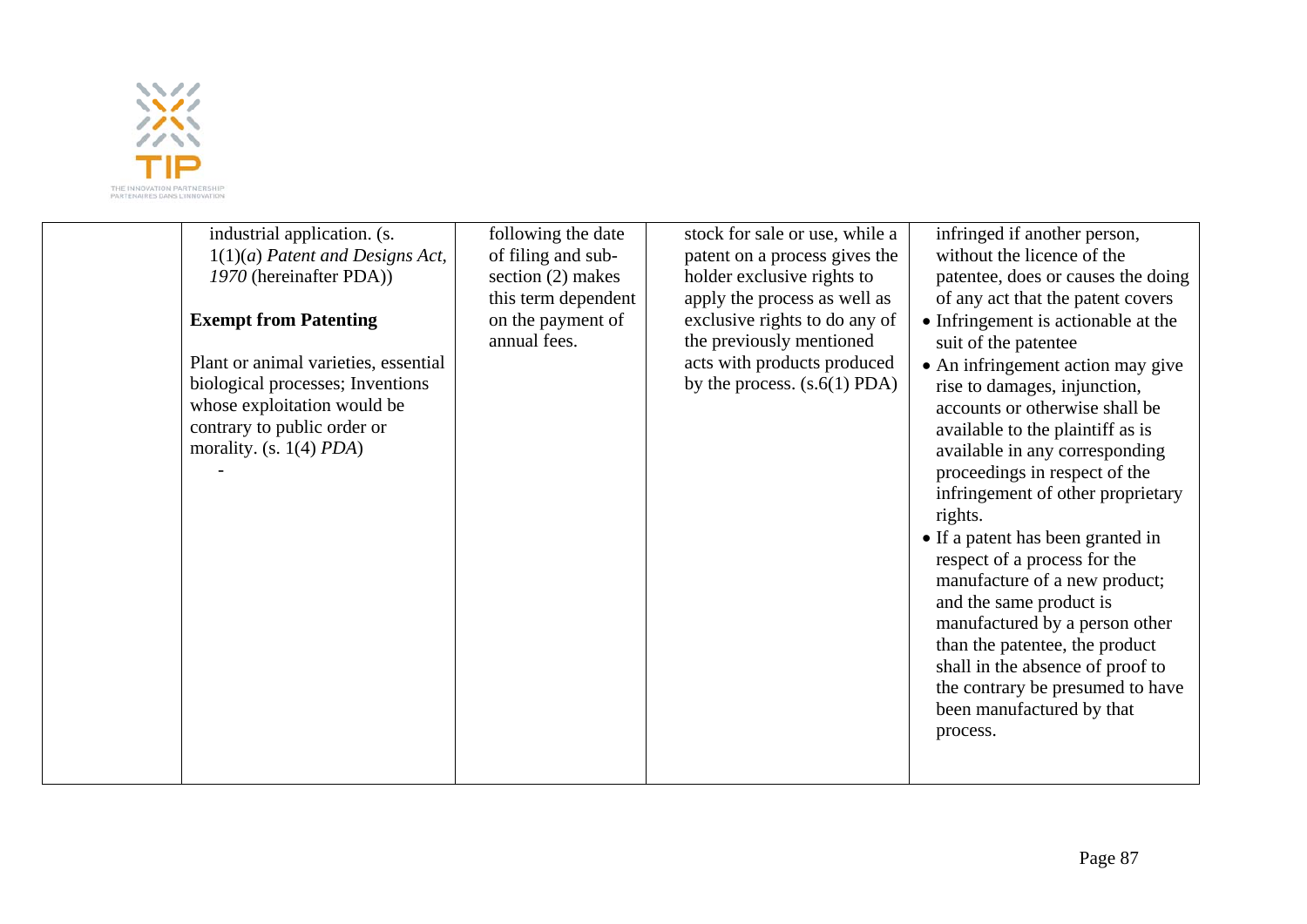

| <b>SOUTH</b>  | Any new invention that                                                                                                                                                                                                                                                                                                                                                                                                                                                                                                    | The duration of                                                      | right to exclude other<br>$\bullet$                                                                                                                                                       | <b>Infringement</b><br>(PA.<br><b>Chapter</b>                                                                                                                                                                                                                                                                                                                                                                                                                                                                                                                                                 |
|---------------|---------------------------------------------------------------------------------------------------------------------------------------------------------------------------------------------------------------------------------------------------------------------------------------------------------------------------------------------------------------------------------------------------------------------------------------------------------------------------------------------------------------------------|----------------------------------------------------------------------|-------------------------------------------------------------------------------------------------------------------------------------------------------------------------------------------|-----------------------------------------------------------------------------------------------------------------------------------------------------------------------------------------------------------------------------------------------------------------------------------------------------------------------------------------------------------------------------------------------------------------------------------------------------------------------------------------------------------------------------------------------------------------------------------------------|
| <b>AFRICA</b> | involves an inventive step                                                                                                                                                                                                                                                                                                                                                                                                                                                                                                | a patent shall                                                       | persons from making,                                                                                                                                                                      | $\mathbf{X}$ <b>I</b> )                                                                                                                                                                                                                                                                                                                                                                                                                                                                                                                                                                       |
|               | and is capable of being<br>used or applied in trade or<br>industry or agriculture<br>(Patents, Act<br>(Consolidation),<br>26/01/1978 (1996),<br>$No.57(No.49)$ sec 25(1)<br>(hereinafter PA)<br>A discovery, scientific<br>theory, mathematical<br>method, a literary,<br>dramatic, musical or<br>artistic work r any other<br>aesthetic creation, a<br>scheme, rule or method<br>for performing a mental<br>act, playing a game or<br>doing business, a<br>computer program and<br>presentation of<br>information is not | be 20 years<br>from the date<br>of application<br>(PA, sec)<br>46(1) | using, exercising or<br>disposing of the<br>invention, so that he<br>shall have and enjoy the<br>whole profit and<br>advantage accruing by<br>reason of the invention.<br>$(PA, \sec 45)$ | An infringement action can<br>be<br>only<br>instituted<br>nine<br>after<br>months<br>the<br>seal<br>(publication) of the patent<br>$(PA, \sec 44(4))$<br>Infringement<br>be<br>may<br>remedied by<br>an interdict;<br>delivery up of any infringing<br>product or any article or<br>of<br>which<br>product<br>the<br>infringing product forms an<br>inseparable<br>part;<br>and<br>damages (may be calculated)<br>on the basis of the amount of<br>a reasonable royalty which<br>would have been payable by<br>a licensee or sub-licensee in<br>of<br>the<br>respect<br>patent<br>concerned). |
|               | patentable (PA. sec $25(2)$ )<br>Methods of medical                                                                                                                                                                                                                                                                                                                                                                                                                                                                       |                                                                      |                                                                                                                                                                                           | proceedings<br>for<br>In<br>any                                                                                                                                                                                                                                                                                                                                                                                                                                                                                                                                                               |
|               | treatment and surgery are                                                                                                                                                                                                                                                                                                                                                                                                                                                                                                 |                                                                      |                                                                                                                                                                                           | infringement the defendant<br>may counterclaim for the                                                                                                                                                                                                                                                                                                                                                                                                                                                                                                                                        |
|               | not patentable (PA. sec11)                                                                                                                                                                                                                                                                                                                                                                                                                                                                                                |                                                                      |                                                                                                                                                                                           |                                                                                                                                                                                                                                                                                                                                                                                                                                                                                                                                                                                               |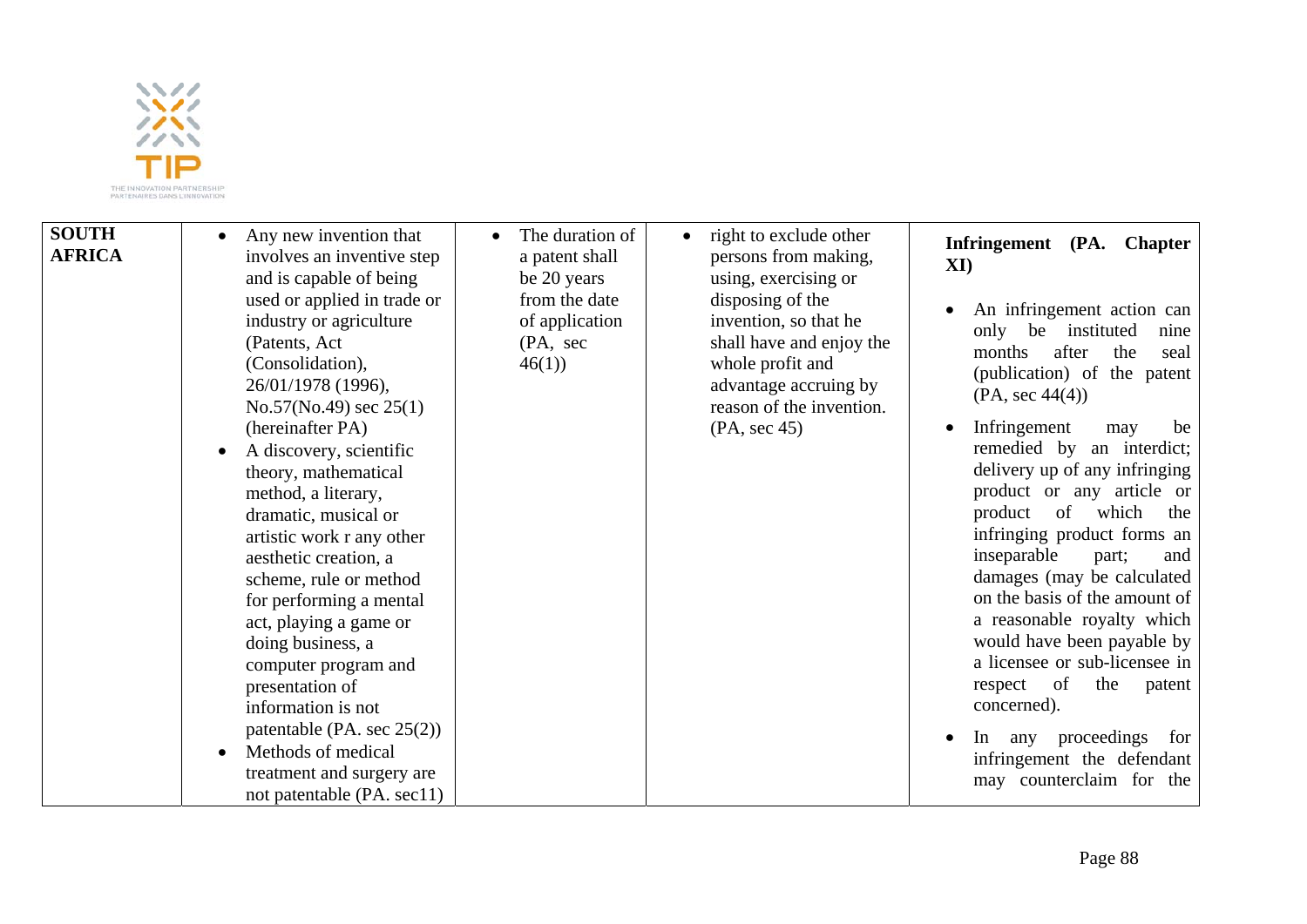

| Any invention exploitation                                                                                                                                                                                                 | revocation of the patent and,                                                                                                                                                                                                                                                                                                                                                     |
|----------------------------------------------------------------------------------------------------------------------------------------------------------------------------------------------------------------------------|-----------------------------------------------------------------------------------------------------------------------------------------------------------------------------------------------------------------------------------------------------------------------------------------------------------------------------------------------------------------------------------|
| of which would be                                                                                                                                                                                                          | by way of defence, rely upon                                                                                                                                                                                                                                                                                                                                                      |
| deemed to encourage                                                                                                                                                                                                        | any ground on which a                                                                                                                                                                                                                                                                                                                                                             |
| offensive or morally                                                                                                                                                                                                       | patent may be revoked                                                                                                                                                                                                                                                                                                                                                             |
| repugnant behavior.<br>For any variety of plant or<br>animal or any biological<br>processes for the<br>production of plants or<br>animals, not being a<br>microbiological process or<br>the product of any such<br>process | patentee shall not be entitled<br>recover damages in<br>to<br>respect of infringement of a<br>patent from a defendant who<br>proves that at the date of the<br>infringement he was not<br>had<br>and<br>aware,<br>no<br>reasonable means of making<br>himself<br>of<br>aware,<br>the<br>existence of the patent,                                                                  |
|                                                                                                                                                                                                                            | A commissioner may make a<br>declaration that the use by<br>any person of any process,<br>or the making or use or sale<br>by any person of any article,<br>does not constitute patent<br>infringement,<br>notwithstanding<br>that<br>$\overline{p}$<br>assertion to the contrary has<br>been made by the patentee<br>or licensee, if it is proved-<br>the person attempted<br>(a) |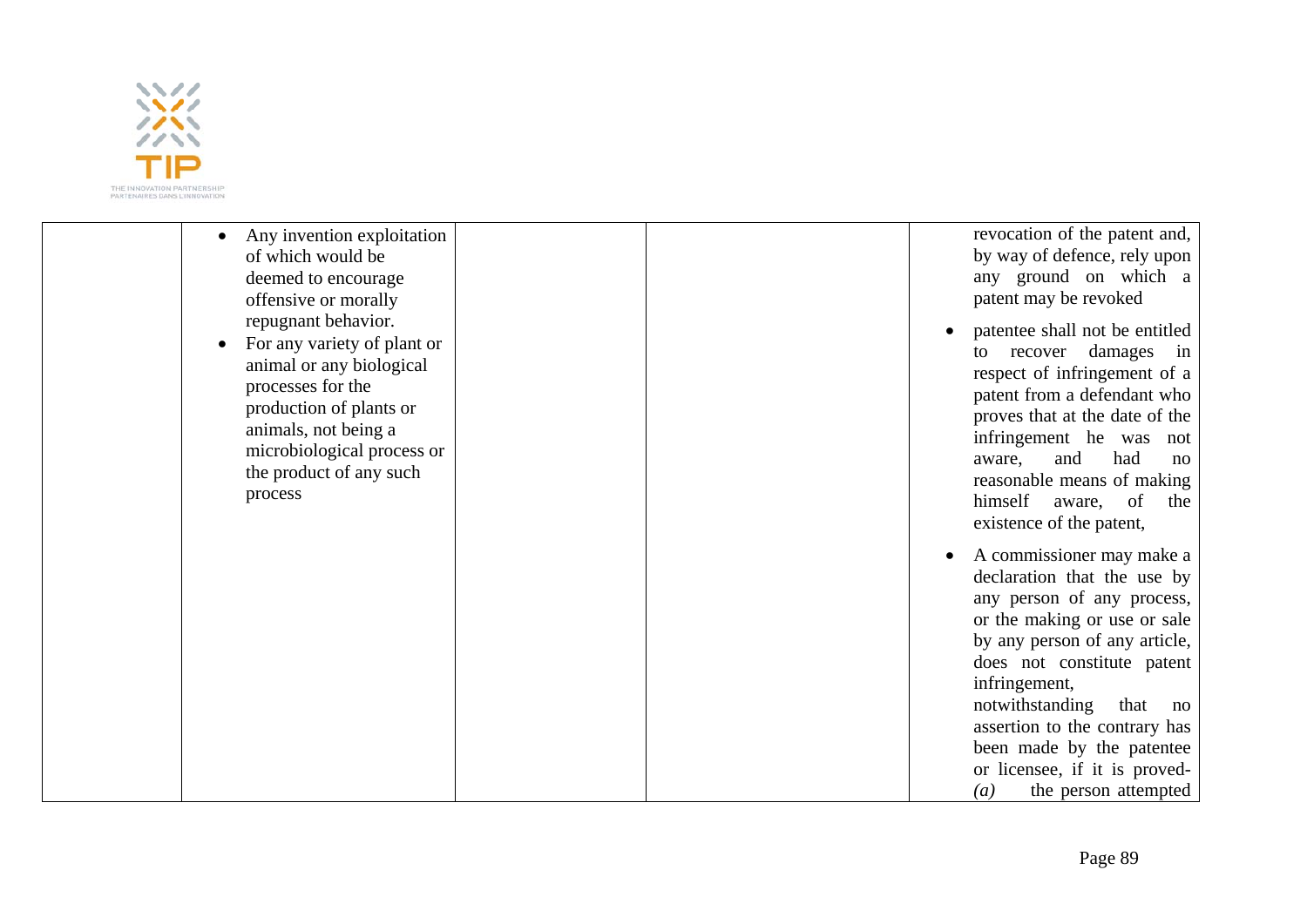

| <b>CAMEROUN</b> | Cameroon and Mali both adhere<br>to the Agreement Revising the             | <b>SEE MALI</b> (<br><b>Agreement Revising</b> | <b>SEE MALI</b> (Agreement<br>Revising the Bangui Agreement) | and failed to get such a<br>declaration from the patent<br>the<br>exclusive<br>$\alpha$<br>owner<br>licensee.<br>Remedies<br>exist<br>for<br>of<br>groundless<br>threats<br>proceedings<br>infringement<br>(s.70)<br><b>SEE MALI</b> (Agreement Revising<br>the Bangui Agreement) |
|-----------------|----------------------------------------------------------------------------|------------------------------------------------|--------------------------------------------------------------|-----------------------------------------------------------------------------------------------------------------------------------------------------------------------------------------------------------------------------------------------------------------------------------|
|                 | Bangui Agreement of March 2,<br>1977,                                      | the Bangui Agreement)                          |                                                              |                                                                                                                                                                                                                                                                                   |
|                 | on the Creation of an African<br><b>Intellectual Property Organization</b> |                                                |                                                              |                                                                                                                                                                                                                                                                                   |
|                 | (Bangui (Central African                                                   |                                                |                                                              |                                                                                                                                                                                                                                                                                   |
|                 | Republic), February 24, 1999)                                              |                                                |                                                              |                                                                                                                                                                                                                                                                                   |
| <b>MALI</b>     | <b>Invention</b>                                                           | <b>Duration</b>                                | <b>Rights Conferred by the</b>                               | <b>Fines and Criminal Punishment</b>                                                                                                                                                                                                                                              |
|                 | Article $2(1)$ of Annex I of                                               | The duration is 20                             | <b>Patent</b>                                                | The Revised Bangui Agreement                                                                                                                                                                                                                                                      |
|                 | the Agreement Revising                                                     | years from the filing                          | The exclusive right to                                       | includes states that any infringement                                                                                                                                                                                                                                             |
|                 | the Bangui Agreement                                                       | date of the application,                       | work the patented                                            | will be punished with a fine of                                                                                                                                                                                                                                                   |
|                 | (hereinafter the RBA)                                                      | subject to payment of                          | invention;                                                   | 1,000,000 (approx. 2050 US                                                                                                                                                                                                                                                        |
|                 | states: "An invention that                                                 | fees. (Art. 9 RBA)                             | The right to prevent                                         | dollars) to 3,000,000 (6150 US                                                                                                                                                                                                                                                    |
|                 | is new, involves and                                                       |                                                | others from working the                                      | dollars) CFA francs (Central                                                                                                                                                                                                                                                      |
|                 | inventive step and is                                                      |                                                | invention;                                                   | African francs) without prejudice                                                                                                                                                                                                                                                 |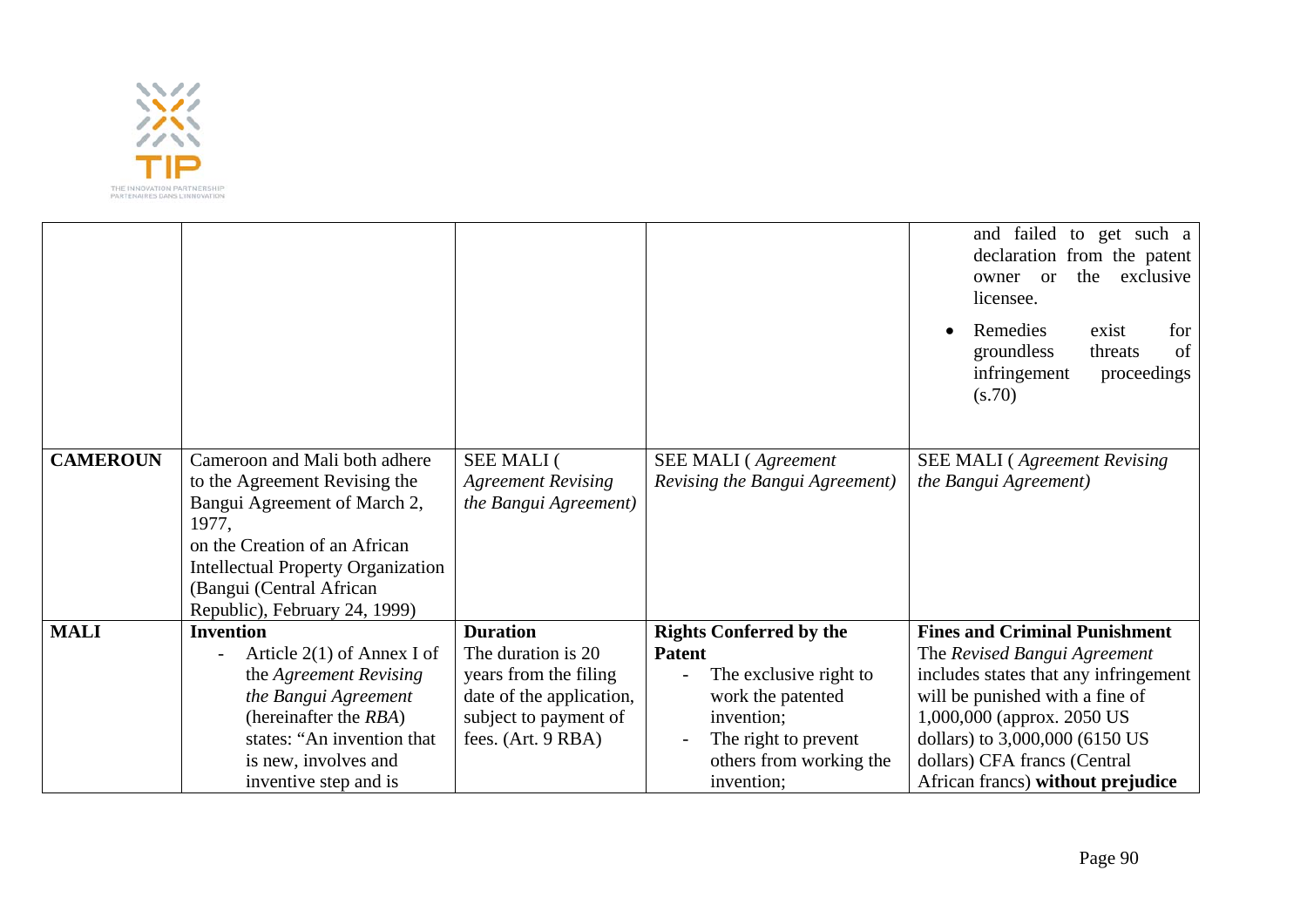

| industrially applicable           | For the above two rights,               | to actual compensation of the             |
|-----------------------------------|-----------------------------------------|-------------------------------------------|
| may be the subject of an          | art. 7(3) RBA defines                   | right holder. (Article 59 RBA)            |
| invention patent                  | "working" as:                           | Furthermore, in the case of               |
| (hereinafter called               | "( <i>a</i> ) where the patent has been | recidivism, article 59 of the Revised     |
| "patent")."                       | granted for a product:                  | Bangui Agreement establishes a            |
| Article $2(2)$ RBA states         | (i) manufacturing, importing,           | prison sentence of one to six             |
| that an invention "may            | offering for sale, selling and          | months.                                   |
| consist of or relate to a         | using the product,                      |                                           |
| product or process or to a        | (ii) holding the product for the        | However, criminal prosecution             |
| use thereof."                     | purposes of offering it for             | under the RBA can only be initiated       |
|                                   | sale, selling it or using it;           | by the Office of the Public               |
| <b>Exclusions from Patentable</b> |                                         | Prosecutor if an injured party            |
| <b>Subject Matter</b>             | $(b)$ where the patent has been         | complains. (Article 61 RBA)               |
| Inventions contrary to            | granted for a process:                  |                                           |
| morality/public order;            | (i) using the process,                  | <b>Seizure, Confiscation, Destruction</b> |
| Discoveries and scientific        | (ii) engaging in the acts               | Article 64 RBA allows for                 |
| or mathematical theories;         | mentioned in subparagraph $(a)$         | patent holders to apply to the            |
| Plant varieties, animal           | above in relation to a product          | courts for a seizure order on             |
| species, or essentially           | resulting directly from the use         | infringing materials.                     |
| biological processes for          | of the process."                        | Article 67 RBA establishes a              |
| the breeding of plants or         | Assign the patent,                      | strong enforcement measure                |
| animals (other than micro-        | transfer it by succession               | as follows: "The                          |
| biological processes and          | and enter into license                  | confiscation or destruction               |
| the products of such              | contracts;                              | of recognized infringing                  |
| processes);                       | Right to institute legal                | objects and, where                        |
| Rules or methods for              | proceedings against any person          | necessary, that of the                    |
| doing business;                   | who does the any of the above           | implements or tools                       |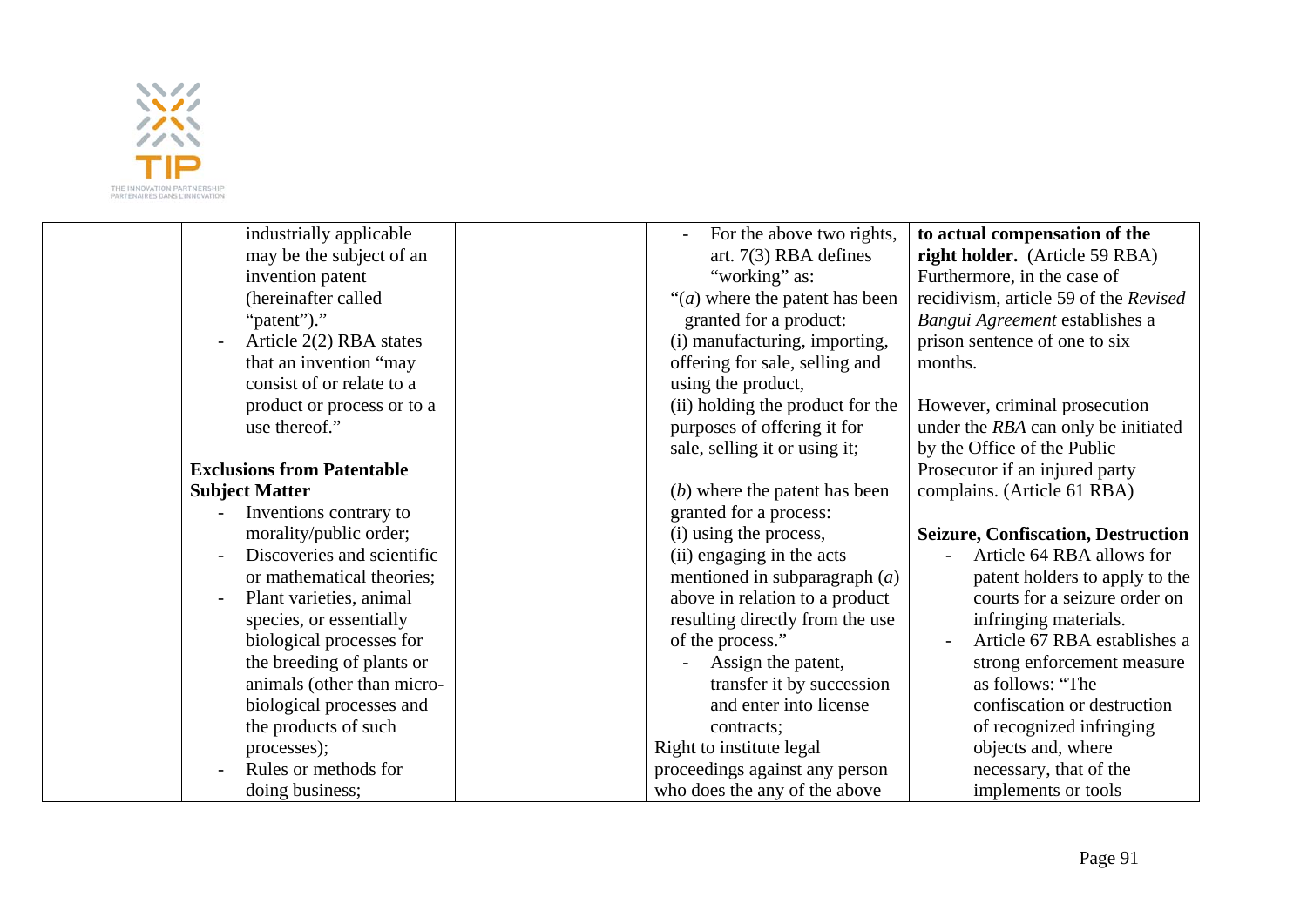

| Purely mental acts;             | acts without the patent holder's | specifically intended for      |
|---------------------------------|----------------------------------|--------------------------------|
| Schemes, rules, or              | permission. (All of above        | their manufacture shall, even  |
| methods for doing               | contained in article 7 RBA)      | in the case of acquittal, be   |
| business;                       |                                  | ordered against the infringer, |
| Methods for treatment of        |                                  | the receiver, the introducer   |
| the human or animal body        |                                  | or the retailer."              |
| by surgery or therapy, as       |                                  |                                |
| well as diagnostic              |                                  | <b>Criminal Law</b>            |
| methods;                        |                                  | Malian criminal law            |
| Computer programs;              |                                  | contains provisions that       |
| Literary and artistic works, as |                                  | address directly infractions   |
| well as any other aesthetic     |                                  | against intellectual property. |
|                                 |                                  | Article 248 Code Pénal (CP)    |
|                                 |                                  | states: "Toute atteinte aux    |
|                                 |                                  | droits d'un brevet  soit par   |
|                                 |                                  | fabrication de produit soit    |
|                                 |                                  | par l'emploi de moyens         |
|                                 |                                  | faisant l'objet du brevet      |
|                                 |                                  | constitue le délit de          |
|                                 |                                  | contrefaçon et est punie d'un  |
|                                 |                                  | emprisonnement de un à         |
|                                 |                                  | cinq ans et d'une amende de    |
|                                 |                                  | 50 000 à 15 000 000 de         |
|                                 |                                  | francs." (Code Pénal of        |
|                                 |                                  | Mali) [Producing an object]    |
|                                 |                                  | or employing a process that    |
|                                 |                                  | is the subject of a patent     |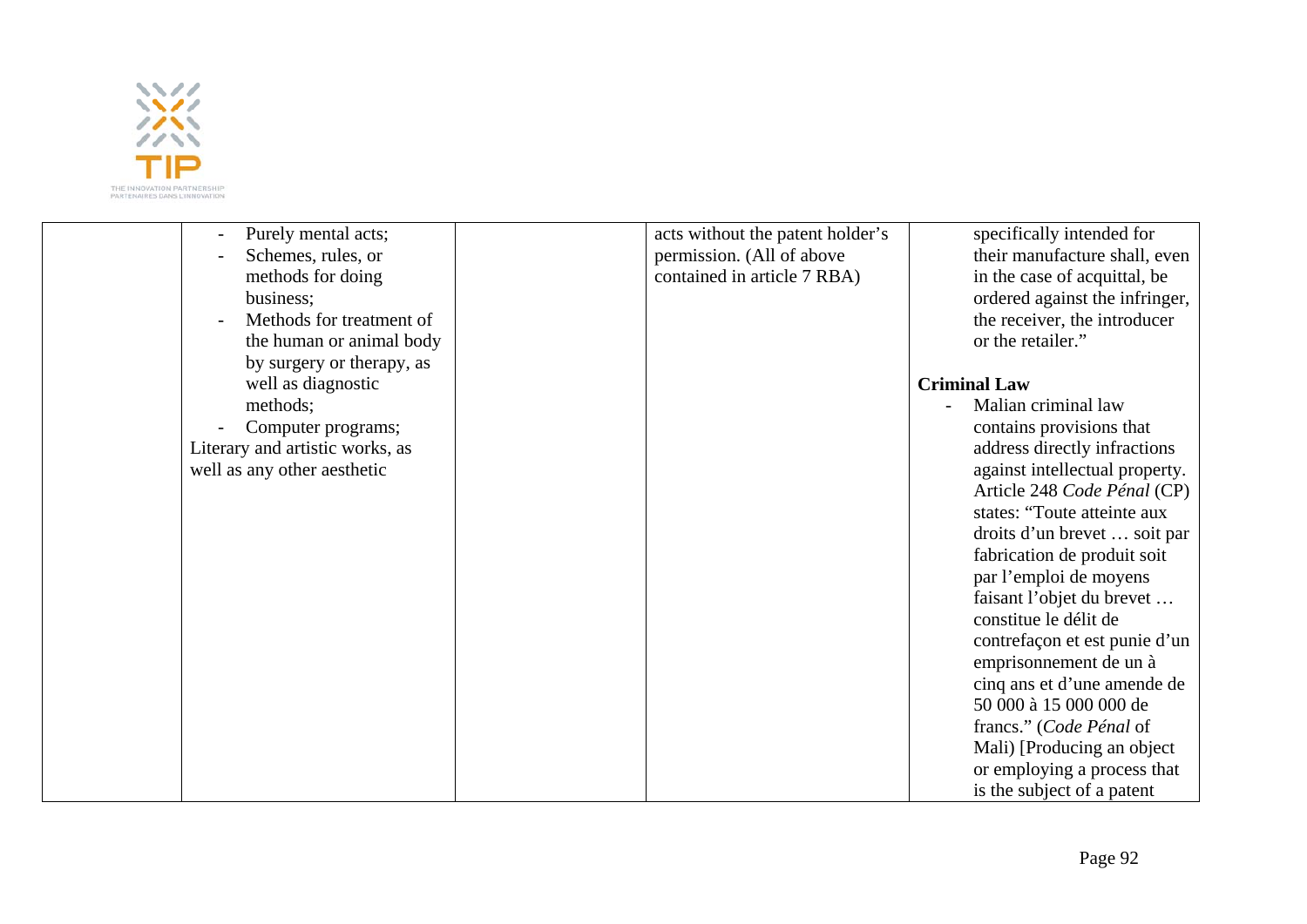

| constitutes counterfeiting   |
|------------------------------|
| and can be punished by a     |
| prison sentence of one to    |
| five years and a fine of 50  |
| 000 to 150 000 Malian        |
| francs]                      |
| Article 249 CP continues:    |
| "Les receleurs et ceux qui   |
| vendent ou introduisent sur  |
| le territoire national un ou |
| plusieurs objets contrefaits |
| sont punis des mêmes peines  |
| que les contrefacteurs." (2) |
| "En cas de récidive, outre   |
| l'amende visée à l'article   |
| précédent, une peine         |
| d'emprisonnement d'un        |
| mois à six mois pourra être  |
| prononcée." (Code Pénal of   |
| Mali) [Selling or dealing in |
| counterfeit objects attracts |
| the same punishment as that  |
| set out for counterfeiters   |
| themselves in article 248. A |
| second offense, in addition  |
| to the fines of article 248, |
| will be accompanied by       |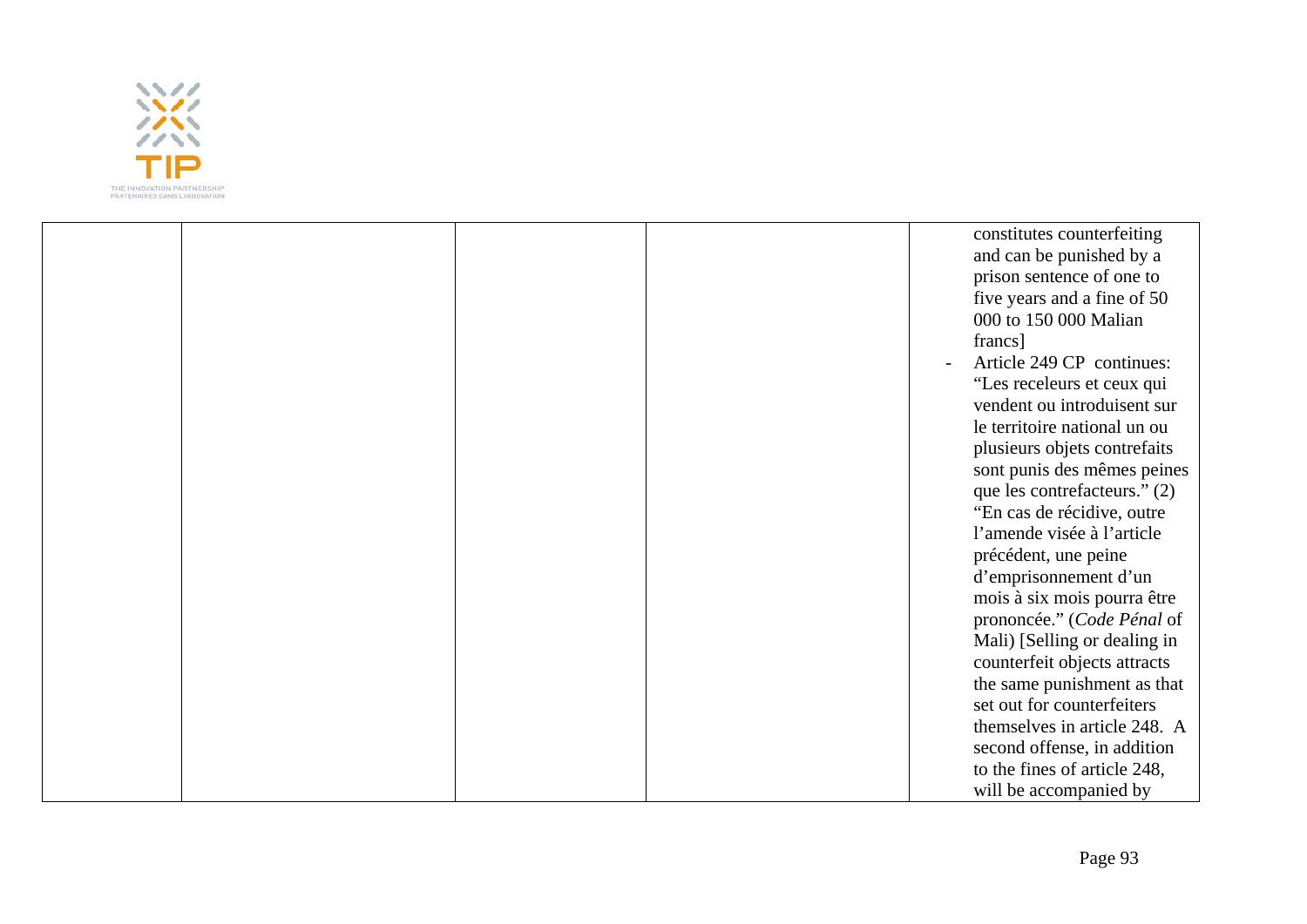

|                                |                                                                                                                                                                                                                                                                                                                                                                                                                                                                                                                                                                                                                                                                                                                                                    |                                                                                                                                                                             |                                                                                                                                                                                                                                                                                                                             | imprisonment of one to six<br>months.                                                                                                                      |
|--------------------------------|----------------------------------------------------------------------------------------------------------------------------------------------------------------------------------------------------------------------------------------------------------------------------------------------------------------------------------------------------------------------------------------------------------------------------------------------------------------------------------------------------------------------------------------------------------------------------------------------------------------------------------------------------------------------------------------------------------------------------------------------------|-----------------------------------------------------------------------------------------------------------------------------------------------------------------------------|-----------------------------------------------------------------------------------------------------------------------------------------------------------------------------------------------------------------------------------------------------------------------------------------------------------------------------|------------------------------------------------------------------------------------------------------------------------------------------------------------|
| <b>SWITZER-</b><br><b>LAND</b> | <b>Invention</b> (s.1 of the Federal Law<br><b>Concerning Patents of Inventions</b><br>of June 25, 1954 as amended on<br>December 19, 2003 (hereinafter<br>FLPI)<br>Inventions, to be patentable, must<br>be new, involve an inventive step<br>and be industrially applicable.<br>Pharma products are included - all<br>fields of technology.<br><b>Second Use</b><br>Article $7c$ FLPI allows the<br>patenting of known substances<br>when a second use for them is<br>discovered. Following is the full<br>text of the provision:<br>"Les substances ou compositions"<br>qui, en tant que telles, sont<br>comprises dans l'etat de la<br>technique ou font l'object d'un<br>droit antérieur, main ne répond<br>pas à ces conditions quant à leur | 20 years protection,<br>but can get<br>supplementary<br>protection certificate<br>for medicinal products.<br>Results in 5 more<br>years of protection.<br>(Article 14 FLPI) | A patent includes the<br>exclusive right to use<br>"professionally" the<br>invention: utilization,<br>execution, offering for<br>sale, placing in<br>circulation and<br>importation for such<br>purposes. (Article 8)<br>FLPI)<br>A patent on a process<br>protection extends to its<br>product. (Article 8 para 3<br>FLPI) | <b>Criminal Punishment</b><br>Article 81 FLPI sets the criminal<br>punishment of patent violation at<br>one year in prison or a fine of 100<br>000 francs. |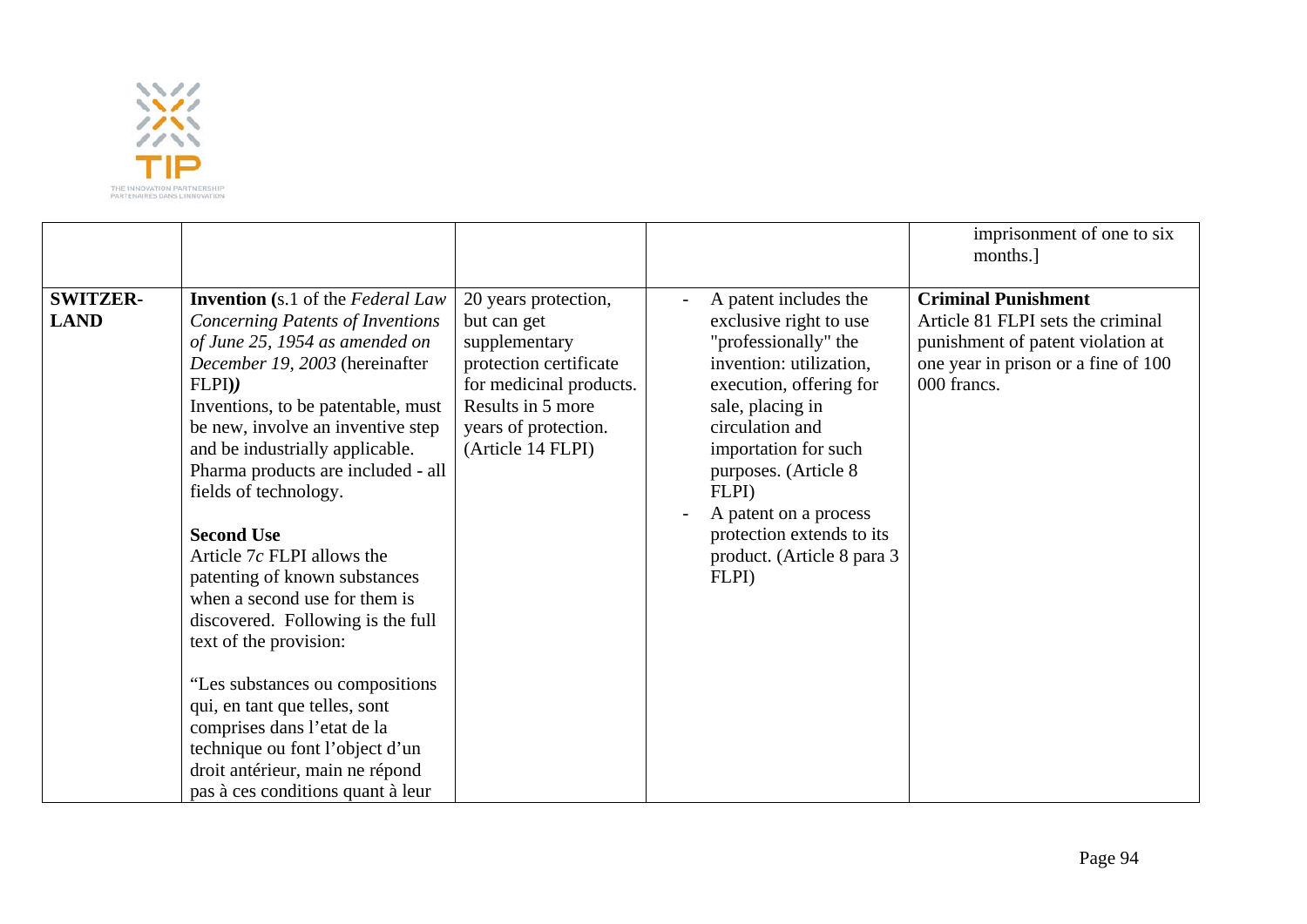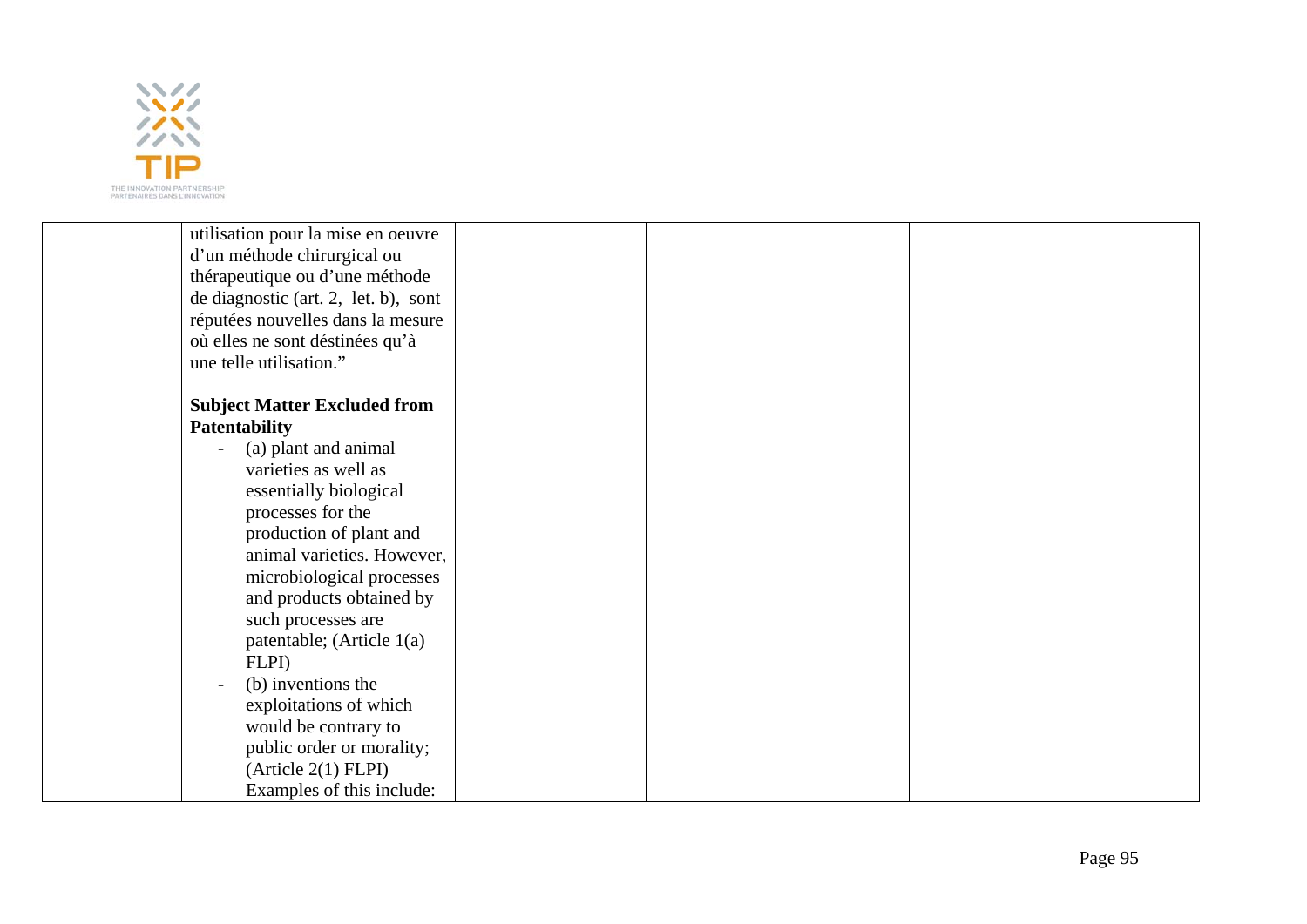

| $\circ$<br>$\circ$<br>cells.<br>$\overline{\phantom{a}}$ | procedures for<br>cloning humans;<br>procedures that<br>concern modifying<br>human DNA and<br>germinal human<br>(c) methods of surgical or |  |
|----------------------------------------------------------|--------------------------------------------------------------------------------------------------------------------------------------------|--|
|                                                          | therapeutic treatment and                                                                                                                  |  |
|                                                          | of diagnosis applied to the                                                                                                                |  |
| (Article 2(2) FLPI)                                      | human or animal body.                                                                                                                      |  |
|                                                          |                                                                                                                                            |  |

|               | <b>RULES ON PARALLEL</b>                                                                          | <b>COMPULSORY LICENSING</b>                                             | <b>GOVERNMENT USE</b>                              |
|---------------|---------------------------------------------------------------------------------------------------|-------------------------------------------------------------------------|----------------------------------------------------|
|               | <b>IMPORTS</b>                                                                                    | <b>PROVISIONS</b>                                                       | <b>PROVISIONS</b>                                  |
| <b>BRAZIL</b> | Once a product<br>manufactured in accordance<br>with a process or product<br>patent that has been | A compulsory license may be applied<br>for under certain circumstances. | There are no specific government<br>use provisions |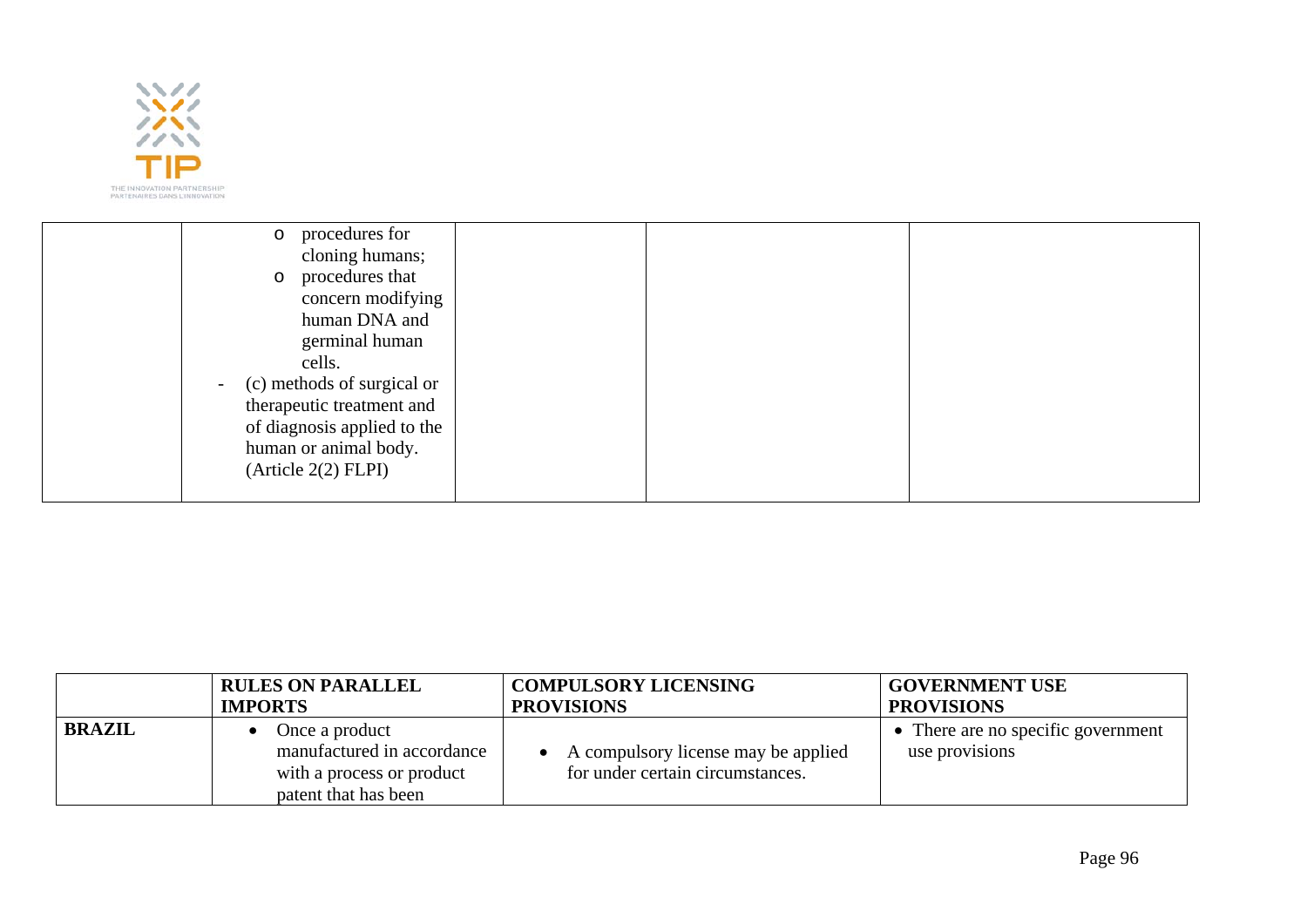

| introduced onto the domestic<br>market directly by the<br>patentholder or with his<br>consent $(s.44$ IPL), the right<br>is exhausted<br>Parallel importation of a<br>$\bullet$<br>patented article or process is<br>never a criminal wrong but<br>may be a civil wrong.<br>In the case of a compulsory<br>$\bullet$<br>license for abuse of<br>economic power, the<br>licensee (compulsory<br>license) who proposes local<br>manufacture shall be assured<br>a period, limited to the<br>provisions of Article 74 IPL,<br>to import the object of the<br>license, provided that it was<br>introduced onto the market<br>directly by the titleholder or<br>with his consent. | The compulsory license must be<br>$\bullet$<br>exploited within one year of grant or the<br>original patentee can file for<br>cancellation of the license. (IPL 9 279,<br>1996, Article 74)<br>Abuse of a patent right (or derived economic<br>power) (s.68 IPL)<br>A compulsory license is granted if a<br>$\bullet$<br>patent holder exercises his or her rights<br>in an abusive manner, proven pursuant<br>to law in an administrative or judicial<br>decision. IPL Art. 68.<br>In the case of a compulsory license for<br>$\bullet$<br>abuse of economic power, the licensee<br>who proposes local manufacture is<br>assured a period, limited to the<br>provisions of Article 74 IPL, to import<br>the object of the license, provided that it<br>was introduced onto the market directly<br>by the patent holder or with his consent. |  |
|------------------------------------------------------------------------------------------------------------------------------------------------------------------------------------------------------------------------------------------------------------------------------------------------------------------------------------------------------------------------------------------------------------------------------------------------------------------------------------------------------------------------------------------------------------------------------------------------------------------------------------------------------------------------------|----------------------------------------------------------------------------------------------------------------------------------------------------------------------------------------------------------------------------------------------------------------------------------------------------------------------------------------------------------------------------------------------------------------------------------------------------------------------------------------------------------------------------------------------------------------------------------------------------------------------------------------------------------------------------------------------------------------------------------------------------------------------------------------------------------------------------------------------|--|
| In the case of importation to<br>exploit a patent and in the<br>case of importation as<br>provided for in the preceding                                                                                                                                                                                                                                                                                                                                                                                                                                                                                                                                                      | In the case of importation to exploit a<br>$\bullet$<br>patent and in the case of importation,<br>third parties shall also be allowed to<br>import a product manufactured<br>according to a process or product patent,                                                                                                                                                                                                                                                                                                                                                                                                                                                                                                                                                                                                                       |  |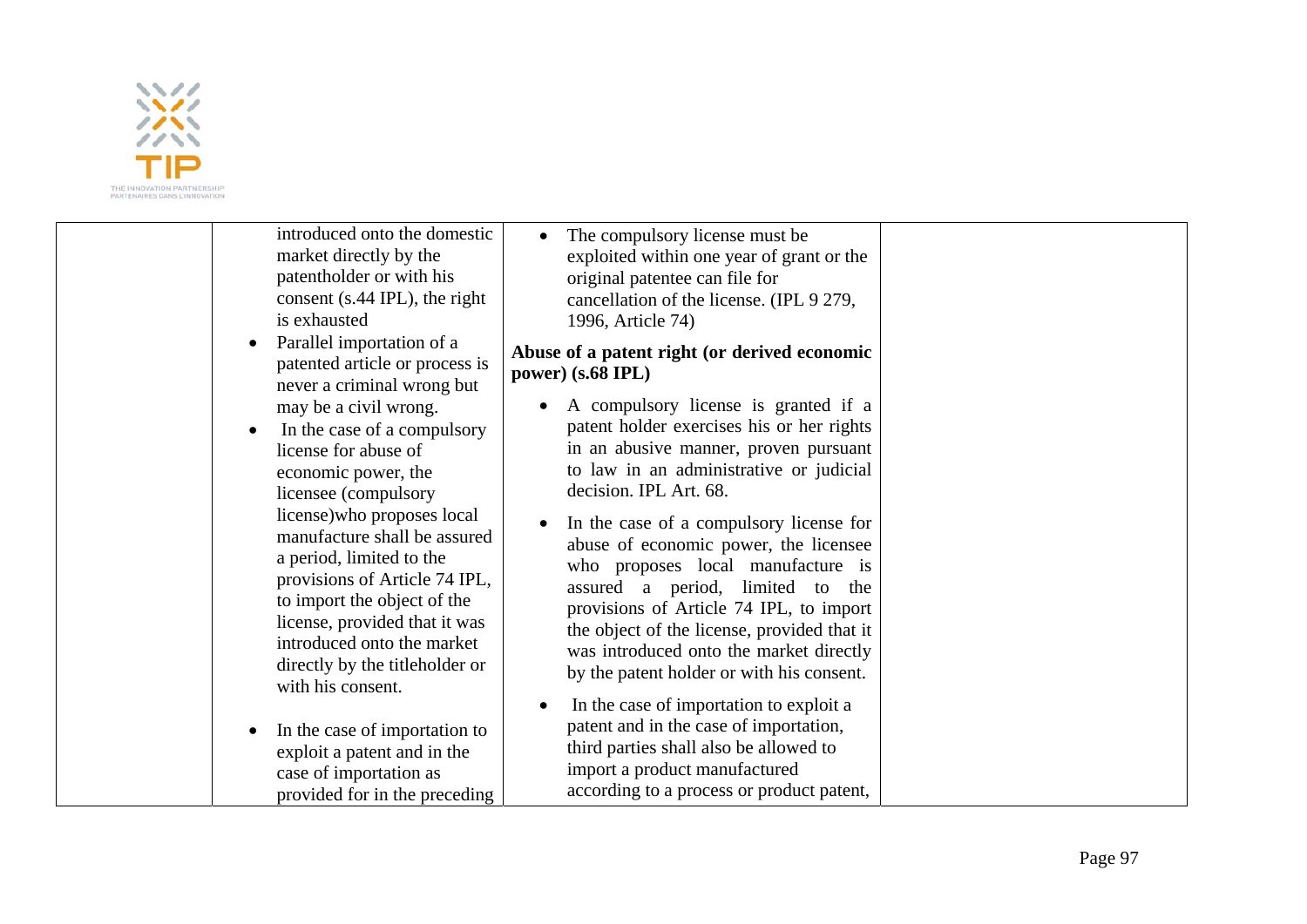

| Paragraph, third parties shall<br>also be allowed to import a<br>product manufactured<br>according to a process or<br>product patent, provided that<br>it has been introduced onto<br>the market by the titleholder<br>or with his consent. | provided that it has been introduced<br>onto the market by the titleholder or<br>with his consent.<br><b>Non-exploitation within Brazil</b><br>Non-exploitation of the object of the<br>patent within the Brazilian territory for<br>failure to manufacture or incomplete<br>manufacture of the product, or also<br>failure to make full use of the patented<br>process, except cases where this is not<br>economically feasible, when importation<br>shall be permitted. (IPL, Art. 68). |  |
|---------------------------------------------------------------------------------------------------------------------------------------------------------------------------------------------------------------------------------------------|-------------------------------------------------------------------------------------------------------------------------------------------------------------------------------------------------------------------------------------------------------------------------------------------------------------------------------------------------------------------------------------------------------------------------------------------------------------------------------------------|--|
|                                                                                                                                                                                                                                             | <b>Market</b> need                                                                                                                                                                                                                                                                                                                                                                                                                                                                        |  |
|                                                                                                                                                                                                                                             | A compulsory license may be granted in<br>the case where commercialization does<br>not satisfy the needs of the market. (IPL,<br>Art. 68)                                                                                                                                                                                                                                                                                                                                                 |  |
|                                                                                                                                                                                                                                             | <b>Patent dependency</b>                                                                                                                                                                                                                                                                                                                                                                                                                                                                  |  |
|                                                                                                                                                                                                                                             | There is a situation of dependency of<br>one patent with regard to another; the<br>object of the<br>dependent<br>patent<br>a substantial<br>constitutes<br>technical<br>progress with regard to the earlier<br>patent; and the titleholder fails to reach                                                                                                                                                                                                                                 |  |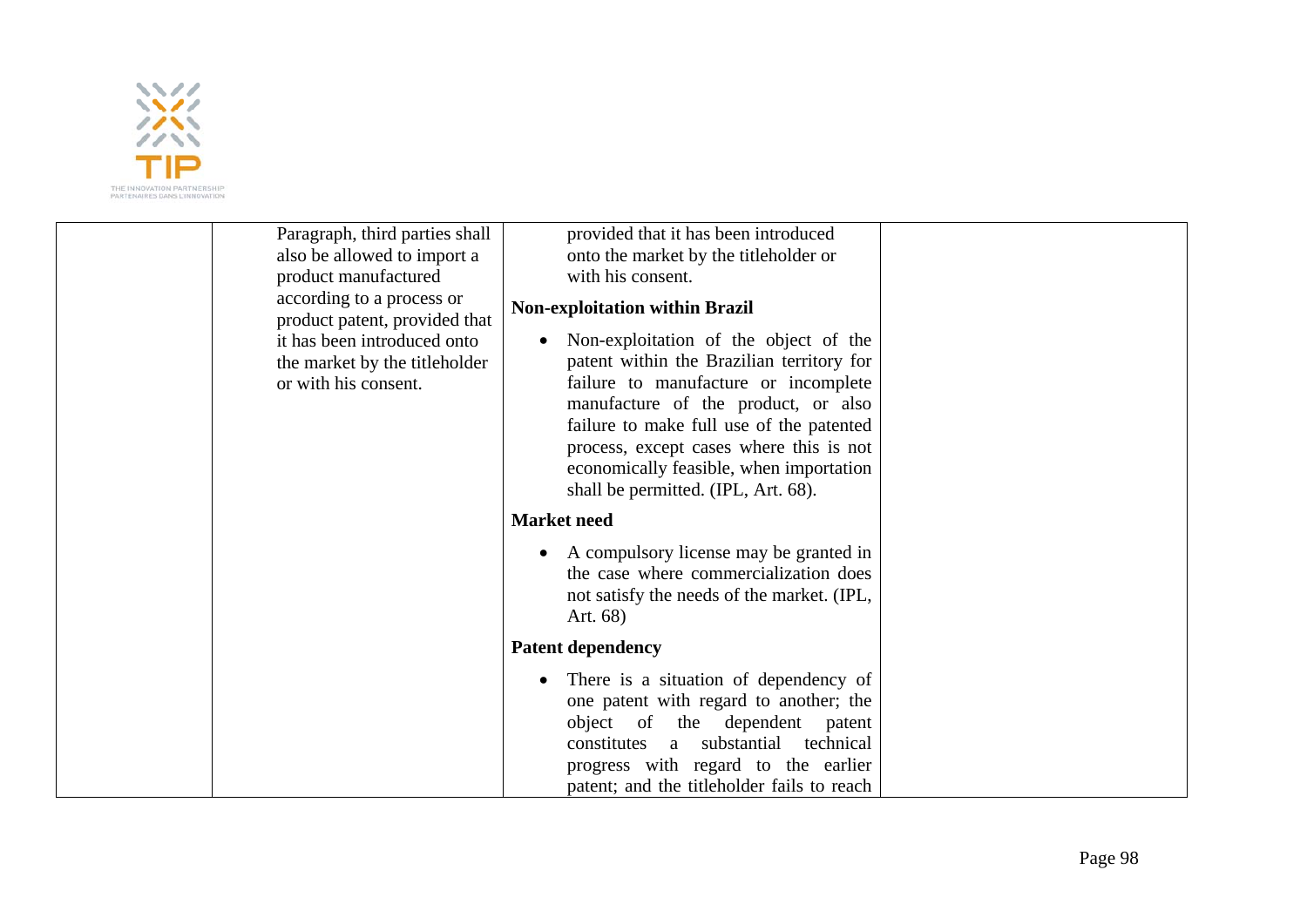

| agreement with the patentholder of the<br>dependent patent on the exploitation of<br>the earlier patent. IPL, Art. 70.                                                                                                                                                                                                                                                                                                                                                                                                                                                                                                                                                                                                                                                 |
|------------------------------------------------------------------------------------------------------------------------------------------------------------------------------------------------------------------------------------------------------------------------------------------------------------------------------------------------------------------------------------------------------------------------------------------------------------------------------------------------------------------------------------------------------------------------------------------------------------------------------------------------------------------------------------------------------------------------------------------------------------------------|
| National emergency / public interest                                                                                                                                                                                                                                                                                                                                                                                                                                                                                                                                                                                                                                                                                                                                   |
| Provided that the patent holder or his<br>$\bullet$<br>licensee does not fulfill the need, a<br>temporary, non-exclusive compulsory<br>license will be granted in cases of<br>national emergency or of public interest,<br>as declared in an act of the Federal<br>Executive Power, (IPL, Art. 71.)<br>The Compulsory Licensing Decree<br>$\bullet$<br>(Presidential Decree No. 3.201 of<br>October 6, 1999, establishes rules<br>concerning the granting, ex officio, of<br>compulsory licenses in cases of national<br>emergency and public interest provided<br>for in Article 71 IPL) specifies that a<br>condition of impending danger to the<br>public, public health, nutrition,<br>protection of the environment, as well as<br>those conditions of primordial |
| importance to the technological or social<br>and economic development of the                                                                                                                                                                                                                                                                                                                                                                                                                                                                                                                                                                                                                                                                                           |
| country qualify as a national emergency                                                                                                                                                                                                                                                                                                                                                                                                                                                                                                                                                                                                                                                                                                                                |
| The Minister of state responsible for the                                                                                                                                                                                                                                                                                                                                                                                                                                                                                                                                                                                                                                                                                                                              |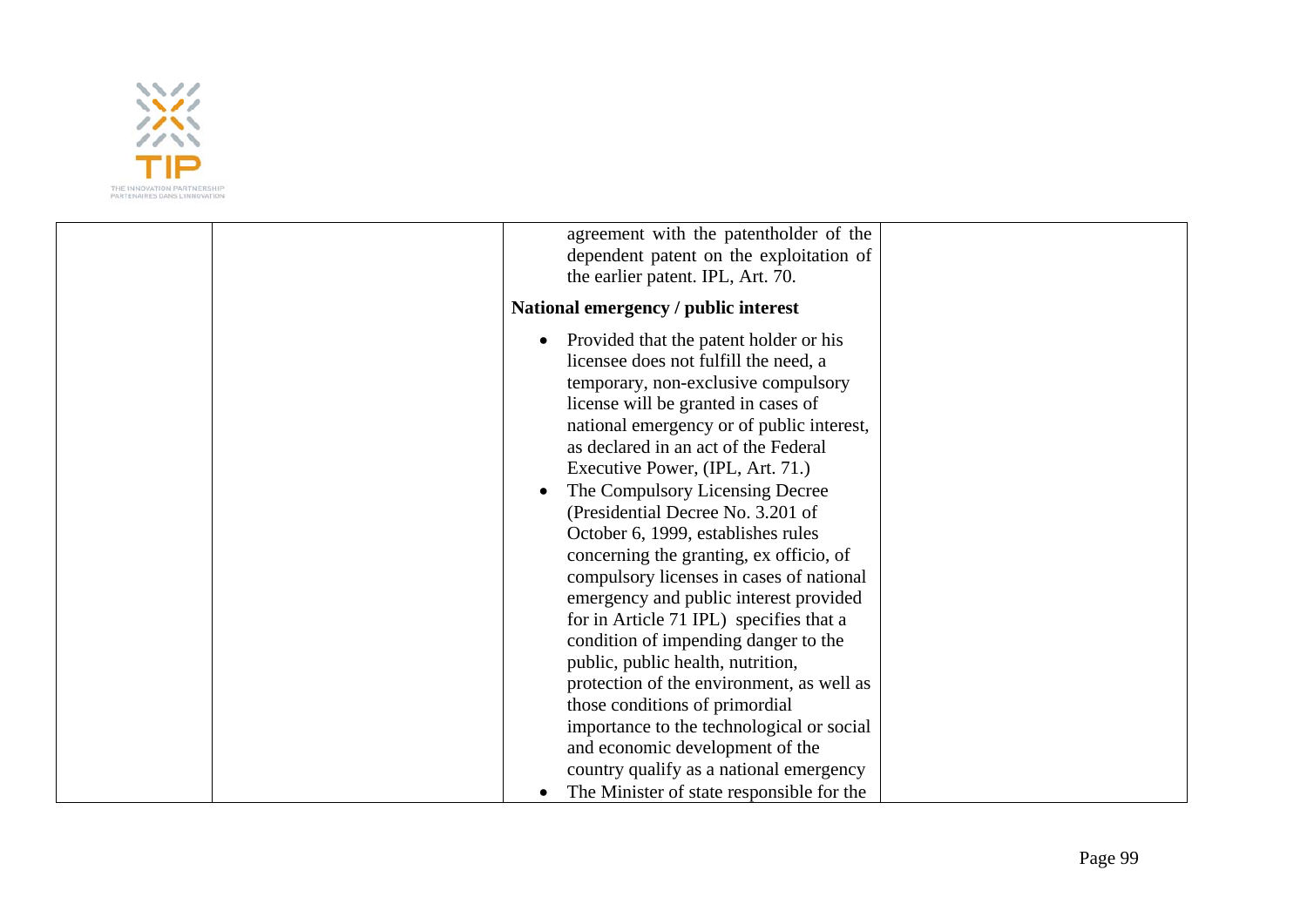

| subject matter in question performs the<br>act of the Federal Executive Power |
|-------------------------------------------------------------------------------|
| declaring the national emergency or the                                       |
| need for a compulsory licensing because                                       |
| of public interest                                                            |
| The act establishes the term of the                                           |
| license and the possibility of renewal;                                       |
| the terms that the Union offers,                                              |
| particularly regarding the compensation                                       |
| to the titleholder and the obligation of                                      |
| the patent holder, if needed, to transmit                                     |
| necessary and sufficient information to                                       |
| the effective reproduction of the                                             |
| protected object, to the supervision of                                       |
| assembly and further technical and                                            |
| commercial aspects applicable to the                                          |
| case in question.                                                             |
| In order to determine compensation                                            |
| owed to the patent holder, the relevant                                       |
| economic and market circumstances, the                                        |
| price of similar products and the                                             |
| economic value of the authorization will                                      |
| be considered                                                                 |
| The exploitation of a patent licensed in                                      |
| accordance with the provisions of the                                         |
| Decree may be performed directly by                                           |
| the government or by contracted third                                         |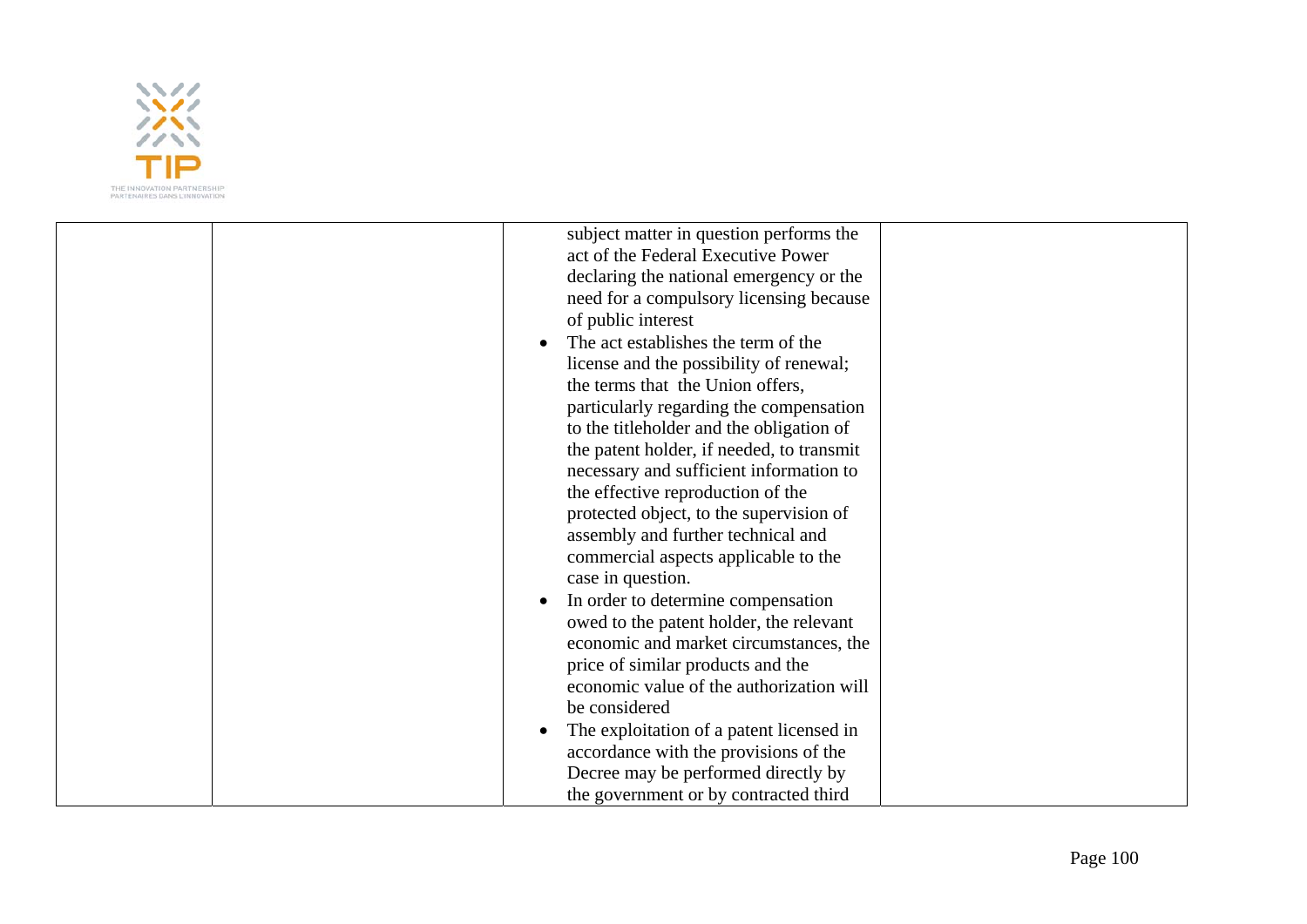

| parties,<br>In such cases where it might not be<br>possible to fulfill the situations of<br>national emergency or public interest<br>with local production, the product may<br>be imported provided that it was<br>introduced onto the market directly by<br>the patentholder or with his consent.                                                                                                                                                                                                                                                                 |  |
|--------------------------------------------------------------------------------------------------------------------------------------------------------------------------------------------------------------------------------------------------------------------------------------------------------------------------------------------------------------------------------------------------------------------------------------------------------------------------------------------------------------------------------------------------------------------|--|
| A compulsory license will not be granted<br>when the patent holder :<br>1) justifies the non-use based on legitimate<br>reasons:<br>2) proves that serious and effective preparations<br>for exploitation have been made;<br>3) justifies the failure to manufacture or to<br>market on grounds of an obstacle of legal<br>nature;<br>- Compulsory licenses shall always be granted<br>on a non-exclusive basis, and sublicensing shall<br>not be permitted. (art.72 IPL)<br><b>Conditions and Procedures for grant of</b><br><b>Compulsory License (s.73 IPL)</b> |  |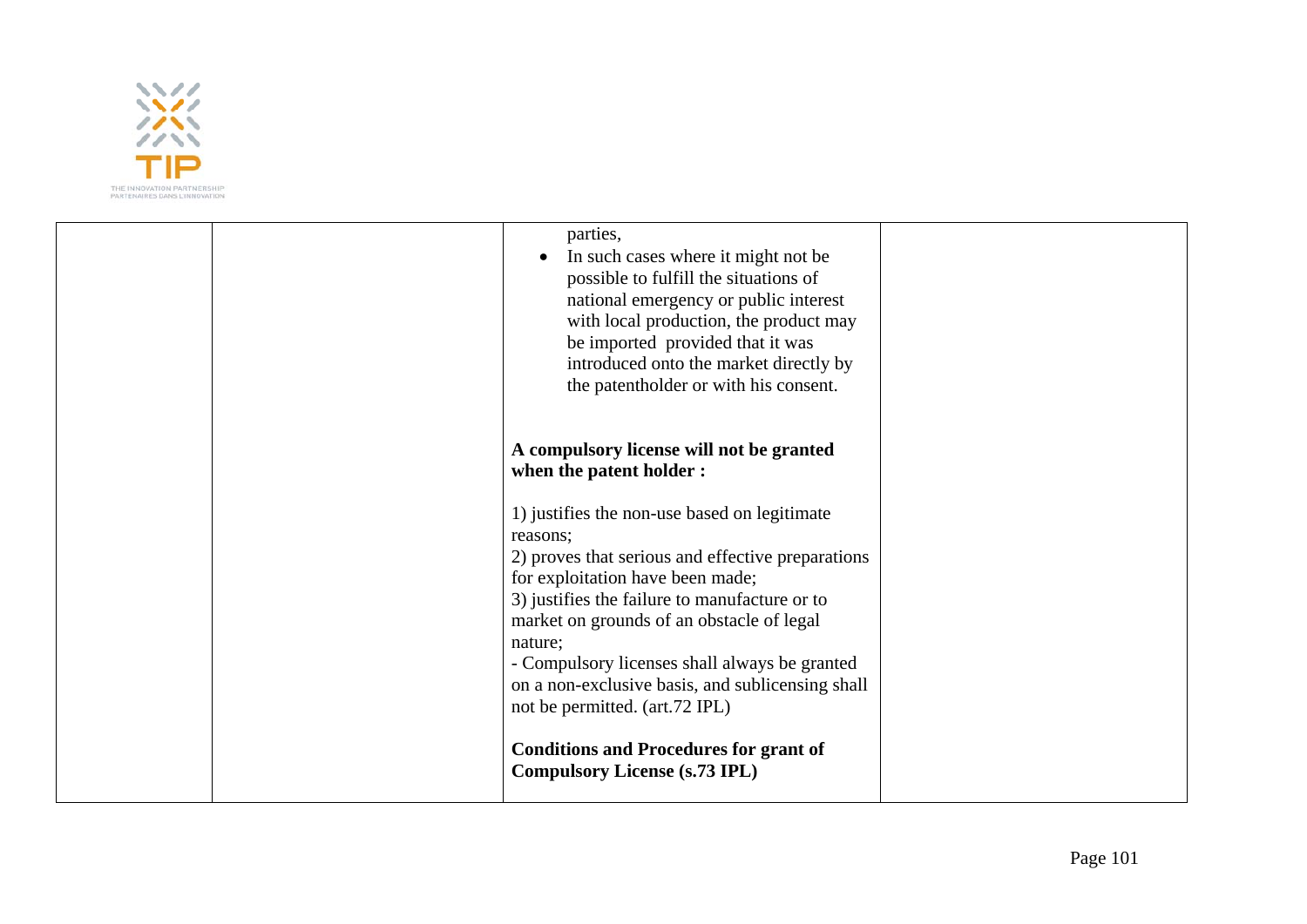

|  | The application for a compulsory<br>license must include conditions of the<br>license<br>After an application for a license has<br>been submitted, the patent holder is<br>notified and has 60 days within which to<br>submit comments. If no comments are<br>submitted, the proposed conditions are<br>accepted as such.<br>An applicant for a license who alleges<br>either abuse of patent rights, abuse of<br>economic power or failure to exploit<br>must attach documentation that proves it<br>If the application is contested, the INPI<br>may conduct the necessary inquires,<br>including the establishment of a<br>committee, which may include<br>specialists who are not on the staff of<br>that autarky, to arbitrate the<br>remuneration to be paid to the<br>titleholder.<br>The agencies and entities of direct or<br>indirect, federal, state, and municipal<br>public administration shall furnish the |
|--|---------------------------------------------------------------------------------------------------------------------------------------------------------------------------------------------------------------------------------------------------------------------------------------------------------------------------------------------------------------------------------------------------------------------------------------------------------------------------------------------------------------------------------------------------------------------------------------------------------------------------------------------------------------------------------------------------------------------------------------------------------------------------------------------------------------------------------------------------------------------------------------------------------------------------|
|  | INPI with information as requested for<br>purposes of assisting in the arbitration of<br>the remuneration.                                                                                                                                                                                                                                                                                                                                                                                                                                                                                                                                                                                                                                                                                                                                                                                                                |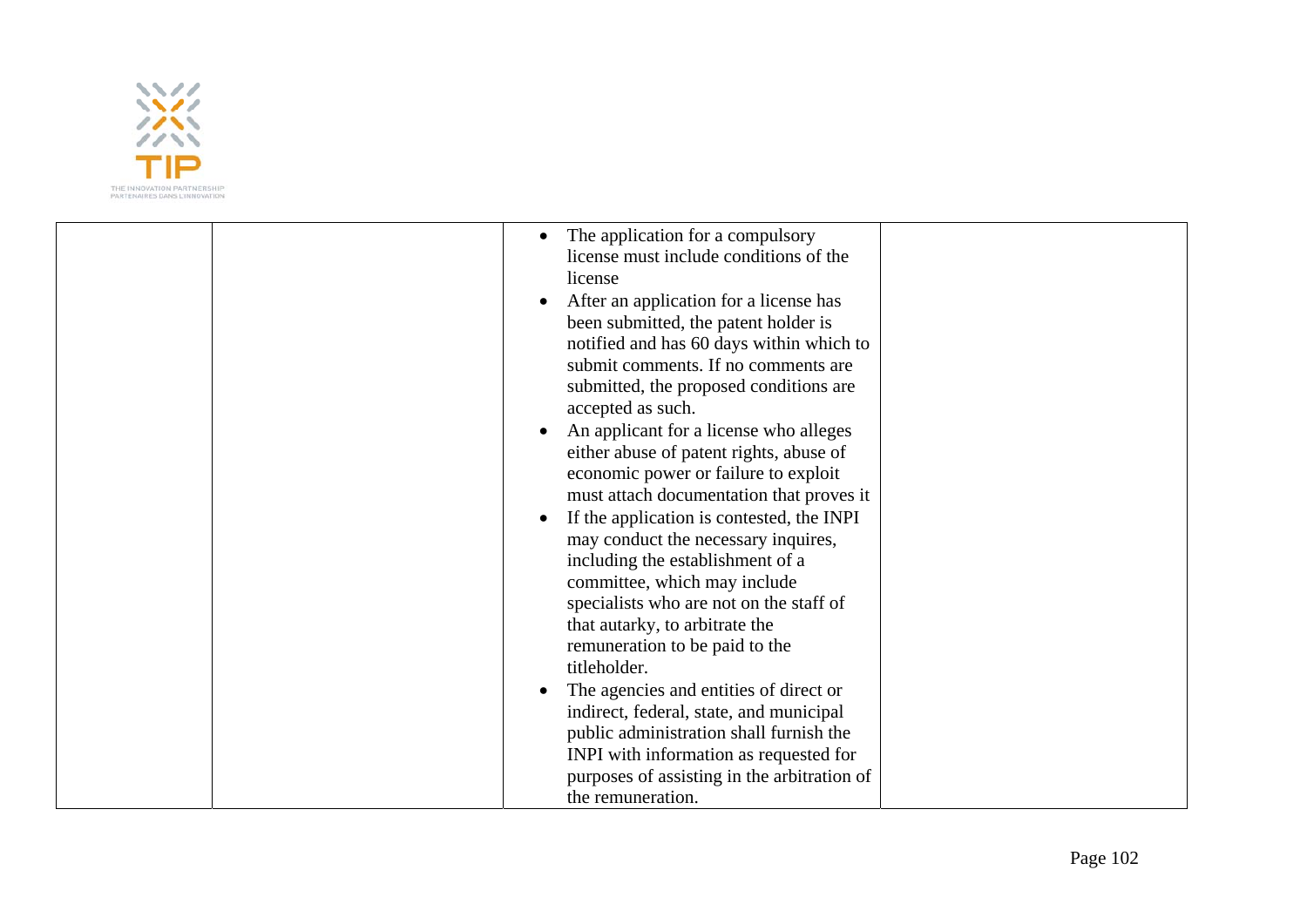

|              |                                                                                                                                                                                                                                                                                                                                     | In the arbitration of the remuneration,<br>the circumstances of each case shall be<br>considered, and it shall consider,<br>necessarily, the economic value of the<br>license granted.<br>After evidence has been gathered in the<br>case, the INPI will decide whether or<br>not to grant the license within 60 days                                                                                                                                                                                                                                                                                                                               |                                                                                                                                                                                                                                                                                                                                                                                                                                                                                                                                                                                                                                          |
|--------------|-------------------------------------------------------------------------------------------------------------------------------------------------------------------------------------------------------------------------------------------------------------------------------------------------------------------------------------|-----------------------------------------------------------------------------------------------------------------------------------------------------------------------------------------------------------------------------------------------------------------------------------------------------------------------------------------------------------------------------------------------------------------------------------------------------------------------------------------------------------------------------------------------------------------------------------------------------------------------------------------------------|------------------------------------------------------------------------------------------------------------------------------------------------------------------------------------------------------------------------------------------------------------------------------------------------------------------------------------------------------------------------------------------------------------------------------------------------------------------------------------------------------------------------------------------------------------------------------------------------------------------------------------------|
| <b>INDIA</b> | • Patent owner has the right to<br>control importation of the patent<br>product/process<br>• Importation of patented<br>products by any person from a<br>person who is duly authorized<br>by the patentee to sell or<br>distribute the product is not<br>considered patent infringement.<br>Patents (Amendment) Act,<br>2002, s. 58 | Compulsory Licence for Export (s.55 Patents<br>(Amendment) Act, 2002)<br>Compulsory licences are available for<br>manufacture<br>and export<br>of patented<br>pharmaceutical products to any country<br>having insufficient or no manufacturing<br>capacity in the pharmaceutical sector for the<br>concerned product to address public health<br>problems, provided compulsory licence has<br>been granted by such country or such country<br>has, by notification or otherwise, allowed<br>importation of the patented pharmaceutical<br>products from India.<br>On receipt of the application, the<br>Controller will grant a compulsory licence | 47. The grant of the patent under this<br>Act is subject to the condition that:<br>(1) any machine, apparatus or other<br>article in respect of which the patent is<br>granted or any article made by using a<br>process in respect of which the patent<br>is granted, may be imported or made<br>by or on behalf of the Government for<br>the purpose merely of its own use;<br>(s.47(1) Patents, Act, 19/09/1970, No.<br>39 (Patent Act 1970).<br>(2) any process in respect of which<br>the patent is granted may be used by<br>or on behalf of the Government for the<br>purpose merely of its own use $s.47(1)$<br>Patent Act 1970) |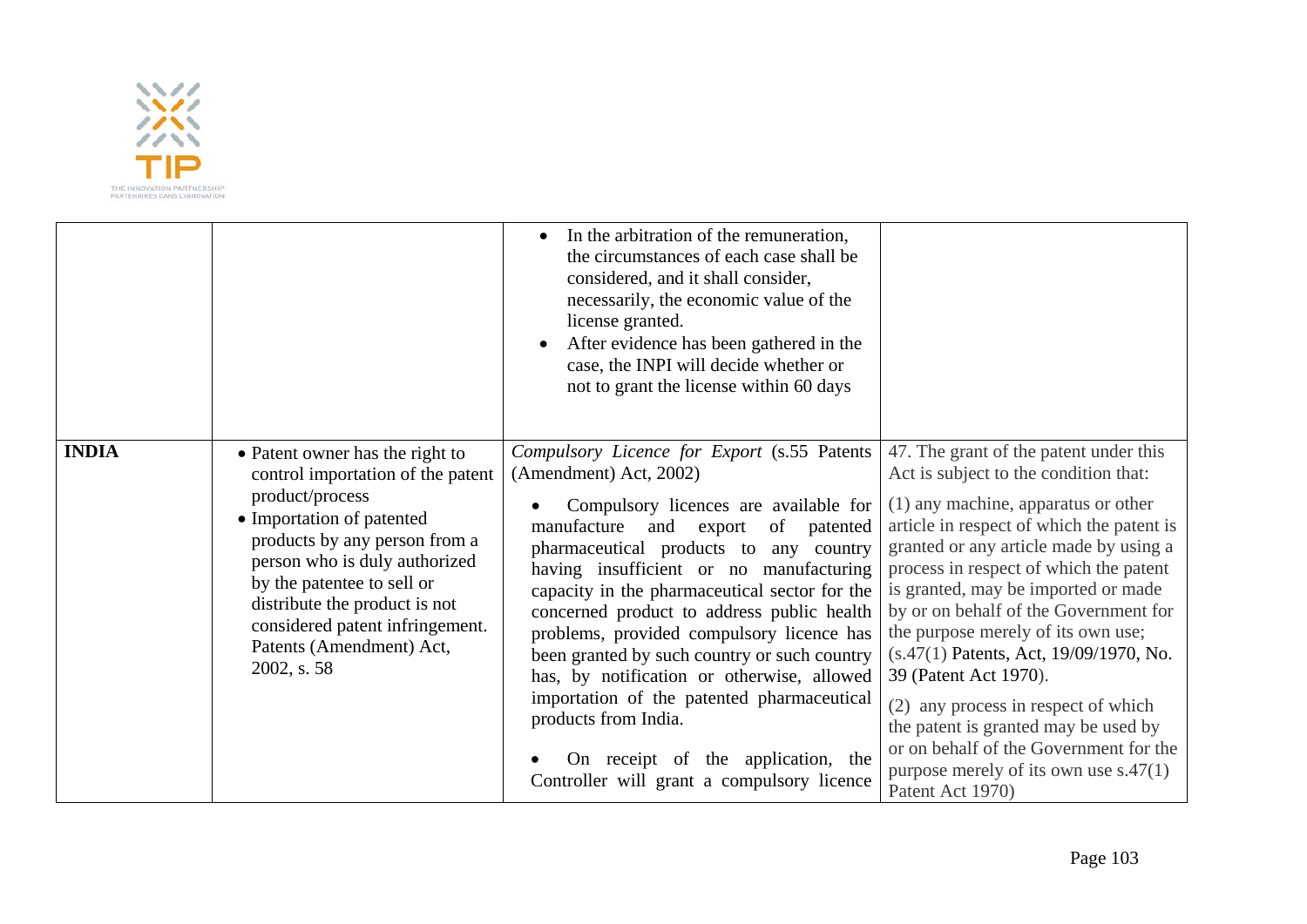

| solely for manufacture and export of the<br>concerned pharmaceutical product to such<br>country under such terms and conditions as<br>may be specified and published by him.                                                                                                                                                                                                                                                                                                      | (3) any machine, apparatus or other<br>article in respect of which the patent is<br>granted or any article made by the use<br>of the process in respect of which the                                                                                                                                                                                                                                                                                                                                                                                                                                                                                           |
|-----------------------------------------------------------------------------------------------------------------------------------------------------------------------------------------------------------------------------------------------------------------------------------------------------------------------------------------------------------------------------------------------------------------------------------------------------------------------------------|----------------------------------------------------------------------------------------------------------------------------------------------------------------------------------------------------------------------------------------------------------------------------------------------------------------------------------------------------------------------------------------------------------------------------------------------------------------------------------------------------------------------------------------------------------------------------------------------------------------------------------------------------------------|
| <b>Compulsory Licences</b><br>Any interested person may apply for a<br>compulsory licence, include a licensee<br>(Patents Act, 1970).                                                                                                                                                                                                                                                                                                                                             | patent is granted, may be made or<br>used, and any process in respect of<br>which the patent is granted may be<br>used, by any person, for the purpose<br>merely of experiment or research<br>including the imparting of instructions                                                                                                                                                                                                                                                                                                                                                                                                                          |
| At any time after the expiration of three<br>years from the date of the sealing of a patent,<br>any person interested may make an application<br>to the Controller alleging that the reasonable<br>requirements of the public with respect to the<br>patented invention have not been satisfied or<br>that the patented invention is not available to<br>the public at a reasonable price and praying for<br>the grant of a compulsory licence to work the<br>patented invention. | to pupils; $s.47(1)$ Patent Act 1970)<br>$(4)$ in the case of a patent in respect of<br>any medicine or drug, the medicine or<br>drug may be imported by the<br>Government for the purpose merely of<br>its own use or for distribution in any<br>dispensary, hospital or other medical<br>institution maintained by or on behalf<br>of the Government or any other<br>dispensary, hospital or other medical<br>institution which the Central<br>Government may, having regard to the<br>public service that such dispensary,<br>hospital or medical institution renders,<br>specify in this behalf by notification in<br>the Official Gazette. s.47(1) Patent |
| (2) An application under this section may<br>be made by any person notwithstanding that he<br>is already the holder of a licence under the<br>patent and no person shall be stopped from<br>alleging that the reasonable requirements of the<br>public with respect to the patented invention are                                                                                                                                                                                 |                                                                                                                                                                                                                                                                                                                                                                                                                                                                                                                                                                                                                                                                |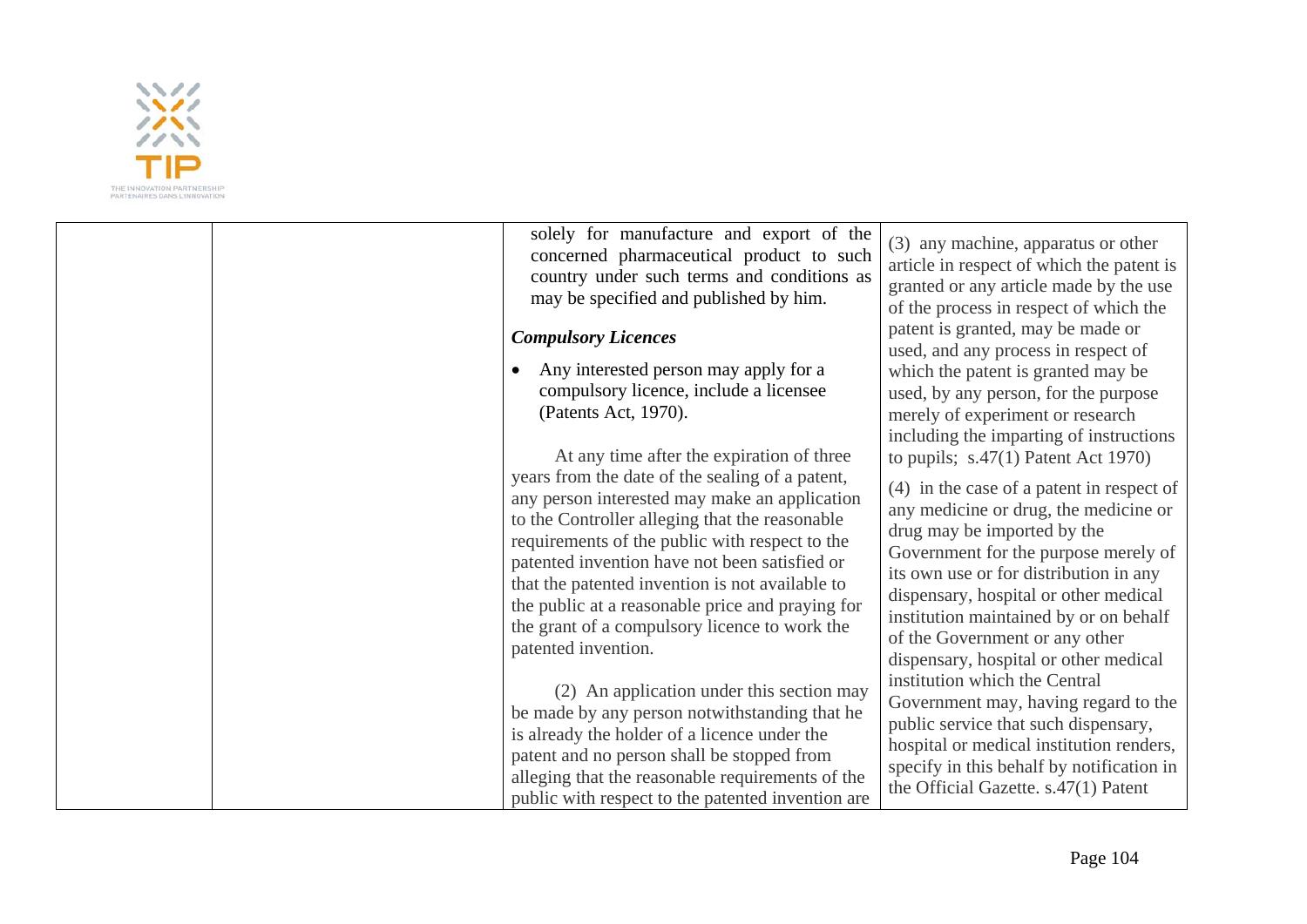

| not satisfied or that the patented invention is not<br>available to the public at a reasonable price by<br>reason of any admission made by him, whether<br>in such a licence or otherwise or by reason of<br>his having accepted such a licence.                                                                                                                                     | Act 1970) |
|--------------------------------------------------------------------------------------------------------------------------------------------------------------------------------------------------------------------------------------------------------------------------------------------------------------------------------------------------------------------------------------|-----------|
| (3) Every application under sub-section<br>(1) shall contain a statement setting out the<br>nature of the applicant's interest together with<br>such particulars as may be prescribed and the<br>facts upon which the application is based.                                                                                                                                          |           |
| 95.- $(1)$ In settling the terms and<br>conditions of a licence under section 84, the<br>Controller shall endeavour to secure-                                                                                                                                                                                                                                                       |           |
| (i) that the royalty and other<br>remuneration, if any, reserved to the patentee or<br>other person beneficially entitled to the patent,<br>is reasonable, having regard to the nature of the<br>invention, the expenditure incurred by the<br>patentee in making the invention or in<br>developing it and obtaining a patent and<br>keeping it in force and other relevant factors; |           |
| (ii) that the patented invention is worked<br>to the fullest extent by the person to whom the                                                                                                                                                                                                                                                                                        |           |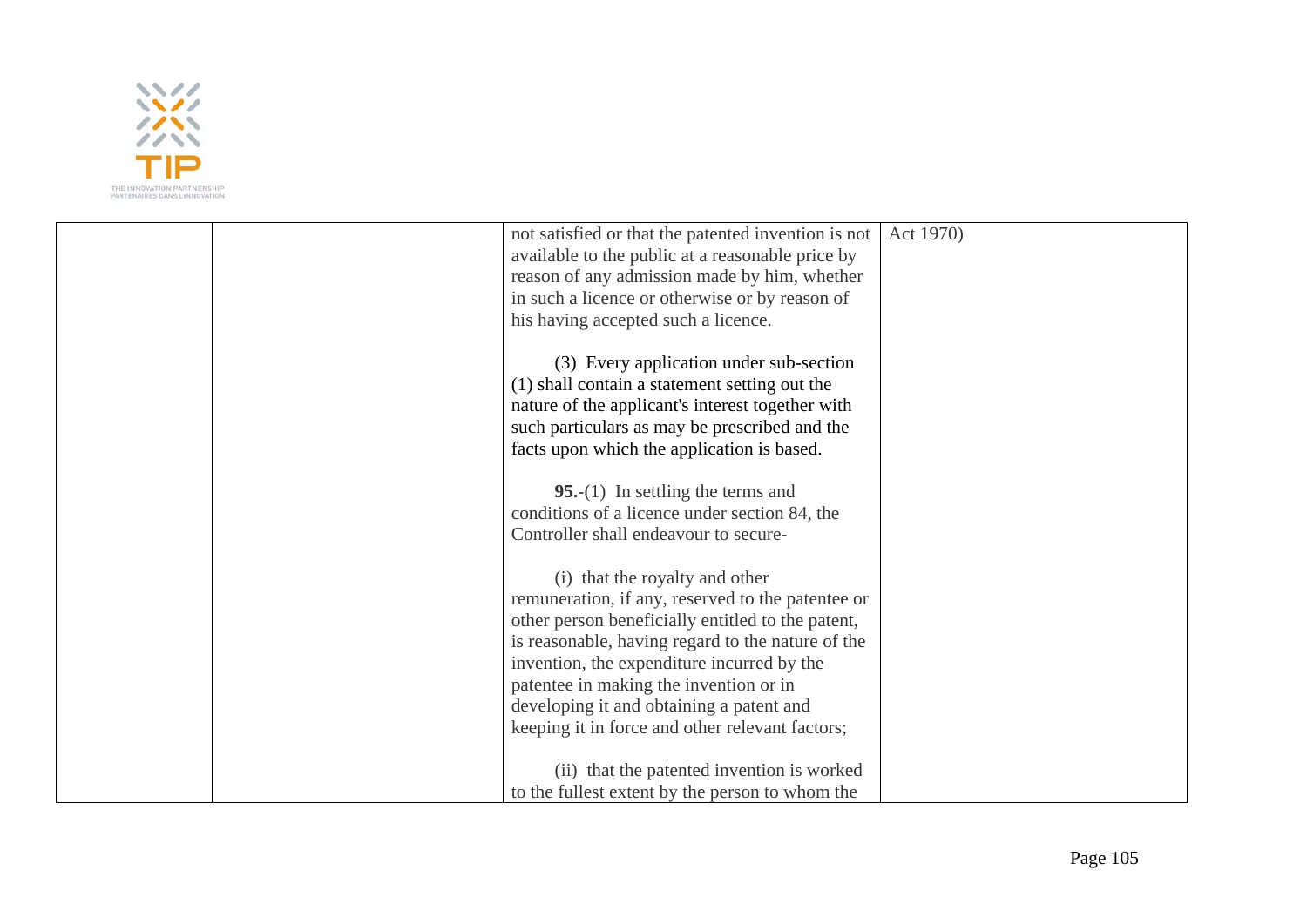

| licence is granted and with reasonable profit to<br>him;                                                                                                                                                                                          |  |
|---------------------------------------------------------------------------------------------------------------------------------------------------------------------------------------------------------------------------------------------------|--|
| (iii) that the patented articles are made<br>available to the public at reasonable prices.                                                                                                                                                        |  |
| (2) No licence granted by the Controller<br>shall authorise the licensee to import the<br>patented article or an article or substance made<br>by a patented process from abroad where such<br>importation would, but for such authorisation,      |  |
| constitute an infringement of the rights of the<br>patentee.                                                                                                                                                                                      |  |
| (3) Notwithstanding anything contained<br>in sub-section (2), the Central Government<br>may, if in its opinion it is necessary so to do in<br>the public interest, direct the Controller at any<br>time to authorise any licensee in respect of a |  |
| patent to import the patented article or an article<br>or substance made by a patented process from<br>abroad (subject to such conditions as it                                                                                                   |  |
| considers necessary to impose relating among<br>other matters to the royalty and other<br>remuneration, if any, payable to the patentee,                                                                                                          |  |
| the quantum of import, the sale price of the<br>imported article, and the period of importation),                                                                                                                                                 |  |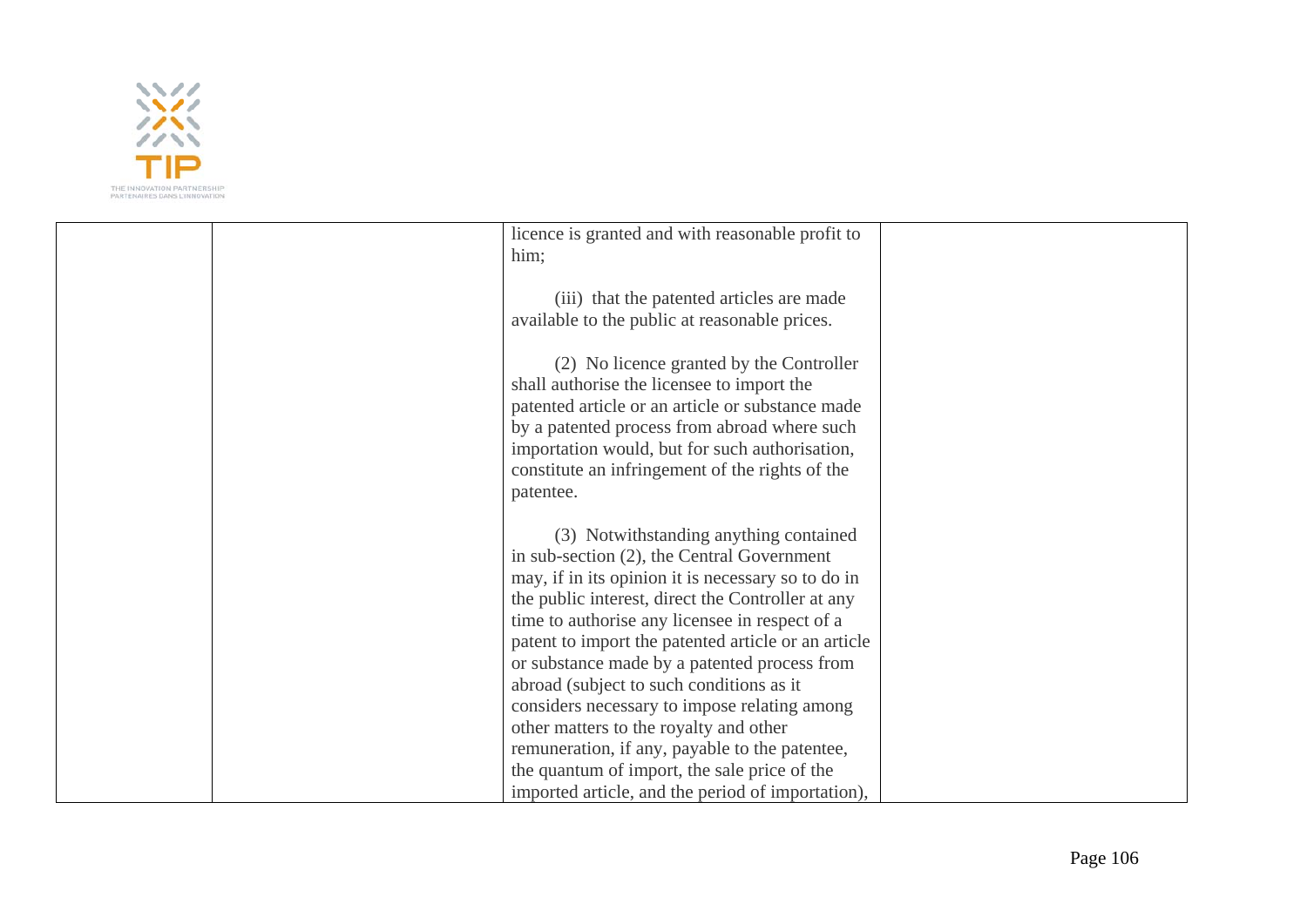

|                 |                                                                                                                                                                                                                                                                                                                              | and thereupon the Controller shall give effect to<br>the directions.                                                                                                                                                                                                                                                                                                                                                                                                                                                                                                                                                                                                                                                                                                                                                                                                                                                                                |                                                                                                                                                                                                                                                                                                                                                                                                                                                                                                                                                                                                                                                                                                                                                                                                                               |
|-----------------|------------------------------------------------------------------------------------------------------------------------------------------------------------------------------------------------------------------------------------------------------------------------------------------------------------------------------|-----------------------------------------------------------------------------------------------------------------------------------------------------------------------------------------------------------------------------------------------------------------------------------------------------------------------------------------------------------------------------------------------------------------------------------------------------------------------------------------------------------------------------------------------------------------------------------------------------------------------------------------------------------------------------------------------------------------------------------------------------------------------------------------------------------------------------------------------------------------------------------------------------------------------------------------------------|-------------------------------------------------------------------------------------------------------------------------------------------------------------------------------------------------------------------------------------------------------------------------------------------------------------------------------------------------------------------------------------------------------------------------------------------------------------------------------------------------------------------------------------------------------------------------------------------------------------------------------------------------------------------------------------------------------------------------------------------------------------------------------------------------------------------------------|
| <b>THAILAND</b> | Thailand permits parallel<br>importation<br>The "use, sale, having in<br>possession for sale, offering<br>for sale or importation of a<br>patented product when it has<br>been produced or sold with<br>the authorization or consent<br>of the patentee" is an<br>exception to the patentees<br>exclusive rights, PA, sec 2) | <b>Compulsory Licensing (sec 45 -52 PA)</b><br>Non-exploitation<br>• Any person may apply to the Director-<br>General for a license, any time after three<br>years from the grant of a patent or four years<br>from the date of application, it appears that<br>the patented product has not been produced<br>or the patented process has not been applied<br>in the country, without any legitimate reason<br>Anti-competitive conduct<br>• Any person (after three years of the grant or<br>four years of the application) may apply to<br>the Director-General for a license if it<br>appears, that no product produced under the<br>patent is sold in any domestic market, or that<br>such a product is sold but at unreasonably<br>high prices or does not meet the public<br>demand, without any legitimate reason."<br><b>Patent dependency</b><br>• If the working of any claim in a patent is<br>likely to constitute an infringement of a | Provisions exist for both the<br>$\bullet$<br>civil service (PA, Section 51) and<br>the executive (PA, Section 52) to<br>make use of any patent.<br>• Civil Service, PA, Section 51<br>"In order to carry out any service"<br>for public consumption or which<br>is of vital importance to the<br>defense of the country or for the<br>preservation or realization of<br>natural<br>the<br>resources<br>$\alpha$<br>environment or to prevent or<br>relieve a severe shortage of food,<br>drugs or other consumption items<br>or for any other public service,<br>ministry,<br>bureau<br>any<br><sub>or</sub><br>department of the Government<br>may, by themselves or through<br>others, exercise any [patent right]<br>by paying a royalty to the<br>patentee or his exclusive licensee<br>[] and shall notify the patentee |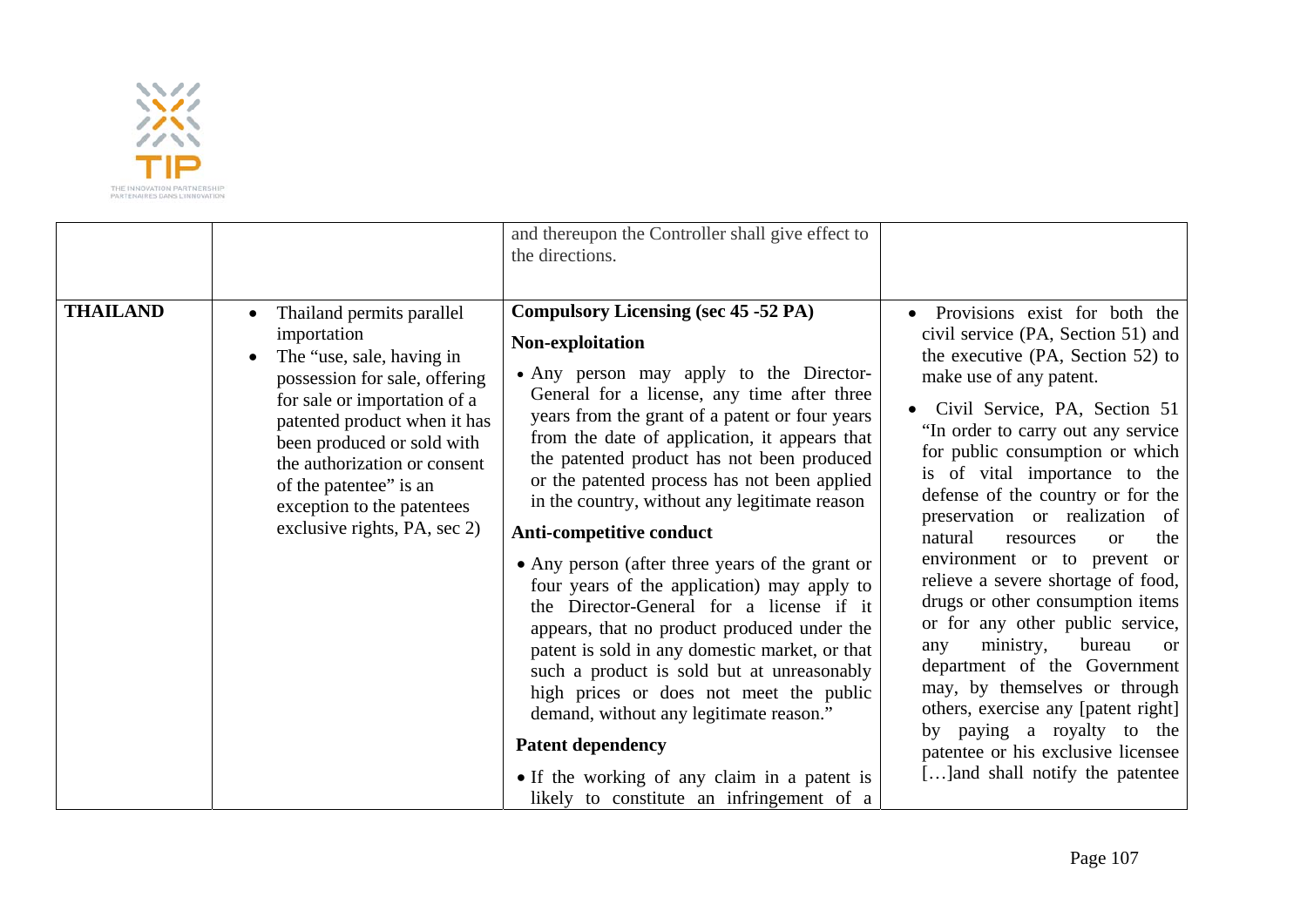

| claim in a patent of any other person, the<br>patentee, desiring to exploit his own patent,<br>may apply to the Director-General for a<br>license under the patent of the other person<br>under the following criteria:<br>1. the invention of the applicant<br>involves<br>important<br>an<br>technical<br>advance<br>of<br>considerable<br>economic<br>significance in relation to the<br>invention<br>for<br>which<br>the<br>license is applied | in writing without delay."<br>Executive, PA, Section 52 -<br>"During a state of war or<br>emergency, the Prime Minister,<br>with the approval of the Cabinet,<br>shall have the power to issue an<br>order to exercise any right under<br>any patent necessary for the<br>defense and security of the<br>country by paying a fair<br>remuneration to the patentee and |
|----------------------------------------------------------------------------------------------------------------------------------------------------------------------------------------------------------------------------------------------------------------------------------------------------------------------------------------------------------------------------------------------------------------------------------------------------|-----------------------------------------------------------------------------------------------------------------------------------------------------------------------------------------------------------------------------------------------------------------------------------------------------------------------------------------------------------------------|
| the patentee shall be entitled<br>2.<br>cross-license<br>$\mathbf{a}$<br>tο<br><sub>on</sub><br>reasonable terms                                                                                                                                                                                                                                                                                                                                   | shall notify the patentee in writing<br>without delay."                                                                                                                                                                                                                                                                                                               |
| 3. the applicant shall not assign<br>his right in the license to other<br>persons except with the<br>assignment of his patent."                                                                                                                                                                                                                                                                                                                    |                                                                                                                                                                                                                                                                                                                                                                       |
| <b>Conditions of Compulsory Licenses</b>                                                                                                                                                                                                                                                                                                                                                                                                           |                                                                                                                                                                                                                                                                                                                                                                       |
| Compulsory licenses require, "the<br>applicant for a license must show that he<br>has made an effort to obtain a license<br>from the patentee having proposed<br>conditions and remuneration reasonably                                                                                                                                                                                                                                            |                                                                                                                                                                                                                                                                                                                                                                       |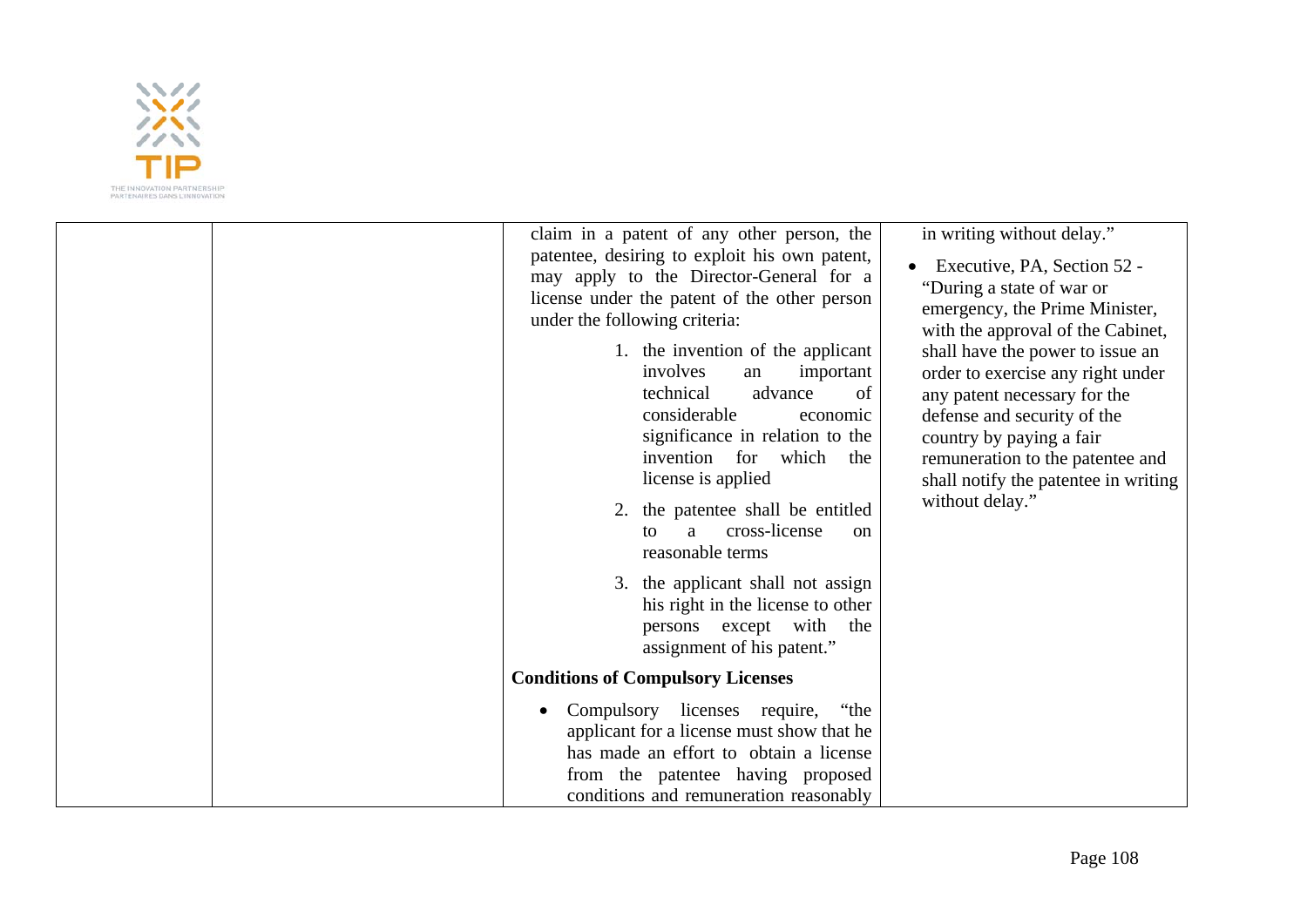

| <b>KENYA</b> | Section 58(2) of the <i>IPA</i> , 2001 is | <b>Pre-conditions for issuing a compulsory</b>                                                                                                                                                                                       | Use by Government or Third |
|--------------|-------------------------------------------|--------------------------------------------------------------------------------------------------------------------------------------------------------------------------------------------------------------------------------------|----------------------------|
|              |                                           | particularly of the part under the license;<br>shall<br>licensing<br>be<br>the<br>aimed<br>predominantly for the supply of the<br>domestic market;<br>the remuneration fixed shall be adequate<br>for the circumstances of the case. |                            |
|              |                                           | the license shall not be entitled to assign<br>the license to others, except with that<br>part of the enterprise or goodwill                                                                                                         |                            |
|              |                                           | the patentee shall be entitled to further<br>license others;                                                                                                                                                                         |                            |
|              |                                           | the scope and duration of the license<br>shall not be more than necessary under<br>the circumstances;                                                                                                                                |                            |
|              |                                           | The patentee or assignee is entitled to<br>remuneration where a compulsory<br>license is granted.                                                                                                                                    |                            |
|              |                                           | sufficient under the circumstances but<br>unable to reach an agreement within a<br>reasonable period."                                                                                                                               |                            |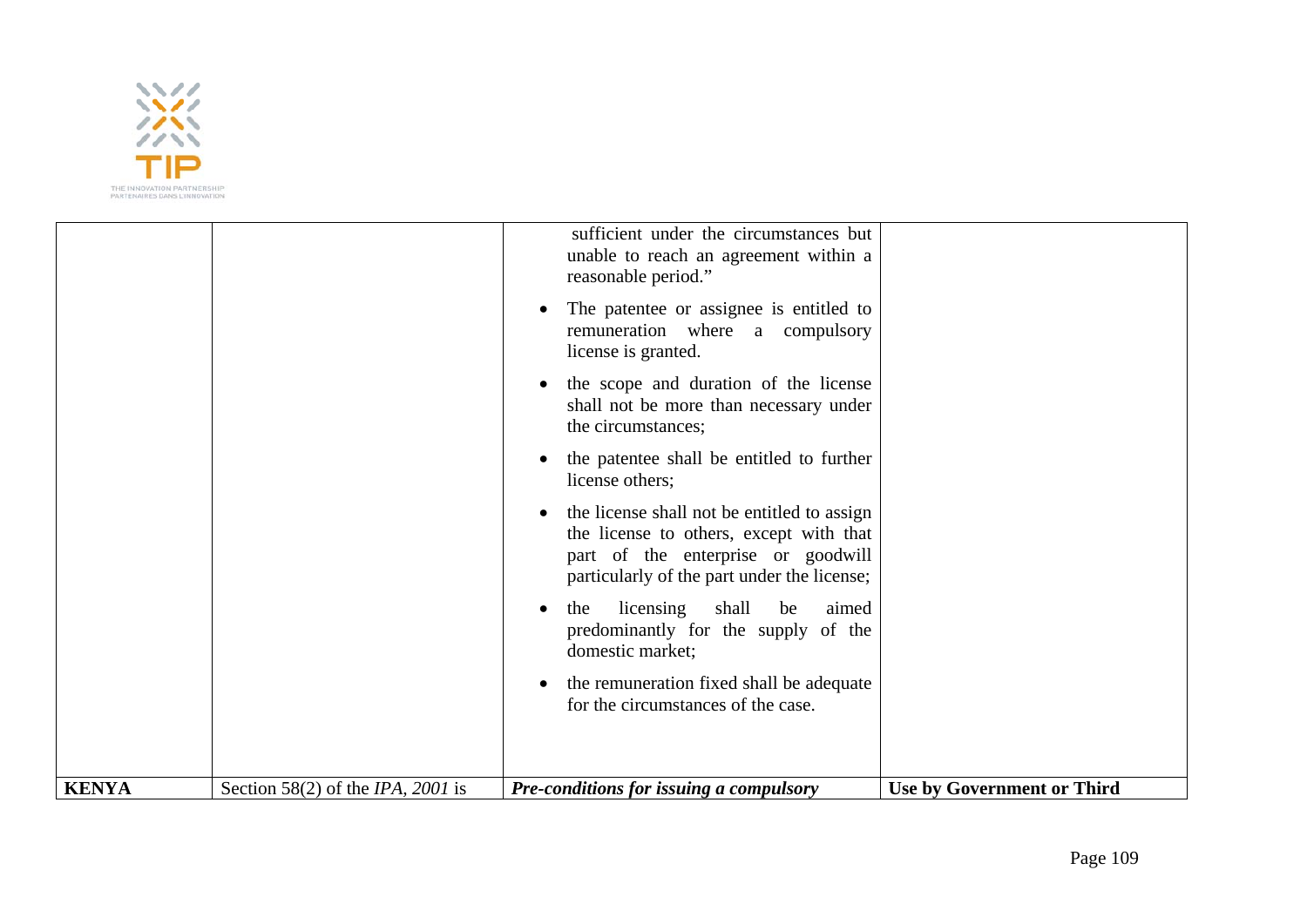

| read to allow parallel importation of   | license                                              | <b>Persons Authorized by Government</b>        |
|-----------------------------------------|------------------------------------------------------|------------------------------------------------|
| drugs purchased on other markets        | Applicant must show that he tried to                 | s. $80(1)$ of the <i>IPA</i> provides that the |
|                                         | negotiate a license with the owner on                | Minister may order that a patented             |
| The section reads: "The rights under    | reasonable terms over a reasonable                   | invention can be exploited by any              |
| the patent shall not extend to acts in  | timeframe ( <i>IPA</i> , s. 74(1)( <i>a</i> )). This | government agency or other actor,              |
| respect of articles which have been     | requirement is waived in situations of               | subject to the payment of adequate             |
| put on the market in Kenya or in        | national emergency or other                          | compensation to the patent holder,             |
| any other country or imported into      | situations of extreme urgency $(s. 74(2))$           | when these requirements are met:               |
| Kenya."                                 | IPA);                                                | $a)$ the public interest, in particular,       |
|                                         | Applicant has to guarantee the Tribunal              | national security, nutrition, health,          |
| Section 37 of the <i>Industrial</i>     | that he will use the invention to remedy             | environmental conservation, or the             |
| Property Regulations, 2002 limits       | the situation which caused the need for              | development of other vital sector              |
| the application of the above section    | the compulsory license. (IPA, s.                     | of the national economy so                     |
| to articles that are "legitimately" put | 74(1)(b)                                             | requires; or                                   |
| on the market in the foreign            |                                                      | $(b)$ the Managing Director                    |
| jurisdiction.                           |                                                      | determines that the manner of                  |
|                                         | <b>Grant and Terms of Compulsory License</b>         | exploitation of an invention by the            |
|                                         | (Industrial Property Act, 2001s. 75)                 | owner of the patent or his licensee            |
|                                         | Terms are set by the Tribunal but they should        | is not competitive.                            |
|                                         | be non-exclusive, limited in scope and duration,     |                                                |
|                                         | limited to supplying the domestic market, do         | Section $80(2)$ requires that the              |
|                                         | not allow the licensee to grant further licenses     | individual applying have attempted to          |
|                                         | and, according to s. $75(2)(e)$ IPA they should      | sign a contractual license with the            |
|                                         | provide for remuneration that is: "equitable         | patent holder, except in cases of              |
|                                         | with due regard to all the circumstances of the      | national emergency or extreme                  |
|                                         | case, including the economic value of the            | urgency.                                       |
|                                         | license."                                            |                                                |
|                                         |                                                      |                                                |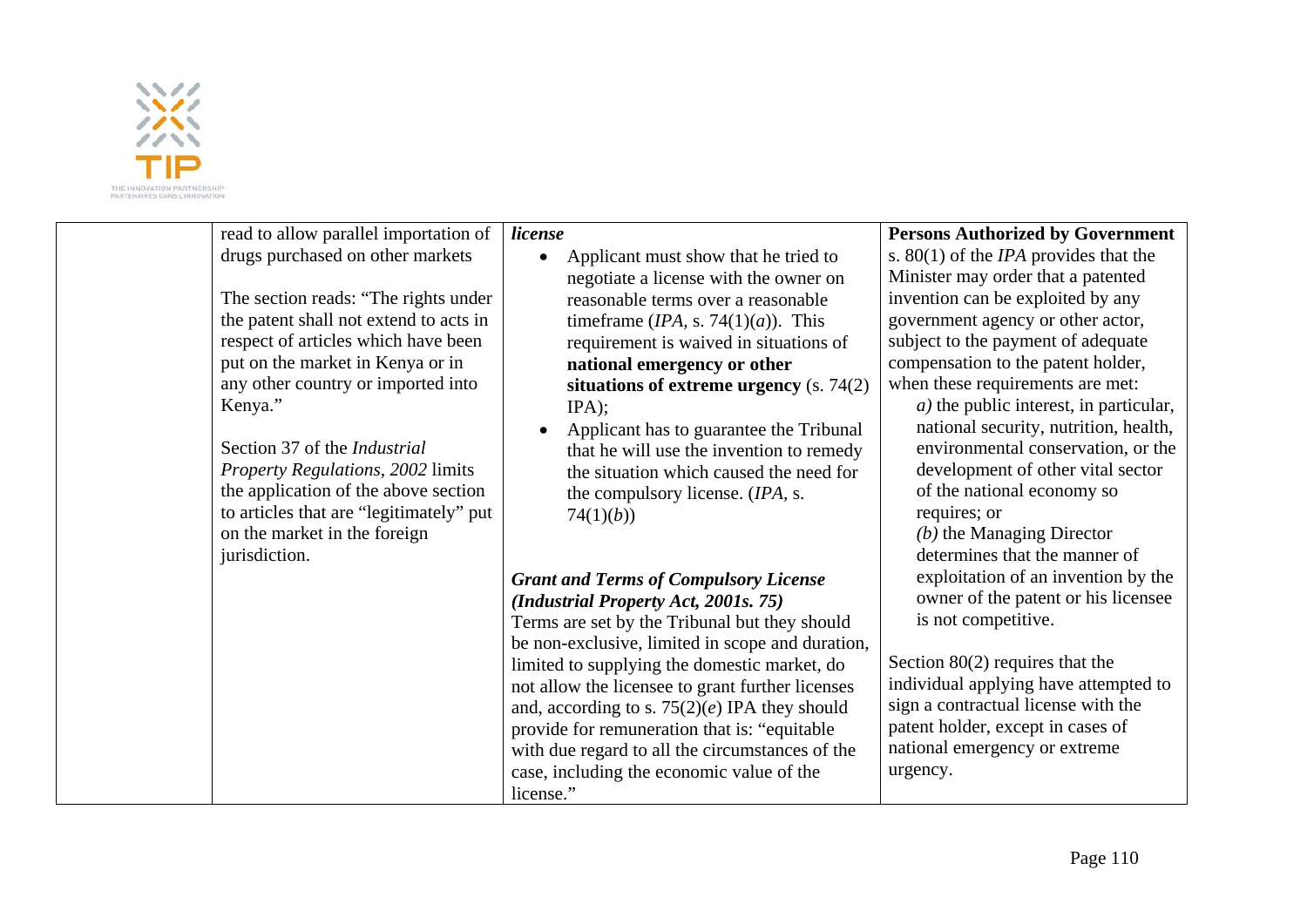

|                                                    | However, under s. 80 there is also a      |
|----------------------------------------------------|-------------------------------------------|
| <b>For Non-Working</b>                             | measure that allows for non-              |
| Four years after the filing date, or three years   | governmental actors to exploit a patent   |
| after the grant of the patent (whichever comes     | without providing compensation:           |
| last), anyone can apply for a license to use the   |                                           |
| patent "on the grounds that a market for the       | "(1A) Upon exercising the powers          |
| patented invention is not being supplied on        | conferred upon him under subsection       |
| reasonable terms" (s. 72(1) of the $IPA$ ).        | $(1)$ , the Minister may, notwithstanding |
| However, sub-section $(2)$ of the same article     | any of the measures set out in this       |
| prevents the license from being issued if the      | section, authorize by written order the   |
| patent holder can justify why the market is not    | importation, manufacture or supply, or    |
| being supplied.                                    | authorize the utilization of any          |
|                                                    | molecule or substance whatsoever by       |
| <b>Based on Interdependence of Patents</b>         | any individual, corporation or society    |
| s. 73 of the IPA allows the holder of a later      | as named or described by any              |
| patent to apply for a compulsory license on a      | individual, corporation or society as     |
| previously registered patent if it is required for | named or described in the order           |
| the working of the later patent and the invention  | without notice to the patent holder or    |
| is "a technical advance of considerable"           | any other notifiable party, and such      |
| economic significance."                            | order shall remain in force until         |
|                                                    | revoked by the Minister in writing,       |
| <b>Cancellation</b>                                | after giving six months' prior notice of  |
| Any interested party can apply for cancellation:   | his intention of such revocation to the   |
| If the licensee does not comply with the           | party named or described in the order.    |
| terms; $(IPA \, s. \, 77(1)(a))$                   |                                           |
| If the conditions that led to its issuance         | (1B) An order made under the              |
| have ceased and are unlikely to occur.             | subsection $(1A)$ shall not require the   |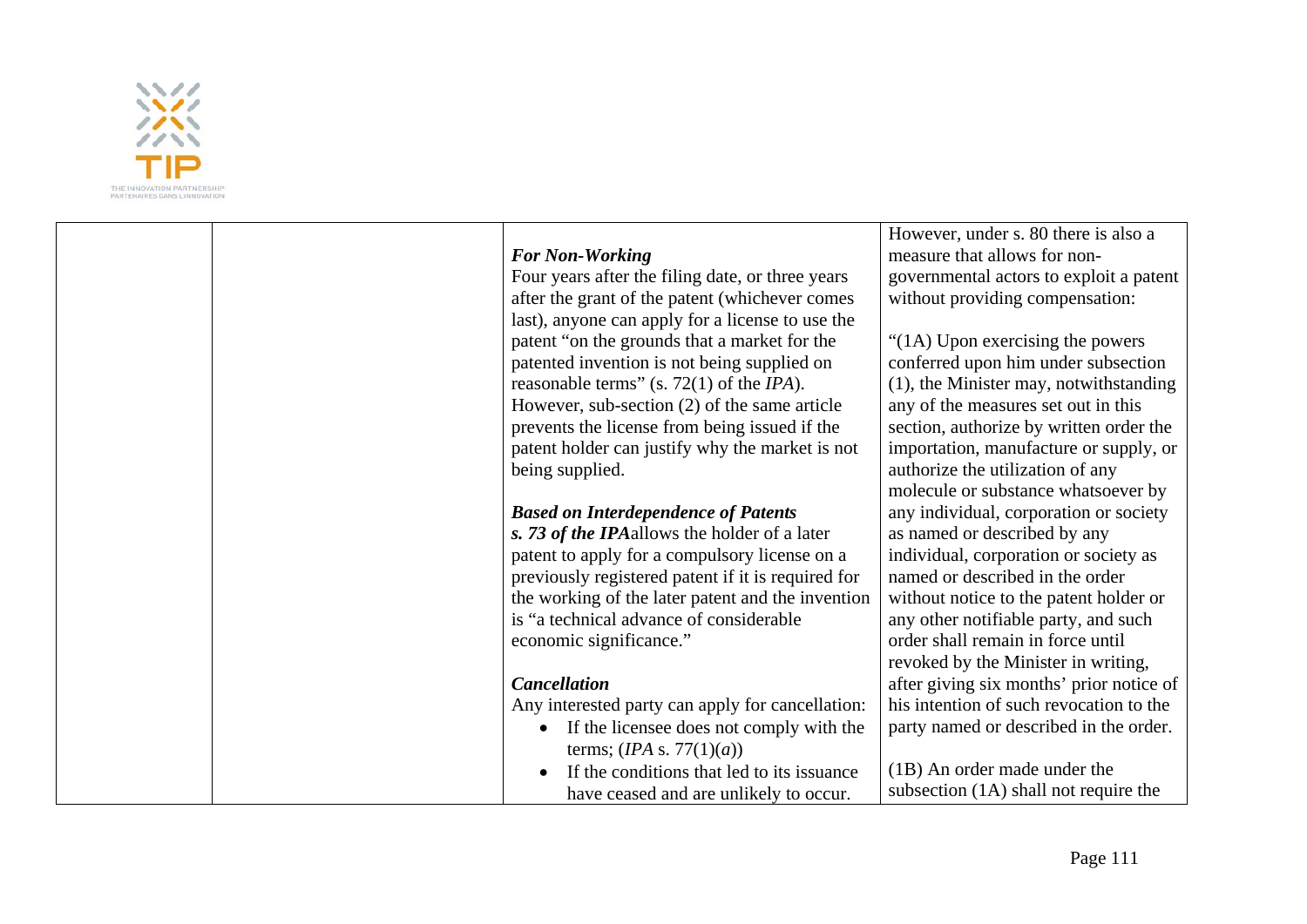

|                |                                                                                                                                                                                             | (IPA, s. 77(1)(b))<br>Furthermore, if the application is made by the<br>owner of the patent the Tribunal can cancel the<br>license if, two years from its issuance, the<br>licensee has not used the invention to remedy<br>the deficiencies that gave rise to its creation.<br>Terms may also be varied on request of the<br>owner.<br><b>Licenses as of Right</b><br>Section 79 of the IPA allows the owner of a<br>patent to designate it as being available to<br>license as of right. A current licensee may<br>object to this designation, however, if it would<br>violate a term in the contract between the two.<br>This designation reduces by half the amount of<br>annual fees that the patent holder has to pay. | payment of compensation to the owner<br>of the patent or licence holder or any<br>other party so interested.<br>(1C) The Minister shall,<br>notwithstanding any of the measures<br>set out in this section, authorise the<br>utilisation of any process for the<br>manufacture, sale or supply of any<br>molecule or substance whatsoever by<br>any individual, corporation or society<br>as named or described in the order,<br>and such order shall remain in force<br>until revoked by the Minister in<br>writing, giving six months prior notice<br>of intention of such revocation to the<br>party named or described in the<br>order." |
|----------------|---------------------------------------------------------------------------------------------------------------------------------------------------------------------------------------------|------------------------------------------------------------------------------------------------------------------------------------------------------------------------------------------------------------------------------------------------------------------------------------------------------------------------------------------------------------------------------------------------------------------------------------------------------------------------------------------------------------------------------------------------------------------------------------------------------------------------------------------------------------------------------------------------------------------------------|----------------------------------------------------------------------------------------------------------------------------------------------------------------------------------------------------------------------------------------------------------------------------------------------------------------------------------------------------------------------------------------------------------------------------------------------------------------------------------------------------------------------------------------------------------------------------------------------------------------------------------------------|
| <b>NIGERIA</b> | Exhaustion occurs when the<br>product has been lawfully<br>sold in Nigeria, unless the<br>patent makes provision for a<br>special application of the<br>product. (s. $6(3)(b)$ <i>PDA</i> ) | <b>Compulsory Licensing</b><br>All of the provisions on compulsory licensing<br>are included in Schedule 1 of the PDA. All<br>section numbers below refer to the section of<br>Schedule 1 that the information within which<br>the information is contained. As of 2001, there<br>was no record of these provisions having been<br>used to license a medicine.                                                                                                                                                                                                                                                                                                                                                               | <b>Government Use</b><br>S.15, schedule 1 establishes that<br>where a Minister is satisfied that it<br>is in the public interest to do so, he<br>may authorise any person to<br>purchase, make, exercise or vend<br>any patented article or invention for<br>the service of a government agency                                                                                                                                                                                                                                                                                                                                              |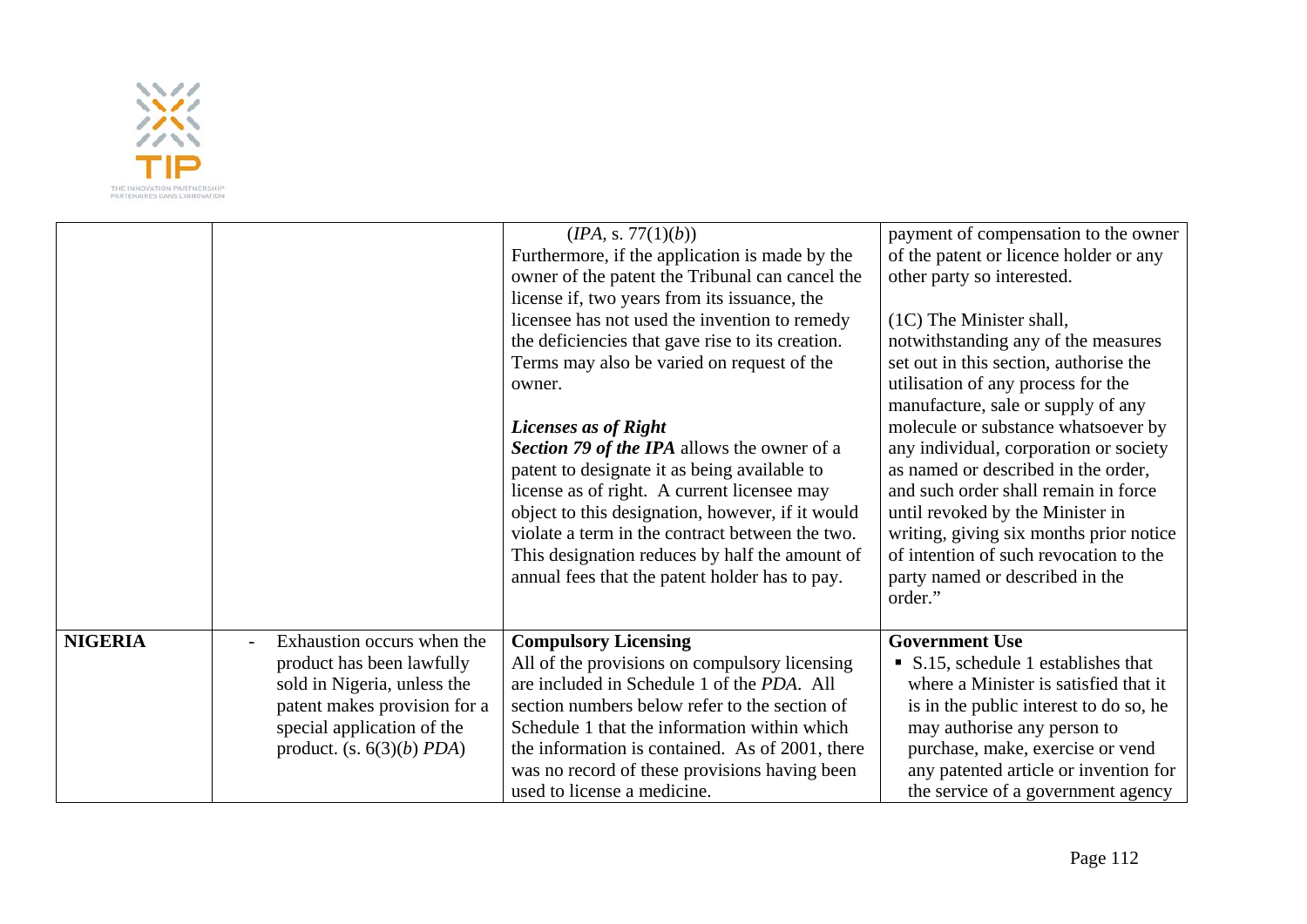

|  |                                                    | in the Federal Republic." (s. 15 of    |
|--|----------------------------------------------------|----------------------------------------|
|  | For Non-Working                                    | Schedule 1 to the <i>PDA</i> )         |
|  | Four years after the filing date, or three years   | Section 16 further specifies that the  |
|  | after the grant of the patent (whichever period is | authority of a Minister under          |
|  | later) anyone can apply for a compulsory           | paragraph 15 of this Schedule may      |
|  | license on the following grounds (as laid out in   | be given before or after the relevant  |
|  | s. 1 of the Schedule):                             | patent has been granted; before or     |
|  | The invention is not being worked in               | after the doing of the acts in respect |
|  | Nigeria;                                           | of which the authority is given; and   |
|  | Extent to which an invention is being              | to any person whether or not he is     |
|  | worked does not meet the demand for                | authorised directly or indirectly by   |
|  | such working on reasonable terms;                  | the patentee to make, use, exercise    |
|  | " $(c)$ that the working of the patented           | or vend the relevant article or        |
|  | invention in Nigeria is being hindered or          | invention."                            |
|  | prevented by the importation of the                | The section 15 powers can also         |
|  | patented article; and                              | be used in an emergency                |
|  | $(d)$ that, by reason of the refusal of the        | situation for the purpose of:          |
|  | patentee to grant licences on reasonable           | Carrying out a war;<br>O               |
|  | terms, the establishment or development            | Providing supplies and<br>O            |
|  | of industrial or commercial activities in          | services necessary to                  |
|  | Nigeria is unfairly and substantially              | the life of the                        |
|  | prejudiced."                                       | community;                             |
|  |                                                    | Providing supplies and                 |
|  | The term non-working is defined at the end of      | services to maintain the               |
|  | Schedule 1 as follows:                             | well-being of the                      |
|  | "14. For the purposes of this Part,                | community;                             |
|  | references to the working of a patented            | To support industry;<br>O              |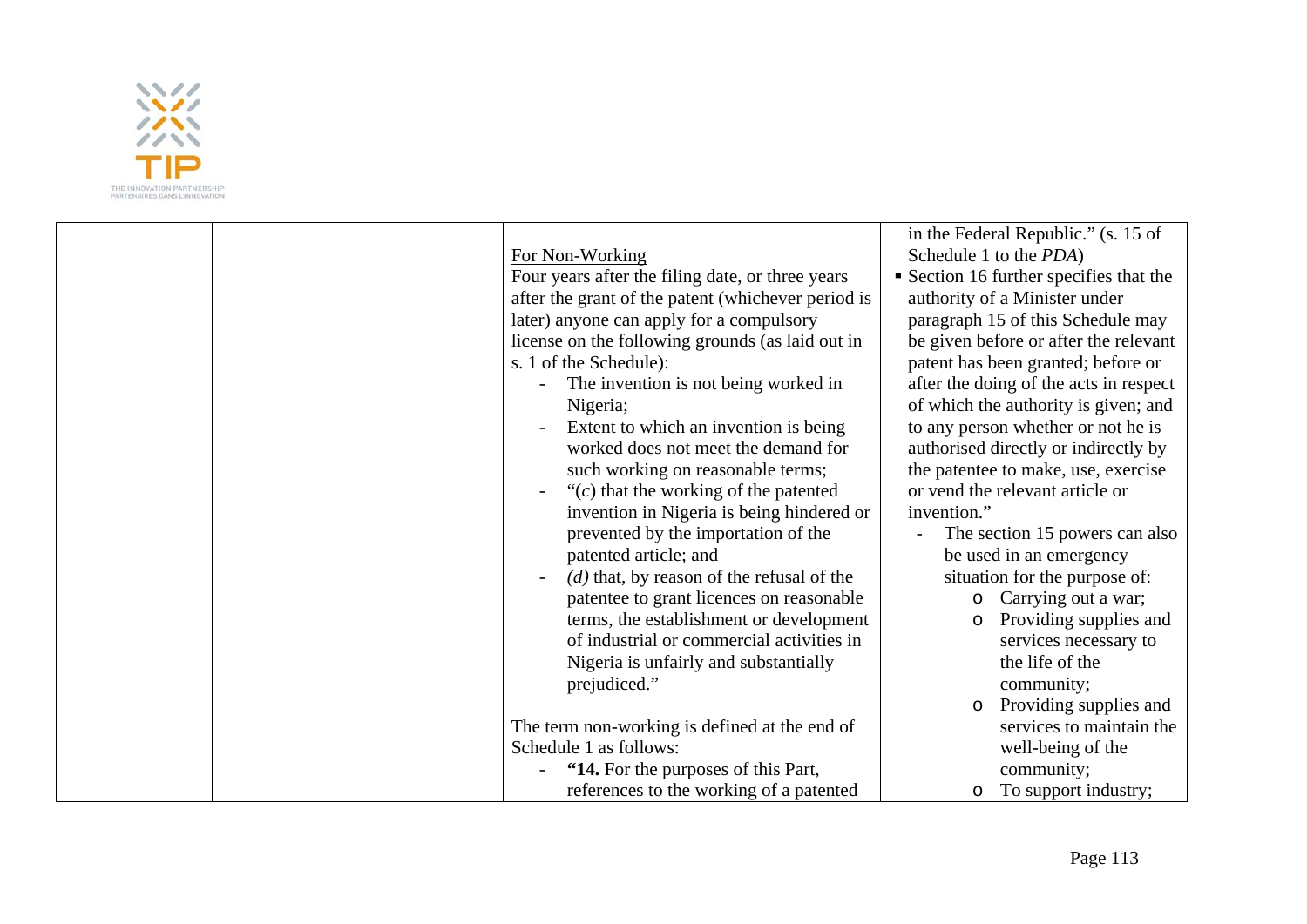

| invention are to be construed as                    | To correct an<br>$\Omega$        |
|-----------------------------------------------------|----------------------------------|
| references to-                                      | unfavourable balance             |
| $\circ$ ( <i>a</i> ) the manufacture of a patented  | of trade;                        |
| article; or                                         | To ensure that all<br>$\Omega$   |
| $(b)$ the application of a patented<br>$\circ$      | resources are used in            |
| process; or                                         | the way that best serves         |
| $(c)$ the use in manufacture of a<br>$\circ$        | the interests of the             |
| patented machine,                                   | community. (s. 20 of             |
| by an effective and serious                         | Schedule 1 PDA)                  |
| establishment existing in Nigeria on a              | The definition of Minister       |
| scale which is adequate and reasonable              | applicable in this section       |
| in the circumstances."                              | includes both the Federal        |
|                                                     | Minister of Health and state     |
| Dependent Patent                                    | Commissioners of Health.         |
| A compulsory license can be issued to the           | Furthermore, there is no         |
| holder of a patent if another, earlier invention is | limitation on to whom the        |
| required for the working of the second. The         | government can designate         |
| second invention must have a different              | these powers and, by             |
| industrial purpose and must be an important         | extension, whom will be          |
| technological development for this provision to     | exempted from liability under    |
| apply. If, however, the second invention does       | the operation of the provisions. |
| not have a different industrial purpose the         | There are no difficult           |
| license can still be issued as long as the holder   | procedural aspects to the        |
| of the first invention also receives a license to   | operation of the government      |
| use the second (cross-licensing). (ss. $2 \& 3$ of  | use provisions, unlike in other  |
| Schedule 1 PDA)                                     | jurisdictions that, for example, |
|                                                     | require that the order be        |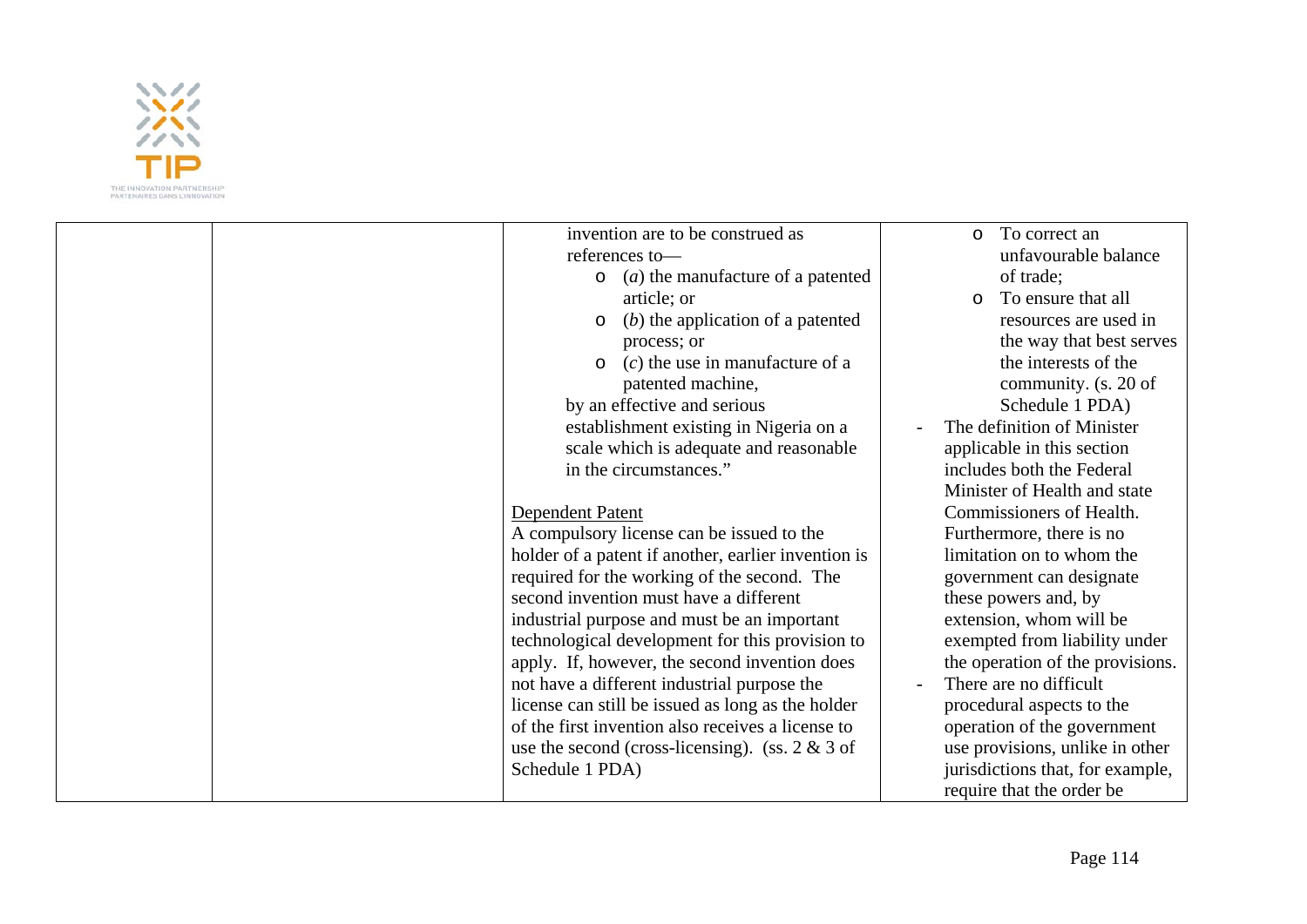

|  | Patent Holder's Response                            | published in the Gazette.          |
|--|-----------------------------------------------------|------------------------------------|
|  | The patent holder can prevent a compulsory          |                                    |
|  | license from being issued in the above two          | Liability for Government Use       |
|  | scenarios if he or she can show the court that      | Any party involved with the        |
|  | their actions are justifiable in the circumstances. | use of a patent under ss. 15 $\&$  |
|  | However, "he shall not be held to have so           | 16 is exempt from liability for    |
|  | satisfied the court if he merely shows that the     | its infringement or from the       |
|  | patented article is freely available for            | liability to make payment to       |
|  | importation." (s. 4 of Schedule 1, PDA)             | the patent holder for its use. (s. |
|  |                                                     | 17 of Schedule 1, PDA)             |
|  | <b>Requirement of Negotiation</b>                   |                                    |
|  | A compulsory license will not be issued unless      |                                    |
|  | the applicant can show that she both attempted      |                                    |
|  | to negotiate a licensing agreement on               |                                    |
|  | reasonable terms with the patent holder and that    |                                    |
|  | she can work the invention sufficiently to          |                                    |
|  | remedy the problem which is giving rise to the      |                                    |
|  | issuing of the license. (s. 5 of Schedule 1, PDA)   |                                    |
|  |                                                     |                                    |
|  | Restrictions                                        |                                    |
|  | Compulsory licenses do not give the holder the      |                                    |
|  | right to import the patented item. $(s, 6(a)$ of    |                                    |
|  | Schedule 1, PDA)                                    |                                    |
|  | However, this is subject to s. 13 PDA (see          |                                    |
|  | below).                                             |                                    |
|  | There is no sub-licensing (s8, Schedule 1, PDA)     |                                    |
|  |                                                     |                                    |
|  |                                                     |                                    |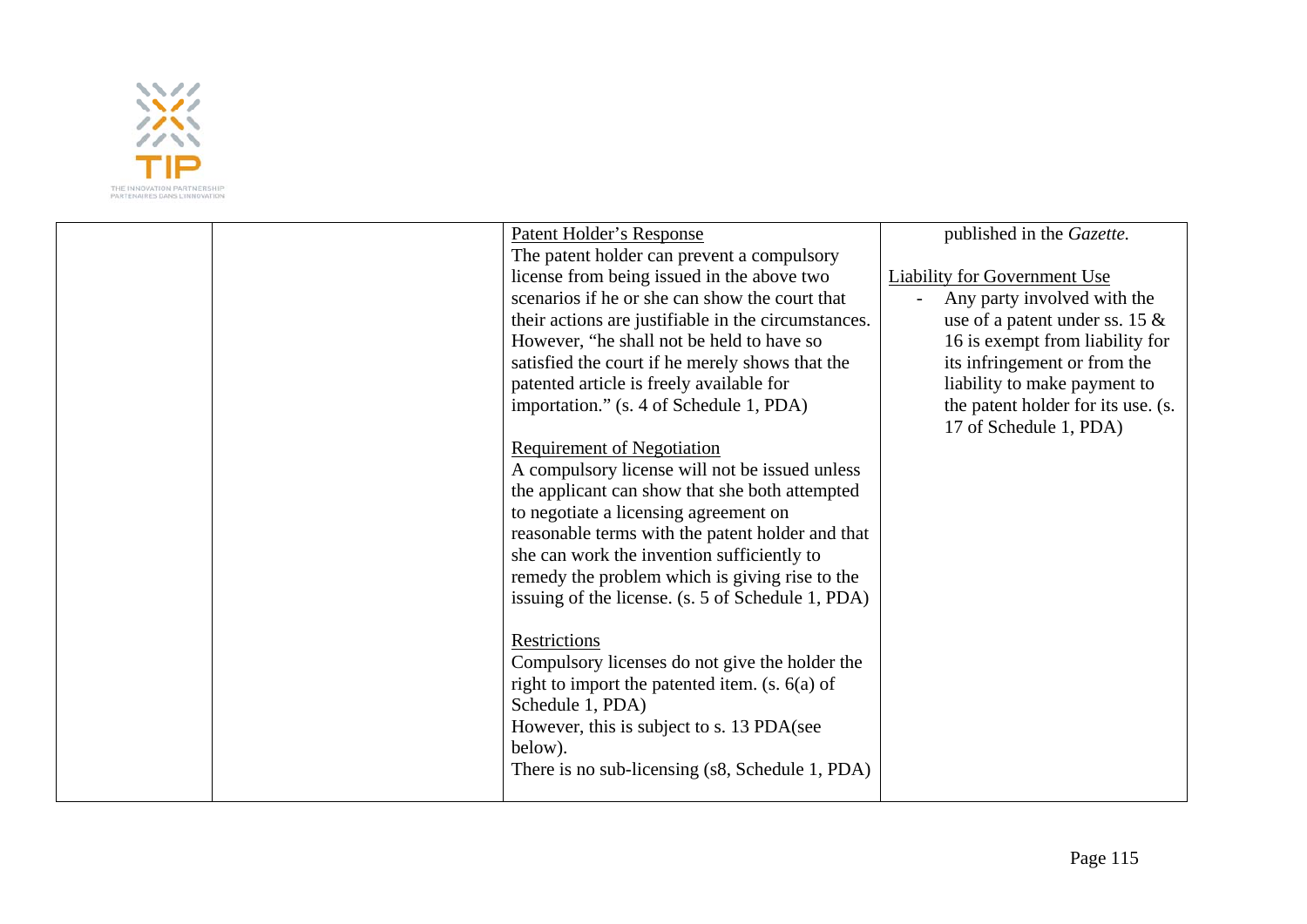

|                               |                                                                                                                                                                                                                                                                                                                                      | Cancellation<br>A compulsory license can be cancelled by the<br>court, on application by the patent holder, if the<br>circumstances that gave rise to it have ceased to<br>exist or the licensee has violated a condition of<br>the license. (s. 9 Schedule 1 PDA)<br><b>Government Declaration</b><br>Ministers can declare certain drugs exempt<br>from some of the compulsory licensing rules for<br>reasons of public health or for the defense and<br>economy of Nigeria. In this case, the 3-4 year |                                                                                                                                                                   |
|-------------------------------|--------------------------------------------------------------------------------------------------------------------------------------------------------------------------------------------------------------------------------------------------------------------------------------------------------------------------------------|-----------------------------------------------------------------------------------------------------------------------------------------------------------------------------------------------------------------------------------------------------------------------------------------------------------------------------------------------------------------------------------------------------------------------------------------------------------------------------------------------------------|-------------------------------------------------------------------------------------------------------------------------------------------------------------------|
|                               |                                                                                                                                                                                                                                                                                                                                      | period of waiting does not apply and the<br>compulsory licensee is permitted to import the<br>patented invention. (s. 13 Schedule 1 PDA)                                                                                                                                                                                                                                                                                                                                                                  |                                                                                                                                                                   |
| <b>SOUTH</b><br><b>AFRICA</b> | The sale of a patented article<br>by or on behalf of a patentee<br>or his licensee shall, subject<br>to other patent rights, give<br>the purchaser the right to use<br>and dispose of that article<br>(s45(2) PA)<br>s.15 C of the 1997<br>Amendments Act of the<br><b>Medicines and Related</b><br><b>Controlled Substances Act</b> | Compulsory licences in respect of dependent<br><i>patent</i> (s.55 PA) Where the working of a patent<br>is dependent upon the obtaining of a licence to<br>use another patent and an agreement cannot be<br>reached as to such licence with the proprietor of<br>that patent, that inventor may apply to the<br>commissioner for a licence under the prior<br>patent,<br>The commissioner may grant such a licence on                                                                                     | The Minister may, on behalf of<br>$\bullet$<br>the State, acquire, on such<br>terms and conditions as may be<br>agreed upon, any invention or<br>patent (s.78 PA) |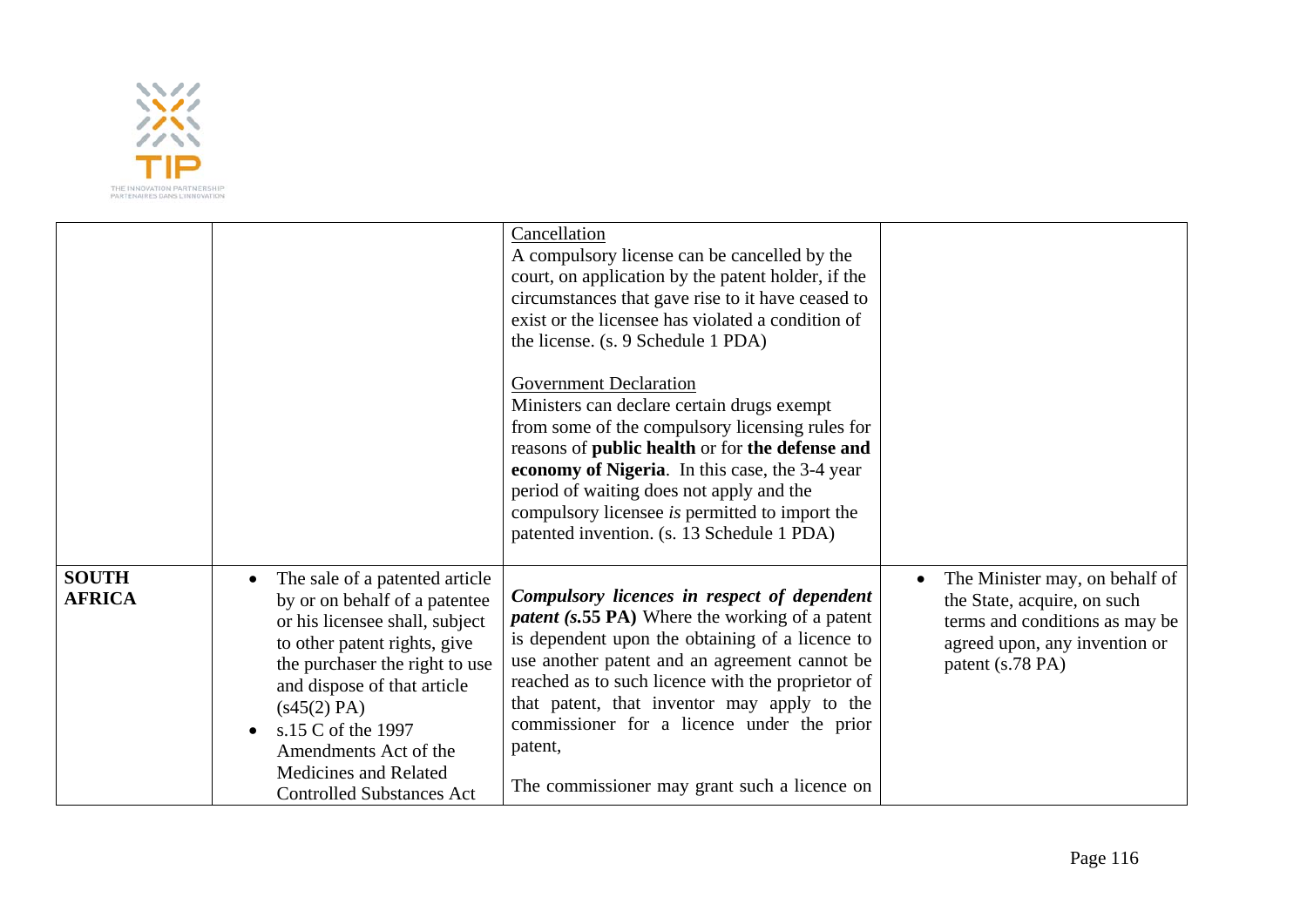

| vested the power in the<br>Minister of Health to<br>determine conditions under<br>which parallel imports of<br>medicines | such conditions as he may impose<br>The licence can only be used only to allow the<br>dependent patented invention to be used.<br>Compulsory licence in case of abuse of patent<br>rights $(s.56\text{ PA})$<br>Any interested person who can show that the<br>rights in a patent are being abused may apply to<br>the registrar for a compulsory licence<br>The rights in a patent are abused if-<br>- the patented invention is not being worked in<br>the Republic on a commercial scale or to an<br>adequate extent, after four years subsequent to<br>the date of the application for the patent or three<br>years subsequent to the date on which that<br>patent was sealed, and there is in the opinion of<br>the commissioner no satisfactory reason for<br>such non-working; In this case, the licence will<br>be non-exclusive and will not be transferable<br>except to a person to whom the business or the<br>part of the business in connection with which<br>the rights under the licence were exercised has<br>been transferred. |  |
|--------------------------------------------------------------------------------------------------------------------------|--------------------------------------------------------------------------------------------------------------------------------------------------------------------------------------------------------------------------------------------------------------------------------------------------------------------------------------------------------------------------------------------------------------------------------------------------------------------------------------------------------------------------------------------------------------------------------------------------------------------------------------------------------------------------------------------------------------------------------------------------------------------------------------------------------------------------------------------------------------------------------------------------------------------------------------------------------------------------------------------------------------------------------------------------|--|
|--------------------------------------------------------------------------------------------------------------------------|--------------------------------------------------------------------------------------------------------------------------------------------------------------------------------------------------------------------------------------------------------------------------------------------------------------------------------------------------------------------------------------------------------------------------------------------------------------------------------------------------------------------------------------------------------------------------------------------------------------------------------------------------------------------------------------------------------------------------------------------------------------------------------------------------------------------------------------------------------------------------------------------------------------------------------------------------------------------------------------------------------------------------------------------------|--|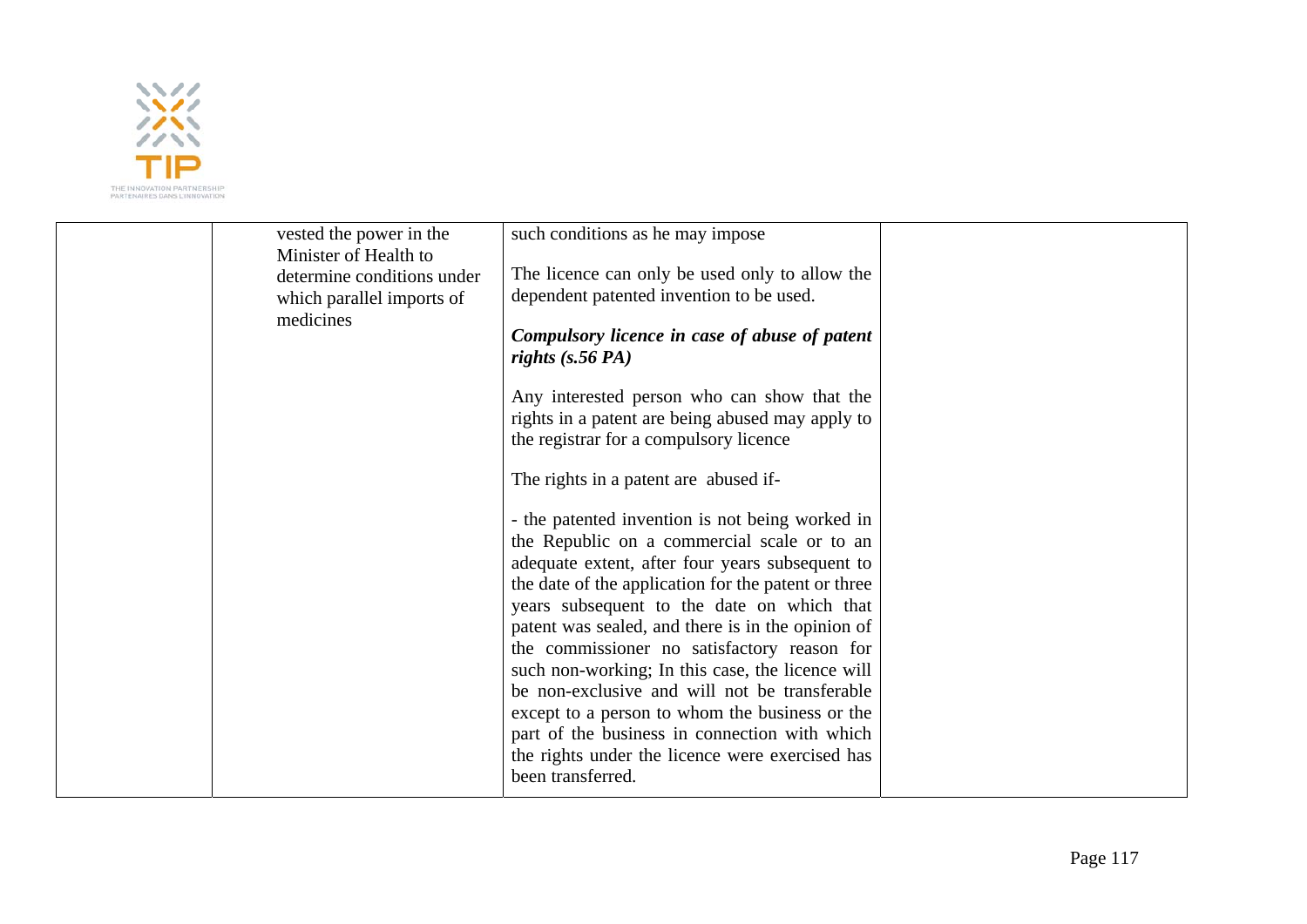

|  | - the working of the invention in the Republic<br>on a commercial scale or to an adequate extent<br>is being prevented or hindered by the<br>importation of the patented article;                                                                                                                                                                                                                                              |  |
|--|--------------------------------------------------------------------------------------------------------------------------------------------------------------------------------------------------------------------------------------------------------------------------------------------------------------------------------------------------------------------------------------------------------------------------------|--|
|  | - the demand for the patented article in the<br>Republic is not being met to an adequate extent<br>and on reasonable terms;                                                                                                                                                                                                                                                                                                    |  |
|  | - the patentee's refusal to grant a licence or<br>licences upon reasonable terms, prevents the<br>trade or industry or agriculture of the Republic<br>or the trade of any person or class of persons<br>trading in the Republic from developing, or<br>prevents the establishment of any new trade or<br>industry in the Republic, and so, it is in the<br>public interest that a licence or licences should<br>be granted; or |  |
|  | the demand in the Republic for the<br>patented article is being met by importation<br>and the price charged by the patentee, his<br>licensee or agent for the patented article is<br>excessive in relation to the price charged in<br>countries where the patented article is<br>manufactured by or under licence from the<br>patentee or his predecessor or successor in                                                      |  |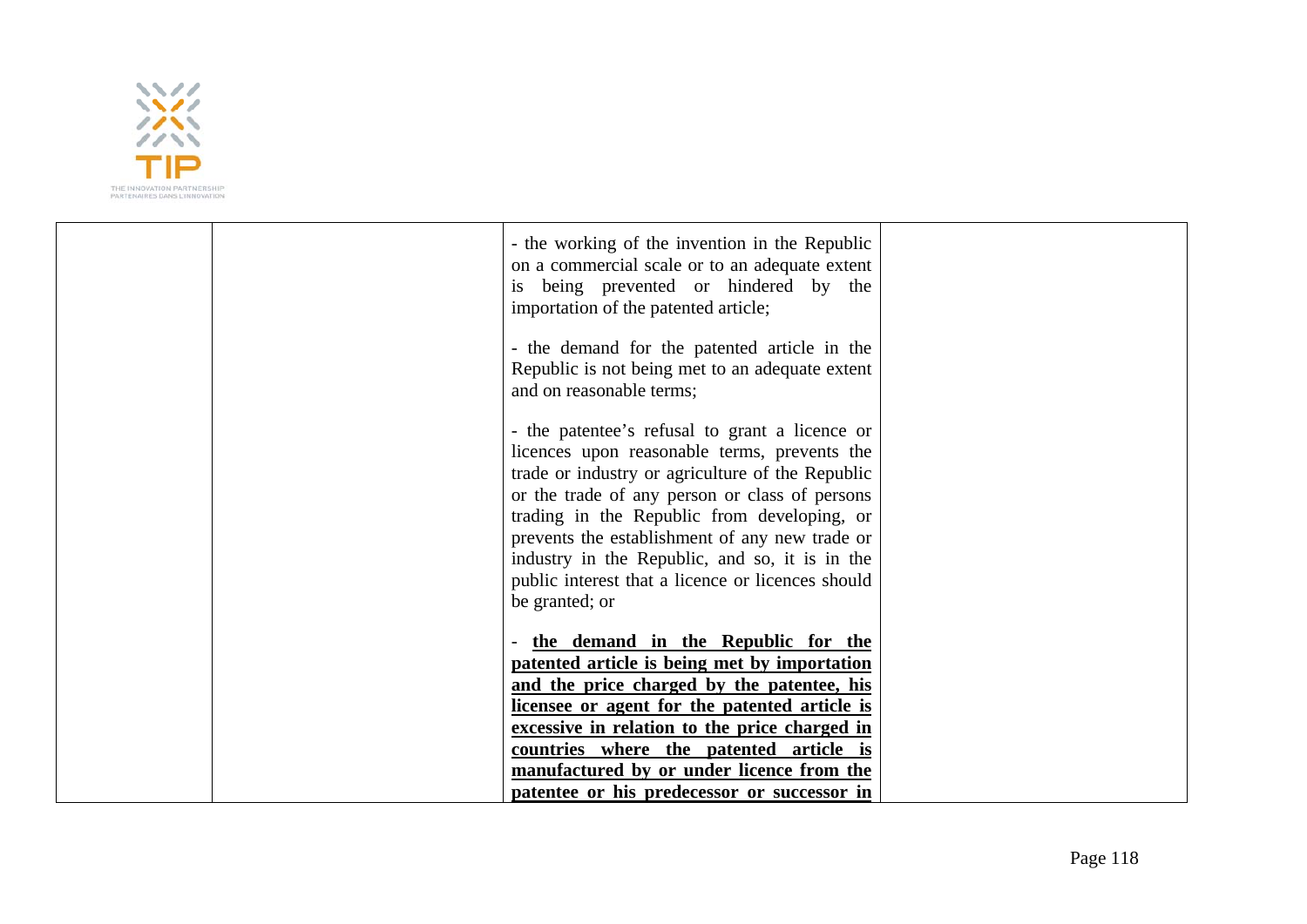

| title.                                                                                                                                                                                                                                                                                                                                                                                                        |  |
|---------------------------------------------------------------------------------------------------------------------------------------------------------------------------------------------------------------------------------------------------------------------------------------------------------------------------------------------------------------------------------------------------------------|--|
| The commissioner will determine the terms of<br>the compulsory license and <b>may preclude the</b><br>licensee from importing into the Republic the<br>patented articles.                                                                                                                                                                                                                                     |  |
| <b>Conditions of the Licences</b>                                                                                                                                                                                                                                                                                                                                                                             |  |
| In determining the conditions on which any<br>licence is granted the commissioner will<br>consider the risks to be undertaken by the<br>licensee, the research and development<br>undertaken by the patentee and the terms and<br>conditions usually stipulated in licence<br>agreements in respect of the subject-matter of<br>the invention, between persons who voluntarily<br>enter into such agreements. |  |
| A compulsory licensee will have the same<br>rights and obligations as any other licensee<br>under a patent.                                                                                                                                                                                                                                                                                                   |  |
| A compulsory licnse may be granted over any<br>composition of matter, product of a patented<br>process or method or product produced by a<br>patented machine.                                                                                                                                                                                                                                                |  |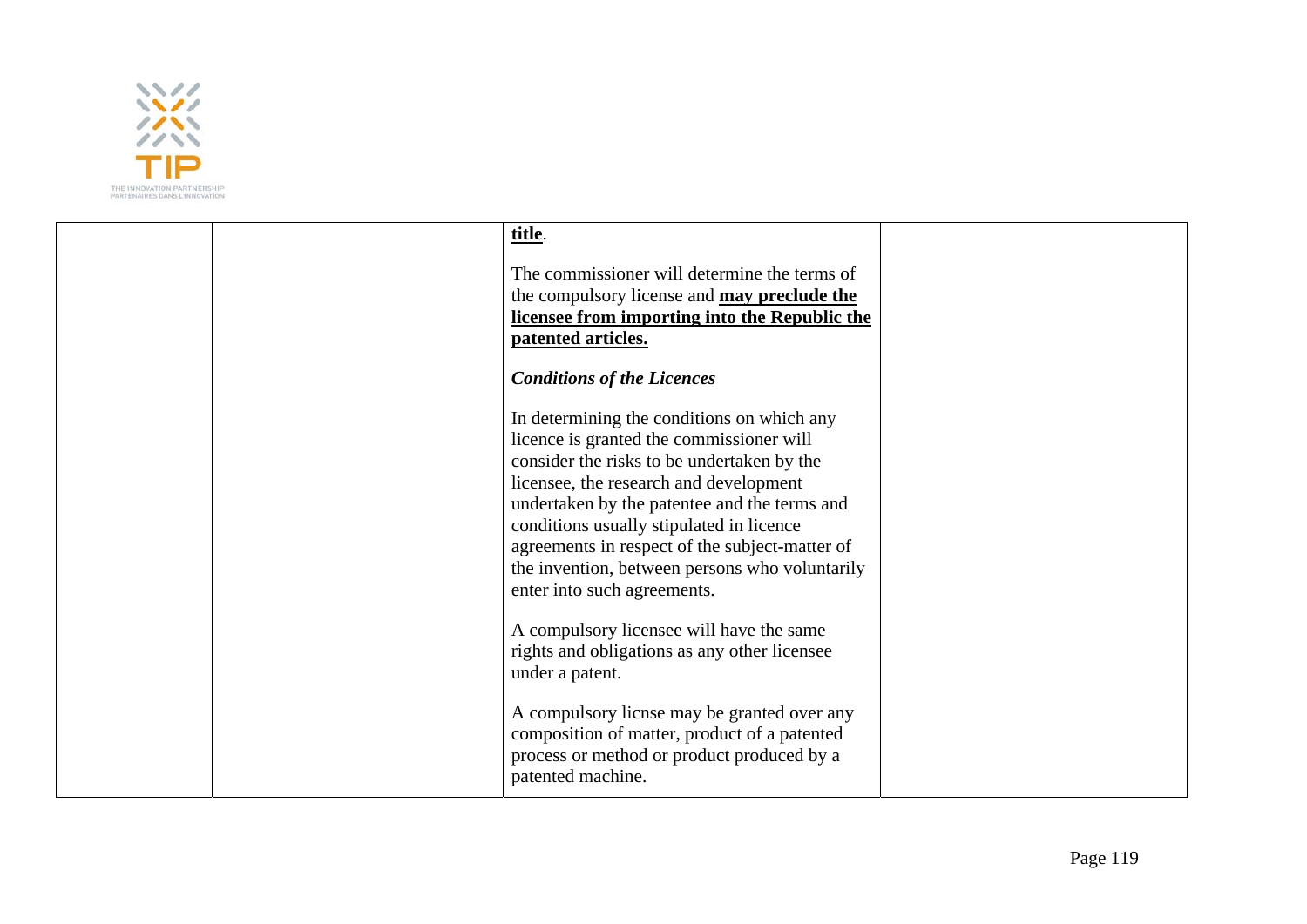

|  | Opposition                                                                                                                                                                                                                                                                                                                                                                                                                                                                                                                                                                          |  |
|--|-------------------------------------------------------------------------------------------------------------------------------------------------------------------------------------------------------------------------------------------------------------------------------------------------------------------------------------------------------------------------------------------------------------------------------------------------------------------------------------------------------------------------------------------------------------------------------------|--|
|  | The grant of the licence may be opposed and<br>costs may be awarded for this opposition.                                                                                                                                                                                                                                                                                                                                                                                                                                                                                            |  |
|  | <b>Medicines and Related Controlled Substances</b><br>Act                                                                                                                                                                                                                                                                                                                                                                                                                                                                                                                           |  |
|  | <b>15C.</b> The Minister may prescribe conditions<br>for the supply of more affordable medicines<br>in certain circumstances so as to protect the<br>health of the public, and in particular<br>$may-$<br>(a) notwithstanding anything to the contrary<br>contained in the Patents Act, 1978 (Act No. 57 of<br>1978), determine that the rights with regard to any<br>medicine under a patent granted in the Republic<br>shall not extend to acts in respect of such medicine<br>which has been put onto the market by<br>the owner of the medicine, or with his or her<br>consent: |  |
|  | (b) prescribe the conditions on which any medicine<br>which is identical in composition, meets the same<br>quality standard and is intended to have the same<br>proprietary name as that of another medicine<br>already registered in the Republic, but which is<br>imported by a person other                                                                                                                                                                                                                                                                                      |  |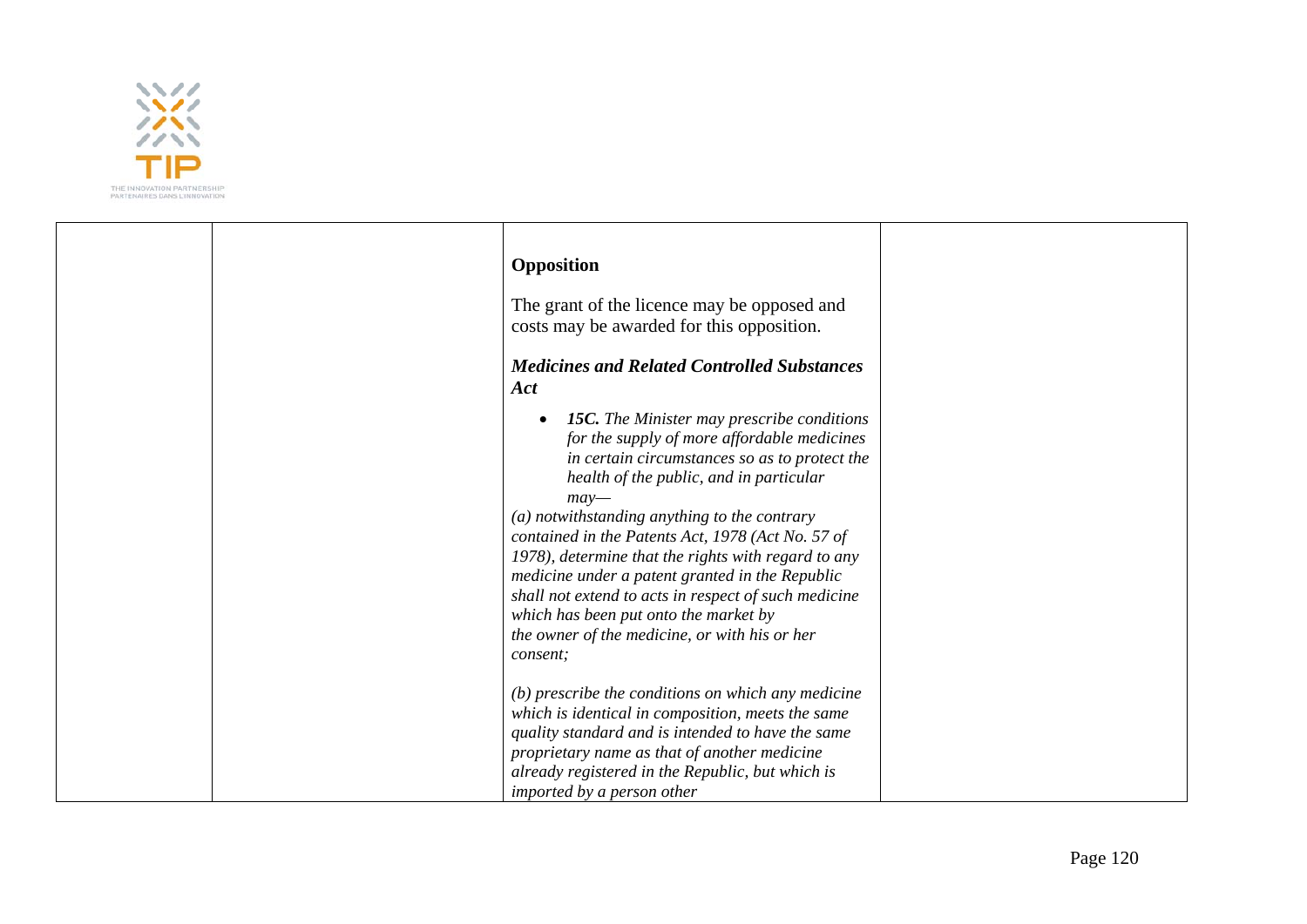

|                 |                                          | than the person who is the holder of the registration<br>certificate of the medicine already registered and<br>which originates from any site of manufacture of the<br>original manufacturer as approved by the council in<br>the prescribed manner, may be imported;<br>$(c)$ prescribe the registration procedure for, as well<br>as the use of, the medicine referred to in paragraph<br>$(b)$ . |                                    |
|-----------------|------------------------------------------|-----------------------------------------------------------------------------------------------------------------------------------------------------------------------------------------------------------------------------------------------------------------------------------------------------------------------------------------------------------------------------------------------------|------------------------------------|
| <b>CAMEROUN</b> | See Mali                                 | See Mali                                                                                                                                                                                                                                                                                                                                                                                            | See Mali                           |
| <b>MALI</b>     | It is unclear whether the RBA            | For Non-Working                                                                                                                                                                                                                                                                                                                                                                                     | <b>Licensing Terms</b>             |
|                 | establishes a national or a regional     | According to art. $46(1)$ of the <i>RBAt</i> , four                                                                                                                                                                                                                                                                                                                                                 | Article 37 of the RBA sets out the |
|                 | approach to exhaustion. Article 3        | years following filing, or three years                                                                                                                                                                                                                                                                                                                                                              | following limits on terms in       |
|                 | establishes that the rights are          | following the grant of a patent                                                                                                                                                                                                                                                                                                                                                                     | contractual licenses of patents:   |
|                 | independent national rights, while       | (whichever period expires last) a non-                                                                                                                                                                                                                                                                                                                                                              | " $(1)$ Clauses in license"        |
|                 | article $8(1)(a)$ RBA states that patent | voluntary license can be granted:                                                                                                                                                                                                                                                                                                                                                                   | contracts or relating to such      |
|                 | rights do not extend to patented         | <i>a</i> . "the patented invention is not                                                                                                                                                                                                                                                                                                                                                           | contracts shall be invalid in so   |
|                 | subject matter brought into a state      | being worked on the territory                                                                                                                                                                                                                                                                                                                                                                       | far as they impose on the          |
|                 | by the patent holder or with his         | of a member State at the time                                                                                                                                                                                                                                                                                                                                                                       | licensee, in the industrial or     |
|                 | consent. While the latter provision      | the request is made;"                                                                                                                                                                                                                                                                                                                                                                               | commercial sphere, restrictions    |
|                 | is not clear about whether or not        | "the working of the patented"<br>b.                                                                                                                                                                                                                                                                                                                                                                 | not deriving from the rights       |
|                 | "territory of a member state"            | invention on such territory                                                                                                                                                                                                                                                                                                                                                                         | conferred by the patent or not     |
|                 | includes all member states or just       | does not meet the demand                                                                                                                                                                                                                                                                                                                                                                            | necessary for the upholding of     |
|                 | the one in question, the provisions      | for the protected product on                                                                                                                                                                                                                                                                                                                                                                        | such rights.                       |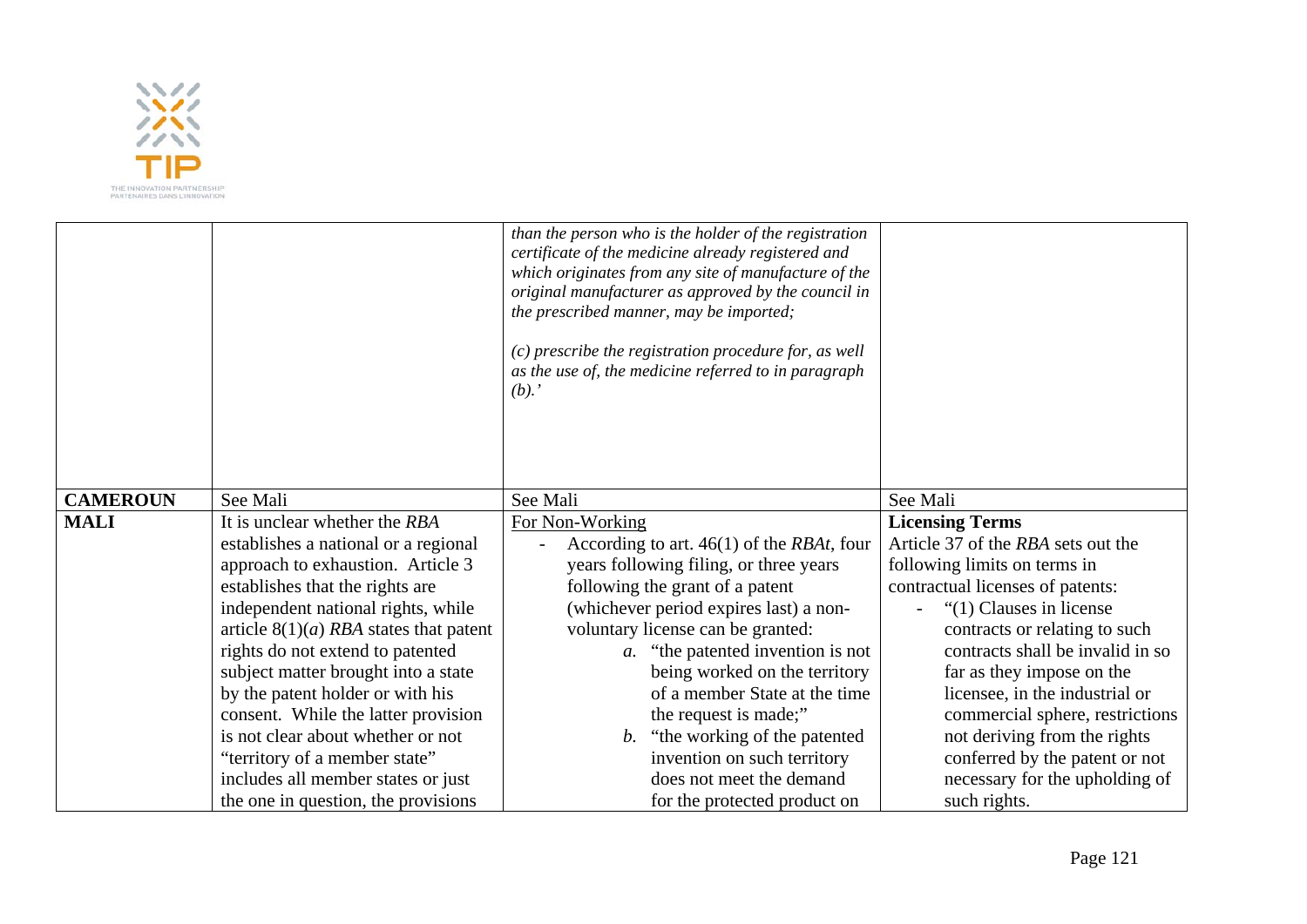

| do not allow parallel importation of | reasonable terms;"                                 | (2) The following shall not be          |
|--------------------------------------|----------------------------------------------------|-----------------------------------------|
| generics manufactured in India or    | "on account of the refusal of"<br>$\mathcal{C}$ .  | considered restrictions within          |
| Brazil (for example).                | the owner of the patent to                         | the meaning of paragraph $(1)$          |
|                                      | grant licenses on reasonable                       | above:                                  |
|                                      | commercial terms and                               | (i) limitations relating<br>O           |
|                                      | procedures, the                                    | to the extent, the scope                |
|                                      | establishment or                                   | or the duration of                      |
|                                      | development of industrial or                       | exploitation of the                     |
|                                      | commercial activities on                           | patented invention;                     |
|                                      | such territory is unfairly and                     | (ii) the obligation on the licensee to  |
|                                      | substantially prejudiced."                         | abstain from any act liable to harm the |
|                                      | 46(2) RBA states that a non-voluntary              | validity of the patent."                |
|                                      | license cannot be issued if the patent             |                                         |
|                                      | holder gives good reasons for the non-             |                                         |
|                                      | working.                                           |                                         |
|                                      | <b>Dependent Patent</b>                            |                                         |
|                                      | Where a later patent is dependent on an earlier    |                                         |
|                                      | one to be worked, the holder of the later patent   |                                         |
|                                      | may apply for a non-voluntary license of the       |                                         |
|                                      | first. The new patent must be a substantial        |                                         |
|                                      | technical progress of considerable economic        |                                         |
|                                      | interest in relation to the first patent. The      |                                         |
|                                      | owner of the earlier patent will have the right to |                                         |
|                                      | a reciprocal license. (Article 47 of the RBA)      |                                         |
|                                      |                                                    |                                         |
|                                      | Request for a Non-Voluntary License                |                                         |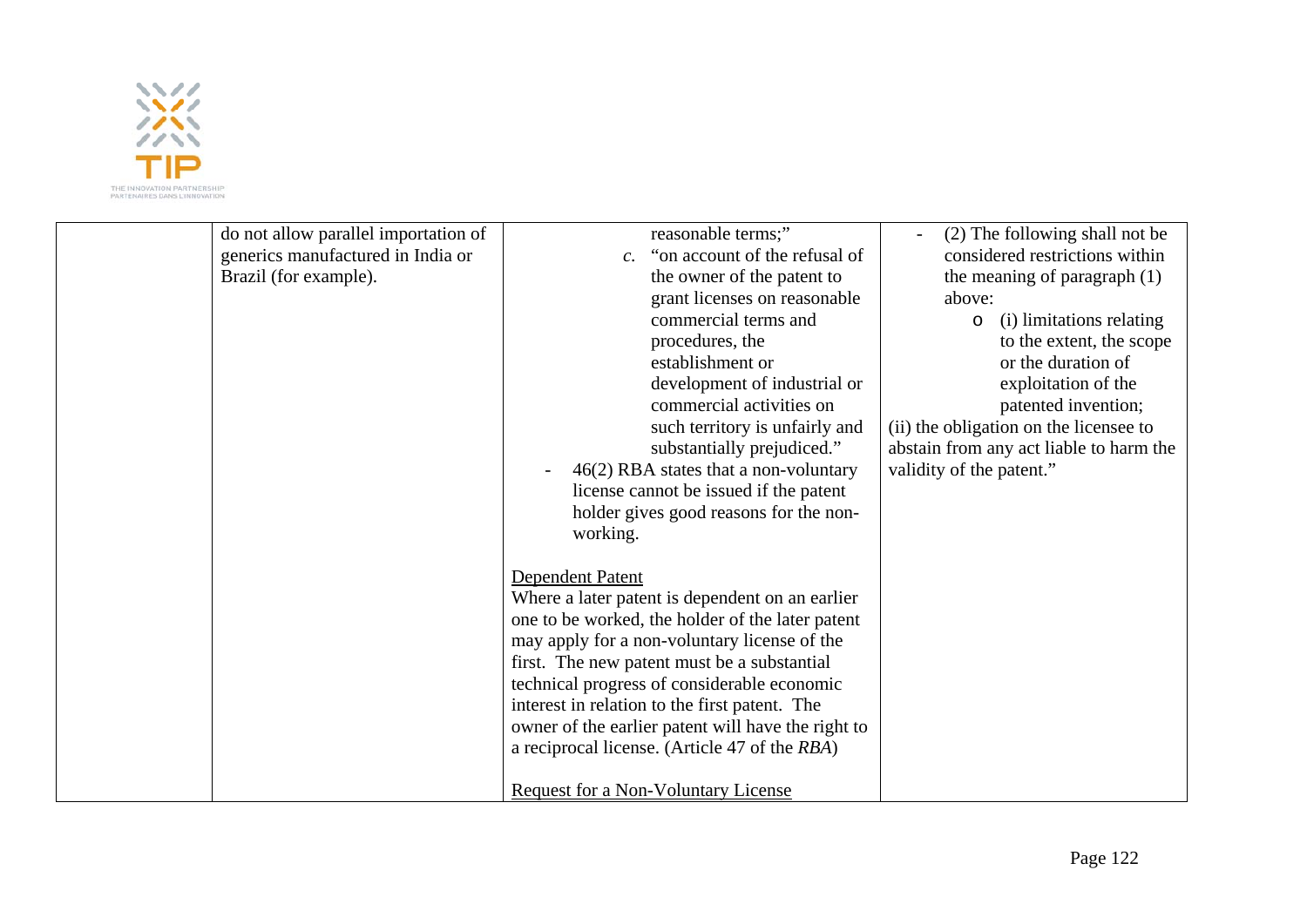

| When made to the court it must be              |  |
|------------------------------------------------|--|
| accompanied by both proof that the             |  |
| applicant has attempted to obtain a            |  |
| license from the owner but has not             |  |
| received one on reasonable commercial          |  |
| terms as well as proof that the applicant      |  |
| is capable of working the invention.           |  |
| (Article $48(3)$ of the $RBA$ )                |  |
| The civil court will solicit submissions       |  |
| from the patent holders and any                |  |
| licensees, and if it decides to issue the      |  |
| non-voluntary license it will set the          |  |
| terms. However, neither a patent for           |  |
| non-working nor that for a dependent           |  |
| patent can apply to the <b>act of</b>          |  |
| <b>importation.</b> (Article 49(4) of the RBA) |  |
|                                                |  |
| <b>Limitation of the Non-Voluntary License</b> |  |
| Article 51(1) RBA states: "The                 |  |
| beneficiary of the non-voluntary license       |  |
| may not, without the consent of the            |  |
| owner of the patent, grant any third           |  |
| party permission to perform any of the         |  |
| acts that he is authorized to perform          |  |
| under the non-voluntary license."              |  |
| However, article 51(2) RBA allows such         |  |
| a license to be transferred along with the     |  |
|                                                |  |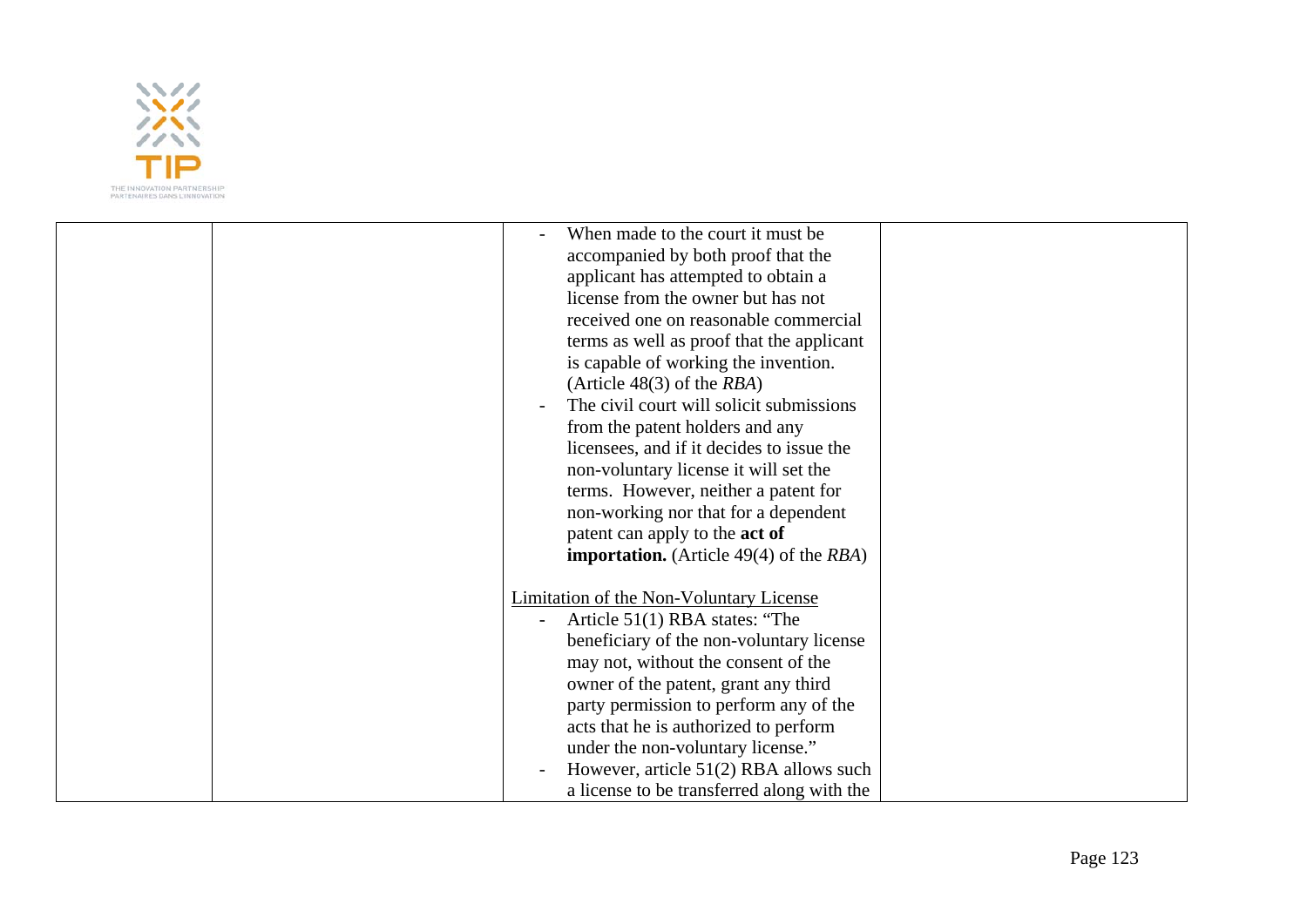

 $\mathbf{I}$ 

| establishment that it was granted to, as         |  |
|--------------------------------------------------|--|
| long as the authorization of the civil           |  |
| court that originally granted the non-           |  |
| voluntary license has been obtained.             |  |
|                                                  |  |
| Amendment and Withdrawal                         |  |
| - The court can amend the license on request     |  |
| from either the license holder or the patent     |  |
| holder. (Article $52(1)$ of the RBA)             |  |
| - Court can withdraw the license if the owner    |  |
| of the patent requests and if the grounds for it |  |
| to exist have ceased, the beneficiary violates   |  |
| the license, or the beneficiary does not pay.    |  |
| (Article 52(2) RBA)                              |  |
|                                                  |  |
| Ex-Officio Licenses                              |  |
| A Minister may, through administrative           |  |
| enactment, subject a patent to the non-          |  |
| voluntary license regime described               |  |
| above. The enactment will specify who            |  |
| will benefit from the license, as well as        |  |
| the conditions, terms and scope, and can         |  |
| be issued for the following reasons:             |  |
| vital interest to the economy; public            |  |
| health; national defense; or where               |  |
| non- or insufficient working seriously           |  |
| compromises the country's needs.                 |  |
|                                                  |  |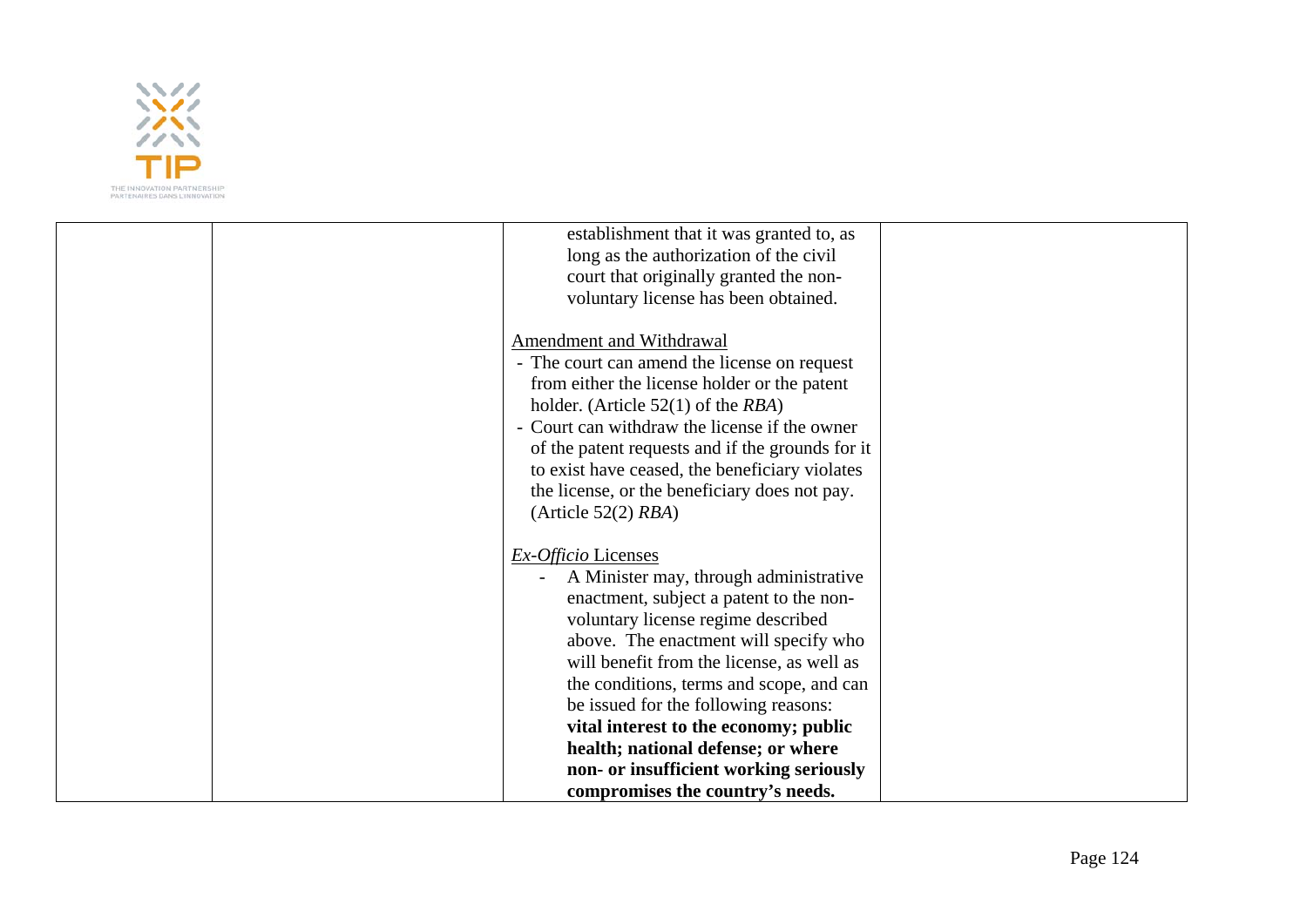

|                    |                                      | (Article $56(1)$ of the $RBA$ )                   |                                         |
|--------------------|--------------------------------------|---------------------------------------------------|-----------------------------------------|
|                    |                                      | If no agreement on the conditions, they           |                                         |
|                    |                                      | will be set by the court. (Article $56(2)$ of     |                                         |
|                    |                                      |                                                   |                                         |
|                    |                                      | the RBA)                                          |                                         |
| <b>SWITZERLAND</b> | Swtizerland does not permit parallel | <b>Dependent Invention</b>                        |                                         |
|                    | imports although the law is          | As per article 36 FLPI the holder of a patent of  | Article 32 FLPI allows the Swiss        |
|                    | currently under review.              | a dependent invention that is an important        | government to expropriate a patent      |
|                    |                                      | technical improvement of economic                 | when the public interest demands it.    |
|                    |                                      | importance, has a right to a license on the first | This is subject to the requirement of   |
|                    |                                      | invention. Owner of first invention can require,  | full compensation, to be determined     |
|                    |                                      | as a condition on licensing, a license over the   | (where agreement fails) by the federal  |
|                    |                                      | second invention.                                 | tribunal in accordance with the Swiss   |
|                    |                                      |                                                   | federal law on the subject. This action |
|                    |                                      | <b>Non-Exploitation</b>                           | is not subject to the limits on non-    |
|                    |                                      | Article 37 FLPI – non-voluntary license for       | voluntary licenses outlined below.      |
|                    |                                      | non-exploitation. Contains the usual time         |                                         |
|                    |                                      | requirements, and that a license can be           |                                         |
|                    |                                      | demanded where the patent has not been            |                                         |
|                    |                                      | "sufficiently exploited" in Switzerland and the   |                                         |
|                    |                                      | patent holder cannot justify this. Importation is |                                         |
|                    |                                      | considered to be exploitation. Furthermore, if    |                                         |
|                    |                                      |                                                   |                                         |
|                    |                                      | in two years time from the issuance of such a     |                                         |
|                    |                                      | patent the use of the invention is still not      |                                         |
|                    |                                      | meeting the requirements of the Swiss market, a   |                                         |
|                    |                                      | interested party can apply to the court for the   |                                         |
|                    |                                      | forfeit of the patent (Article 38 FLPI).          |                                         |
|                    |                                      |                                                   |                                         |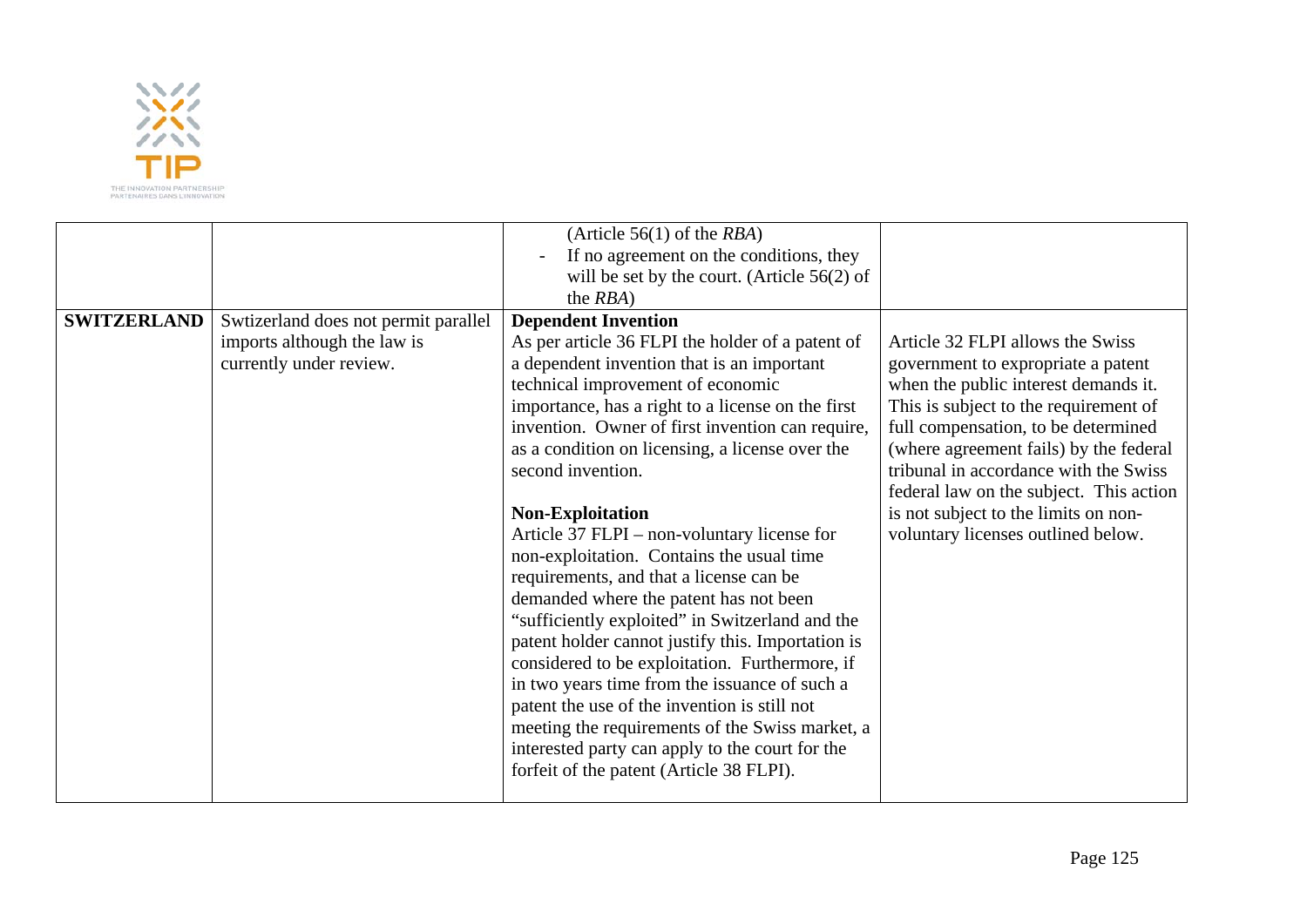

| <b>Public Interest License</b><br>Article 40 FLPI also allows licenses to be<br>granted for the public interest when the holder<br>of the patent has refused to license it to a<br>particular party. "Lorsque l'intérêt publique<br>l'exige, celui auquel le titulaire du brevet a<br>refusé, sans raisons suffisantes, d'accorder la<br>licence requise peut demander au juge l'octroi<br>d'une licence pour utiliser l'invention."<br><b>Limits on Non-Voluntary Licenses</b><br>Article 40b FLPI puts the following limits on<br>the issue of the non-voluntary licenses<br>described in articles 36-40 FLPI:<br>- Para 1: They are only issued in the party<br>making the request has spent a reasonable<br>amount of time trying to obtain a voluntary<br>license on reasonable commercial terms.<br>However, this requirement is waived in<br>situations of national emergency or other<br>situations of extreme urgency.<br>- Para 4: The license is principally awarded<br>for supplying the domestic market.<br>- Para 5: Once the circumstances that led to<br>the issuance of the non-voluntary license<br>have ceased, and are unlikely to reoccur, the<br>non-voluntary license will be withdrawn. |  |  |
|-----------------------------------------------------------------------------------------------------------------------------------------------------------------------------------------------------------------------------------------------------------------------------------------------------------------------------------------------------------------------------------------------------------------------------------------------------------------------------------------------------------------------------------------------------------------------------------------------------------------------------------------------------------------------------------------------------------------------------------------------------------------------------------------------------------------------------------------------------------------------------------------------------------------------------------------------------------------------------------------------------------------------------------------------------------------------------------------------------------------------------------------------------------------------------------------------------------------|--|--|
|                                                                                                                                                                                                                                                                                                                                                                                                                                                                                                                                                                                                                                                                                                                                                                                                                                                                                                                                                                                                                                                                                                                                                                                                                 |  |  |
|                                                                                                                                                                                                                                                                                                                                                                                                                                                                                                                                                                                                                                                                                                                                                                                                                                                                                                                                                                                                                                                                                                                                                                                                                 |  |  |
|                                                                                                                                                                                                                                                                                                                                                                                                                                                                                                                                                                                                                                                                                                                                                                                                                                                                                                                                                                                                                                                                                                                                                                                                                 |  |  |
|                                                                                                                                                                                                                                                                                                                                                                                                                                                                                                                                                                                                                                                                                                                                                                                                                                                                                                                                                                                                                                                                                                                                                                                                                 |  |  |
|                                                                                                                                                                                                                                                                                                                                                                                                                                                                                                                                                                                                                                                                                                                                                                                                                                                                                                                                                                                                                                                                                                                                                                                                                 |  |  |
|                                                                                                                                                                                                                                                                                                                                                                                                                                                                                                                                                                                                                                                                                                                                                                                                                                                                                                                                                                                                                                                                                                                                                                                                                 |  |  |
|                                                                                                                                                                                                                                                                                                                                                                                                                                                                                                                                                                                                                                                                                                                                                                                                                                                                                                                                                                                                                                                                                                                                                                                                                 |  |  |
|                                                                                                                                                                                                                                                                                                                                                                                                                                                                                                                                                                                                                                                                                                                                                                                                                                                                                                                                                                                                                                                                                                                                                                                                                 |  |  |
|                                                                                                                                                                                                                                                                                                                                                                                                                                                                                                                                                                                                                                                                                                                                                                                                                                                                                                                                                                                                                                                                                                                                                                                                                 |  |  |
|                                                                                                                                                                                                                                                                                                                                                                                                                                                                                                                                                                                                                                                                                                                                                                                                                                                                                                                                                                                                                                                                                                                                                                                                                 |  |  |
|                                                                                                                                                                                                                                                                                                                                                                                                                                                                                                                                                                                                                                                                                                                                                                                                                                                                                                                                                                                                                                                                                                                                                                                                                 |  |  |
|                                                                                                                                                                                                                                                                                                                                                                                                                                                                                                                                                                                                                                                                                                                                                                                                                                                                                                                                                                                                                                                                                                                                                                                                                 |  |  |
|                                                                                                                                                                                                                                                                                                                                                                                                                                                                                                                                                                                                                                                                                                                                                                                                                                                                                                                                                                                                                                                                                                                                                                                                                 |  |  |
|                                                                                                                                                                                                                                                                                                                                                                                                                                                                                                                                                                                                                                                                                                                                                                                                                                                                                                                                                                                                                                                                                                                                                                                                                 |  |  |
|                                                                                                                                                                                                                                                                                                                                                                                                                                                                                                                                                                                                                                                                                                                                                                                                                                                                                                                                                                                                                                                                                                                                                                                                                 |  |  |
|                                                                                                                                                                                                                                                                                                                                                                                                                                                                                                                                                                                                                                                                                                                                                                                                                                                                                                                                                                                                                                                                                                                                                                                                                 |  |  |
|                                                                                                                                                                                                                                                                                                                                                                                                                                                                                                                                                                                                                                                                                                                                                                                                                                                                                                                                                                                                                                                                                                                                                                                                                 |  |  |
|                                                                                                                                                                                                                                                                                                                                                                                                                                                                                                                                                                                                                                                                                                                                                                                                                                                                                                                                                                                                                                                                                                                                                                                                                 |  |  |
|                                                                                                                                                                                                                                                                                                                                                                                                                                                                                                                                                                                                                                                                                                                                                                                                                                                                                                                                                                                                                                                                                                                                                                                                                 |  |  |
|                                                                                                                                                                                                                                                                                                                                                                                                                                                                                                                                                                                                                                                                                                                                                                                                                                                                                                                                                                                                                                                                                                                                                                                                                 |  |  |
|                                                                                                                                                                                                                                                                                                                                                                                                                                                                                                                                                                                                                                                                                                                                                                                                                                                                                                                                                                                                                                                                                                                                                                                                                 |  |  |
|                                                                                                                                                                                                                                                                                                                                                                                                                                                                                                                                                                                                                                                                                                                                                                                                                                                                                                                                                                                                                                                                                                                                                                                                                 |  |  |
|                                                                                                                                                                                                                                                                                                                                                                                                                                                                                                                                                                                                                                                                                                                                                                                                                                                                                                                                                                                                                                                                                                                                                                                                                 |  |  |
|                                                                                                                                                                                                                                                                                                                                                                                                                                                                                                                                                                                                                                                                                                                                                                                                                                                                                                                                                                                                                                                                                                                                                                                                                 |  |  |
|                                                                                                                                                                                                                                                                                                                                                                                                                                                                                                                                                                                                                                                                                                                                                                                                                                                                                                                                                                                                                                                                                                                                                                                                                 |  |  |
|                                                                                                                                                                                                                                                                                                                                                                                                                                                                                                                                                                                                                                                                                                                                                                                                                                                                                                                                                                                                                                                                                                                                                                                                                 |  |  |
|                                                                                                                                                                                                                                                                                                                                                                                                                                                                                                                                                                                                                                                                                                                                                                                                                                                                                                                                                                                                                                                                                                                                                                                                                 |  |  |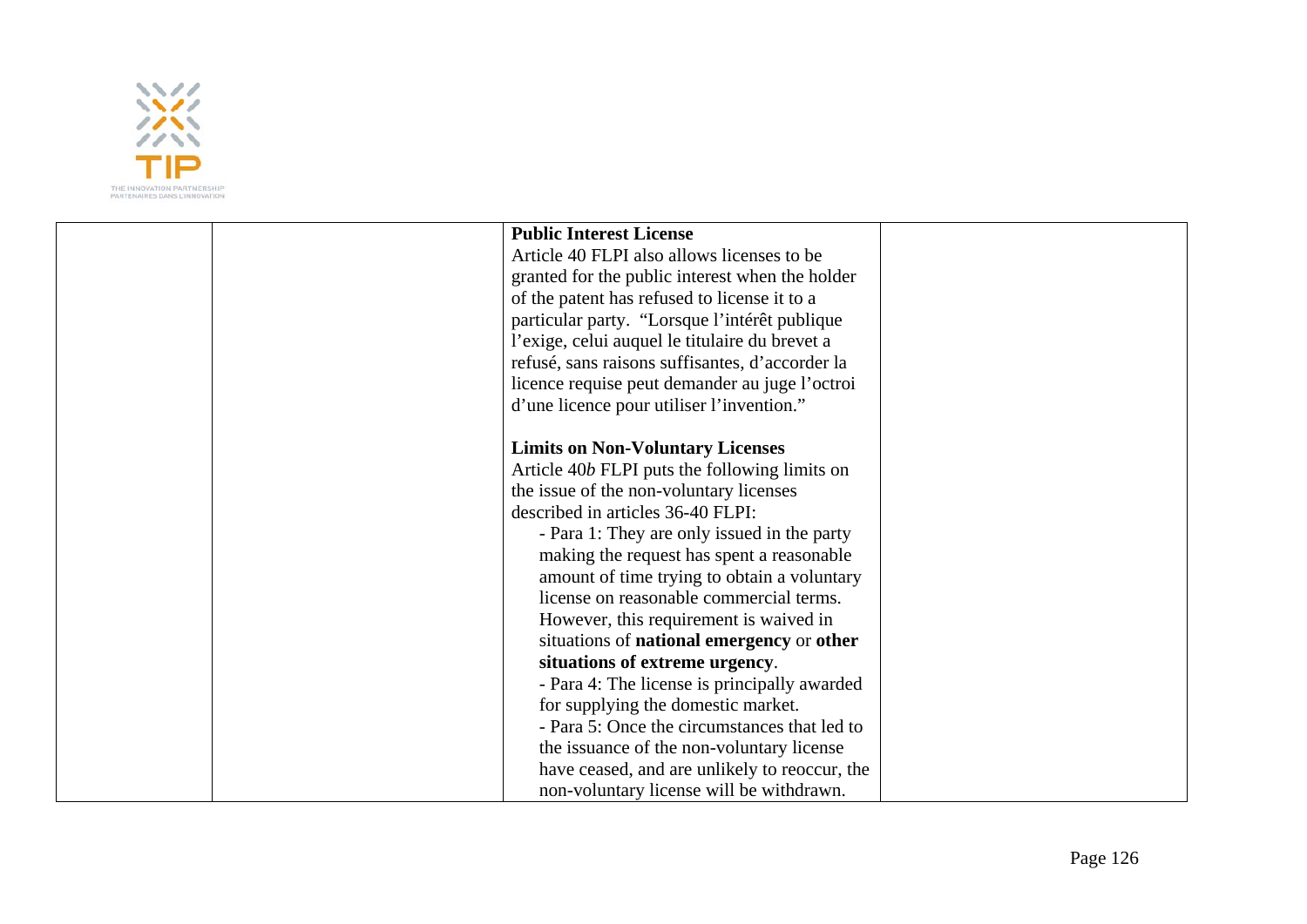

|  | - Para 6: The patent holder has a right to<br>remuneration. The amount is determined<br>based on the circumstances and the<br>economic value of the license.<br>- Para 7: The extent of the license, amount<br>of remuneration, and the beginning and end<br>of the license are all determined by a judge. |  |
|--|------------------------------------------------------------------------------------------------------------------------------------------------------------------------------------------------------------------------------------------------------------------------------------------------------------|--|
|  |                                                                                                                                                                                                                                                                                                            |  |

|               | <b>COMPETITION LAW</b>                                                                                                                                                                                                                                                                                                                                                                                                 | <b>DRUG REGULATION/PRODUCT</b>                                                                                                                                                                                                                                                                                                                                                                                                                                           | <b>LICENSING/CONTRACT RULES</b>                                                                                                                                                                                                                                                                                                                                                        |
|---------------|------------------------------------------------------------------------------------------------------------------------------------------------------------------------------------------------------------------------------------------------------------------------------------------------------------------------------------------------------------------------------------------------------------------------|--------------------------------------------------------------------------------------------------------------------------------------------------------------------------------------------------------------------------------------------------------------------------------------------------------------------------------------------------------------------------------------------------------------------------------------------------------------------------|----------------------------------------------------------------------------------------------------------------------------------------------------------------------------------------------------------------------------------------------------------------------------------------------------------------------------------------------------------------------------------------|
|               |                                                                                                                                                                                                                                                                                                                                                                                                                        | <b>LIABILITY</b>                                                                                                                                                                                                                                                                                                                                                                                                                                                         |                                                                                                                                                                                                                                                                                                                                                                                        |
| <b>BRAZIL</b> | Article 20 of Brazil's<br>$\bullet$<br>Competition Act (CA) provides<br>that "any act in any way<br>intended or otherwise able to<br>produce the effects listed below,<br>even if any such effects are not<br>achieved, shall be deemed a<br>violation of the economic<br>order".<br>These effects include to limit,<br>restrain or in any way injure<br>open competition or free<br>enterprise; to control a relevant | Pharmaceuticals are regulated by the<br>$\bullet$<br>National Health Surveillance Agency<br>(ANVISA).<br>code<br>The<br>and<br>consumer<br>civil<br>protection<br>statutes<br>strict<br>impose<br>liability for products liability.<br>Any damages awarded to consumers<br>for injuries caused by drugs will be<br>limited to an objective measurement<br>of the harm suffered.<br>Criminal penalties for producing a<br>$\bullet$<br>defective drug range from 2 000 to | <b>Registration of Licences (s.61-</b><br>$s.63$ , IPL)<br>• License contracts must be registered<br>with the INPI in order to have effect<br>• The Agreement will take effect upon<br>publication<br>• Any improvement to a licensed patent<br>will belong to the party that makes<br>the improvement, and the other party<br>is entitled to a preferential right to the<br>licensing |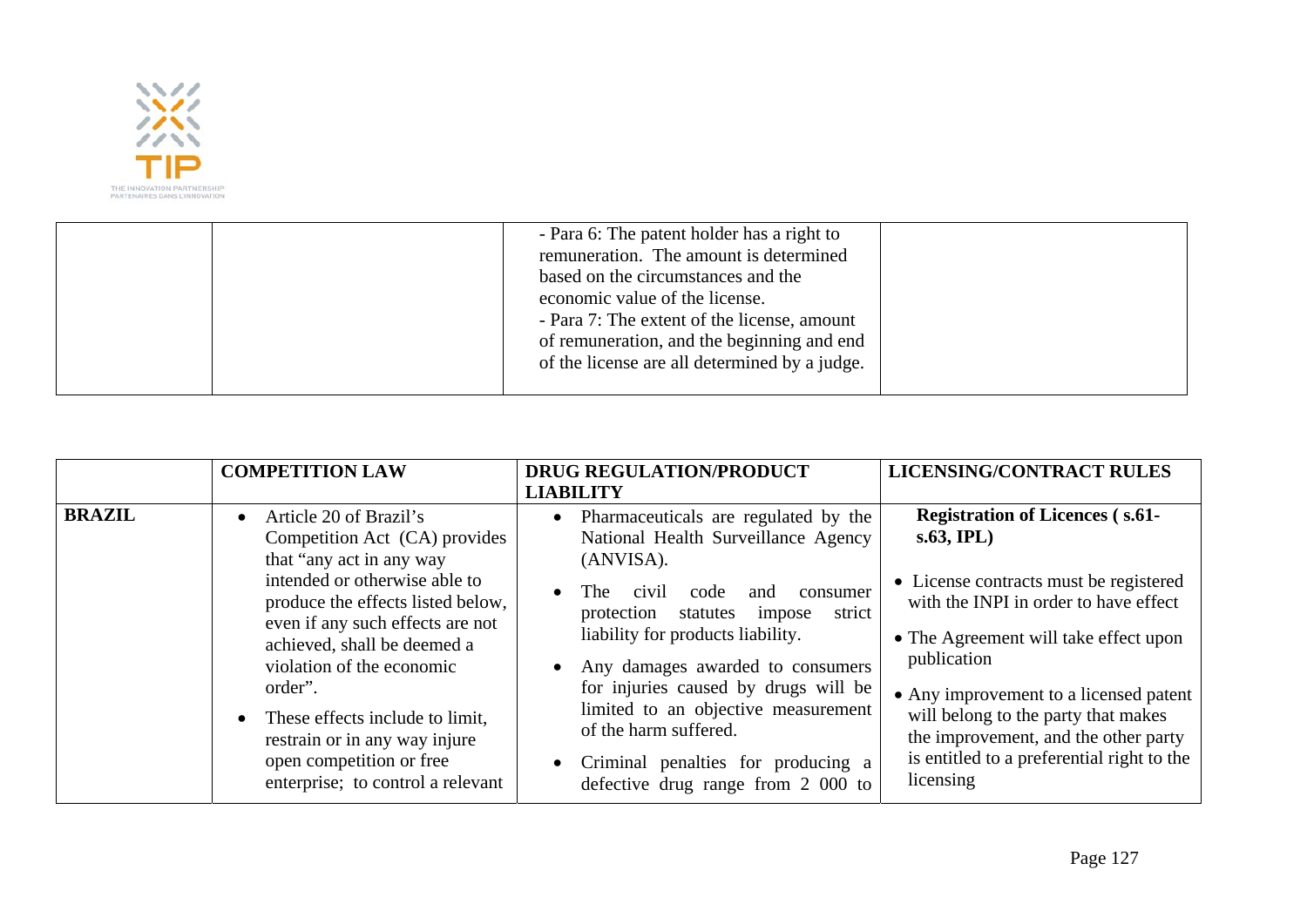

| market of a certain product or<br>service; to increase profits on a<br>discretionary basis; and to abuse<br>one's market control.                                                                                                                                                                                                                                                                              | 000 Real, depending on the<br>200<br>severity of the offence. Brazil Law<br>9.695. | • The freedom of parties to contract is<br>to be exercised according to and<br>within the limits of the social function<br>of contracts. Brazil Civil Code, 2002. |
|----------------------------------------------------------------------------------------------------------------------------------------------------------------------------------------------------------------------------------------------------------------------------------------------------------------------------------------------------------------------------------------------------------------|------------------------------------------------------------------------------------|-------------------------------------------------------------------------------------------------------------------------------------------------------------------|
| Further, Article 21 CA contains<br>a lengthy but non-exclusive list<br>of acts, including various kinds<br>of horizontal and vertical<br>agreements and unilateral<br>abuses of market power, that are<br>considered unlawful if they<br>produce the effects enumerated<br>in Article 20.                                                                                                                      |                                                                                    |                                                                                                                                                                   |
| In 1999, CADE (the<br><b>Administrative Council for</b><br>Economic Defense) issued<br>enforcement guidelines for<br>actions under Articles 20 and 21<br>specifying that for either<br>horizontal or vertical<br>restrictions to be found illegal,<br>there must be evidence of the<br>existence of market power as<br>well as an anti-competitive<br>effect on a substantial share of<br>the relevant market. |                                                                                    |                                                                                                                                                                   |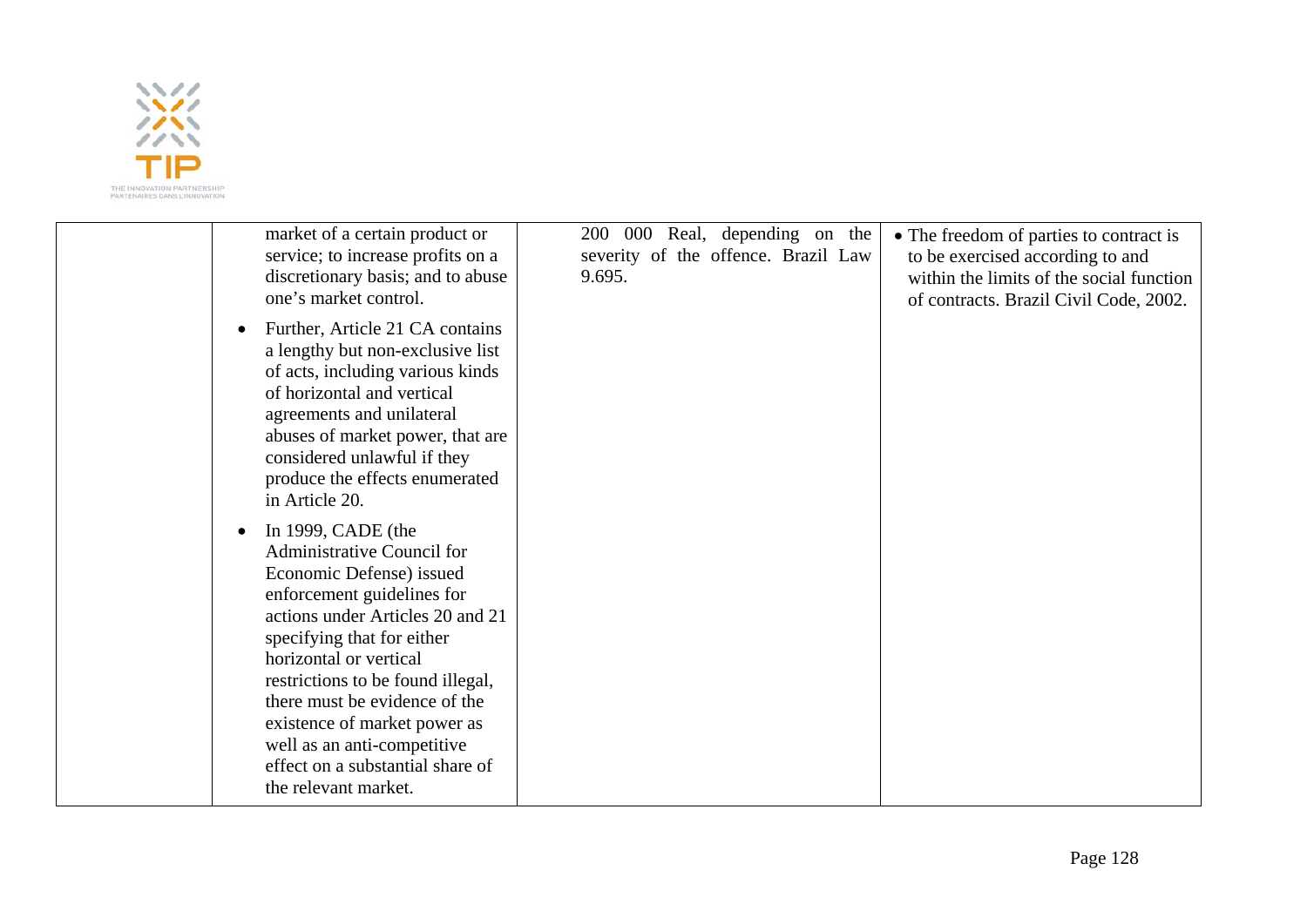

|              | Article 54 CA provides that<br>"any acts that may limit or"<br>otherwise restrain open<br>competition, or that result in the<br>control of relevant markets for<br>certain products or services"<br>must be submitted to CADE for<br>review.                                                                                                                                                                                                                                                                                        |                                                                                                                                                                                                                                                                                                                                                                                                                                                                                                                                                                                                                                               |                                                                                                                                                                             |
|--------------|-------------------------------------------------------------------------------------------------------------------------------------------------------------------------------------------------------------------------------------------------------------------------------------------------------------------------------------------------------------------------------------------------------------------------------------------------------------------------------------------------------------------------------------|-----------------------------------------------------------------------------------------------------------------------------------------------------------------------------------------------------------------------------------------------------------------------------------------------------------------------------------------------------------------------------------------------------------------------------------------------------------------------------------------------------------------------------------------------------------------------------------------------------------------------------------------------|-----------------------------------------------------------------------------------------------------------------------------------------------------------------------------|
| <b>INDIA</b> | The proposed patent pool may<br>qualify as an anti-competitive<br>trade practice. The<br>Monopolies and Restrictive<br>Trade Practices Act, 1969.<br>Criminal penalties including<br>$\bullet$<br>fines and imprisonment apply<br>to a person or group of persons<br>"able directly or indirectly to<br>control the policy" of an<br>organization engaging in anti-<br>competitive practices. There is<br>no requirement that those in<br>control of policy have a<br>controlling financial stake in<br>the venture. The Monopolies | A person or any other person acting on<br>his behalf who, "manufactures for sale<br>or for distribution, or sells, or stocks<br>or exhibits or offers for sale or<br>distributes" a drug causing death or<br>grievous hurt "on account of such<br>drug being adulterated or spurious or<br>not of standard quality," is subject to<br>five years to life in prison and a<br>minimum fine of 10 000 rupees, The<br>Drugs and Cosmetics Act, 1940,<br>Section 27.<br>Grievous hurt is defined as permanent<br>$\bullet$<br>disability or "hurt which endangers<br>life or which causes the sufferer to be<br>during the space of twenty days in | • Any licence agreement must be in<br>writing and embody all the terms and<br>conditions governing their rights and<br>obligations Patents (Amendment)<br>Act, 2005, s. 68. |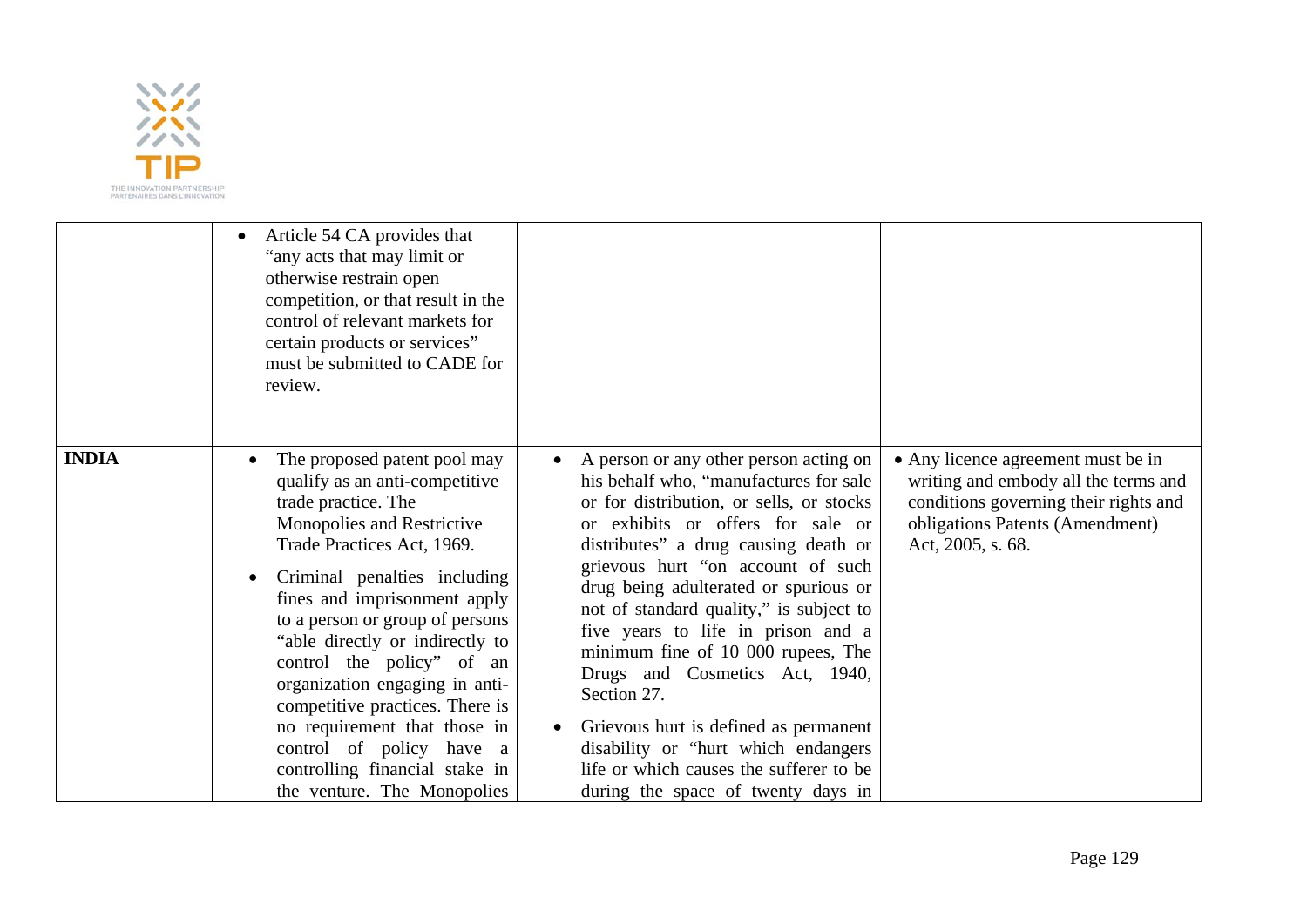

|                 | Trade                                                                                                                                                                                                                                                                                                                                   |                                                                                                                                                                                                                                                                                                                                                                                                                                                                                                   |                                                                                                                                                                                                                                                                                                                  |
|-----------------|-----------------------------------------------------------------------------------------------------------------------------------------------------------------------------------------------------------------------------------------------------------------------------------------------------------------------------------------|---------------------------------------------------------------------------------------------------------------------------------------------------------------------------------------------------------------------------------------------------------------------------------------------------------------------------------------------------------------------------------------------------------------------------------------------------------------------------------------------------|------------------------------------------------------------------------------------------------------------------------------------------------------------------------------------------------------------------------------------------------------------------------------------------------------------------|
|                 | Restrictive<br>and<br>Practices Act, 1969, Sections 2<br>& 53.                                                                                                                                                                                                                                                                          | severe bodily pain, or unable to follow<br>his ordinary pursuits." The Indian<br>Penal Code, 1860, Section 320.                                                                                                                                                                                                                                                                                                                                                                                   |                                                                                                                                                                                                                                                                                                                  |
|                 | In order to avoid penalties,<br>patent pool participants may<br>seek Central<br>Government<br>authorization to engage in<br>patent pooling or register as a<br>co-operative<br>society.<br>The<br>Monopolies and Restrictive<br>Trade Practices Act, 1969,<br>Section 3, The Multi-State Co-<br>operative Societies Act, 2002.          | The government may also implead any<br>$\bullet$<br>manufacturer of a pharmaceutical<br>when, "the Court is satisfied, on the<br>evidence adduced before it, that such<br>manufacturer or agent is also<br>concerned in that offence." The Drugs<br>and Cosmetics Act, 1940, Section<br>32A.<br>Any civil liability resulting from<br>$\bullet$<br>harmful<br>medication<br>will<br>be<br>determined by India's<br>Consumer<br>Courts and damages will be limited to<br>the actual harm suffered. |                                                                                                                                                                                                                                                                                                                  |
| <b>THAILAND</b> | Trade Competition<br>The<br>Act<br>$\bullet$<br>(TCA), that came into force April<br>30, 1999 regulates competition in<br>Thailand<br>TCA<br>Section<br>25<br>prohibits<br>$\bullet$<br>business with dominant position<br>and their ability to abuse their<br>market power by :1) setting unfair<br>prices for goods and services ; 2) | There is currently no explicit product<br>$\bullet$<br>pharmaceuticals<br>liability<br>for<br>in<br>Thailand.<br>Under the Consumer Protection Act,<br>$\bullet$<br>consumers must first bring their<br>complaint to the Consumer Protection<br>Committee<br>who.<br>after<br>an<br>may then bring<br>investigation,<br>an<br>action against a manufacturer.                                                                                                                                      | • A patentee may license or assign<br>his patent to any other person.<br>Licenses<br>include<br>may<br>not<br>unjustifiably<br>anti-competitive<br>conditions, restrictions or royalty<br>terms.<br>Joint owners of patents may<br>exercise the exclusive patents rights<br>individually, without the consent of |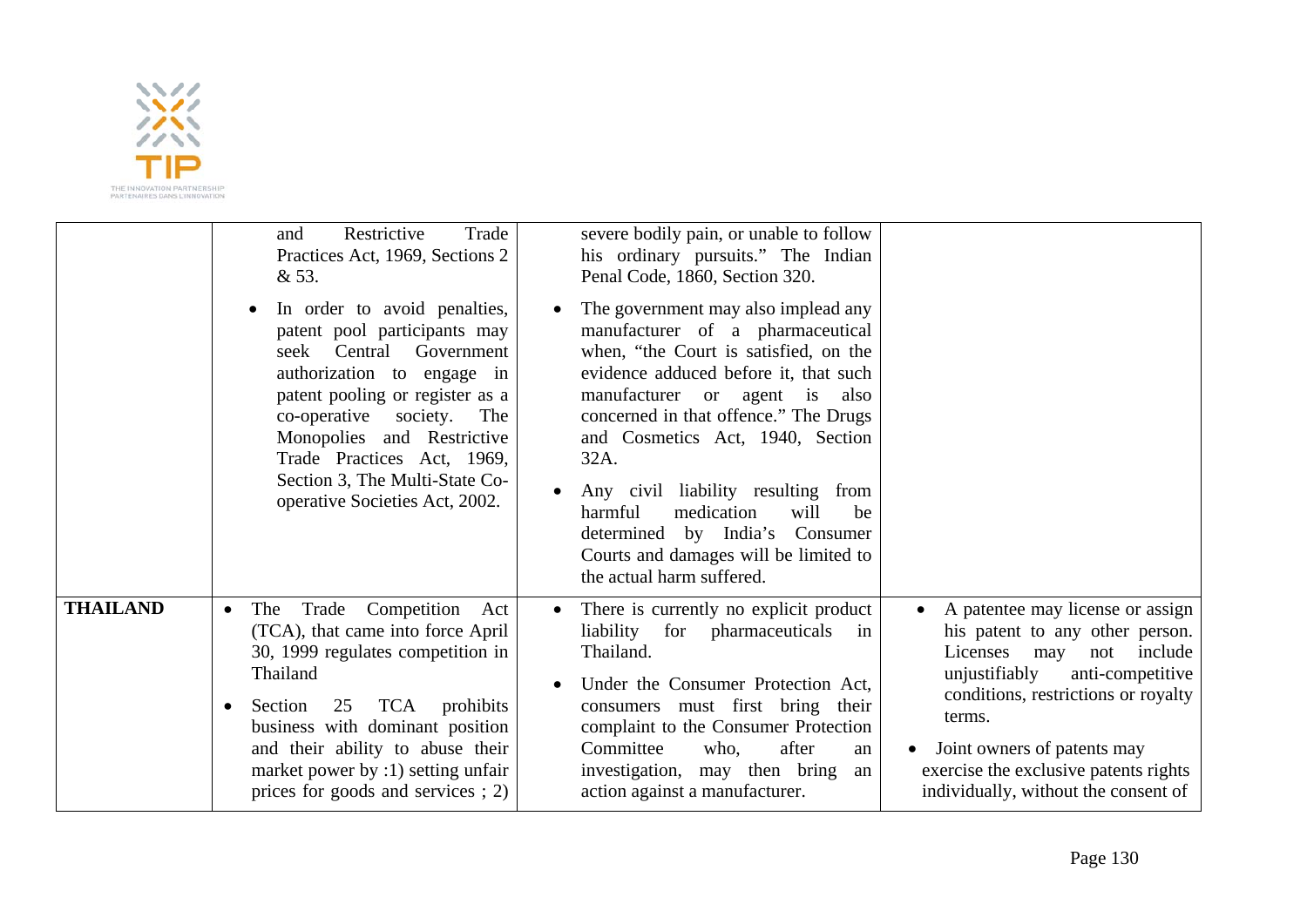

| setting unfair trading conditions,<br>indirectly,<br>directly<br><sub>or</sub><br>to<br>customers in order to restrict<br>business<br>normal<br>customers<br>practices; 3) limiting supply of<br>goods and services to create a<br>shortage of supply;<br>and $4)$<br>intervening in other business<br>without proper reasons. | Committee action may result in<br>penalties to the manufacturer but does<br>not compensate the injured party. If<br>enough complaints are brought, the<br>committee may bring an action on<br>behalf of the injured seeking<br>compensation (similar to a class<br>action). This action must be based in<br>either tort or contract. | other owners. However, a jointly<br>held patent may not be licensed or<br>assigned without the consent of all<br>holders. |
|--------------------------------------------------------------------------------------------------------------------------------------------------------------------------------------------------------------------------------------------------------------------------------------------------------------------------------|--------------------------------------------------------------------------------------------------------------------------------------------------------------------------------------------------------------------------------------------------------------------------------------------------------------------------------------|---------------------------------------------------------------------------------------------------------------------------|
| A business operator with market<br>domination is defined under the<br>Competition Act as one or more<br>business operators in the market<br>of any goods or services who<br>have the market share and sales<br>volume above the level that is<br>prescribed by the Commission.                                                 | In order to recover under Thai tort<br>law, the plaintiff<br>must prove<br>intentionality or gross negligence<br>leading to injury; strict liability does<br>not apply to pharmaceuticals.<br>Damages are limited to compensation<br>for harm suffered.                                                                              |                                                                                                                           |
| Section 27 TCA prohibits a<br>business<br>operator<br>from<br>conspiring,<br>colluding<br><sub>or</sub><br>collaborating<br>with<br>another<br>business operator in order to<br>create monopolistic power, or<br>reduce competition. In the case<br>where it is reasonably necessary<br>in the business and has no serious     |                                                                                                                                                                                                                                                                                                                                      |                                                                                                                           |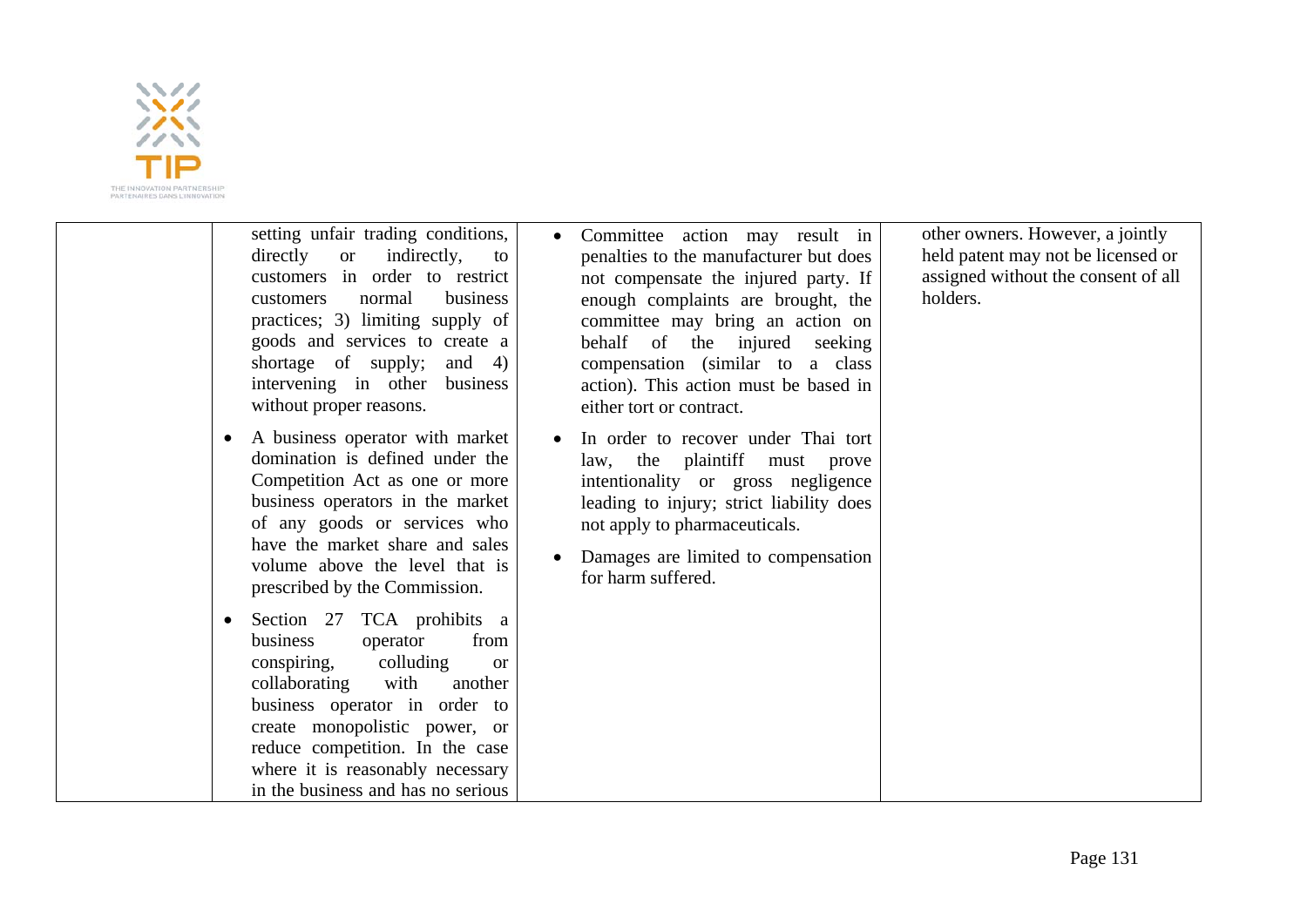

| the<br>the<br>to<br>economy,<br>harm       |  |
|--------------------------------------------|--|
| business operators shall submit an         |  |
| application for permission to the          |  |
| Commission. The Commission                 |  |
| has already approved forms, rules          |  |
| and procedures to apply for                |  |
| permission of any kinds of anti-           |  |
| competitive agreements.                    |  |
|                                            |  |
| Section 28 of the Act deals with           |  |
| agreements between domestic and            |  |
| business<br>oversea<br>operators           |  |
| performing an activity which will          |  |
| restrict<br>the<br>freedom<br>$\alpha$     |  |
| opportunity of a person residing           |  |
| in the Kingdom from purchasing             |  |
| goods or services for his/her own          |  |
| directly from business<br>use              |  |
| operators outside the Kingdom.             |  |
| Section 29 of the Act also prohibit        |  |
| business<br>operator<br>from<br>a          |  |
| performing any act which is not            |  |
| free and fair competition and              |  |
| which results in destroying,               |  |
| impairing,<br>obstructing<br><sub>or</sub> |  |
| impeding or restricting business           |  |
| operation of other business                |  |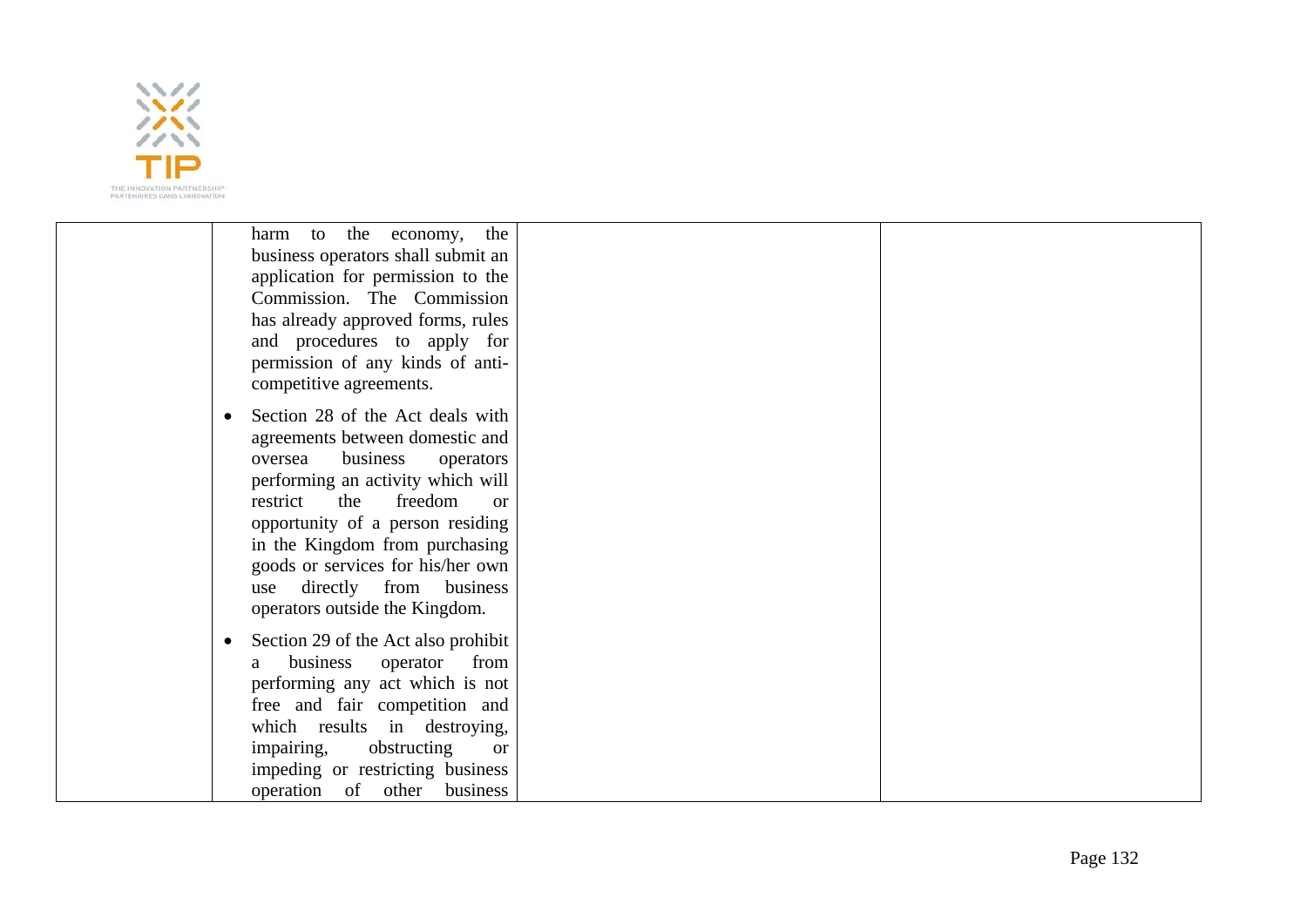

| operators or preventing other<br>from carrying<br>persons<br>out<br>business or causing the cessation<br>of business.                                                                                                                                         |  |
|---------------------------------------------------------------------------------------------------------------------------------------------------------------------------------------------------------------------------------------------------------------|--|
| Civil penalties are based on the<br>$\bullet$<br>damage suffered by the plaintiff.                                                                                                                                                                            |  |
| Criminal penalties include fines<br>$\bullet$<br>of two million to six million Baht<br>and imprisonment of one to three<br>years.                                                                                                                             |  |
| Managers of groups that<br>engage in anti-competitive<br>acts subject to criminal<br>penalties "unless the offence at<br>stake was committed without<br>his/her knowledge or consent<br>and/or reasonable measures<br>were taken to prevent such<br>offence." |  |
| Liability can be completely<br>avoided by applying to the<br>Competition Commission for<br>approval to establish the<br>medicine patent pool. The<br>application must include the                                                                             |  |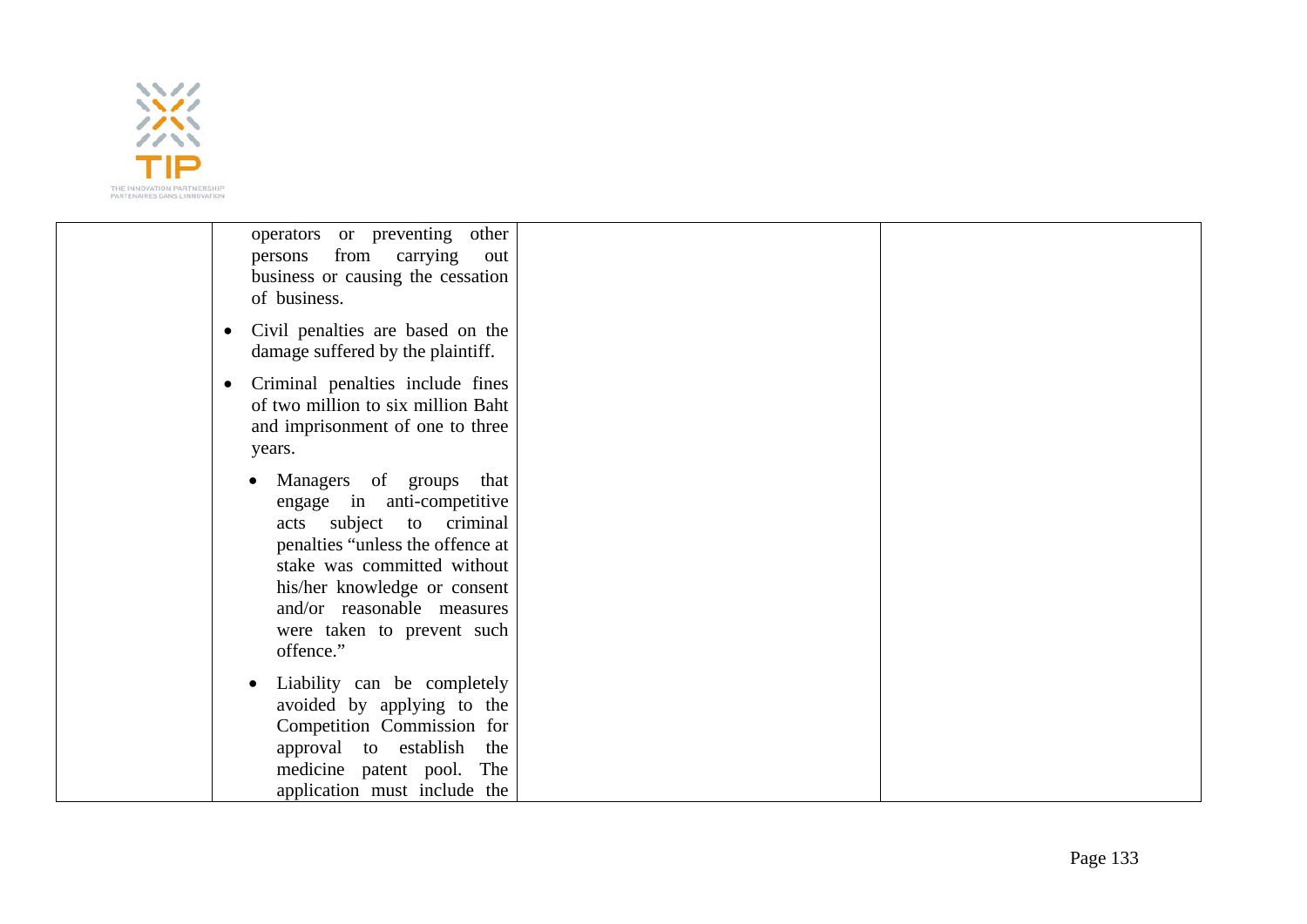

| allowing the practice.<br>Permission is granted where there is<br>"reasonable necessity" and "no<br>serious harm to the economy."<br><b>KENYA</b><br>o Kenya has adopted the common law of<br>$6(1)(b)$ of Kenya's Restrictive<br>- All license agreements must be<br>England relating to contracts. (Law of<br>registered with the Kenya Industrial<br>Trade Practices Act, which<br>states that "an agreement or<br>Contract Act) Negligence is a recognized<br>Property Institute $(s.68(1) PA)$<br>tort action in Kenyan law but product<br>arrangement between<br>manufacturers, wholesalers or<br>liability is not specifically enumerated.<br>request for registration<br>(Limitation of Actions Act) Damages in a<br>- the agreement will be registered so<br>retailer to sell goods at prices<br>or on terms agreed upon<br>tort action, must "state the precise amount<br>between themselves" is a<br>claimed." (The Civil Procedure Rules<br>below:<br>restrictive trade practice.<br>Order VII, Section 2)<br>Under Kenya's competition<br>o The criminal penalty for producing a<br>defective drug is 500 000 Shillings and /<br>law if a person is found to be<br>register a licence contract if | for<br>necessity<br>and<br>reason |                                         |                                                                                                                                                                                                                     |
|----------------------------------------------------------------------------------------------------------------------------------------------------------------------------------------------------------------------------------------------------------------------------------------------------------------------------------------------------------------------------------------------------------------------------------------------------------------------------------------------------------------------------------------------------------------------------------------------------------------------------------------------------------------------------------------------------------------------------------------------------------------------------------------------------------------------------------------------------------------------------------------------------------------------------------------------------------------------------------------------------------------------------------------------------------------------------------------------------------------------------------------------------------------------------------------------------------------|-----------------------------------|-----------------------------------------|---------------------------------------------------------------------------------------------------------------------------------------------------------------------------------------------------------------------|
|                                                                                                                                                                                                                                                                                                                                                                                                                                                                                                                                                                                                                                                                                                                                                                                                                                                                                                                                                                                                                                                                                                                                                                                                                |                                   |                                         |                                                                                                                                                                                                                     |
|                                                                                                                                                                                                                                                                                                                                                                                                                                                                                                                                                                                                                                                                                                                                                                                                                                                                                                                                                                                                                                                                                                                                                                                                                |                                   |                                         |                                                                                                                                                                                                                     |
|                                                                                                                                                                                                                                                                                                                                                                                                                                                                                                                                                                                                                                                                                                                                                                                                                                                                                                                                                                                                                                                                                                                                                                                                                |                                   |                                         |                                                                                                                                                                                                                     |
|                                                                                                                                                                                                                                                                                                                                                                                                                                                                                                                                                                                                                                                                                                                                                                                                                                                                                                                                                                                                                                                                                                                                                                                                                |                                   |                                         |                                                                                                                                                                                                                     |
|                                                                                                                                                                                                                                                                                                                                                                                                                                                                                                                                                                                                                                                                                                                                                                                                                                                                                                                                                                                                                                                                                                                                                                                                                |                                   |                                         | - Any party to the contract may make a<br>long as it meets the requirements set out                                                                                                                                 |
| practices and does not, after<br>and Chemical Substances Act)<br>such a finding, cease to act in<br>this restrictive way, they are<br>restrictions on the licensee with the<br>guilty of an offense and could<br>face a maximum of 2 years in<br>whole, is harmful to the economic<br>prison and a fine of 100,000<br>in the contract has one of the effects<br>Kenyan shillings. (s. 21 of<br>listed in the article.<br>RTPA<br>The indicia of "unwarranted"                                                                                                                                                                                                                                                                                                                                                                                                                                                                                                                                                                                                                                                                                                                                                  | engaged in restrictive trade      | or two years imprisonment. (Food, Drugs | "The Managing Director may refuse to<br>A) he is of the opinion that any clause in<br>a licence contract imposes unjustified<br>consequence that the contract, taken as a<br>interests of Kenya, AND that B) a term |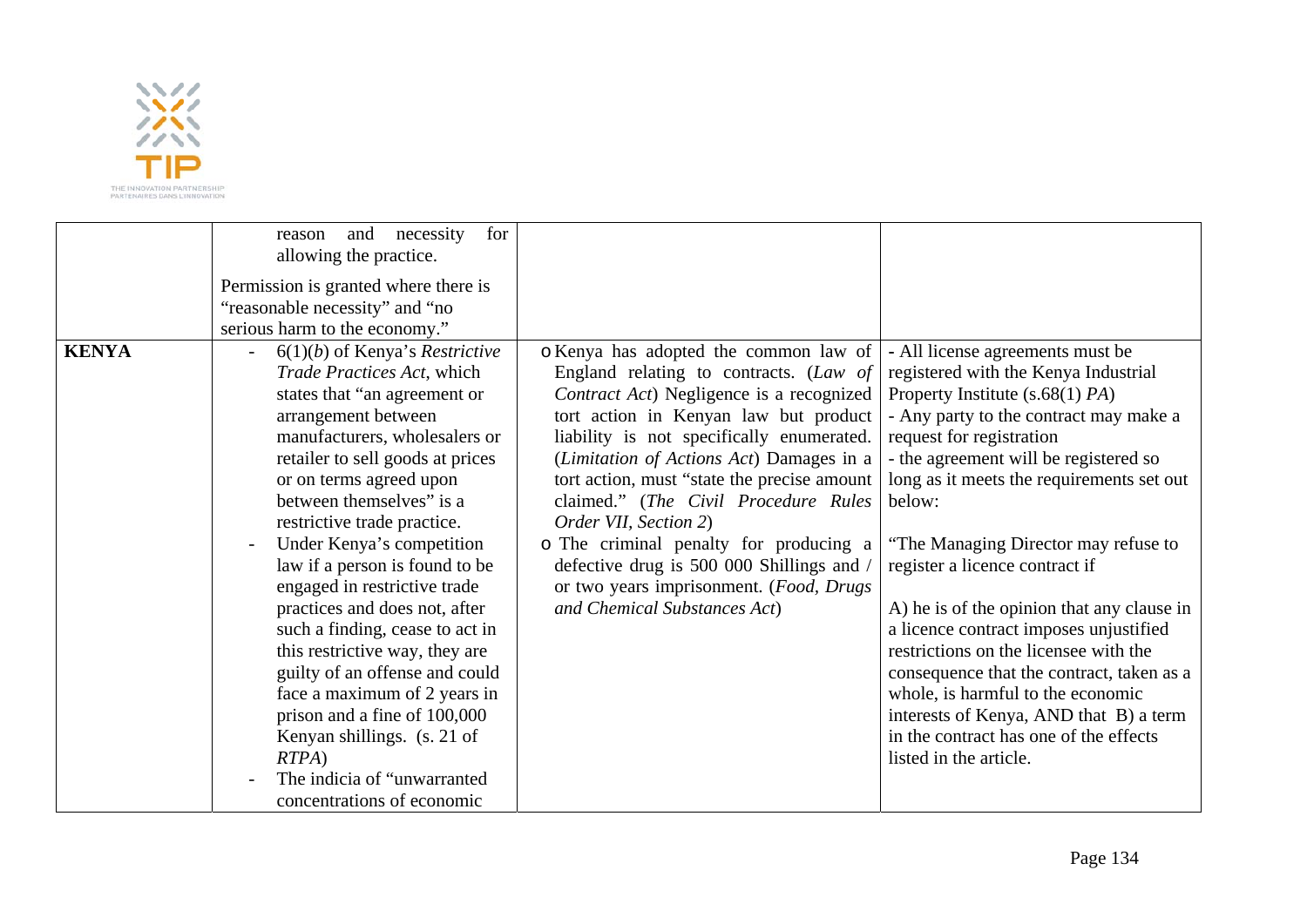

| power" focus on                      |                                              |
|--------------------------------------|----------------------------------------------|
| concentrations of                    | - If it does not meet the requirements,      |
| distributional power and             | the Managing Director must notify the        |
| vertical integration of              | parties and allow them to submit any         |
| business. $(s. 23 \text{ of } RTPA)$ | comments, correct defects or amend any       |
| Neither does a patent pool that      | of the terms                                 |
| issues non-exclusive licenses        |                                              |
| seem to come under the               | -If registration is refused, the contract is |
| meaning of a "restrictive trade"     | void.                                        |
| practices" as it does not reduce     |                                              |
| or eliminate opportunities to        | <b>Refusal to Register a Licensing</b>       |
| participate in a specific            | <b>Contract</b>                              |
| market, nor does it prevent          | If the Managing Director refuses to          |
| people willing to pay fair           | register a licensing contract, any party to  |
| market prices for goods from         | the contract has two months to appeal the    |
| acquiring those goods. (s. 4)        | decision on one of the following grounds:    |
| <b>Restrictive Trade Practices</b>   | "( <i>a</i> ) that the decision of refusal   |
| Act)                                 | contains no statement of the                 |
| Section 71 of the Act                | reasons for refusal;                         |
| establishes the personal             | $(b)$ that none of the reasons<br>$\bullet$  |
| responsibility of every              | specified in the decision is a valid         |
| director, manager or officer of      | reason under this Act or that such           |
| a corporation that is charged        | reason was wrongly applied to the            |
| with offenses under the Act.         | petitioner or to the licence                 |
| Where the corporation is             | contract; or                                 |
| found guilty, the people in          | $(c)$ that the procedure applied by          |
| these positions must prove that      | the Managing Director was                    |
|                                      |                                              |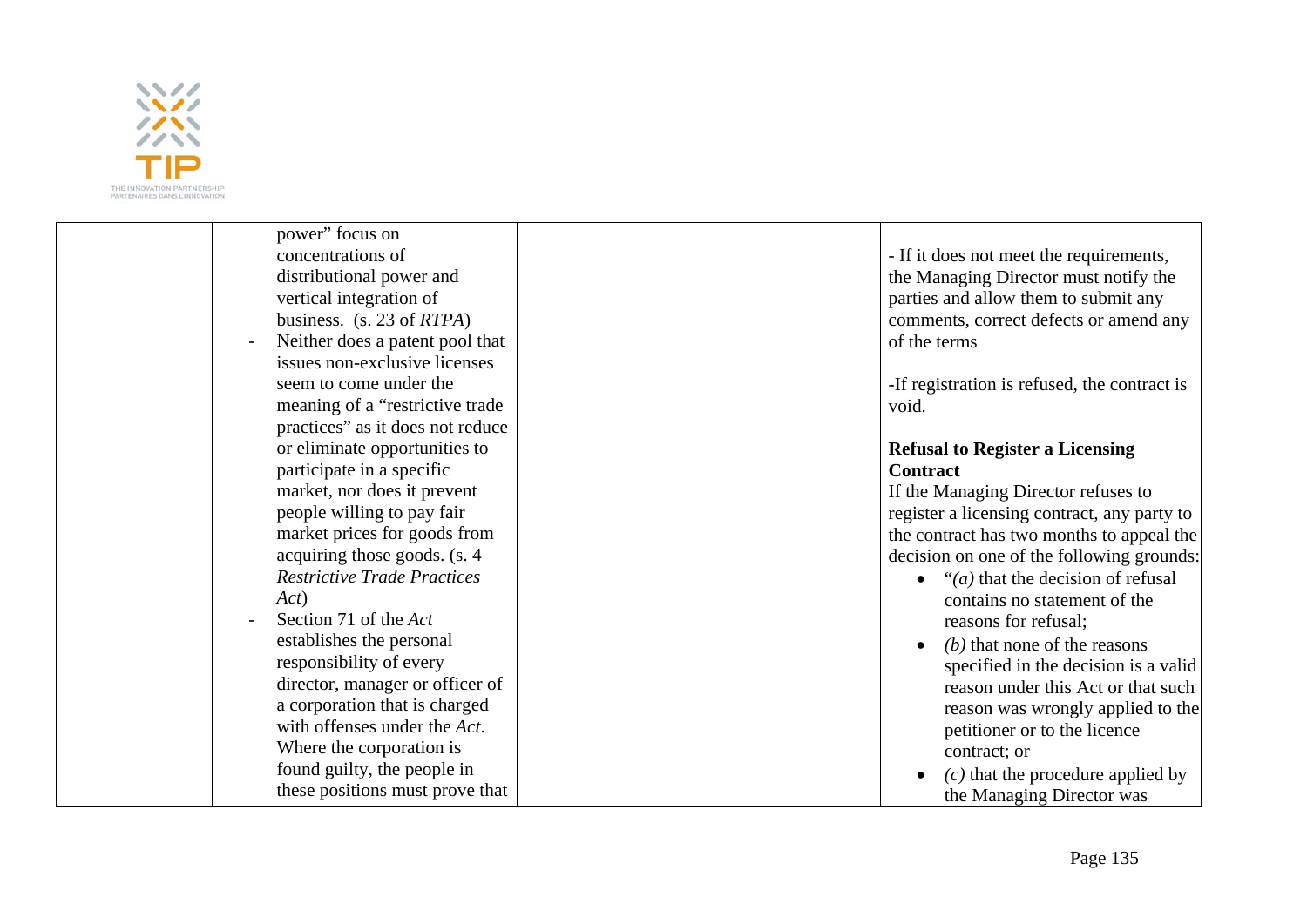

|                | they had no knowledge of the<br>offense or that they used due<br>diligence in carrying out their<br>role in order to exonerate<br>themselves.                                                                                                                                                                                                                                                                                                                                                                                                                                                                                                                                              |                                                                                                                                                                                                                                                                                                                                                                                                                                                                                                                                                                                                                                                                                                                                                                                                                                                                                           | irregular and prejudicial to the<br>rights of the petitioner." (s. 71)<br>IPA)                                                                                                                                                                                                                                                                                                                                                                                                                                                                                                                                                                                                                     |
|----------------|--------------------------------------------------------------------------------------------------------------------------------------------------------------------------------------------------------------------------------------------------------------------------------------------------------------------------------------------------------------------------------------------------------------------------------------------------------------------------------------------------------------------------------------------------------------------------------------------------------------------------------------------------------------------------------------------|-------------------------------------------------------------------------------------------------------------------------------------------------------------------------------------------------------------------------------------------------------------------------------------------------------------------------------------------------------------------------------------------------------------------------------------------------------------------------------------------------------------------------------------------------------------------------------------------------------------------------------------------------------------------------------------------------------------------------------------------------------------------------------------------------------------------------------------------------------------------------------------------|----------------------------------------------------------------------------------------------------------------------------------------------------------------------------------------------------------------------------------------------------------------------------------------------------------------------------------------------------------------------------------------------------------------------------------------------------------------------------------------------------------------------------------------------------------------------------------------------------------------------------------------------------------------------------------------------------|
| <b>NIGERIA</b> | • Anti-competitive practices are<br>regulated by the Consumer<br>Protection Council of Nigeria. It<br>exists to "provide speedy redress"<br>to consumer complaints through<br>negotiations, mediation and<br>conciliation." A representative<br>from the Federal Health Ministry<br>sits on the council. Consumer<br>Protection Council Act.<br>• The Council also has the function<br>of causing, "an offending<br>company, firm, trade association<br>or individual to protect,<br>compensate, provide relief and<br>safeguards to injured consumers<br>or communities from adverse<br>effects of technologies that are<br>inherently harmful, violent or<br>highly hazardous." Consumer | The decree that established the National<br>Agency for Food and Drug Administration<br>and Control (NAFDAC) requires that all<br>drugs imported and sold in the country be<br>approved and registered with the agency.<br>According to the Drugs and Related Products<br>(Registration, Etc.) Decree, in order to<br>register a Power of Attorney or an Agency<br>Agreement has to be given by the<br>manufacturer of the drug to NAFDAC -<br>manufacturers are unlikely to do so as this<br>may inadvertently allow cheaper versions to<br>be imported into Nigeria.<br>• The Consumer Protection Council has the<br>authority to apply to the courts to get an<br>injunction against the distribution of<br>dangerous products. It may also request<br>quality testing, labelling, etc. Successful<br>action of the Consumer Protection<br>Council Act may give rise to civil liability | All licensing of foreign<br>$\bullet$<br>technology has to be registered<br>with NOTAP. The Director of<br>NOTAP may refuse to register<br>any agreement where the price is<br>not commensurate with the<br>technology acquired, where the<br>contract gives the licensor undue<br>influence on the licensee, or<br>where the licensee has to agree<br>to a choice of forum/law clause<br>that requires disputes about the<br>contract's interpretation and<br>enforcement in Nigeria to be<br>decided elsewhere. (NIPC<br>article)<br>No funds can leave the country<br>pursuant to a licensing<br>agreement unless a certificate of<br>registration by NOTAP can be<br>produced. Thus, NOTAP has |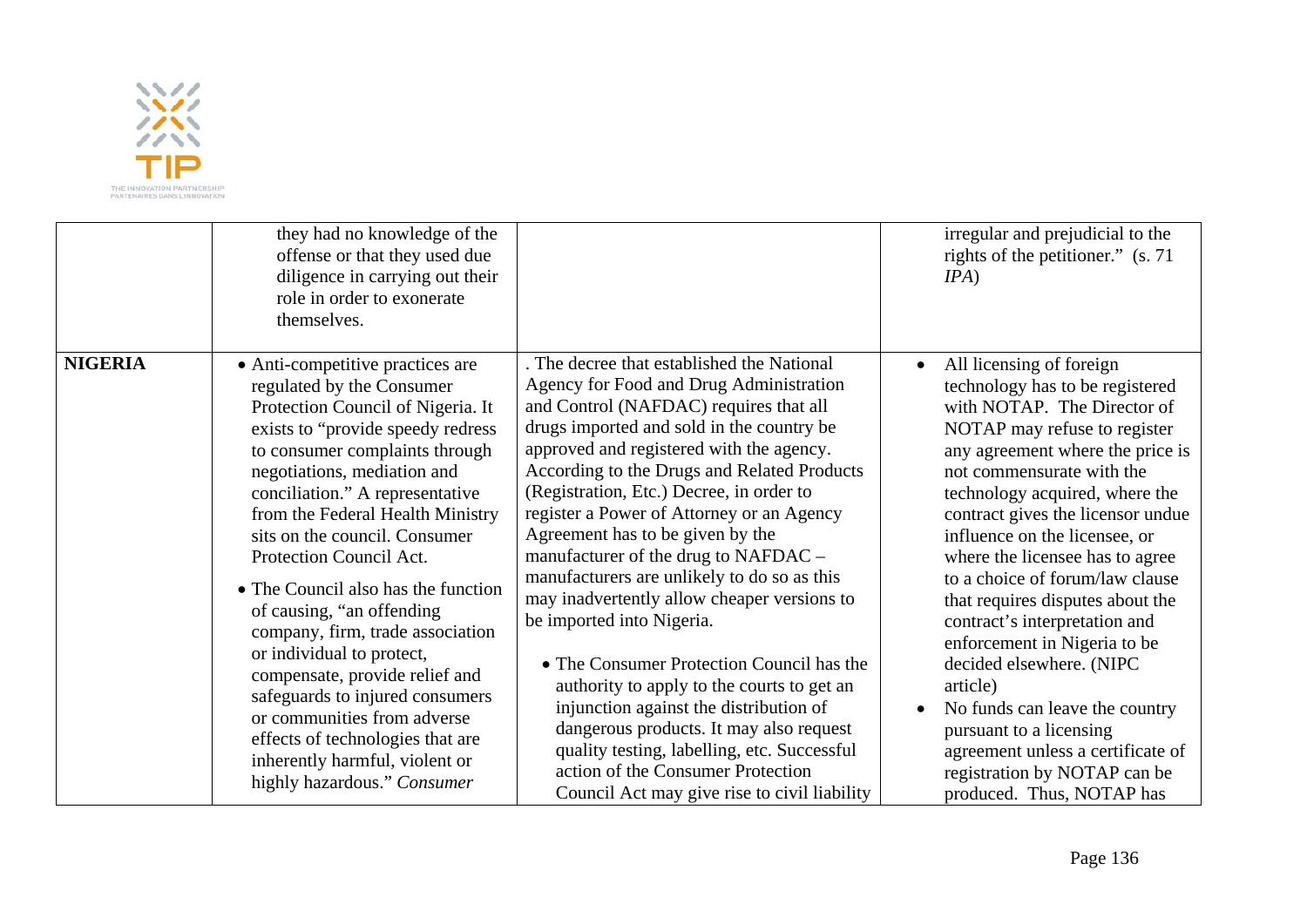

| Protection Council Act.<br>• The Council also deals with anti-<br>competitive behaviour by<br>ensuring "that consumers'<br>interests receive due consideration<br>at appropriate forum and to<br>provide redress to obnoxious<br>practices or the unscrupulous<br>exploitation of consumers by<br>companies, firms, trade<br>association or individual."<br><b>Consumer Protection Council</b><br>Act. | for the manufacturer. Consumer<br>Protection Council Act.<br>• The Council also has the function of<br>causing, "an offending company, firm,<br>trade association or individual to protect,<br>compensate, provide relief and safeguards<br>to injured consumers or communities<br>from adverse effects of technologies that<br>are inherently harmful, violent or highly<br>hazardous." Consumer Protection Council<br>Act.<br>• Penalties for violation of the Consumer<br>Protection Council Act are fines up to 50<br>000 Naira and imprisonment up to five<br>years. Consumer Protection Council Act. | certain requirements for the<br>contracts to ensure that Nigerian<br>licensees aren't agreeing to an<br>unbalanced contract. For<br>example, if the contract relates to<br>the licensing of a process, the<br>licensor is required to provide<br>performance guarantees.<br>License Agreements (s.23 and<br>following, PDA)<br>A patentee owner may by a written<br>$\bullet$<br>agreement grant a licence to any<br>person to exploit the relevant<br>invention; $(2)$ Where a licence is<br>granted under subsection (1) of this<br>section<br>The licence shall be registered, and<br>shall be of no effect against third<br>parties until registration is effected<br>and the prescribed fee paid; and<br>Registration may be cancelled at the |
|--------------------------------------------------------------------------------------------------------------------------------------------------------------------------------------------------------------------------------------------------------------------------------------------------------------------------------------------------------------------------------------------------------|------------------------------------------------------------------------------------------------------------------------------------------------------------------------------------------------------------------------------------------------------------------------------------------------------------------------------------------------------------------------------------------------------------------------------------------------------------------------------------------------------------------------------------------------------------------------------------------------------------|----------------------------------------------------------------------------------------------------------------------------------------------------------------------------------------------------------------------------------------------------------------------------------------------------------------------------------------------------------------------------------------------------------------------------------------------------------------------------------------------------------------------------------------------------------------------------------------------------------------------------------------------------------------------------------------------------------------------------------------------------|
|--------------------------------------------------------------------------------------------------------------------------------------------------------------------------------------------------------------------------------------------------------------------------------------------------------------------------------------------------------------------------------------------------------|------------------------------------------------------------------------------------------------------------------------------------------------------------------------------------------------------------------------------------------------------------------------------------------------------------------------------------------------------------------------------------------------------------------------------------------------------------------------------------------------------------------------------------------------------------------------------------------------------------|----------------------------------------------------------------------------------------------------------------------------------------------------------------------------------------------------------------------------------------------------------------------------------------------------------------------------------------------------------------------------------------------------------------------------------------------------------------------------------------------------------------------------------------------------------------------------------------------------------------------------------------------------------------------------------------------------------------------------------------------------|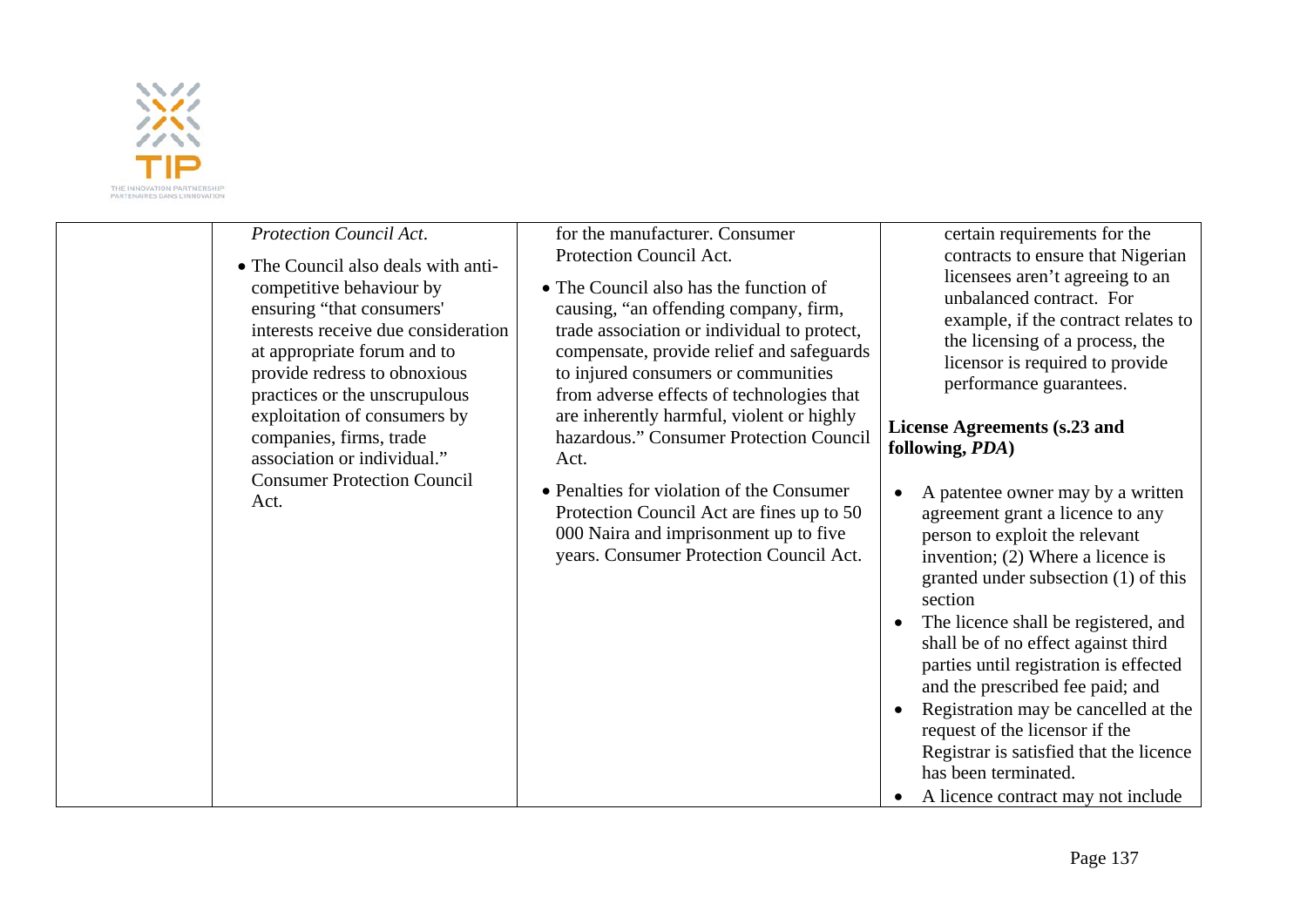

|  | clauses that impose on the licensee      |
|--|------------------------------------------|
|  | in the industrial or commercial field    |
|  | restrictions which do not derive         |
|  | from the rights conferred by the         |
|  | relevant patent or are unnecessary       |
|  | for the safeguarding of those rights     |
|  | so long as limitations concerning        |
|  | the scope, extent, territory or          |
|  | duration of the exploitation of the      |
|  | patent or the quality or quantity of     |
|  | the products in connection with          |
|  | which the patent or design may be        |
|  | exploited; obligations imposed on        |
|  | the licensee to abstain from all acts    |
|  | capable of prejudicing the validity      |
|  | of the patent; and limitations           |
|  | justified by the interest of the         |
|  | licensor in the technically efficient    |
|  | exploitation of the subject of the       |
|  | patent, are not restrictions of the      |
|  | kind mentioned in this subsection.       |
|  |                                          |
|  | Unless the contract says otherwise. The  |
|  | licensor will still be allowed to grant  |
|  | further licenses and exploit the patent. |
|  | Furthermore, the licensee cannot assign  |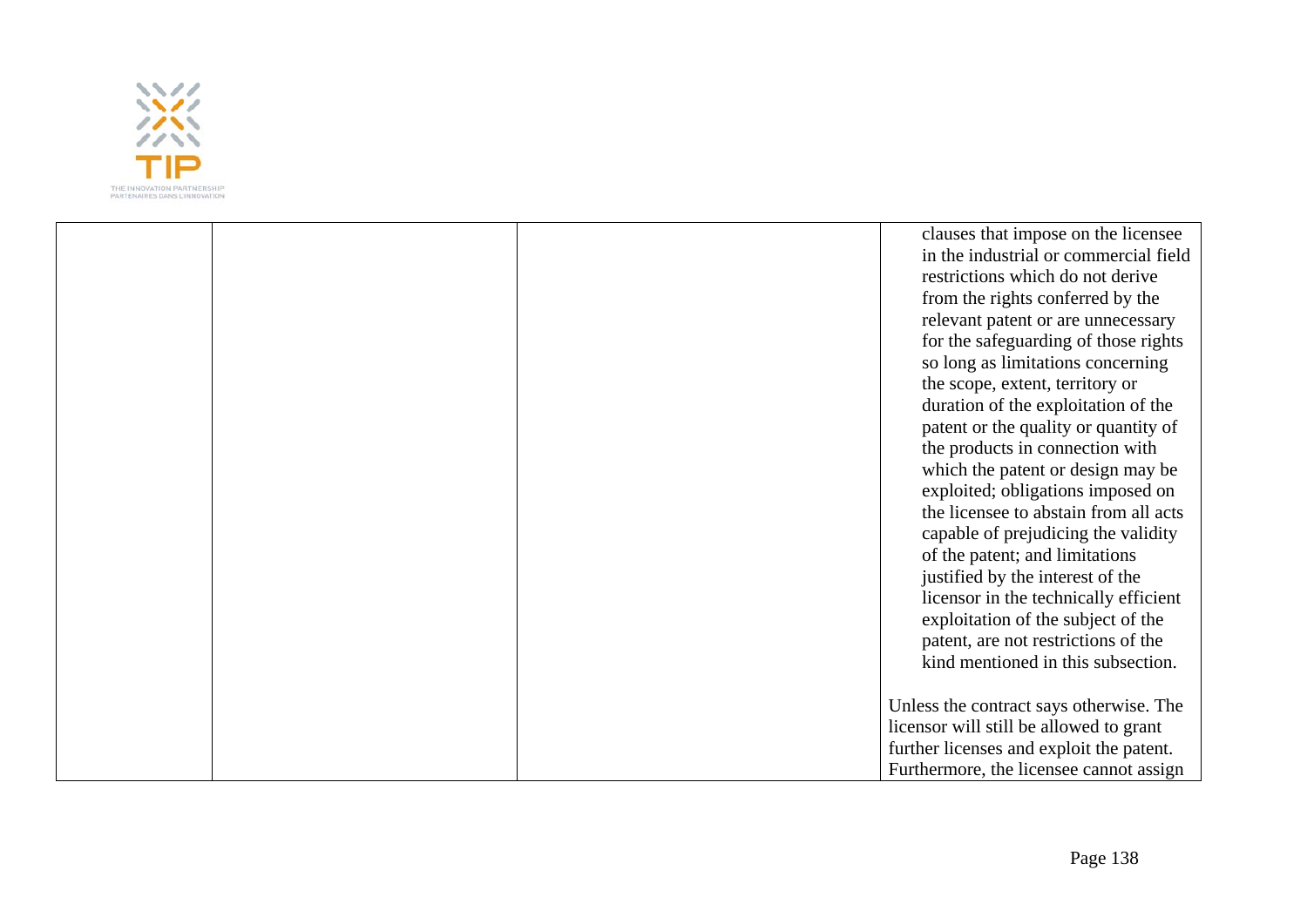

|                               |                                                                                                                                                                                                                                                                                                                                                                                                                                                                                                                                                                                                                                   |                                                                                                                                                                                                                                                                                                                                                                                                                                                                                                                                                                                                                                                                                                                                                         | the licence or sub-licence.<br>If a contract involves payment of royalties<br>outside Nigeria, the Minister may also hold<br>the agreement invalid if he is satisfied that it<br>is in the interest of Nigeria and its economic<br>development to do so.                                                                                                                                                                                                                                                                                                                                                                                                 |
|-------------------------------|-----------------------------------------------------------------------------------------------------------------------------------------------------------------------------------------------------------------------------------------------------------------------------------------------------------------------------------------------------------------------------------------------------------------------------------------------------------------------------------------------------------------------------------------------------------------------------------------------------------------------------------|---------------------------------------------------------------------------------------------------------------------------------------------------------------------------------------------------------------------------------------------------------------------------------------------------------------------------------------------------------------------------------------------------------------------------------------------------------------------------------------------------------------------------------------------------------------------------------------------------------------------------------------------------------------------------------------------------------------------------------------------------------|----------------------------------------------------------------------------------------------------------------------------------------------------------------------------------------------------------------------------------------------------------------------------------------------------------------------------------------------------------------------------------------------------------------------------------------------------------------------------------------------------------------------------------------------------------------------------------------------------------------------------------------------------------|
| <b>SOUTH</b><br><b>AFRICA</b> | The Competition Act prohibits<br>$\bullet$<br>restrictive horizontal practices,<br>vertical practices and abuse of<br>dominant position that lessens<br>competition and who's effects<br>do not outweigh the negative<br>lessening of competition<br>In 2003, the Competition<br>Tribunal held that GSK and BI<br>violated a dominant position in<br>respect of the ARV market for<br>1) denying a competitor access<br>to an essential facility, 2)<br>excessive pricing and 3)<br>engaging in an exclusionary<br>act<br>Under the Competition Act of<br>1998, the patent pool may<br>qualify as a anti-competitive<br>practice. | <b>Drug Regulation</b><br>all clinical trials are subject to review<br>and approval<br>The Department of health has<br>$\bullet$<br>established guidelines on the<br>minimum standards that are<br>acceptable for conducting clinical<br>trials in South Africa.<br>Ethical approval for clinical trials is<br>also required from the National Health<br><b>Research Ethics Council</b><br>According to the Medicine and<br>$\bullet$<br>Controlled Substances Act, all<br>manufacturers and distributors must<br>apply for a license to distribute, import<br>or export medicines.<br>The Medicines Control Council is<br>$\bullet$<br>responsible for ensuring that<br>applicants comply with the legislation,<br>quality assurance and manufacturing | License contracts or contracts for<br>the sale of patented articles will<br>be null or void if they contain<br>any of the following conditions<br>$(\sec 90 PA):$<br>- to prohibit or restrict the purchaser<br>or licensee from purchasing or using<br>any article or class of articles,<br>whether patented or not, supplied or<br>owned by any person other that the<br>seller or licensor or his nominee;<br>- to prohibit or restrict the licensee<br>from using any article or process not<br>protected by the patent;<br>- to require the purchaser or licensee<br>to acquire from the seller, licensor or<br>his nominee any article or class of |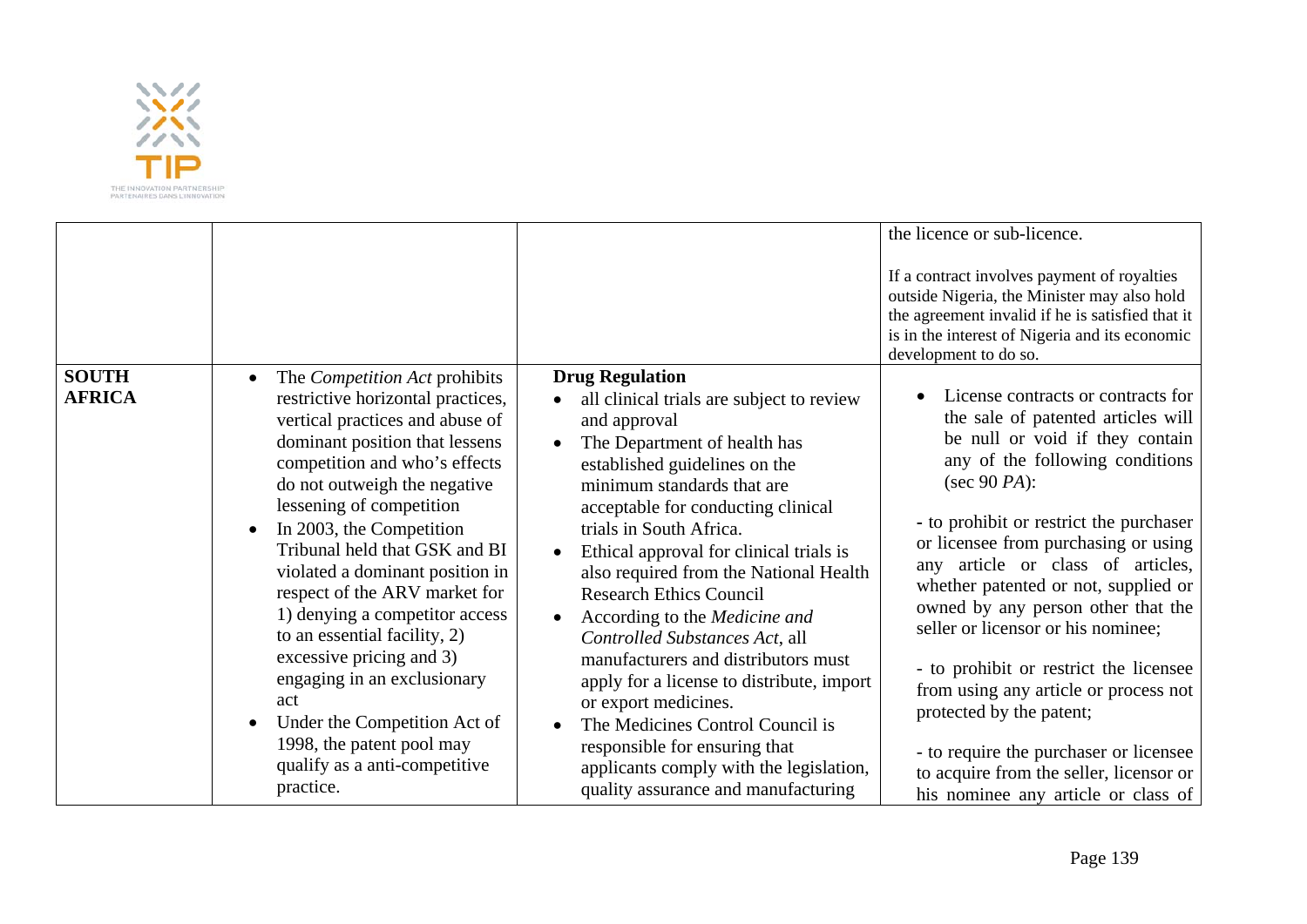

| Failure to comply with an<br>$\bullet$                                                                                                                                                                                                                                                                       | processes.                                                                                                                                                                                                                                                                                                           | articles not protected by the patent;                                                                                                                                                                                                      |
|--------------------------------------------------------------------------------------------------------------------------------------------------------------------------------------------------------------------------------------------------------------------------------------------------------------|----------------------------------------------------------------------------------------------------------------------------------------------------------------------------------------------------------------------------------------------------------------------------------------------------------------------|--------------------------------------------------------------------------------------------------------------------------------------------------------------------------------------------------------------------------------------------|
| order from the Competition<br>Tribunal or the Competition<br>Appeal Court can result in<br>fines up to R500 000 and<br>imprisonment of up to ten<br>years. (Competition Act, 1998,                                                                                                                           | Only drugs that are registered may be<br>imported, produced, stored, exported<br>and sold. These licensees will be<br>granted as they meet the "Good<br>Manufacturing Practice" requirements.<br>South Africa also maintains a list of                                                                               | - to require or induce the purchaser<br>to observe a specified minimum<br>resale price in respect of any article<br>or class of articles protected by the<br>patent; or                                                                    |
| Section 74)<br>According to the Anti-<br>competitive Practices (Art. 2),<br>Act (Consolidation),<br>21/06/1979 (1991), No.96<br>(No. 51) the Competition                                                                                                                                                     | essential drugs (reflecting the WHO's<br>list of essential medicines) and<br>registration for these medicines will be<br>fast-tracked and there will also be<br>prioritization of registration based on<br>need.                                                                                                     | - to prohibit or restrict the making,<br>using, exercising or disposing of the<br>invention concerned in any country<br>in which the invention is not<br>patented,                                                                         |
| Board may on its own initiative,<br>and shall at the request of the<br>Minister, investigate A) any<br>restrictive practice which the<br>board or the Minister, has reason<br>to believe exists or may come<br>into existence; in order to<br>determined whether 1) any<br>acquisition has been, is being or | . The fast track process generally<br>allows the drug to be assessed within<br>nine months after application for<br>registration. However, several drugs,<br>for example, Tenofovir, have seen<br>lengthy delays in registration. This<br>delay is ascribed to the number of<br>drugs requiring registration (1 130) | The following clauses remain valid:<br>- clauses that affect any condition in<br>a contract whereby a person is<br>prohibited from selling any goods<br>other than those of a particular<br>person; or                                     |
| is proposed to be made; 2) the<br>nature and extent of the<br>controlling interest held and<br>acquired, being acquired or<br>proposed to be acquired or B)<br>any particular type of business                                                                                                               | applications for registration were<br>received by the MCC in 2006) and the<br>lack of resources.<br>Drugs may only be sold in places that<br>are licensed to sell drugs and that<br>provide a pharmaceutical service                                                                                                 | - affect any condition in a contract<br>for the lease of or a licence to use a<br>patented article, whereby the lessor<br>or licensor reserves to himself or his<br>nominee the right to supply such<br>new parts of the patented article, |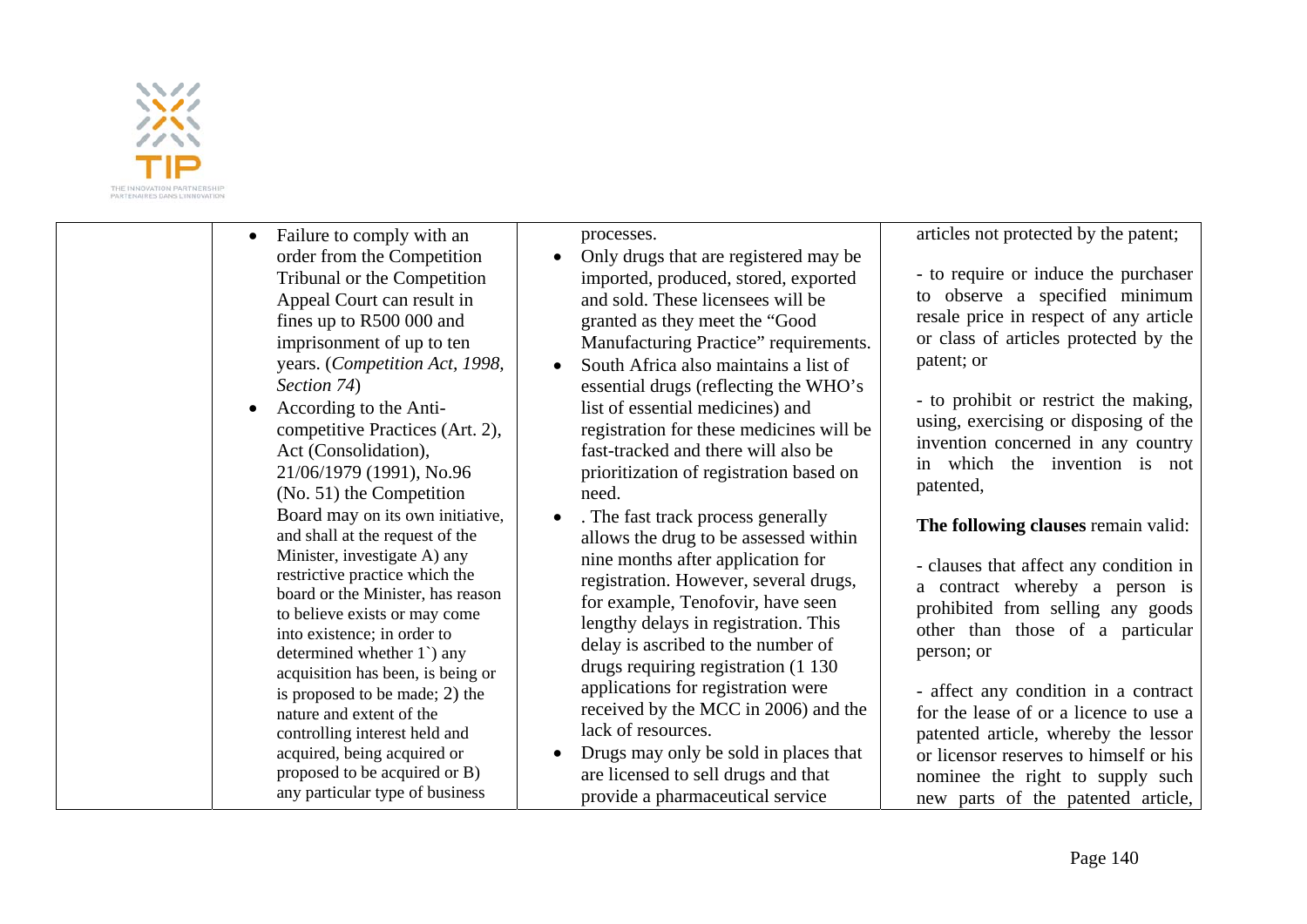

| agreement, arrangement,<br>understanding, business practice<br>or method of trading in general or<br>in relation to any particular<br>commodity or any class or kind<br>of commodity or any particular<br>business or undertaking or any<br>class or type of business or<br>undertaking or any particular area<br>which in the opinion of the board<br>or the Minister, is commonly<br>adopted for the purpose of or in<br>connection with the creation or<br>maintenance of restrictive<br>practices; C) into any monopoly<br>situation which the board or the<br>Minister, as the case may be, has<br>reason to believe exists or may<br>come into existence.<br>An investigation referred to in<br>(2)<br>subsection $(1)$ $(a)$ , $(b)$ , $(c)$ or $(d)$ must<br>be in the public interest.<br>In order to avoid these<br>penalties, the patent pool may<br>apply to exempt itself from the<br>application of the Competition<br>Act. (Competition Act, 1998,<br>Section $10(4)$ )<br>Applies to all economic | <b>Product Liability</b><br>Under contract law, there is "strict"<br>$\bullet$<br>liability for consequential damages<br>arising out of defective merchandise to<br>a merchant seller who professes expert<br>knowledge in relation to such goods."<br>(Kroonstad Westelike Boere Ko-<br>operatiewe Vereniging, Bpk v Botha,<br>1964 (3) SA 561 (AD))<br>Strict liability applies to the seller only<br>when there is a direct contractual<br>relationship with the buyer. Liability<br>can therefore be limited through<br>contractual provisions between<br>parties.<br>Manufacturers may be liable for<br>$\bullet$<br>product defects but this is not a strict<br>product liability. Each element of a<br>claim including fault, must be shown.<br>Fault may be established by evidence<br>or through res ipsa loquitur. (Wagener<br>v Pharmacare Ltd; Cuttings v<br>Pharmacare Ltd, 2003 SACLR<br>LEXIS 20)<br>More<br>recently,<br>the<br>proposed | other than ordinary articles of<br>commerce, as may be required to put<br>or keep it in repair.<br>Any contract, in so far as it<br>relates to a licence under a patent<br>to make, use, exercise or dispose<br>of a patented invention, shall<br>terminate on the date on which<br>the patent, under which the<br>licence was granted, expires, is<br>revoked or otherwise ceases to<br>protect such invention: Provided<br>that where the contract relates to<br>licences under more than one<br>patent, such part of the contract<br>as relates to any particular<br>licence shall terminate when the<br>patent under which it was<br>granted expires, is revoked or<br>otherwise ceases to protect the<br>invention concerned, and that the<br>contract as a whole shall<br>terminate when all the patents<br>under which all such licences<br>were granted and which were in |
|-------------------------------------------------------------------------------------------------------------------------------------------------------------------------------------------------------------------------------------------------------------------------------------------------------------------------------------------------------------------------------------------------------------------------------------------------------------------------------------------------------------------------------------------------------------------------------------------------------------------------------------------------------------------------------------------------------------------------------------------------------------------------------------------------------------------------------------------------------------------------------------------------------------------------------------------------------------------------------------------------------------------|----------------------------------------------------------------------------------------------------------------------------------------------------------------------------------------------------------------------------------------------------------------------------------------------------------------------------------------------------------------------------------------------------------------------------------------------------------------------------------------------------------------------------------------------------------------------------------------------------------------------------------------------------------------------------------------------------------------------------------------------------------------------------------------------------------------------------------------------------------------------------------------------------------------------------------------------------------|-----------------------------------------------------------------------------------------------------------------------------------------------------------------------------------------------------------------------------------------------------------------------------------------------------------------------------------------------------------------------------------------------------------------------------------------------------------------------------------------------------------------------------------------------------------------------------------------------------------------------------------------------------------------------------------------------------------------------------------------------------------------------------------------------------------------------------------------------------------------------------------|
|-------------------------------------------------------------------------------------------------------------------------------------------------------------------------------------------------------------------------------------------------------------------------------------------------------------------------------------------------------------------------------------------------------------------------------------------------------------------------------------------------------------------------------------------------------------------------------------------------------------------------------------------------------------------------------------------------------------------------------------------------------------------------------------------------------------------------------------------------------------------------------------------------------------------------------------------------------------------------------------------------------------------|----------------------------------------------------------------------------------------------------------------------------------------------------------------------------------------------------------------------------------------------------------------------------------------------------------------------------------------------------------------------------------------------------------------------------------------------------------------------------------------------------------------------------------------------------------------------------------------------------------------------------------------------------------------------------------------------------------------------------------------------------------------------------------------------------------------------------------------------------------------------------------------------------------------------------------------------------------|-----------------------------------------------------------------------------------------------------------------------------------------------------------------------------------------------------------------------------------------------------------------------------------------------------------------------------------------------------------------------------------------------------------------------------------------------------------------------------------------------------------------------------------------------------------------------------------------------------------------------------------------------------------------------------------------------------------------------------------------------------------------------------------------------------------------------------------------------------------------------------------|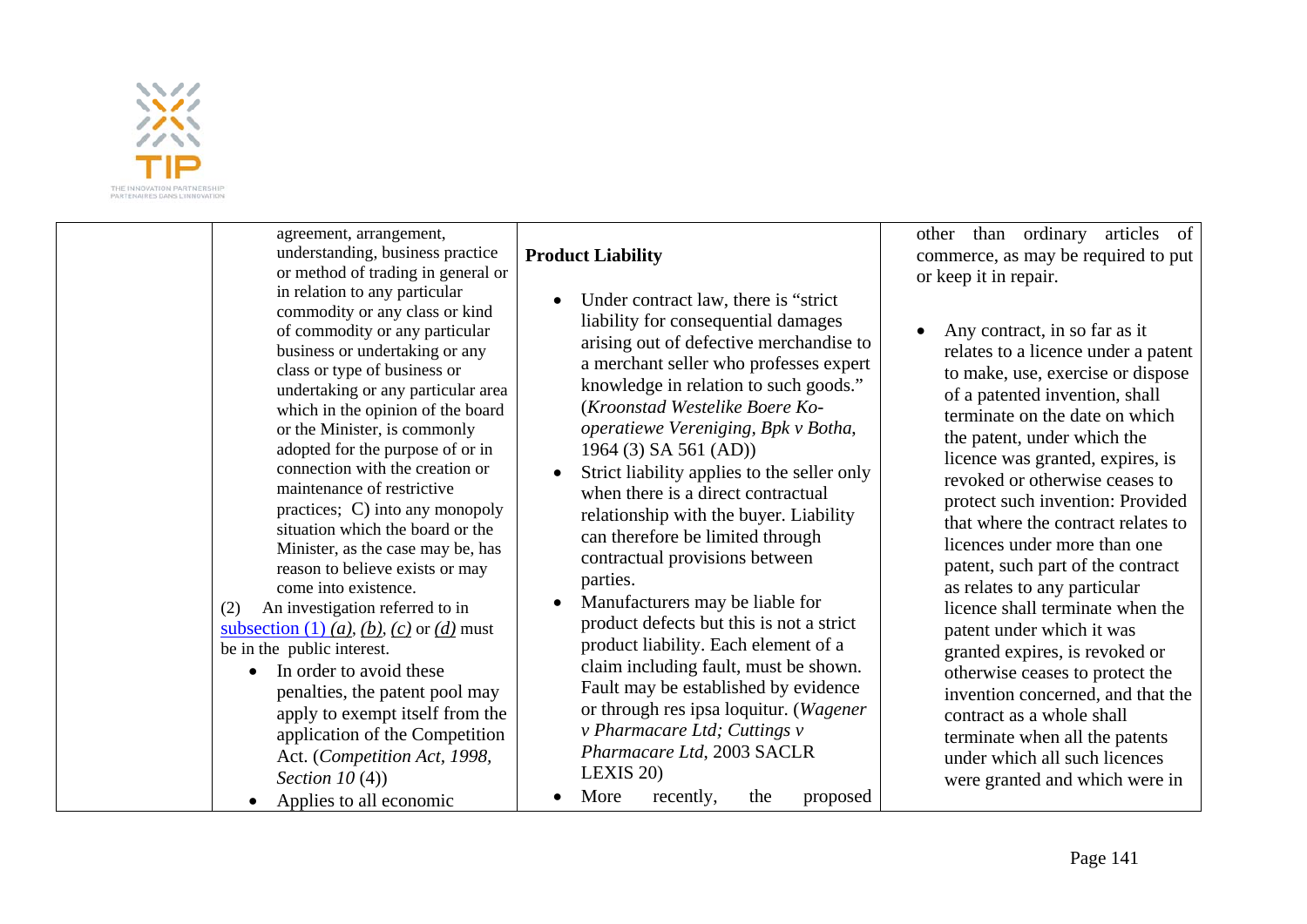

|                 | activity within or having an        | Consumer Protection Bill of 2005              | force at the time when the       |
|-----------------|-------------------------------------|-----------------------------------------------|----------------------------------|
|                 | effect on the Republic              | would<br>consolidate<br>and<br>amend          | contract became operative,       |
|                 |                                     | legislation relevant to patent pool           | expire, are revoked or otherwise |
|                 |                                     | participant liability. The proposed act       | cease to protect the relevant    |
|                 |                                     | would consolidate unfair business             | inventions.                      |
|                 |                                     | practices, trade practices, price             |                                  |
|                 |                                     | controls and other relevant law. The          |                                  |
|                 |                                     | act would impose strict product defect        |                                  |
|                 |                                     | liability accompanied by fines and            |                                  |
|                 |                                     | imprisonment up to ten years. The act         |                                  |
|                 |                                     | would also allow manufacturers to be          |                                  |
|                 |                                     | held vicariously liable for the acts of       |                                  |
|                 |                                     | their employees. (South African               |                                  |
|                 |                                     | Proposed Consumer Protection Bill,            |                                  |
|                 |                                     | 2005, Sections 139, 140)                      |                                  |
|                 |                                     |                                               |                                  |
|                 |                                     |                                               |                                  |
| <b>CAMEROON</b> | The Competition Act, established on | The tort of negligence is the only avenue for | <b>SEE MALI</b>                  |
|                 | 14 July 1998, has not yet been      | recourse in the case of injury from defective |                                  |
|                 | implemented, because the National   | products.                                     |                                  |
|                 | Competition Commission—a central    |                                               |                                  |
|                 | body vital to enforcement of        |                                               |                                  |
|                 | competition policy—has not yet been |                                               |                                  |
|                 | established.                        |                                               |                                  |
|                 |                                     |                                               |                                  |
|                 | Cameroon is a member of OHADA,      |                                               |                                  |
|                 | the Organisation pour               |                                               |                                  |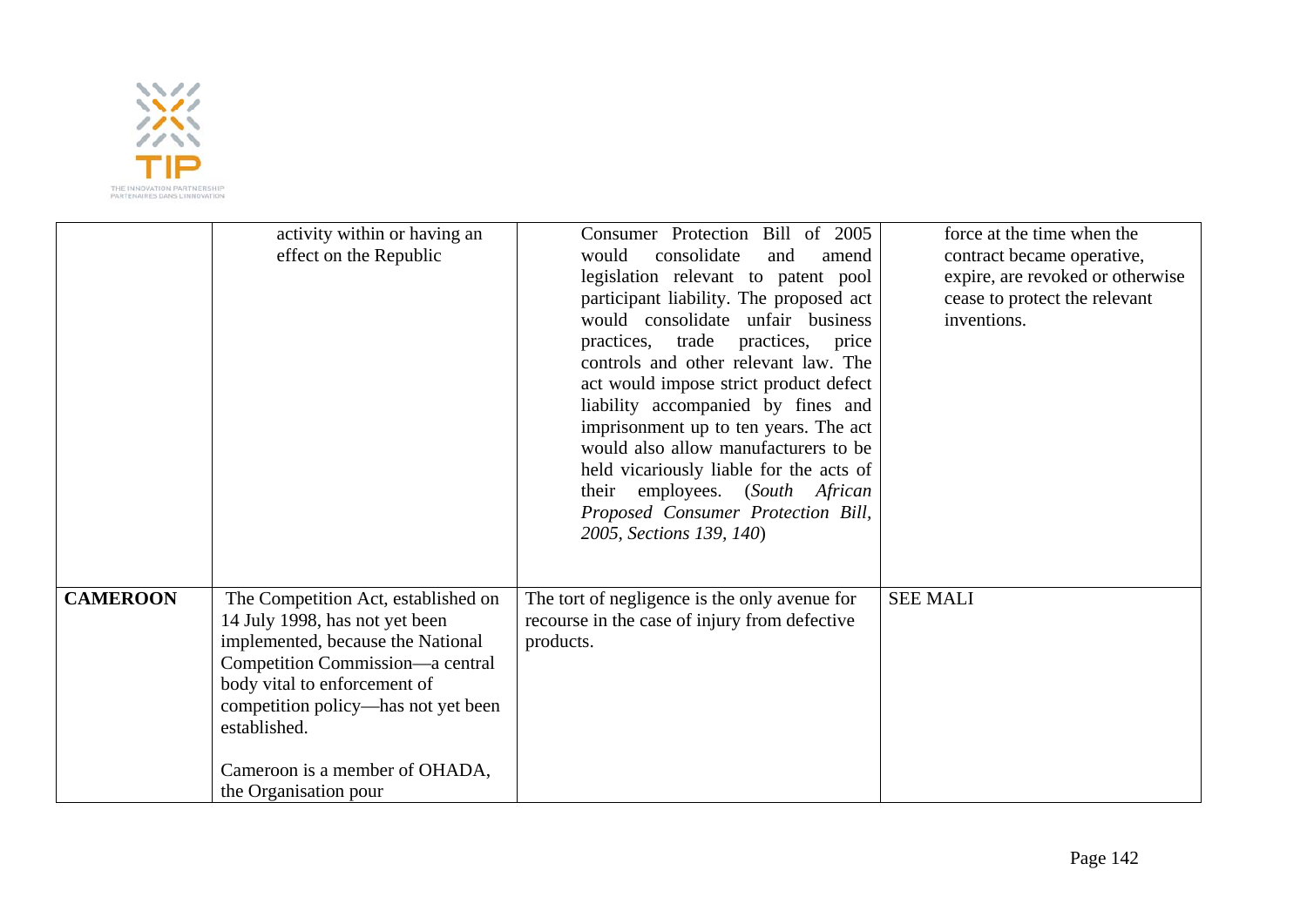

|             | l'Harmonisation du Droit des Affaires  |                                               |                                          |
|-------------|----------------------------------------|-----------------------------------------------|------------------------------------------|
|             | en Afrique, which was created in       |                                               |                                          |
|             | 1993 and which, as the name            |                                               |                                          |
|             | suggests, establishes common           |                                               |                                          |
|             | business law for its 16 members.       |                                               |                                          |
|             | Article 10 of the Treaty on the        |                                               |                                          |
|             | Harmonisation of Business Law in       |                                               |                                          |
|             | Africa states that the Uniform Acts of |                                               |                                          |
|             | OHADA are directly applicable and      |                                               |                                          |
|             | overriding in the member states,       |                                               |                                          |
|             | notwithstanding any conflict with      |                                               |                                          |
|             | municipal law. (Treaty on the          |                                               |                                          |
|             | Harmonisation of Business Law in       |                                               |                                          |
|             | Africa)                                |                                               |                                          |
|             |                                        |                                               |                                          |
|             | At a meeting in March 2001 the         |                                               |                                          |
|             | Council of Ministers decided that the  |                                               |                                          |
|             | organizations goal of harmonizing      |                                               |                                          |
|             | business law would include             |                                               |                                          |
|             | competition law and IP law.            |                                               |                                          |
| <b>MALI</b> | Mali does not appear to have any       |                                               | Article 37 of the RBA sets out the       |
|             | competition law.                       | <b>Drug Regulation</b>                        | following limits on terms in contractual |
|             |                                        | The National Drug Administration              | licenses of patents:                     |
|             | Mali is a member of OHADA, the         | regulates drug quality and importation        | "(1) Clauses in license contracts        |
|             | Organisation pour                      | of generic drugs                              | or relating to such contracts shall      |
|             | l'Harmonisation du Droit des           |                                               | be invalid in so far as they             |
|             | Affaires en Afrique, which was         | <b>Possible Product Liability in Criminal</b> | impose on the licensee, in the           |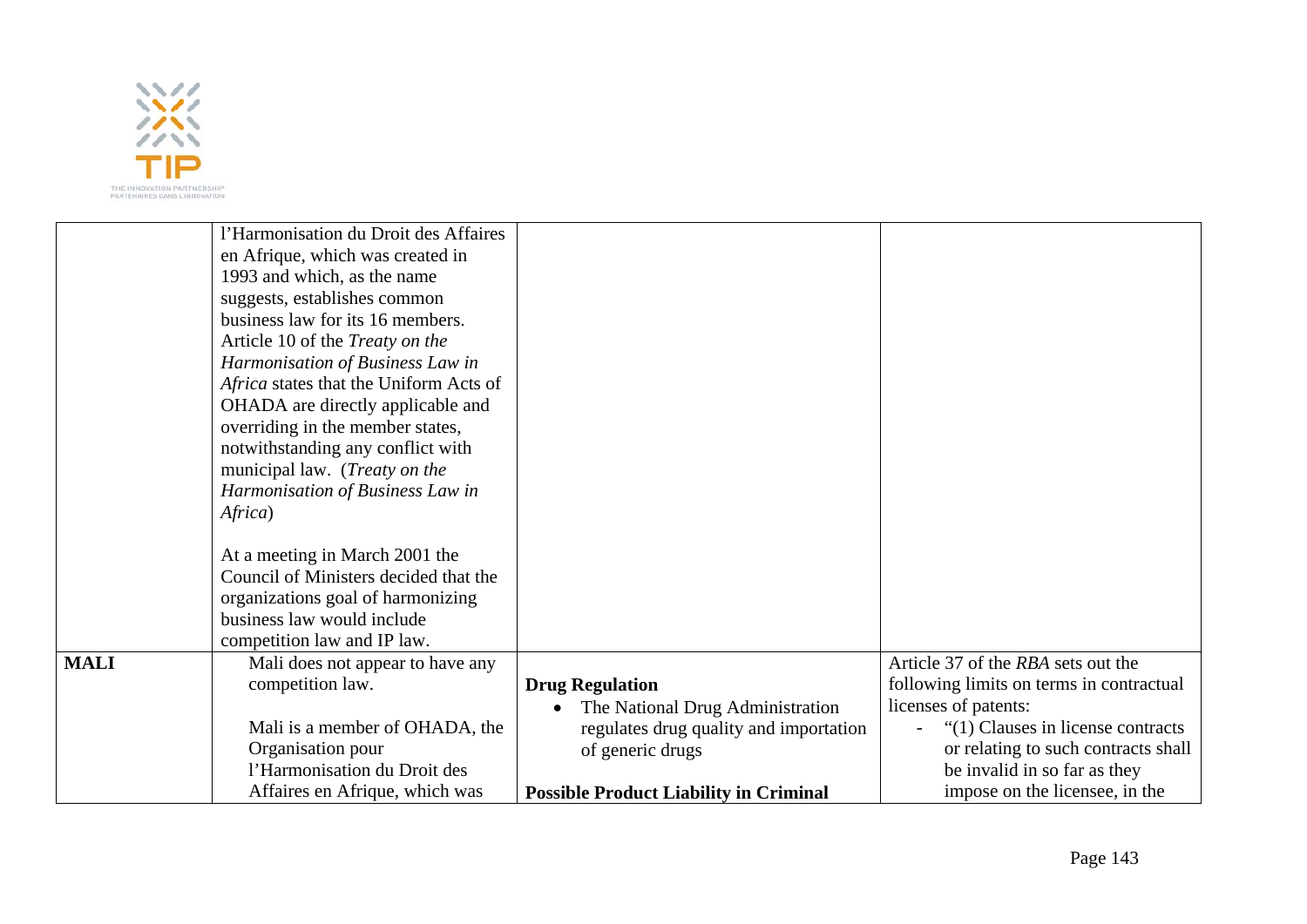

| created in 1993 and which, as the  | Law: |                                         | industrial or commercial sphere,        |
|------------------------------------|------|-----------------------------------------|-----------------------------------------|
| name suggests, establishes         |      | Article 210 of the Malian Criminal      | restrictions not deriving from the      |
| common business law for its 16     |      | Code reads as follows: "Celui qui, par  | rights conferred by the patent or       |
| members. Article 10 of the Treaty  |      | maladresse, imprudence, négligence      | not necessary for the upholding         |
| on the Harmonisation of Business   |      | ou inobservation des règlements, aura   | of such rights.                         |
| Law in Africa states that the      |      | involontairement porté des coups, fait  | (2) The following shall not be          |
| Uniform Acts of OHADA are          |      | des blessures, ou occasionné des        | considered restrictions within the      |
| directly applicable and overriding |      | maladies à autrui, sera puni d'un       | meaning of paragraph (1) above:         |
| in the member states,              |      | emprisonnement de trois mois à deux     | o (i) limitations relating to           |
| notwithstanding any conflict with  |      | ans et d'une amende de 20 000 à 300     | the extent, the scope or                |
| municipal law. (Treaty on the      |      | 000 francs ou de l'une de ces peines    | the duration of                         |
| Harmonisation of Business Law in   |      | seulement."                             | exploitation of the                     |
| Africa)                            |      | Article 213 may also be applicable:     | patented invention;                     |
|                                    |      | "Quiconque, sans intention coupable,    | (ii) the obligation on the licensee to  |
| Mali ratified the treaty in 1995   |      | aura administré volontairement à une    | abstain from any act liable to harm the |
| and has adopted each of the        |      | personne des substances ou se sera      | validity of the patent."                |
| organization's Uniform Acts.       |      | livré sur elle, même avec son           |                                         |
|                                    |      | consentement, à des pratiques ou        |                                         |
| At a meeting in March 2001 the     |      | manoeuvres qui auront déterminé ou      |                                         |
| Council of Ministers decided that  |      | auraient pu déterminer une maladie ou   |                                         |
| the organizations goal of          |      | une incapacité de travail, sera puni de |                                         |
| harmonizing business law would     |      | six mois à trois ans d'emprisonnement   |                                         |
| include competition law and IP     |      | et facultativement de 20 000 à 200 000  |                                         |
| law.                               |      | francs d'amende et de un à dix ans      |                                         |
|                                    |      | d'interdiction de séjour."              |                                         |
|                                    |      | (2) "S'il résulte une maladie ou une    |                                         |
|                                    |      | incapacité permanente, la peine sera    |                                         |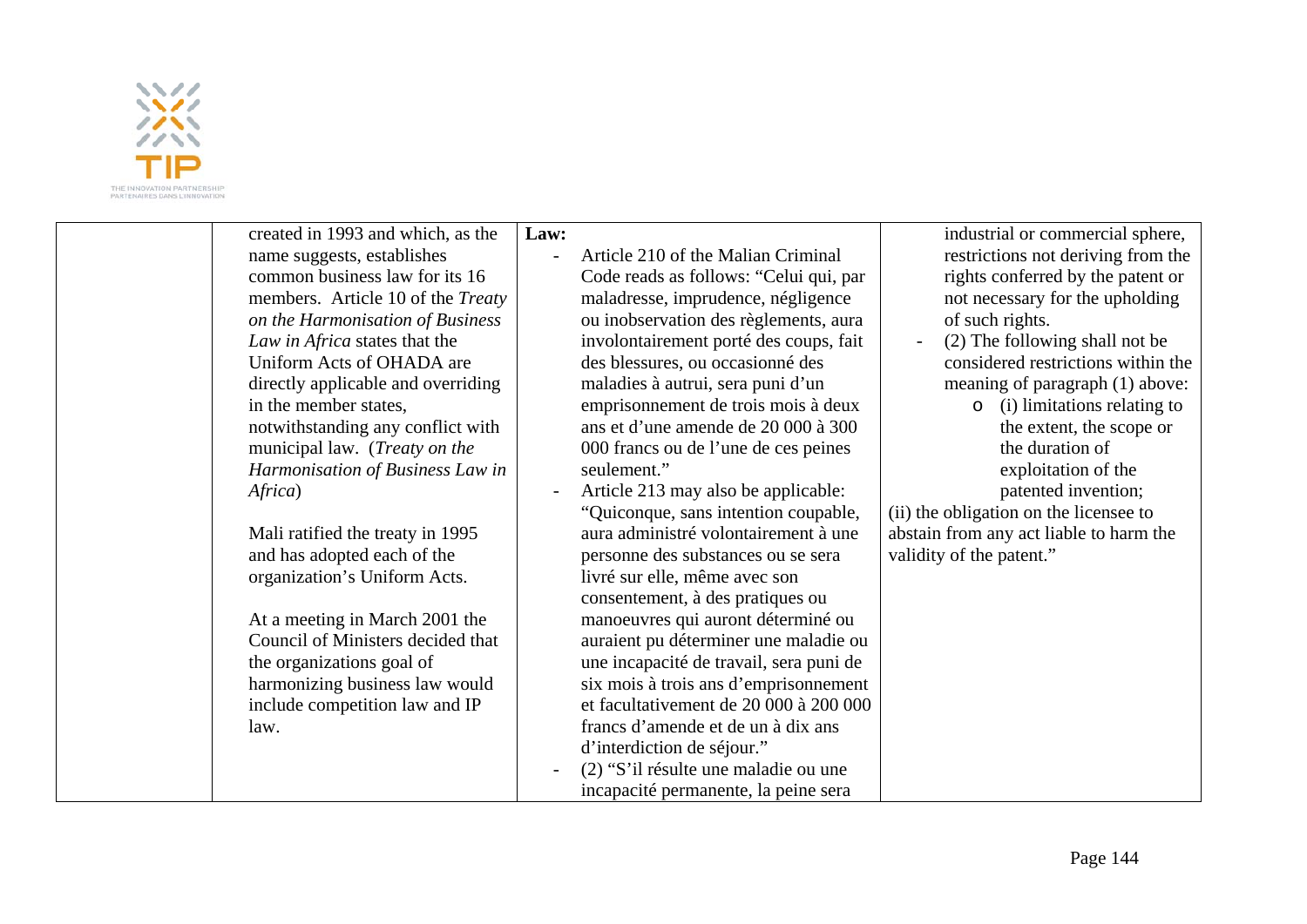

| de cinq à dix ans de reclusion.           |  |
|-------------------------------------------|--|
| L'interdiction de séjour de cinq à dix    |  |
| ans pourra être prononcée."               |  |
| (3) "Si la mort s'en est suivie, la peine |  |
| sera de cinq à vingt ans de reclusion et  |  |
| facultativement, de un à vingt ans        |  |
| d'interdiction de séjour."                |  |
| Malian criminal law also contains         |  |
| provisions that address directly          |  |
| infractions against intellectual          |  |
| property. Article 248 states: "Toute      |  |
| atteinte aux droits d'un brevet  soit     |  |
| par fabrication de produit soit par       |  |
| l'emploi de moyens faisant l'objet du     |  |
| brevet  constitue le délit de             |  |
| contrefaçon et est punie d'un             |  |
| emprisonnement de un à cinq ans et        |  |
| d'une amende de 50 000 à 15 000 000       |  |
| de francs."                               |  |
| 249 continues: "Les receleurs et ceux     |  |
| qui vendent ou introduisent sur le        |  |
| territoire national un ou plusieurs       |  |
| objets contrefaits sont punis des         |  |
| mêmes peines que les contrefacteurs."     |  |
| (2) "En cas de récidive, outre            |  |
| l'amende visée à l'article précédent,     |  |
| une peine d'emprisonnement d'un           |  |
|                                           |  |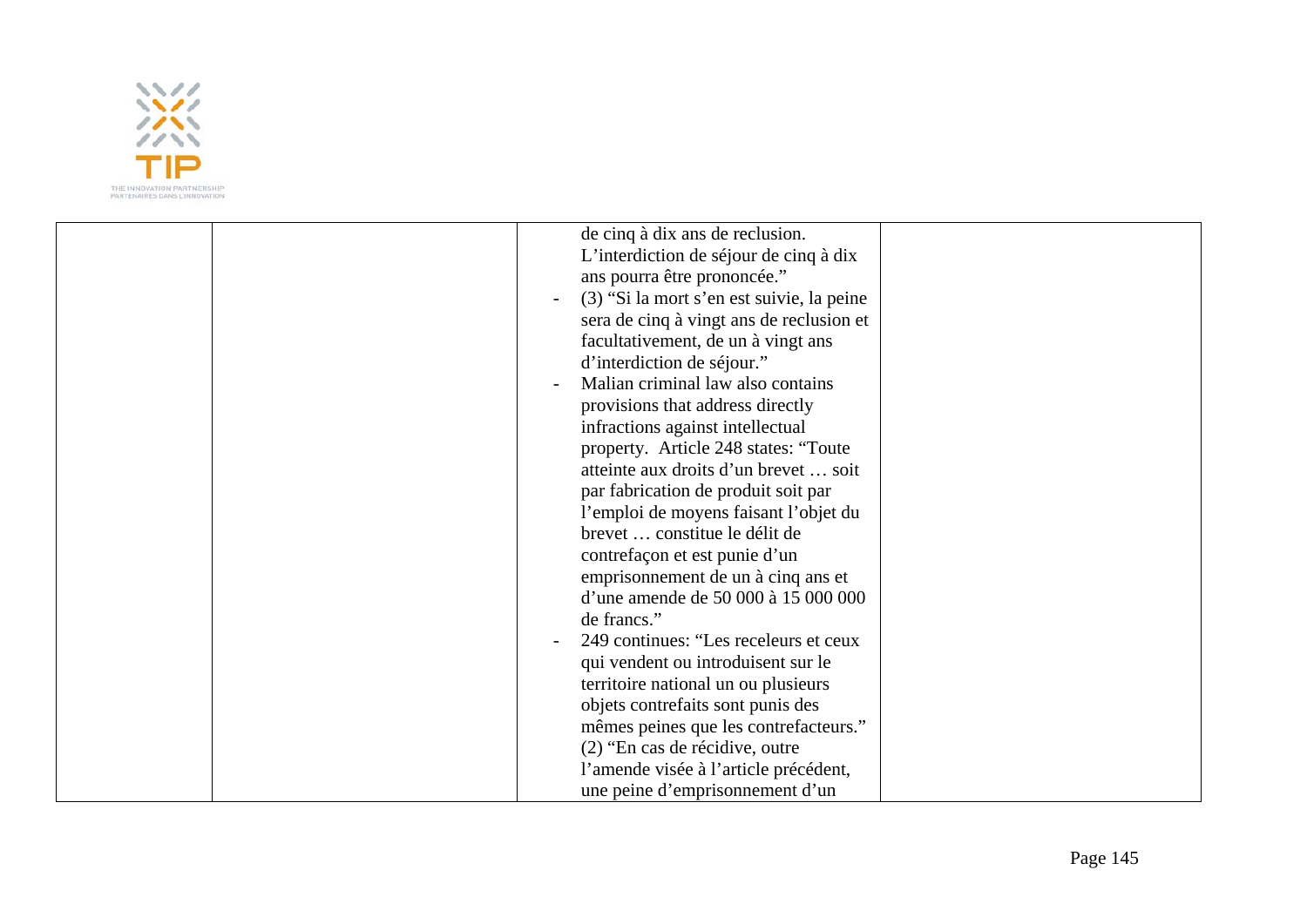

|                    |                                        |                          | mois à six mois pourra être              |                 |                                          |
|--------------------|----------------------------------------|--------------------------|------------------------------------------|-----------------|------------------------------------------|
|                    |                                        |                          | prononcée."                              |                 |                                          |
|                    |                                        |                          |                                          |                 |                                          |
| <b>SWITZERLAND</b> | <b>Basic Approach</b>                  |                          | <b>Product Liability</b>                 |                 | Licence contracts may be registered if   |
|                    | As per the Swiss Federal Act on        |                          | Federal Law on Product Liability         |                 | the patentee so declares ( <i>FLPI</i> ) |
|                    | Cartels and Other Restraints of        |                          | (FLPL) of 18 June 1993 implements        |                 |                                          |
|                    | Competition, an agreement is           |                          | the European Directive on the same       |                 | Sec. 90.-(1) FLPI lists conditions:      |
|                    | unlawful that notably restricts        |                          | subject.                                 |                 |                                          |
|                    | competition unless it can be justified |                          | Article 4 FLPL-Products are              |                 | Any condition in a contract relating to  |
|                    | by the increased economic efficiency   |                          | defective if they are not as safe as one |                 | the sale of a patented article or to a   |
|                    | that results. Economic efficiency      |                          | could expect in the circumstances and    |                 | licence under a patent of which the      |
|                    | justifications (as defined by the law) |                          | the nature of the defect is immaterial.  | effect will be- |                                          |
|                    | include: lower production or           | $\overline{\phantom{a}}$ | Law defines manufacture liability –      | (a)             | to prohibit or restrict                  |
|                    | marketing costs, improved products or  |                          | manufacturer defined "as the person      |                 | the purchaser or licensee                |
|                    | processes of manufacture, "to          |                          | who produces the product, the one        |                 | from purchasing or using                 |
|                    | promote R&D or the diffusion of        |                          | who presents himself as such, the one    |                 | any article or class of                  |
|                    | technical or professional skills and   |                          | who imports the product within his       |                 | articles, whether patented               |
|                    | knowledge and to exploit resources     |                          | commercial activity, or, if no such      |                 | or not, supplied or owned by             |
|                    | more rationally." (Intro to Swiss Law) |                          | person can be found, the one who         |                 | any person other that the                |
|                    |                                        |                          | furnished the product" (article 2).      |                 | seller or licensor or his                |
|                    | Exception for IP                       |                          | The manufacturer can avoid liability     |                 |                                          |
|                    | Article 3 para 2 establishes a basic   |                          | by showing that he did not put the       |                 | <i>nominee</i> ;                         |
|                    | exception for the exercise of IP-based |                          | product on the market or that he did     |                 |                                          |
|                    | rights, stating: "The present Act does |                          | not produce or sell the product within   | (b)             | to prohibit or restrict                  |
|                    | not apply to effects on competition    |                          | his commercial activity. (article 5)     |                 | the licensee from using any              |
|                    | that result exclusively from laws      |                          | Damages are measured by "the             |                 | article or process not                   |
|                    | governing intellectual property.       |                          | difference between the two states of     |                 |                                          |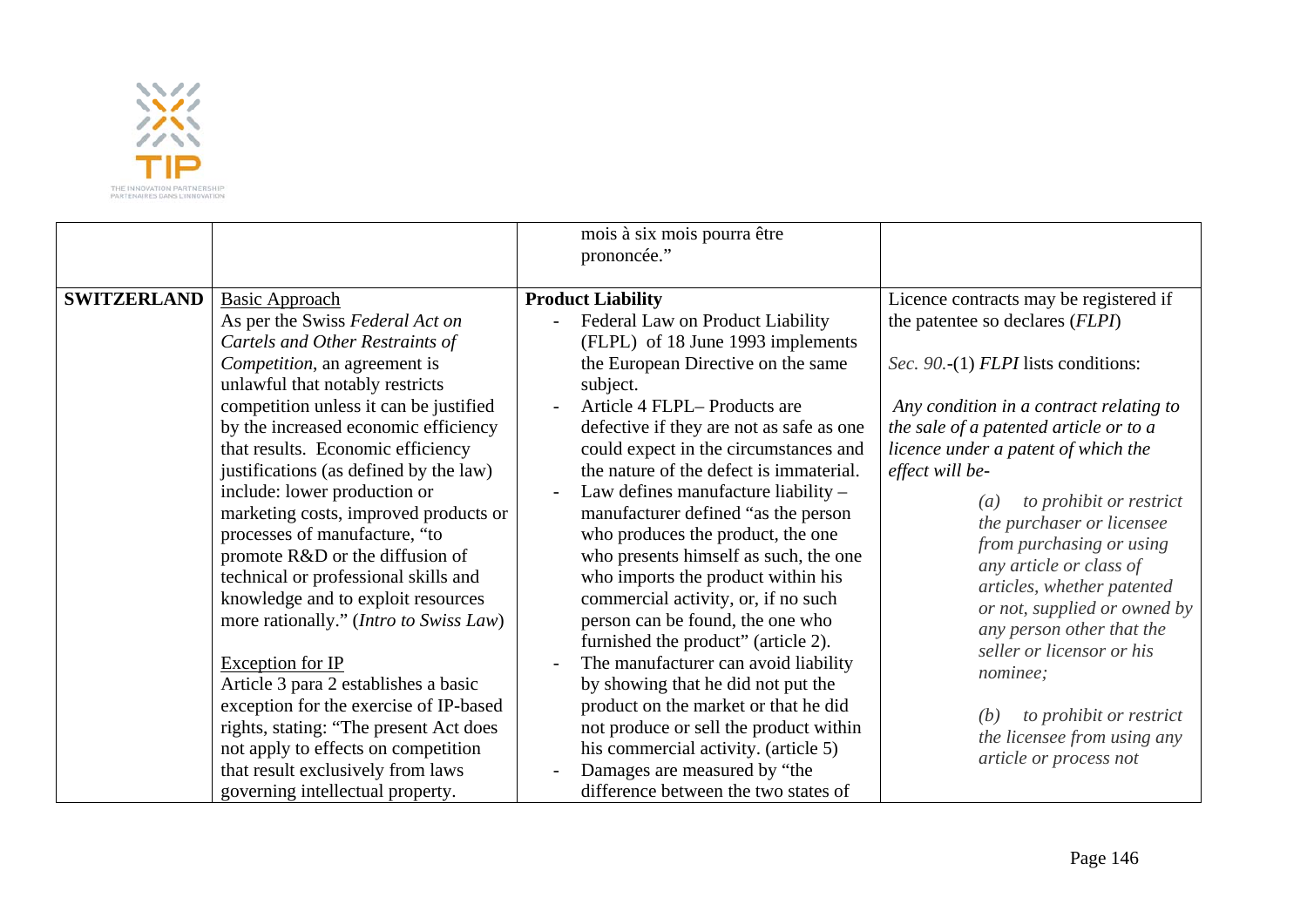

| However, import restrictions based on   | the patrimony which would have            | protected by the patent;       |
|-----------------------------------------|-------------------------------------------|--------------------------------|
| intellectual property rights fall to be | existed had the injury not occurred       |                                |
| assessed under this Act."               | and that which actually exists."          | to require the<br>(c)          |
| Furthermore, article 6 para 1(d) states | If the sued party has caused a death      | purchaser or licensee to       |
| that agreements granting the exclusive  | they have only to pay for the costs that  | acquire from the seller,       |
| use of IP rights, even where they       | are a direct result of the death, such as | licensor or his nominee any    |
| affect competition, will generally be   | the funeral expenses. However, third      | article or class of articles   |
| deemed justified on the grounds of      | parties can sue for loss of support as a  | not protected by the patent;   |
| economic efficiency.                    | result.                                   |                                |
|                                         | Can claim for moral damages for the       | to require or induce<br>(d)    |
| Some authors have noted that the        | pain suffered as a result of an injury to | the purchaser to observe a     |
| second sentence of article 3 para 2     | bodily integrity (as per article 47 of    | specified minimum resale       |
| above opens the door for IP             | the Code des Obligations). In cases of    | price in respect of any        |
| agreements to be scrutinized under the  | death, spouses, parents, children, and    | article or class of articles   |
| Act. This provision permits the         | possibly others can make a claim for      | protected by the patent; or    |
| Competition Commission to review        | moral damages under this provision.       |                                |
| parallel import restrictions – it can   | These damages are not extremely high      | to prohibit or restrict<br>(e) |
| review otherwise legitimate territorial | - in case of death the indemnity has      | the making, using,             |
| restrictions established by patent law  | varied between CHF 10,000-40,000,         | exercising or disposing of     |
| and licensing agreements. A broad       | and in case of injury the highest         | the invention concerned in     |
| interpretation of this provision would  | awarded damages thus far was              | any country in which the       |
| seem to imply that Switzerland has      | 120,000.                                  | invention is not patented,     |
| moved towards a regime of               | Swiss law does not allow for punitive     |                                |
| international exhaustion of patent      | or exemplary damages.                     |                                |
| rights (Swiss Cartel Law 2004           |                                           |                                |
| Reform). Indeed, the authors of Swiss   | <b>Drug Regulation</b>                    |                                |
| Cartel Law 2004 Reform go on to         |                                           |                                |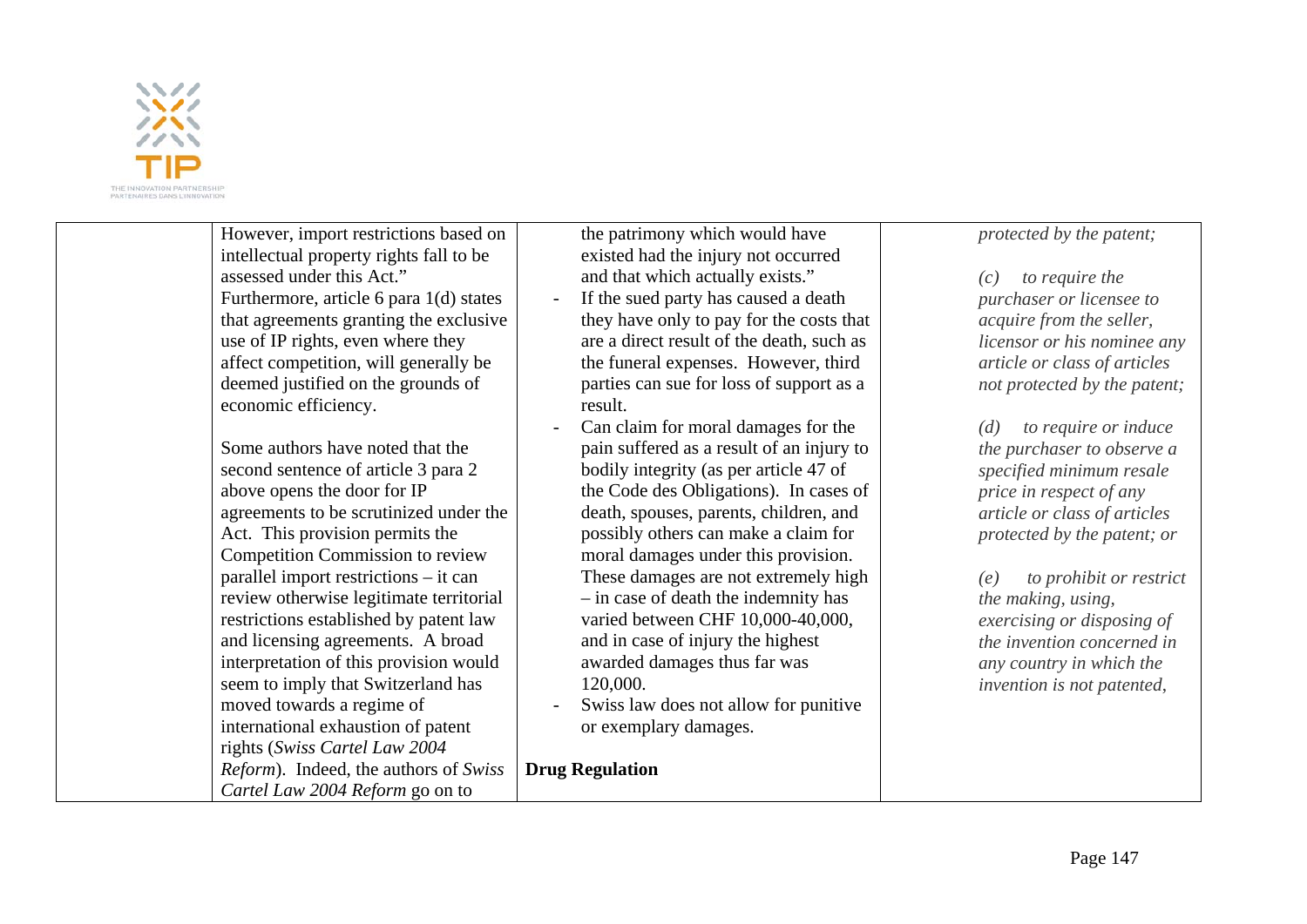

| state that: "The Competition             | Pharmaceutical products are regulated in         |  |
|------------------------------------------|--------------------------------------------------|--|
| Commission certainly takes the view      | Switzerland by the public agency                 |  |
| that a transfer of intellectual property | Swissmedic. Swissmedic was created in 2002       |  |
| rights to a distributor, thus enabling   | by the Loi fédérale sur les produits             |  |
| him to prevent parallel imports into     | thérapeutiques with the purpose of overseeing    |  |
| Switzerland, is unlawful under the       | the licensing, manufacturing, distribution, and  |  |
| revised Cartel Act by virtue of the      | quality of medicines. It controls all aspects of |  |
| combined effect of the newly             | pharmaceutical regulation except for price,      |  |
| introduced Article 3 paragraph 2 and     | which is determined by the Federal Office for    |  |
| Article 5 para 4." (p. 14)               | Public Health.                                   |  |
|                                          |                                                  |  |
| [Article 5 para 4 reads as follows:      | All pharmaceutical products distributed in       |  |
| "The elimination of effective"           | Switzerland must first be authorized by          |  |
| competition is also presumed in the      | Swissmedic. An application for authorization     |  |
| case of agreements between               | must be filed by a company in Switzerland or     |  |
| enterprises at different levels in the   | through a subsidiary similarly located.          |  |
| market regarding fixed or minimum        | Swissmedic will carry out a clinical             |  |
| prices as well as in the case of         | assessment of a drug to ensure its suitability   |  |
| agreements in distribution contracts     | for distribution, using data provided by the     |  |
| regarding the allocation of territories  | pharmaceutical industry. Under the basic         |  |
| in so far as sales by other distributors | application stream, a drug should take 200       |  |
| into these territories are not           | days to be approved, however Swissmedic's        |  |
| permitted." This provision was added     | most recent business report acknowledges that    |  |
| in the revision of 2003.]                | this time limit is not always achieved. There    |  |
|                                          | also exists a simplified authorization           |  |
| Authorization of Agreements in the       | procedure for products containing known          |  |
| Public Interest                          | ingredients, complementary medicines, the in-    |  |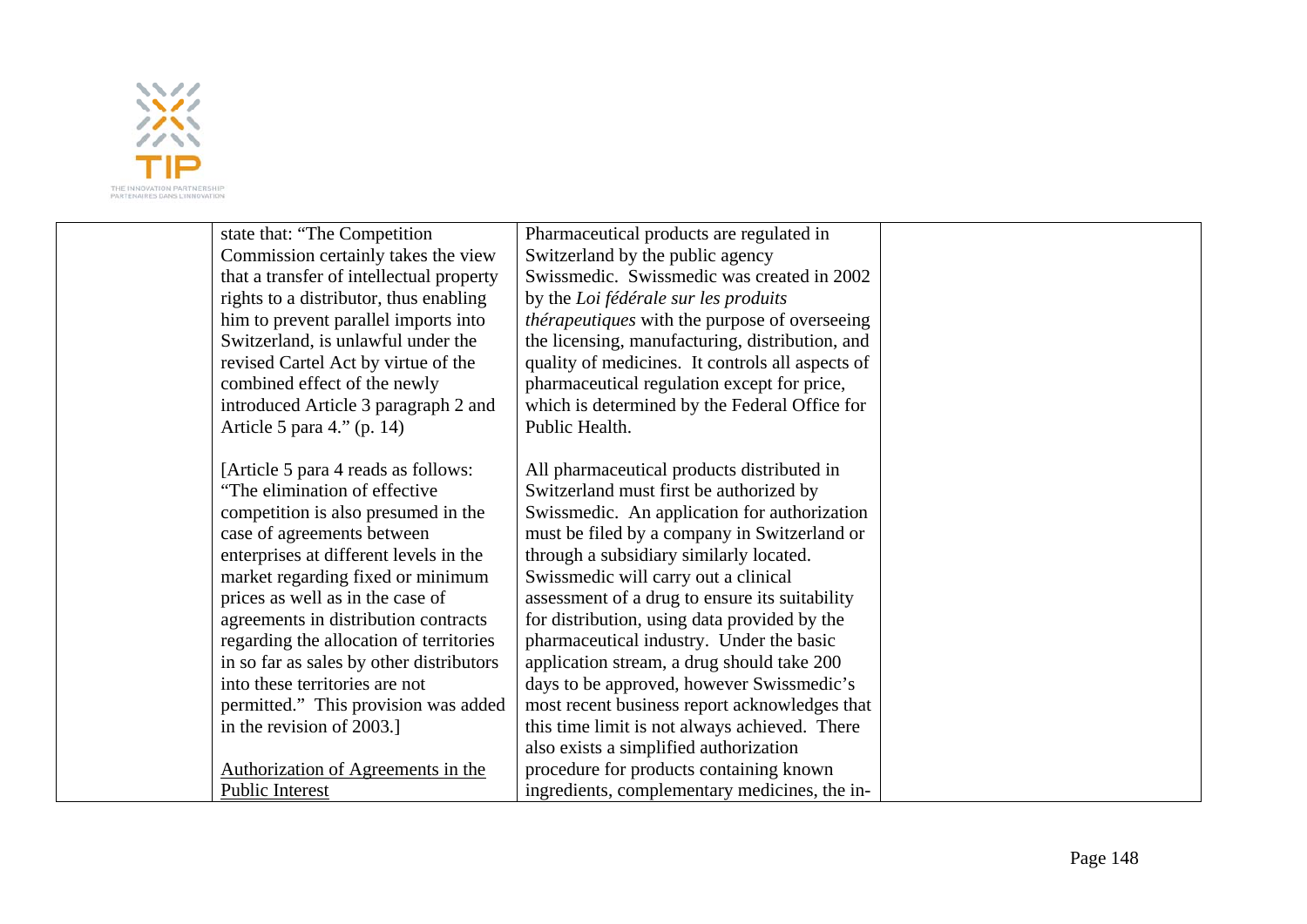

| The law on competition also includes      | house preparations of hospitals or pharmacies  |  |
|-------------------------------------------|------------------------------------------------|--|
| a mechanism under which the parties       | for their own patients, drugs for the army or  |  |
| to an agreement can exempt                | those drugs that are important for rare        |  |
| themselves from sanction. Article 8       | diseases. Applications under this stream take  |  |
| states that: "Agreements affecting        | 130 days for approval. Finally, in cases       |  |
| competition  may be authorized by         | where the non-authorized drug is important     |  |
| the Federal Council at the request of     | for "the treatment of fatal diseases, when no  |  |
| the enterprises concerned if, in          | equivalent is available, when there is a great |  |
| exceptional cases, they are necessary     | expectation about the effectiveness of the     |  |
| in order to safeguard compelling          | treatment and if the use of the drug is        |  |
| public interests."                        | compatible with health protection" there is a  |  |
|                                           | temporary license available that can allow its |  |
| Authorization of Agreements for           | distribution prior to the 130 or 200 day       |  |
| <b>Economic Efficiency</b>                | period.                                        |  |
| Can get exemption for an                  |                                                |  |
| agreement that would                      | Prices for pharmaceutical products listed as   |  |
| otherwise restrict competition            | part of the universal health care coverage     |  |
| if it is justified by economic            | provided to Swiss citizens are determined by   |  |
| efficiency.                               | negotiation between the manufacturer and the   |  |
|                                           | Federal Office of Public Health. Drug          |  |
| <b>Technology Transfer Agreements (as</b> | companies are welcome to forego adding their   |  |
| outlined in Swiss Cartel Law 2004         | product to the list of compounds covered by    |  |
| Reform)                                   | the public system and charge whatever price    |  |
| - To be exempt from scrutiny under        | they wish, however in practice this is fairly  |  |
| competition law, these agreements         | rare. To be added to the list of covered drugs |  |
| must first avoid two things: 1. They      | a product must be approved by Swissmedic,      |  |
| cannot prohibit imports, and; 2.          | be "effective and appropriate" and be value-   |  |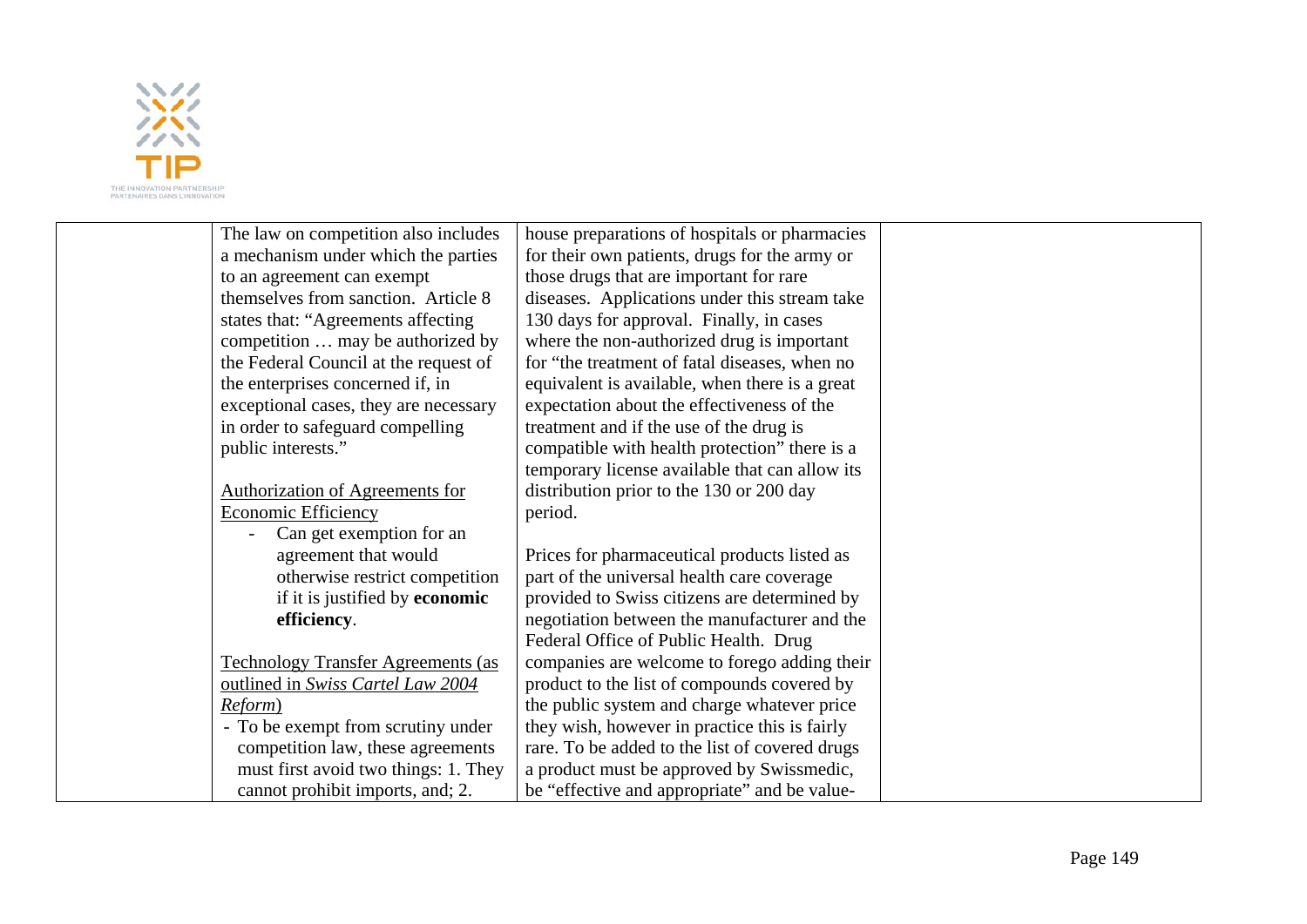

| They cannot fix prices.                  | for-money. For those drugs not listed, the   |  |
|------------------------------------------|----------------------------------------------|--|
| - Such agreements will also be           | price charged by the manufacturer is subject |  |
| subject to the requirements as set by    | to scrutiny by the Price Council, a          |  |
| the EU Directives on the subject.        | government body mandated to protect          |  |
| The EU does have the 2004                | customers from excessive prices charged by   |  |
| <b>Technology Transfer Block</b>         | companies in a dominant position.            |  |
| <i>Exemption</i> that shields agreements |                                              |  |
| from scrutiny where, if the parties      |                                              |  |
| are competitors they make up less        |                                              |  |
| than 20% of the market or if non-        |                                              |  |
| competitors less than 30% of the         |                                              |  |
| market. Both technology and              |                                              |  |
| product markets are used to              |                                              |  |
| determine market share.                  |                                              |  |
| - However, even if the actors            |                                              |  |
| involved in the agreement do not         |                                              |  |
| pass the market share thresholds,        |                                              |  |
| their agreement may not take             |                                              |  |
| advantage of the exemption if it         |                                              |  |
| contains the following clauses/has       |                                              |  |
| the following effects:                   |                                              |  |
| o Clauses that prevent one party         |                                              |  |
| from determining the price it            |                                              |  |
| will charge or output it will            |                                              |  |
| produce;                                 |                                              |  |
| o Clauses that allocate markets or       |                                              |  |
| consumers <i>unless</i> they take the    |                                              |  |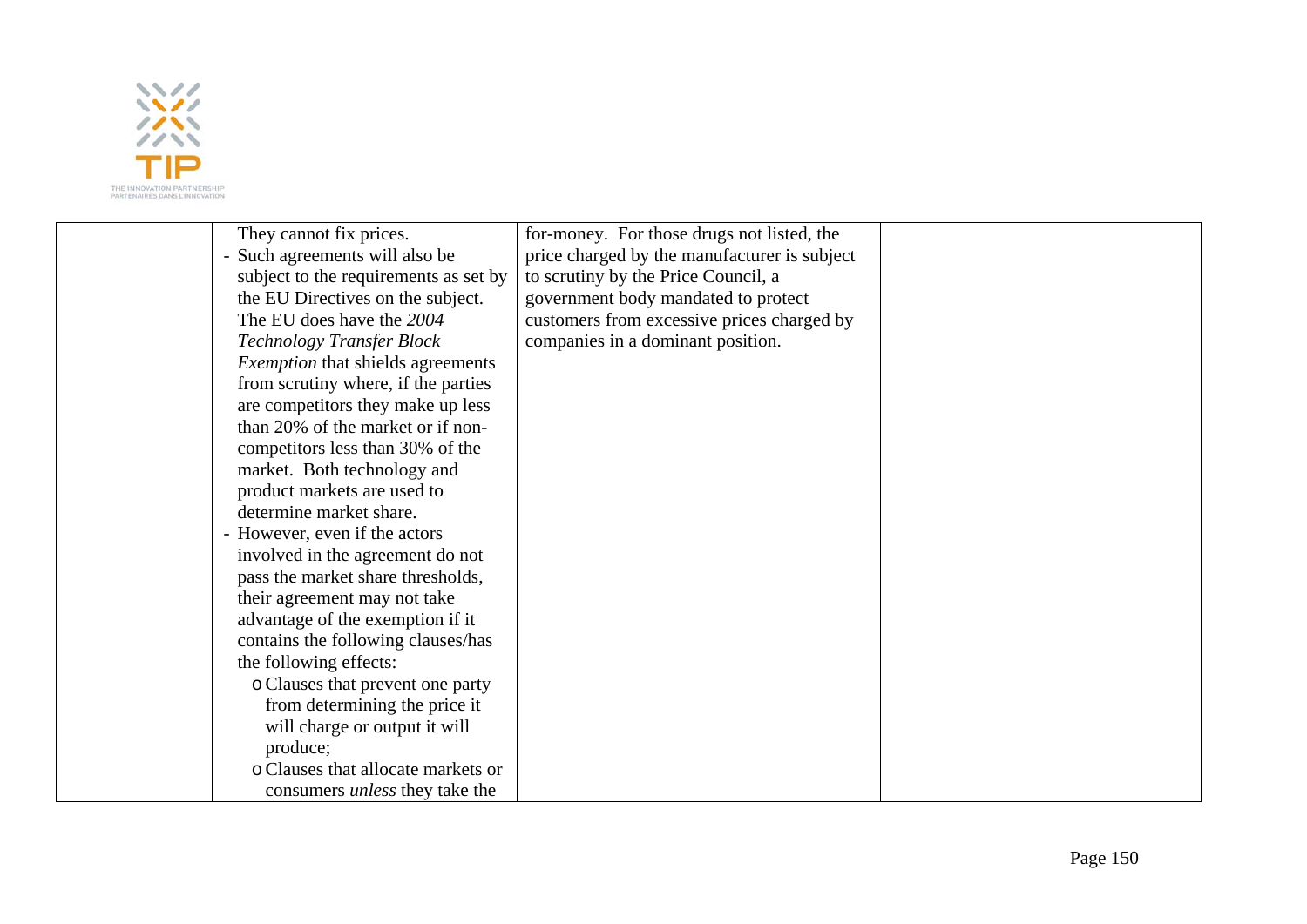

| following form $-$                 |  |
|------------------------------------|--|
| • Where licensee in non-           |  |
| reciprocal agreement has           |  |
| obligation not to produce          |  |
| with the licensed                  |  |
| technology in jurisdictions        |  |
| reserved for the other             |  |
| party;                             |  |
| • Where licensor agrees to         |  |
| not license the tech to            |  |
| another actor in a                 |  |
| particular jurisdiction;           |  |
| " "requirements that the           |  |
| licensee under a non-              |  |
| reciprocal agreement               |  |
| produce the contract               |  |
| products only for a                |  |
| particular customer where          |  |
| the license was granted in         |  |
| order to create an                 |  |
| alternative source of              |  |
| supply for that customer."         |  |
| (p. 40)                            |  |
| - The block exemption also does    |  |
| not apply to "agreements between   |  |
| members of a patent or know-       |  |
| how pool that relate to the pooled |  |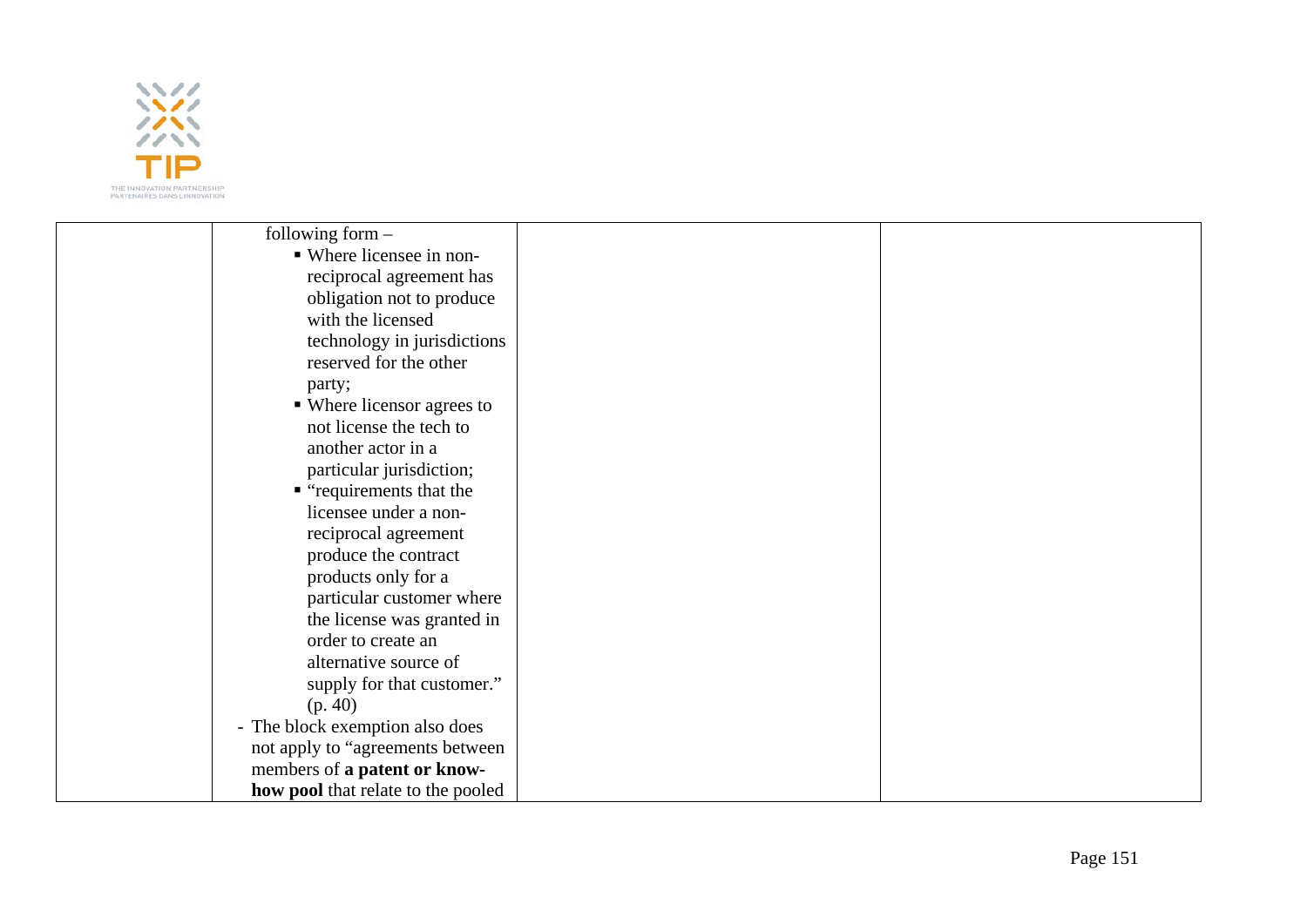

| technology, unless all parties are     |  |
|----------------------------------------|--|
| free to manufacture, use or market     |  |
| the licensed products throughout       |  |
| the EU." $(p. 43)$                     |  |
| - Also, to be valid under the          |  |
| exemption, the agreement must          |  |
| allow for a licensee to "retain the    |  |
| <b>ownership</b> " of any improvements |  |
| he or she makes to the licensed        |  |
| technology. An obligation that         |  |
| the licensee assign the                |  |
| improvement to the licensor will       |  |
| not be permitted – "at most he can     |  |
| be required to give the licensor a     |  |
| non-exclusive license of his           |  |
| improvements in return for a non-      |  |
| exclusive license of the licensor's    |  |
| improvements." (p. 44)                 |  |
| - Also must get permission to use      |  |
| exemption when agreement               |  |
| contains a provision which             |  |
| prevents licensee from                 |  |
| challenging the validity of a          |  |
| patent within the EU.                  |  |
|                                        |  |
| <b>Quality Specifications</b>          |  |
| Following on above, minimum            |  |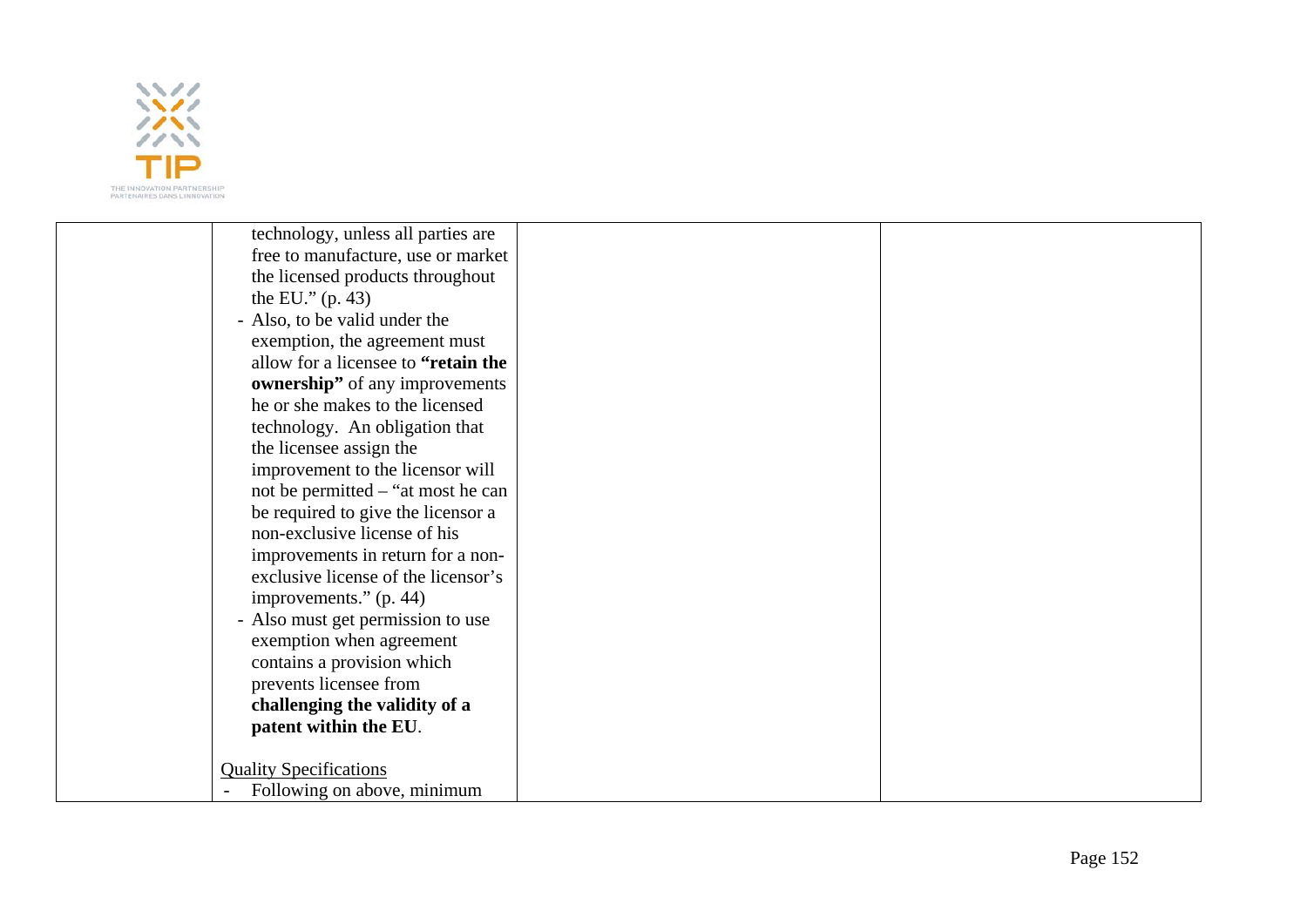

| quality specifications included in |  |
|------------------------------------|--|
| an agreement must be necessary     |  |
| for proper technical use or for    |  |
| meeting minimum quality            |  |
| requirements binding on the        |  |
| parties. However, an agreement     |  |
| can include quality specifications |  |
| greater than those above and still |  |
| gain the benefit of the exemption  |  |
| if the EC Commission is notified   |  |
| and does not oppose the            |  |
| condition.                         |  |

#### **LAWS**

#### **BRAZIL**

- Industrial Property, Law, 14/05/1996, No. 9.279.
- Presidential Decree No. 3.201 of October 6, 1999 (Compulsory Licensing Decree).
- Competition Act 1988.
- Brazil Law 9.695.
- Brazil Civil Code 2002.

### **INDIA**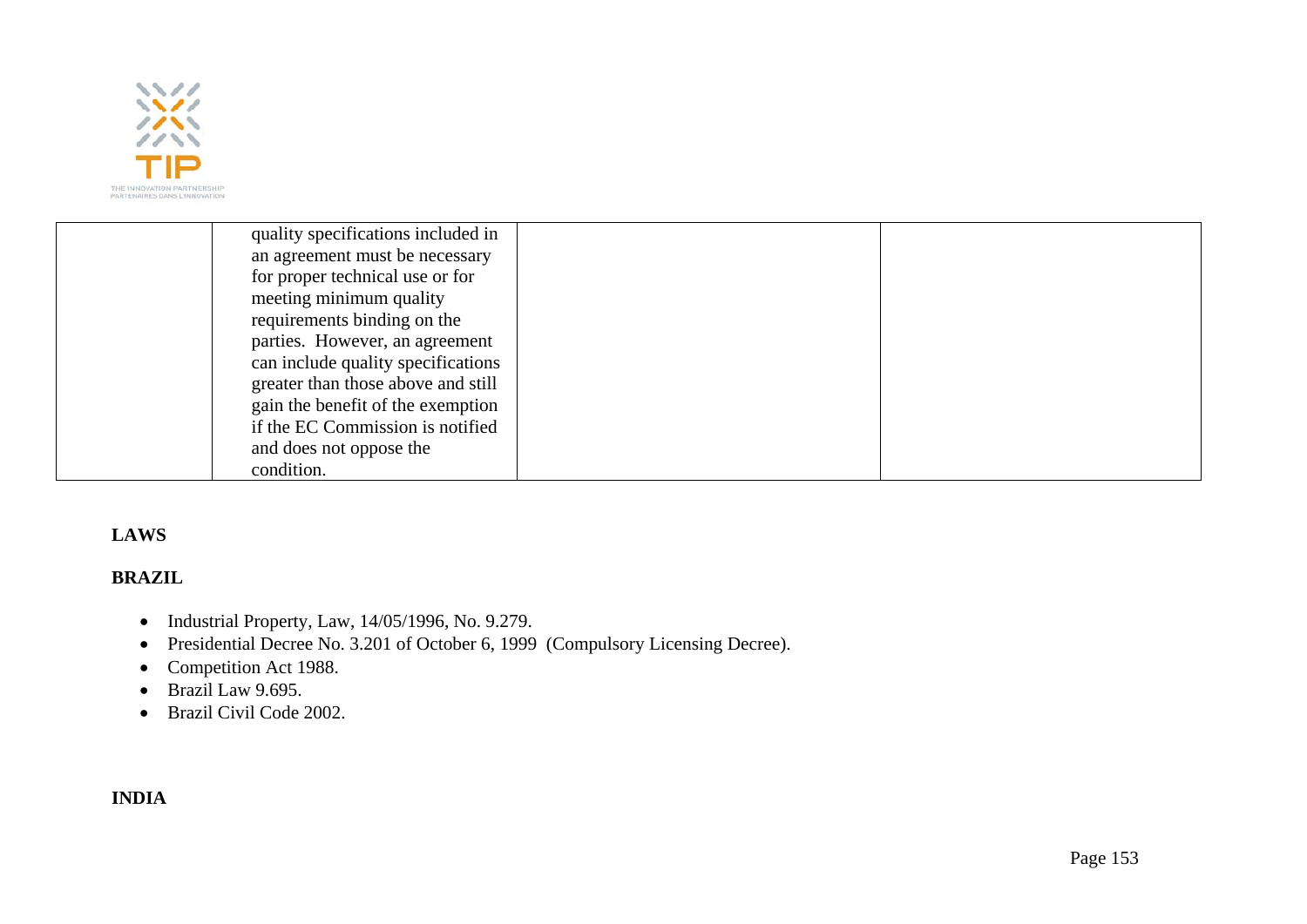

- Drugs and Cosmetics Act, 1940.
- Monopolies and Restrictive Trade Practices Act, 1969.
- Patents (Amendment) Act, 2005.
- Patents (Amendment) Act, 2002.
- Patents, Act, 19/09/1970, No. 39
- Penal Code, 1860.

### **THAILAND**

- Patent Act B.E. 2522 (A.D. 1979) amended by Patent Act (No.2) B.E. 2535 (A.D. 1992) and Patent Act (No. 3) B.E. 2542 (A.D. 1999).
- Patent Act B.E. 2540 (1997).
- Trade Competition Act, 1999.

### **KENYA**

- The Industrial Property Act, 2001.
- The Industrial Property Regulations, 2002.
- Penal Code, 1967, Cap. 63.
- Restrictive Trade Practices, Monopolies and Price Control Act, 1989.
- Civil Procedure Rules Order
- Limitations of Actions Act
- Food, Drugs and Chemical Substances Act

#### **NIGERIA**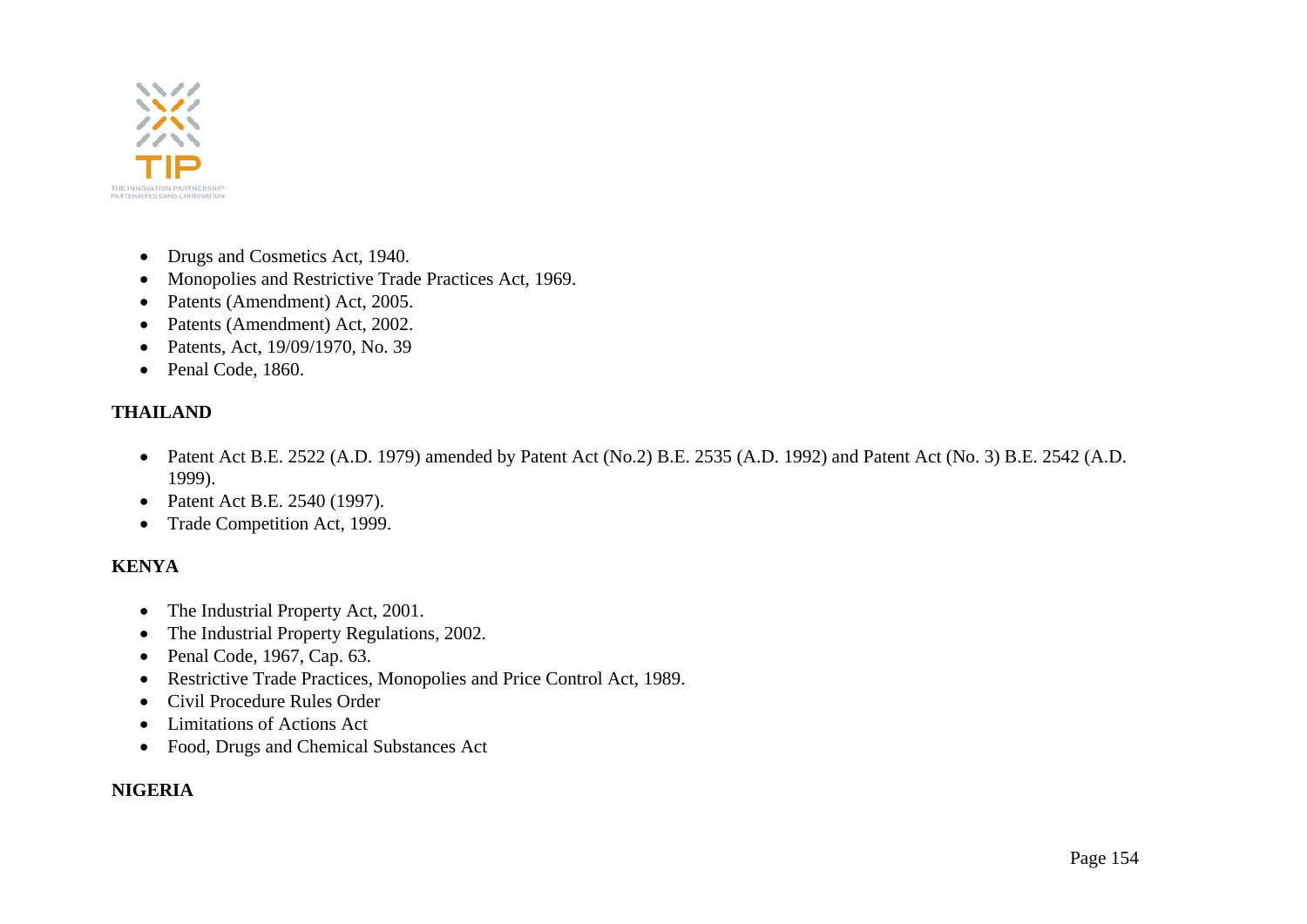

- Patent and Designs Act (Ch. 344), 1970.
- Consumer Protection Council Act.

# **SOUTH AFRICA**

- Anti-competitive Practices (Art.2), Act (Consolidation), 21/06/1979 (1991), No.96 (No.51)
- Competition Act, 1998.
- Maintenance and Promotion of Competition Act, No. 96 of 1979 (as amended by Acts, No. 58 of 1980, No. 62 of 1983, No. 12 of 1985, No. 5 of 1986, No. 97 of 1986, No. 96 of 1987, No. 88 of 1990 and No. 51 of 1991)
- Medicines and Related Substances Control Amendment Act 1997
- Patents, Act (Consolidation), 26/04/1978 (1996), No. 57 (No. 49)
- South African Proposed Consumer Protection Bill, 2005

# **CAMEROON**

- Agreement Revising the Bangui Agreement of March 2, 1977, on the Creation of an African Intellectual Property Organization (Bangui (Central African Republic), February 24, 1999).
- Treaty on the Harmonisation of Business Law in Africa.

#### **MALI**

- Agreement Revising the Bangui Agreement of March 2, 1977, on the Creation of an African Intellectual Property Organization (Bangui (Central African Republic), February 24, 1999)
- Code Pénal
- Treaty on the Harmonisation of Business Law in Africa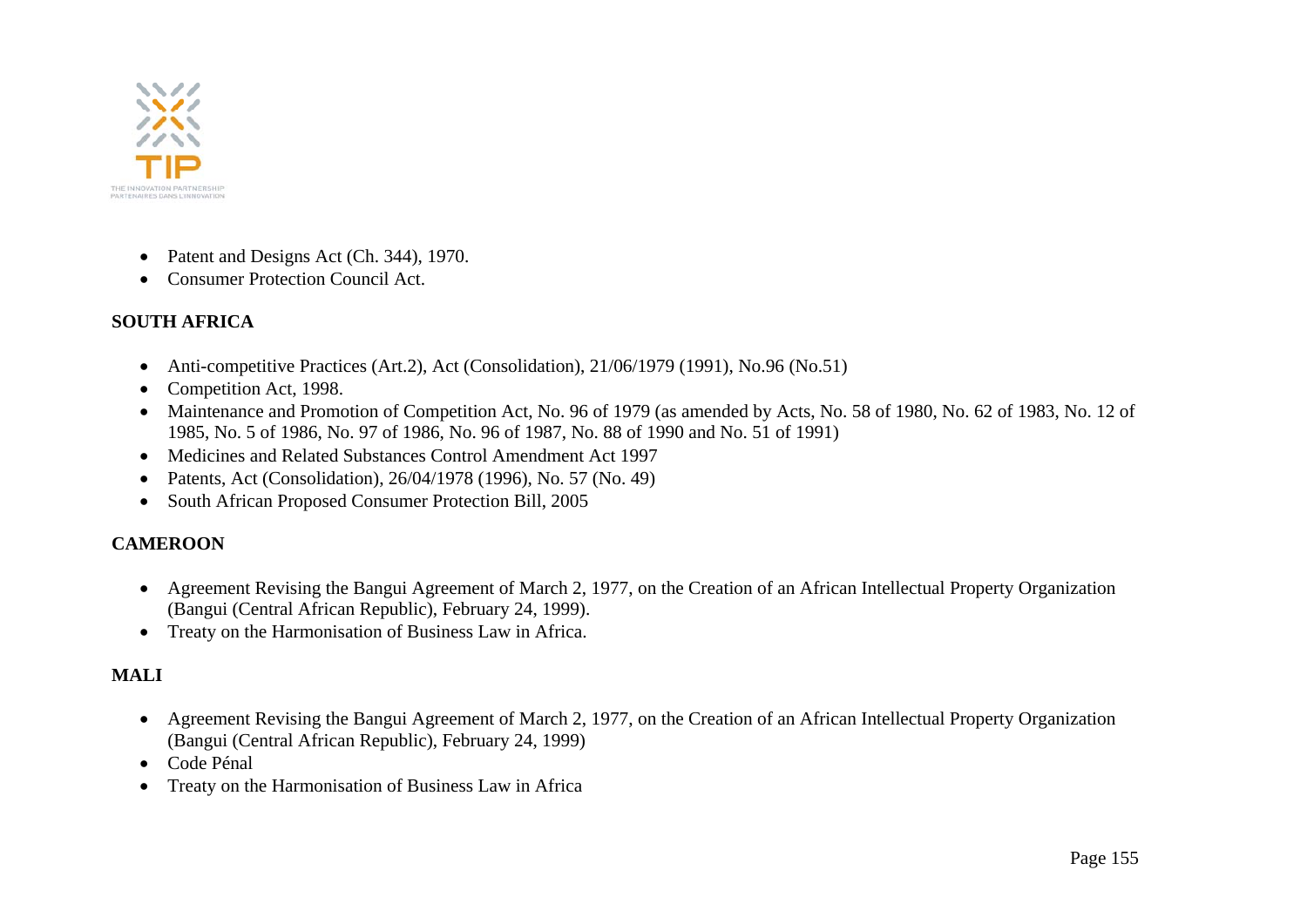

#### **SWITZERLAND**

- Federal Act on Cartels and Other Restraints of Competition
- Federal Law Concerning Patents of Inventions of June 25, 1954 as amended on December 19, 2003
- Federal Law on Product Liability (FLPL) of 18 June 1993

# **RECOMMENDATIONS, GUIDELINES AND NORMATIVE TEXTS**

MIHR Report to Commission on Intellectual Property Rights, Innovation and Public Health, April 2005, "Innovation in Developing Countries to Meet Health Needs" Experiences of China, Brazil, South Africa and India.

Nigerian Investment Promotion Commission (NIPC), "Protection of Intellectual and Industrial Property", online at: http://www.nipcnigeria.org/guide.html (accessed 29 May 2007).

OH Task Force to Advise on the Proposed Amendments to the IP Act 2001, "The Proposed Amendment's to Kenya's Industrial Property Act 2001: Impact on Access to Medicines", M, found at: www.ip-watch.org/files/ T90Kenya%20-%20task%20force%20doc.doc (accessed 23 May 2007).

Organisation for Economic and Cooperative Development, "Competition Law and Policy in Brazil – Policy Brief" (September 2005), online at http://www.oecd.org/dataoecd/62/35/35415135.pdf.

Organisation for Economic and Cooperative Development, Gobal Forum on Competition, "Competition Law and Policy in Thailand" (September 2001), online at http://www.oecd.org/dataoecd/40/45/2491524.doc.

Swissmedic, *Business Report 2006*, online: http://www.swissmedic.ch/files/pdf/Swissmedic\_Geschaeftsbericht\_2006.pdf **LITERATURE**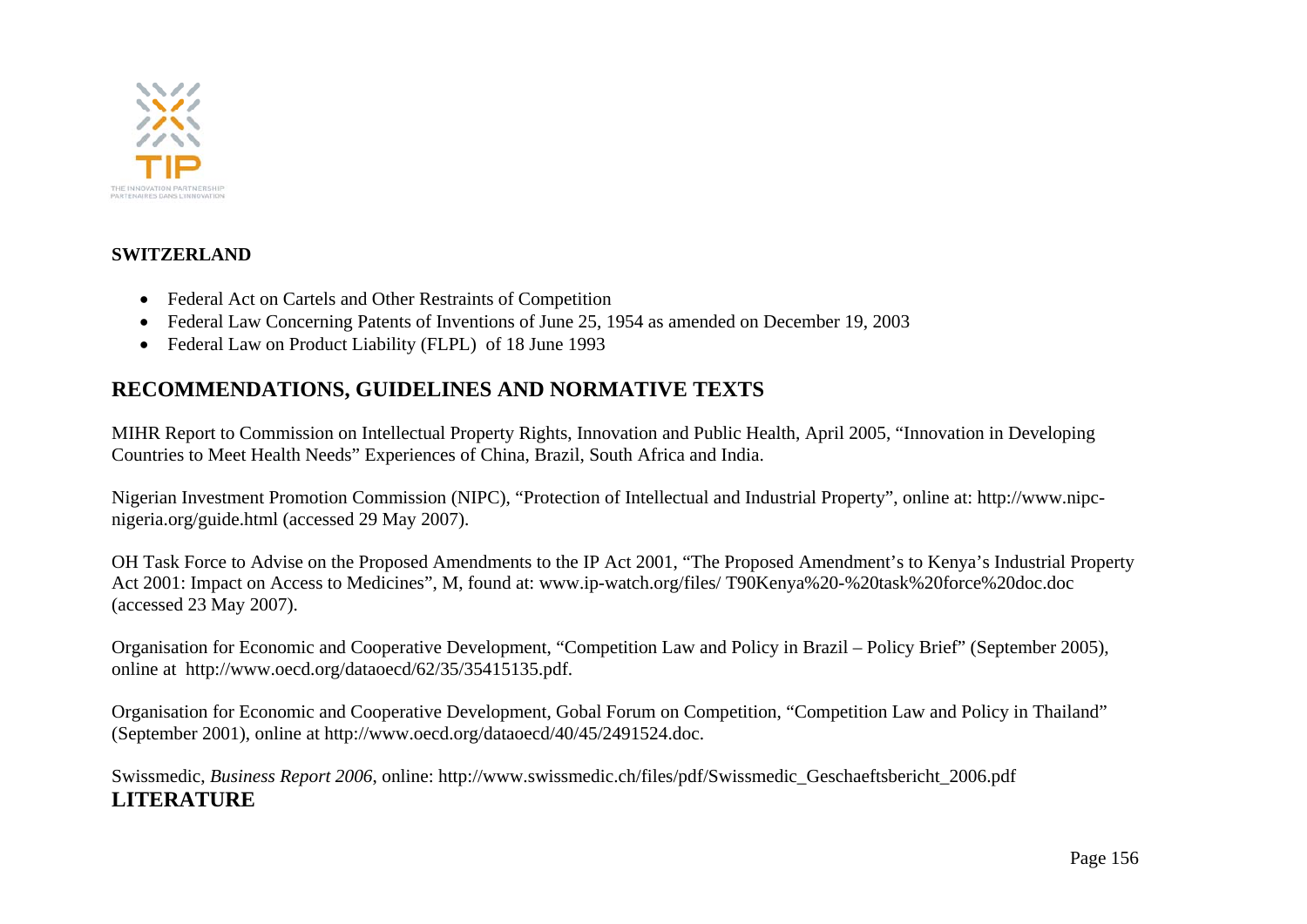

Abbott, Frederick, "The WTO Medicines Decision: World Pharmaceutical Trade and the Protection of Public Health" 98(4) *American Journal of International Law* 317 (April 2005).

Ansay, T. and F. Dessemontet, eds. *Introduction to Swiss Law*, 3<sup>rd</sup> ed., (2004)

Burrell, Timothy Donald. *Burrell's South African Patent and Design Law* (1999).

Celli, Alessandro L. and Nicola Benz. *Swiss Cartel Law 2004 Reform* ( 2004).

Date-bah, S.K., "Transfer of Technology to Nigeria and the Patents and Designs Act, 1970" 25(2) *Journal of African Law* 80 (Autumn 1981).

Dinwoodie, G., William O. Hennessey, and Shira Perlmutter. *International and Comparative Patent Law* (2002).

Fontaine, Marcel, "The Draft OHADA Uniform Act on Contracts and the UNIDROIT Principles of International Commercial Contracts" 6 *Uniform Law Review* (2004), online at: http://www.ohada.com/doctrine.php.

Galega, Samgena, "Strict Liability for Defective Products in Cameroon? Some Illuminating Lessons from Abroad" 48(2) Journal of African Law 239 (2004).

Kameri-Mbote, Patricia, "Intellectual Property Protection in Africa: An Assessment of the Status of Laws, Research and Policy Analysis of Intellectual Property Rights in Kenya" prepared for the African Centre for Technology Studies (April 2004).

Kongolo, Tshimanga "Public Interest versus the Pharmaceutical Industry's Monopoly in South Africa" 2 Journal of World Intellectual Property 609 (2001).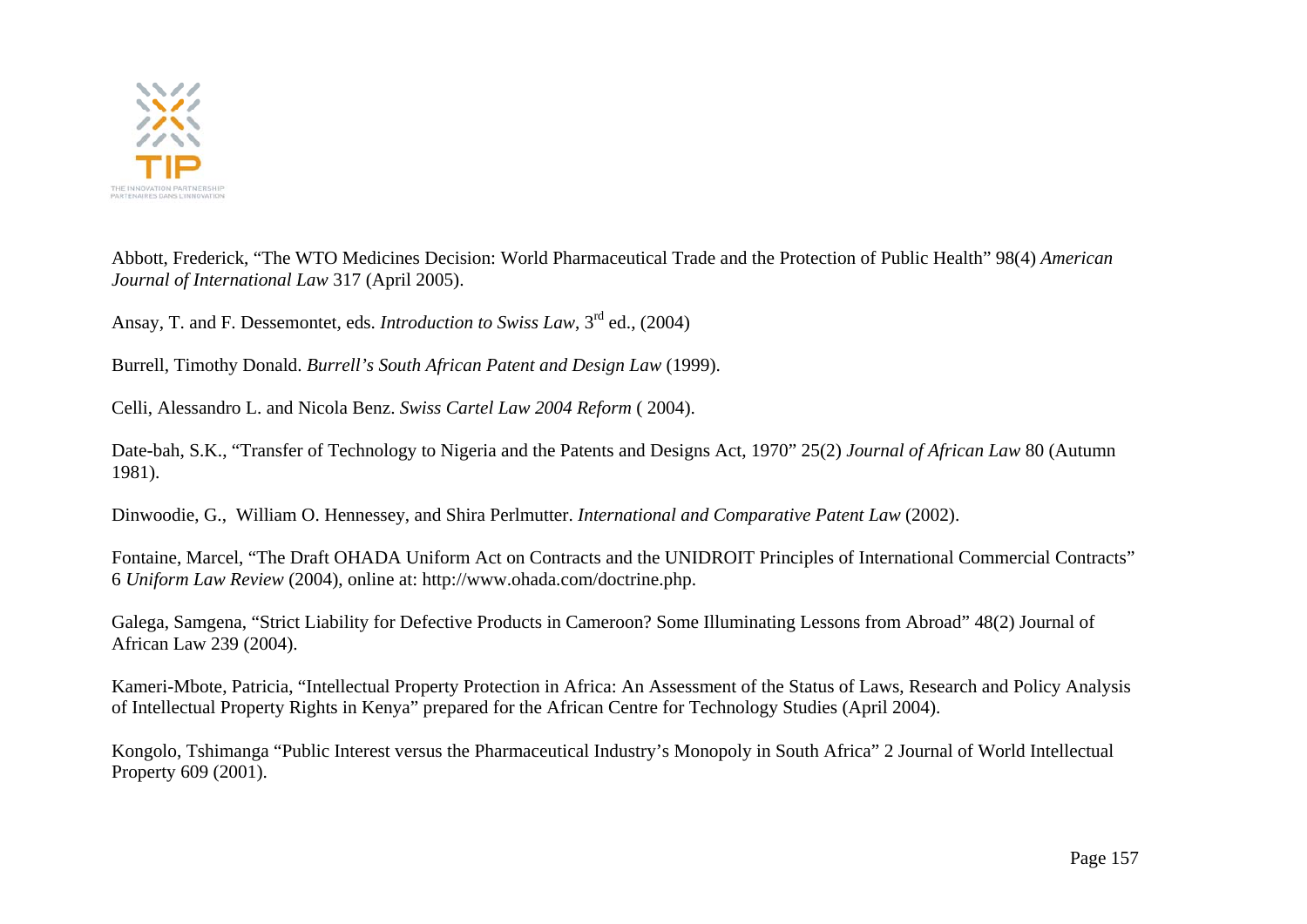

Marc, Patrick, "Compulsory Licensing and the South African Medicine Act of 1997: Violation or Compliance of the Trade Related Aspects of Intellectual Property Rights Agreement" (2001-2002) 21 N.Y.L. Sch.J. Int'l & Comp. L. 109.

Nnadozie, Kent C., "Intellectual Property Protection in Africa: An Assessment of the Status of Laws, Research and Policy Analysis on Intellectual Property Rights in Nigeria and Ghana" (unpublished manuscript).

Nnadozie, Kent C. "The TRIPS Agreement and Access to Essential Medicines in Nigeria," for the Coalition of Civil Society Groups on Access to Essential Medicines, Nigeria" (2001).

Ollier, Peter, "Indian Panel Opposes Patent Law Plans" Managing Intellectual Property (February 2007).

Paris, Valérie and Elizabeth Docteur, "Pharmaceutical Pricing and Reimbursement Policies in Swizterland" OECD Health Working Papers No. 27 (27 June 2007), online: http://www.olis.oecd.org/olis/2007doc.nsf/8d00615172fd2a63c125685d005300b5/78adaa2b19e78c92c12573070031bb09/%24FILE/JT0 3229640.DOC

Sihanya, Ben, "Patents, Parallel Importation and the Compulsory Licensing of HIV/AIDS Drugs: The Experience of Kenya" in *Managing the Challenges of WTO Participation: 45 Case Studies* (December 2005), online at http://www.wto.org/english/res\_e/booksp\_e/casestudies\_e/case19\_e.htm (accessed 23 May 2007).

Steinbrook, Robert**, "**Thailand and the Compulsory Licensing of Efavirenz" 356(2) The New England Journal of Medicine 544 (February 8, 2007).

Thorpe, Phil, "Study on the Implementation of the TRIPS agreement by Developing Countries" Study Paper 7, Commission on Intellectual Property Rights, online at http://www.iprcommission.org/papers/pdfs/study\_papers/sp7\_thorpe\_study.pdf (accessed on 24 May 2007).